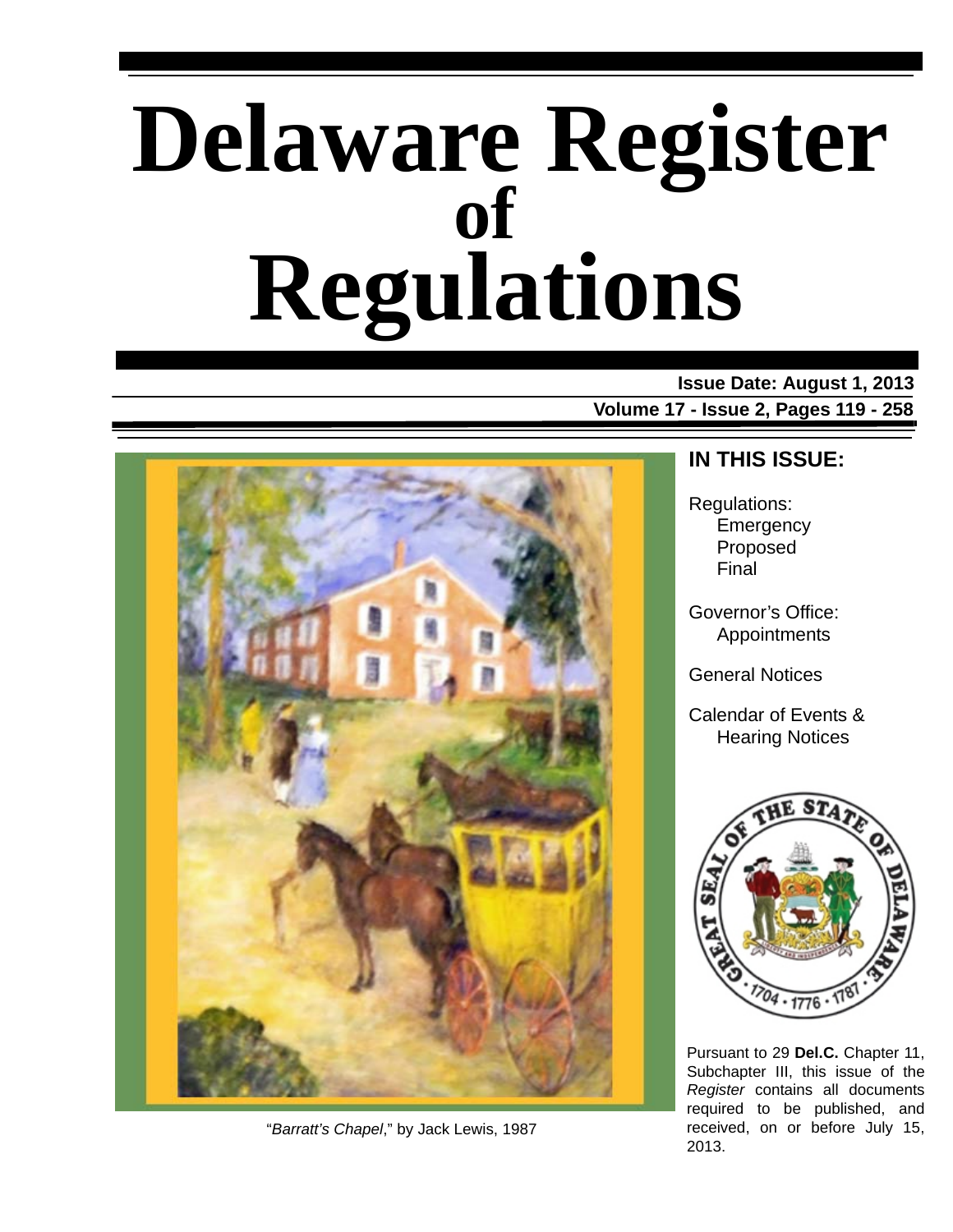**120**

# **INFORMATION ABOUT THE DELAWARE REGISTER OF REGULATIONS**

### **DELAWARE REGISTER OF REGULATIONS**

The *Delaware Register of Regulations* is an official State publication established by authority of 69 *Del. Laws*, c. 107 and is published on the first of each month throughout the year.

The *Delaware Register* will publish any regulations that are proposed to be adopted, amended or repealed and any emergency regulations promulgated.

The *Register* will also publish some or all of the following information:

- Governor's Executive Orders
- Governor's Appointments
- Agency Hearing and Meeting Notices
- Other documents considered to be in the public interest.

### **CITATION TO THE DELAWARE REGISTER**

The *Delaware Register of Regulations* is cited by volume, issue, page number and date. An example would be:

16 **DE Reg.** 1227 - 1230 (06/01/13)

Refers to Volume 16, pages 1227 - 1130 of the *Delaware Register* issued on June 1, 2013.

### **SUBSCRIPTION INFORMATION**

The cost of a yearly subscription (12 issues) for the *Delaware Register of Regulations* is \$135.00. Single copies are available at a cost of \$12.00 per issue, including postage. For more information contact the Division of Research at 302-744-4114 or 1-800-282-8545 in Delaware.

### **CITIZEN PARTICIPATION IN THE REGULATORY PROCESS**

Delaware citizens and other interested parties may participate in the process by which administrative regulations are adopted, amended or repealed, and may initiate the process by which the validity and applicability of regulations is determined.

Under 29 **Del.C.** §10115 whenever an agency proposes to formulate, adopt, amend or repeal a regulation, it shall file notice and full text of such proposals, together with copies of the existing regulation being adopted, amended or repealed, with the Registrar for publication in the *Register of Regulations* pursuant to §1134 of this title. The notice shall describe the nature of the proceedings including a brief synopsis of the subject, substance, issues, possible terms of the agency action, a reference to the legal authority of the agency to act, and reference to any other regulations that may be impacted or affected by the proposal, and shall state the manner in which persons may present their views; if in writing, of the place to which and the final date by which such views may be submitted; or if at a public hearing, the date, time and place of the hearing. If a public hearing is to be held, such public hearing shall not be scheduled less than 20 days following publication of notice of the proposal in the *Register of Regulations*. If a public hearing will be held on the proposal, notice of the time, date, place and a summary of the nature of the proposal shall also be published in at least 2 Delaware newspapers of general circulation. The notice shall also be mailed to all persons who have made timely written requests of the agency for advance notice of its regulation-making proceedings.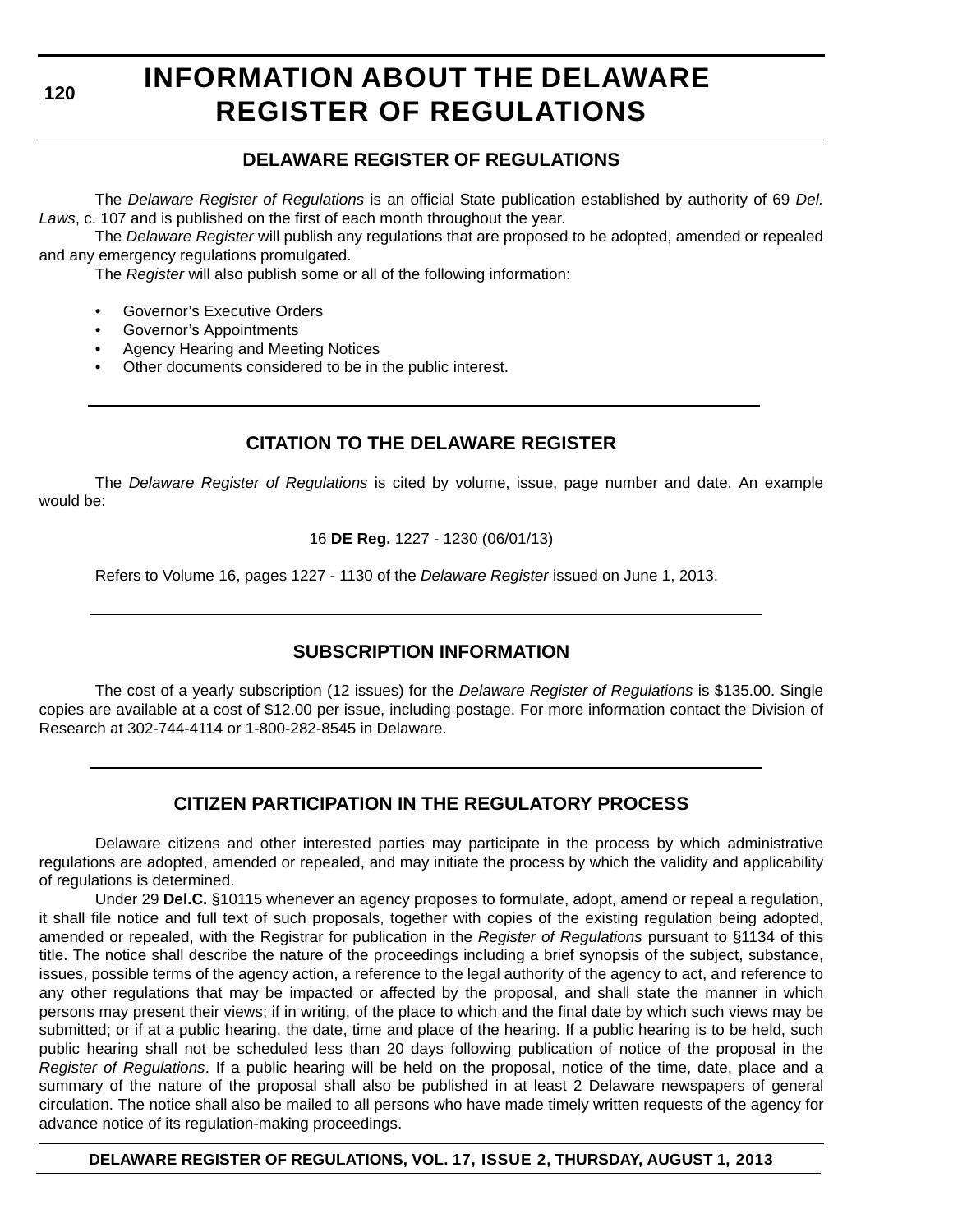# **INFORMATION ABOUT THE DELAWARE REGISTER OF REGULATIONS**

**121**

The opportunity for public comment shall be held open for a minimum of 30 days after the proposal is published in the *Register of Regulations*. At the conclusion of all hearings and after receipt, within the time allowed, of all written materials, upon all the testimonial and written evidence and information submitted, together with summaries of the evidence and information by subordinates, the agency shall determine whether a regulation should be adopted, amended or repealed and shall issue its conclusion in an order which shall include: (1) A brief summary of the evidence and information submitted; (2) A brief summary of its findings of fact with respect to the evidence and information, except where a rule of procedure is being adopted or amended; (3) A decision to adopt, amend or repeal a regulation or to take no action and the decision shall be supported by its findings on the evidence and information received; (4) The exact text and citation of such regulation adopted, amended or repealed; (5) The effective date of the order; (6) Any other findings or conclusions required by the law under which the agency has authority to act; and (7) The signature of at least a quorum of the agency members.

The effective date of an order which adopts, amends or repeals a regulation shall be not less than 10 days from the date the order adopting, amending or repealing a regulation has been published in its final form in the *Register of Regulations*, unless such adoption, amendment or repeal qualifies as an emergency under §10119.

Any person aggrieved by and claiming the unlawfulness of any regulation may bring an action in the Court for declaratory relief.

No action of an agency with respect to the making or consideration of a proposed adoption, amendment or repeal of a regulation shall be subject to review until final agency action on the proposal has been taken.

When any regulation is the subject of an enforcement action in the Court, the lawfulness of such regulation may be reviewed by the Court as a defense in the action.

Except as provided in the preceding section, no judicial review of a regulation is available unless a complaint therefor is filed in the Court within 30 days of the day the agency order with respect to the regulation was published in the *Register of Regulations*.

### **CLOSING DATES AND ISSUE DATES FOR THE DELAWARE REGISTER OF REGULATIONS**

| <b>ISSUE DATE</b> | <b>CLOSING DATE</b> | <b>CLOSING TIME</b> |  |
|-------------------|---------------------|---------------------|--|
| September 1       | August 15           | 4:30 p.m.           |  |
| October 1         | September 16        | 4:30 p.m.           |  |
| November 1        | October 15          | 4:30 p.m.           |  |
| December 1        | November 15         | 4:30 p.m.           |  |
| January 1         | December 16         | 4:30 p.m.           |  |

### **DIVISION OF RESEARCH STAFF**

**Lori Christiansen,** Director; **Mark J. Cutrona,** Deputy Director; **Judi Abbott,** Administrative Specialist I; **Jeffrey W. Hague**, Registrar of Regulations; **Robert Lupo**, Printer; **Deborah J. Messina,** Print Shop Supervisor; **Kathleen Morris**, Executive Secretary; **Georgia Roman**, Unit Operations Support Specialist; **Victoria Schultes,** Administrative Specialist II; **Yvette W. Smallwood**, Assistant Registrar of Regulations; **Don Sellers,** Printer; **Sarah Wootten**, Joint Sunset Analyst; **Rochelle Yerkes**, Office Manager; **Sara Zimmerman**, Legislative Librarian.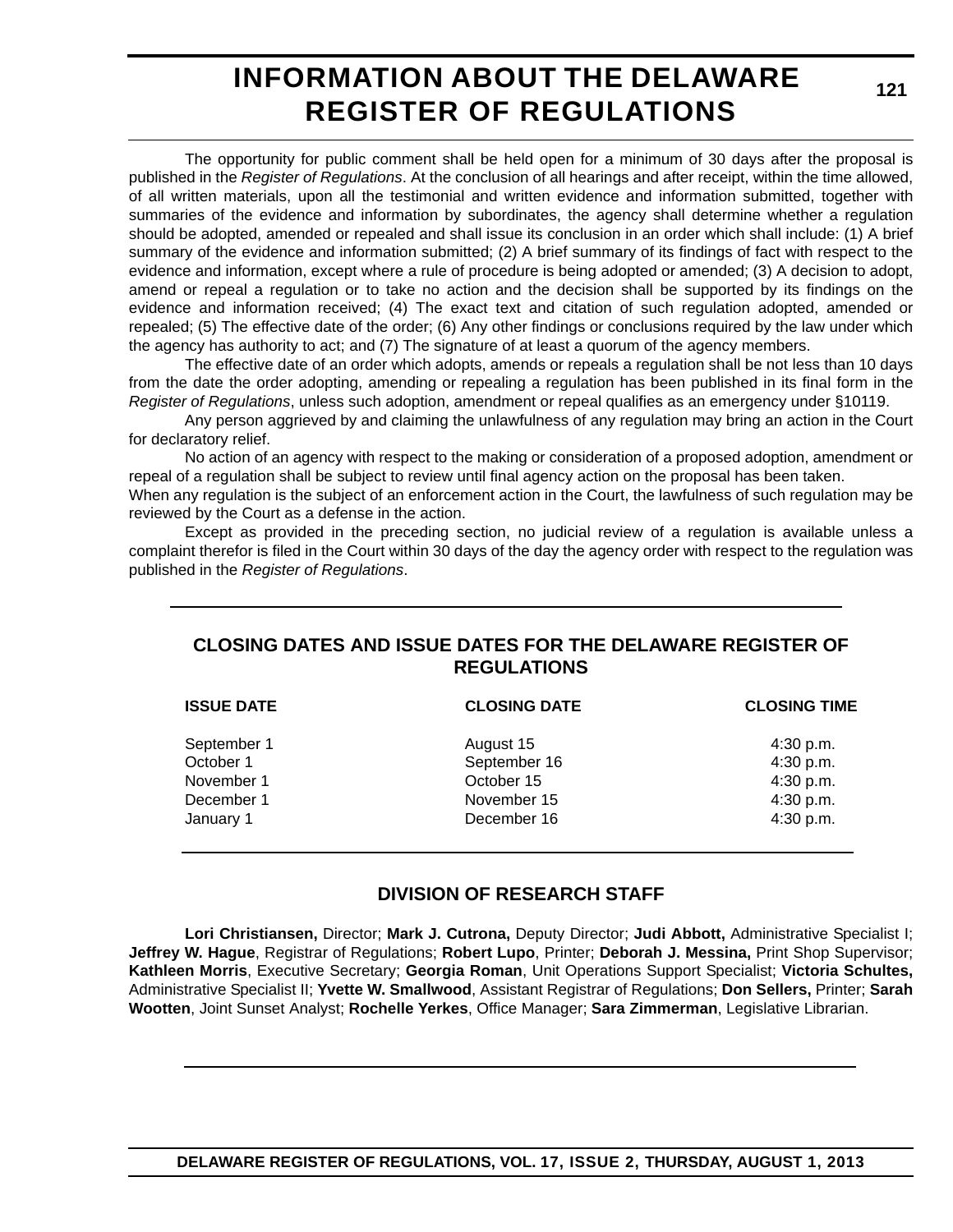<span id="page-3-0"></span>**TABLE OF CONTENTS** [Cumulative Tables.............................................................................................................................. ............ 124](#page-5-0)

### **EMERGENCY**

| <b>DEPT. OF HEALTH AND SOCIAL SERVICES, Division of Medicaid and Medical Assistance</b><br>Medicaid Expansion under the Affordable Care Act of 2014 - DSSM 14000, 15000, 16000 & 18000 | 126        |
|----------------------------------------------------------------------------------------------------------------------------------------------------------------------------------------|------------|
| <b>PROPOSED</b>                                                                                                                                                                        |            |
| <b>DELAWARE RIVER BASIN COMMISSION, Revised Notice of Proposed Rulemaking and Public Hearing</b>                                                                                       | 143        |
| <b>DEPT. OF AGRICULTURE, Delaware Forest Service</b>                                                                                                                                   |            |
|                                                                                                                                                                                        | 145        |
|                                                                                                                                                                                        | 146        |
|                                                                                                                                                                                        | 148        |
|                                                                                                                                                                                        | 150        |
|                                                                                                                                                                                        | 152        |
| DEPT. OF HEALTH AND SOCIAL SERVICES, Div. of Medicaid and Medical Assistance                                                                                                           | 156        |
| Medicaid Expansion under the Affordable Care Act of 2014 - DSSM 14000, 15000, 16000 & 18000                                                                                            | 162        |
|                                                                                                                                                                                        | 165        |
| DEPT. OF INSURANCE, Office of the Commissioner                                                                                                                                         |            |
|                                                                                                                                                                                        | 166        |
|                                                                                                                                                                                        | 169        |
| DEPT. OF NATURAL RESOURCES & ENVIRONMENTAL CONTROL, Div. of Fish and Wildlife                                                                                                          |            |
|                                                                                                                                                                                        | 172        |
|                                                                                                                                                                                        | 174        |
| DEPT. OF SAFETY AND HOMELAND SECURITY, Office of Highway Safety                                                                                                                        |            |
|                                                                                                                                                                                        | 182        |
| DEPT. OF SERVICES FOR CHILDREN, YOUTH AND THEIR FAMILIES                                                                                                                               |            |
| Div. of Family Services, 105 Residential Child Care Facilities and Day Treatment Programs.                                                                                             | 186        |
| <b>DEPT. OF STATE, Div. of Professional Regulation</b>                                                                                                                                 |            |
|                                                                                                                                                                                        | 186        |
|                                                                                                                                                                                        | 188        |
|                                                                                                                                                                                        | 192<br>196 |
| <b>DEPT. OF TRANSPORTATION, Div. of Motor Vehicles</b>                                                                                                                                 |            |
| 2202 Issuance of Duplicate Drivers' Licenses; 2214 Waiver of Written Examinations for Certain                                                                                          |            |
| New Residents; 2251 Assessment of a Fee When Assigning a Special Serial Number on a                                                                                                    |            |
| Motor Vehicle; 2264 Use of Dealer License Plates on Boat Trailers; 2272 Authorization of                                                                                               |            |
| Police Agencies to Issue Vehicle Inspection Notices; 2274 Distribution of Literature                                                                                                   |            |
| Advertising Businesses, and 2275 Requirements for Licensing of Vehicle Dealers                                                                                                         | 197        |
| Div. of Planning and Policy, 2309 Standards and Regulations for Subdivision Streets and                                                                                                |            |
|                                                                                                                                                                                        | 198        |
| Div. of Transportation Solutions, 2405 Oversize/Overweight Hauling Permit Policy and Procedures                                                                                        | 202        |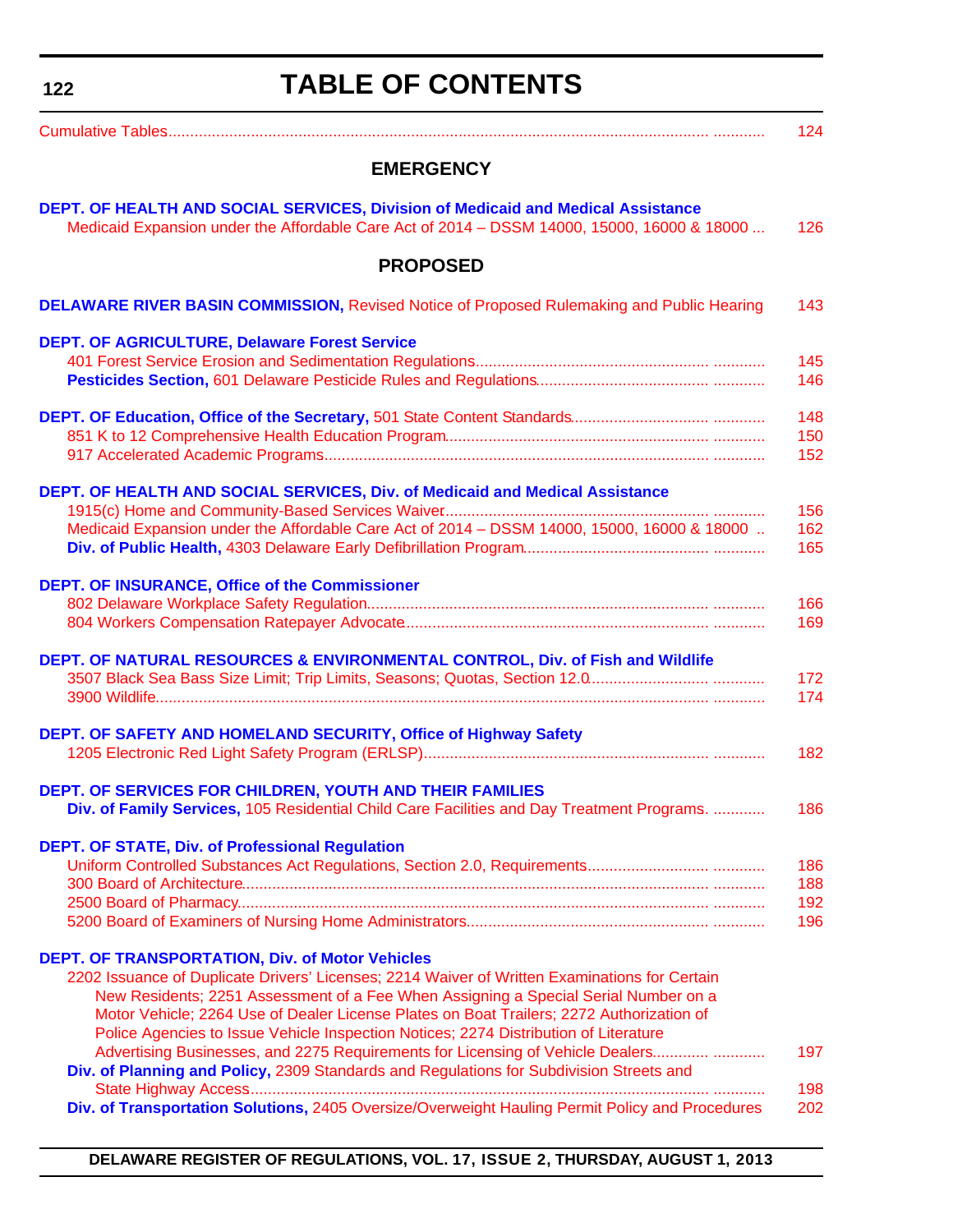# **TABLE OF CONTENTS**

### **FINAL**

| DEPT. OF AGRICULTURE, Harness Racing Commission, Delaware Standardbred Breeders' Fund     | 203 |
|-------------------------------------------------------------------------------------------|-----|
| <b>DEPT. OF EDUCATION, Office of the Secretary</b>                                        |     |
| 106 Teacher Appraisal Process Delaware Performance Appraisal System (DPAS II)             | 204 |
| 106A Teacher Appraisal Process Delaware Performance Appraisal System (DPAS II) Revised    | 205 |
| 107 Specialist Appraisal Process Delaware Performance Appraisal System (DPAS II)          | 214 |
| 107A Specialist Appraisal Process Delaware Performance Appraisal System (DPAS II) Revised | 216 |
| 108 Administrator Appraisal Process Delaware Performance Appraisal System (DPAS II)       | 224 |
| DEPT. OF HEALTH AND SOCIAL SERVICES, Div. of Medicaid and Medical Assistance              |     |
|                                                                                           | 225 |
| Div. of Public Health, 4104 Delaware Conrad State 30 / J-1 Visa Waiver Program            | 233 |
|                                                                                           | 234 |
| DEPT. OF INSURANCE, Office of the Commissioner, 1003 Credit for Reinsurance               | 235 |
| DEPT. OF NATURAL RESOURCES AND ENVIRONMENTAL CONTROL, Div. of Fish and Wildlife           |     |
|                                                                                           | 236 |
|                                                                                           | 238 |
| <b>Division of Watershed Stewardship</b>                                                  |     |
|                                                                                           | 240 |
|                                                                                           | 242 |
|                                                                                           | 243 |
| <b>GOVERNOR'S OFFICE</b>                                                                  |     |
|                                                                                           | 245 |
| <b>GENERAL NOTICES</b>                                                                    |     |
|                                                                                           |     |
| DEPT. OF NATURAL RESOURCES AND ENVIRONMENTAL CONTROL, Div. of Air and Waste Mgmt.         | 248 |

### **CALENDAR OF EVENTS/HEARING NOTICES**

| 250         |
|-------------|
| $250 - 251$ |
| 251         |
|             |
| $251 - 252$ |
| $252 - 253$ |
|             |
| $253 - 254$ |
| 254         |
| 255         |
| $255 - 256$ |
|             |
| $257 - 258$ |
|             |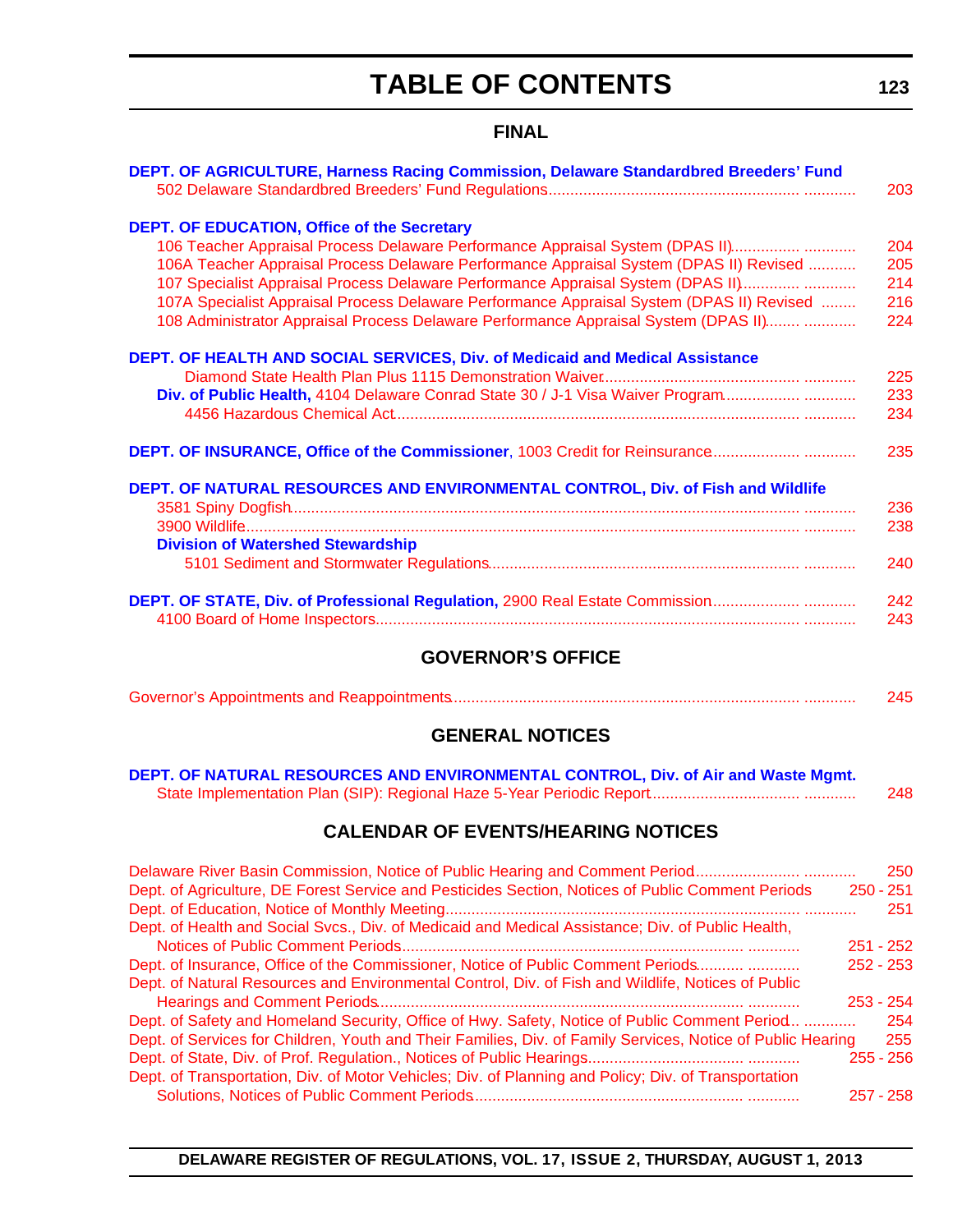#### <span id="page-5-0"></span>**124**

# **[CUMULATIVE TABLES](#page-3-0)**

The table printed below lists the regulations that have been proposed, adopted, amended or repealed in the preceding issues of the current volume of the *Delaware Register of Regulations*.

The regulations are listed alphabetically by the promulgating agency, followed by a citation to that issue of the *Register* in which the regulation was published. Proposed regulations are designated with (Prop.); Final regulations are designated with (Final); Emergency regulations are designated with (Emer.); and regulations that have been repealed are designated with (Rep.).

| <b>DEPARTMENT OF AGRICULTURE</b><br><b>Office of the Secretary</b><br>101 On-Farm Home Processing of Non-Potentially Hazardous Foods  17 DE Reg. 25 (Prop.) |                              |  |
|-------------------------------------------------------------------------------------------------------------------------------------------------------------|------------------------------|--|
| <b>DEPARTMENT OF EDUCATION</b>                                                                                                                              |                              |  |
| <b>Professional Standards Board</b>                                                                                                                         |                              |  |
|                                                                                                                                                             |                              |  |
| <b>DEPARTMENT OF FINANCE</b>                                                                                                                                |                              |  |
| <b>Office of the State Lottery</b>                                                                                                                          |                              |  |
|                                                                                                                                                             |                              |  |
|                                                                                                                                                             |                              |  |
| DEPARTMENT OF HEALTH AND SOCIAL SERVICES                                                                                                                    |                              |  |
| <b>Division of Public Health</b>                                                                                                                            |                              |  |
|                                                                                                                                                             |                              |  |
| <b>Division of Social Services</b>                                                                                                                          |                              |  |
|                                                                                                                                                             |                              |  |
| <b>Division of Substance Abuse and Mental Health</b>                                                                                                        |                              |  |
| 6002 Credentialing Mental Health Screeners & Payment for Vol. Admissions  17 DE Reg. 72 (Prop.)                                                             |                              |  |
| <b>DEPARTMENT OF LABOR</b>                                                                                                                                  |                              |  |
| <b>Division of Industrial Affairs</b>                                                                                                                       |                              |  |
|                                                                                                                                                             |                              |  |
|                                                                                                                                                             |                              |  |
| <b>Division of Unemployment Insurance</b>                                                                                                                   |                              |  |
|                                                                                                                                                             |                              |  |
| DEPARTMENT OF NATURAL RESOURCES AND ENVIRONMENTAL CONTROL                                                                                                   |                              |  |
| <b>Division of Air Quality</b>                                                                                                                              |                              |  |
| SIP for the Implementation, Maintenance and Enforcement of the 2010 Nitrogen                                                                                |                              |  |
| Dioxide (NO2) National Ambient Air Quality Standard (NAAQS)                                                                                                 | 17 DE Reg. 96 (Gen.)         |  |
|                                                                                                                                                             | 17 DE Reg. 36 (Prop.)        |  |
|                                                                                                                                                             | 17 DE Reg. 38 (Prop.)        |  |
|                                                                                                                                                             | 17 DE Reg. 44 (Prop.)        |  |
|                                                                                                                                                             | 17 DE Reg. 79 (Prop.)        |  |
|                                                                                                                                                             | 17 DE Reg. 45 (Prop.)        |  |
| 1125 Requirements for Preconstruction Review, Section 1.9, Definitions 17 DE Reg. 6 (Errata)                                                                |                              |  |
|                                                                                                                                                             | 17 DE Reg. 47 (Prop.)        |  |
|                                                                                                                                                             | 17 DE Reg. 48 (Prop.)        |  |
| <b>Division of Fish and Wildlife</b>                                                                                                                        |                              |  |
|                                                                                                                                                             | 17 <b>DE Reg.</b> 49 (Prop.) |  |
| 3507 Black Sea Bass Size Limit; Trip Limits, Seasons; Quotas (3.0, 5.0 & 6.0)                                                                               | 17 DE Reg. 50 (Prop.)        |  |
|                                                                                                                                                             | 17 DE Reg. 7 (Errata)        |  |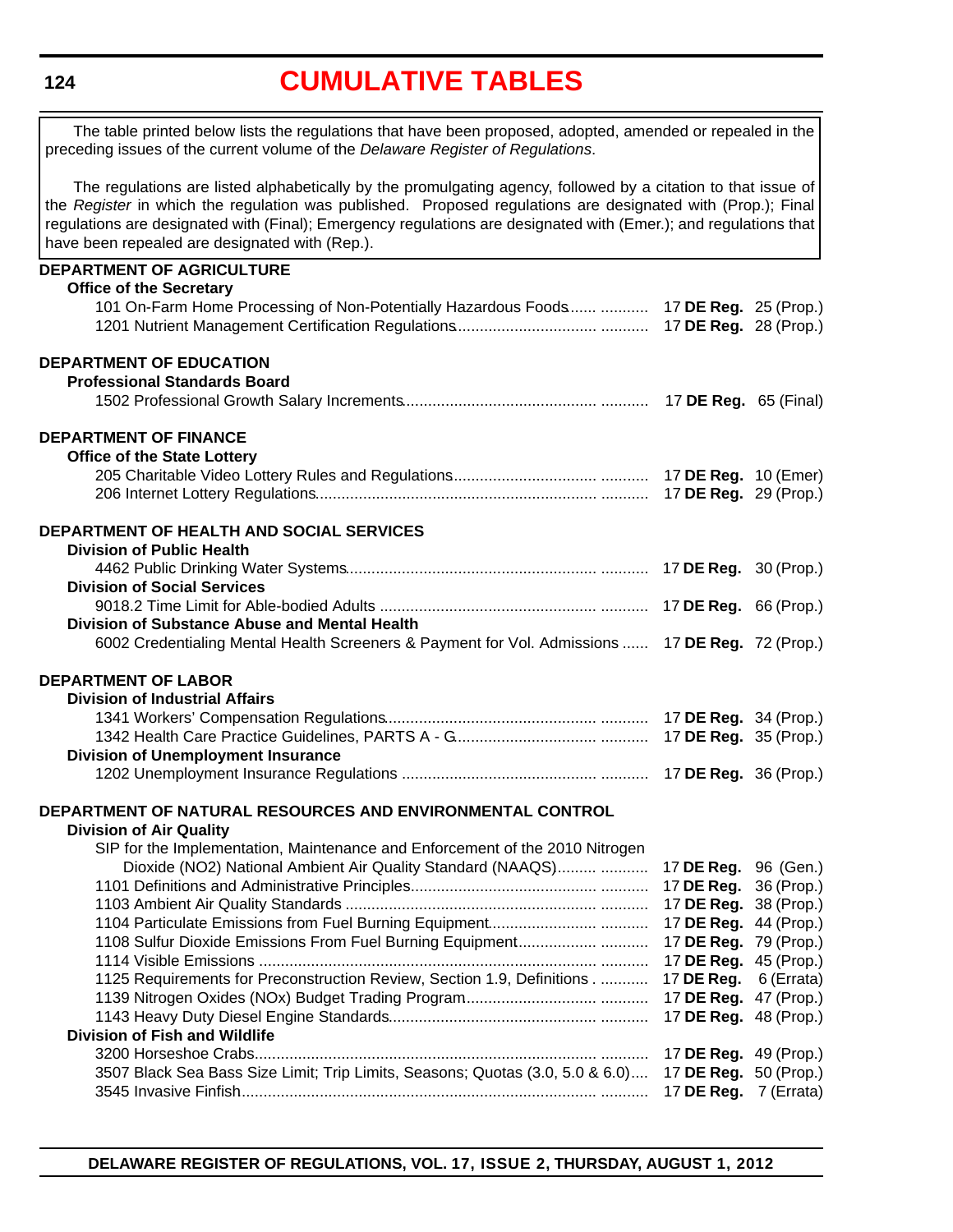# **CUMULATIVE TABLES**

| <b>Division of Waste and Hazardous Substances</b>                                                 |                              |            |
|---------------------------------------------------------------------------------------------------|------------------------------|------------|
|                                                                                                   |                              |            |
|                                                                                                   |                              | 59 (Prop.) |
| <b>Division of Water</b>                                                                          |                              |            |
|                                                                                                   |                              |            |
| <b>Division of Watershed Stewardship</b>                                                          |                              |            |
|                                                                                                   |                              |            |
|                                                                                                   |                              |            |
| DEPARTMENT OF SERVICES FOR CHILDREN, YOUTH AND THEIR FAMILIES                                     |                              |            |
| <b>Division of Family Services</b>                                                                |                              |            |
|                                                                                                   |                              |            |
|                                                                                                   |                              |            |
| <b>DEPARTMENT OF STATE</b><br><b>Division of Professional Regulation</b>                          |                              |            |
| 1900 Board of Nursing, Sect. 14.0 Nurse Licensure Compact Rules & Regs 17 DE Reg. 83 (Final)      |                              |            |
| 1900 Board of Nursing, Sect. 6.0 Requirements and Procedures for Licensure  17 DE Reg. 85 (Final) |                              |            |
|                                                                                                   |                              |            |
|                                                                                                   | 17 <b>DE Reg.</b> 89 (Final) |            |
|                                                                                                   |                              |            |
| <b>EXECUTIVE DEPARTMENT</b>                                                                       |                              |            |
| <b>Delaware Economic Development Authority</b>                                                    |                              |            |
|                                                                                                   |                              |            |
| 403 Administration and Operation of Council on Development Finance   17 DE Reg. 90 (Final)        |                              |            |
|                                                                                                   |                              |            |
| OFFICE OF MANAGEMENT AND BUDGET                                                                   |                              |            |
| <b>Division of Facilities Management</b>                                                          |                              |            |
| Regulation Governing the State of Delaware Asbestos Certification and                             |                              |            |
|                                                                                                   |                              |            |
| 2001 Group Health Care Insurance Eligibility and Coverage Rules  17 DE Reg. 91 (Final)            |                              |            |
|                                                                                                   |                              |            |
| <b>STATE BOARD OF PENSION TRUSTEES</b>                                                            |                              |            |
| The Delaware Public Employees' Retirement System                                                  |                              |            |
|                                                                                                   |                              |            |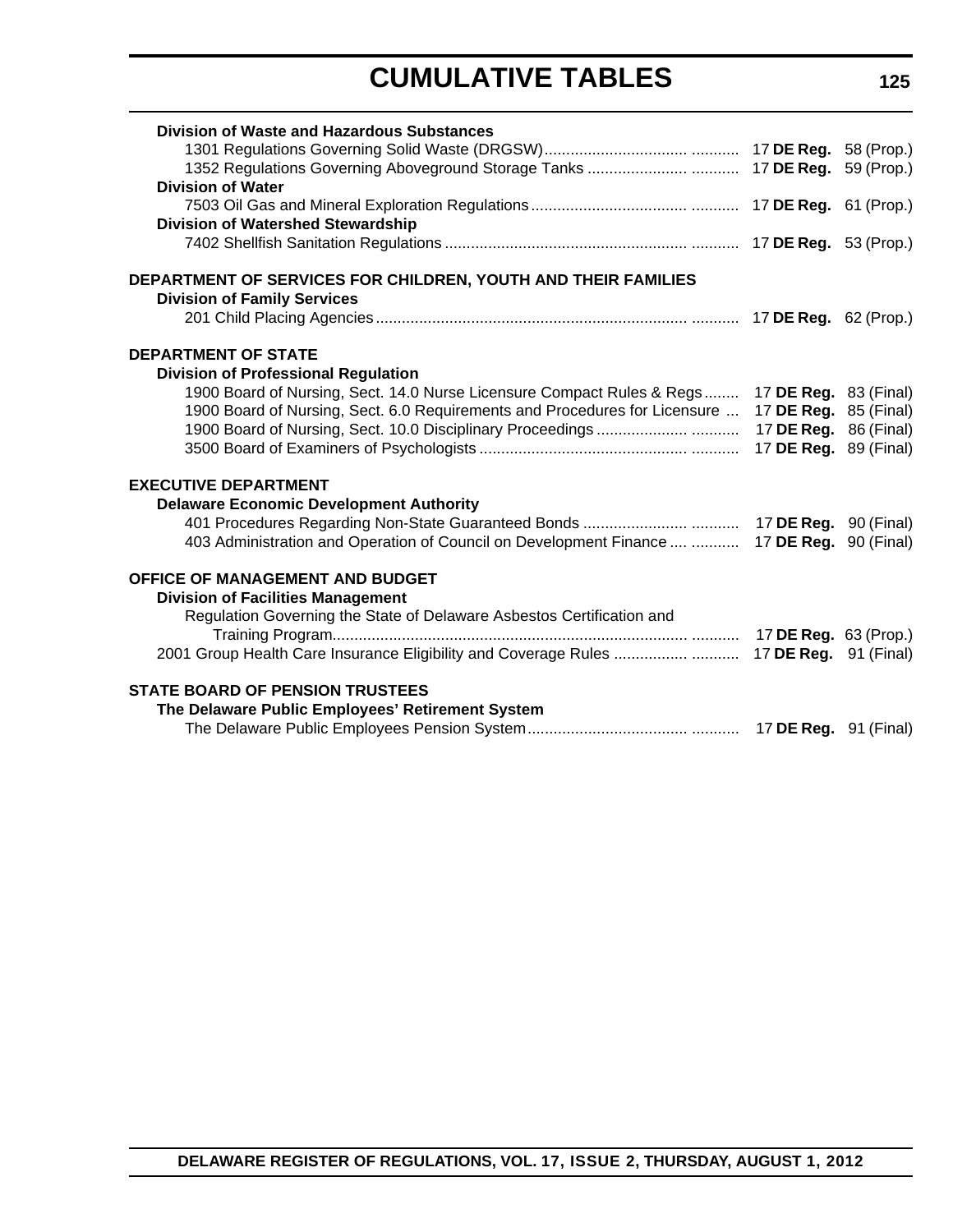#### **Symbol Key**

<span id="page-7-0"></span>Arial type indicates the text existing prior to the regulation being promulgated. Underlined text indicates new text. Language which is stricken through indicates text being deleted.

#### **Emergency Regulations**

Under 29 **Del.C.** §10119 an agency may promulgate a regulatory change as an Emergency under the following conditions:

#### **§ 10119. Emergency regulations.**

If an agency determines that an imminent peril to the public health, safety or welfare requires the adoption, amendment or repeal of a regulation with less than the notice required by § 10115, the following rules shall apply:

(1) The agency may proceed to act without prior notice or hearing or upon any abbreviated notice and hearing that it finds practicable;

(2) The order adopting, amending or repealing a regulation shall state, in writing, the reasons for the agency's determination that such emergency action is necessary;

(3) The order effecting such action may be effective for a period of not longer than 120 days and may be renewed once for a period not exceeding 60 days;

(4) When such an order is issued without any of the public procedures otherwise required or authorized by this chapter, the agency shall state as part of the order that it will receive, consider and respond to petitions by any interested person for the reconsideration or revision thereof; and

(5) The agency shall submit a copy of the emergency order to the Registrar for publication in the next issue of the *Register of Regulations*. (60 Del. Laws, c. 585, § 1; 62 Del. Laws, c. 301, § 2; 71 Del. Laws, c. 48, § 10.)

### **DEPARTMENT OF HEALTH AND SOCIAL SERVICES**

**DIVISION OF MEDICAID AND MEDICAL ASSISTANCE**

Statutory Authority: 31 Delaware Code, Section 512 (31 **Del.C.** §512) 16 **DE Admin. Code** 14000, 15000, 16000 & 18000

#### **[Medicaid Expansion under the Affordable Care Act 2014](#page-3-0) – Implementation of Modified Adjustment Gross Income (MAGI) Methodology**

#### **[PUBLIC NOTICE](#page-3-0)**

#### **NATURE OF THE PROCEEDINGS:**

This emergency regulation is being promulgated to amend the Division of Social Services Manual (DSSM) in preparation for healthcare reform in the State of Delaware. This includes aligning Medicaid and Children's Health Insurance Program (CHIP) eligibility determination rules with the Medicaid eligibility provisions of the Affordable Care Act (ACA), particularly the switch to Modified Adjusted Gross Income (MAGI) methodologies. This emergency regulation adoption is necessary while the proposed rulemaking process is being completed to implement the required provisions of the ACA. Delaware Health and Social Services ("Department") / Division of Medicaid and Medical Assistance (DMMA) finds that federal law for receipt of federal funds requires immediate adoption of these rule revisions to provide Delawareans with the opportunity to apply for and enroll in Delaware's public health benefits programs. The Department has determined that a threat to the public welfare exists if it is not implemented without prior notice or hearing.

#### **NATURE OF PROPOSED AMENDMENT:**

The Affordable Care Act (ACA) was signed into law on March 23, 2010. Under the ACA, health reform will make health care more affordable, guarantee choices when purchasing health insurance, expands Medicaid coverage to millions of low-income Americans and makes numerous improvements to both Medicaid and the Children's Health Insurance Program (CHIP).

**DELAWARE REGISTER OF REGULATIONS, VOL. 17, ISSUE 2, THURSDAY, AUGUST 1, 2013**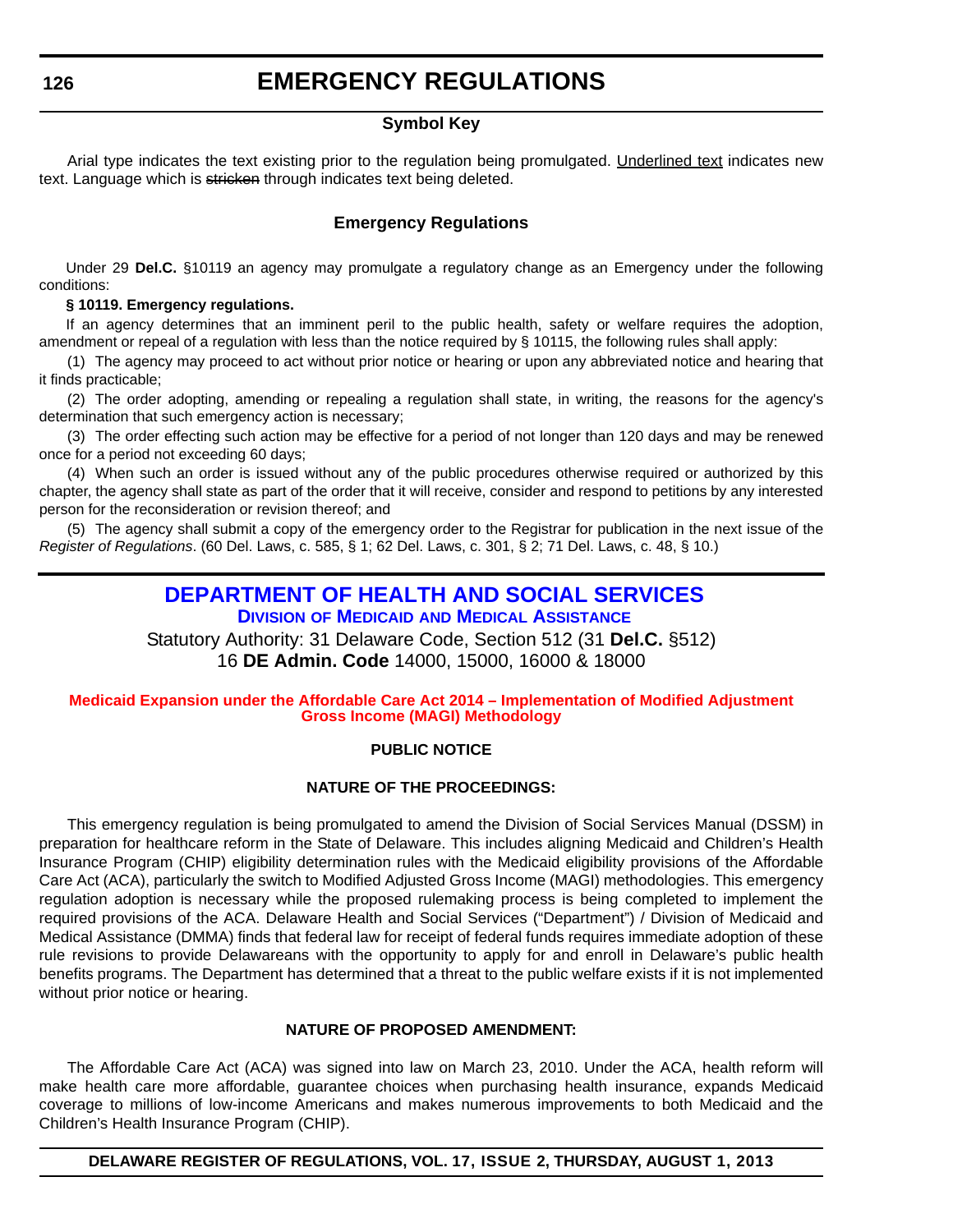The Affordable Care Act (ACA) includes many provisions designed to expand and streamline Medicaid eligibility. The ACA extends coverage to non-disabled, non-elderly citizens with income under 133 percent of the Federal Poverty Level (FPL); adopts new methodologies for determining and renewing eligibility; and requires establishment of a streamlined process to allow state Medicaid programs to coordinate seamlessly with other insurance affordability programs and affordable health insurance exchanges. Beginning January 1, 2014, these provisions are intended to change the Medicaid eligibility determination and renewal processes for most Medicaid applicants and beneficiaries from one based on a welfare model to one that utilizes information technology to provide the insurance coverage option that fits each individual's current circumstances and needs.

The Division of Medicaid and Medical Assistance (DMMA) intends to implement the Modified Adjusted Gross Income (MAGI) provisions of the Affordable Care Act related to eligibility determinations for certain medical assistance programs (Medicaid and Children's Health Insurance Program) and will begin use of these rules effective October 1, 2013.

#### **SUMMARY OF THE PROPOSED AMENDMENT:**

Delaware supports the goals of the Affordable Care Act (ACA) to enhance access to affordable coverage, improve service delivery and control program cost growth.

#### *Description of Rule Changes*

These amendments to the eligibility rules reflect programmatic changes affecting Delaware Medicaid programs as required by the federal Affordable Care Act (ACA). This regulatory action proposes to codify policy and procedural changes to the Medicaid program and Children's Health Insurance Program (CHIP) related to eligibility, enrollment, renewals, public availability of program information, and coordination across Medicaid programs to be consistent with the ACA.

The proposed changes affect the following policy sections in the Division of Social Services Manual (DSSM): DSSM 14000, DSSM 15000, DSSM 16000, and DSSM 18000.

#### **DSSM 14000**

*Specific Changes, Revisions, and Additions to Eligibility Rules in DSSM 14000*

The proposed changes affect the following general eligibility rules in section 14000 of the Division of Social Services Manual (DSSM).

- 14000 Common Eligibility Information General Eligibility Requirements
- 14100 General Application Information
- 14100.1 Application Filing Date Authorized Representative
- 14100.2 Protected Filing Date
- 14100.3 Face-to-Face Interview Requirement for Some Programs Eligibility Groups
- 14100.4 Disposition of Applications
- 14100.5 Timely Determination of Eligibility
- 14100.8 Coordination of Eligibility and Enrollment with Other Insurance Availability Programs
- 14100.8.1 Transfer from Other Insurance Affordability Programs to the State Agency
- 14100.8.2 Evaluation of Eligibility for Other Insurance Affordability Programs
- 14100.8.3 Individuals Undergoing a Medicaid Eligibility Determination on a Basis Other than MAGI
- 14105 Social Security Number
- 14105.1 Exception for Infants-to Furnish a Social Security Number
- 14110 State Residency
- 14110.1 14110.1 Capable of Indicating Intent to Reside in Delaware and 14110.2 Incapable of Indicating Intent to Reside in Delaware Definitions
- 14110.2 14110.3 Placement by State in an Out-of-State Institution
- 14110.3 14110.4 Actions which do not Constitute State Placement
- 14110.4 14110.5 Lack of Appropriate Facility
- 14110.5 44110.6 Criteria Specific to Individuals under Age 21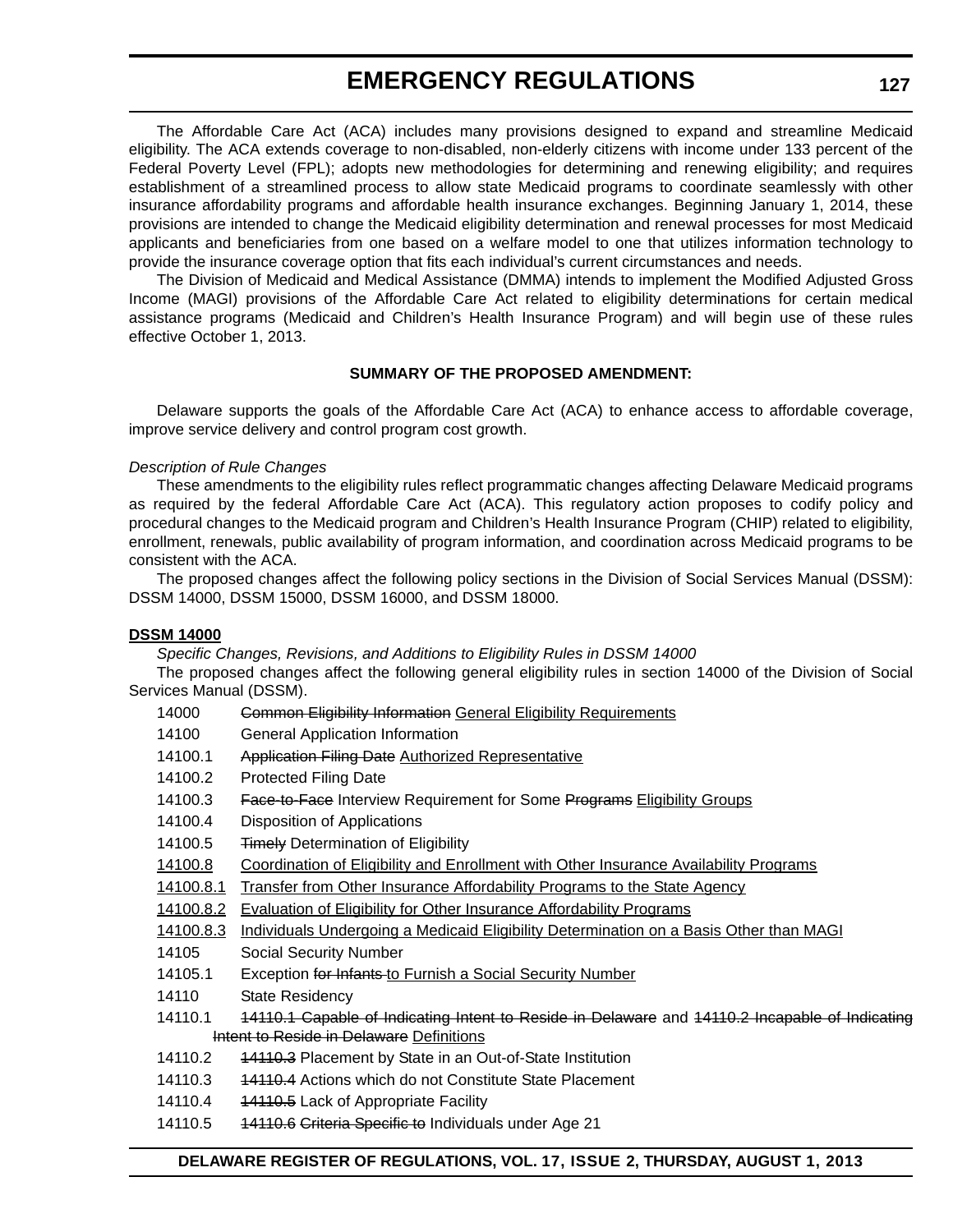| 14110.6 | 14110.7 Griteria Specific to Individuals Age 21 and Over                                          |
|---------|---------------------------------------------------------------------------------------------------|
| 14110.7 | 14110.8 Specific Prohibitions and Exceptions and 14110.8.1 Prohibitions Specific Prohibitions for |
|         | Denial or Termination of Eligibility                                                              |
| 14110.8 | 14110.8.2 Exceptions to General Residency Rules                                                   |
| 14800   | Verifications of Factors of Eligibility                                                           |
| 14810   | Continuously Eligible Newborns RESERVED                                                           |

14820 Reporting Changes in Circumstances

**SECTION 14000 – General Eligibility Requirements:** DMMA proposes to reformat, renumber, rename and reorganize its general eligibility rules. Proposed for adoption are the following specific rule changes in Section 14000 identified and detailed below. The rule name is *italicized* and substantive changes noted.

| <b>Section</b> | <b>Description of Changes for DSSM 14000</b>                                                                                                                                                                                                                                                                                                                                                                                                                                                                                                                               |
|----------------|----------------------------------------------------------------------------------------------------------------------------------------------------------------------------------------------------------------------------------------------------------------------------------------------------------------------------------------------------------------------------------------------------------------------------------------------------------------------------------------------------------------------------------------------------------------------------|
| 14000          | The name and content of this section details General Eligibility<br>Requirements.                                                                                                                                                                                                                                                                                                                                                                                                                                                                                          |
| 14100          | The content of this rule, which details General Application Information, is<br>revised to describe the single streamlined application process to ensure a<br>coordinated eligibility and enrollment system for all insurance affordability<br>programs in accordance with the requirements under the Affordable Care<br>Act. The application processes must be accessible for all individuals and<br>maximize the submission options for individuals being evaluated for<br>eligibility under a modified adjusted gross income (MAGI) category and a<br>non-MAGI category. |
| 14100.1        | This content of this rule is moved to 14100. This section is renamed<br>Authorized Representative with new content. This rule details the minimum<br>requirements for authorized representative acting on behalf of individual<br>applicants.                                                                                                                                                                                                                                                                                                                              |
| 14100.2        | The content of this rule, which details the requirements of the Protected<br>Filing Date, is revised to delete language about the receipt of an application<br>in a Division of Social Services (DSS) office or in the mail. The submission<br>modes for an application are described in section 14100, General<br>Application Information. The examples are deleted as they are procedural<br>depictions.                                                                                                                                                                 |
| 14100.3        | Language in this rule, Interview Requirement for Some Eligibility Groups,<br>referring to face-to-face requirement is being updated to add the prohibition<br>of an in-person interview requirement for individuals whose eligibility is<br>based on the financial methodology, modified adjusted gross income<br>(MAGI). The rule is also revised to rephrase the in-person interview<br>requirement for some Long Term Care eligibility determinations.                                                                                                                  |
| 14100.4        | The content of this rule, which details the Disposition of Applications, is<br>revised to delete language about the verification process. The verification<br>process is described in section 14800, Verifications of Factors of Eligibility.<br>New content is added to comply with the requirement for the reinstatement<br>of a withdrawn application in cases where the individual submits an<br>application via the Federally Facilitated Marketplace (FFM).                                                                                                          |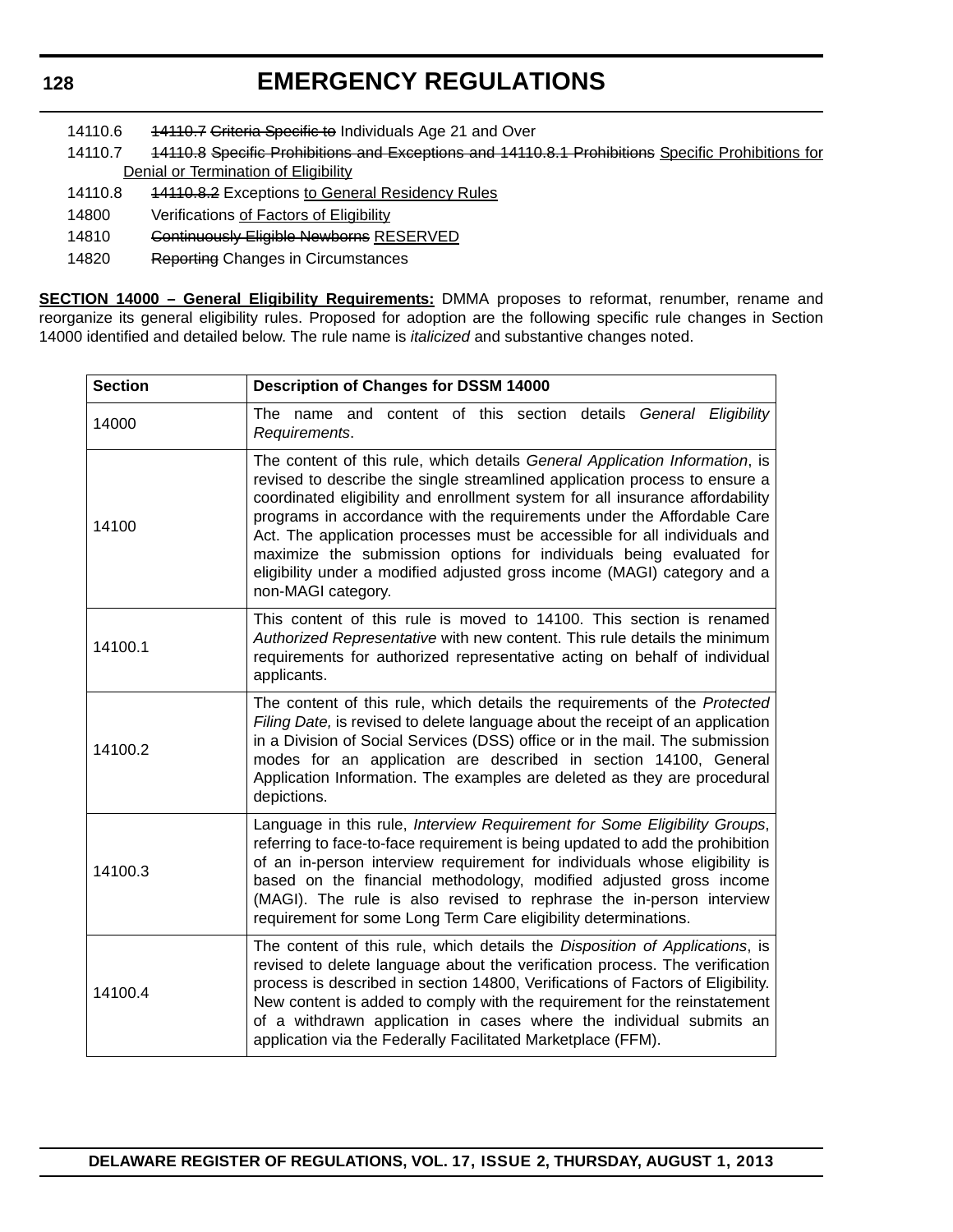| 14100.5   | This rule is renamed Determination of Eligibility with new content and<br>moves the existing content to revised section 14100.5.1, Timely<br>Determination of Eligibility. The new content details the requirement to<br>make a modified adjusted gross income (MAGI) based eligibility<br>determination for each applicant and beneficiary.                                                                                                                                                                |
|-----------|-------------------------------------------------------------------------------------------------------------------------------------------------------------------------------------------------------------------------------------------------------------------------------------------------------------------------------------------------------------------------------------------------------------------------------------------------------------------------------------------------------------|
| 14100.5.1 | This rule, Timely Determination of Eligibility, is renumbered with new<br>content to include time standards for a determination of eligibility when an<br>application is submitted via the Federally Facilitated Marketplace (FFM).                                                                                                                                                                                                                                                                         |
| 14100.8   | The number and content of this rule, Coordination of Eligibility and<br>Enrollment with Other Insurance Affordability Programs, is new and<br>addresses the requirement for a coordinated eligibility and enrollment<br>system for insurance affordability programs in accordance with the<br>Affordable Care Act. The content of this rule provides definitions for<br>"coordinated content", "electronic account" files, "insurance affordability<br>program", and "secure electronic interface".         |
| 14100.8.1 | The number and content of this rule, Transfer from Other Insurance<br>Affordability Programs to State Agency, is new and addresses the<br>requirement to accept the electronic account for an individual who has been<br>assessed by the Federally Facilitated Marketplace (FFM) as potentially<br>eligible for Medicaid; to promptly complete a determination of eligibility<br>without requiring another application; and, to notify the FFM of the<br>individual's eligibility or ineligibility.         |
| 14100.8.2 | The number and content of this rule, Evaluation of Eligibility for Other<br>Insurance Affordability Programs, is new and addresses the requirement to<br>assess eligibility for another insurance affordability program for individuals<br>determined to be ineligible for Medicaid; to transfer the individual's<br>electronic account to the Federally Facilitated Marketplace (FFM) as<br>appropriate; to notify the individual of the electronic transfer.                                              |
| 14100.8.3 | The number and content of this rule, Individuals Undergoing a Medical<br>Eligibility Determination on a Basis other than MAGI, is new and addresses<br>the requirement to assess an individual's eligibility for another insurance<br>affordability program and to transfer an individual's electronic account to<br>the Federally Facilitated Marketplace (FFM) while the individual is<br>undergoing a Medicaid eligibility determination on a basis other than<br>modified adjusted gross income (MAGI). |
| 14105     | The content of this rule, Social Security Number, which details social<br>security number requirements, is revised to comply with the requirement to<br>verify the Social Security number of an applicant with the Social Security<br>Administration via the Federal Data Services Hub (FDSH) in accordance<br>with the Affordable Care Act.                                                                                                                                                                |
| 14105.1   | The name and content of this rule, <i>Exceptions to</i> SSN, details the following<br>exceptions to the social security number (SSN) requirements: the<br>individual: is not eligible to receive a SSN; does not have a SSN and may<br>only be issued a SSN for a valid non-work reason; or, refuses to obtain a<br>SSN because of well-established religious objections; or is an infant under<br>age one.                                                                                                 |
| 14110     | This rule, State Residency, is revised to rephrase the requirement that an<br>individual must be a Delaware resident.                                                                                                                                                                                                                                                                                                                                                                                       |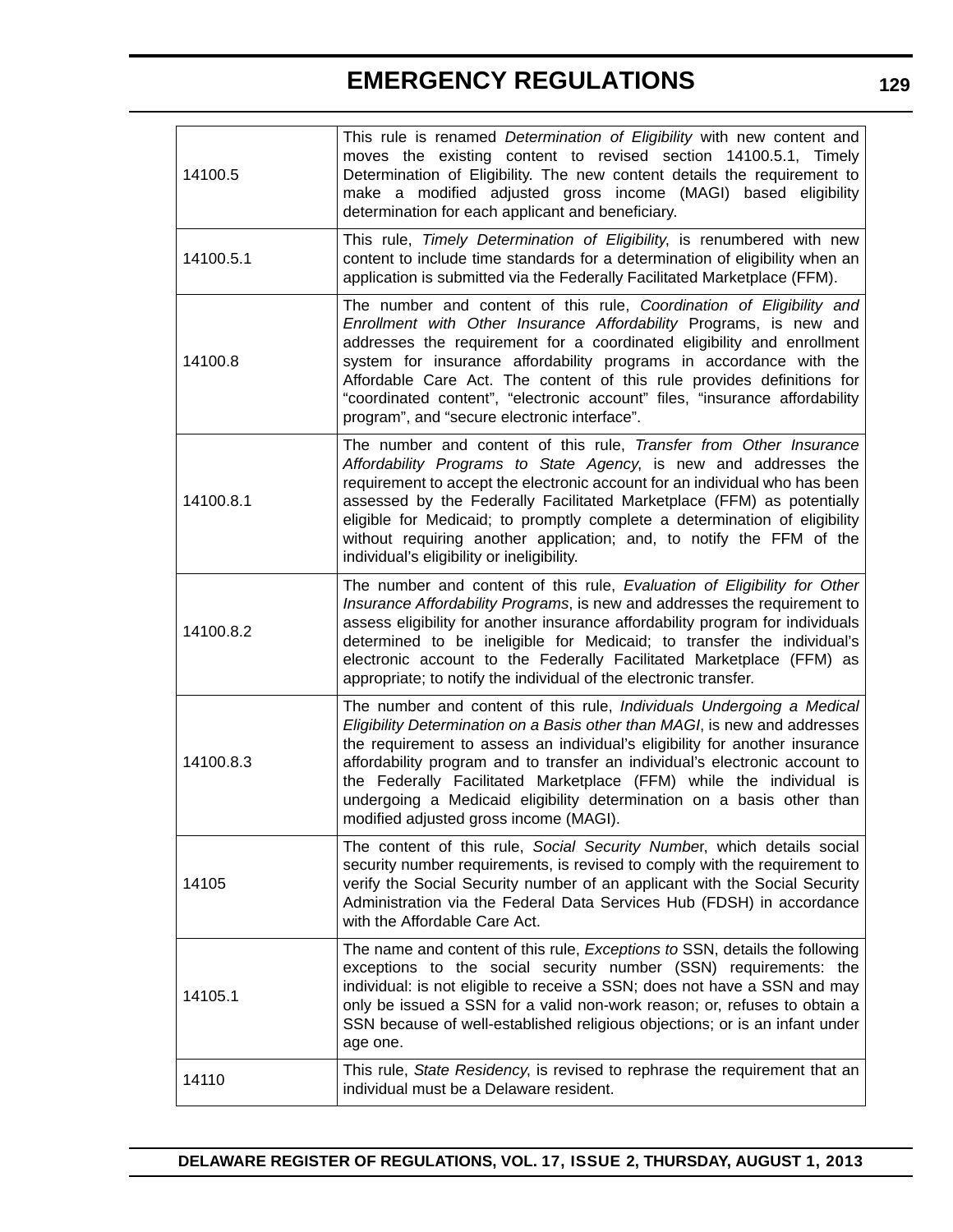| 14110.1 | The content of 14110.1 and 14110.2, which details the criteria for being<br>capable/incapable of indicating intent to reside in Delaware, is combined<br>into one rule and is renamed and renumbered accordingly as 14110.1,<br>Definitions. Definitions are provided for "incapable of indicating intent to<br>reside in Delaware" and "institution".                                                                                                                                                                                                                                                                                                                                                                |
|---------|-----------------------------------------------------------------------------------------------------------------------------------------------------------------------------------------------------------------------------------------------------------------------------------------------------------------------------------------------------------------------------------------------------------------------------------------------------------------------------------------------------------------------------------------------------------------------------------------------------------------------------------------------------------------------------------------------------------------------|
| 14110.2 | This rule, previously numbered 14110.3, addresses Placement by State in<br>an Out-of-State Institution, is renumbered as 14110.2.                                                                                                                                                                                                                                                                                                                                                                                                                                                                                                                                                                                     |
| 14110.3 | This rule, previously numbered 14110.4, details Actions which do not<br>Constitute State Placement, is renumbered as 14110.3.                                                                                                                                                                                                                                                                                                                                                                                                                                                                                                                                                                                         |
| 14110.4 | This rule, previously numbered 14110.5, explains Lack of Appropriate<br>Facility and is renumbered 14110.4.                                                                                                                                                                                                                                                                                                                                                                                                                                                                                                                                                                                                           |
| 14110.5 | This rule (previously numbered 14110.6), which details eligibility criteria<br>specific to Individuals Under Age 21, is renumbered 14110.5 to reflect the<br>above-referenced numbering changes. The content is revised to strike the<br>references to the SSI and AFDC programs and the cross-reference to 45<br>CFR 233.40(a); to strike the note about an institution which is now included<br>in 14110.1; to align the residency rules for individuals who are emancipated<br>or married with the residency rules for adults; and, to combine and<br>consolidate the residency rules for un-emancipated individuals under age<br>21.                                                                              |
| 14110.6 | This rule (previously numbered 14110.7), which details eligibility criteria<br>specific to Individuals Age 21 and Over, is renumbered to reflect the above-<br>referenced numbering changes. The content is revised to base the<br>residency for a non-institutionalized adult upon where the individual is living<br>and has intent to reside. The content for an institutionalized individual who<br>became incapable of indicating intent before age 21 and an institutionalized<br>individual who became of indicating intent at or after age 21 are not being<br>changed. The content is revised to base the residency of any other<br>institutionalized individual on the state where the individual is living. |
| 14110.7 | This rule, which addresses criteria specific to prohibitions, is renumbered to<br>reflect the above-referenced numbering changes and renamed Specific<br>Prohibitions for Denial or Termination of Eligibility. This rule combines<br>content located in previous sections 14110.8 and 1410.8.1.                                                                                                                                                                                                                                                                                                                                                                                                                      |
| 14110.8 | This rule, which addresses criteria specific exceptions to the general<br>residency policy, is renumbered to reflect the above-referenced numbering<br>changes and renamed to Exception to General Residency Rules.                                                                                                                                                                                                                                                                                                                                                                                                                                                                                                   |
| 14800   | This rule, which addresses verifications, is renamed Verification of Factors<br>of Eligibility with new content. The content is revised to accept attestation of<br>most of the information needed to determine eligibility and accept such<br>attestation by the individual, an adult in the individual's household, an<br>authorized representative, or someone acting responsibly for a minor or an<br>incapacitated individual.                                                                                                                                                                                                                                                                                   |
| 14810   | This rule, Continuously Eligible Newborns, is deleted and its contents<br>moved to new section 15210. The content of this rule regarding "retroactive<br>coverage" is deleted here and described in current section 14920,<br>Retroactive Coverage. The number 14810 remains in place as<br>"RESERVED".                                                                                                                                                                                                                                                                                                                                                                                                               |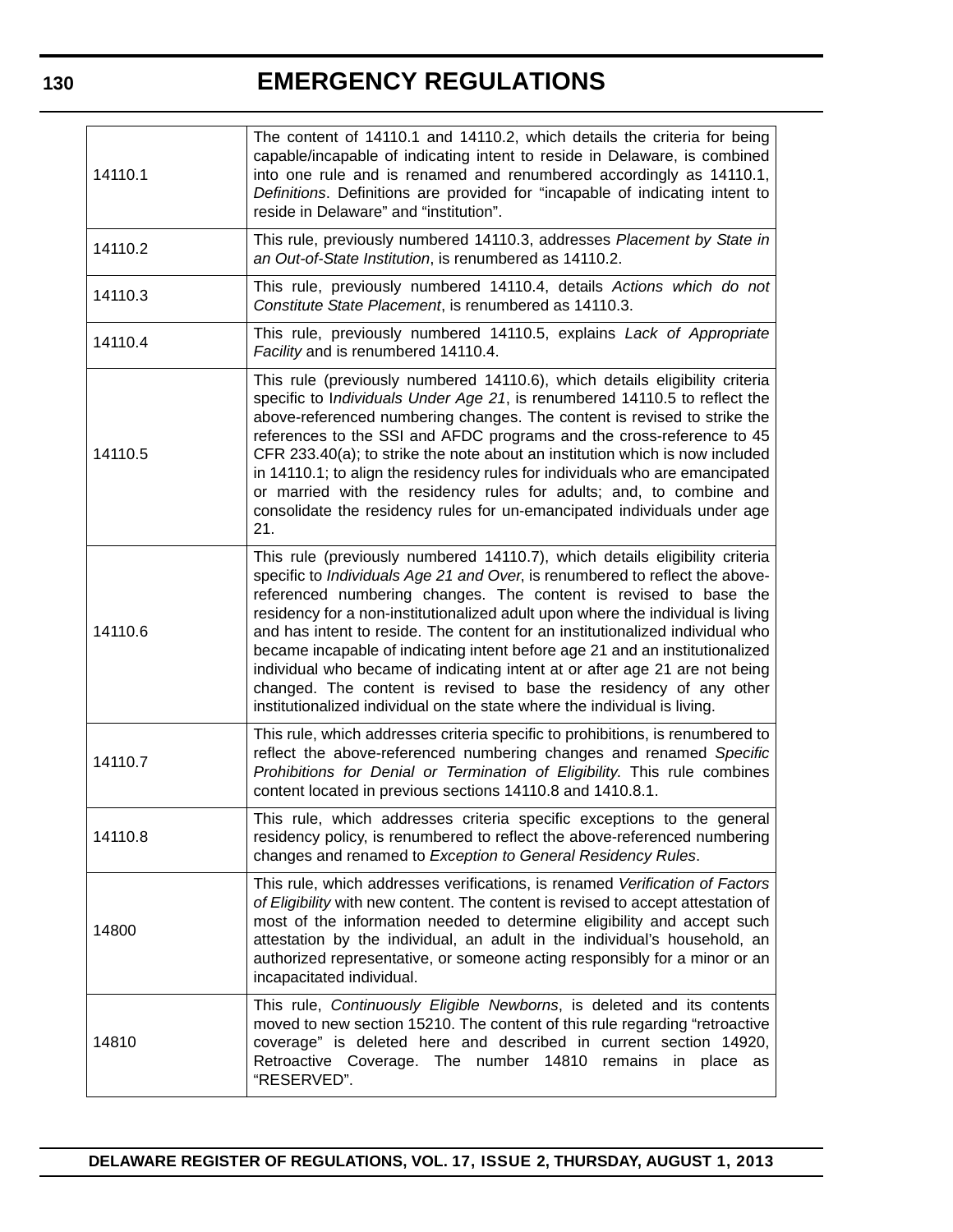| 14820 | The name and content of this rule, which addresses Changes in                      |
|-------|------------------------------------------------------------------------------------|
|       | <i>Circumstances</i> , is revised to require the agency to accept the reporting of |
|       | changes via the agency's self-service web site, by telephone, via mail, in         |
|       | person, and through other commonly available electronic means, and to              |
|       | add language about the existing procedures to redetermine eligibility              |
|       | promptly when information about a change in circumstances is received.             |

#### **DSSM 15000**

*Specific Changes, Revisions, and Additions to Eligibility Rules in DSSM 15000*

Historically, Medicaid eligibility is based on several factors, including linkage to a specific coverage group and income eligibility, including allowable deductions. The State currently provides coverage to uninsured adults at 100% FPL under the 1115 Demonstration Waiver.

Delaware is taking the option to expand eligibility to adults at 133% of the Federal Poverty Level (FPL).

The proposed changes affect the eligibility rules in section 15000 of the Division of Social Services Manual (DSSM). The rules in DSSM 15000 are stricken in their entirety to consolidate several existing and mandatory groups and place related rules near each other in the organizational scheme to avoid duplication of content. Every effort has been made to ensure that the content and meaning of the rules remain the same. This section is also amended to add a new mandatory eligibility group, former foster care children aged 18 or older and under age 26; and, as an optional expansion, the low-income adult group, aged 19 or older and under age 65.

Modified Adjusted Gross Income (MAGI) and household income are defined in section 36B(d)(2)(A) and (B) of the Internal Revenue Code (IRC). The MAGI-based financial methodology under the Medicaid statute includes certain unique income counting and household composition rules reflected in the Centers for Medicare and Medicaid Services (CMS) regulations at 42 CFR 435.603 and discussed in section III.B. of the preamble to the eligibility final rule published in the Federal Register on March 23, 2012, (77 FR 17144, pages 17150-59; available at http://www.gpo.gov/fdsys/pkg/FR-2012-03-23/pdf/2012-6560.pdf.)

This proposed section includes the new net income limits for eligibility groups that are subject to the modified adjusted gross income (MAGI) methodology described in Section 16000, *Financial Methodologies - Application of Modified Adjusted Gross Income (MAGI).* Provisions under the ACA require states to convert current net income limits to MAGI-equivalent income limits.

The following eligibility groups are subject to MAGI-based methodology:

| <b>Section</b> | <b>Eligibility Group</b>               |
|----------------|----------------------------------------|
| 15000          | Parent/Caretaker Relative Group        |
| 15200          | <b>Pregnant Woman Group</b>            |
| 15300          | Children Group                         |
| 15400          | <b>Adult Group</b>                     |
| 15510          | <b>Foster Children Group</b>           |
| 15540          | <b>Infants Awaiting Adoption Group</b> |
| 15700          | <b>Family Planning Group</b>           |
| 18000          | Delaware Healthy Children Program      |

The current rules in DSSM 15000 become obsolete with adoption of these proposed changes and as such are not listed in table form here. These rules can be found at: http://regulations.delaware.gov/AdminCode/

To accurately reflect the revised content of revised section 15000, AFDC-TANF Related Programs is renamed Family and Community Medicaid Eligibility Groups.

**SECTION 15000 - Family and Community Medicaid Eligibility Groups**: The following table presents the assignment of new numbers and shorter names for each rule, section, and subsection in the renamed section 15000, Family and Community Medicaid Eligibility Groups. The rule name is *italicized* and substantive changes noted.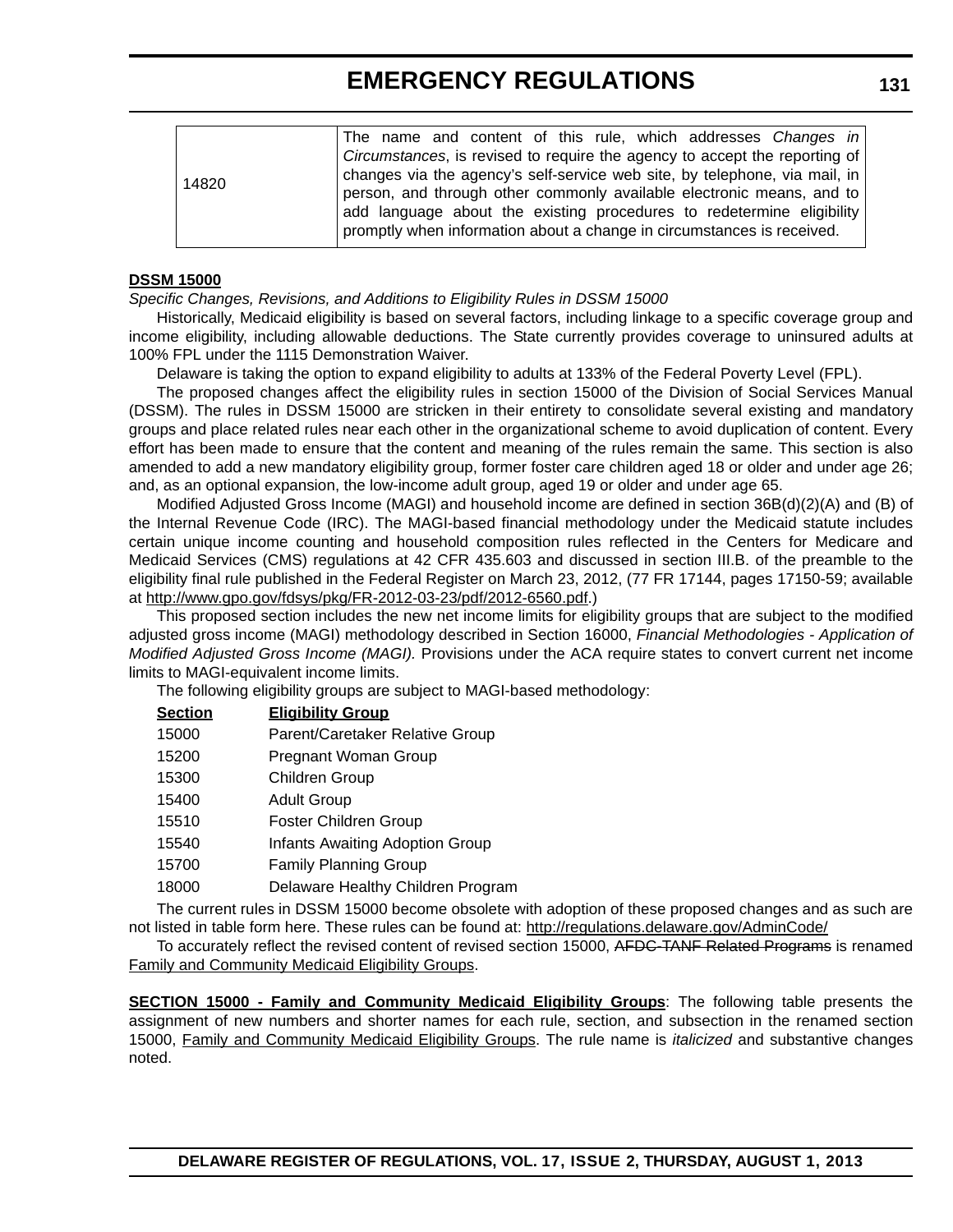| <b>Section</b> | <b>Description of Revised DSSM 15000</b>                                                                                                                                                                                          |
|----------------|-----------------------------------------------------------------------------------------------------------------------------------------------------------------------------------------------------------------------------------|
| 15000          | This section describes the eligibility requirements for family and community<br>Medicaid eligibility groups.                                                                                                                      |
| 15100          | This rule describes the Parent/Caretaker Relative Group, formerly section<br>15120, Low Income Families with Children Under Section 1931.                                                                                         |
| 15100.1        | This rule, Definitions, provides definitions for the following words and terms:<br>"caretaker relative" and "dependent child".                                                                                                    |
| 15100.2        | <b>This</b><br>describes Parent/Caretaker Relative<br>Eligibility<br>rule.<br>General<br>Requirements.                                                                                                                            |
| 15100.3        | This rule describes Parent/Caretaker<br>Relative<br>Technical<br>Eligibility<br>requirements.                                                                                                                                     |
| 15100.4        | This<br>describes Parent/Caretaker Relative Financial<br>Eligibility<br>rule<br>requirements using MAGI-based financial methodologies.                                                                                            |
| 15110          | This rule describes the Transitional Group eligibility requirements. In the<br>second paragraph, language referring to the "twelve-month extension<br>period", which is based on federal authorization/federal funding, is added. |
| 15110.1        | This rule describes the Transitional Group General Eligibility Requirements                                                                                                                                                       |
| 15110.2        | This rule describes the Three out of Six Months Requirement for the<br><b>Transitional Group.</b>                                                                                                                                 |
| 15110.3        | This rule describes eligibility criteria based on Increase in Earned Income or<br>Hours of Employment.                                                                                                                            |
| 15110.4        | This rule describes the Child Living in the Home (as defined in section<br>15100.1) criteria.                                                                                                                                     |
| 15110.5        | This rule describes the criteria for household Composition of a Transitional<br>Group Family Unit.                                                                                                                                |
| 15110.6        | This rule describes the criteria First Month of Transitional Group Eligibility.                                                                                                                                                   |
| 15110.7        | This rule describes Transitional Group Eligibility during First Six-Month<br>Period.                                                                                                                                              |
| 15110.8        | This rule describes Transitional Group Eligibility during Second Six-Month<br>Period.                                                                                                                                             |
| 15110.8.1      | This rule, Child Living in the Home, describes the requirement that a<br>dependent child must be living in the home during the second six-month<br>period.                                                                        |
| 15110.8.2      | This rule, Employment of Caretaker Relative, describes "good cause"<br>exceptions to the requirement that a parent/caretaker relative must be<br>employed.                                                                        |
| 15110.8.3      | This rule describes the Limit on Gross Monthly Earned Income.                                                                                                                                                                     |
| 15110.9        | This rule describes the criteria for Twelve-Month Period of Transitional<br>Group Eligibility.                                                                                                                                    |
| 15110.10       | This new rule describes the criteria for Four-Month Period of Transitional<br>Group Eligibility.                                                                                                                                  |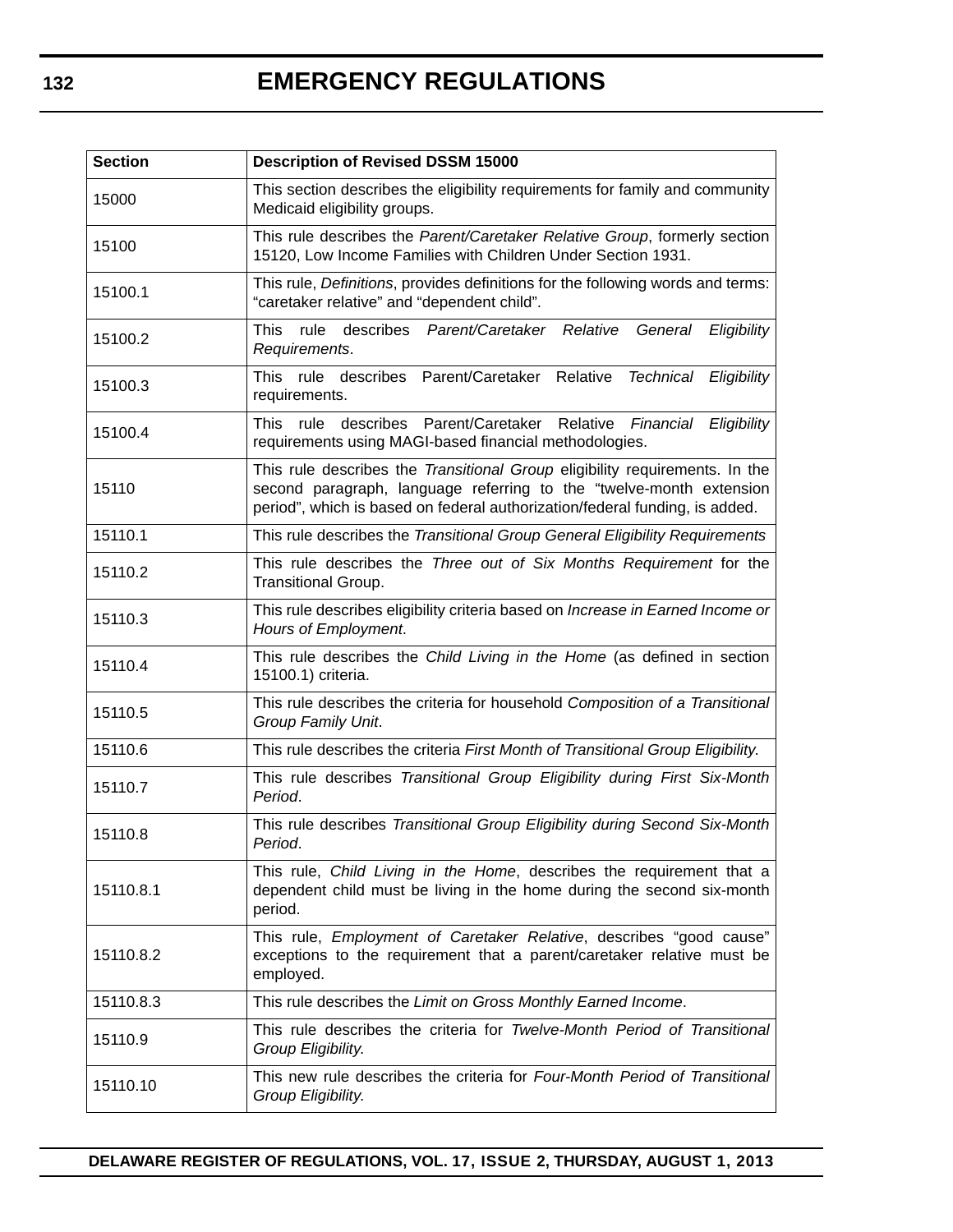| 15120   | This rule describes the eligibility requirements for the Prospective Group.<br>Language in this rule referring to child support extension is being eliminated<br>because income from child support is not counted under MAGI-based<br>financial methodologies. |
|---------|----------------------------------------------------------------------------------------------------------------------------------------------------------------------------------------------------------------------------------------------------------------|
| 15120.1 | This rule describes Prospective Group General Eligibility Requirements.                                                                                                                                                                                        |
| 15120.2 | This rule describes Three out of Six Months Requirement for the<br>Prospective Group.                                                                                                                                                                          |
| 15120.3 | This rule describes the Collection of Spousal Support requirement for the<br>Prospective Group.                                                                                                                                                                |
| 15120.4 | This rule, Child Living in the Home, describes the requirement that a<br>dependent child must be living in the home, as defined in 15100.1.                                                                                                                    |
| 15120.5 | This rule, First Month of Prospective Group Eligibility, describes when<br>prospective group eligibility begins.                                                                                                                                               |
| 15120.6 | This rule describes the criteria for household Composition of Prospective<br>Group Family Unit.                                                                                                                                                                |
| 15200   | This rule describes the eligibility requirements for the Pregnant Woman<br>Group.                                                                                                                                                                              |
| 15200.1 | This new rule, Definitions, provides a definition for "pregnant woman" which<br>mirrors the definition of pregnant woman in the Affordable Care Act.                                                                                                           |
| 15200.2 | This<br>rule<br>describes<br>Pregnant Woman<br>Group General Eligibility<br>Requirements.                                                                                                                                                                      |
| 15200.3 | This rule describes Pregnant Woman<br>Group Technical Eligibility<br>requirements.                                                                                                                                                                             |
| 15200.4 | This rule describes Pregnant Woman Group Financial<br>Eligibility<br>requirements using MAGI-based financial methodologies.                                                                                                                                    |
| 15200.5 | This rule describes Continuous Eligibility throughout the pregnancy and the<br>postpartum period.                                                                                                                                                              |
| 15200.6 | This rule describes the Postpartum Period which includes a change from<br>90-days of postpartum coverage to 60-days of postpartum coverage.<br>NOTE: The authorization for 90-day postpartum coverage was in the 1115<br>Demonstration Waiver.                 |
| 15210   | This rule describes the eligibility requirements for the Deemed Newborn<br>Group.                                                                                                                                                                              |
| 15210.1 | rule describes<br>Deemed Newborn<br>Group<br>Eligibility<br><b>This</b><br>General<br>Requirements.                                                                                                                                                            |
| 15210.2 | This rule<br>describes Deemed<br>Newborn Group<br>Financial Eligibility<br>requirements.                                                                                                                                                                       |
| 15300   | This rule describes the eligibility requirements for the Children Group.                                                                                                                                                                                       |
| 15300.1 | This rule describes Children Group General Eligibility Requirements.                                                                                                                                                                                           |
| 15300.2 | This rule describes Children Group Technical Eligibility requirements.                                                                                                                                                                                         |
| 15300.3 | This rule describes Children Group Financial Eligibility requirements using<br>MAGI-based financial methodologies.                                                                                                                                             |
| 15300.4 | This rule describes Mandatory Continuation of Eligibility for Children.                                                                                                                                                                                        |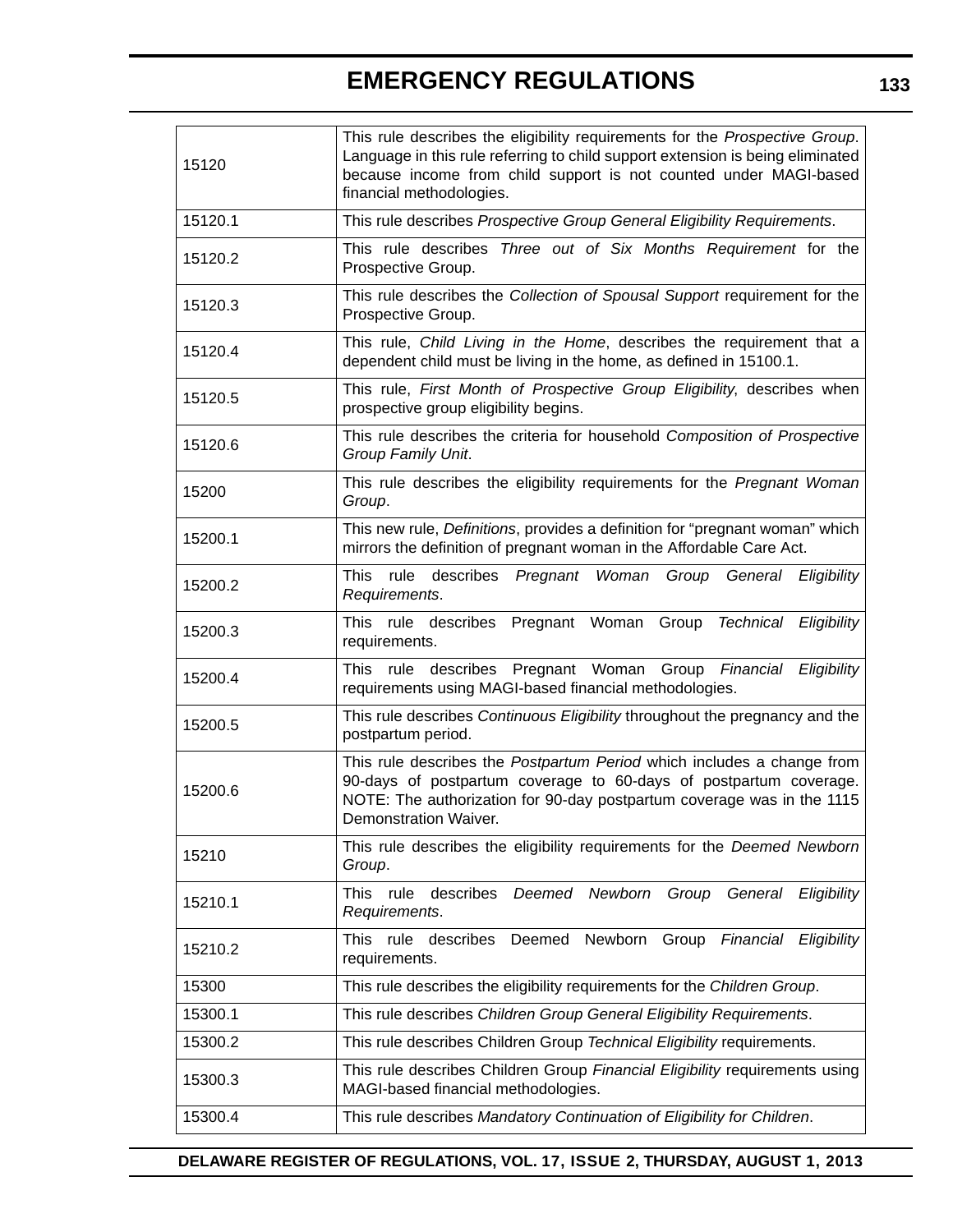| 15400   | This new rule describes eligibility requirements for the low-income Adult<br>Group. NOTE: The uninsured adults at 100% of the Federal Poverty Level<br>(FPL) are moving from the 1115 Demonstration Waiver to the Medicaid<br>state plan as the new 133% FPL adult group. |
|---------|---------------------------------------------------------------------------------------------------------------------------------------------------------------------------------------------------------------------------------------------------------------------------|
| 15400.1 | This new rule, Definitions, provides a definition for the following term:<br>"minimum essential coverage".                                                                                                                                                                |
| 15400.2 | This new rule describes Adult Group General Eligibility Requirements.                                                                                                                                                                                                     |
| 15400.3 | This new rule describes Technical Eligibility for the Adult Group.                                                                                                                                                                                                        |
| 15400.4 | This new rule describes Financial Eligibility requirements for the Adult<br>Group using MAGI-based financial methodologies.                                                                                                                                               |
| 15500   | This rule describes eligibility requirements for the Title IV-E Foster Children<br>Group.                                                                                                                                                                                 |
| 15500.1 | This rule describes Title IV-E Foster Children Group General Eligibility<br>Requirements.                                                                                                                                                                                 |
| 15500.2 | This rule describes Technical Eligibility requirements for the Title IV-E<br>Foster Children Group.                                                                                                                                                                       |
| 15500.3 | This rule explains that the Eligibility Determination for the Title IV-E Foster<br>Children Group is the responsibility of the Delaware Department of<br>Services for Children, Youth, and their Families (DSCYF).                                                        |
| 15510   | This rule describes eligibility requirements for the Foster Children Group.                                                                                                                                                                                               |
| 15510.1 | This rule describes Foster Children Group General Eligibility Requirements.                                                                                                                                                                                               |
| 15510.2 | This rule describes Technical Eligibility requirements for the Foster Children<br>Group.                                                                                                                                                                                  |
| 15510.3 | This rule describes the Financial Eligibility requirements for the Foster<br>Children Group using MAGI-based financial methodologies.                                                                                                                                     |
| 15510.4 | This rule describes the Effective Date of Coverage for the Foster Children<br>Group.                                                                                                                                                                                      |
| 15520   | This rule describes the eligibility requirements for the Adoption Assistance<br>Group.                                                                                                                                                                                    |
| 15520.1 | This rule describes the Adoption Assistance Group General Eligibility<br>Requirements.                                                                                                                                                                                    |
| 15520.2 | This rule describes the Technical Eligibility requirements for the Adoption<br>Assistance Group.                                                                                                                                                                          |
| 15520.3 | This rule explains that Eligibility Determination for the Title IV-E Foster<br>Children Group is the responsibility of the Delaware Department of<br>Services for Children, Youth, and their Families (DSCYF).                                                            |
| 15530   | This rule describes the eligibility requirements for the Adoption Subsidy<br>Group.                                                                                                                                                                                       |
| 15530.1 | This rule describes the Adoption Subsidy Group General Eligibility<br>Requirements.                                                                                                                                                                                       |
| 15530.2 | This rule describes the Technical Eligibility requirements for the Adoption<br>Subsidy Group.                                                                                                                                                                             |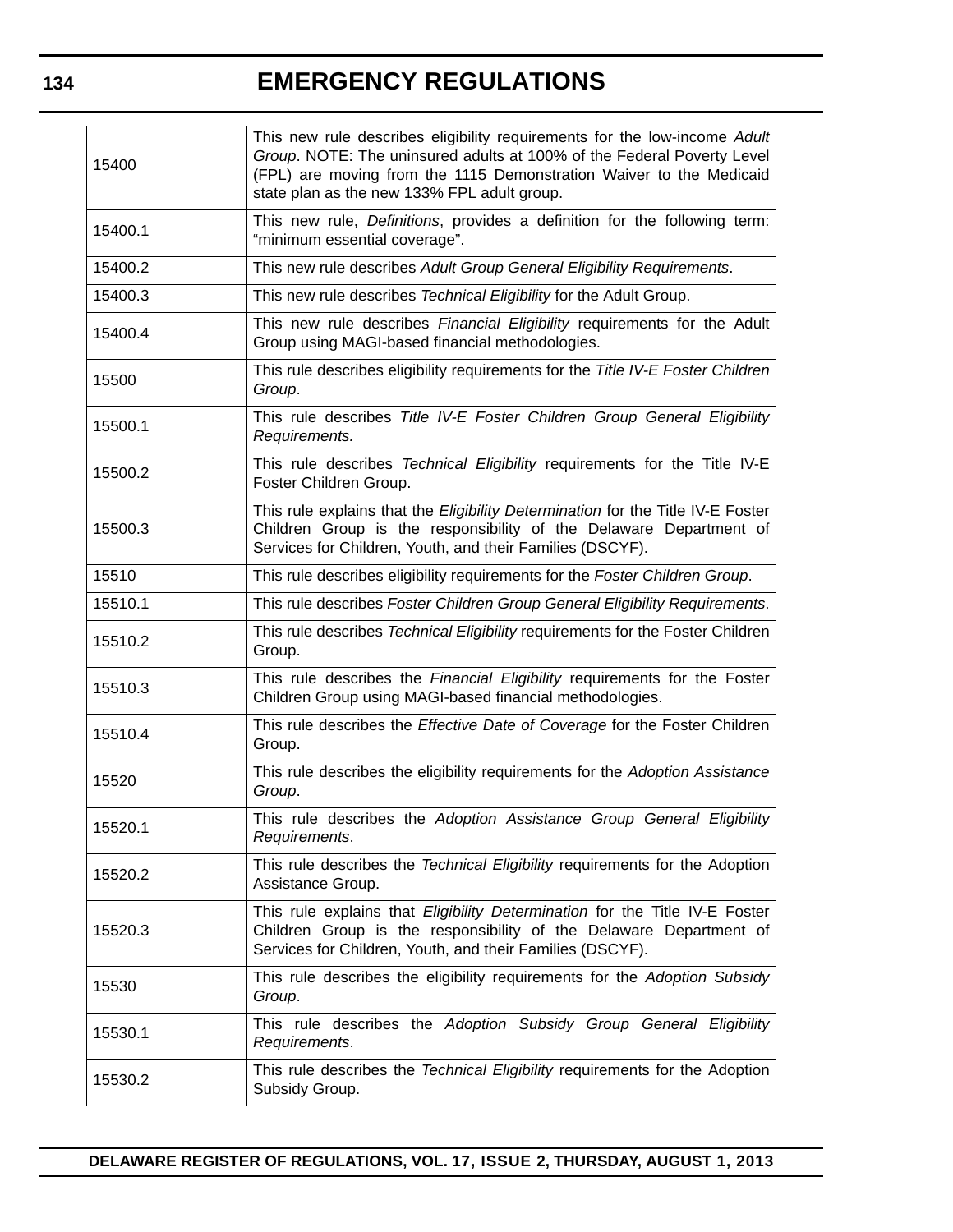| 15530.0 | This rule, Financial Eligibility, explains that there is no income or resource<br>test for the Adoption Subsidy Group.                                                                                     |
|---------|------------------------------------------------------------------------------------------------------------------------------------------------------------------------------------------------------------|
| 15540   | This rule describes eligibility requirements for the Infants Awaiting Adoption<br>Group.                                                                                                                   |
| 15540.1 | This rule describes Infants Awaiting Adoption Group General Eligibility<br>Requirements.                                                                                                                   |
| 15540.2 | This rule describes the Technical Eligibility requirements for the Infants<br>Awaiting Adoption Group.                                                                                                     |
| 15540.3 | This rule describes Financial Eligibility for the Infants Awaiting Adoption<br>Group using MAGI-based financial methodologies.                                                                             |
| 15540.4 | This rule describes the Effective Date of Coverage for the Infants Awaiting<br>Adoption Group.                                                                                                             |
| 15540.5 | This rule explains that Termination of Eligibility for Infants Awaiting Adoption<br>Group occurs when the infant is placed with the prospective adoptive<br>parents even if the adoption is not final.     |
| 15550   | This new rule describes the eligibility requirements for the Former Foster<br>Children Group.                                                                                                              |
| 15550.1 | This new rule describes the Former Foster Children Group General<br><b>Eligibility Requirements.</b>                                                                                                       |
| 15550.2 | This new rule describes the Technical Eligibility requirements for the<br>Former Foster Children Group.                                                                                                    |
| 15550.3 | This new rule, Financial Eligibility, explains that there is no income or<br>resource test for the Former Foster Children Group.                                                                           |
| 15600   | This rule describes the eligibility requirements for the Breast and Cervical<br>Cancer Group.                                                                                                              |
| 15600.1 | This rule, Definitions, provides a definition for the following Breast and<br>Cervical Cancer Group term: "comprehensive health insurance".                                                                |
| 15600.2 | This rule describes the Breast and Cervical Cancer Group General<br><b>Eligibility Requirements.</b>                                                                                                       |
| 15600.3 | This rule describes the Technical Eligibility requirements for the Breast and<br>Cervical Cancer Group.                                                                                                    |
| 15600.4 | This rule, Financial Eligibility, explains that there is no income or resource<br>test for the Breast and Cervical Cancer Group.                                                                           |
| 15600.5 | This rule describes the Presumptive Eligibility criteria for the Breast and<br>Cervical Cancer Group.                                                                                                      |
| 15600.6 | This rule describes the Eligibility Period for the Breast and Cervical Cancer<br>Group.                                                                                                                    |
| 15600.7 | This rule, Benefits, explains that a woman eligible under the Breast and<br>Cervical Cancer Group is entitled to full Medicaid coverage and that<br>coverage is not limited to breast and cervical cancer. |
| 15600.8 | This rule describes Termination of Eligibility under the Breast and Cervical<br>Cancer Group.                                                                                                              |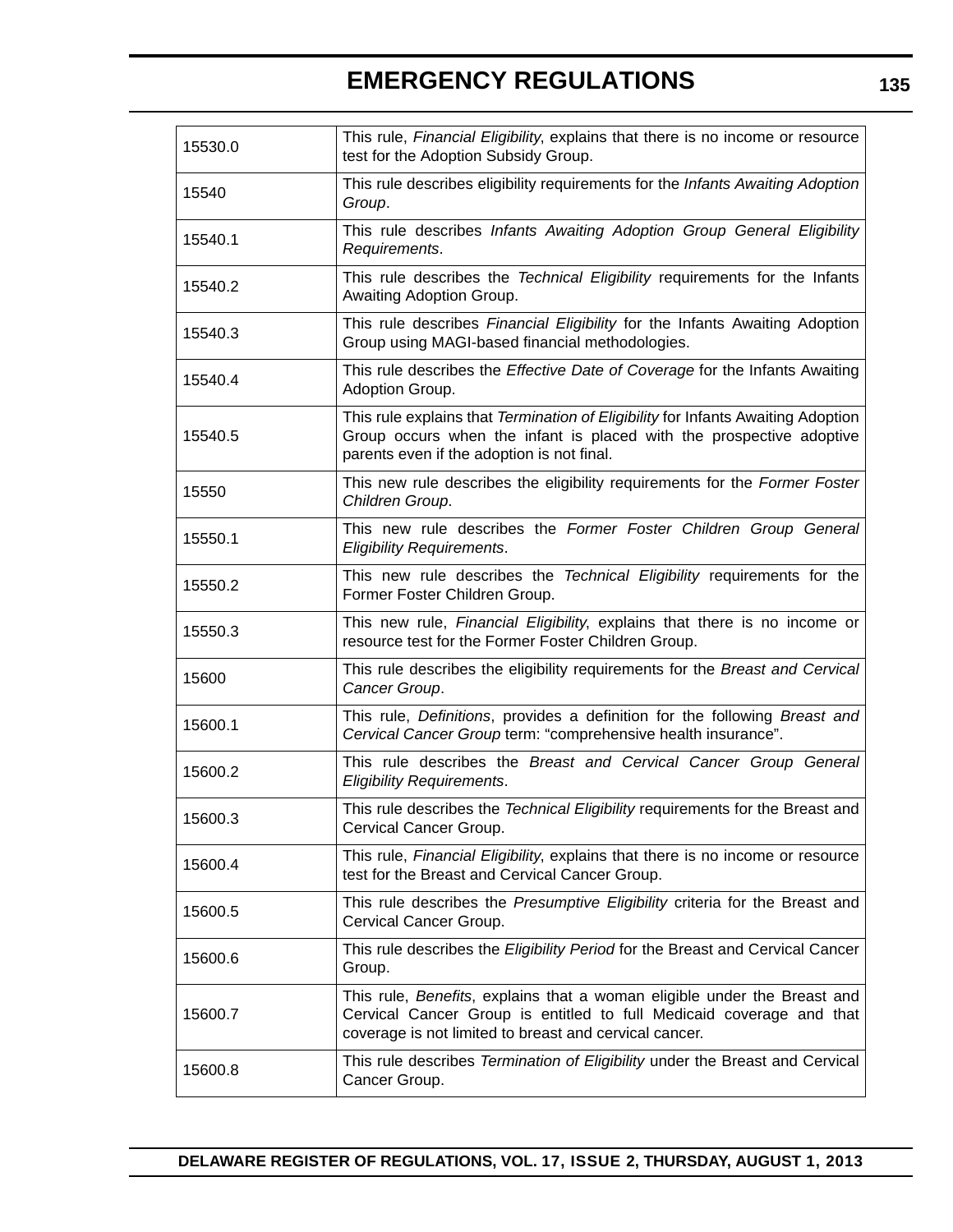| 15700   | This rule describes the eligibility requirements for the Family Planning<br>Group.                                                  |
|---------|-------------------------------------------------------------------------------------------------------------------------------------|
| 15700.1 | This rule describes the Family Planning Group General Eligibility<br>Requirements.                                                  |
| 15700.2 | This rule describes the Technical Eligibility requirements for the Family<br>Planning Group.                                        |
| 15700.3 | This new rule describes the <i>Financial Eligibility</i> for the Family Planning<br>Group using MAGI-based financial methodologies. |
| 15700.4 | This rule, <i>Benefits</i> , explains that Medicaid coverage is limited to family<br>planning and related services only.            |
| 15700.5 | This rule explains that Termination of Eligibility occurs at the end of the 24-<br>month period.                                    |

#### **DSSM 16000**

#### *Specific Changes, Revisions, and Additions to Eligibility Rules in DSSM 16000*

The proposed changes affect the eligibility rules in section 16000 of the Division of Social Services Manual (DSSM). The rules in DSSM 16000 are stricken in their entirety to implement the Modified Adjusted Gross Income (MAGI) financial eligibility methodologies. As mandated by the Affordable Care Act (ACA), these new rules provide that eligibility for most children, pregnant women, parents and caretaker relatives, the new low-income adult group, aged 19 or older and under age 65 and, the Delaware Healthy Children Program are determined using MAGIbased financial methodologies. Please note that although authorized under the 1115 Demonstration Waiver, MAGIbased financial methodologies will be used to determine eligibility for the family planning group.

These rule amendments implement a streamlined eligibility determination process required for all insurance affordability programs and the requirement to verify information to establish income using federal and state data matching sources providing real-time Medicaid eligibility decisions.

To accurately reflect the revised content of section 16000, Federal Poverty Level Related Programs is renamed Financial Methodologies – Application of Modified Adjusted Gross Income (MAGI).

The following table presents the current rules in the Federal Poverty Level Related Program section that are obsolete, have been moved or are eliminated. They are identified by their current numbers. The rule name is *italicized* and substantive changes noted.

| <b>Section</b>                                            | <b>Current Rules in DSSM 16000</b>                                                                                                                                                                                                                                                                                                                                                     |
|-----------------------------------------------------------|----------------------------------------------------------------------------------------------------------------------------------------------------------------------------------------------------------------------------------------------------------------------------------------------------------------------------------------------------------------------------------------|
| 16100                                                     | This section, Pregnant Women, Infants and Children, is moved to 15200.                                                                                                                                                                                                                                                                                                                 |
| 16100.1, 16100.1.1,<br>16100.1.2,<br>16100.1.3, 16100.1.4 | This rule, <i>Presumptive Eligibility for Pregnant Women</i> , and its subsections,<br>Application Procedures, Initial Eligibility Determination, Final Eligibility<br>Determination and Limitations, are being eliminated because attestation will<br>be accepted for verification of pregnancy and income. Managed care<br>enrollment will occur earlier with better birth outcomes. |
| 16100.1.5                                                 | This section, Continuously Eligibility for Newborns, is moved to 15210.                                                                                                                                                                                                                                                                                                                |
| 16110                                                     | This section, Adult Expansion Population, is redefined and becomes the<br>new eligibility group, Adult Group. See section 15400.                                                                                                                                                                                                                                                       |
| 16120                                                     | This section, General Assistance (GA) Recipients, becomes the new<br>eligibility group, Adult Group, and is moved to 15400.                                                                                                                                                                                                                                                            |
| 16200                                                     | This rule, Application Process, is deleted because its content is covered by<br>revised rule 14100.                                                                                                                                                                                                                                                                                    |
| 16200.1                                                   | This rule, <i>Protected Filing Date</i> , is deleted because its content is covered<br>by revised rule 14100.2.                                                                                                                                                                                                                                                                        |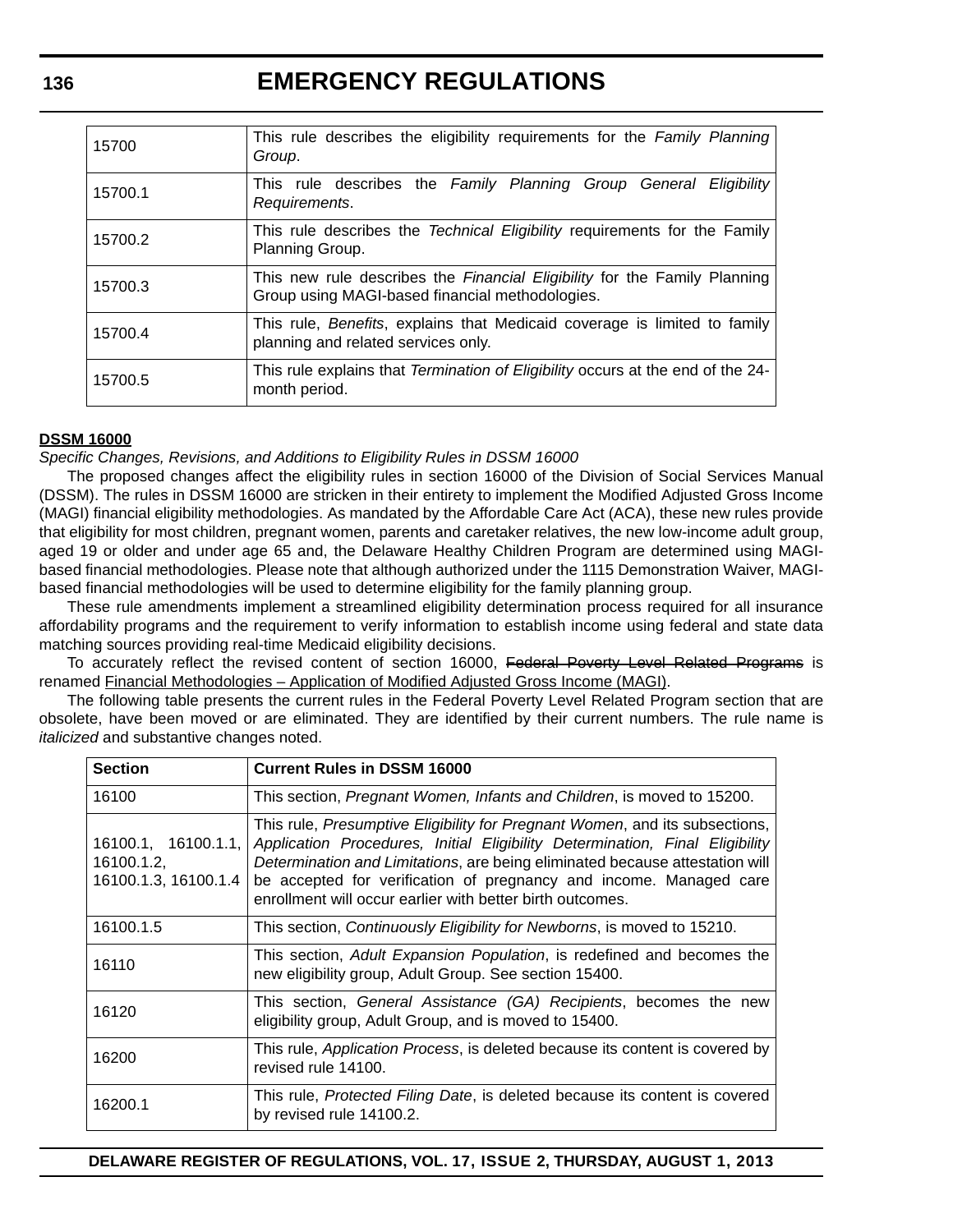| 16210                                                                         | This rule, Limitations on Retroactive Coverage, is deleted because its<br>content is covered by current rule 14920.                                                                                                                                                           |
|-------------------------------------------------------------------------------|-------------------------------------------------------------------------------------------------------------------------------------------------------------------------------------------------------------------------------------------------------------------------------|
| 16220                                                                         | The content of this rule, Technical Eligibility, is deleted and becomes<br>obsolete as requirements for "technical eligibility" are covered in each<br>eligibility group rule in section 15000.                                                                               |
| 16220.1                                                                       | The content of this rule, Waiver of Social Security Number Requirement for<br>Infants, is deleted as this requirement is covered in section 14105.1.                                                                                                                          |
| 16220.2                                                                       | The content of this rule, Age Requirement, is deleted as this requirement is<br>covered in each eligibility group rule in section 15000.                                                                                                                                      |
| 16220.2.1                                                                     | This rule, Adult, is deleted because its content is covered in 15400.3.                                                                                                                                                                                                       |
| 16220.2.2                                                                     | The content of this rule, Minor, is deleted and becomes obsolete with<br>adoption of these rule changes.                                                                                                                                                                      |
| 16220.2.3                                                                     | The content of this rule, Emancipated Minor, is deleted and becomes<br>obsolete with adoption of these rule changes.                                                                                                                                                          |
| 16220.3                                                                       | This rule, Pregnancy, is deleted because its content is covered by revised<br>rule 15200.3.                                                                                                                                                                                   |
| 16220.4                                                                       | This rule, Uninsured Requirement of Adult Expansion Population, is deleted<br>and becomes obsolete with adoption of these rule changes.                                                                                                                                       |
| 16220.4.1                                                                     | This rule, Definition of Comprehensive Health Insurance, is deleted and<br>becomes obsolete with adoption of these rule changes.                                                                                                                                              |
| 16220.5                                                                       | This rule, Enrollment in Managed Care - Special Requirement for Adult<br>Expansion Population, is deleted and becomes obsolete with adoption of<br>these rule changes.                                                                                                        |
| 16230, 16230.1,<br>16230.1.2,<br>16230.1.3,<br>16230.1.4, 16230.2,<br>16230.3 | These rules, Financial Eligibility, Earned Income, Wages, Self-Employment<br>Income, Roomer/Boarder Income, Deductions from Earned Income,<br>Unearned Income and Excluded Income are deleted and become obsolete<br>with the adoption of MAGI-based financial methodologies. |
| 16240, 16240.1,<br>16240.2, 16240.3                                           | These rules, Composition of Budget Units, Individuals to Include,<br>Individuals to Exclude and Individuals in Separate Budget Units are deleted<br>and become obsolete with the adoption of MAGI-based financial<br>methodologies.                                           |
| 16250                                                                         | This rule, Eligibility Determination, is deleted and becomes obsolete as<br>requirements for "determining eligibility" are covered in section 14100.5 and<br>in each eligibility group rule in section 15000.                                                                 |
| 16260                                                                         | This rule, Effective Date of Coverage for Adult Expansion Population, is<br>deleted and becomes obsolete with adoption of these rule changes.                                                                                                                                 |
| 16270                                                                         | This rule, Continuous Eligibility of Pregnant Women, is deleted because its<br>content is covered by revised rule 15200.5.                                                                                                                                                    |
| 16270.1                                                                       | This rule, Postpartum, is deleted because its content is covered by revised<br>rule 15200.6.                                                                                                                                                                                  |
| 16280                                                                         | This rule, Deemed Eligibility of Newborns, is deleted because its content is<br>covered by revised rule 15210.                                                                                                                                                                |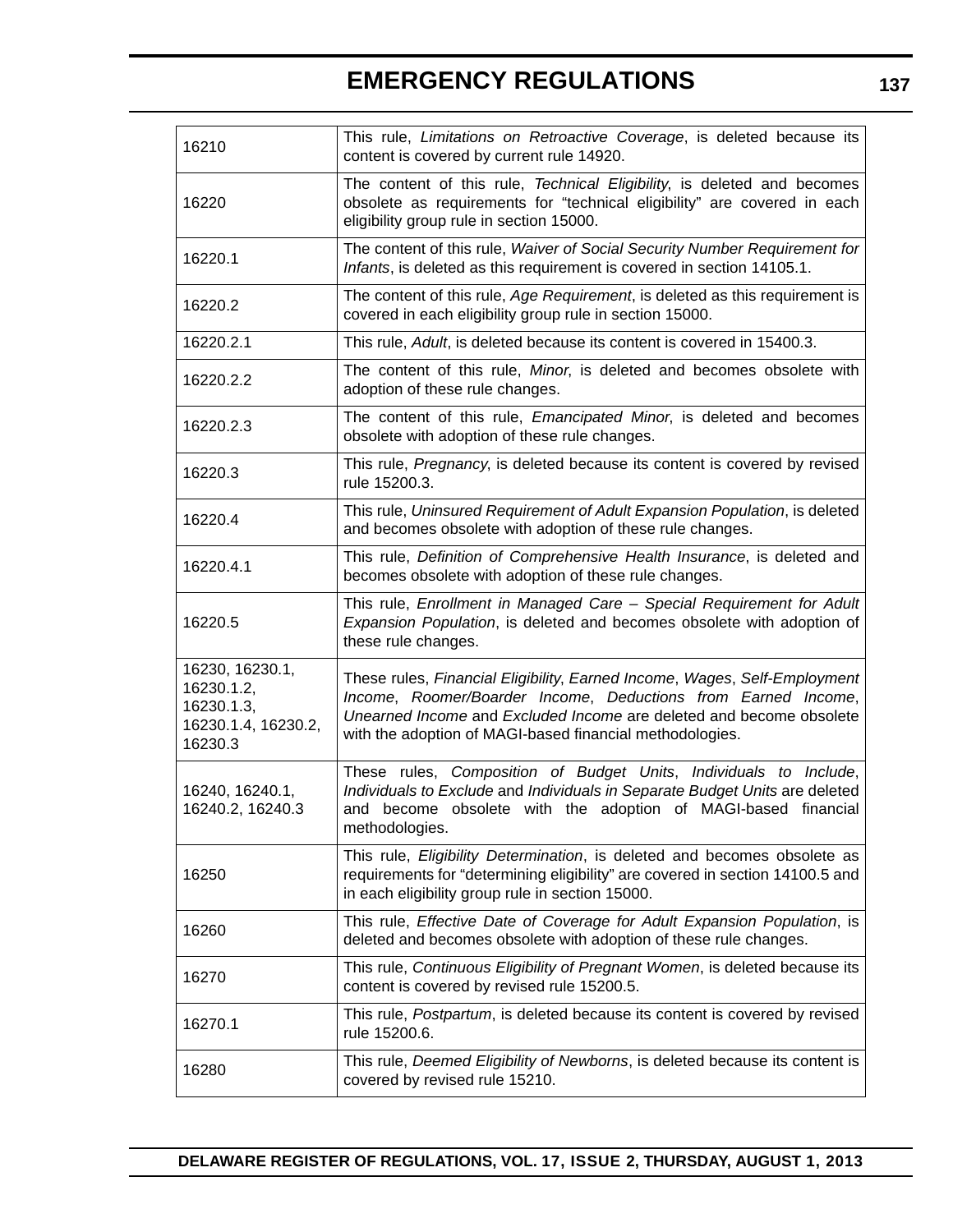| 16280.1 | This rule, Continuous Eligibility of Newborns, is deleted because its content<br>is covered by revised rule 15210.2.                                                       |
|---------|----------------------------------------------------------------------------------------------------------------------------------------------------------------------------|
| 16290   | This rule, Mandatory Continuation of Coverage for Children, is deleted<br>because its content is covered by revised rules 15300, 15300.2, 15300.3<br>and 15300.4.          |
| 16300   | This rule, Redetermination of Eligibility, is deleted because its content is<br>covered by rule 14100.5.                                                                   |
| 16310   | This rule, Termination of Eligibility, is deleted because its content is covered<br>by revised rule 14100.5.                                                               |
| 16310.1 | This rule, Pregnant Women, is deleted because its content is covered by<br>revised rules 15200.6 and 15700.2.                                                              |
| 16310.2 | This rule, Children, is deleted because its content is covered by revised<br>rules 15300, 15300.2, 15300.3 and 15300.4.                                                    |
| 16310.3 | This rule, Adults, is deleted and becomes obsolete with adoption of these<br>rule changes.                                                                                 |
| 16500   | This rule, Family Planning, is deleted because its content is covered by<br>revised rules 15700, 15700.1, 15700.2, 15700.3, 15700.4 and 15700.5.                           |
| 16500.1 | This rule, Eligibility Requirements, is deleted because its content is covered<br>by revised rules 15700, 15700.1, 15700.2, 15700.3, 15700.4 and 15700.5.                  |
| 16500.2 | This rule, Procedures for Determining Eligibility, is deleted because its<br>content is covered by revised rules 15700, 15700.1, 15700.2, 15700.3,<br>15700.4 and 15700.5. |
| 16500.3 | This rule, Redetermination of Eligibility, is deleted because its content is<br>covered by revised rules 15700, 15700.1, 15700.2, 15700.3, 15700.4 and<br>15700.5.         |
| 16500.4 | This rule, Benefits, is deleted because its content is covered by revised<br>rules 15700, 15700.1, 15700.2, 15700.3, 15700.4 and 15700.5.                                  |
| 16500.5 | This rule, Termination of Eligibility, is deleted because its content is covered<br>by revised rules 15700, 15700.1, 15700.2, 15700.3, 15700.4 and 15700.5.                |

#### **SECTION 16000 – Financial Methodologies – Application of Modified Adjusted Gross Income (MAGI**

The Affordable Care Act will expand Medicaid eligibility and consolidate existing eligibility categories and will change how financial eligibility is determined for Medicaid. As of January 1, 2014, financial eligibility will be based on modified adjusted gross income (MAGI) methods, as defined in the Internal Revenue Code. The move to MAGIbased methodology will result in some changes from current Medicaid rules related to calculating family size and household income and will largely align Medicaid financial eligibility determinations with the standards used to determine eligibility for advance payments of premium tax credits and cost-sharing reduction through the Federally Facilitated Marketplace (FFM).

Medicaid financial eligibility for most categories will be based on the MAGI definition of household income.Certain categories are exempt from the use of MAGI-based methodology and will continue to have financial eligibility determined based on existing Medicaid rules. Eligibility determinations for categories subject to MAGI-based methodology will no longer be based on the existing deductions from income. The existing deductions from income are replaced with a standard 5% income disregard. An amount equivalent to 5% of the Federal Poverty Level (FPL) for the applicable family size is deducted from household income.

The rules for the revised content of section 16000 are identified and detailed below with their new rule number. The rule name is *italicized* and substantive changes noted.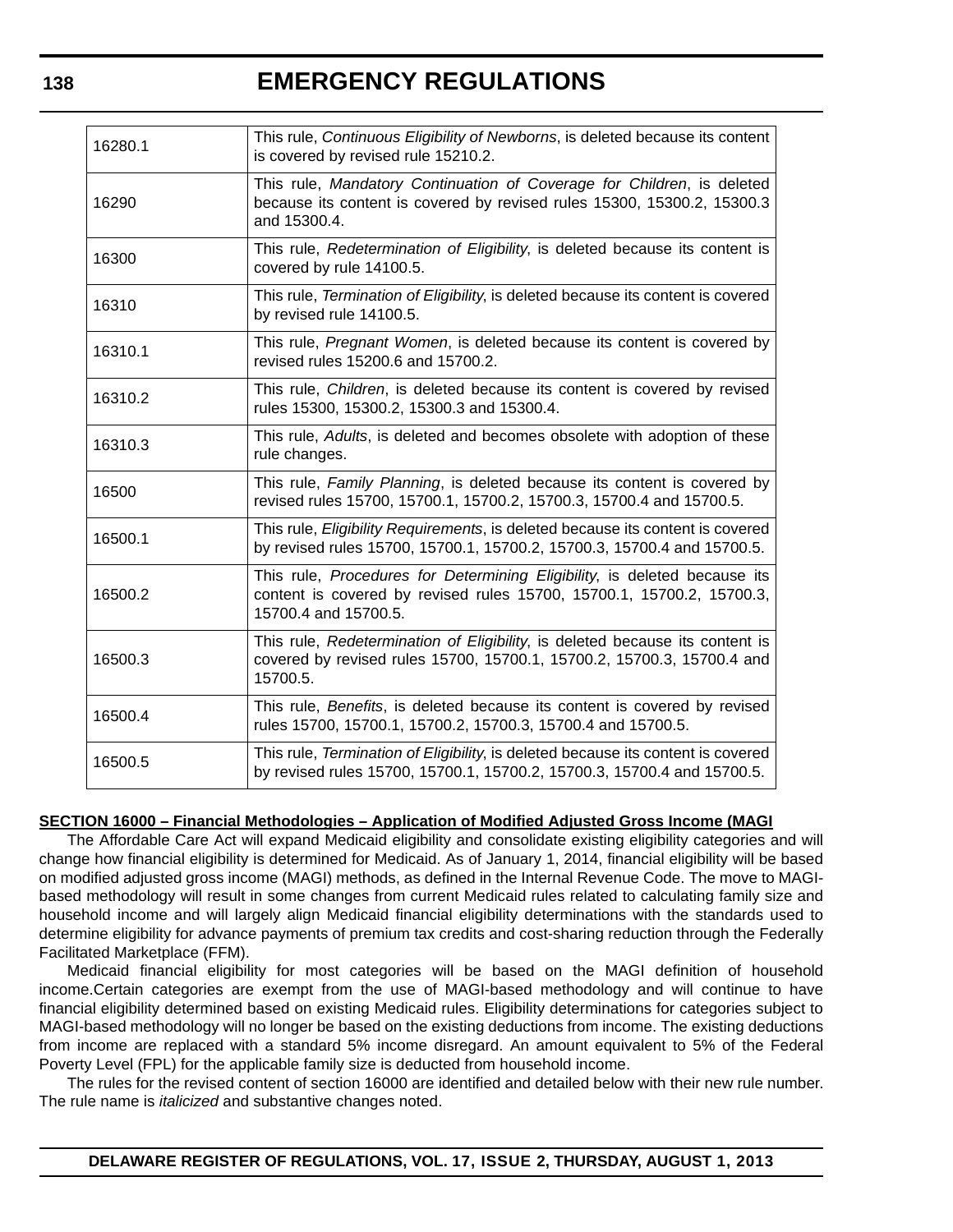| <b>Section</b> | <b>Description of Revised DSSM 16000</b>                                                                                                                                                                                                                                                       |
|----------------|------------------------------------------------------------------------------------------------------------------------------------------------------------------------------------------------------------------------------------------------------------------------------------------------|
| 16000          | This section implements 1902(e)(14) of the Social Security Act and<br>describes the financial methodology, modified adjusted gross income<br>(MAGI).                                                                                                                                           |
| 16100          | This rule, Definitions, provides definitions for the following words and terms<br>used in the context of MAGI-based methodology: "child", "family size",<br>"Federal Poverty Level", "household income", "modified adjusted gross<br>income (MAGI)", "parent", "sibling", and "tax dependent". |
| 16200          | This rule describes the Application of MAGI income and household size.                                                                                                                                                                                                                         |
| 16300          | This rule describes MAGI-based Determination of Eligibility.                                                                                                                                                                                                                                   |
| 16400          | This rule describes Household Composition.                                                                                                                                                                                                                                                     |
| 16400.1        | This rule describes the Basic rule for taxpayer not claimed as a tax<br>dependent.                                                                                                                                                                                                             |
| 16400.2        | This rule describes the Basic rule for tax dependents.                                                                                                                                                                                                                                         |
| 16400.3        | Rule for individuals who neither file a tax return nor are claimed as a tax<br>dependent is described in this section.                                                                                                                                                                         |
| 16400.4        | Rule for married couples is described in this section.                                                                                                                                                                                                                                         |
| 16500          | This rule describes MAGI-based Income.                                                                                                                                                                                                                                                         |
| 16500.1        | This rule, Counted Income, describes the income calculated to determine<br>MAGI.                                                                                                                                                                                                               |
| 16500.2        | This rule, Excluded Income, describes the exceptions to counted income.                                                                                                                                                                                                                        |
| 16500.3        | This rule, Deductions, describes deductions from income allowed in<br>determining MAGI-based income.                                                                                                                                                                                           |
| 16600          | This rule, <i>Income Disregard</i> , describes the five-percent disregard in<br>determining MAGI eligibility.                                                                                                                                                                                  |
| 16700          | This rule, Budget Period, explains that the budget period is based on<br>current monthly household income and family size.                                                                                                                                                                     |
| 16800          | This rule, Eligibility Determination, explains that household income must not<br>exceed the income standard for the applicable eligibility group to the<br>individual.                                                                                                                         |

#### **DSSM 18000**

*Specific Changes, Revisions, and Additions to Eligibility Rules in DSSM 18000*

The proposed changes affect the eligibility rules in section 18000 of the Division of Social Services Manual (DSSM). The ACA revises the household composition and income evaluation methodologies related to Children's Health Insurance Program (CHIP) eligibility determinations, as well as determinations for advanced premium tax credits. The rules in DSSM 18000 are stricken in their entirety and revised, reformatted, renumbered and reorganized to implement the Modified Adjusted Gross Income (MAGI) financial methodologies.

The following table presents the current rules in the Delaware Healthy Children Program section that are obsolete, have been moved or are eliminated. They are identified by their current numbers. The rule name is *italicized* and substantive changes noted.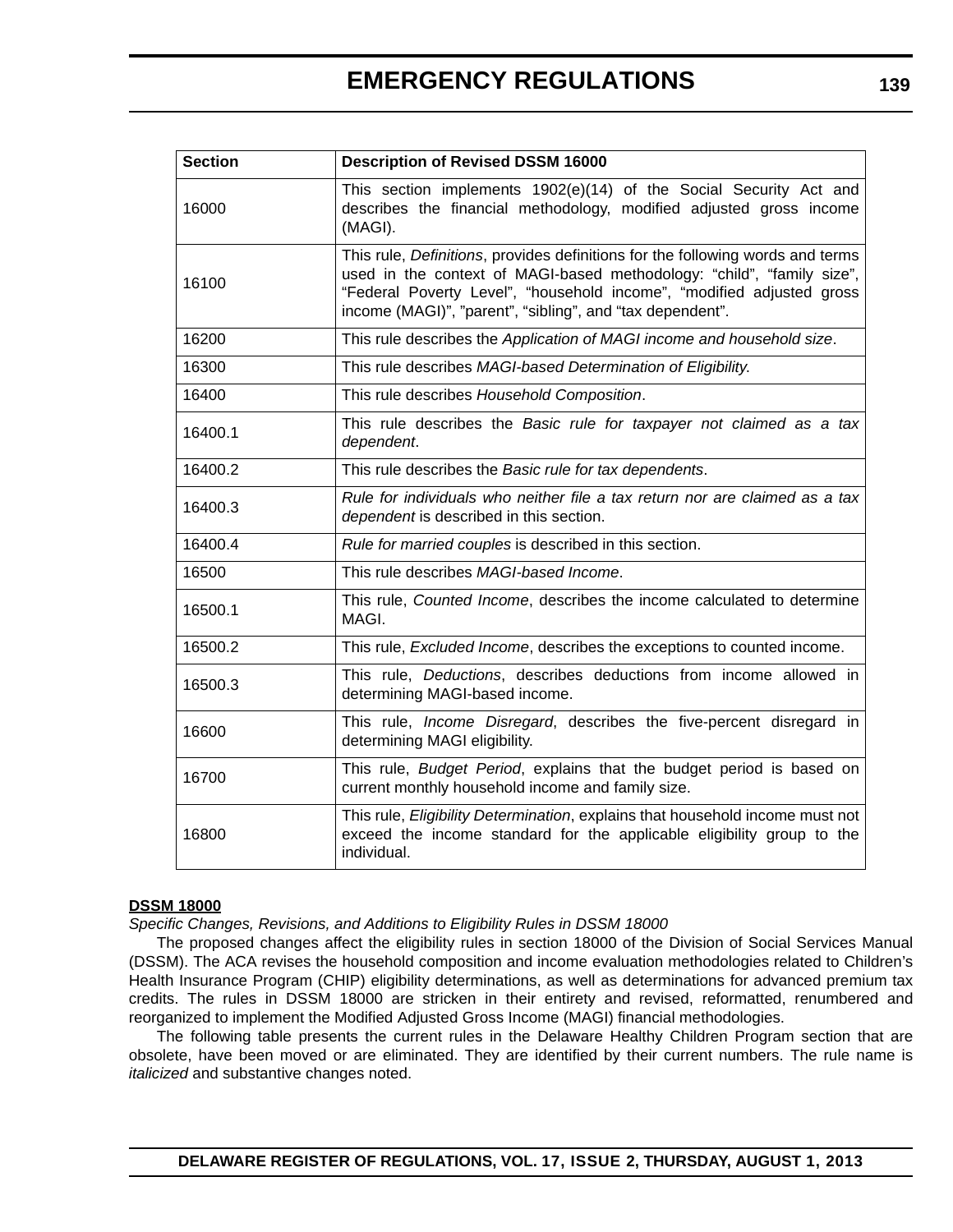| <b>Section</b> | <b>Current Rules in DSSM 18000</b>                                                                                                                                                                                      |
|----------------|-------------------------------------------------------------------------------------------------------------------------------------------------------------------------------------------------------------------------|
| 18000          | The content of this introductory section has been renumbered, renamed<br>and edited to improve clarity.                                                                                                                 |
| 18100          | This rule, General Eligibility Requirements, is deleted and its content<br>moved to revised section 18200.                                                                                                              |
| 18100.1        | This rule, Alien Status, is deleted and its content is covered by revised rule<br>18200.                                                                                                                                |
| 18100.2        | This rule, Limitations on Retroactive Coverage, is eliminated and its content<br>moved to 18200.                                                                                                                        |
| 18200          | This rule, Technical Eligibility, is deleted and its content moved to revised<br>section 18300.                                                                                                                         |
| 18200.1        | This rule, Age Requirement, is deleted and its content moved to revised<br>section 18300.                                                                                                                               |
| 18200.2        | This rule, Uninsured Requirement, is deleted and its content moved to<br>revised section 18300. Language about "comprehensive health insurance<br>within the six months preceding the month of application" is deleted. |
| 18200.2.1      | This rule, Definition of Comprehensive Health Insurance, is deleted and its<br>content moved to revised section 18100.                                                                                                  |
| 18200.2.2      | This rule, Good Cause for Loss of Health Insurance, is deleted because the<br>six-month waiting period for loss of health insurance is being eliminated.                                                                |
| 18200.3        | This content of this rule, Children of Public Agency Employees, is deleted<br>and becomes obsolete with adoption of these rule changes. See revised<br>section 18300.                                                   |
| 18200.4        | This rule, Residents of Institutions, is deleted and its content is covered by<br>revised rule 18300.                                                                                                                   |
| 18200.4.1      | This rule, Patient in an Institution for Mental Disease, is deleted and its<br>content is covered by revised rule 18100.                                                                                                |
| 18200.4.2      | This rule, Inmate of a Public Institution, is deleted and its content is covered<br>by revised rule 18100.                                                                                                              |
| 18300          | This rule, Composition of Budget Unit, is deleted and its content is covered<br>by revised 18400.                                                                                                                       |
| 18400          | This rule, Financial Eligibility, is deleted and its content is covered by<br>revised rule 18400.                                                                                                                       |
| 18500          | This rule, Eligibility Determination, is deleted and its content is covered by<br>revised rule 18400.                                                                                                                   |
| 18600          | This rule, Managed Care Enrollment Requirements, is deleted and its<br>content is covered by revised rule 18600.                                                                                                        |
| 18700          | This rule, Premium Requirements, is deleted and its content is covered by<br>revised rule 18700.                                                                                                                        |
| 18700.1        | This rule, Initial Premium, is deleted and its content is covered by revised<br>rule 18700.                                                                                                                             |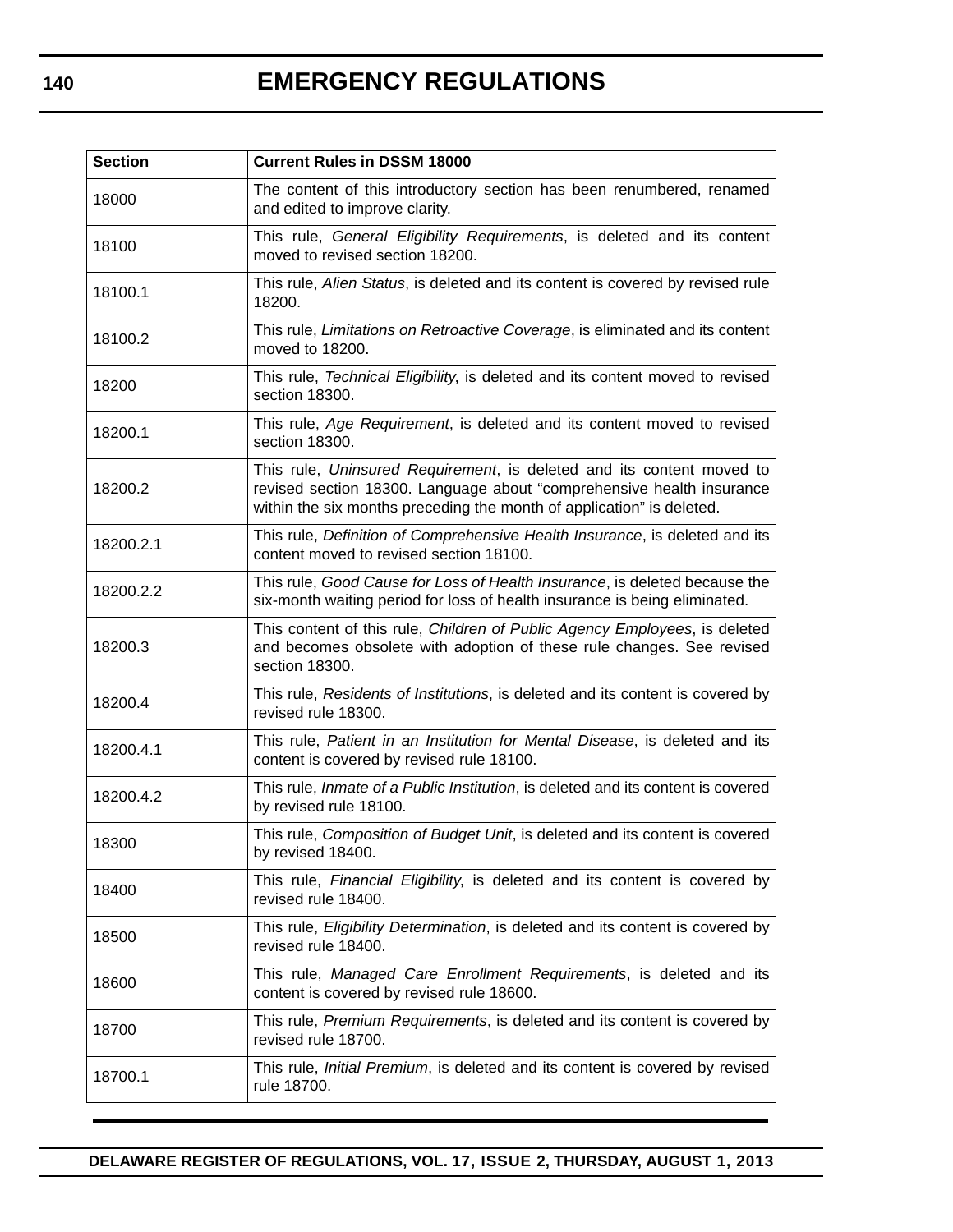| 18700.2                       | This rule, Premiums to Continue Coverage, is deleted and its content is<br>covered by revised rule 18700.                                                                                                                                         |
|-------------------------------|---------------------------------------------------------------------------------------------------------------------------------------------------------------------------------------------------------------------------------------------------|
| 18700.3                       | This rule, Advance Payment of Premiums, is deleted and its content is<br>covered by revised rule 18700.                                                                                                                                           |
| 18700.4                       | This rule, Refund of Premiums, is deleted and its content is covered by<br>revised rule 18700.                                                                                                                                                    |
| 18700.5                       | This rule, Cancellation of Coverage for Nonpayment of Premiums, is<br>deleted and its content is covered by revised rule 18700.                                                                                                                   |
| 18700.6                       | This rule, Good Cause for Nonpayment of Premiums, is deleted and its<br>content is covered by revised rule 18700.                                                                                                                                 |
| 18800,<br>18800.1,<br>18800.2 | The name and number of this rule, Continuous Eligibility, remains in place.<br>The content is revised to combine the content of current section 18800.1,<br>Termination of Eligibility, and current section 18800.2, Changes in Family<br>Income. |
| 18800.3                       | This rule, Continuously Eligible Newborns, is deleted because its content is<br>covered by revised rule 15210.2.                                                                                                                                  |
| 18800.4                       | This rule, Redetermination of Eligibility, is deleted because its content is<br>covered by existing rule 14100.6. NOTE: DSSM 14100.6, Redetermination<br>of Eligibility and DSSM 14100.7, Fair Hearings will be revised in future<br>rulemakings. |

The rules for the revised content of section 18000 are identified and detailed in the table below with their new rule number. The rule name is *italicized* and substantive changes noted.

#### **SECTION 18000 – Delaware Healthy Children Program**

| <b>Section</b> | <b>Description of Revised DSSM 18000</b>                                                                                                                                                               |
|----------------|--------------------------------------------------------------------------------------------------------------------------------------------------------------------------------------------------------|
| 18000          | This updated section describes the statutory authority for Delaware's CHIP<br>program, the Delaware Healthy Children Program.                                                                          |
| 18100          | This rule, <i>Definitions</i> , provides definitions for the following words and terms:<br>"comprehensive health insurance", "inmate of a public institution" and<br>"institution for mental disease". |
| 18200          | This rule, General Eligibility Requirements, explains that an individual must<br>meet the general eligibility requirements described in revised section<br>14000.                                      |
| 18300          | This rule describes Technical Eligibility requirements for the Delaware<br>Health Children Program.                                                                                                    |
| 18400          | This rule describes <i>Financial Eligibility</i> requirements for the Delaware<br>Health Children Program.                                                                                             |
| 18500          | The requirements for Protection of Former Medicaid Children are described<br>in this new section.                                                                                                      |
| 18600          | This rule describes Managed Care Enrollment Requirements.                                                                                                                                              |
| 18700          | This rule describes Premium Requirements.                                                                                                                                                              |
| 18800          | This rule describes Continuous Eligibility.                                                                                                                                                            |

**141**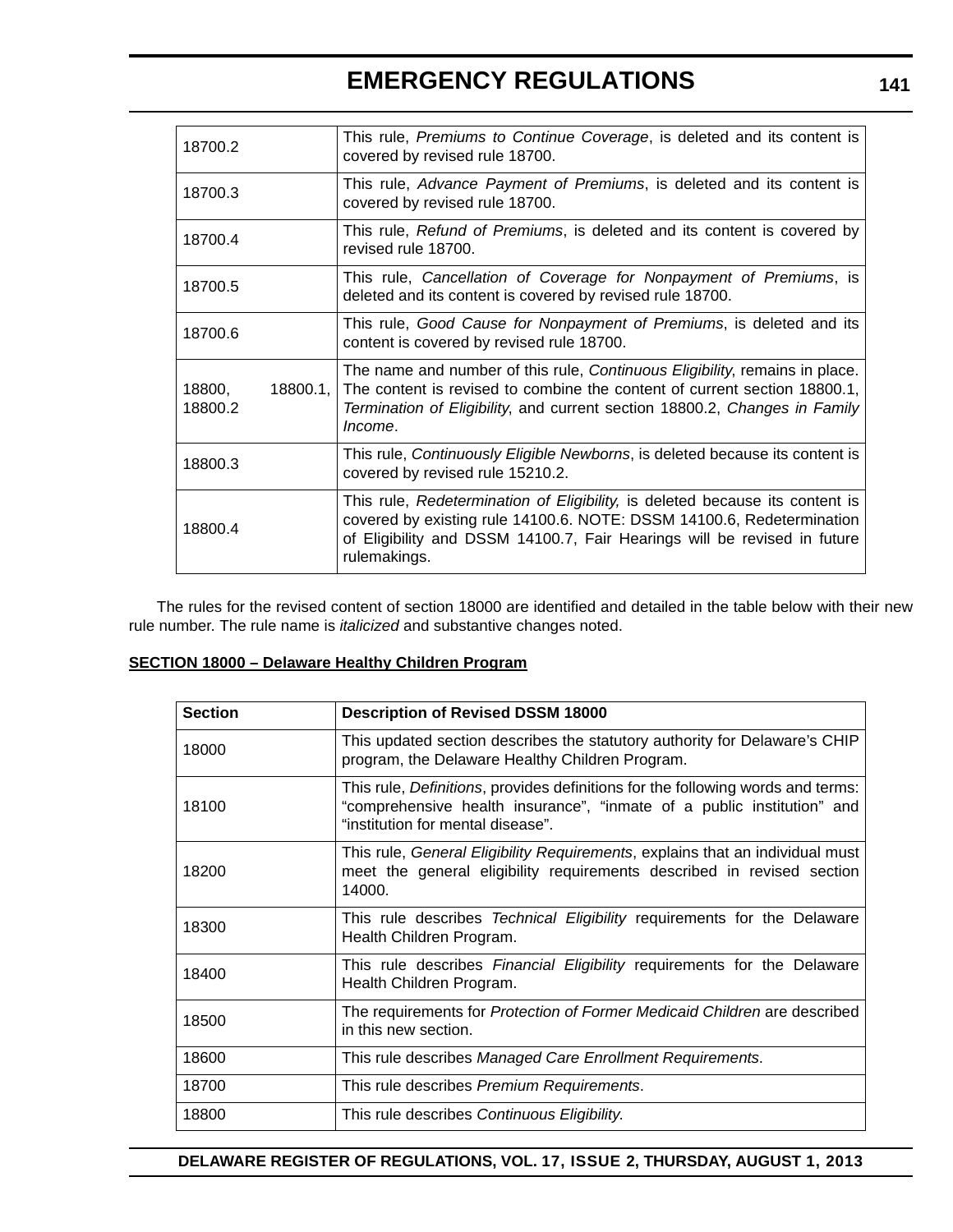DMMA intends to request authority to begin use of these rules beginning October 1, 2013.

While the March 23, 2012 rule reflects final policies, CMS has stated that it will issue additional regulatory and subregulatory guidance on related policy and operational issues.

Eligibility rules and State plan amendments (SPAs) will be further amended to implement other ACA provisions. DMMA will work with CMS to identify and formulate these rules and SPAs.

This proposed regulation is also published concurrently herein under "Emergency Regulations".

#### **Fiscal Impact**

| <b>Change to Federal</b><br><b>Expenditures</b> |    | <b>State Fiscal Year</b><br>2014 |    | <b>State Fiscal Year</b><br>2015 |
|-------------------------------------------------|----|----------------------------------|----|----------------------------------|
| Former CHIP Kids                                | S  | 124,986                          | \$ | 254,855                          |
| <b>ACA Expansion</b>                            | \$ | 11,924,412                       | \$ | 26,689,670                       |
| Transitional                                    | \$ | 187,657                          | \$ | 566,356                          |
| Former Foster Children                          | \$ |                                  | S  |                                  |
| Total                                           | \$ | 12,237,055                       | \$ | 27,510,882                       |

This emergency regulation is also published concurrently herein under "Proposed Regulations" to allow for public comment.

#### **FINDINGS OF FACT:**

The Department finds that a compelling public interest exists which necessitates promulgation of an emergency regulation and requests emergency approval of these rule amendments to codify policy and procedural changes to the Medicaid and CHIP programs related to eligibility, enrollment, and renewals to implement the provisions of the ACA. The Department will receive, consider, and respond to petitions by any interested person for the reconsideration or revision thereof.

**THEREFORE, IT IS ORDERED**, to assure compliance with relevant Federal Medicaid rules, that the proposed revisions to the Division of Social Services Manual (DSSM) aligning Medicaid and Children's Health Insurance Program (CHIP) eligibility determination rules with the Medicaid eligibility provisions of the Affordable Care Act (ACA), particularly the switch to Modified Adjusted Gross Income (MAGI) methodologies be adopted on an emergency basis without prior notice or hearing.

Rita M. Landgraf, Secretary, DHSS

**\*Please Note: Due to the size of the emergency regulation, it is not being published here. A copy of the regulation is available at:**

**[Medicaid Expansion under the Affordable Care Act 2014 – Implementation of Modified Adjustment Gross](http://regulations.delaware.gov/register/august2013/emergency/17 DE Reg 126 08-01-13.htm)  Income (MAGI) Methodology**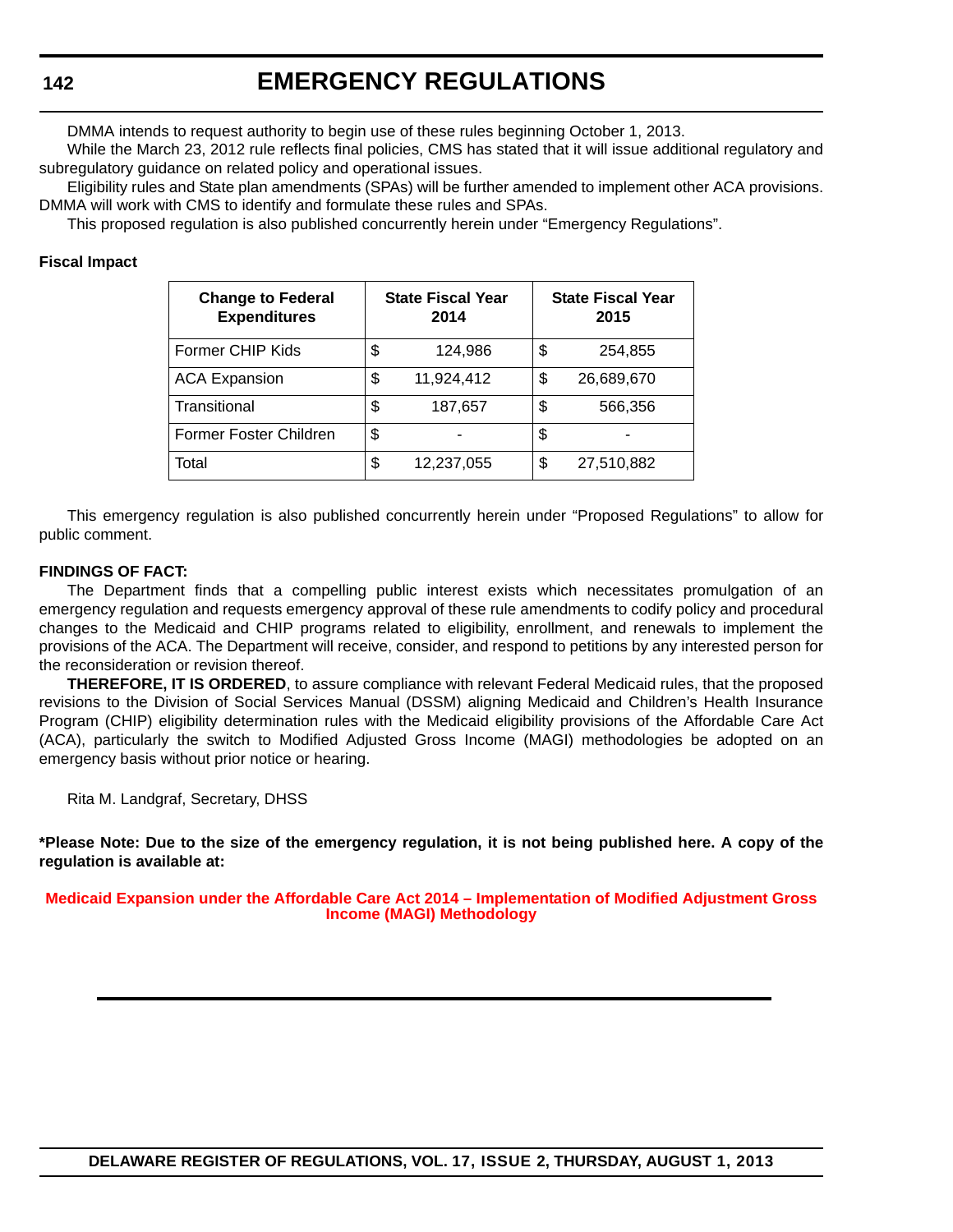### **Symbol Key**

<span id="page-24-0"></span>Arial type indicates the text existing prior to the regulation being promulgated. Underlined text indicates new text. Language which is stricken through indicates text being deleted.

#### **Proposed Regulations**

Under 29 **Del.C.** §10115 whenever an agency proposes to formulate, adopt, amend or repeal a regulation, it shall file notice and full text of such proposals, together with copies of the existing regulation being adopted, amended or repealed, with the Registrar for publication in the *Register of Regulations* pursuant to §1134 of this title. The notice shall describe the nature of the proceedings including a brief synopsis of the subject, substance, issues, possible terms of the agency action, a reference to the legal authority of the agency to act, and reference to any other regulations that may be impacted or affected by the proposal, and shall state the manner in which persons may present their views; if in writing, of the place to which and the final date by which such views may be submitted; or if at a public hearing, the date, time and place of the hearing. If a public hearing is to be held, such public hearing shall not be scheduled less than 20 days following publication of notice of the proposal in the *Register of Regulations*. If a public hearing will be held on the proposal, notice of the time, date, place and a summary of the nature of the proposal shall also be published in at least 2 Delaware newspapers of general circulation. The notice shall also be mailed to all persons who have made timely written requests of the agency for advance notice of its regulation-making proceedings.

### **DELAWARE RIVER BASIN COMMISSION [PUBLIC NOTICE](#page-3-0)**

**Summary**: The Delaware River Basin Commission ("DRBC" or "Commission") will hold a **public hearing** to receive comments on proposed amendments to the Commission's *Water Quality Regulations, Water Code* and *Comprehensive Plan* to revise the water quality criteria for polychlorinated biphenyls ("PCBs") in the Delaware Estuary and Bay, DRBC Water Quality Management Zones 2 through 6, for the protection of human health from carcinogenic effects. The Commission will simultaneously solicit comment on a draft implementation strategy to support achievement of the criteria.

**Dates:** The **public hearing** will be held starting at 1:00 P.M. on Tuesday, September 10, 2013. The hearing will continue until all those wishing to testify have had an opportunity to do so. Written comments will be accepted and must be received by 5:00 P.M. on Friday, September 20, 2013. Additional information regarding the procedures for the hearing and comments is provided below.

**Addresses:** The **public hearing** will be held in the Goddard Conference Room at the Commission's office building located at 25 State Police Drive, West Trenton, NJ. As Internet mapping tools are inaccurate for this location, please use the driving directions posted on the Commission's website.

**Oral Testimony and Written Comments:** Persons wishing to testify at the hearing are asked to register in advance by phoning Paula Schmitt at 609-883-9500, ext. 224. Written comments may be submitted as follows:

- If by email, to [paula.schmitt@drbc.state.nj.us;](mailto:paula.schmitt@drbc.state.nj.us)
- if by fax, to Commission Secretary at 609-883-9522;
- if by U.S. Mail, to Commission Secretary, DRBC, P.O. Box 7360, West Trenton, NJ 08628-0360;
- and if by overnight mail, to Commission Secretary, DRBC, 25 State Police Drive, West Trenton, NJ 08628-0360.

Comments also may be delivered by hand at any time during the Commission's regular office hours (Mon. through Fri., 8:30 a.m. through 5:00 p.m. except on national holidays) until the close of the comment period at 5:00 p.m. on Friday, September 20. In all cases, please include the commenter's name, address and affiliation, if any, in the comment document and "PCB Rulemaking" in the subject line.

**For Further Information:** The basis and background document and the draft Implementation Strategy are available on the DRBC website, DRBC.net. A May 10, 2012 PowerPoint presentation that illustrates PCB loading reductions achieved through the implementation of the Commission's PMP Rule is also posted on the website. For further information, please contact Commission Secretary Pamela M. Bush, 609-883-9500 ext. 203.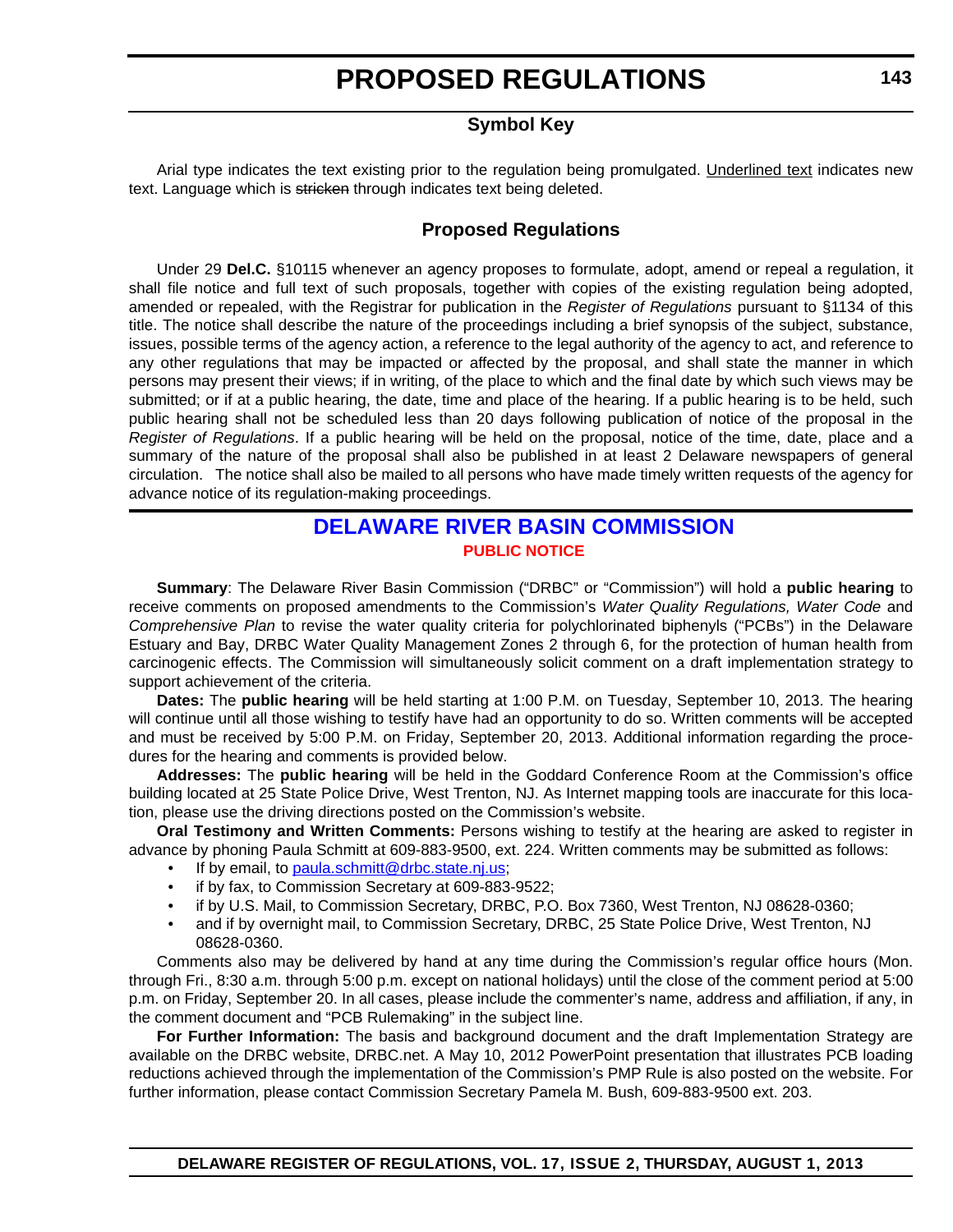#### **Supplementary Information**

*Re-Proposal.* A notice of proposed rulemaking to amend the current PCB criteria and to invite comment on an implementation plan was published in the Delaware Register of Regulations on August 1, 2009 (13 DE Reg. 154 – 158 (08/01/2009)), as well as in the Federal Register on August 14, 2009 (74 FR 41100). The Commission deferred action on the proposal, however, pending the refinement of implementation strategies for point sources. Today, the uniform criterion of 16 picograms per liter is re-proposed, and a draft implementation strategy that has been revised for point sources is simultaneously published for comment.

*Current Criteria.* The human health water quality criteria for PCBs currently in effect in Zones 2 through 5 of the Delaware Estuary were established by the Commission in 1996 (see 61 FR 58047 and incorporation by reference at 18 C.F.R. Part 410). The 1996 criterion applicable to the lower portion of Zone 5 was extended to Zone 6, Delaware Bay, in 2010, effective the following year (see 76 FR 16285). The development of these PCB criteria predated the collection of site-specific bioaccumulation data for the Estuary and Bay and site-specific fishconsumption data for Zones 2 through 4 that are relevant to the development of human health water quality criteria. They are also inconsistent with current guidance issued by the U.S. Environmental Protection Agency ("EPA") for the development of such criteria, and they vary by water quality zone, adding undue complexity to application of the criteria in these tidal waters.

*Development of New Criteria.* By Resolution No. 2003-11 on March 19, 2003 the Commission directed the executive director to initiate rulemaking on a proposal to revise the Commission's water quality criteria for PCBs for the protection of human health from carcinogenic effects to reflect site-specific data on fish consumption, sitespecific bioaccumulation factors, and current EPA guidance on development of human health criteria. Amendment of the PCB criteria was delayed, however, pending ongoing work by the Commission's Toxics Advisory Committee ("TAC") to develop the new criterion and a simultaneous initiative by the Commission and diverse stakeholders to develop an implementation plan. The TAC is a standing committee of stakeholders, including regulators, municipal and industrial dischargers and environmental organizations that advises the Commission on technical matters relating to the control of toxic contaminants in shared waters of the Basin.

Rigorously applying the most current available data and methodology, including site-specific data on fish consumption, site-specific bioaccumulation factors, and the current EPA methodology for the development of human health criteria for toxic pollutants (*see* EPA-822-B-00-004, October 2000), the TAC in July 2005 completed development of a revised PCB water quality criterion for the protection of human health from carcinogenic effects for the Delaware Estuary and Bay, recommending adoption of a uniform criterion of 16 picograms per liter for Water Quality Management Zones 2 through 6. By Resolution No. 2005-19 on December 7, 2005, the Commission again directed the executive director to conduct rulemaking, specifically to replace the existing criteria for PCBs with the uniform criterion of 16 picograms per liter.

Over the course of the next three-and-a-half years, the Commission continued to work with co-regulators on an implementation strategy for point and non-point sources to accompany the proposed uniform criterion. A notice of proposed rulemaking to amend the current PCB criteria and to invite comment on an implementation plan was issued in August 2009 (see 74 FR 41100). The Commission deferred action on the proposal, however, pending the refinement of implementation strategies for point sources. The updated, uniform criterion of 16 picograms per liter is now re-proposed, and a draft implementation strategy that has been revised for point sources is simultaneously published for comment.

*Water Quality Impairment for PCBs.* Because high levels of PCBs have resulted in state-issued fish consumption advisories for certain species caught in the Estuary and Bay, these waters are listed by the bordering states as impaired under Section 303(d) of the federal Clean Water Act ("CWA"), and a total maximum daily load ("TMDL") is required to be established for them. A TMDL expresses the maximum amount of a pollutant that a water body can receive and still attain water quality standards. Once the TMDL is calculated, it is allocated to all sources in the watershed – point and nonpoint. In order to ensure the attainment and maintenance of water quality standards, a source must not discharge a load in excess of its allocated share of the TMDL.

The EPA established TMDLs for PCBs on behalf of the states in December of 2003 for the Delaware Estuary and in December of 2006 for the Delaware Bay ("Stage 1 TMDLs"). Upon adoption of revised human health water quality criteria for PCBs in the Delaware Estuary and Bay, it is anticipated that EPA will establish new TMDLs ("Stage 2 TMDLs") corresponding to the updated criteria.

*Implementing PCB Load Reductions.* o initiate PCB reductions, by Resolution No. 2005-9 in May 2005, the Commission amended its Water Quality Regulations ("WQR") to establish a requirement for PCB Pollutant Minimization Plans ("PMPs") (see Section 4.30.9 of the WQR, incorporated by reference at 18 C.F.R. Part 410)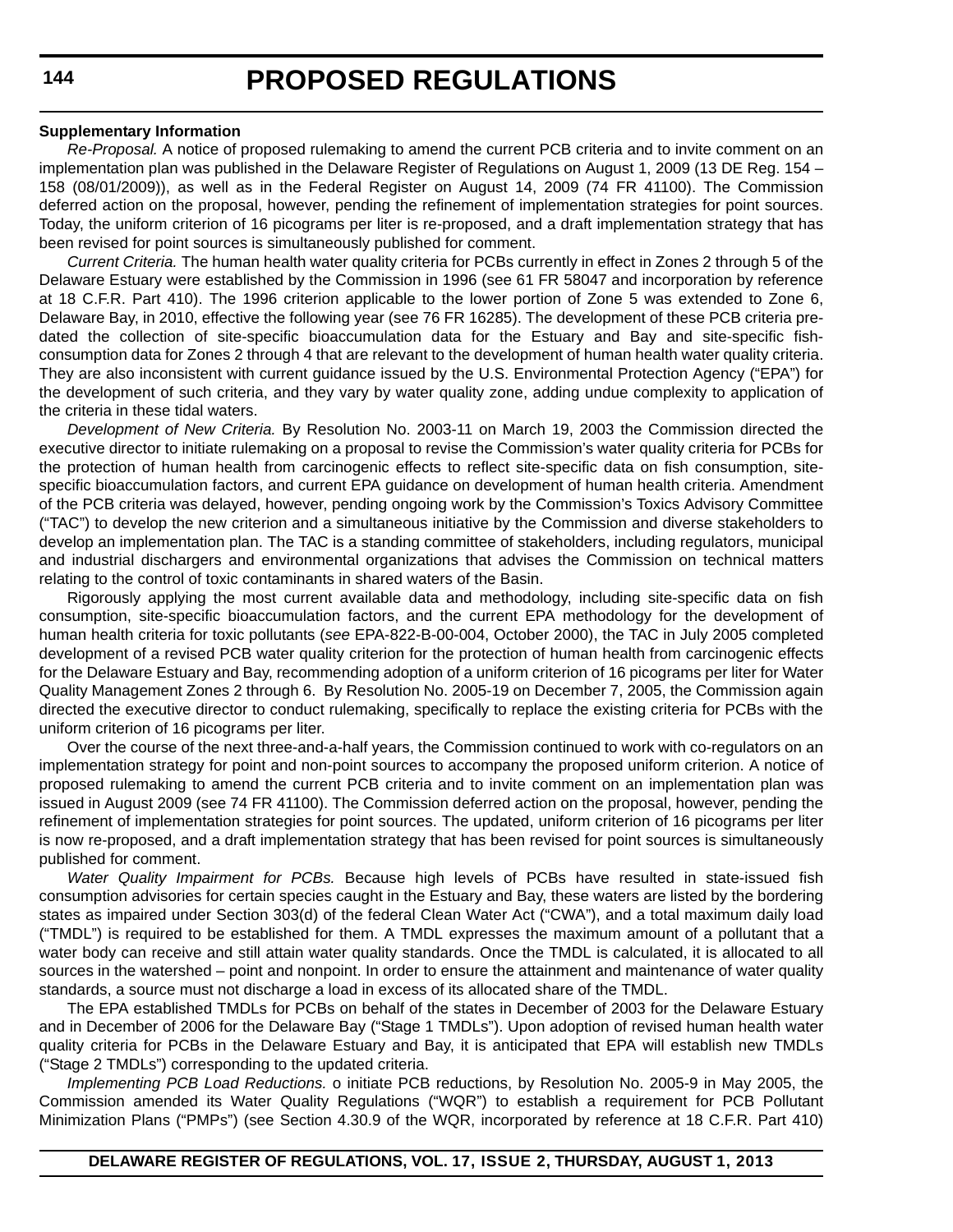<span id="page-26-0"></span>("the PMP Rule"). In accordance with the PMP Rule the largest point source dischargers of PCBs to the Delaware Estuary and Bay undertook the development and implementation of PMPs, including a variety of track-down and load reduction strategies. Ambient and effluent data collected between 2005 and 2011 show that their efforts over the past 12 years (and in some cases longer) have substantially reduced point source PCB loadings to the Estuary and Bay. However, because PCBs persist in the environment, including in soils that drain to municipal and industrial discharge facilities, most dischargers will require more time, including in some instances decades, to achieve the PCB loading reductions needed to meet their assigned wasteload allocations.

The draft document entitled *Implementation Strategy for Polychlorinated Biphenyls for Zones 2 - 6 of the Delaware River Estuary* ("Implementation Strategy") builds on the approach embodied by the PMP Rule. Among other things, it attempts to better integrate PMP requirements with the National Pollutant Discharge Elimination System (NPDES) permit program administered by the Estuary states of Delaware, New Jersey and Pennsylvania pursuant to the CWA.

Notably, the 2003 Delaware Estuary TMDL report projected that "due to the scope and complexity of the problem that has been defined through these TMDLs, achieving the estuary water quality standards for PCBs will take decades." (EPA 2003, Executive Summary, p. xiii). Adoption of an updated, uniform criterion for the Delaware Estuary and Bay and implementation of the criterion by means of the proposed strategy will not alter this prognosis. However, the proposed criterion and Implementation Strategy are intended to align the Commission's water quality criteria with current science and to ensure that increasingly protective pollutant levels in fish and ambient water are achieved at an aggressive pace until the protected use – fishable waters – is restored.

*Subjects on Which Comment is Expressly Solicited.* Public comment is solicited on all aspects of the proposed rule. These include but are not limited to the assumptions applied in developing the criterion, as set forth in a basis and background document that is available on the DRBC website, DRBC.net. Comment on the proposed Implementation Strategy for the new criterion, also posted on the website, is simultaneously requested.

Dated: July 5, 2013 PAMELA M. BUSH, ESQ. Commission Secretary

#### Text of proposed amendments:

It is proposed to amend the Comprehensive Plan, Article 3 of the Water Quality Regulations (WQR) and Article 3 of the Water Code (WC) as set forth below. Editor's instructions are denoted by underscore thus. Added text is denoted by boldface **thus.** 

Amend Table 6 of Section 3.30 of Article 3 of the WQR and WC as follows:

For the parameter "PCBs (Total)", in the column headed "Freshwater Objectives (ug/l): Fish & Water Ingestion," remove the number "0.0000444" and insert "**0.000016**"; in the column headed "Freshwater Objectives (ug/l): Fish Ingestion Only," remove the number "0.0000448" and insert "**0.000016**"; and in the column headed "Marine Objectives (ug/l): Fish Ingestion Only," remove the number "0.0000079" and insert "**0.000016**".

### **DEPARTMENT OF AGRICULTURE**

**DELAWARE FOREST SERVICE** Statutory Authority: 3 Delaware Code, Section 1101 (3 **Del.C.** §1011) 3 **DE Admin. Code** 401

#### **PUBLIC NOTICE [401 Forest Service Erosion and Sedimentation](#page-3-0)  Regulations Background**

On June 14, 2012, Governor Jack Markell signed Executive Order No. 36, which requires each executive branch agency to examine their existing regulations, with a view toward streamlining or eliminating unnecessary or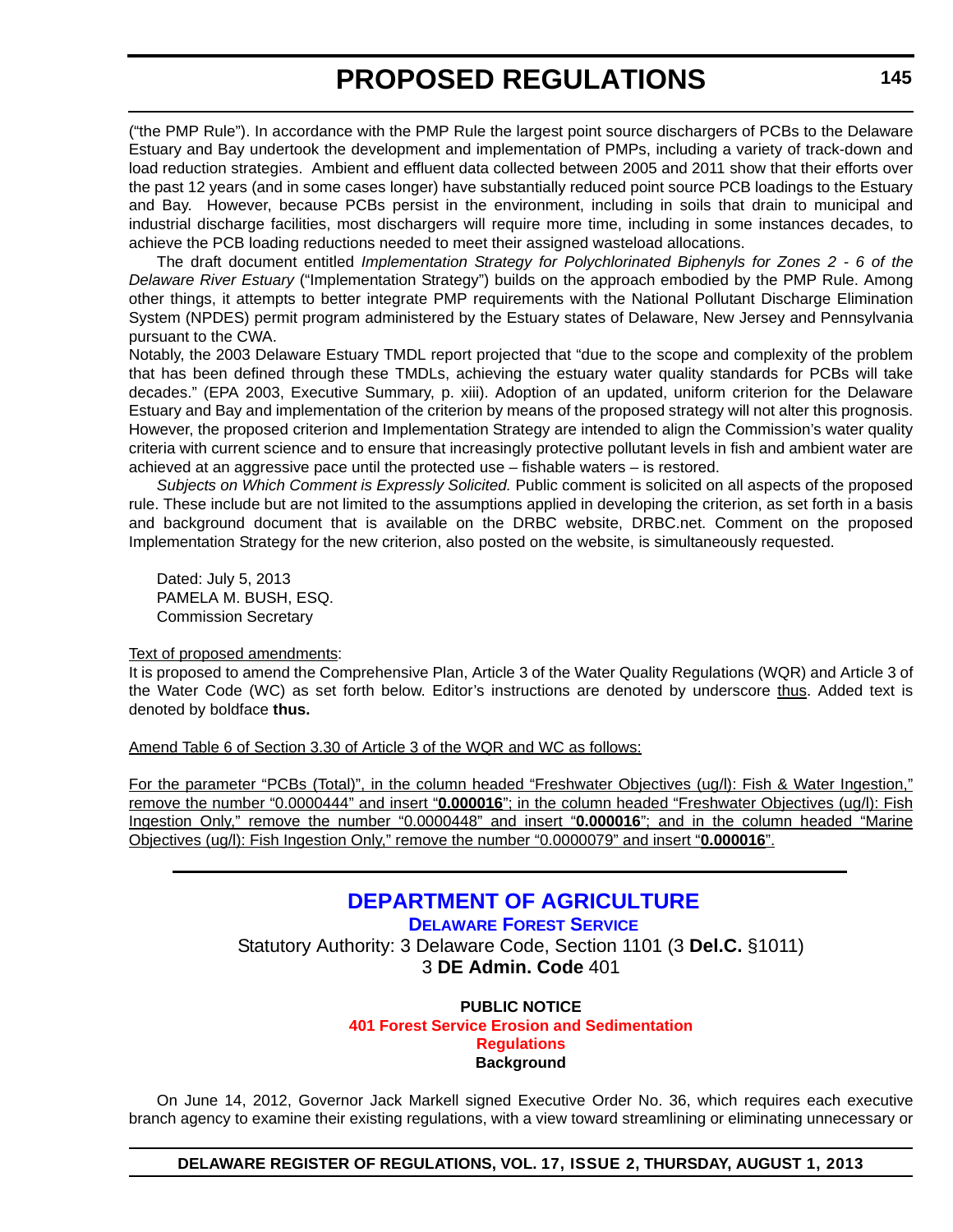<span id="page-27-0"></span>unduly burdensome regulations. Executive Order No. 36 requires each executive branch agency to solicit input from the public, as well as conduct its own examination of agency regulations.

The proposed regulatory changes set forth below are the result of the above process.

#### **Public Comment Period**

The Department of Agriculture will take written comments on the proposed Regulations from August 1, 2013, to August 31, 2013. Any requests for copies of the proposed Regulations, or any questions or comments regarding this document should be directed to:

Dan Shortridge, Chief of Community Relations 2320 South DuPont Highway, Dover, DE 19901 (302) 698-4500 daniel.shortridge@state.de.us

#### **401 Forest Service Erosion and Sedimentation Regulations**

#### *(Break in Continuity of Sections)*

5.0 Regulatory Procedures

#### *(Break in Continuity Within Section)*

5.5 The Delaware Forest Service will approve, approve with modifications, or deny all applications within  $five$  (5) three (3) working days of their receipt. In cases where denial of the application is issued, the Delaware Forest Service will provide technical assistance to the landowner, buyer and/or operator to develop modification(s) necessary to bring the application into compliance.

#### *(Break in Continuity of Sections)*

#### **7.0 Procedures and Penalties**

*(Break in Continuity Within Section)*

7.3 Informal Field Visits

#### *(Break in Continuity Within Section)*

7.3.4 If no WQ problem exists, the landowner and operator are notified on site, if possible, and in writing within  $five (5)$  three  $(3)$  business days following the inspection.

#### *(Break in Continuity of Sections)*

**\*Please Note: As the rest of the sections were not amended, they are not being published here. A complete copy of the proposed regulation is available at:**

**[401 Forest Service Erosion and Sedimentation Regulations](http://regulations.delaware.gov/register/august2013/proposed/17 DE Reg 145 08-01-13.htm)**

#### **PESTICIDES SECTION**

Statutory Authority: 3 Delaware Code, Sections 1216-1223 (3 **Del.C.** §§1216-1223) 3 **DE Admin. Code** 601

#### **PUBLIC NOTICE**

#### **[601 Delaware Pesticide Rules and Regulations](#page-3-0)**

#### **Background**

On June 14, 2012, Governor Jack Markell signed Executive Order No. 36, which requires each executive branch agency to examine their existing regulations, with a view toward streamlining or eliminating unnecessary or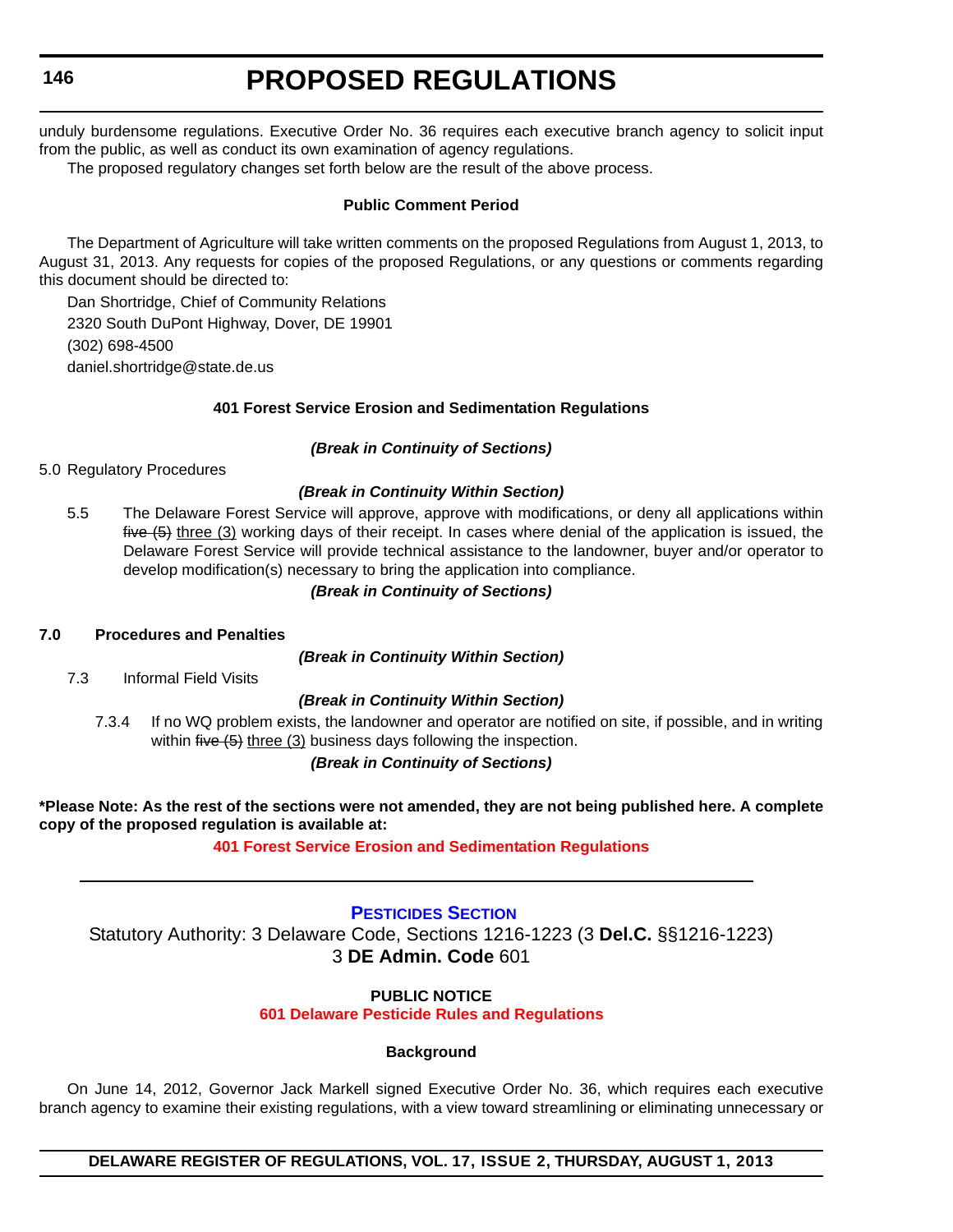unduly burdensome regulations. Executive Order No. 36 requires each executive branch agency to solicit input from the public, as well as conduct its own examination of agency regulations.

The proposed regulatory changes set forth below are the result of the above process.

#### **Public Comment Period**

The Department of Agriculture will take written comments on the proposed Regulations from August 1, 2013, to August 31, 2013. Any requests for copies of the proposed Regulations, or any questions or comments regarding this document should be directed to:

Dan Shortridge, Chief of Community Relations 2320 South DuPont Highway, Dover, DE 19901 (302) 698-4500 daniel.shortridge@state.de.us

#### **601 Delaware Pesticide Rules and Regulations** *(Break in Continuity of Sections)*

#### **4.0 Registration**

#### *(Break in Continuity Within Sections)*

- 4.2 Employee Registration
	- 4.2.1 Licensees shall register with the Department all employees who handle pesticides. Registration shall be made when making an application for a license or within 30 45 days after employment. The fee for registering an employee shall be \$25.00. However, the employee registration fee shall be waived if the employee is certified under the LAW.
	- 4.2.2 Licensees shall be responsible for insuring that all employees handling pesticides (other than a certified applicator) have successfully completed a training program approved by the Department. This training shall be completed within 30 45 days of employment and before the employees are registered with the Department.
		- 4.2.2.1 The Department will not approve any training program that does not include the following subjects:
			- 4.2.2.1.1 Pesticide Law and Regulations;
			- 4.2.2.1.2 Label comprehension;
			- 4.2.2.1.3 Safety and emergency procedures;
			- 4.2.2.1.4 Proper pesticide handling, storage and disposal;
			- 4.2.2.1.5 Pest identification and control procedures;
			- 4.2.2.1.6 Pesticide application techniques;
			- 4.2.2.1.7 Environmental and health concerns; and
			- 4.2.2.1.8 Integrated pest management principles
		- 4.2.2.2 Upon request by the Department, each licensee shall provide written verification that an employee has completed an approved training program.
	- 4.2.3 The name and address of employees who have been trained according to this Section shall be provided to the Department by the licensee. The Department shall issue a registration card bearing the employee's name and the licensee's name, address and license number. The employee registration shall become null and void upon termination of employment with the licensee. This card is to be carried by the employee during working hours and is to be displayed upon request.
	- 4.2.4 The licensee shall provide the Department written notification of a registered employee's employment termination within 30 45 days of the effective date of termination.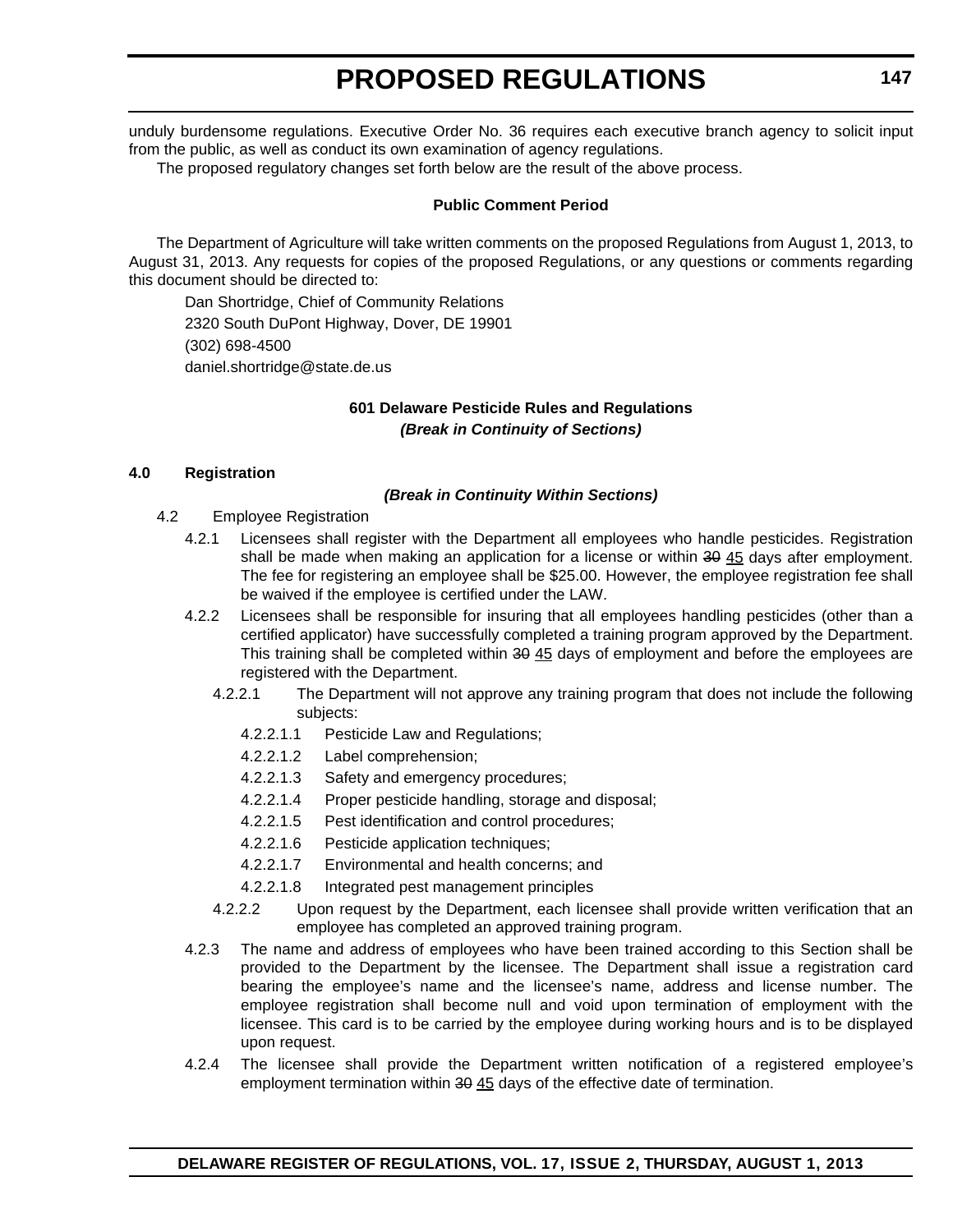- <span id="page-29-0"></span>4.2.5 The Department, after due notice, and opportunity for a hearing may deny, suspend or revoke an employee registration, if the Department finds the registered employee has committed any violations of the LAW.
- 4.2.6 The Department, after due notice and opportunity for a hearing, may deny an application for employee registration, if the applicant has committed any violations under the LAW. *(Break in Continuity of Sections)*

#### **8.0 Standards For Certification Of Commercial Applicators**

8.1 Determination Of Competency

#### *(Break in Continuity Within Sections)*

8.1.5 Failure to answer at least 70% of the questions correctly shall be grounds for denial of certification. Applicant may apply for one (1) reexamination scheduled at least thirty (30) forty-five (45) days after their initial examination. No person shall be permitted to be examined in the same category or subcategory more than twice in any twelve (12) month period.

#### *(Break in Continuity of Sections)*

**\*Please Note: As the rest of the sections were not amended, they are not being published here. A complete copy of the proposed regulation is available at:**

**[601 Delaware Pesticide Rules and Regulations](http://regulations.delaware.gov/register/august2013/proposed/17 DE Reg 146 08-01-13.htm)**

### **DEPARTMENT OF EDUCATION**

**OFFICE OF THE SECRETARY**

Statutory Authority: 14 Delaware Code, Section 122(b) (14 **Del.C.** §122(b)) 14 **DE Admin. Code** 501

**Education Impact Analysis Pursuant To 14 Del.C. Section 122(d)**

### **[501 State Content](#page-3-0) Standards**

### **A. Type of Regulatory Action Required**

Amendment to Existing Regulation

### **B. Synopsis of Subject Matter of the Regulation**

The Secretary of Education seeks the consent of the State Board of Education to amend 14 **DE Admin. Code** 501 State Content Standards to adopt the Next Generation Science Standards (NGSS) as the content standards for science. The NGSS were developed in partnership with 26 states, including Delaware. The timeline for full implementation, including aligned curriculum and assessments, will be developed by the Department. The Department recognizes the need to update the science standards, but is also cognizant of the processes and work needed to ensure the professional development, alignment of curriculum and assessments are done in a structured manner.

Persons wishing to present their views regarding this matter may do so in writing by the close of business on or before **September 5, 2013** to Susan Haberstroh, Department of Education, at 401 Federal Street, Suite 2, Dover, Delaware 19901. A copy of this regulation is available from the above address or may be viewed at the Department of Education business office.

### **C. Impact Criteria**

1. Will the amended regulation help improve student achievement as measured against state achievement standards? The amendment adopts the Next Generation Science Standards (NGSS) as the science standards. These updated standards were developed in partnership with 25 other states. The curriculum, assessments and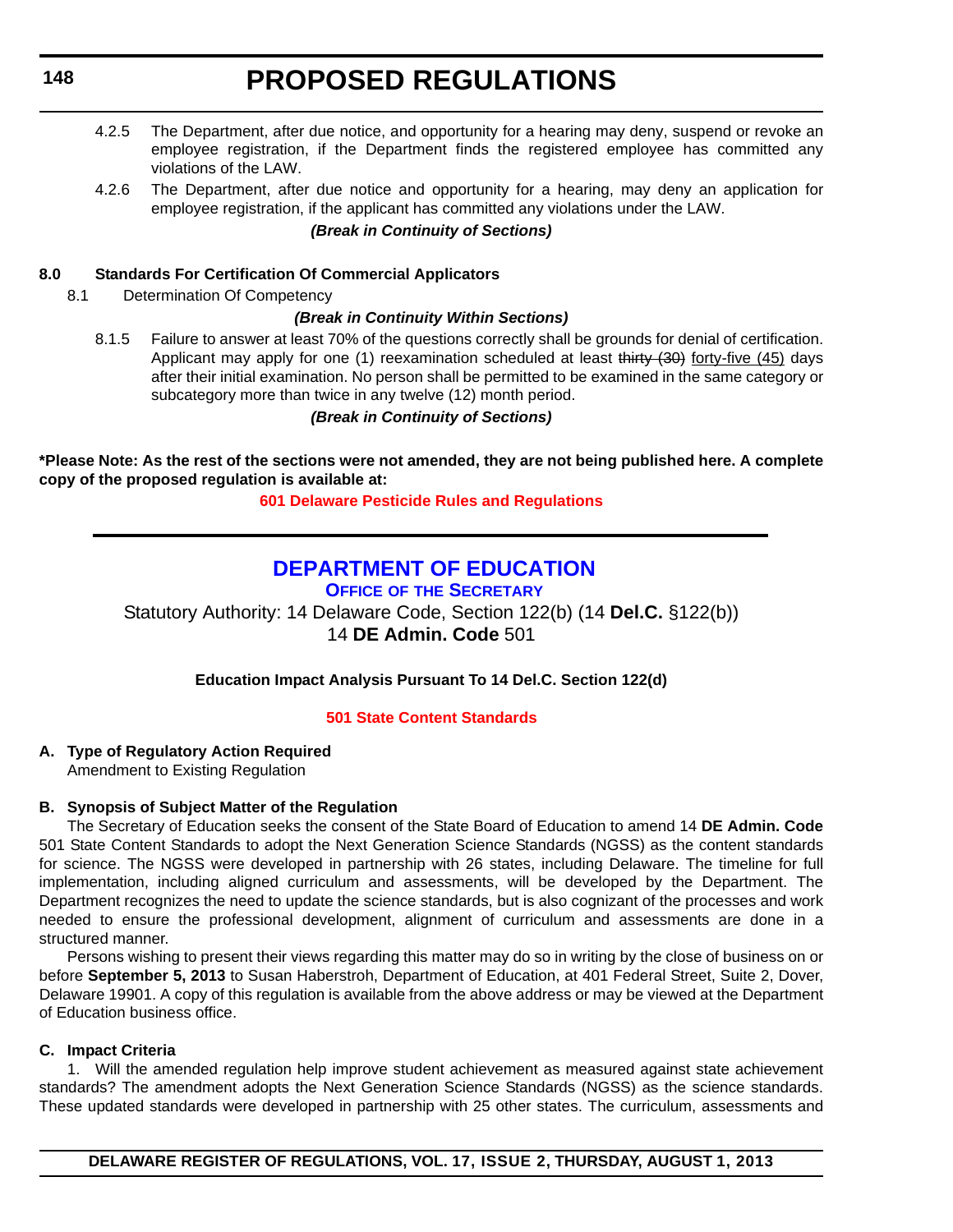professional development related to this adoption should result in improved student achievements as measured against these new standards.

2. Will the amended regulation help ensure that all students receive an equitable education? The amendment adopts the Next Generation Science Standards (NGSS) as the science standards, and does not specifically address that all students receive an equitable education. The adoption is for the entire public education system resulting in the expectation that all students will receive an equitable education related to this amendment.

3. Will the amended regulation help to ensure that all students' health and safety are adequately protected? The amendment adopts the Next Generation Science Standards (NGSS) as the science standards, and does not does not change any requirements around health and safety of students.

4. Will the amended regulation help to ensure that all students' legal rights are respected? The amendment adopts the Next Generation Science Standards (NGSS) as the science standards, and does not change any requirements related to students' legal rights.

5. Will the amended regulation preserve the necessary authority and flexibility of decision making at the local board and school level? The amendment adopts the Next Generation Science Standards (NGSS) as the science standards and does not change the authority and flexibility at the local board and school levels.

6. Will the amended regulation place unnecessary reporting or administrative requirements or mandates upon decision makers at the local board and school levels? The amendment does not place any unnecessary reporting and administrative requirements on decision makers. The change in science standards does change what will be required to be taught and assessed.

7. Will the decision making authority and accountability for addressing the subject to be regulated be placed in the same entity? The amendment does not change the entity responsible for the decision making and accountability.

8. Will the amended regulation be consistent with and not an impediment to the implementation of other state educational policies, in particular to state educational policies addressing achievement in the core academic subjects of mathematics, science, language arts and social studies? The amended regulation is consistent with other state educational policies.

9. Is there a less burdensome method for addressing the purpose of the regulation? There is not a less burdensome method for addressing the purpose of the regulation.

10. What is the cost to the State and to the local school boards of compliance with the regulation? There will be costs to the state and local school boards for compliance; however, the anticipated implementation timeline will be designed to mitigate any costs.

#### **501 State Content Standards**

#### **1.0 Instructional Programs**

- 1.1 Instructional programs offered in the public schools of Delaware shall be in alignment with the appropriate content standards documents. These documents are: English Language Arts Curriculum Framework, Mathematics Curriculum Framework, Science Curriculum Framework, Social Studies Curriculum Framework, Health Education Curriculum Framework and Assessment, Physical Education Content Standards, Visual and Performing Arts Content Standards, Agriscience Curriculum Framework Content Standards, Business Finance and Marketing Education Curriculum Framework Content Standards, World Language Curriculum Framework Content Standards, Technology Education Curriculum Framework Content Standards, Skilled and Technical Sciences Content Standards and the Family and Consumer Sciences Content Standards.
	- 1.1.1 The content standards documents may from time to time hereafter be amended with the approval of the Secretary and the State Board of Education.
		- 1.1.1.1 Effective with the 2010-2011 school year, Delaware Content Standards in English language arts and mathematics shall be comprised of the Common Core Standards developed in partnership with the National Governors Association and the Council of Chief State School Officers.
		- 1.1.1.2 Effective with the 2013-2014 school year, the Next Generation Science Standards (NGSS) developed in partnership with twenty-six (26) states, including Delaware, shall be adopted as the Delaware Content Standards in science. For purposes of this subsection,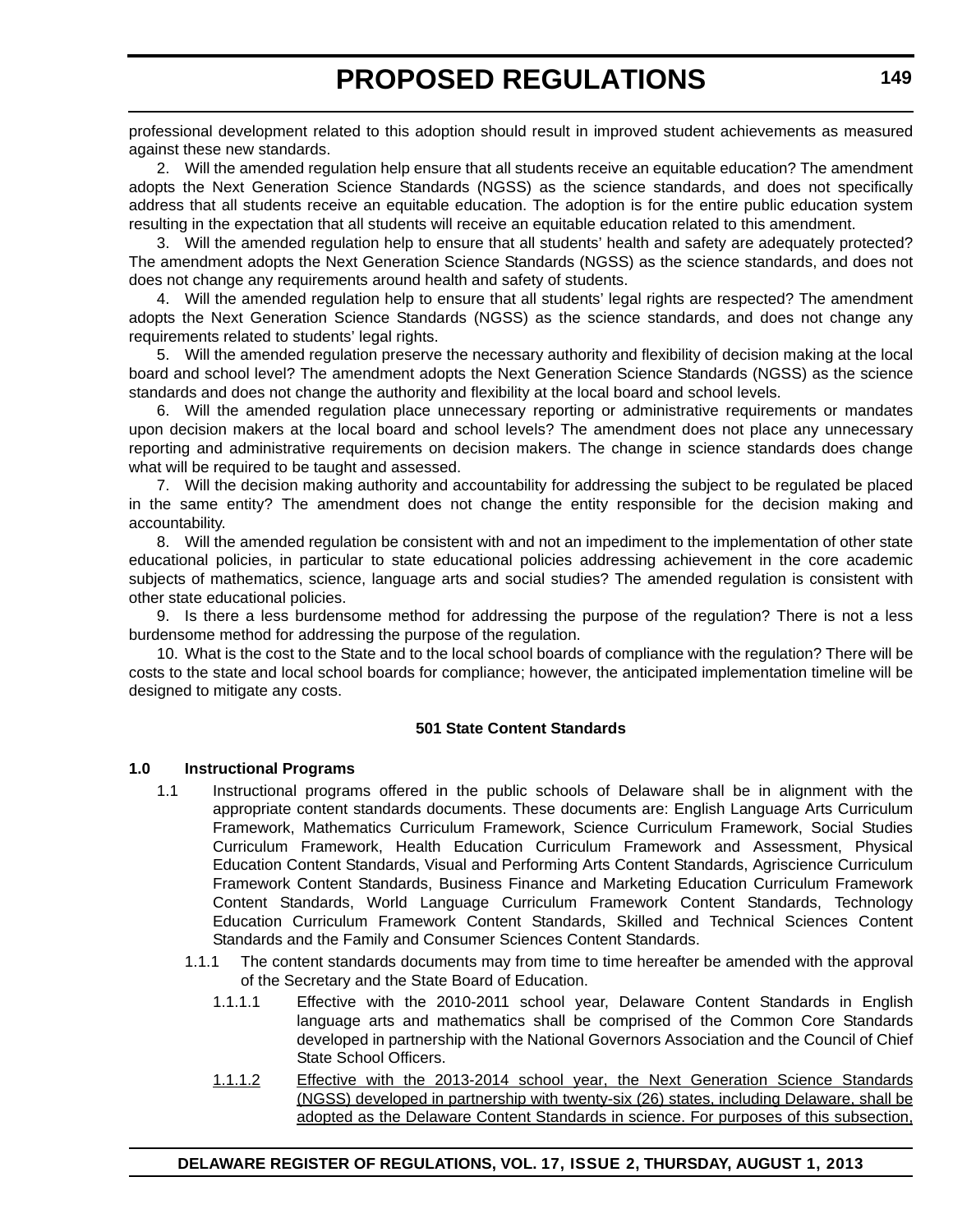"adopted" shall mean to accept a set of standards as the basis for curriculum and assessment alignment across the state according to a timeline established and disseminated by the Department of Education.

- <span id="page-31-0"></span>1.1.2 Integration of the content standards shall be provided for within and across the curricula.
- 1.1.3 Instructional materials and curricula content shall be kept current and consistent with provisions of 14 **DE Admin. Code** 502 Alignment of Local School District Curricula to the State Content Standards and 14 **DE Admin. Code** 503 Instructional Program Requirements.

#### **OFFICE OF THE SECRETARY**

Statutory Authority: 14 Delaware Code, Section 122(b) (14 **Del.C.** §122(b)) 14 **DE Admin. Code** 851

#### **Education Impact Analysis Pursuant To 14 Del.C. Section 122(d)**

#### **851 K [to 12 Comprehensive Health Education Program](#page-3-0)**

#### **A. Type of Regulatory Action Required**

Amendment to Existing Regulation

#### **B. Synopsis of Subject Matter of the Regulation**

The Secretary of Education seeks the consent of the State Board of Education to amend 14 **DE Admin. Code** 851 K to 12 Comprehensive Health Education Program to require cardiopulmonary resuscitation (CPR) awareness and use of an automated external defibrillator (AED) and awareness of organ/tissue donating in high school. It would be at the discretion of the district or charter school the high school grade level each would be provided and the curricular materials to be used. The addition of these curricular areas would commence in schools no later than the 2014-2015 school year. The Department will work with the districts and schools to identify potential curricular resources that may be used.

Persons wishing to present their views regarding this matter may do so in writing by the close of business on or before **September 5, 2013** to Susan Haberstroh, Department of Education at 401 Federal Street, Suite 2, Dover, Delaware 19904. A copy of this regulation is available from the above address or may be viewed at the Department of Education business office.

#### **C. Impact Criteria**

1. Will the amended regulation help improve student achievement as measured against state achievement standards? The amendments add to the program material to be covered during the high school health program.

2. Will the amended regulation help ensure that all students receive an equitable education? The amendments do not change whether all students have an equitable education. The expectation is that all students will have access to these new program requirements.

3. Will the amended regulation help to ensure that all students' health and safety are adequately protected? The amendments do not affect all students' health and safety.

4. Will the amended regulation help to ensure that all students' legal rights are respected? The amendments do not affect the legal rights of students.

5. Will the amended regulation preserve the necessary authority and flexibility of decision making at the local board and school level? The amendments preserve the necessary authority and flexibility of decision making at the local board and school levels.

6. Will the amended regulation place unnecessary reporting or administrative requirements or mandates upon decision makers at the local board and school levels? The amendments do not place any unnecessary reporting or administrative requirements upon the decision makers.The amendments do require additional program material to be covered in the high school.

7. Will the decision making authority and accountability for addressing the subject to be regulated be placed in the same entity? The decision making authority and accountability does not change with the amendments.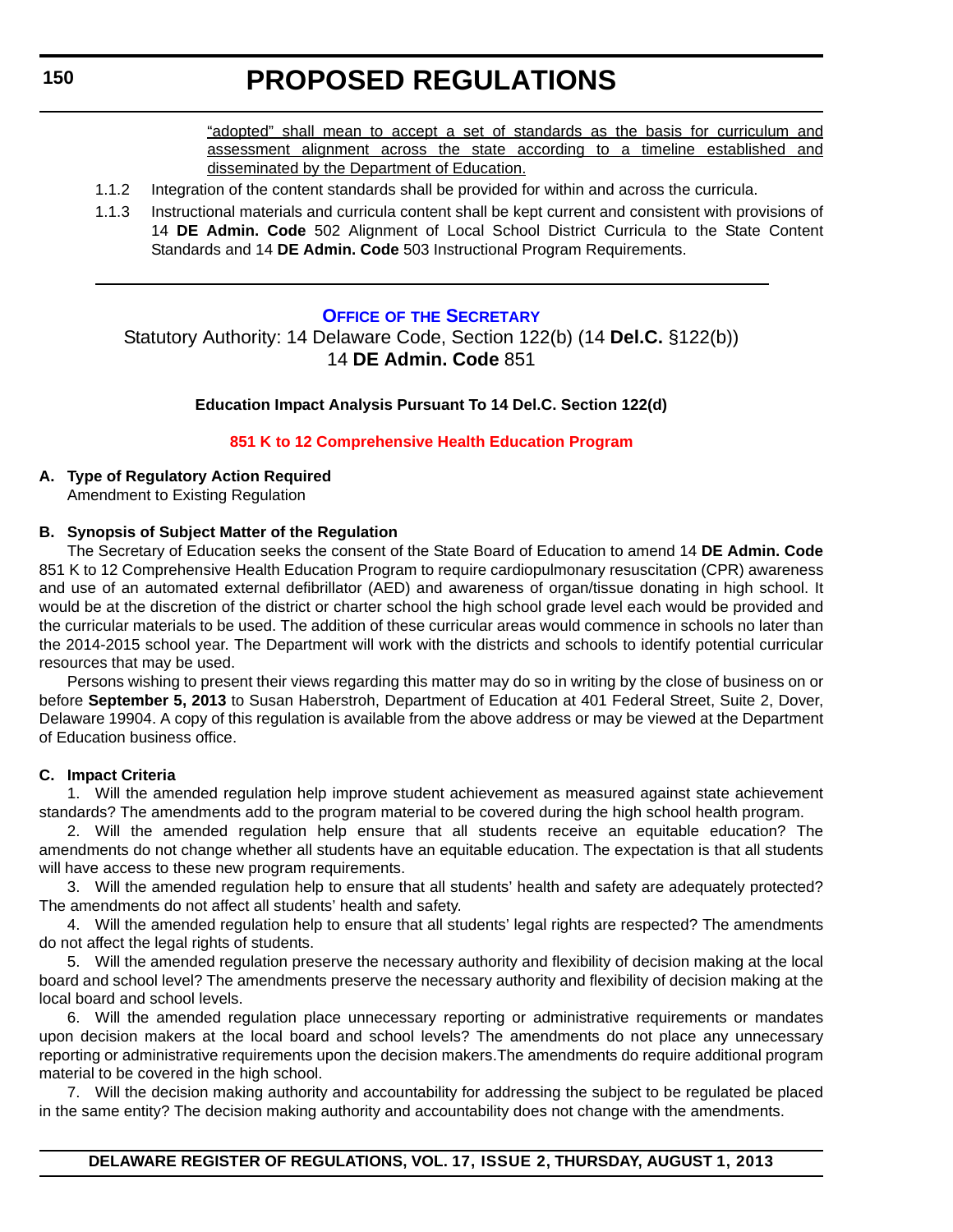8. Will the amended regulation be consistent with and not an impediment to the implementation of other state educational policies, in particular to state educational policies addressing achievement in the core academic subjects of mathematics, science, language arts and social studies? The amendments are consistent with other state educational policies.

9. Is there a less burdensome method for addressing the purpose of the regulation? The Department is cognizant of the program change and is providing time for the integration into the health program.

10. What is the cost to the State and to the local school boards of compliance with the regulation? The Department does not anticipate additional costs to the State or to the local school boards for compliance.

#### **851 K to 12 Comprehensive Health Education Program**

#### **1.0 Program Requirements**

- 1.1 Each school district and charter school shall have a sequential, skill-based K to 12 Comprehensive Health Education Program based on the Delaware Health Education Standards that establishes a foundation of understanding the relationship between personal behavior and health and shall include at a minimum the following:
	- 1.1.1 Identification of a district level person to coordinate the district program and a coordinator in each building to assure compliance at the building level. Each charter school shall identify a person to coordinate the program for the charter school.
	- 1.1.2 Appointment of persons such as teachers, parents, school nurses, community leaders, guidance counselors, law enforcement officers and others with expertise in the areas of health, family life and safe and drug free schools and communities to serve as members of the Consolidated Application Planning Committee.
	- 1.1.3 The use of the state content standards for health education for grades K to 12 to address the core concepts: tobacco, alcohol and other drugs, injury prevention and safety, nutrition and, physical activity, family life and sexuality, personal health and wellness, mental health and community and environmental health with minimum hours of instruction as follows:
		- 1.1.3.1 In grades K to 4, a minimum of thirty (30) hours in each grade of comprehensive health education and family life education of which ten (10) hours, in each grade, must address drug and alcohol education.
		- 1.1.3.2 In grades 5 and 6, a minimum of thirty five (35) hours in each grade of comprehensive health education and family life education of which fifteen (15) hours, in each grade, must address drug and alcohol education.
		- 1.1.3.3 In grades 7 and 8, separate from other subject areas, a minimum of sixty (60) hours of comprehensive health education and family life education of which fifteen (15) hours, in each grade, must address drug and alcohol education. If all of the 60 hours are provided in one year at grade 7 or 8, an additional fifteen hours of drug and alcohol education must be provided in the other grade.
		- 1.1.3.4 In grades 9 to 12, one half (1/2) credit of comprehensive health education is required for graduation of which fifteen (15) hours of this 1/2 credit course must address drug and alcohol education. In addition, no less than two (2) hours of this 1/2 credit course shall cover cardiopulmonary resuscitation (CPR) awareness, use of an Automated External Defibrillator (AED) as well as a component on the life saving and life enhancing effects of organ and tissue donation. This 1/2 credit course may be provided in the 9th, 10th, 11th or 12th grade. In each of the remaining three grades, fifteen (15) hours of drug and alcohol education must be provided for all students. CPR awareness, use of an AED and organ/ tissue donation awareness shall be integrated into each high school Health Education Program no later than the 2014-2015 school year.
	- 1.1.4 Inclusion of a comprehensive sexuality education and an HIV prevention program that stresses the benefits of abstinence from high risk behaviors.
	- 1.1.5 Inclusion of the core concepts of nutrition and family life and sexuality implemented through Family and Consumer Science courses.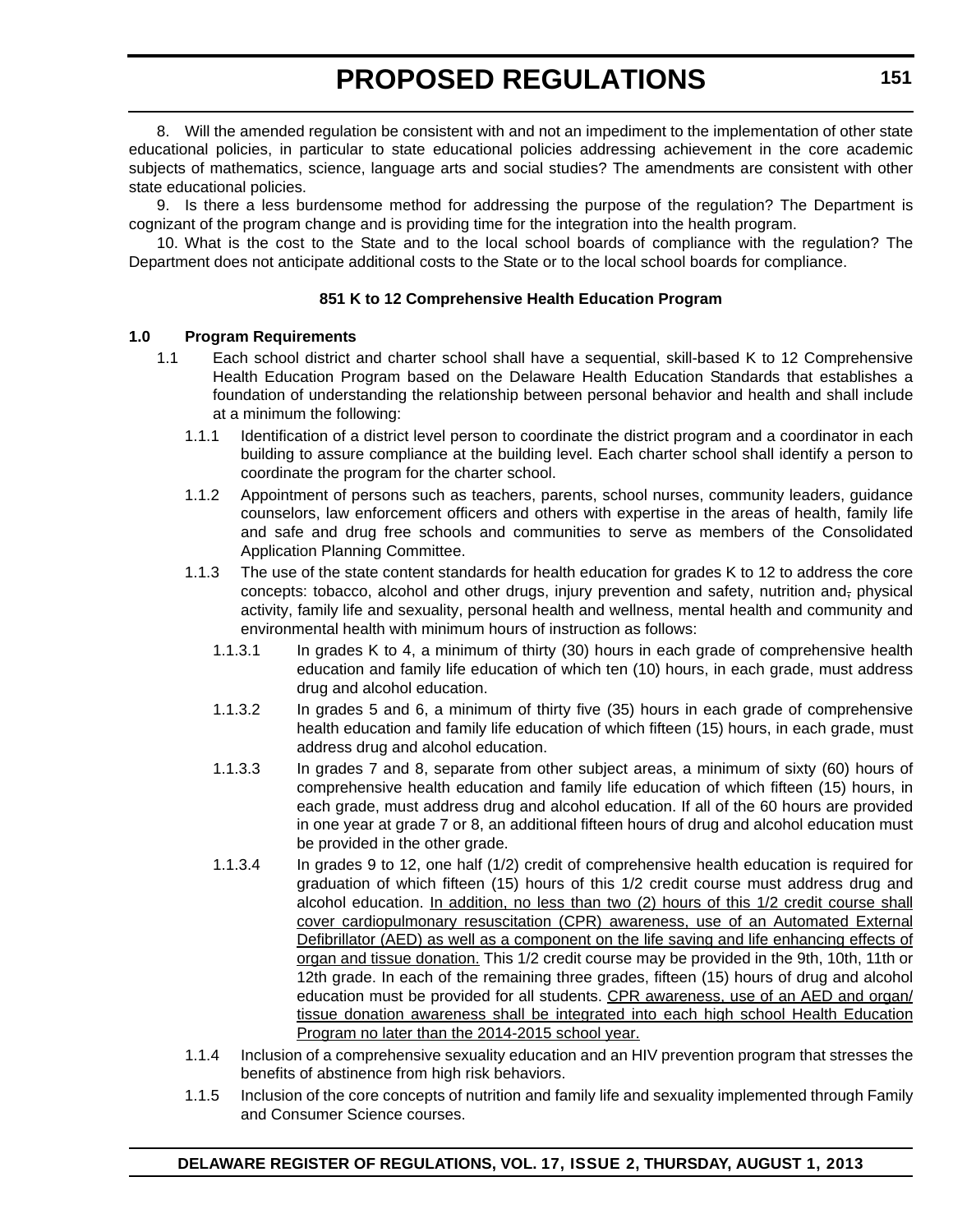- <span id="page-33-0"></span>1.1.6 Inclusion of research-based fire safety education in grades kindergarten through grade 6.
- 1.1.7 Inclusion of an evidence-based tobacco, alcohol, drug and interpersonal violence prevention program.
- 1.1.8 The use of effective instructional methods as demonstrated in sound research in the core concepts and skills inclusive of accessing information, self management, analyzing internal and external influences, interpersonal communication, decision making and goal setting and advocacy.
- 1.1.9 A description of the method(s) used to implement and evaluate the effectiveness of the program which shall be reported in the District/School Success Plan upon request of the Department.

#### **OFFICE OF THE SECRETARY**

Statutory Authority: 14 Delaware Code, Section 122(b) (14 **Del.C.** §122(b))

#### **Education Impact Analysis Pursuant To 14 Del.C. Section 122(d)**

#### **PUBLIC NOTICE**

#### **[917 Accelerated Academic Programs](#page-3-0)**

### **A. Type of Regulatory Action Required**

New Regulation

#### **B. Synopsis of Subject Matter of the Regulation**

The Secretary of Education seeks the consent of the State Board of Education to add a new regulation to be identified as 14 DE Admin. Code 917 Accelerated Academic Programs. Senate Bill 27 of the 147<sup>th</sup> General Assembly created a new program of start-up grants to public schools for the purpose of initiating new programs to offer specialized educational services to students who are capable of performing accelerated academic work, or renewing existing programs of the same description whose funding sources are expiring. Senate Bill 27 expressly requires the Department of Education to promulgate regulations creating an explicit formula for evaluating proposals for these grants, and this proposed regulation is promulgated to comply with that statutory requirement. The criteria outlined in this proposed regulation are those required by Senate Bill 27.

Persons wishing to present their views regarding this matter may do so in writing by the close of business on or before **September 5, 2013** to Susan Haberstroh, Department of Education, at 401 Federal Street, Suite 2, Dover, Delaware 19901. A copy of this regulation is available from the above address or may be viewed at the Department of Education business office.

#### **C. Impact Criteria**

1. Will the new regulation help improve student achievement as measured against state achievement standards? The new regulation is intended to improve student achievement as measured against state achievement standards, especially for students capable of performing accelerated coursework.

2. Will the new regulation help ensure that all students receive an equitable education? The new regulation is intended to ensure that all students receive an equitable education.

3. Will the new regulation help to ensure that all students' health and safety are adequately protected? The new regulation does not address the health and safety of students.

4. Will the new regulation help to ensure that all students' legal rights are respected? The new regulation is intended to ensure all students' legal rights are respected.

5. Will the new regulation preserve the necessary authority and flexibility of decision making at the local board and school level? The new regulation preserves the necessary authority and flexibility of decision making at the local board and school level.

6. Will the new regulation place unnecessary reporting or administrative requirements or mandates upon decision makers at the local board and school levels? The new regulation does not place any additional mandates upon local boards and schools. Application for a grant under this regulation is voluntary.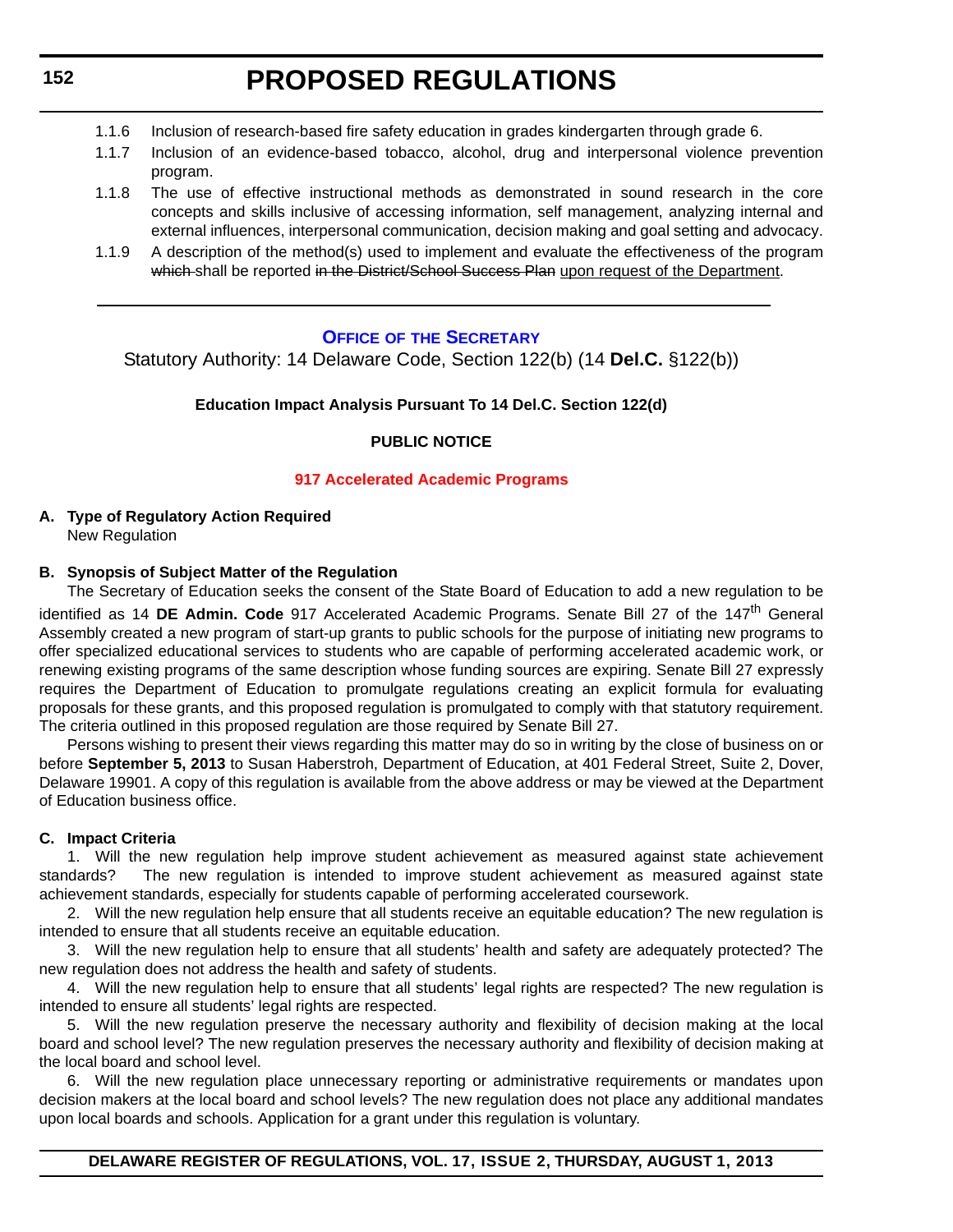7. Will the decision making authority and accountability for addressing the subject to be regulated be placed in the same entity? The decision making authority and accountability does not change.

8. Will the new regulation be consistent with and not an impediment to the implementation of other state educational policies, in particular to state educational policies addressing achievement in the core academic subjects of mathematics, science, language arts and social studies? The new regulation is consistent with the implementation of other state educational policies.

9. Is there a less burdensome method for addressing the purpose of the regulation? There is not a less burdensome method for addressing the purpose of the regulation.

10. What is the cost to the State and to the local school boards of compliance with the regulation? The funding for these grants is provided by the State and subject to the availability of funding as provided by the General Assembly.

#### **917 Accelerated Academic Programs**

#### **1.0 Definitions**

The following words and terms, when used in this regulation, have the following meaning unless the context clearly indicates otherwise:

**"Academic work"** means work in the areas of writing, reading, science, math, or engineering, or work in other areas (including history, social studies and visual and/or performing arts) that specifically incorporates one of those academic areas.

**"Accelerated academic work"** shall have the same meaning as "advanced academic work."

**"Advanced academic work"** means academic work that would meet the content standard dictated by 14 **DE Admin. Code** 501 or its successor at least one semester earlier than anticipated by the standard. For example, a course targeted at having students meet content standards in academic work by the middle of their school year which they otherwise would not be expected to meet until the end of their school year would consist of advanced academic work.

#### **2.0 Applications for Accelerated Academic Program Grants**

- 2.1 By August 1 of each calendar year, the Department of Education shall determine if the state has allocated funds for grants under this regulation and 14 **Del.C.** §3113. If such grants have been allocated, the Department shall ensure that applications for such grants are delivered by September 1 of the same calendar year to each public school in the state.
- 2.2 Applications for grants under this regulation shall be due by October 1 of each calendar year, and decisions regarding grants shall be made by November 1 of each calendar year.
- 2.3 All decisions regarding the awarding of grants shall be made according the numeric scoring rubric outlined in Section 3.0 of this regulation, and the scoring sheets used to determine grantees shall be preserved and considered public information.
- 2.4 Grants under this regulation and 14 **Del.C.** §3113 shall be for a one-year period. Absent some affirmative showing by the Department as to why a grant awarded under this regulation should not be renewed, it will be renewed for a second year to a recipient that complies with the conditions of the grant. Grants under this regulation shall not be awarded for more than two years.
- 2.5 Only programs that offer educational services specifically targeted at students who are capable of performing advanced academic work may receive grants under this regulation and 14 **Del.C.** §3113. Proposed programs may include programming in areas that are not academic work as defined by this regulation, including visual and performing arts, provided that the stated purpose of the program and effect of its curriculum is improved student performance in academic work.
- 2.6 Only programs that propose a method for assessing the impact of the proposed program on participating students' academic growth may receive grants under this regulation and 14 **Del.C.** §3113.
- 2.7 Proposed programs that do not meet the requirements of subsection 2.5 and 2.6 cannot receive grant funds and will not be scored under the rubric established by Section 3.0.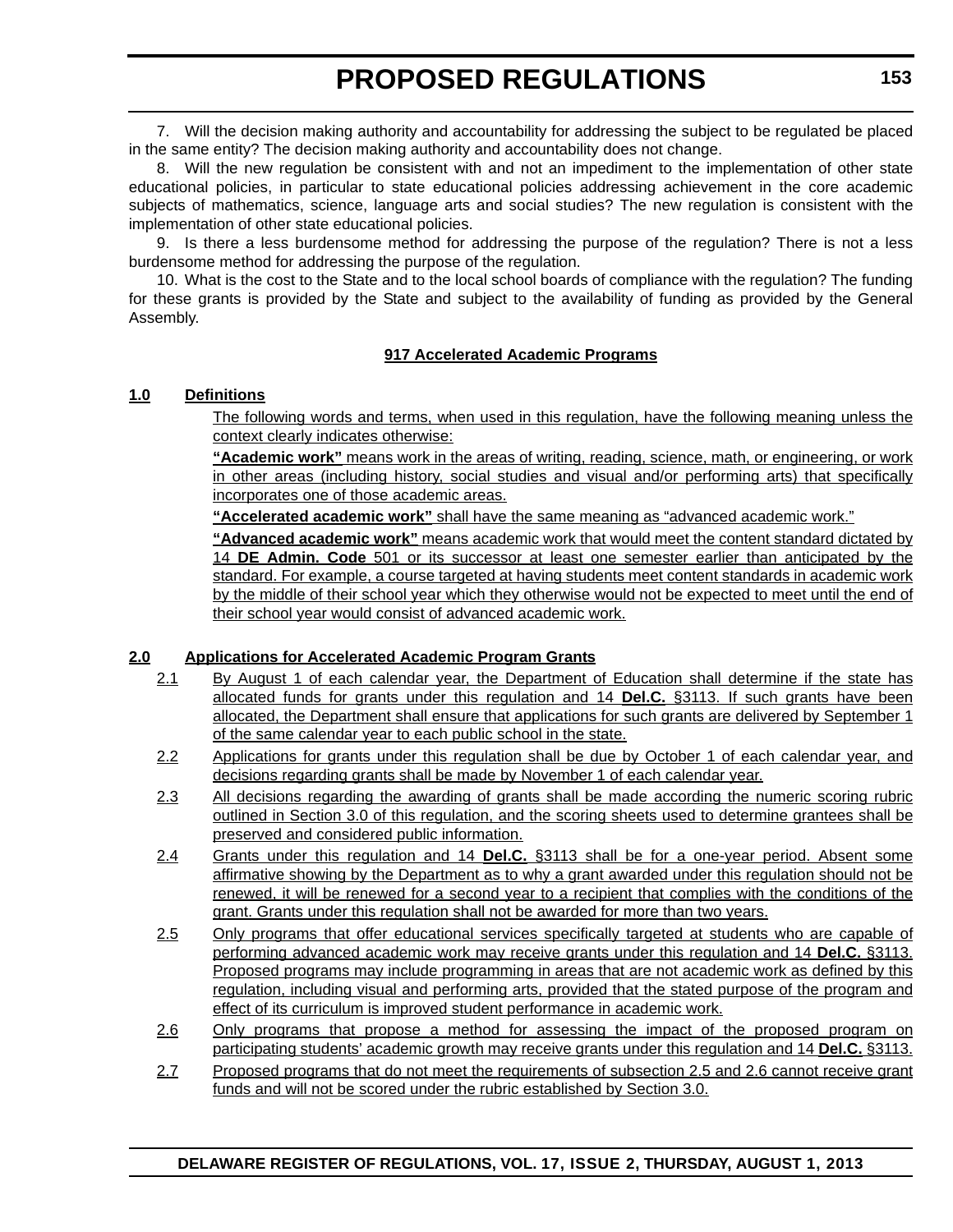2.8 Grants under this regulation and 14 **Del.C.** §3113 are limited to new programs and existing programs whose funding sources are expiring. Grants shall not be awarded to supplant existing funds for current programs. Any proposal for an existing program to receive funds must specify the existing funding source for the program, specify the reason that the existing funding source is expiring, and explain why the proposed grant would not be supplanting existing funds.

#### **3.0 Scoring of Applications**

All applications for grants under this regulation shall receive a specific numerical score from the panel of persons assigned by the Department to rate the applications. Those programs receiving the top possible scores shall receive grants to the extent that funds are available. Scoring shall be done on formal score sheets.

- 3.1 Quality of proposed curriculum (zero to 20 points). What is the proposed curriculum for the program, from what sources is the curriculum derived, and how likely is it to enable students to learn the advanced academic work that is the subject of the proposed program? A proposed program that is not based upon a reliable source and is not likely to enable students to learn the advanced academic work that is the subject of the proposed program should receive zero points under this measure. A proposed program that is based upon a reliable source but does not adequately explain how that curriculum will enable students to learn the advanced academic work that is the subject of the proposed program should receive five points under this measure. A proposed program that is based upon a reliable source and adequately explains how that curriculum will enable students to learn the advanced academic work that is the subject of the proposed program should receive fifteen points under this measure. The Department shall have the discretion to award up to five additional points for proposed curriculums that have exceptional features which the Department can articulate.
- 3.2 Qualifications of instructors (zero to 20 points). Who are the persons who will teach the proposed curriculum, what is their experience generally and specifically with respect to teaching material similar to the proposed curriculum, are there any objective criteria that qualify them as outstanding instructors? A proposed program that offers no specific information regarding the instructors who will teach students in the proposed program should receive zero points under this measure. A proposed program that demonstrates subject matter expertise among the teachers for the proposed program that is directly aligned with the subject matter of the program should receive ten points under this measure. A proposed program that demonstrates both subject matter expertise and additional indicia of high teacher quality, which may include licensures, certifications, recommendations, accreditations, or other equivalent criteria, should receive fifteen points under this measure. The Department shall have the discretion to award up to five additional points for proposed programs that will use instructors who demonstrate extraordinary credentials or qualifications which the Department can articulate.
- 3.3 Integration with existing school programs (zero to 8 points). How will this new program be integrated with the existing programming at the school, both to ensure that the program is logistically feasible and to ensure that participating students are able to participate in other school activities outside the program? A proposed program that does not demonstrate how it will be integrated with existing school programming should receive zero points under this measure. A proposed program that demonstrates that it is logistically coordinated with other activities occurring within the school where the program is sited should receive four points under this measure. A proposed program that demonstrates that its curriculum is integrated in a substantive way with other school activities which are available to participating students should receive eight points under this measure.
- 3.4 Sustainability (zero to 8 points). Has the applicant described how it will sustain the proposed program after the requested grant expires in one to two years, either by showing how the program can be sustained with existing state and local funds or by identifying the funding sources that will be used to sustain the program? A program that does not identify how it will be sustained should receive zero points under this measure. A program that provides information and/or commitments making it likely that the program can be sustained after expiration of the requested grant should receive four points under this measure. A program that provides information and/or commitments providing a high level of certainty that the program can be sustained after expiration of the requested grant should receive eight points under this measure.

**154**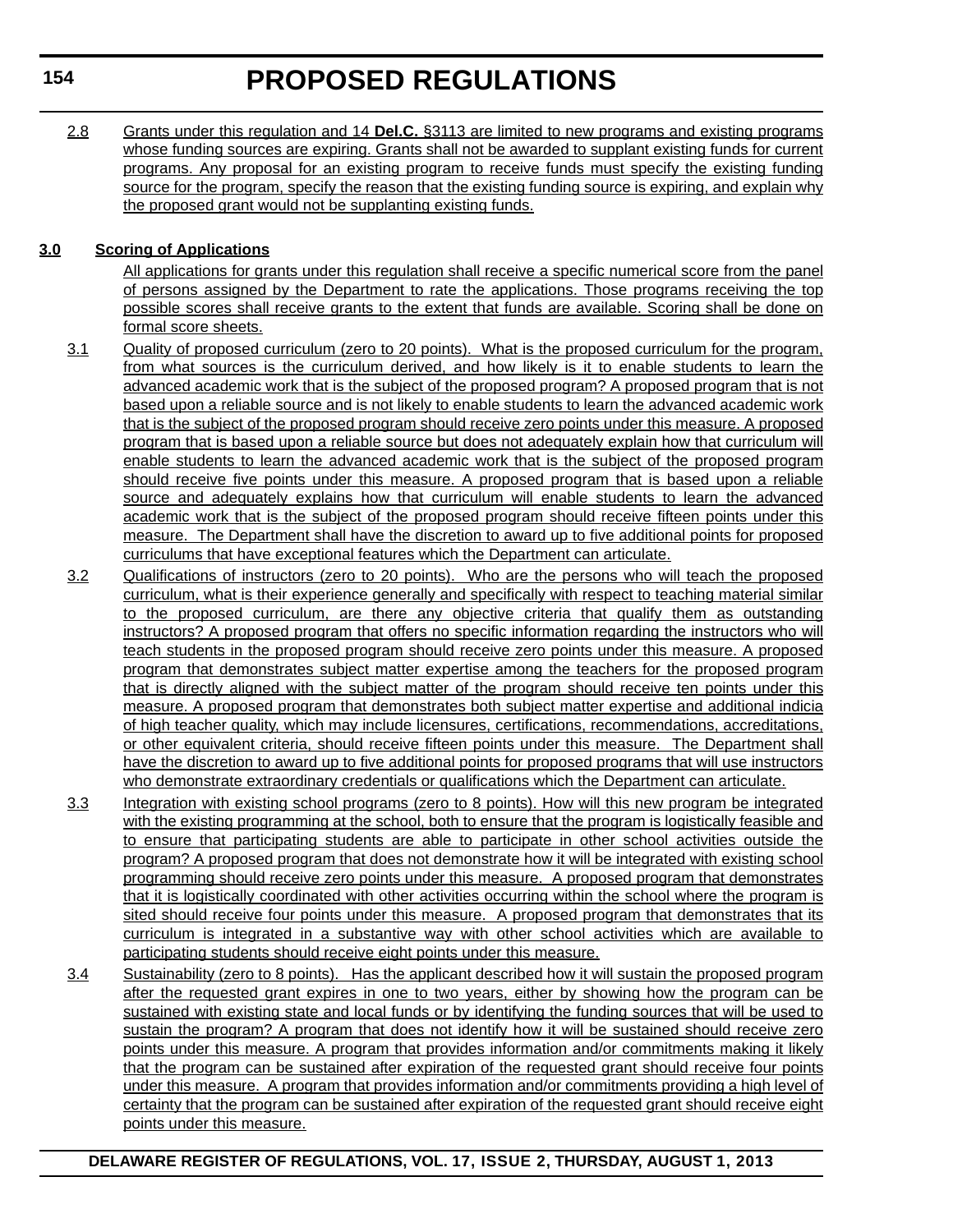- 3.5 Transportation issues (zero to 8 points). Is the program offered during the normal school day where bus transportation is available, and if not, how does the program propose to provide transportation to participating students? If the program is not offered during the normal school day and does not propose to provide transportation to participating students, the program should receive zero points under this measure. If the program is either (a) offered during the normal school day or (b) specifies how it will provide transportation for participating students, the program should receive eight points under this measure.
- 3.6 Incorporation of successful program designs (zero to 8 points). Does the proposed program incorporate elements of existing programs targeted at students capable of doing advanced academic work, or adequately explain why it has considered existing models and decided to use a different model? If the proposed program does not incorporate elements of any existing programs and fails to indicate why it has examined existing programs targeted at students capable of doing advanced academic work and elected to choose a different design, the proposed program should receive zero points under this measure. If the proposed program does not incorporate elements of any existing programs but satisfactorily explains its decision, after examining existing programs, to not incorporate elements of those programs, the proposed program should receive four points under this measure. If the proposed program specifically incorporates elements of existing programs, it should receive eight points under this measure.
- 3.7 Efficiency of spending (zero to 6 points). Does the proposed program target the maximum possible percentage of its funds on activities that will directly impact students? Professional development and program assessment are considered activities that will directly impact students. If the proposed program does not address the degree to which the funds it requests will be dedicated to activities that directly impact students, the program should receive zero points under this measure. If the proposed program demonstrates that more than 85% of the requested funds will be dedicated to activities that directly impact students (which include professional development, purchase of books and supplies, and program assessment), the proposed program should receive three points under this measure. If the proposed program demonstrates that more than 95% of the requested funds will be dedicated to activities that directly impact students (which include professional development, purchase of books and supplies, and program assessment), the proposed program should receive six points under this measure.
- 3.8 Encouragement of participation by students from diverse backgrounds (zero to 8 points). Does the proposed program encourage students from diverse backgrounds, including students with disabilities, low-income students, African-American students, and ESL students, to participate in the program provided that they are capable of doing advanced academic work? To the extent that accommodations are needed for students with disabilities who are otherwise capable of doing advanced academic work, does the proposed program provide for such accommodations? A proposed program that does not specifically describe any efforts that will be made to encourage participation by students from diverse backgrounds should receive zero points under this measure. A proposed program that proposes credible steps that will be taken to encourage participation by students from diverse backgrounds should receive four points under this measure. A proposed program that proposes credible steps that will be taken to encourage participation by students from diverse backgrounds and demonstrates advance consideration of accommodating otherwise-qualified students with disabilities should receive eight points under this measure.
- 3.9 Identification of eligible students (zero to 8 points). Does the proposed program have a transparent, reliable, fair, and robust method to determine which students are eligible to participate? A proposed program that does not specify the means by which students will be determined to be eligible for the program should receive zero points under this measure. A proposed program that specifies a single, reliable method for determining eligibility for the proposed program, tied specifically to the proposed curriculum, should receive four points under this measure. A proposed program that demonstrates multiple reliable methods for determining eligibility for the proposed program, tied specifically to the proposed curriculum, should receive eight points under this measure.
- 3.10 Program evaluation (zero to 6 points). How reliable and accurate is the program evaluation component of the applicant's proposal? A program that proposes a single, reliable method for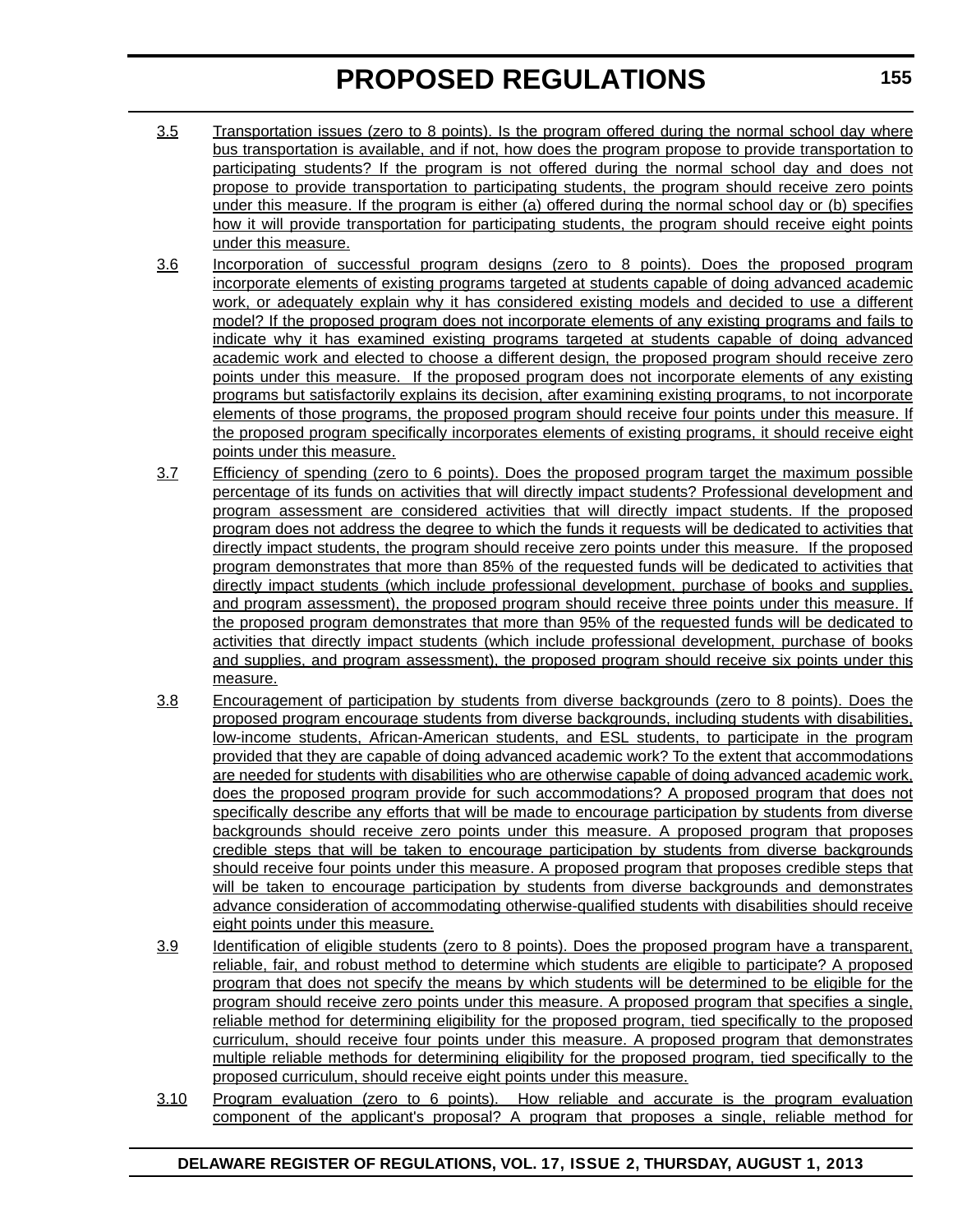evaluating the success of the proposed program after students have completed the program should receive three points under this measure. A proposed program that proposes multiple reliable methods for evaluating the success of the proposed program after students have completed the program should receive six points under this measure.

# **DEPARTMENT OF HEALTH AND SOCIAL SERVICES DIVISION OF MEDICAID AND MEDICAL ASSISTANCE/ DIVISION OF DEVELOPMENTAL DISABILITIES SERVICES** Statutory Authority: 31 Delaware Code, Section 512 (31 **Del.C.** §512)

# **PUBLIC NOTICE**

# **[1915\(c\) Home and Community-Based Services Waiver](#page-3-0)**

In compliance with the State's Administrative Procedures Act (APA - Title 29, Chapter 101 of the **Delaware Code**) and under the authority of Title 31 of the **Delaware Code**, Chapter 5, Section 512, Delaware Health and Social Services (DHSS) / Division of Medicaid and Medical Assistance (DMMA) / Division of Developmental Disabilities Services (DDDS) gives notice to the public that a 1915(c) Home and Community-Based Services Waiver (HCBS) waiver amendment has been submitted to the Centers for Medicare and Medicaid Services (CMS) to add a new core service, *Group Supported Employment*.

Any person who wishes to make written suggestions, compilations of data, testimony, briefs or other written materials concerning the proposed new regulations must submit same to Sharon L. Summers, Planning & Policy Development Unit, Division of Medicaid and Medical Assistance, 1901 North DuPont Highway, P.O. Box 906, New Castle, Delaware 19720-0906 or by fax to 302-255-4425 by August 31, 2013.

The action concerning the determination of whether to adopt the proposed regulation will be based upon the results of Department and Division staff analysis and the consideration of the comments and written materials filed by other interested persons.

# **SUMMARY OF PROPOSAL**

The proposed provides notice to the public that Delaware Health and Social Services (DHSS)/Division of Medicaid and Medical Services (DMMA)/Division of Developmental Disabilities Services (DDDS) has submitted a 1915(c) Home and Community-Based Services (HCBS) Waiver amendment to the Centers for Medicare and Medicaid Services (CMS) to add a new core service, Group Supported Employment.

# **Statutory Authority**

- Social Security Act §1915(c), *Provisions Respecting Inapplicability and Waiver of Certain Requirements of this Title*
- 42 CFR §441, Subpart G, *Home and Community-Based Services Waiver Requirements*
- 42 CFR §447.205, *Public Notice of Changes in Statewide Methods and Standards for Setting Payment Rates*

#### **Background**

The Medicaid Home and Community-Based Services (HCBS) waiver program is authorized in §1915(c) of the Social Security Act. The program permits a State to furnish an array of home and community-based services that assist Medicaid beneficiaries to live in the community and avoid institutionalization. The State has broad discretion to design its waiver program to address the needs of the waiver's target population. Waiver services complement and/or supplement the services that are available to participants through the Medicaid State plan and other federal, state and local public programs as well as the supports that families and communities provide.

The waiver to provide home and community-based services to developmentally disabled adults was developed by the Division of Developmental Disabilities Services (DDDS) and the Division of Social Services (DSS) in 1982,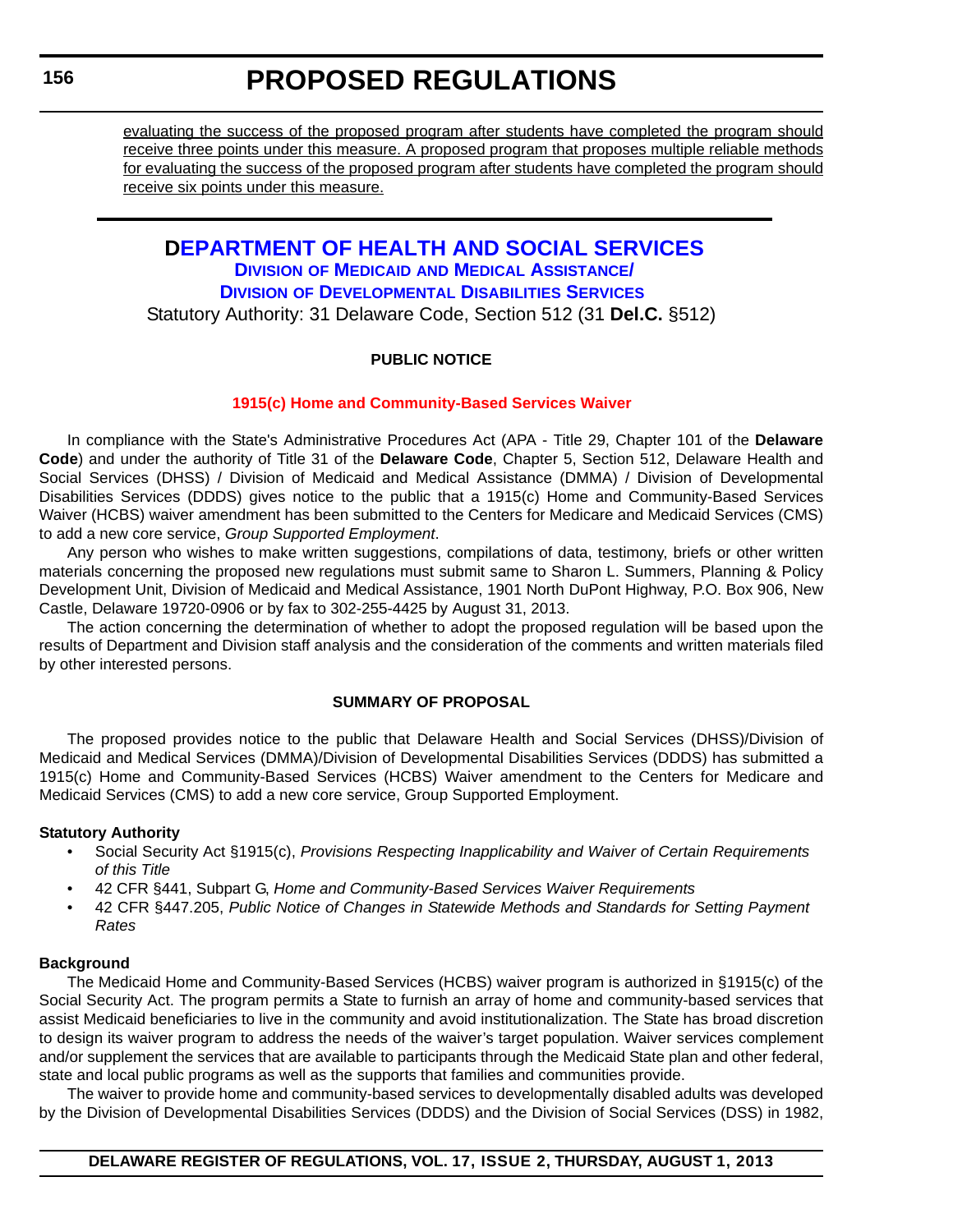received approval from the Center for Medicare and Medicaid Services (CMS), and became effective on July 1, 1983. The waiver includes support services necessary to maintain individuals in the community as an alternative to institutionalization. The cost of the Home and Community-Based Services Waiver for the Developmentally Disabled (HCBS/DD) shall not exceed the cost of care of the Intermediate Care Facility for the Developmentally Disabled (ICF/DD).

DDDS is the agency that has primary responsibility for administering the HCBS/DD waiver as well as providing, or contracting for the provision of, most of the services. Providers of Pre-Vocational Training, Supported Employment and Residential Habilitation services are certified by DDDS and contract directly with the Delaware Medical Assistance Program (DMAP).

#### **Summary of Proposal**

Currently, the Division of Developmental Disabilities Services (DDDS) 1915(c) Home and Community Based Services (HCBS) Medicaid waiver allows consumers to receive Supported Employment with a one-to-one staffing ratio. Many states also allow Supported Employment to be provided in a group to individuals who work as a team, generally at a single worksite of a host community business or industry, with initial training, supervision, and ongoing support provided by on-site staff.

DDDS proposes to amend its 1915(c) HCBS waiver to offer consumers the opportunity to choose a group setting as opposed to receiving a one-on-one service. What was formerly called "Supported Employment" under the waiver will now be called "Individual Supported Employment" and the service definition will be amended so that the language is consistent with the new definition for Group Supported Employment. A new reimbursement methodology for Group Supported Employment is proposed herein for which public notice of the change must be made in accordance with 42 CFR 447.205**.**

Furthermore, DDDS proposes to change the unit of reimbursement for Day Habilitation, Pre-vocational Service and Supported Employment under the waiver from an hourly billable unit to a fifteen (15) minute billable unit. This change is necessary in order to align the billing units with the increments in which services are actually delivered.

Finally, DDDS proposes to change the frequency of the case manager contact schedule to review the plan of care with the consumer from a monthly face to face visit with the consumer and their family or guardian to review the plan to a monthly "paper" review of the plan by the case manager without the consumer and four face to face visits per year to review the plan with the consumer/family/guardian, of which two must be in the consumer's home.

Pursuant to the notice requirements of 42 CFR 447.205, Delaware Health and Social Services/Division of Medicaid and Medical Assistance/Division of Developmental Disabilities Services (DHSS/DMMA/DDDS), hereby affords the public notice of its intention to solicit public comment on the Department's intent to request a 1915(c) Home and Community-Based Services (HCBS) (HCBS) Waiver amendment to add a new core service, Group Supported Employment. If implemented as proposed, the waiver amendment will have the following effect on October 1, 2013:

- 1) Defining and adding "Group Supported Employment" as a waiver service in accordance with CMS Medicaid Waiver Technical Guide Version 3.5;
- 2) Adding reimbursement methodology for Group Supported Employment;
- 3) Adding provider qualifications for Group Supported Employment (the qualifications will be the same as for Individual Supported Employment);
- 4) Revising and renaming the service definition of "Supported Employment" to "Individual Supported Employment" in accordance with CMS Medicaid Waiver Technical Guide Version 3.5;
- 5) Clarifying that staff to consumer ratio must be one to one;
- 6) Changing the currently hourly billable unit for Day Habilitation, Supported Employment and Prevocational service to fifteen (15) minutes; and,
- 7) Revising the frequency of the case manager review of the plan of care from a monthly face-to-face visit with the consumer and their family or guardian to review the plan to a monthly "paper" review of the plan with documentation and four (4) face-to-face visits per year to review the plan with the consumer / family/guardian.

#### *Draft of Proposed Waiver Amendment Application*

A draft of Delaware's waiver amendment application is currently available for review on the Division of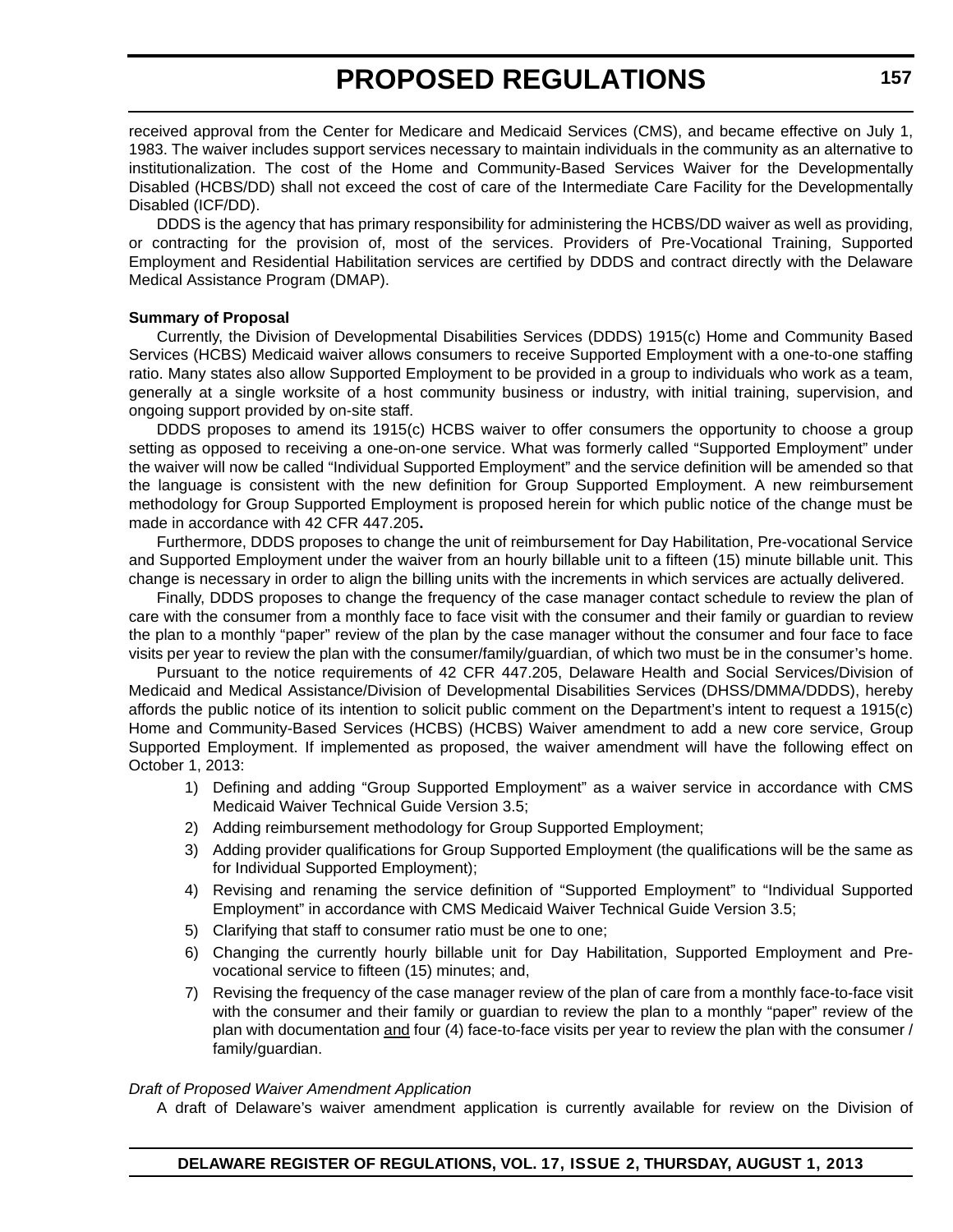**158**

# **PROPOSED REGULATIONS**

Developmental Disabilities Services website at http://www.dhss.delaware.gov/ddds/

The provisions of this waiver are subject to approval by the Centers for Medicare and Medicaid Services (CMS).

# **Fiscal Impact Statement**

There is no increase in cost on the General Fund. Demonstrations must be "budget neutral" over the life of the project, meaning they cannot be expected to cost the Federal government more than it would cost without the waiver.

Supported Employment in a group setting is being offered as an alternative for individuals who are most likely already receiving Supported Employment Services or Pre-Vocational Services, so there is no expected additional cost.

# **DMMA PUBLIC NOTICE #13-24 ATTACHMENT**

DDDS Waiver Amendment Public Notice Attachment

# Current Definition of Supported Employment

Supported employment services consists of intensive, ongoing supports that enable participants, for whom competitive employment at or above the minimum wage is unlikely absent the provision of supports, and who, because of their disabilities, need supports, to perform in a regular work setting. Supported employment may include assisting the participant to locate a job or develop a job on behalf of the participant. Supported employment is conducted in a variety of settings, particularly work sites where persons without disabilities are employed. Supported employment includes activities needed to sustain paid work by participants, including supervision and training. When supported employment services are provided at a work site where persons without disabilities are employed, payment is made only for the adaptations, supervision and training required by participants receiving waiver services as a result of their disabilities but does not include payment for the supervisory activities rendered as a normal part of the business setting.

Documentation is maintained in the file of each participant receiving this service that the service is not available under a program funded under section 110 of the Rehabilitation Act of 1973 or the Individuals with Disabilities Education Act (20 U.S.C. 1401 et seq.).

Federal financial participation is not claimed for incentive payments, subsidies, or unrelated vocational training expenses such as the following:

- 1. Incentive payments made to an employer to encourage or subsidize the employer's participation in a supported employment program;
- 2. Payments that are passed through to users of supported employment programs; or
- 3. Payments for training that is not directly related to an individual's supported employment program.

Transportation is not included in supported employment services.

# Proposed Definition of Individual Supported Employment (new)

Individual Supported Employment Services are provided to participants, at a one to one staff to consumer ratio, who because of their disabilities, need ongoing support to obtain and maintain an individual job in competitive or customized employment, or self-employment position, in an integrated work setting in the general workforce for which an individual is compensated at or above the minimum wage, but not less than the customary wage and level of benefits paid by the employer for the same or similar work performed by individuals without disabilities. The outcome of this service is sustained paid employment at or above the minimum wage in an integrated setting in the general workforce, in a job that meets personal and career goals in order to promote community inclusion.

Supported individual employment may also include support to establish or maintain self-employment, including home-based self-employment. Supported employment services are individualized and may include any combination of the following services: vocational/job-related discovery or assessment, person-centered employment planning, job placement, job development negotiation with prospective employers, job analysis, job carving, training and systematic instruction, job coaching, on the job employment supports, social skills training, benefits support, training and planning, transportation, asset development and career advancement services,

### **DELAWARE REGISTER OF REGULATIONS, VOL. 17, ISSUE 2, THURSDAY, AUGUST 1, 2013**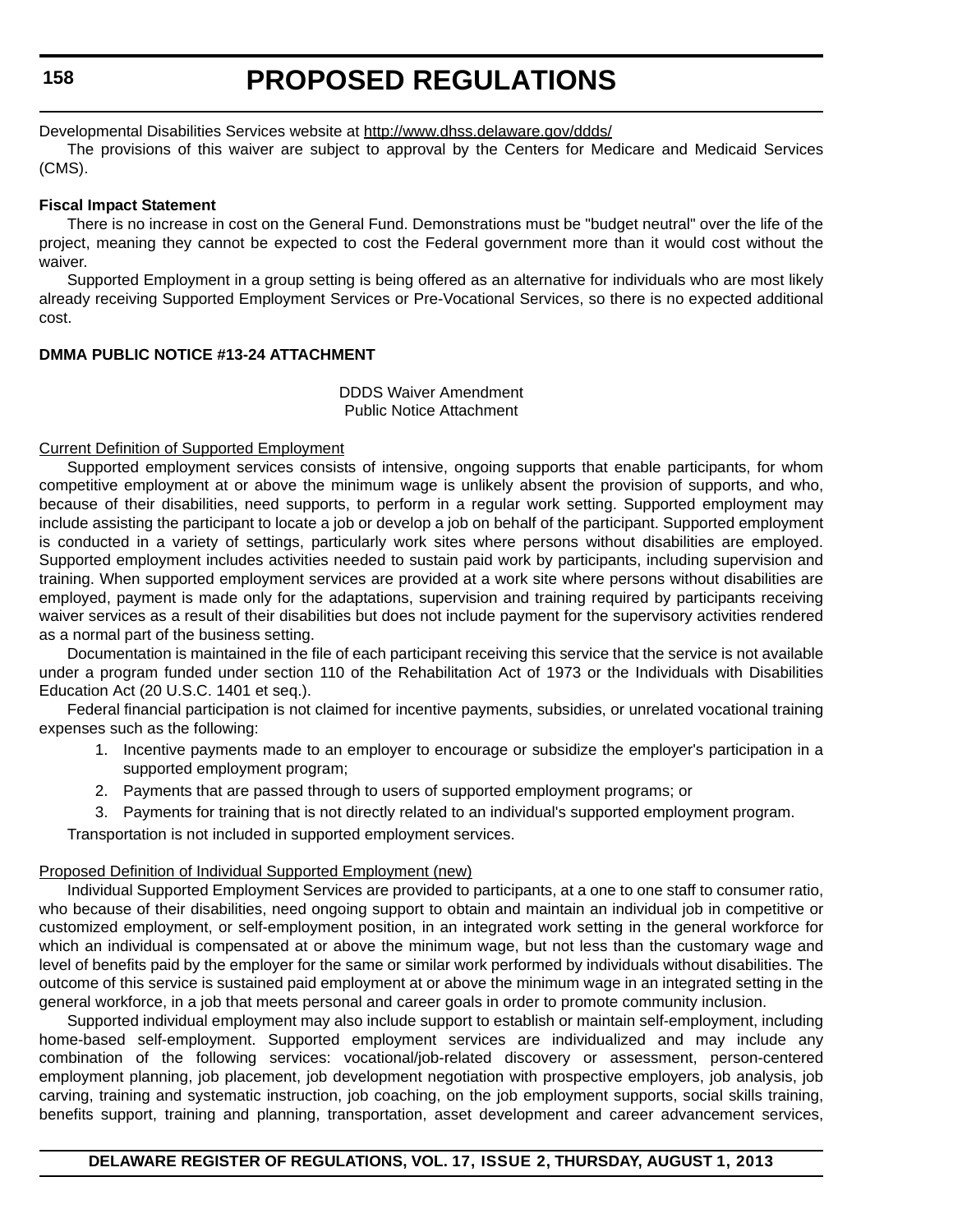implementation of assistive technology, and other workforce support services including services not specifically related to job skill training that enable the waiver participant to be successful in integrating into the job setting.

#### Provider Qualifications Group Supported Employment

The Provider Qualifications for Group Supported Employment will be the same as are currently approved in the DDDS waiver for Supported Employment.

#### Proposed Definition of Group Supported Employment (new)

Supported Employment Small Group Employment Support are services and training activities provided in regular business, industry, and community settings for groups of two (2) to eight (8) workers with disabilities. Examples include mobile crews and other employment work groups. Small group employment support must be provided in a manner that promotes integration into the workplace and interaction between participants and people without disabilities in those workplaces. The outcome of this service is sustained paid employment and work experience leading to further career development and individual integrated community based employment for which an individual is compensated, at or above the minimum wage, but not less than the customary wage and level of benefits paid by the employer for the same or similar work performed by individuals without disabilities. Supported employment small group employment supports may be a combination of the following services: vocation/job related discovery or assessment, person center employment planning, job placement, job development, social skills training, negotiation with prospective employers, job analysis, training and systematic instruction, job coaching, benefits supports, training and planning, transportation and career advancements services.

Other workplace support services may include services not specifically related to job skill training that enable the waiver participant to be successful in integrating in to the job setting.

#### Proposed Reimbursement Methodology for Group Supported Employment (new)

The payment rate for Group Supported Employment will be based on the rate for Individual Supported Employment, which is a one-to-one staff-to-consumer ratio. The payment rate for the addition of each consumer in the group shall be computed by dividing the payment rate for Individual Supported Employment by the number of participants in the group (up to a maximum of 8) and applying a gross up factor to account for additional incremental costs related to the provision of group supported employment that would not have been captured in the base Individual Supported Employment rate. Group Supported Employment will be paid in 15 minute billable units.

### Case Manager Review of the Plan of Care - Appendix D: Participant–Centered Planning and Service Delivery, D-1: Service Plan Development

#### Current Waiver Language

The DDDS State Case Manager monitors the contracted agency's implementation of the participant's plan of care (the ELP) on a monthly basis. This monitoring includes a direct interview with the participant to assess their satisfaction with the services provided and to review how the participant is progressing with the attainment of his/ her state priority outcomes. In effect, the participant has a known advocate with the state, which maintains contractual authority over the provider agency.

#### Proposed Waiver Language

The DDDS State Case Manager monitors the contracted agency's implementation of the participant's plan of care (the ELP) on a monthly basis. In addition to the monthly paper monitoring, this includes a direct interview with the participant four times per year, two of which must be in the participant's home, to review the plan with the participant and his/her family or guardian to assess their satisfaction with the services provided and to review how the participant is progressing with the attainment of his/her state priority outcomes. In effect, the participant has a known advocate with the state, which maintains contractual authority over the provider agency.

#### Current Performance Measure D-d-2

The percentage of participants whose State Case Managers have visited with them for the purpose of reviewing the Plan of Care on at least a monthly basis. (The number of participants whose State Case Managers have visited with them for the purpose of reviewing the Plan of Care on at least a monthly basis/the number of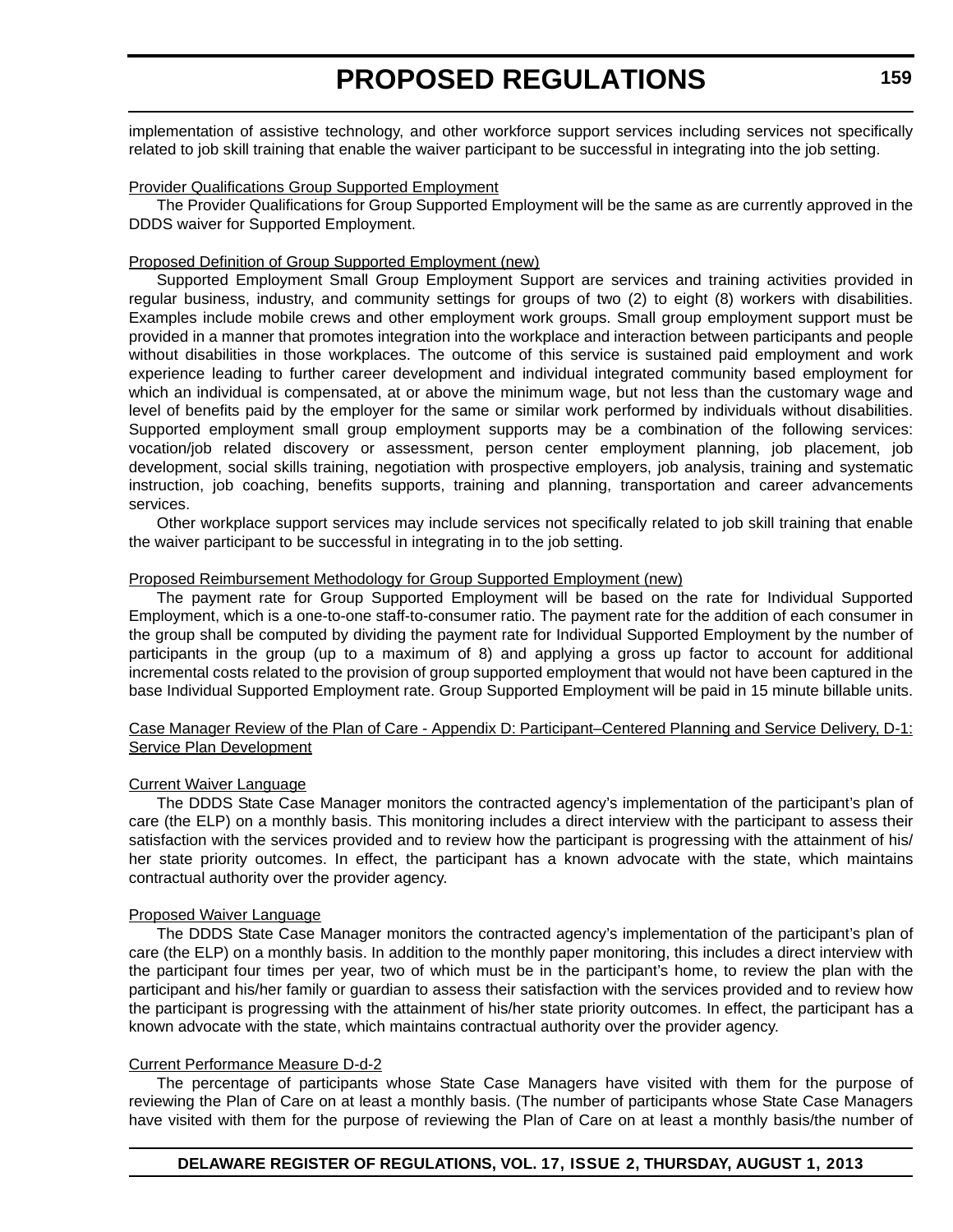participants whose services and supports were reviewed by OQM.) Proposed Performance Measure D-d-2

The percentage of participants whose State Case Managers have visited with them for the purpose of reviewing the Plan of Care at least four times per year, of which two visits must be in the participant's home. (The number of participants whose State Case Managers have visited with them for the purpose of reviewing the Plan of Care at least every four months (two of which must be in the home)/the number of participants whose services and supports were reviewed by OQM.)

#### **DMMA PUBLIC NOTICE #13-24**

In accordance with the public notice requirements of 42 CFR 447.205, Delaware Health and Social Services (DHSS), Division of Medicaid and Medical Assistance (DMMA), Division of Developmental Disabilities Services (DDDS) gives notice that it has submitted a waiver application to the Centers for Medicare and Medicaid Services (CMS) to request an amendment to add a new core service, Group Supported Employment.

Currently, the Division of Developmental Disabilities Services (DDDS) 1915(c) Home and Community Based Services (HCBS) Medicaid waiver allows consumers to receive Supported Employment with a one-to-one staffing ratio. Many states also allow Supported Employment to be provided in a group to individuals who work as a team, generally at a single worksite of a host community business or industry, with initial training, supervision, and ongoing support provided by on-site staff.

DDDS proposes to amend its 1915(c) HCBS waiver to offer consumers the opportunity to choose a group setting as opposed to receiving a one-on-one service. What was formerly called "Supported Employment" under the waiver will now be called "Individual Supported Employment" and the service definition will be amended so that the language is consistent with the new definition for Group Supported Employment. A new reimbursement methodology for Group Supported Employment is proposed herein for which public notice of the change must be made in accordance with 42 CFR 447.205.

Furthermore, DDDS proposes to change the unit of reimbursement for Day Habilitation, Pre-vocational Service and Supported Employment under the waiver from an hourly billable unit to a fifteen (15) minute billable unit. This change is necessary in order to align the billing units with the increments in which services are actually delivered.

Finally, DDDS proposes to change the frequency of the case manager contact schedule to review the plan of care with the consumer from a monthly face to face visit with the consumer and their family or guardian to review the plan to a monthly "paper" review of the plan by the case manager without the consumer and four face to face visits per year to review the plan with the consumer/family/guardian, of which two must be in the consumer's home.

Pursuant to the notice requirements of 42 CFR 447.205, Delaware Health and Social Services/Division of Medicaid and Medical Assistance/Division of Developmental Disabilities Services (DHSS/DMMA/DDDS), hereby affords the public notice of its intention to solicit public comment on the Department's intent to request a 1915(c) Home and Community-Based Services (HCBS) (HCBS) Waiver amendment to add a new core service, Group Supported Employment. If implemented as proposed, the waiver amendment will have the following effect on October 1, 2013:

- 1) Defining and adding "Group Supported Employment" as a waiver service in accordance with CMS Medicaid Waiver Technical Guide Version 3.5;
- 2) Adding reimbursement methodology for Group Supported Employment;
- 3) Adding provider qualifications for Group Supported Employment (the qualifications will be the same as for Individual Supported Employment);
- 4) Revising and renaming the service definition of "Supported Employment" to "Individual Supported Employment" in accordance with CMS Medicaid Waiver Technical Guide Version 3.5;
- 5) Clarifying that staff to consumer ratio must be one to one;
- 6) Changing the currently hourly billable unit for Day Habilitation, Supported Employment and Prevocational service to fifteen (15) minutes; and,
- 7) Revising the frequency of the case manager review of the plan of care from a monthly face-to-face visit with the consumer and their family or guardian to review the plan to a monthly "paper" review of the plan with documentation and four (4) face-to-face visits per year to review the plan with the consumer / family/guardian.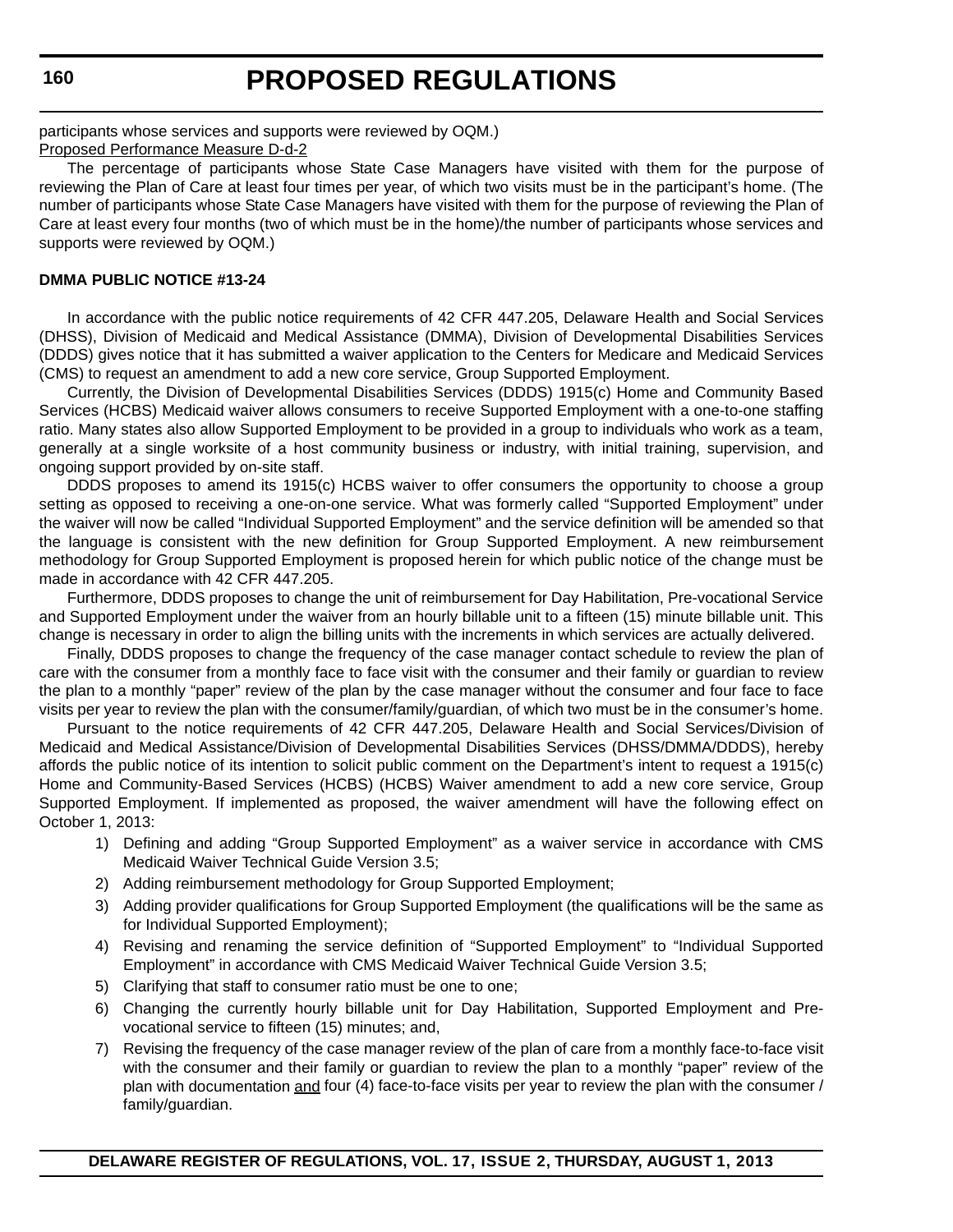See attached "DDDS Waiver Amendment Public Notice Attachment" for proposed definition of "individual supported employment"; proposed definition of "group supported employment"; proposed reimbursement methodology for group supported employment; revised waiver language for case manager review of the plan of care; and, proposed performance measures.

### **Draft of Proposed Waiver Amendment Application**

A draft of Delaware's waiver amendment application is currently available for review on the Division of Developmental Disabilities Services web address:

http://www.dhss.delaware.gov/ddds/medicaidwaiver.html Hard copies are available for review at the following three (3) locations from 8:00 a.m. – 4:30 p.m.:

- 1) Division of Developmental Disabilities Services Fox Run Office 2540 Wrangle Hill Road 2nd Floor Bear, Delaware 19701 (Visitor parking is designated by signs and is close to the entrance of the building)
- 2) Division of Developmental Disabilities Services Woodbrook Professional Center, 1056 South Governor's Avenue Suite 101 Dover, Delaware 19904 (Visitor parking is designated by signs and is close to the entrance of the building)
- 3) Division of Developmental Disabilities Services Community Services Administrative Office - Stockley Center 101 Boyd Boulevard 26351 Patriots Way Georgetown, Delaware 19947 (Visitor parking is designated by signs and is close to the entrance of the building)

The proposed draft will also be presented to the Medicaid Medical Care Advisory Committee meeting on September 11, 2013 at the following time and location:

9:00 a.m. - 11:00 a.m. Easter Seals 61 Corporate Circle New Castle, Delaware 19720 (Visitor parking is designated by signs and is close to the entrance of the building)

In addition, three (3) public hearings were held on July  $8^{th}$ , July  $9^{th}$  and July 11<sup>th</sup> to allow for a presentation of the proposed waiver amendment by agency staff and public input.

The provisions of this waiver are subject to approval by the Centers for Medicare and Medicaid Services (CMS).

#### **Public Comments**

The public is invited to review and comment on the State's proposed waiver amendment request. Written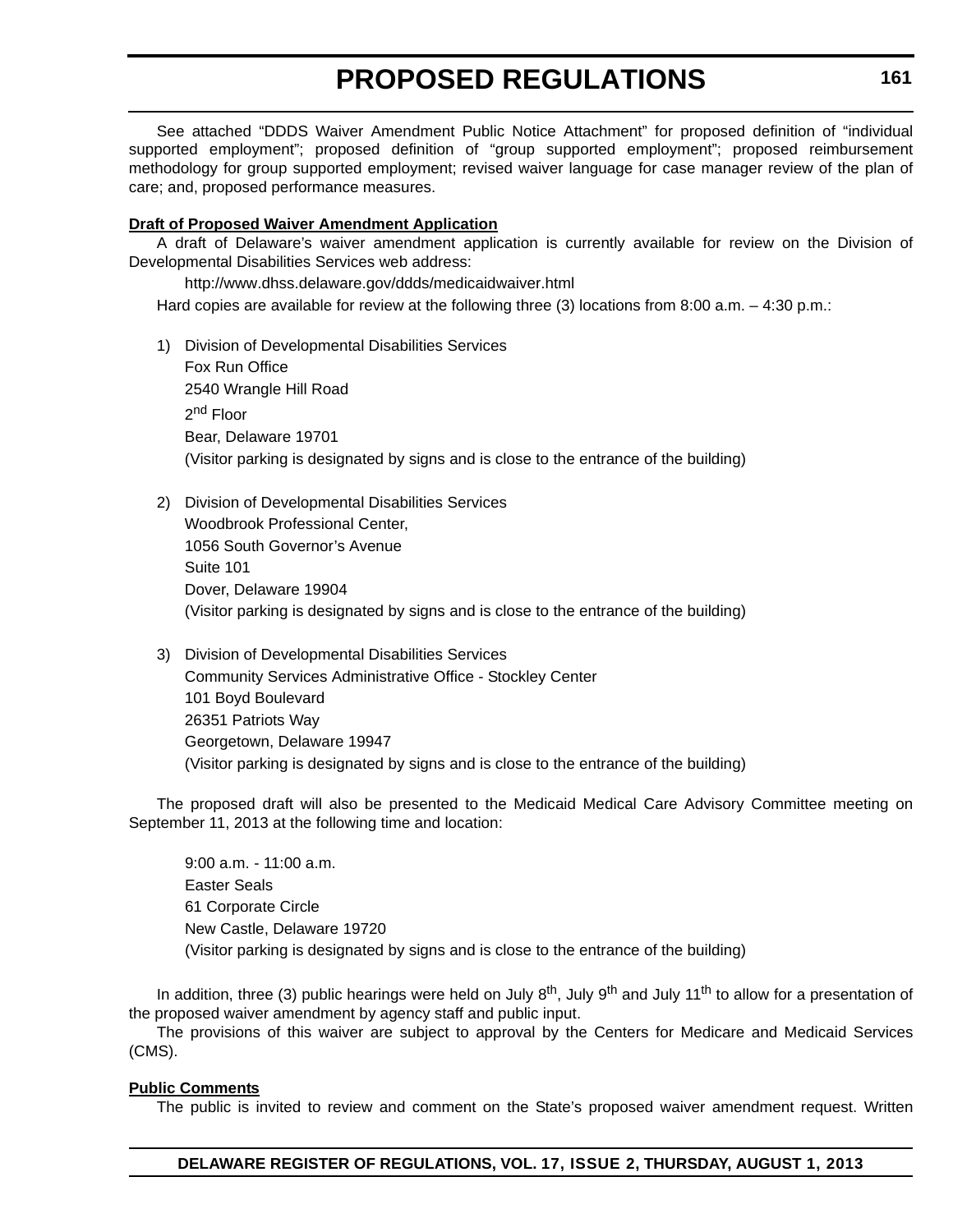# **162**

# **PROPOSED REGULATIONS**

comments may be sent to: Sharon L. Summers, Planning & Policy Development Unit, Division of Medicaid and Medical Assistance, 1901 North DuPont Highway, P.O. Box 906, New Castle, Delaware 19720-0906 or via fax to 302-255-4425. For consideration, written comments must be received by 4:30 p.m. on August 31, 2013. Please identify in the subject line: Proposed Division of Developmental Disabilities Services 1915(c) Home and Community-Based Services Waiver Amendment, Group Supported Employment.

#### **Fiscal Impact Statement**

There is no increase in cost on the General Fund. Demonstrations must be "budget neutral" over the life of the project, meaning they cannot be expected to cost the Federal government more than it would cost without the waiver. Supported Employment in a group setting is being offered as an alternative for individuals who are most likely already receiving Supported Employment or Pre-Vocational Service, so there is no expected additional cost.

Stephen M. Groff, Director, Division of Medicaid and Medical Assistance July 9, 2013

# **DIVISION OF MEDICAID AND MEDICAL ASSISTANCE**

Statutory Authority: 31 Delaware Code, Section 512 (31 **Del.C.** §512) 16 **DE Admin. Code** 14000, 15000, 16000 & 18000

#### **PUBLIC NOTICE**

#### **[Medicaid Expansion under the Affordable Care Act 2014](#page-3-0) – Implementation of Modified Adjustment Gross Income (MAGI) Methodology**

In compliance with the State's Administrative Procedures Act (APA - Title 29, Chapter 101 of the **Delaware Code**), 42 CFR §447.205, and under the authority of Title 31 of the **Delaware Code**, Chapter 5, Section 512, Delaware Health and Social Services (DHSS) / Division of Medicaid and Medical Assistance (DMMA) is proposing to amend the Division of Social Services Manual (DSSM) regarding implementation of the Modified Adjusted Gross Income (MAGI) methodology provisions related to eligibility determinations for certain medical assistance programs (Medicaid and Children's Health Insurance Program) under the Affordable Care Act.

Any person who wishes to make written suggestions, compilations of data, testimony, briefs or other written materials concerning the proposed new regulations must submit same to Sharon L. Summers, Planning & Policy Development Unit, Division of Medicaid and Medical Assistance, 1901 North DuPont Highway, P.O. Box 906, New Castle, Delaware 19720-0906 or by fax to 302-255-4425 by August 31, 2013.

The action concerning the determination of whether to adopt the proposed regulation will be based upon the results of Department and Division staff analysis and the consideration of the comments and written materials filed by other interested persons.

#### **SUMMARY OF PROPOSAL**

The purpose of this notice is to advise the public that the Division of Medicaid and Medical Assistance (DMMA) is proposing to amend rules in Division of Social Services Manual (DSSM) to implement the Modified Adjusted Gross Income (MAGI) provisions related to eligibility determinations for certain medical assistance programs (Medicaid and Children's Health Insurance Program). The Patient Protection and Affordable Care Act of 2010 mandates significant changes in how eligibility is determined for medical assistance programs for children, parent/ caretaker relatives and pregnant women beginning January 1, 2014.

#### **Statutory Authority**

- Patient Protection and Affordable Care Act (Pub. L. No. 111-148 as amended by the Health Care and Education Reconciliation Act of 2010 (Pub. L. No. 111-152)), together known as the *Affordable Care Act*
- 42 CFR 431 Subpart G, *Section 1115 Demonstrations (Family Planning)*
- 42 CFR 435.4, *Definitions and use of terms*
- 42 CFR 435.110, *Parents and other caretaker relatives*

# **DELAWARE REGISTER OF REGULATIONS, VOL. 17, ISSUE 2, THURSDAY, AUGUST 1, 2013**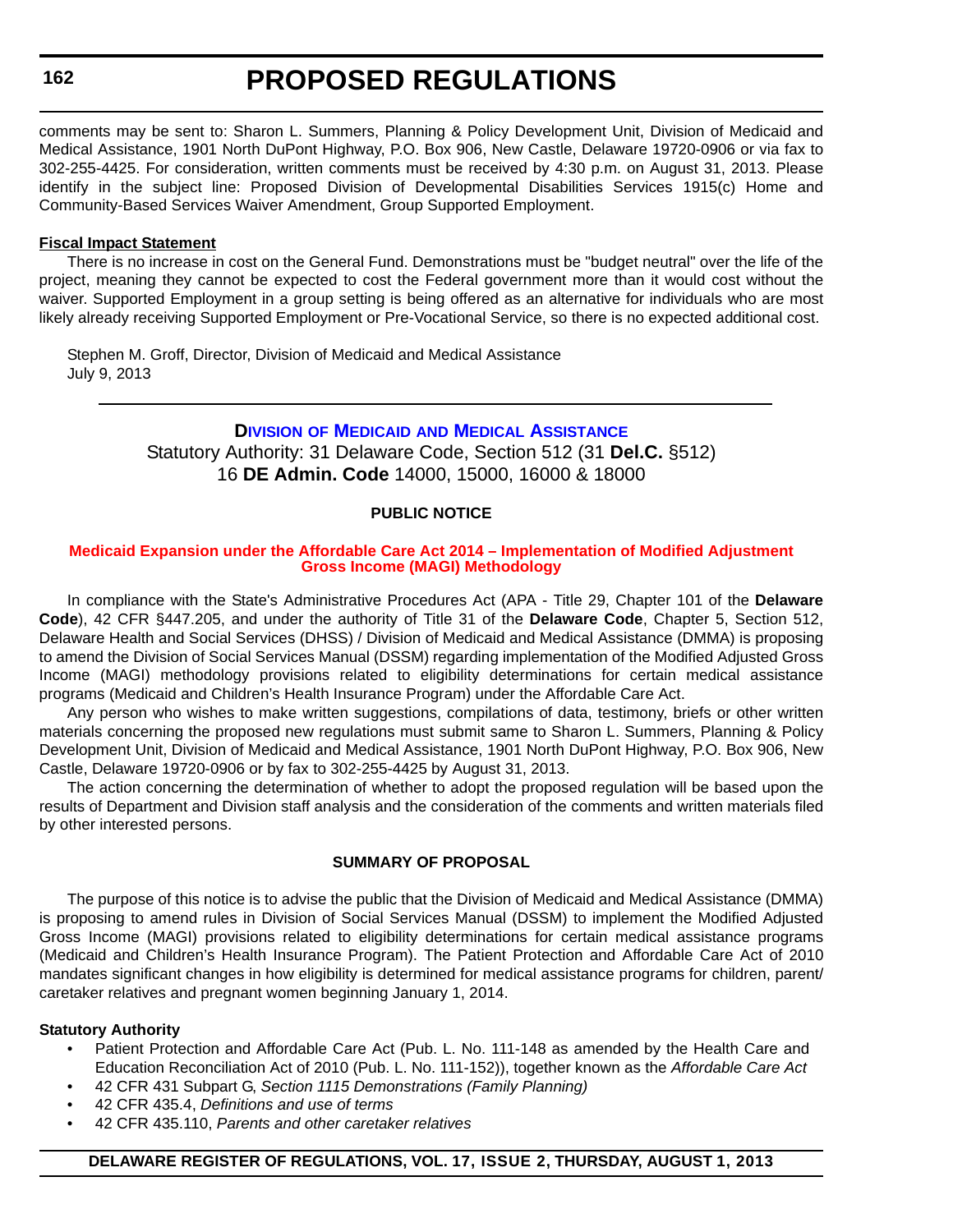- 42 CFR 435.112, *Families with Medicaid eligibility extended because of increased earnings or hours of employment*
- 42 CFR 435.115, *Families with Medicaid eligibility extended because of increased collection of spousal support*
- 42 CFR 435.116, *Pregnant women*
- 42 CFR 435.117, *Deemed newborn children*
- 42 CFR 435.118, *Infants and children under age 19*
- 42 CFR 435.119, *Coverage for individuals age 19 or older and under age 65 at or below 133 percent FPL*
- 42 CFR 435.145, *Children with adoption assistance, foster care, or guardianship care under title IV-E*
- 42 CFR 435.150, *Former foster care children*
- 42 CFR 435.170, *Pregnant women eligible for extended or continuous eligibility*
- 42 CFR 435.172, *Continuous eligibility for hospitalized children*
- 42 CFR 435.213, *Optional eligibility for individuals needing treatment for breast or cervical cancer*
- 42 CFR 435.222, *Optional eligibility for reasonable classifications of individuals under age 21*
- 42 CFR 435.227, *Optional eligibility for individuals under age 21 who are under State adoption assistance agreements*
- 42 CFR 435.403, *State residence*
- 42 CFR 435.603, *Application of modified adjusted gross income (MAGI)*
- 42 CFR 435.907, *Application*
- 42 CFR 435.908, *Assistance with application and renewal*
- 42 CFR 435.910, *Use of Social Security number*
- 42 CFR 435.911, *Determination of eligibility*
- 42 CFR 435.912, *Timely determination of eligibility*
- 42 CFR 435.923, *Authorized Representatives*
- 42 CFR 435.940, *Basis and scope*
- 42 CFR 435.945, *General requirements*
- 42 CFR 435.948, *Verifying financial information*
- 42 CFR 435.949, *Verification of information through an electronic service*
- 42 CFR 435.952, *Use of information and requests of additional information from individuals*
- 42 CFR 435.956, *Verification of other non-financial information*
- 42 CFR 435.1200, *Medicaid agency responsibilities for a coordinated eligibility and enrollment process with other insurance affordability programs*
- 42 CFR 457.10, *Definitions and use of terms*
- 42 CFR 457.80, *Current State child health insurance coverage and coordination*
- 42 CFR 457.110, *Enrollment assistance and information requirements*
- 42 CFR 457.300, *Basis, scope, and applicability*
- 42 CFR 457.301, *Definitions and use of terms*
- 42 CFR 457.310, *Targeted low-income child*
- 42 CFR 457.315, *Application of modified adjusted gross income and household definition*
- 42 CFR 457.320, *Other eligibility standards*
- 42 CFR 457.330, *Application*
- 42 CFR 457.340, *Application for and enrollment in CHIP*
- 42 CFR 457.348, *Determinations of Children's Health Insurance Program eligibility by other insurance affordability programs*
- 42 CFR 457.350, *Eligibility screening and enrollment in other insurance affordability programs*
- 42 CFR 457.370, *Alignment with Exchange initial open enrollment period*
- 42 CFR 457.380, *Eligibility verification*

#### **Background**

The Affordable Care Act (ACA) was signed into law on March 23, 2010. Under the ACA, health reform will make health care more affordable, guarantee choices when purchasing health insurance, expands Medicaid coverage to millions of low-income Americans and makes numerous improvements to both Medicaid and the Children's Health Insurance Program (CHIP).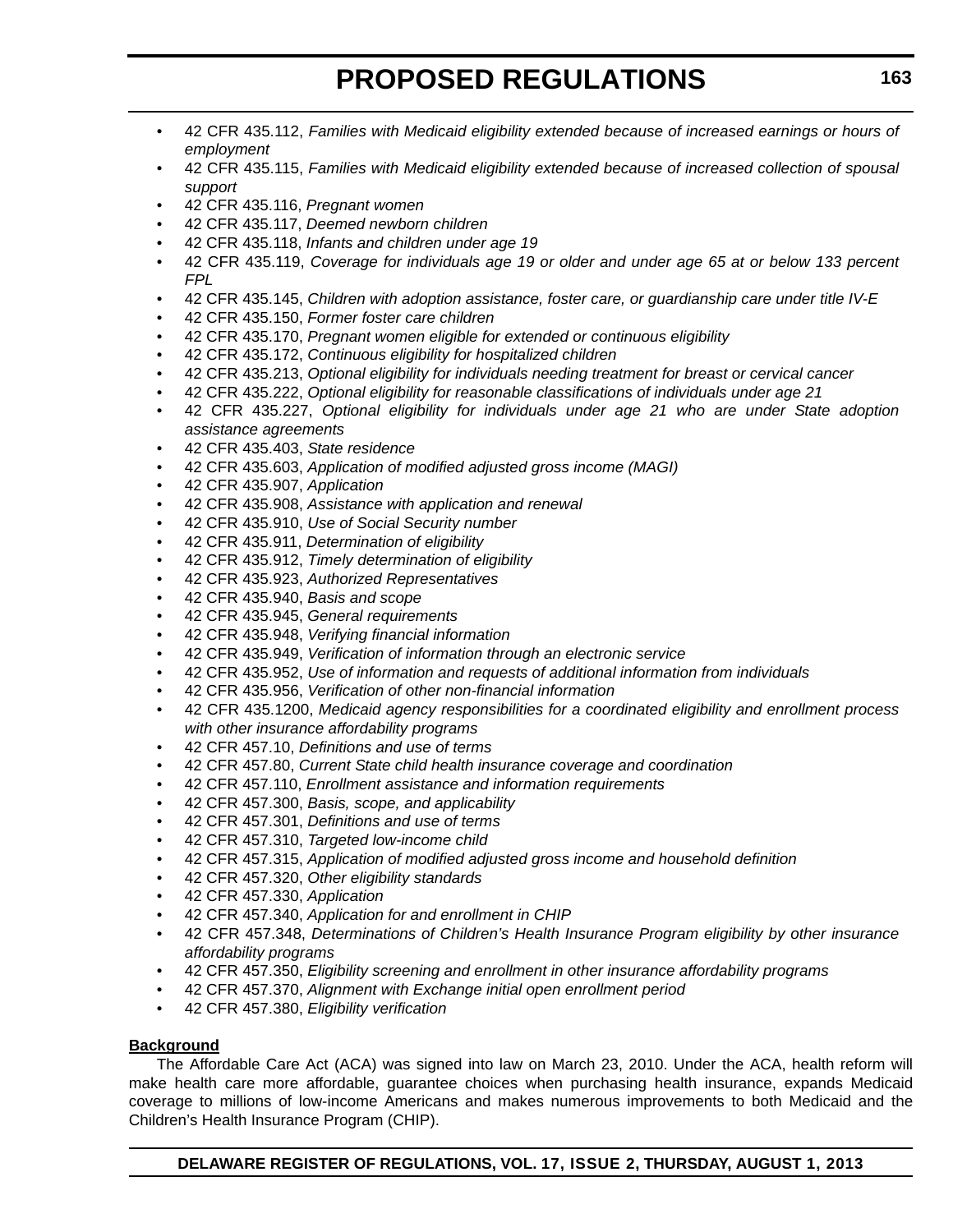The Affordable Care Act (ACA) includes many provisions designed to expand and streamline Medicaid eligibility. The ACA extends coverage to non-disabled, non-elderly citizens with income under 133 percent of the Federal Poverty Level (FPL); adopts new methodologies for determining and renewing eligibility; and requires establishment of a streamlined process to allow state Medicaid programs to coordinate seamlessly with other insurance affordability programs and affordable health insurance exchanges. These provisions are intended to change the Medicaid eligibility determination and renewal processes for most Medicaid applicants and beneficiaries from one based on a welfare model to one that utilizes information technology to provide the insurance coverage option that fits each individual's current circumstances and needs.

To provide coordinated guidance on the eligibility determination process for insurance affordability programs and health plan coverage through an exchange, the Centers for Medicare and Medicaid Services (CMS) published the proposed rule "Medicaid Program: Eligibility Changes Under the Affordable Care Act of 2010" on August 17, 2011, in conjunction with the Department of Health and Human Services' (HHS) proposed rule on exchange eligibility determinations and the Internal Revenue Services' "Health insurance premium tax credit" proposed rule. CMS issued a final/interim final rule incorporating significant changes on March 23, 2012 at h[ttp://www.gpo.gov/](http://www.gpo.gov/fdsys/pkg/FR-2012-03-23/pdf/2012-6560.pdf) [fdsys/pkg/FR-2012-03-23/pdf/2012-6560.pdf.](http://www.gpo.gov/fdsys/pkg/FR-2012-03-23/pdf/2012-6560.pdf)

The March rule's intent is to align Medicaid and CHIP eligibility determinations for parents/caretaker relatives, other adults, pregnant women, and children with determinations for health plan coverage by the exchanges and determinations for advance payments of premium tax credits and cost-sharing subsidies by the IRS. The rule modifies the Code of Federal Regulations to enable an entity to determine eligibility for all insurance affordability programs using a single streamlined application, IRS income rules, and a shared electronic verification service.

The most significant actions of the March 2012 rule on Medicaid eligibility changes as of January 1, 2014 include:

- Creates eligibility groups for adults ages 19 through 64 who are not otherwise eligible for Medicaid as a parent/caretaker relative of a dependent child, pregnant woman, disabled individual, or Medicare beneficiary.
- Establishes a minimum eligibility level of 133 percent of the FPL (effectively 138 percent of the FPL when a 5 percent disregard is taking into account) for individuals in these categories.
- Prohibits states from considering assets in determining eligibility for individuals in these categories.
- Requires that states use the IRS' methodology for determining Modified Adjusted Gross Income (MAGI), with certain exceptions, to determine household composition, family size, and income eligibility, thereby eliminating most income deductions and disregards.
- Provides increased federal financial participation for "newly eligible" adults who would not have been covered under the state's policies and procedures in effect as of December 2009.
- Mandates that all states use a standard, streamlined application form developed by HHS for all insurance affordability programs, or an approved alternative that is no more burdensome, and accept it via an internet Web site and other electronic means, telephone, mail, and in person. (States may use a multi-benefit program application in addition to the standard application form.).
- Mandates that states make available Web sites in accessible, plain language with information regarding application for and receipt of Medicaid and other insurance affordability program benefits.
- Requires states to rely to the extent possible upon electronic data, including a shared electronic service (or federal data hub) established by HHS, to verify financial and non-financial information.
- Establishes that Medicaid agencies must accept and transfer via secure electronic interface eligibility information, including eligibility determinations, from other insurance affordability programs.
- Permits entities other than the Medicaid or welfare agency, including nongovernmental exchange entities, to determine eligibility.

In 2014, the following groups will not have any changes in eligibility for Medicaid and will remain eligible for Medicaid and will qualify based on current income and resource standards used today: Aged, Blind or Disabled individuals; Foster Care children; and SSI cash recipients.

#### **Summary of Proposal**

Delaware supports the goals of the Affordable Care Act (ACA) to enhance access to affordable coverage,

#### **DELAWARE REGISTER OF REGULATIONS, VOL. 17, ISSUE 2, THURSDAY, AUGUST 1, 2013**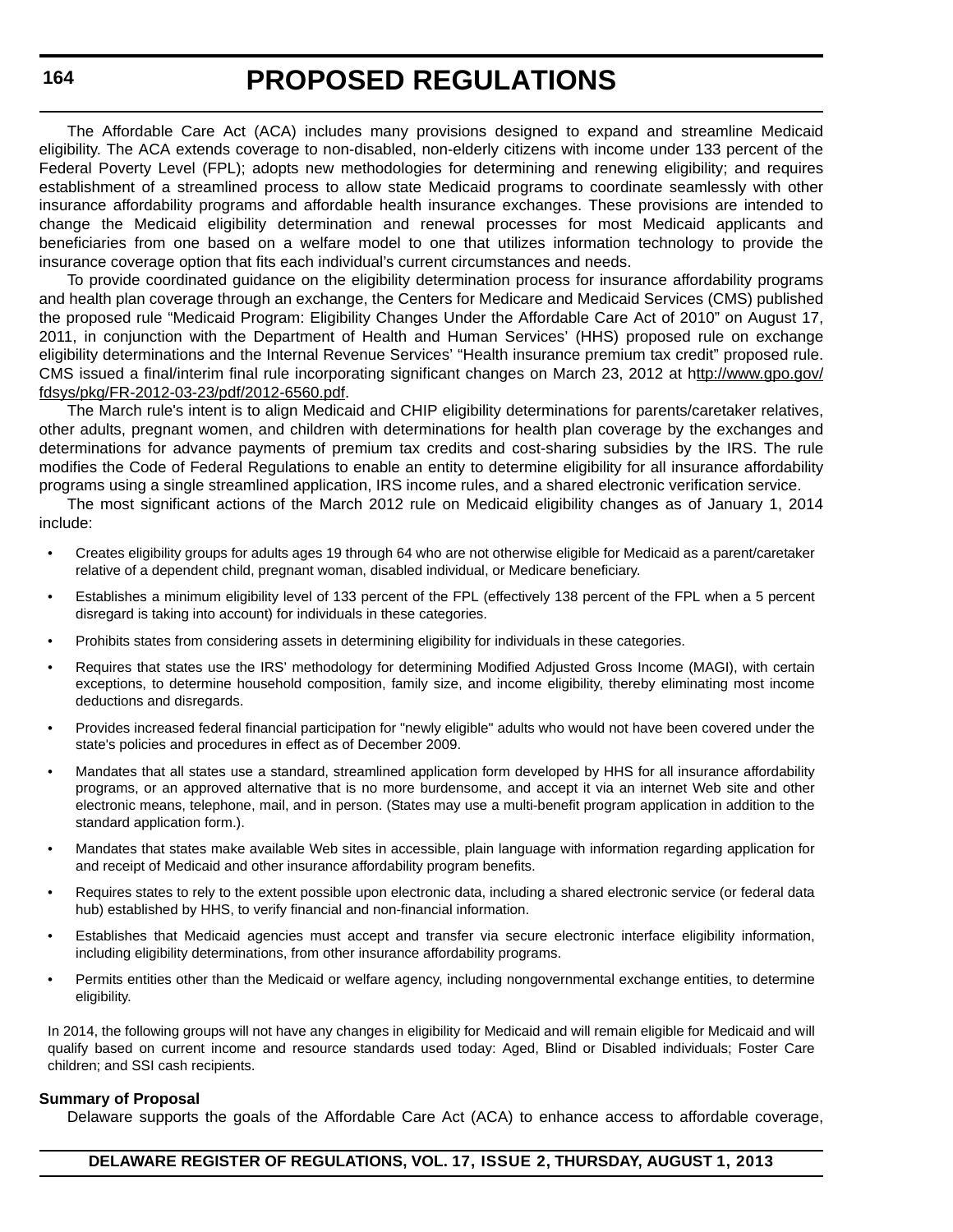improve service delivery and control program cost growth.

#### *Description of Rule Changes*

These amendments to the eligibility rules reflect programmatic changes affecting Delaware Medicaid programs as required by the federal Affordable Care Act (ACA). This regulatory action proposes to codify policy and procedural changes to the Medicaid program and Children's Health Insurance Program (CHIP) related to eligibility, enrollment, renewals, public availability of program information, and coordination across Medicaid programs to be consistent with the ACA.

The proposed changes affect the following policy sections in the Division of Social Services Manual (DSSM): DSSM 14000, DSSM 15000, DSSM 16000, and DSSM 18000.

### **\*Please Note: Due to the size of the proposed regulation, it is not being published here. A copy of the regulation is available at:**

**[Medicaid Expansion under the Affordable Care Act 2014 – Implementation of Modified Adjustment Gross](http://regulations.delaware.gov/register/august2013/proposed/17 DE Reg 162 08-01-13.htm) [Income \(MAGI\) Methodology](http://regulations.delaware.gov/register/august2013/proposed/17 DE Reg 162 08-01-13.htm)**

# **DIVISION OF PUBLIC HEALTH**

Statutory Authority: 16 Delaware Code, Section 9705 (p)(1) (16 **Del.C.** §9705 (p)(1)) 16 **DE Admin. Code** 4303

### **PUBLIC NOTICE**

#### **4303 Delaware [Early Defibrillation Program](#page-3-0)**

Office of Emergency Medical Services & Preparedness Section, Division of Public Health, Department of Health and Social Services (Department), has proposed amendments to the State of Delaware Regulations Governing Automatic External Defibrillation. Due to the extensive number of amendments the Department has concluded that the current regulations should be repealed and replaced in their entirety with the proposed regulations being published.

These regulations have been amended to:

- Streamline the registration process by eliminating several redundant steps.
- Eliminated the tri-annual re-registration requirement.
- Eliminate several requirements previously delineated for agencies possessing AEDs due to the advances made in AED technology.
- Eliminate the requirement to follow a specific set of written protocols.
- Specify that AED users are to follow the current American Heart Association/Emergency Cardiac Care Committee guidelines.

On August 1, 2013, the Department plans to publish proposed amendments to the Delaware Regulations Governing Automatic External Defibrillation and hold them out for public comment per Delaware law. Copies of the proposed regulations are available for review in the August 1, 2013 edition of the Delaware *Register of Regulations*, accessible online at: http://regulations.delaware.gov or by calling the Office of Emergency Medical Services at (302) 223-1720.

Any person who wishes to make written suggestions, testimony, briefs or other written materials concerning the proposed regulations must submit same to Deborah Harvey by 4:30 p.m. on Tuesday, September 3, 2013 at:

Deborah Harvey Division of Public Health 417 Federal Street Dover, DE 19901 Email: Deborah.Harvey@state.de.us Phone: (302) 744-4700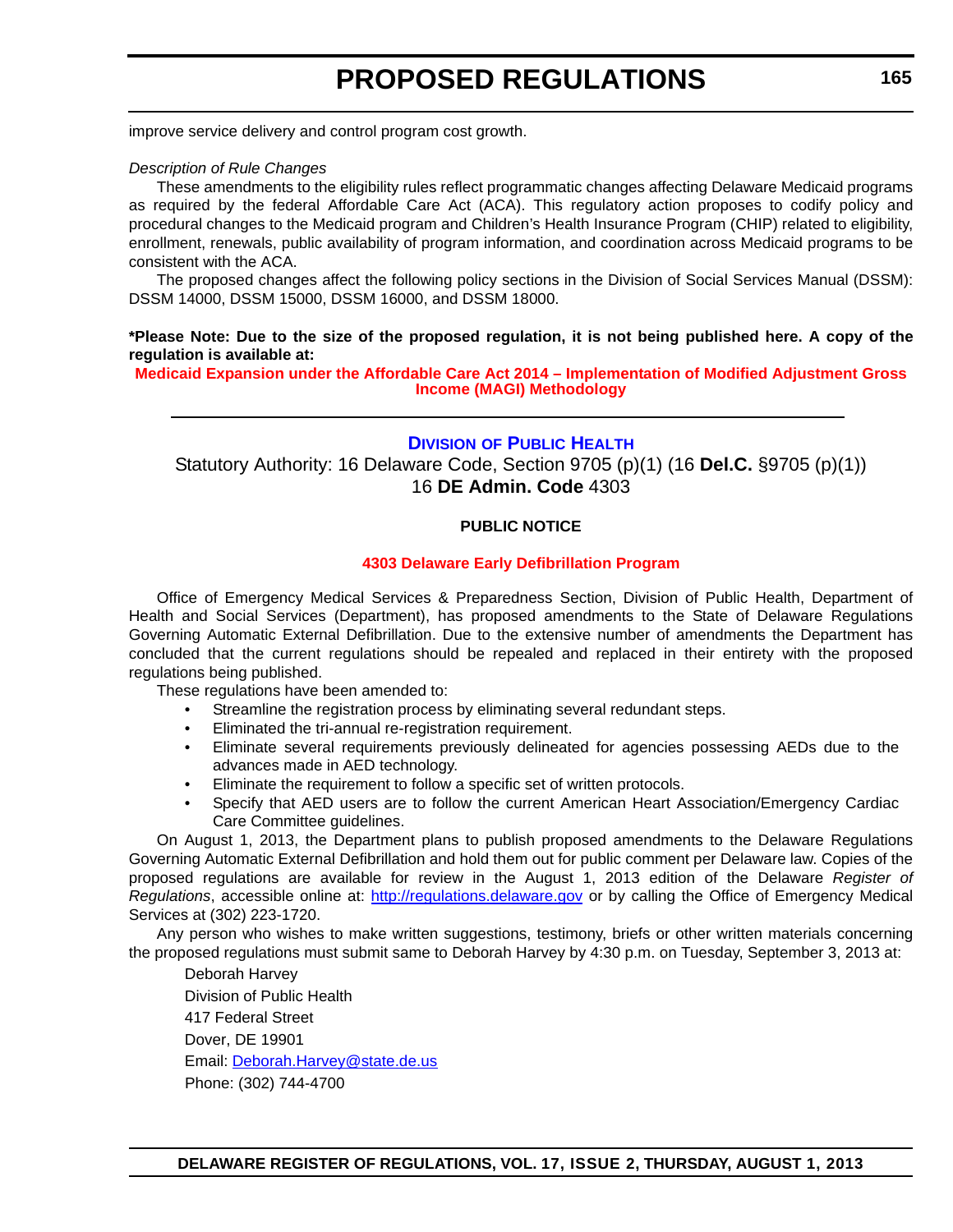**166**

# **PROPOSED REGULATIONS**

**\*Please Note: Due to the size of the proposed regulation, it is not being published here. A copy of the regulation is available at:**

### **[4303 Delaware Early Defibrillation Program](http://regulations.delaware.gov/register/august2013/proposed/17 DE Reg 165 08-01-13.htm)**

# **DEPARTMENT OF INSURANCE**

**OFFICE OF THE COMMISSIONER**

Statutory Authority: 18 Delaware Code, Section 311, 2533 and 29 Delaware Code, Chapter 101 (18 **Del.C.** §§311 and 2533 and 29 **Del.C.** Ch. 101) 18 **DE Admin. Code** 802

# **PUBLIC NOTICE**

# **[802 Delaware Workplace Safety Regulation](#page-3-0)**

INSURANCE COMMISSIONER KAREN WELDIN STEWART hereby gives notice of proposed amended Department of Insurance Regulation 802 relating to Delaware Workplace Safety [Formerly Regulation 65]. The docket number for this proposed amended Regulation is 2226.

 The proposed amended Regulation supports the Delaware Workplace Safety Program (18 **Del.C.** §2533) and follows new requirements passed under House Bill 175, for the 147<sup>th</sup> General Assembly, enacted on June 27, 2013. The Delaware Code authority for the change is 18 **Del.C.** §311 and §2533; and 29 **Del.C.** Ch. 101.

The Department of Insurance does not plan to hold a public hearing on the proposed amended Regulation. The proposed amended Regulation appears below and can also be viewed at the Delaware Insurance Commissioner's website at:

[www.delawareinsurance.gov/departments/documents/ProposedRegs/ProposedRegs.shtml](http://www.delawareinsurance.gov/departments/documents/ProposedRegs/ProposedRegs.shtml)

Any person can file written comments, suggestions, briefs, and compilations of data or other materials concerning the proposed amendment. Any written submission in response to this notice and relevant to the proposed regulation must be received by the Department of Insurance no later than 4:30 p.m. EST, Friday, August 30, 2013. Any such requests should be directed to:

Regulatory Specialist Rhonda West Delaware Department of Insurance 841 Silver Lake Boulevard Dover, DE 19904 Phone: (302) 674-7379 Fax: (302) 739-5566 Email: [rhonda.west@state.de.us](mailto:rhonda.west@state.de.us)

# **802 Delaware Workplace Safety Regulation**

#### **1.0 Authority**

This regulation is adopted and promulgated by the Insurance Commissioner pursuant to 18 **Del.C.** §314 311, §2533 and promulgated under 29 **Del.C.** Ch.101.

# **2.0 Purpose**

The purpose of this regulation is to:

- 2.1 Enhance the health and safety of workers in the State of Delaware.
- 2.2 Provide lower insurance premiums for qualifying employers who currently pay \$3,161 or more of annual Delaware Workers' Compensation premiums.

# **DELAWARE REGISTER OF REGULATIONS, VOL. 17, ISSUE 2, THURSDAY, AUGUST 1, 2013**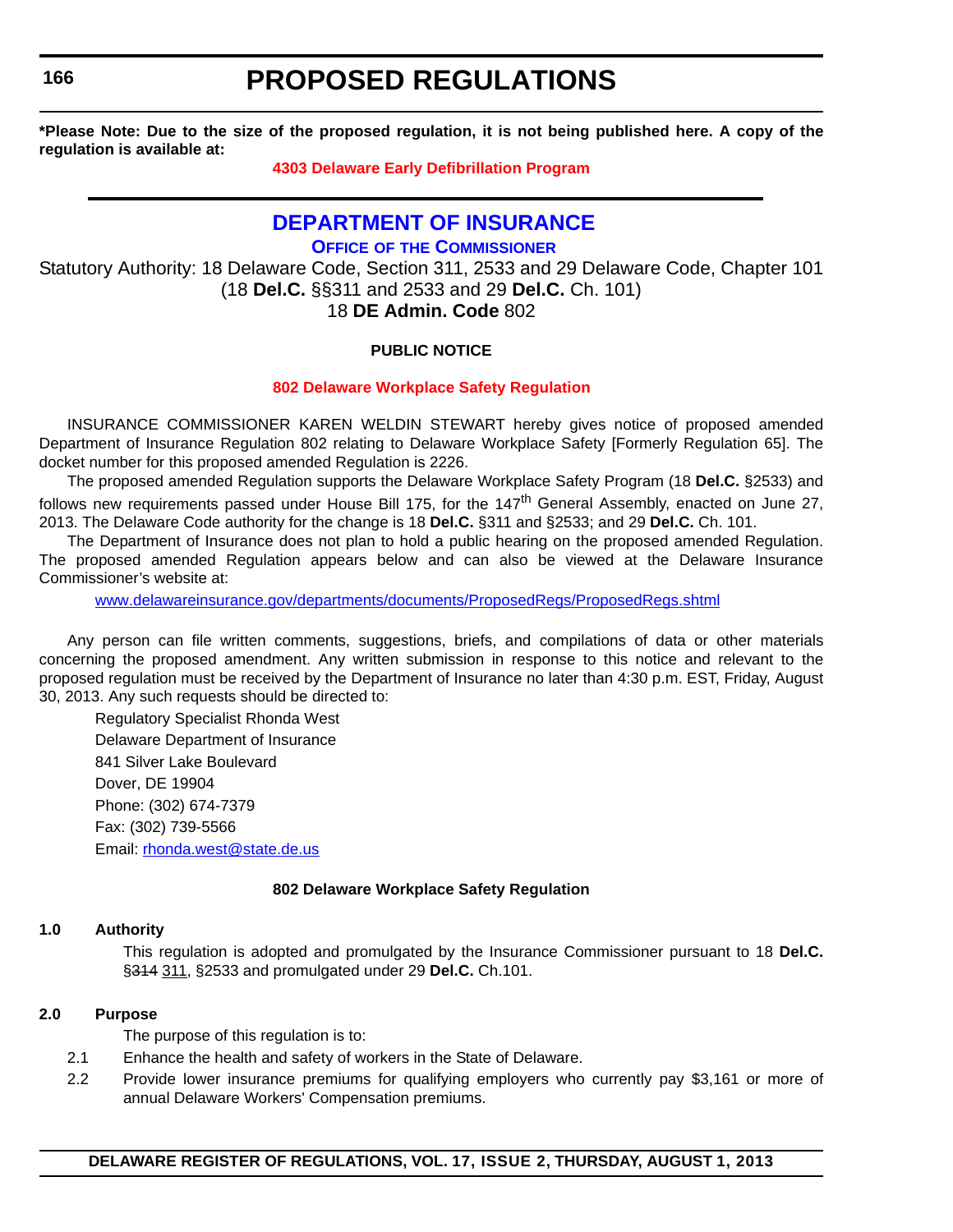2.3 Establish both testing and inspection procedures to determine an employer's qualification for a premium credit under the Workplace Safety Program.

### **3.0 Scope**

All employers who comply with the criteria set forth in this regulation are eligible for participation in the Workplace Safety Program. Only Delaware work sites will be eligible for this program and safety credit applies to only Delaware premiums in multi-state policies.

### **4.0 Eligibility and Premium Credit**

An employer is eligible for the Safety Program if its annual premium is \$3,161 or more. Workplace Safety credit eligibility is based on the most current unit statistical card filing. The Delaware Compensation Rating Bureau will test each employer by taking the most current unit statistical card payroll times current rates times current experience modification to determine the employer's premium size.

### **5.0 Notice of Employer Eligibility**

Employers meeting the premium requirement will be notified by the Delaware Department of Insurance seven months in advance of their policy renewal date. This notification will include(s) instructions for qualifying for a safe workplace credit.

### **6.0 Eligibility Period**

The Department will notify the employer of eligibility, and inform the employer that he must elect at least five (5) months in advance of the date of policy renewal to participate in the Safety Program. Failure to notify the Department within this time period of an intent to renew participation may preclude the employer's participation in the Program for the next year. Election to participate shall commence by contacting the Delaware Department of Insurance.

#### **7.0 Inspections and Cost**

7.1 There are three options for Workplace Safety Inspections to be conducted. To obtain the Workplace Safety Program premium discount, all inspection procedures and inspection reports must be in compliance with the requirements and standards set forth by this regulation. In the event of multiple applications, only the first application received will be accepted.

> All inspections must include a thorough review of the following items, which are to be maintained by the employer and made available for the inspector to review:

- Any workplace injuries that have occurred within the three years prior to the application.
- The outcome of those injuries, including specific details of the injuries.
- Confirmation of Modification Duty Availability Reports for all injuries, as applicable.
- Any findings or fines relating to workplace safety resulting from the injuries.
- A list of possible assignments for injured workers.
- Any safety measures taken by the employer as a result of the injuries.

NOTE: A recommendation by the inspector based on the above information as to whether or not the employer should receive the workplace safety credit must also be included.

7.1.1 All inspections shall be made by a representative from an independent safety expert company under contract to the Insurance Department will follow this procedure. The Insurance Department will notify the inspector of the employer's request. The inspector, in turn, will then contact the employer to set up the first of two inspections. A second unannounced inspection shall be made no later than the expiration date of the policy to which any workplace safety credit based on the inspection will apply to confirm the initial certifications of safety in the workplace. The Department of Insurance will notify the Bureau when an employer successfully completes each scheduled and/ or nonscheduled inspection. Failure to pass a scheduled inspection will result in a denial of an employer's eligibility to participate in the Workplace Safety Program. However, the employer, after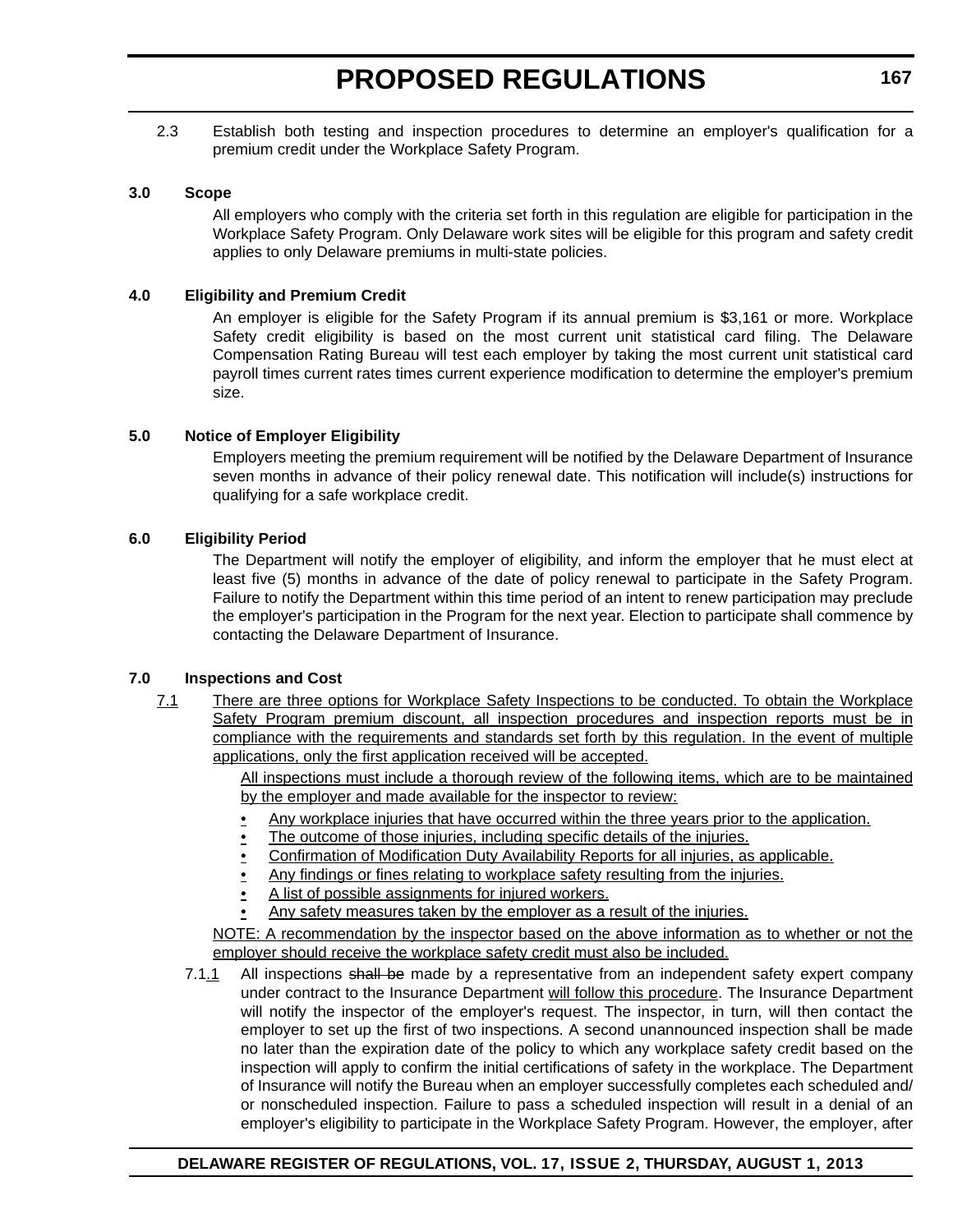failing an inspection can request another inspection, after successful completion of which will make them eligible for participation in the Workplace Safety Program.

- 7.1.2 The cost of each inspection will be borne by the employer. The minimum charge for safety inspection is \$150 per location. Each work location must successfully pass both inspections before an employer is entitled to a premium credit under the program. Inspection fees for large and/or complex employers may be established by the Department of Insurance.
- 7.2 The cost of each inspection will be borne by the employer. The minimum charge for safety inspection is \$150 per location. Each work location must successfully pass both inspections before an employer is entitled to a premium credit under the program. Inspection fees for large and/or complex employers may be established by the Department of Insurance. Insurers issuing workers compensation insurance in Delaware may submit their own workplace safety inspection procedures for review by the Insurance Department. The Insurance Department shall permit the insurer's inspection to satisfy the inspection requirements of paragraph 7.1.1 if the inspection procedures are at least as rigorous as those employed by the Insurance Department and its independent safety experts. An insurer's safety inspection procedures must be re-certified on a bi-annual basis to maintain status as an acceptable substitute.
- 7.3 If the annual workers compensation insurance premium is between \$3,161 and \$10,000 for an eligible employer, the employer may opt to undergo an inspection conducted by a qualified inspector from the Delaware Department of Labor at a cost determined by the Department of Labor but not to exceed the maximum fee as per the inspection charges maintained by the Insurance Department.

# **8.0 Renewals and Eligibility**

An employer must apply for the Workplace Safety Program each year. For each year after the initial qualification, the inspection requirement will consist of one unannounced inspection. The Department will maintain a list of inspection charges for inspections conducted pursuant to paragraph 7.1, which will be sent to interested parties upon request.

# **9.0 Premium Size Ranges and Corresponding Credits**

Safety credits will be granted according to the following formula:

20% x [1.0000 - C]

where "C" is the credibility of the qualified employer in the uniform Experience Rating Plan for the policy period expiring immediately prior to the application of the Safety credit. If the qualified employer was not experience-rated in the policy period expiring immediately prior to the application of the Safety credit, "C" will be set at 0.050 Safety credit packages will be rounded to the nearest whole percent.

# **10.0 Effect upon Mutual Rates and Schedule Rating Credits**

- 10.1 Workers' Compensation manual rates shall be adjusted because of implementation of this program. A Delaware Workplace Safety Program Factor shall be included in loss costs and residual market rates. This factor may offset credits given to qualified employers, so that the Workplace Safety Program will neither increase nor decrease premiums for eligible employers in the aggregate.
- 10.2 Schedule rating plan credits given to policyholders for "competitive" reasons cannot be withdrawn. Schedule credits given for safety reasons may be reduced to offset the Workplace Safety Program premium credit.
- 10.3 A Merit Rating Plan shall be implemented which will provide incentives for employers paying less than \$3,161 of annual Delaware Workers' Compensation premiums to maintain safe workplaces.

# **11.0 Effective Date**

The amended portions of this regulation shall become effective on July 1, 1999. This Regulation shall become effective 10 days after being published as a final regulation.

**DELAWARE REGISTER OF REGULATIONS, VOL. 17, ISSUE 2, THURSDAY, AUGUST 1, 2013**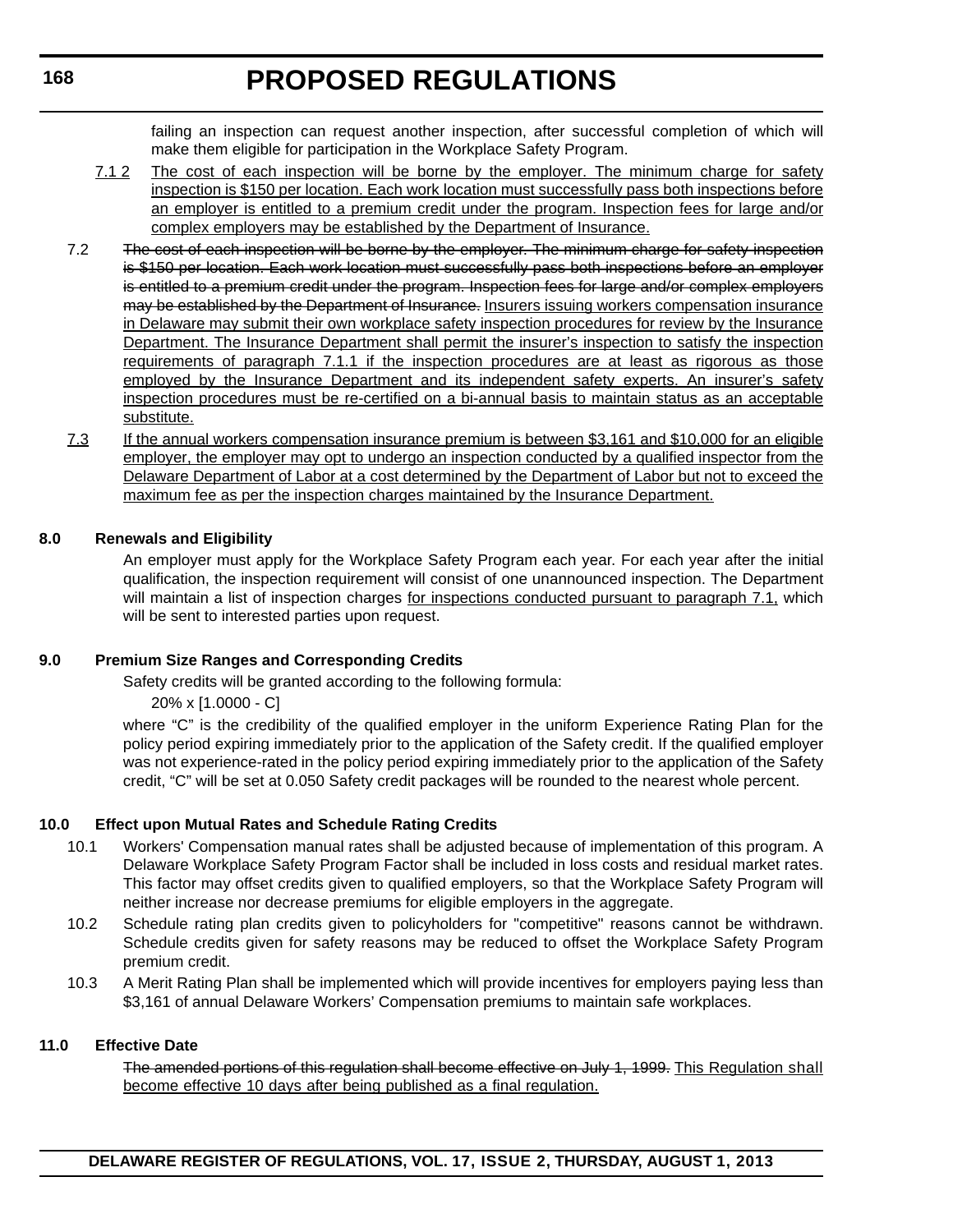### **OFFICE OF THE COMMISSIONER**

Statutory Authority: 18 Delaware Code, Section 311, 2610 and 29 Delaware Code, Chapter 101 (18 **Del.C.** §§311 and 2610 and 29 **Del.C.** Ch. 101)

### **PUBLIC NOTICE**

#### **[804 Workers Compensation Ratepayer Advocate](#page-3-0)**

INSURANCE COMMISSIONER KAREN WELDIN STEWART hereby gives notice of proposed Department of Insurance Regulation 804 relating to Workers Compensation Ratepayer Advocate. The docket number for this proposed regulation is 2226.

 The purpose of this regulation is to implement the provisions of 18 **Del.C.** §§2610 (e), (f), and (g) (enacted June 27, 2013, by HB 175) regarding the Ratepayer Advocate who shall represent the interests of Delaware workers compensation insurance rate-payers in connection with the filing of an application by an advisory organization with the Commissioner relating to rates or prospective loss costs. The Delaware Code authority is 18 **Del.C.** §311 and §2610 and 29 **Del.C.** Ch. 101.

The Department of Insurance does not plan to hold a public hearing on the proposed regulation. The proposed regulation appears below and can also be viewed at the Delaware Insurance Commissioner's website at:

#### [www.delawareinsurance.gov/departments/documents/ProposedRegs/ProposedRegs.shtml](http://www.delawareinsurance.gov/departments/documents/ProposedRegs/ProposedRegs.shtml)

Any person can file written comments, suggestions, briefs, and compilations of data or other materials concerning the proposed regulation. Any written submission in response to this notice and relevant to the proposed regulation must be received by the Department of Insurance no later than 4:30 p.m. EST, Friday, August 30, 2013. Any such requests should be directed to:

Regulatory Specialist Rhonda West Delaware Department of Insurance 841 Silver Lake Boulevard Dover, DE 19904 Phone: (302) 674-7379 Fax: (302) 739-5566 Email: rhonda.west@state.de.us

#### **804 Workers Compensation Ratepayer Advocate**

#### **1.0 Authority**

This regulation is adopted and promulgated in accordance with 18 **Del.C.** §311 and §2610 and promulgated under 29 **Del.C.** Ch. 101.

# **2.0 Definitions**

**"Advisory Organization"** means the advisory organization designated by the Department pursuant to 18 **Del.C.** §2607.

**"Attorney General"** means the Attorney General of this State, or the Attorney General's designee. **"Commissioner"** means the Insurance Commissioner of this State, or the Commissioner's designee. **"Department"** means the Insurance Department of this State.

**"Ratepayer Advocate"** means a member of the Delaware bar appointed pursuant to 18 **Del.C.** §2610(e) and this regulation.

### **3.0 Purpose**

The purpose of this regulation is to implement the provisions of 18 **Del.C.** §§2610 (e), (f), and (g) regarding the

#### **DELAWARE REGISTER OF REGULATIONS, VOL. 17, ISSUE 2, THURSDAY, AUGUST 1, 2013**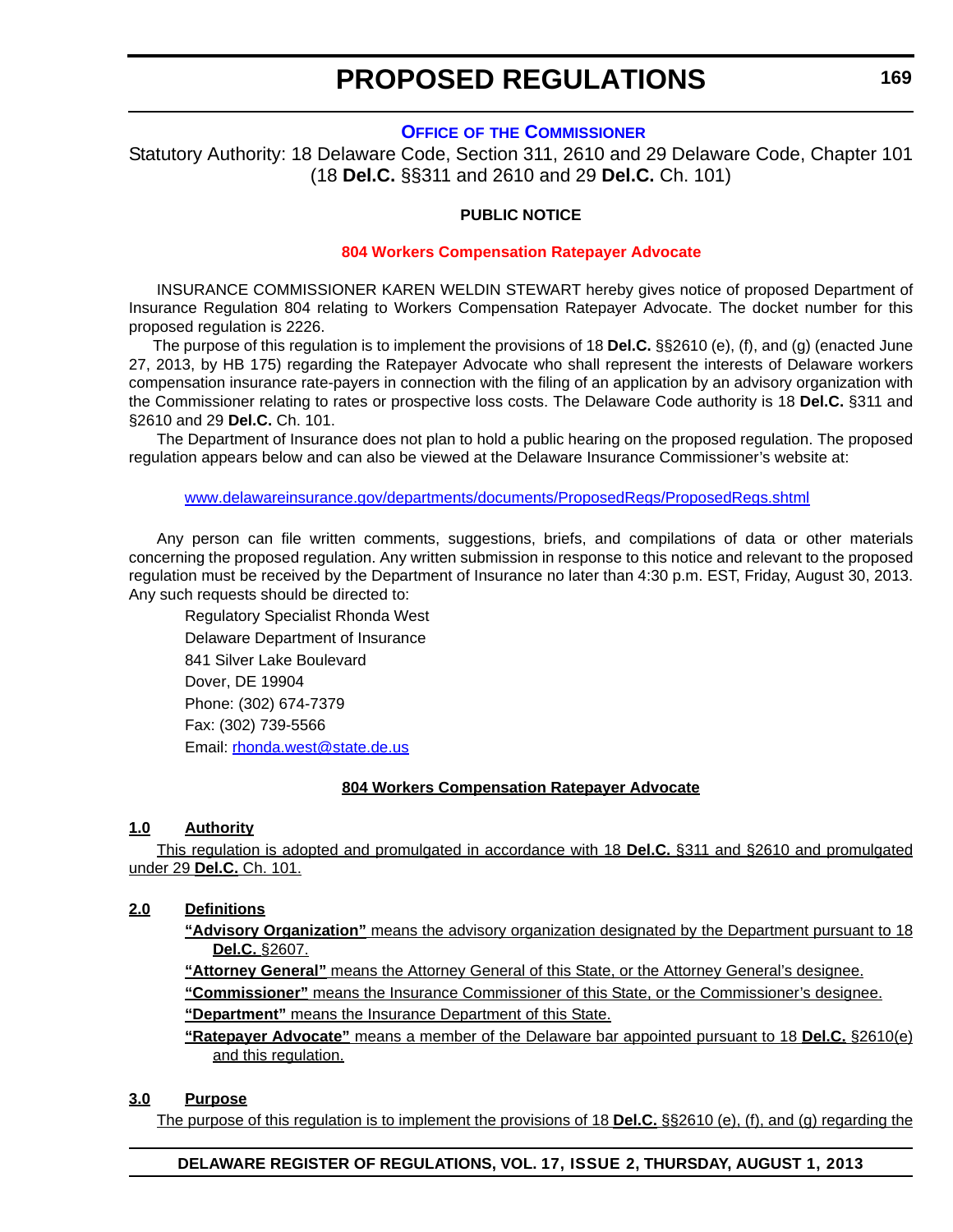Ratepayer Advocate who shall represent the interests of Delaware workers compensation rate-payers in connection with the filing of any application by the Advisory Organization with the Commissioner relating to rates or prospective loss costs.

# **4.0 Filings By The Advisory Organization Related To Rates Or Prospective Loss Costs**

At least forty-five (45) days in advance of filing an application with the Commissioner relating to rates or prospective loss costs, the Advisory Organization shall advise the Commissioner in writing of the Advisory Organization's intention to make such a filing and the anticipated date of the filing.

# **5.0 Selection of the Ratepayer Advocate.**

- 5.1 Within ten (10) days after receiving the notice prescribed in Section 4.1 hereof, the Commissioner, in consultation with the Attorney General, shall prepare and post on the Department of Insurance website a Request for Proposals ("RFP") for a Ratepayer Advocate with a closing date no more than fourteen (14) days after the date of initial posting of the RFP on the Department of Insurance website. The Commissioner may post the RFP in such other places as the Commissioner deems appropriate. The Attorney General may post the RFP on the Attorney General's website or in such other places as the Attorney General deems appropriate.
- 5.2 The RFP shall prescribe the professional qualifications that are necessary or desirable for persons seeking to serve as the Ratepayer Advocate. At a minimum, such qualifications shall include: (a) admission to the Delaware bar; (b) significant experience in matters related to insurance company regulation; (c) preferably experience in insurance rate proceedings; and (d) compliance with the Delaware Lawyers Rules of Professional Conduct guidelines on conflicts of interest. The RFP may specify other qualifications for the Ratepayer Advocate and contain such other provisions as the Commissioner, in consultation with the Attorney General, deems appropriate. In addition to any website or other postings of the RFP, the Commissioner and the Attorney General may encourage Delaware lawyers or law firms with offices in Delaware to submit timely responses to the RFP.
- 5.3 The Commissioner shall invite the Attorney General to participate in the review of any responses to the RFP, in interviews of applicants, and in negotiation of terms of retention of the Ratepayer Advocate. The Commissioner, with the consent of the Attorney General, shall enter into an agreement retaining the Ratepayer Advocate no less than 30 days prior to any hearing on the Advisory Organization's filing relating to rates or prospective loss costs.
- 5.4 The cost of the Ratepayer Advocate shall be borne by the Advisory Organization. The Ratepayer Advocate shall be entitled to charge a reasonable hourly rate acceptable to the Commissioner and the Attorney General, and to be reimbursed for reasonable expenses. Regardless of the approved hourly rate, the total amount charged by the Ratepayer Advocate for fees and expenses, during the course of the application (including any amendments thereto) and any appeals, shall be limited to \$40,000. Such amount may be adjusted by the Attorney General for inflation on an annual basis. The Ratepayer Advocate shall submit a statement or statements for fees and expenses to the Commissioner, who shall forward each statement to the Advisory Organization for payment.

# **6.0 Representation Of The Ratepayers By The Ratepayer Advocate**

- 6.1 The Ratepayer Advocate shall represent the interests of Delaware workers compensation rate-payers during the Commissioner's consideration of the application.
- 6.2 The Ratepayer Advocate shall select an actuary to work with him or her in review of the filing and to testify in any rate-setting proceeding. The selected actuary shall be an Associate or Fellow of the Casualty Actuarial Society, and shall have met the qualification standards of the American Academy of Actuaries for issuing a statement of opinion concerning workers compensation insurance. The actuary shall prepare a written report and statement of opinion evaluating the filing, which shall include a calculation of the appropriate increase or decrease in residual market rates and voluntary market loss costs and supporting analysis ("Report"). The Ratepayer Advocate shall provide a complete copy of the Report to the Commissioner, the Advisory Organization and any other party upon receipt of the Report from the actuary.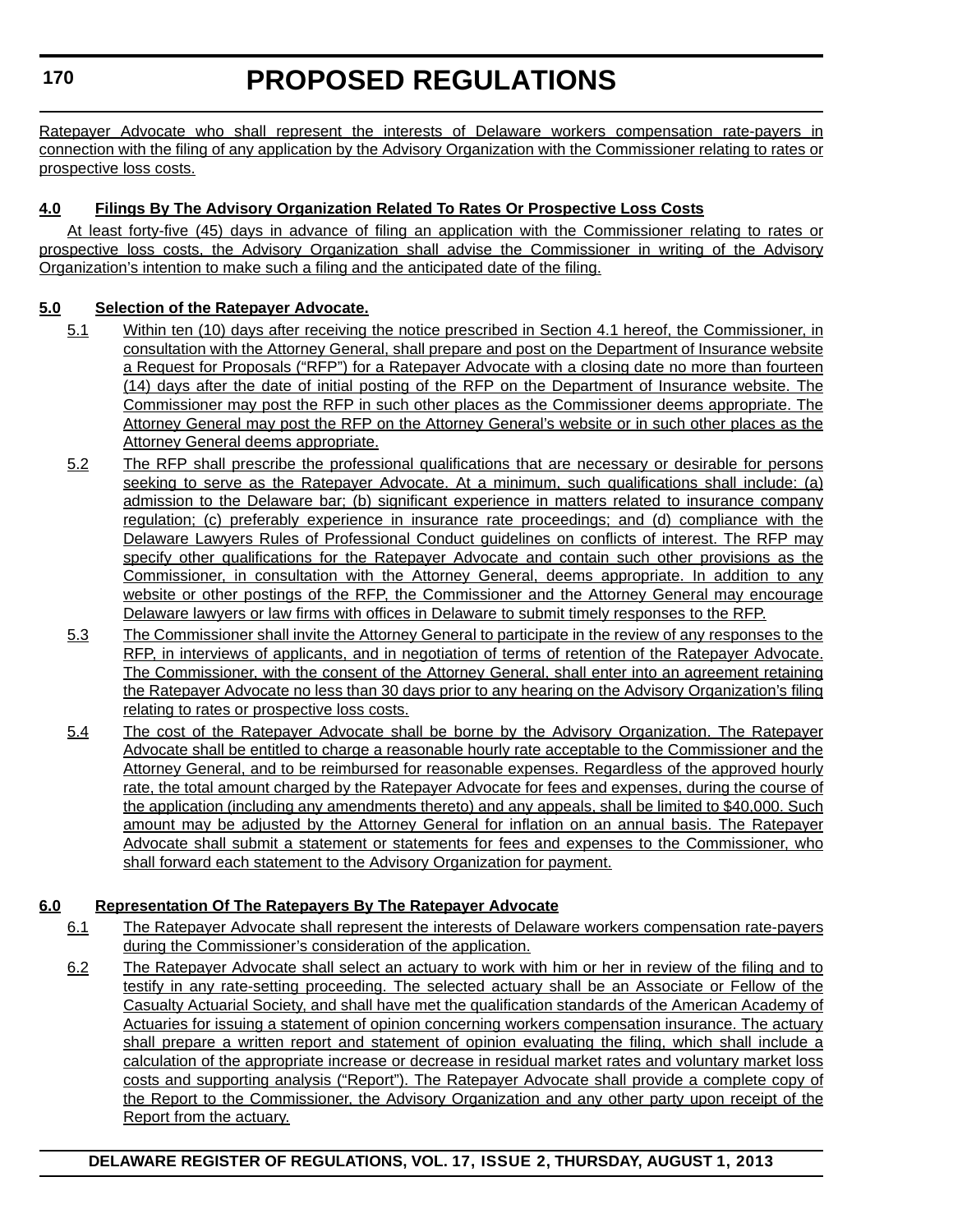- 6.2.1 The cost of this actuary shall be borne by the Advisory Organization. The actuary shall submit a statement or statements for fees and expenses to the Commissioner, who shall forward each statement to the Advisory Organization for payment.
- 6.3 Applications by the Advisory Organization relating to rates or prospective loss costs shall be subject to the case decision provisions of Title 29, Chapter 101, Subchapter III, of the Delaware Code, and the Ratepayer Advocate shall be considered a party to the case.
- 6.4 The Advisory Organization shall provide to the Commissioner and the Ratepayer Advocate such documents and information as they may reasonably request in order to allow them to properly participate in review of the filing and in any hearing thereon. The Advisory Organization shall provide such information to the Commissioner and the Ratepayer Advocate within seven days of any request. The Advisory Organization shall provide such information in electronic format or by providing a link to information available on the internet, unless doing so would cause the Advisory Organization to incur undue expense.
- 6.5 If the Commissioner or any other party retains an actuary who prepares a written report regarding the filing, the Commissioner or other party shall provide a complete copy of the written report upon receipt from the actuary to all other parties.
- 6.6 Pursuant to HB 175, Section 8 (enacted June 27, 2013) (the "Act"), the Advisory Organization "shall, within 90 days after June 27, 2013 [*i.e.*no later than September 25, 2013], file for approval by the Commissioner prospective loss costs that shall explicitly and individually account for the impact of any statutory changes in this Act or Senate Bill 238 of the  $146<sup>th</sup>$  General Assembly, as well as any regulatory changes proposed by the Health Care Advisory Panel within 60 days of the enactment of this Act. Any order issued by the Department of Insurance relating to said filing shall explicitly account for all statutory changes and regulatory proposals that are enumerated by the advisory organization in the filing required by this Section." In furtherance of this directive, and to assist the Commissioner in formulating the findings required by the Act, any report prepared by an actuary retained by the Department of Insurance or the Ratepayer Advocate "shall explicitly account for all statutory changes and regulatory proposals that are enumerated by the advisory organization in the filing required by this Section."
- 6.7 The parties may enter into agreements to protect confidential or proprietary information.
- 6.8 Any disputes regarding requests for information shall be presented to the Hearing Officer, if one has been appointed, or otherwise to the Commissioner, for resolution.
- 6.9 The Hearing Officer, if one has been appointed, or otherwise the Commissioner, may conduct such pre-hearing or other meetings and make such rulings as appropriate to simplify the issues, obtain admissions of fact and of documents which will avoid unnecessary proof, and aid in the prompt disposition of the matter.
- 6.10 The parties on their own initiative may submit pre-filed testimony for some or all witnesses. The parties shall submit pre-filed testimony if directed to do so by the Hearing Officer, if one has been appointed, or by the Commissioner.
- 6.11 Nothing in these regulations shall preclude the parties from resolving any matter by voluntary agreement.

# **7.0 Effective Date**

This Regulation shall become effective 10 days after being published as a final regulation.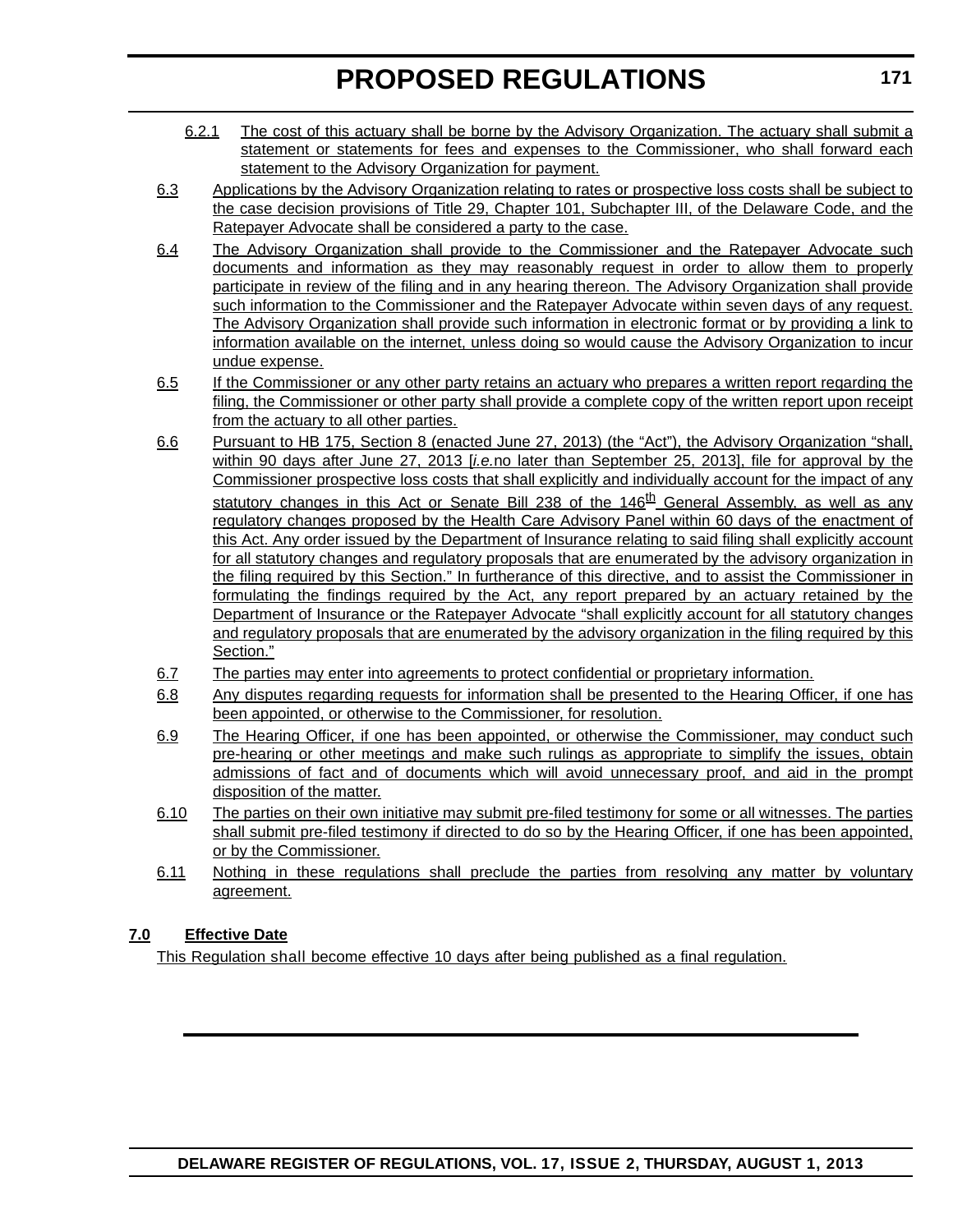# **DEPARTMENT OF NATURAL RESOURCES AND ENVIRONMENTAL CONTROL**

**DIVISION OF FISH AND WILDLIFE**

Statutory Authority: 7 Delaware Code, Section 901(b); (7 **Del.C.**, §901(b)) 7 **DE Admin. Code** 3507

> **REGISTER NOTICE SAN#: 2013-20**

# **3507 Black Sea Bass Size Limit; [Trip Limits, Seasons; Quotas](#page-3-0)**

# **1. TITLE OF THE REGULATIONS:**

3507 Black Sea Bass Size Limit; Trip Limits, Seasons; Quotas (12.0, 12.1 & 12.2)

# **2. BRIEF SYNOPSIS OF THE SUBJECT, SUBSTANCE AND ISSUES:**

The purpose of this action is to formally adopt the provisions of the federal Final Rule for the recreational black sea bass fishery and remain compliant with Addendum XXIII to the Atlantic States Marine Fisheries Commission's (ASMFC) Interstate Fishery Management Plan for Summer Flounder, Scup and Black Sea Bass by amending Tidal Finfish Regulation 3507 Black Sea Bass Size Limit; Trip Limits; Seasons; Quotas (12.0, 12.1 & 12.2).

Addendum XXIII requires the southern region states (Delaware to North Carolina) to implement recreational fishery management measures for black sea bass consistent with those measures required for federal waters. The National Oceanic and Atmospheric Administration (NOAA) published a Final Rule in the Federal Register on June 21, 2013 (Federal Register/Vol. 78, No. 120) specifying recreational management measures for black sea bass in federal waters. The Final Rule set the recreational black sea bass fishing season as May 19 through October 14 and November 1 through December 31, with a recreational possession limit of 20 black sea bass during those periods. The minimum size limit will remain 12.5 inches (excluding the caudal filament).

The proposed action will close Delaware's January 1 through February 28 recreational black sea bass season and adjust the black sea bass possession limits from 25 to 20 fish for the open seasons of May 19 through October 14 and November 1 through December 31. The minimum size limit will remain 12.5 inches.

### **3. POSSIBLE TERMS OF THE AGENCY ACTION:** N/A

**4. STATUTORY BASIS OR LEGAL AUTHORITY TO ACT:** 7 **Del.C.** §§901 (c), 901(d), 903(e)(2)a, & 903 (e)(3)

### **5. OTHER REGULATIONS THAT MAY BE AFFECTED BY THE PROPOSAL:** N/A

# **6. NOTICE OF PUBLIC COMMENT:**

The hearing record on the proposed changes to the black sea bass regulation will be open August 1, 2013. Individuals may submit written comments regarding the proposed changes via e-mail to Lisa.Vest@state.de.us or via USPS to Lisa Vest, Hearing Officer, DNREC, 89 Kings Highway, Dover, DE 19901 (302)739-9042. A public hearing on the proposed amendment will be held on August 21, 2013 beginning at 6:00 PM in the DNREC Auditorium, located at the Richardson & Robbins Building, 89 Kings Highway, Dover, DE 19901.

#### **7. PREPARED BY:**

Stewart Michels Stewart.Michels@state.de.us (302)739-9914 David E. Saveikis, Director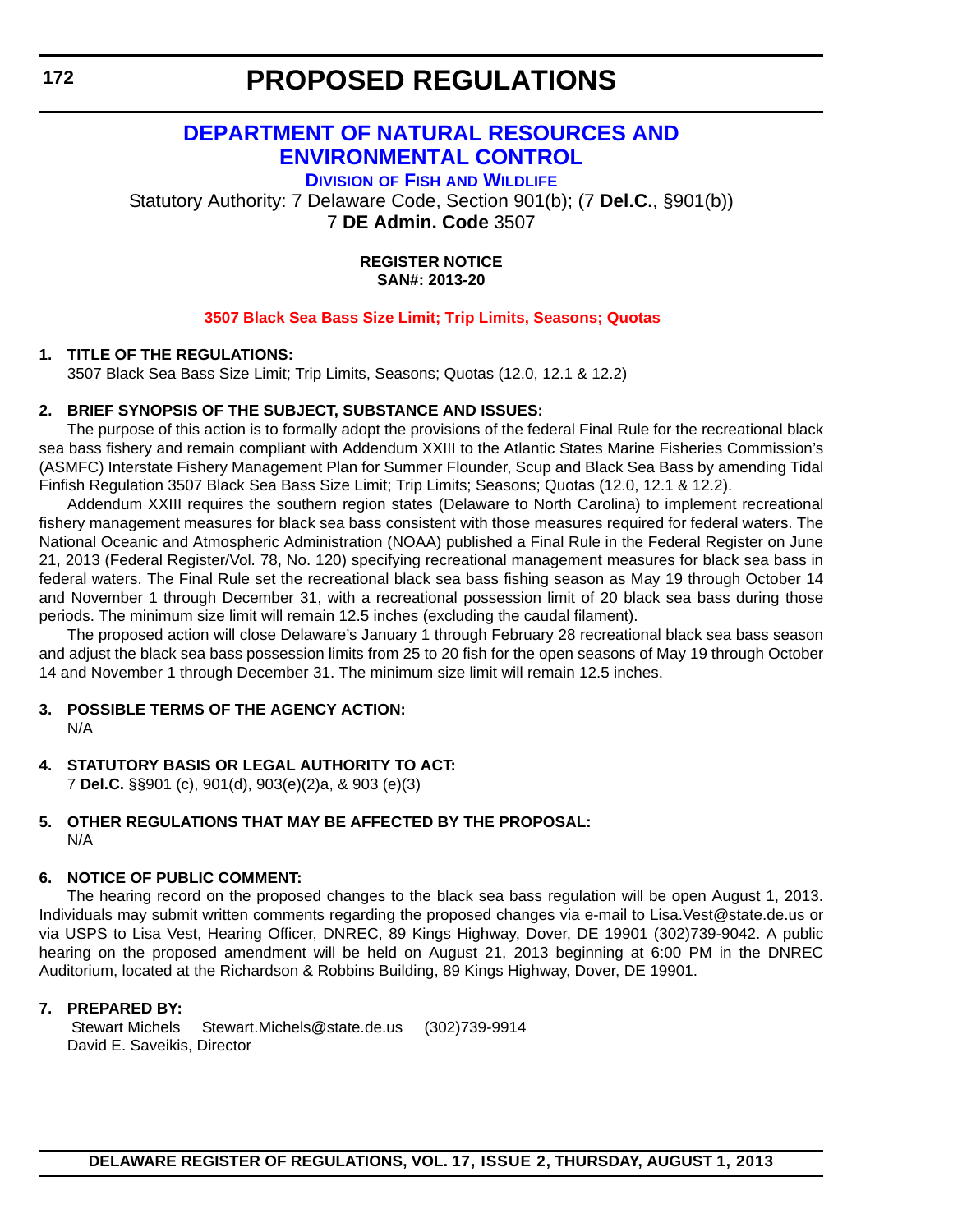### **3500 Tidal Finfish Bass (Striped Bass; Black Sea Bass)**

### **3507 Black Sea Bass Size Limit; Trip Limits, Seasons; Quotas**

(Penalty Section 7 **Del.C.** §936(b)(2))

- 1.0 It shall be unlawful for any commercial person to have in possession any black sea bass (*Centropristis striata*) that measures less than eleven (11) inches, total length excluding any caudal filament.
- 2.0 It shall be unlawful for any recreational person to have in possession any black sea bass that measures less than twelve and one-half (12.5) inches total length excluding any caudal filament.
- 3.0 It shall be unlawful for any commercial fisherman to land, to sell, trade and or barter any black sea bass in Delaware unless authorized by a black sea bass landing permit issued by the Department. The black sea bass landing permit shall be presumed to transfer with the vessel whenever it is bought, sold, or otherwise transferred, unless there is a written agreement, signed by the transferor/seller and transferee/buyer, or other credible written evidence, verifying that the transferor/seller is retaining the vessel's fishing and permit history for purposes of replacing the vessel.
- 4.0 The black sea bass pot fishery and the black sea bass commercial hook and line fishery shall be considered separate black sea bass fisheries. The total pounds allocated to each fishery by the Department shall be as follows: 96 percent of the State's commercial quota, as determined by the ASMFC, for the pot fishery; 4 percent for the commercial hook and line fishery.
- 5.0 The Department may only issue a black sea bass landing permit for the pot fishery to a person who is the owner of a vessel permitted by the National Marine Fisheries Service in accordance with 50 CFR §§ 648.4 and who had applied for and secured from the Department a commercial food fishing license and has a reported landing history in either the federal or state reporting systems of landing by pot at least 10,000 pounds of black sea bass during the period 1994 through 2001. Those individuals that have landing history only in the federal data base must have possessed a state commercial food fishing license for at least one year during the time from 1994 through 2001.
- 6.0 The Department may only issue a black sea bass landing permit for the commercial hook and line fishery to a person who has applied for and secured from the Department a commercial food fishing license and a fishing equipment permit for hook and line and submitted landings reports in either the federal or state landing report systems for black sea bass harvested by hook and line during at least one year between 1994 and 2001.
- 7.0 Any overage of the State's commercial quota will be subtracted by the Atlantic States Marine Fisheries Commission from the next year's commercial quota. Any overage of an individual's allocation will be subtracted from that individual's allocation the next year and distributed to those individuals in the appropriate fishery that did not exceed their quota.
- 8.0 Each participant in a black sea bass fishery shall be assigned a equal share of the total pounds of black sea bass allotted by the Department for that particular fishery. A share shall be determined by dividing the number of pre-registered participants in one of the two recognized fisheries into the total pounds of black sea bass allotted to the fishery by the Department. In order to pre-register an individual must indicate their intent in writing to participate in this fishery.
- 9.0 Individual shares of the pot fishery quota may be transferred to another participant in the pot fishery. Any transfer of black sea bass individual pot quota shall be limited by the following conditions:
	- 9.1 A maximum of one transfer per year per person.
	- 9.2 No transfer of shares of the black sea bass pot fishery quota shall be authorized unless such transfer is documented on a form provided by the Department and approved by the Secretary in advance of the actual transfer.
- 10.0 Individual shares of the commercial hook and line fishery quota may be transferred to another participant in the commercial hook and line fishery. Any transfer of black sea bass individual commercial hook and line quota shall be limited by the following conditions:
	- 10.1 A maximum of one transfer per year per person.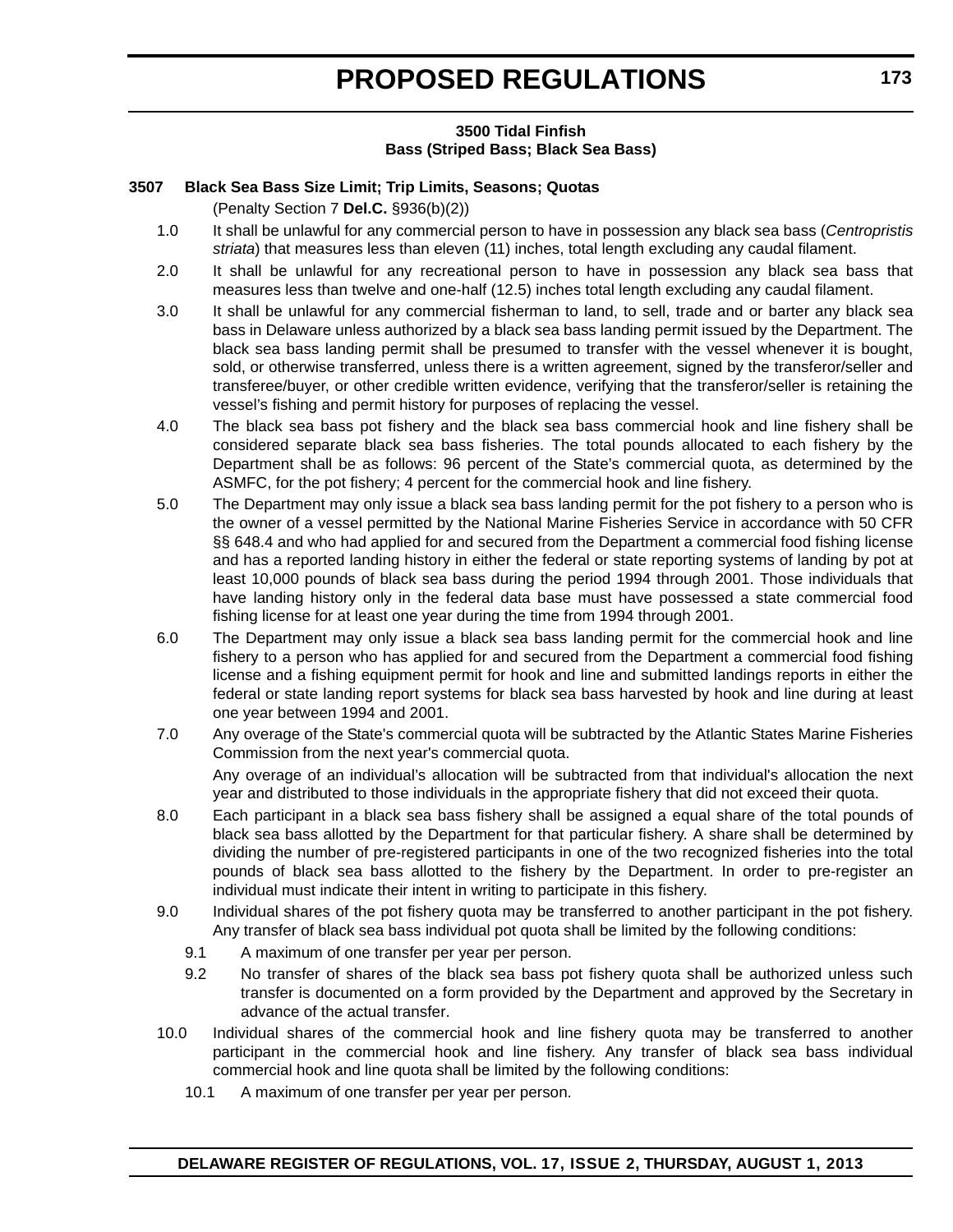- 10.2 No transfer of shares of the black sea bass commercial hook and line quota shall be authorized unless such transfer is documented on a form provided by the Department and approved by the Secretary in advance of the transfer.
- 11.0 Each commercial food fisherman participating in a black sea bass fishery shall report to the Department, via the interactive voice phone reporting system operated by the Department, each days landings in pounds at least one hour after packing out their harvest.
- 12.0 It shall be unlawful for any recreational fisherman to take and reduce to possession or to land any black sea bass beginning at 12:01a.m. March January 1, and ending midnight May 18, and beginning at 12:01 a.m. October 15 and ending mid-night October 31.
	- 12.1 It shall be unlawful for any recreational fisherman to have in possession more than 25 20 black sea bass at or between the place where said black sea bass were caught and said recreational fisherman's personal abode or temporary or transient place of lodging during the period May 19 through October 14 and during the period November 1 through December 31.
	- 12.2 It shall be unlawful for any recreational fisherman to have in possession more than 15 black sea bass at or between the place where said black sea bass were caught and said recreational fisherman's personal abode or temporary or transient place of lodging during the period January 1 through February 28.

# **DIVISION OF FISH AND WILDLIFE**

Statutory Authority: 7 Delaware Code, Section 901(b) and 903(e)(2)a (7 **Del.C.** §901(b) §903(e)(2)a)) 7 **DE Admin. Code** 3900

# **[Secretary's Order No.: 2013-21](#page-3-0)**

# **1. TITLE OF THE REGULATION:**

3900 Amend Wildlife Regulation

# **2. BRIEF SYNOPSIS OF THE SUBJECT, SUBSTANCE AND ISSUE:**

This action is needed to:

- a. Create a definition for the terms "Cable Restraint", "Foothold Trap", "Jaw Spread", and "Waterline".
- b. Require written permission before trapping on private or public property.
- c. Make it unlawful to set traps near exposed meat to prevent capture of raptors.
- d. Make it unlawful to tend or disturb another person's traps without their permission.
- e. Prohibit the use of toothed or serrated jawed foothold traps.
- f. Define the types and sizes of foothold traps permitted to be set both above and below the waterline.
- g. Allow the use of foot encapsulating traps.
- h. Require identification tags on all trap types.
- i. Set a maximum height in which cable restraints may be set above the ground.
- j. Establish a fox trapping season.
- k. Authorize a new method in which hunters can validate a harvested deer.
- l. Make it unlawful to possess a live coyote or nutria without a permit and establish hunting and trapping seasons for coyotes and a trapping season for nutria.
- m. Require reporting of harvested coyotes and nutria.
- n. Make it unlawful to release swine into the wild and require individuals to notify the State if swine escape and can't be recaptured and make it illegal to kill feral swine unless authorized by the Division.
- o. Makes it illegal to recreationally hunt feral swine or charge a fee to hunt feral swine.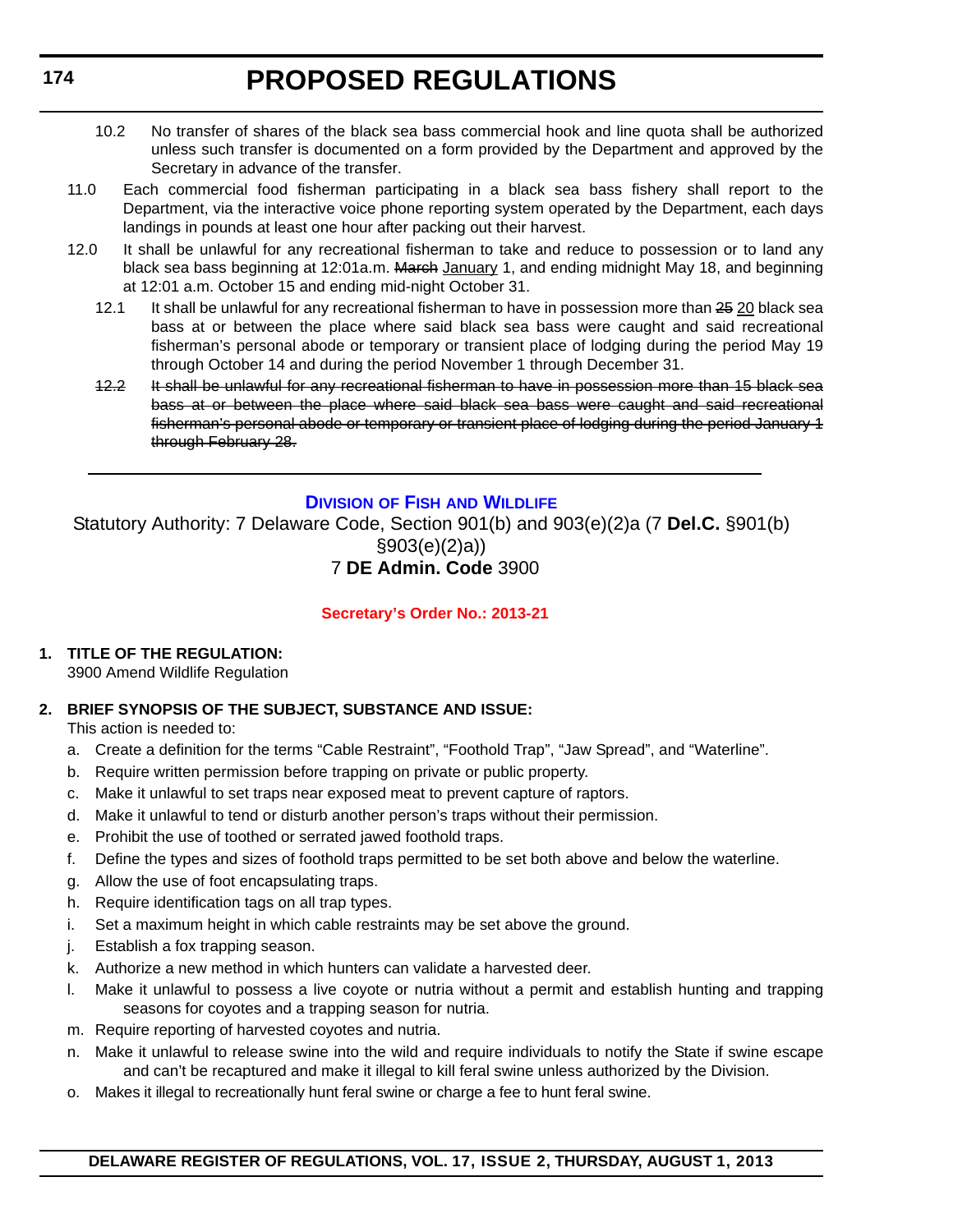#### **3. POSSIBLE TERMS OF THE AGENCY ACTION:** None.

### **4. STATUTORY BASIS OR LEGAL AUTHORITY TO ACT:**

Title 7 **Delaware Code**, Chapter 1 §102 and §103 (7 **Del.C.** §102-103) and Chapter 7 §801 and §802 (7 **Del.C.** §801-802)

#### **5. LIST OF OTHER REGULATIONS THAT MAY BE IMPACTED OR AFFECTED BY THE PROPOSAL:** N/A

#### **6. NOTICE OF PUBLIC COMMENT:**

The hearing record on the proposed changes to the 3900 Amended Wildlife Regulation will be open August 1, 2013. Individuals may submit written comments regarding the proposed changes via e-mail to Lisa.Vest@state.de.us or via the USPS to Lisa Vest, Hearing Officer, DNREC, 89 Kings Highway, Dover, DE 19901 (302) 739-9042. A public hearing on the proposed amendment will be held on September 4, 2013 beginning at 6 pm in the DNREC Auditorium, located at the Richardson & Robbins Building, 89 Kings Highway, Dover, DE 19901.

### **7. PREPARED BY:**

Rob Hossler Robert.Hossler@state.de.us (302) 735-3602 David E. Saveikis, Director

#### **3900 Wildlife**

# **1.0 Definitions**

For purposes of Regulations 1.0 through 223.0, the following words and phrases shall have the meaning ascribed to them, unless the context clearly indicates otherwise:

#### *(Break in Continuity Within Section)*

**"Cable Restraint"** formerly referred to as "**snare**", shall be considered a trapping device made of stranded steel cable with a minimum diameter of 5/64 inches. Cable restraints must be equipped with a relaxing-type lock. The cable may not exceed 7 feet in length from the anchor point to the relaxing lock and must be equipped with at least one swivel device, which allows for 360° rotation, between the loop and the anchor. The cable restraint must have stops affixed to the cable to ensure that the cable that makes up the loop may not have a circumference greater than 38 inches when fully open, or a circumference less than 6 % inches when fully closed. Cable restraints with a maximum loop circumference of 12  $\frac{1}{2}$  inches do not require cable stops. Cable restraints must be maintained in good condition so that all components operate properly.

**"Deer"** shall mean white-tailed deer (*Odocoileus virginianus*) and/or Sika deer (*Cervus nippon*).

**"Director"** shall mean the Director or Acting Director of the Division.

**"Division"** shall mean the Division of Fish and Wildlife of the Department.

**"Established Blind"** shall mean a structure or pit constructed for the purpose of hunting migratory waterfowl by a landowner on his or her property or by another person with the permission of the landowner or the landowner's duly authorized agent.

**"Established Road"** shall mean a road maintained for vehicular use by the Division and designated for such use by the Division on current wildlife area maps.

"**Foothold Trap**" formerly referred to as "**leghold trap**", shall refer to a type of trap with a mechanism that is designed to catch and hold a mammal by one of its feet or legs.

"**Jaw Spread**" shall mean the distance between the inside of both jaws, when measured across the trap jaws on a line perpendicular to a line drawn through the jaw pivot points when the trap is in the set position.

*(Break in Continuity Within Section)*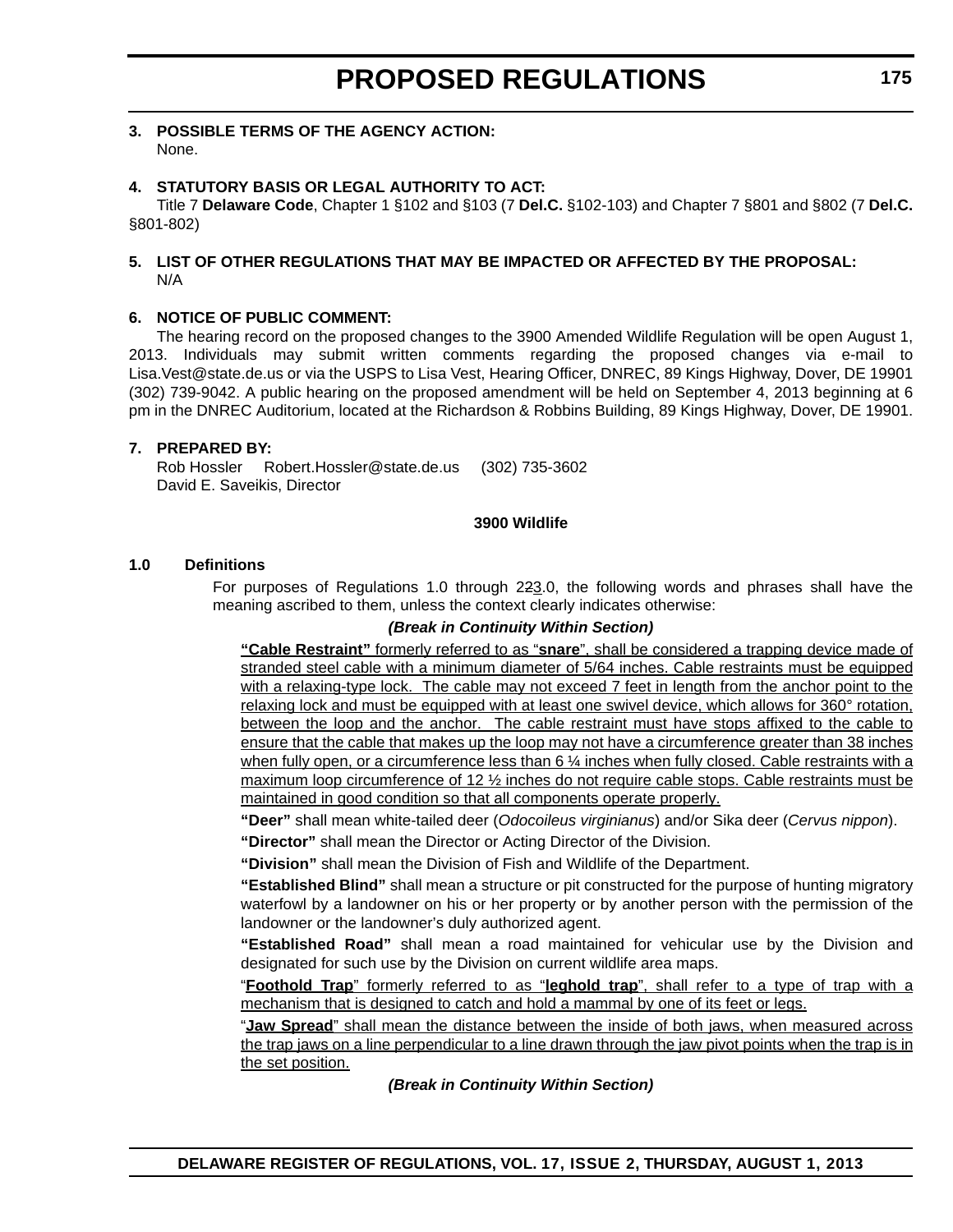**"Season"** shall mean that period of time during which a designated species of wildlife may be lawfully hunted or a designated species of fish may be lawfully fished.

**"Vehicle"** shall include any means in or by which someone travels or something is carried or conveyed or a means of conveyance or transport, whether or not propelled by its own power.

"**Waterline**" shall refer to beneath the surface of the water or below the mean high tide line in an area ordinarily subject to the rise and fall of the tide.

**"Wildlife"** shall mean any member of the animal kingdom, including without limitation, any amphibian, arthropod, bird, mammal or reptile.

# **2.0 Method of Take**

(Penalty Section 7 **Del.C.** §103(d)**)**

# 2.1 General.

Unless otherwise provided by law or regulation of the Department, it shall be unlawful to hunt any protected wildlife with any weapon or firearm other than a longbow or shotgun (10 gauge or smaller), except that:

- 2.1.1 Crossbows may be used during all deer seasons;
- 2.1.2 A muzzle-loading rifle with a barrel length of at least twenty inches and loaded with black powder may be used to hunt deer during muzzleloader and shotgun deer seasons;
- 2.1.3 A .22 caliber rimfire pistol may be used to hunt raccoons and opossums and to take wildlife lawfully confined in a trap;
- 2.1.4 A hook, spear or gig may be used to take frogs; and
- 2.1.5 Snapping turtles may be taken by hand or by using a spear, gig, fyke net or turtle trap. Turtle traps can have only one throat or funneling device.
- 2.1.6 A single shot an antique or authentic reproduction black powder Sharps rifle of 45 to 60 caliber shall be lawful for use during shotgun deer seasons using paper patched bullets.
- 2.1.7 No person shall place in the field any set or unset equipment associated with the trapping of game animals until the opening day of any state approved trapping season.
- 2.1.8 Any person who sets or makes use of any trap, snare cable restraint or other approved wildlife capture device during any lawful trapping season, shall remove all trapping equipment by the last day of the approved trapping season.
- 2.1.9 It shall be unlawful to set a trap on public or private property without first acquiring written permission from the landowner or managing agency and having said permission in possession while tending traps.
- 2.1.10 It shall be unlawful to bait a trap with meat or animal products if the bait is visible from above and within 10 feet of the trap. The use of animal fur or feathers without any attached animal tissue is not restricted.
- 2.1.11 Without first acquiring specific advance permission, it shall be unlawful for any person other than the rightful owner of a trap, to move, take, or damage any trap, or take, or attempt to take, wildlife from any trap.
- 2.2 Archery and Crossbow.
	- 2.2.1 General. No person shall use or have in his or her possession, while hunting, any: poison arrow, arrow with and explosive tip, or any longbow with a minimum pull less than 35 pounds.
	- 2.2.2 Crossbows used for deer hunting must have a minimum pull weight of 125 pounds, be manufactured after 1980, and have a mechanical safety. Crossbows may be equipped with a scope.
		- 2.2.2.1 It shall be unlawful to transport a crossbow on or within any vehicle while the crossbow is in the cocked position.
- 2.3 Hunting from Boats.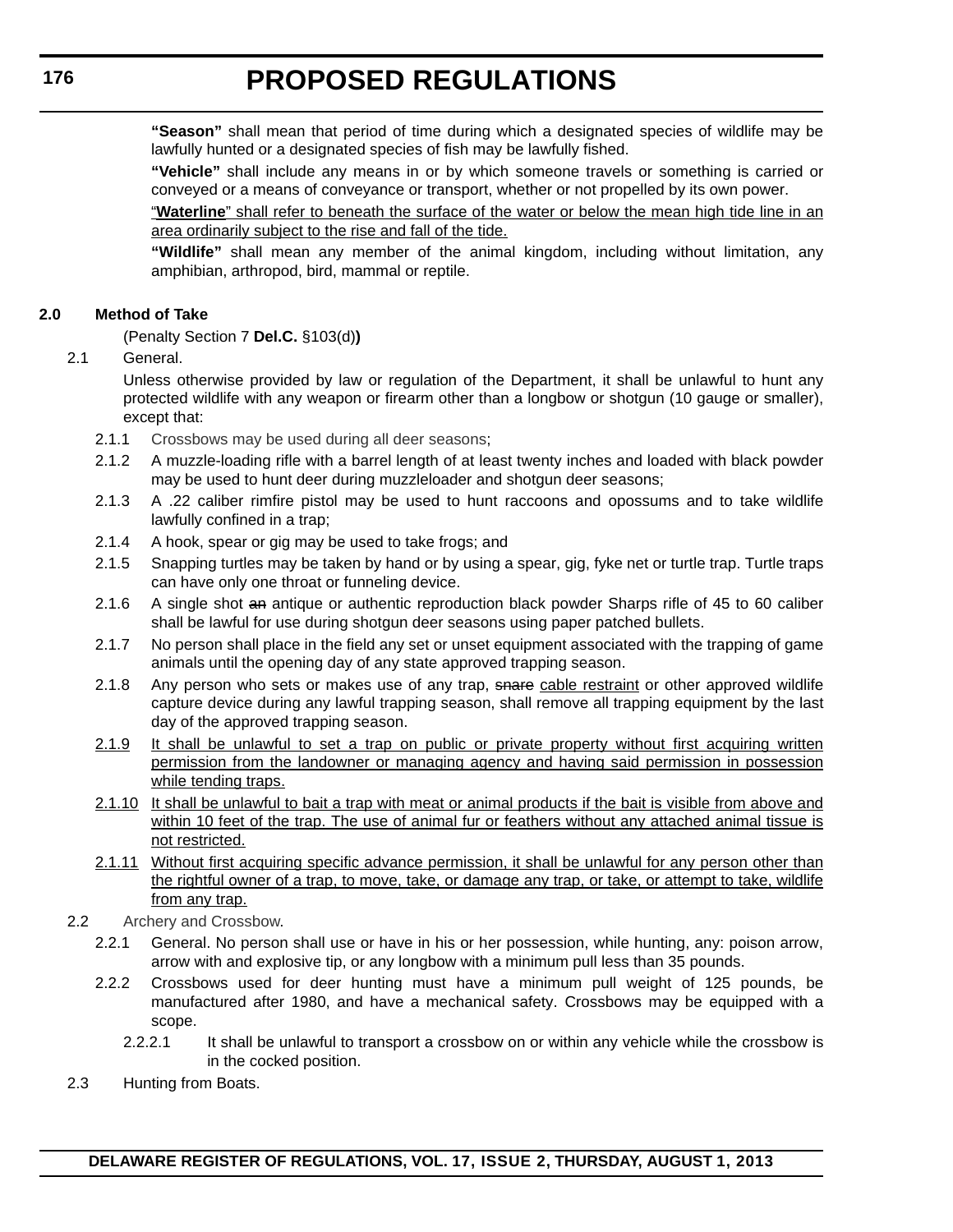- 2.3.1 Distance from Blinds. During the season for the hunting of migratory waterfowl, it shall be unlawful for any person to hunt from a boat of any kind that is within 1500 feet of an established blind, except that:
	- 2.3.1.1 Any person may use a boat to tend lawfully set traps for fur-bearing wildlife;
	- 2.3.1.2 Any person may retrieve crippled waterfowl by the use of a boat in accordance with federal regulations;
	- 2.3.1.3 Any person may use a boat for transportation to and from an established blind lawfully used by such person;
	- 2.3.1.4 Any person may hunt from a boat that is firmly secured and enclosed in an established blind.
- 2.3.2 Notwithstanding the provisions of subsection 2.23.1 of this section, any person may hunt migratory waterfowl within 1500 feet of an established blind, from a boat, with permission of the blind owner.
- 2.3.3 Gunning Rigs.
	- 2.3.3.1 During the season for hunting migratory waterfowl, it shall be unlawful for any person to hunt within 900 feet of the shoreline (high tide line) of the Delaware River and Bay, between the Appoquinimink River and the Smyrna River, without written permission of the closest adjoining landowner(s).
	- 2.3.3.2 During the season for hunting migratory waterfowl, it shall be unlawful for any person to hunt within 1500 feet of the shoreline (high tide line) of the Delaware River and Bay, between the Smyrna River and the Murderkill River, without written permission of the closest adjoining landowner(s).
- 2.3.4 Tender Boats. It shall be unlawful for tender boats servicing gunning (layout) rigs to be further than 1500 feet from the rig or to conduct any activity, except to pick up downed birds or service the rig.
- 2.3.5 During the season for hunting migratory waterfowl, it shall be unlawful for any person to hunt from a boat, or a floating or fixed blind in the Little River in areas bounded on both sides by land administered by the Division, except as permitted in writing by the Director.
- 2.4 Leghold Foothold Traps.
	- 2.4.1 Notwithstanding statutes § 703 and 788 of Title 7, Iit shall be unlawful for any person to set a leghold foothold trap at any time in this State, except from December 1 through March 40 20 (March 20 on embanked meadows) in New Castle County and December 15 through March 15 in Kent and Sussex counties. The use of toothed or serrated jawed traps is prohibited. All foothold traps set above the waterline must have padded or offset jaws, with the exception being that coilspring traps with a jaw spread of 4 inches or less and long-spring traps with a jaw spread of 4  $\frac{1}{2}$ inches or less do not need to be padded or have offset jaws.
	- 2.4.2 Notwithstanding subsection 2.4.1 of this section, it shall be lawful to trap raccoons with leghold traps in New Castle County or Kent County from the southerly boundary of New Castle County Route 380 and east and southeast of the center line of U.S. Route No. 13, thence following said center line of U.S. Route No. 13 to the point where U.S. Route No. 13 forms a junction with U.S. Route No. 113 and thence along the center line of U.S. Route No. 113 to a line dividing Kent County from Sussex County during any time of the year, except on Sundays. Notwithstanding the foregoing, this subsection shall not apply to lands in Kent County lying east of the center line of Rt. 113, north of the Sussex County line and south of the St. Jones River. It shall be unlawful for any person to set foothold traps with a jaw spread larger than  $6\frac{1}{2}$  inches above the waterline. The jaw spread of traps set below the waterline shall not exceed 7  $\frac{3}{4}$  inches.
	- 2.4.3 It shall be unlawful for any person to set long-spring traps, "Stop-Loss" traps or jump traps larger than No. 1½ or coil-spring traps larger than No. 1 in any location, except:
		- 2.4.3.1 In any marsh ordinarily subject to the rise and fall of the tide;
		- 2.4.3.2 In a diked marsh that was formerly tidal;
		- 2.4.3.3 Below the mean high tide line in a river ordinarily subject to the rise and fall of the tide;
		- 2.4.3.4 On an island surrounded by tidal marsh or diked marsh that was formerly tidal; or
		- 2.3.4.5 In the areas described in subsection 2.4.2 of this section.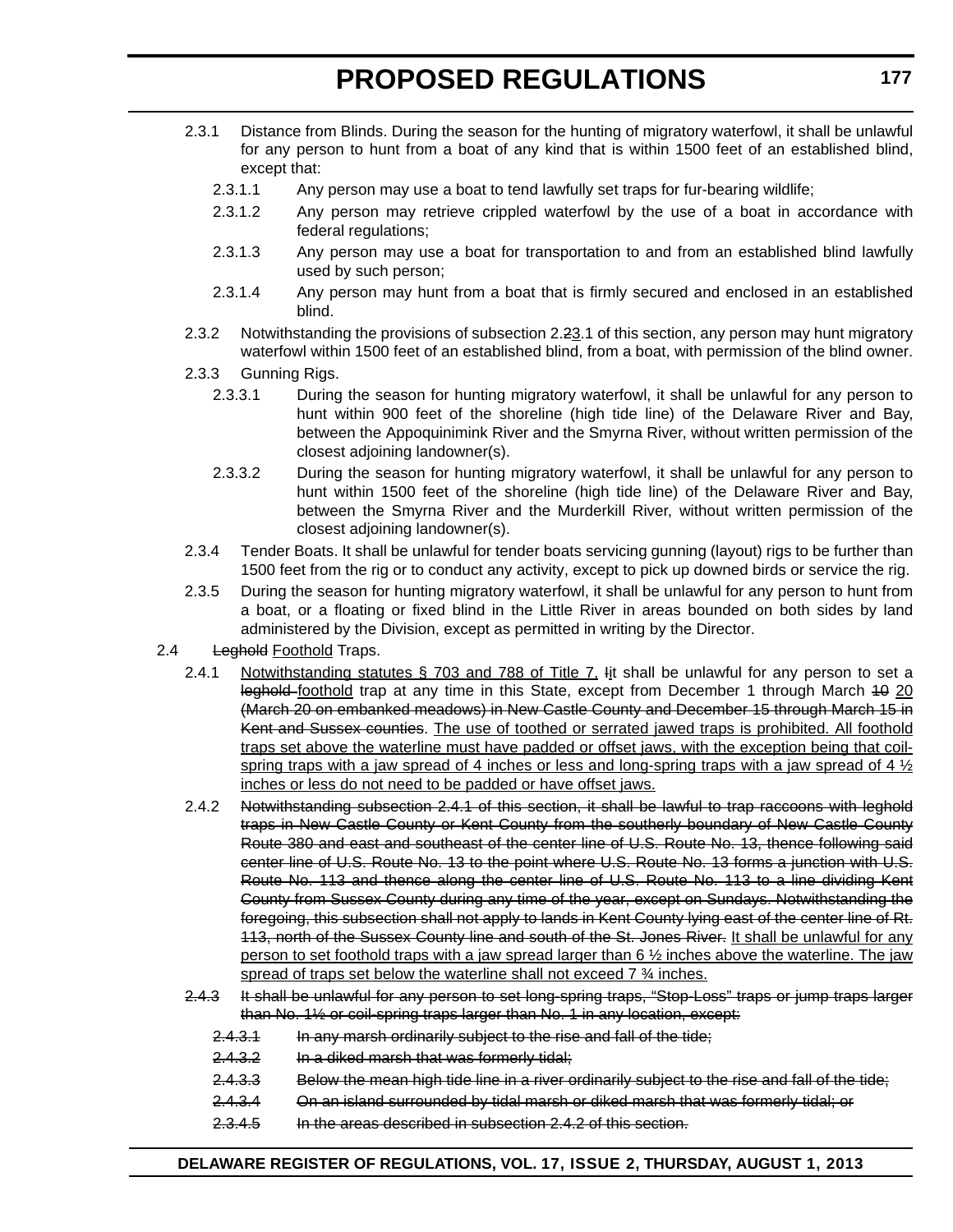The term "diked marsh" shall not include millponds or any stream running into a millpond.

- 2.4.4 In addition to the areas listed in subsection 2.4.3 of this section, traps described in said subsection may be set for river otter and/or beavers in tax ditches, millponds and streams leading into such ponds only by underwater sets.
- 2.4.53 It shall be unlawful for any person to set or make use of long-spring traps, "Stop-Loss" traps or jump traps larger than No. 1½ or coil-spring traps larger than No. 1 any foothold, except coil-spring traps with a jaw spread of 4 inches or less and long-spring traps with a jaw spread of 4 ½ inches or less, without first permanently attaching a metallic tag on each trap, bearing:
	- 2.4.53.1 The words "Trapping License, Delaware", the number of the trapping license issued to the owner of the traps and the year of issuance; or
	- 2.4.53.2 The owner's name and address.
- 2.4.6 It shall be unlawful for any person to set a long-spring trap, "Stop-Loss" trap, jump trap No. 1½ or smaller or a coil-spring trap No. 1 or smaller in any location in this State, except in the areas described in subsections 2.4.3 and 2.4.4 of this section and in the following locations:
	- 2.4.6.1 A ditch;
	- 2.4.6.2 A stream; or
	- 2.4.6.3 On land not subject to cultivation of crops due to a normally marshy condition.
- 2.4.7 For the purposes of subsection 2.4.6 of this section, the term "ditch" shall mean a long, narrow channel dug into the earth as a trough for drainage or irrigation of the soil that normally contains flowing water.
- 2.4.8 For the purposes of subsection 2.4.6 of this section, the term "normally marshy condition" shall mean land with one or more of the following associated plant groupings growing upon it: cordgrass, sedges, rushes, cattails, threesquare or phragmites.
- 2.4.94 When information is furnished to a Fish and Wildlife Agent the Division from the owner, tenant or sharecropper of any land that any species of wildlife is detrimental to crops, property or other interests on land on which he or she resides or controls, upon investigation, that Fish and Wildlife Agent the Division may issue a permit to such person or his or her agent for the use of leghold foothold traps to control said species of wildlife. Said permit may be issued at any time of the year.
- 2.4.105 The setting of each trap in violation of this section shall be a separate offense.
- 2.4.6 Foot encapsulating traps shall be considered foothold traps.
- 2.5 Gray Squirrel.

Hunting gray squirrels with a .17 through .22 caliber rimfire or pellet firearm with a rifled barrel, or muzzle-loading rifle not larger than .36 caliber is permitted south of the Chesapeake and Delaware Canal.

2.6 Muskrats.

It shall be unlawful for any person to shoot muskrats at any time, except with written permission of the Director.

2.7 Otters.

Each otter trapped in Delaware must be tagged by an authorized representative of the Division. Each otter sold in Delaware or shipped out of the State must be tagged in accordance with the requirements of the Convention on International Trade in Endangered Species.

# 2.8 Red Fox.

- 2.8.1 Red foxes may be killed or trapped in accordance with § 788 of Title 7 and the regulations found within this Section with the following: longbow and crossbow, shotgun, rimfire rifle or centerfire rifle up to .25 caliber, or a muzzle-loading rifle, foothold trap, cable restraint, or box trap.
- 2.8.2 Notwithstanding subsection 2.8.1 of this section, during any deer firearms season, it shall be unlawful to hunt red fox with any firearm that is not also legal for deer hunting.
- 2.8.3 Notwithstanding subsection 2.8.1 of this section, it shall be unlawful to kill a red fox that is being pursued by dogs.
- 2.9 Snapping Turtles

# **DELAWARE REGISTER OF REGULATIONS, VOL. 17, ISSUE 2, THURSDAY, AUGUST 1, 2013**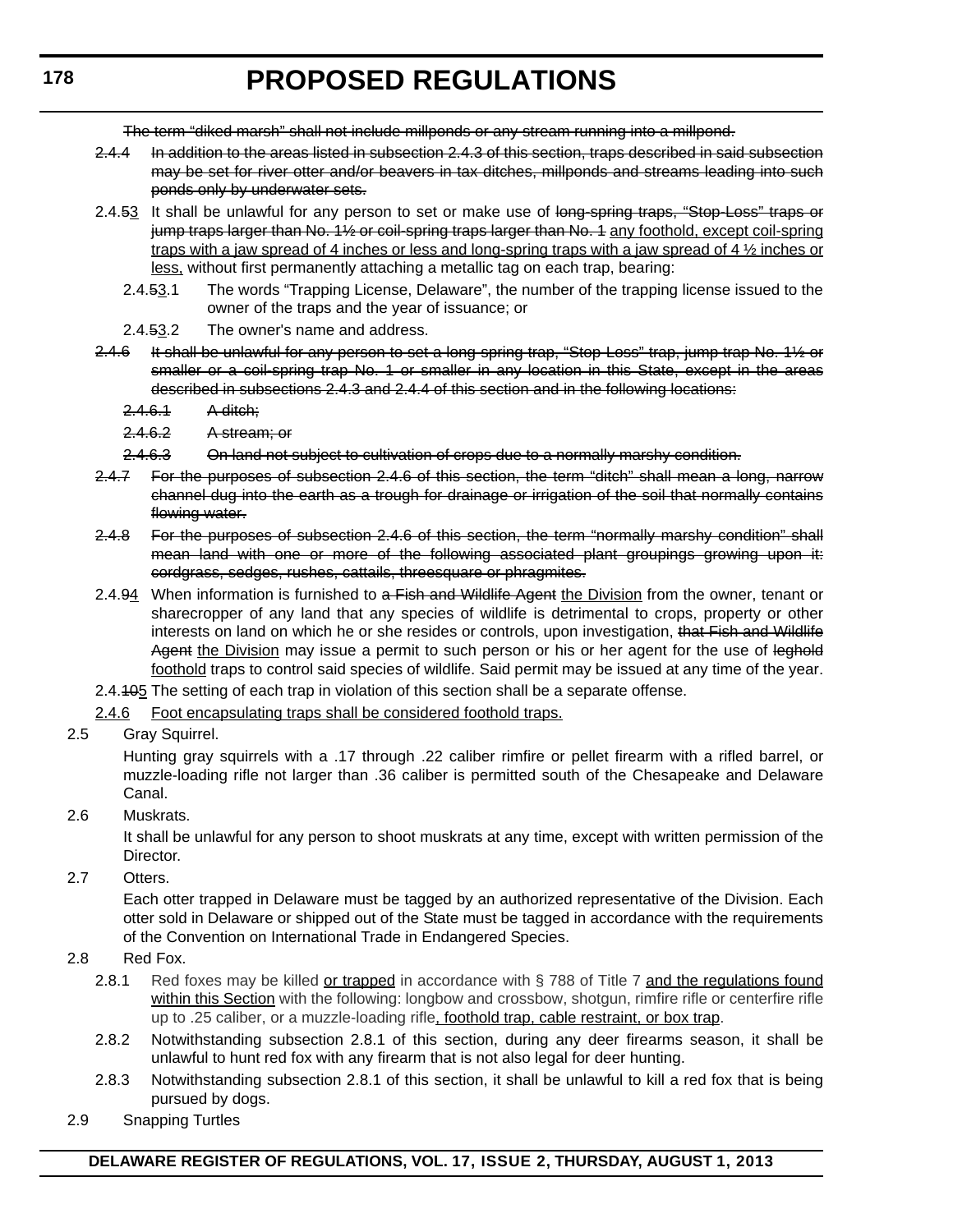- 2.9.1 Turtle traps must have either an escape hole below water measuring a minimum of 7.5" in all directions or floats inserted inside the trap or attached to the trap or be set in such a way so that the trap provides sufficient breathing space for all captured turtles at all times.
- 2.9.2 Each trap shall be marked with a metallic tag bearing the trapper's name and address. The tag shall be attached to the trap in a manner that allows it to remain visible, at all times.
- 2.9.3 All turtle traps must be lifted and emptied of catch at least once every 24 hours.
- 2.9.4 An annual permit must be obtained from the Division in order to trap snapping turtles. This permit is free.

# 2.10 Cable Restraints

- 2.10.1 It shall be unlawful for any person to set or make use of any cable restraint without first permanently attaching a metallic tag on each cable restraint, bearing:
	- 2.10.1.1 The words "Trapping License, Delaware", the number of the trapping license issued to the owner of the traps and the year of issuance; or
	- 2.10.1.2 The owner's name and address.
- 2.10.2 It shall be unlawful to set a cable restraint with the bottom of the loop any higher than 12 inches above the ground.

# 2.11 Box/Cage Traps

- 2.11.1 It shall be unlawful for any person to set or make use of any box/cage trap without first permanently attaching a metallic tag on each trap, bearing:
	- 2.11.1.1 The words "Trapping License, Delaware", the number of the trapping license issued to the owner of the traps and the year of issuance; or
	- 2.11.1.2 The owner's name and address.

# *(Break in Continuity of Sections)*

# **4.0 Seasons**

(Penalty Section 7 **Del.C.** §103(d))

# *(Break in Continuity Within Section)*

- 4.9 Pheasant.
	- 4.9.1 Season. Male pheasant may be hunted in accordance with the statutes and regulations of the State of Delaware governing the hunting of pheasant: from the Monday that immediately precedes Thanksgiving through the first Saturday in February, provided that during a deer firearms season hunter orange is displayed in accordance with §718 of Title 7.
	- 4.9.2 Female Pheasant. It shall be unlawful for any person to hunt or possess any female pheasant at any time, except as permitted on game preserves, by licensed game breeders or as otherwise permitted by law.
	- 4.9.3 Male Pheasant Limit*.* It shall be unlawful for any person to hunt or possess more than two (2) male pheasants in any one day during the pheasant season, except as permitted by law.
	- 4.9.4 Scientific or Propagating Purposes. It shall be unlawful for any person to possess pheasants for scientific and propagating purposes without a valid permit from the Director.
	- 4.9.5 Game Preserves. Nothing in this regulation shall be construed so as to limit the number or sex of pheasants that may be harvested by any one person on licensed game preserves.

# *(Break in Continuity Within Section)*

- 4.13 Red Fox.
	- 4.13.1 Harvest Season. Red fox may be killed in accordance with the statutes and regulations of the State of Delaware governing the hunting of red fox: from November 1 through the last day of February, excluding Sundays. Notwithstanding the foregoing, red foxes may be killed in accordance with Section 8 of WR-2 and § 788 of Title 7.
	- 4.13.2 Trapping Season. Red fox may be trapped with foothold, cable restraint, or cage/box traps from December 1 through March 10.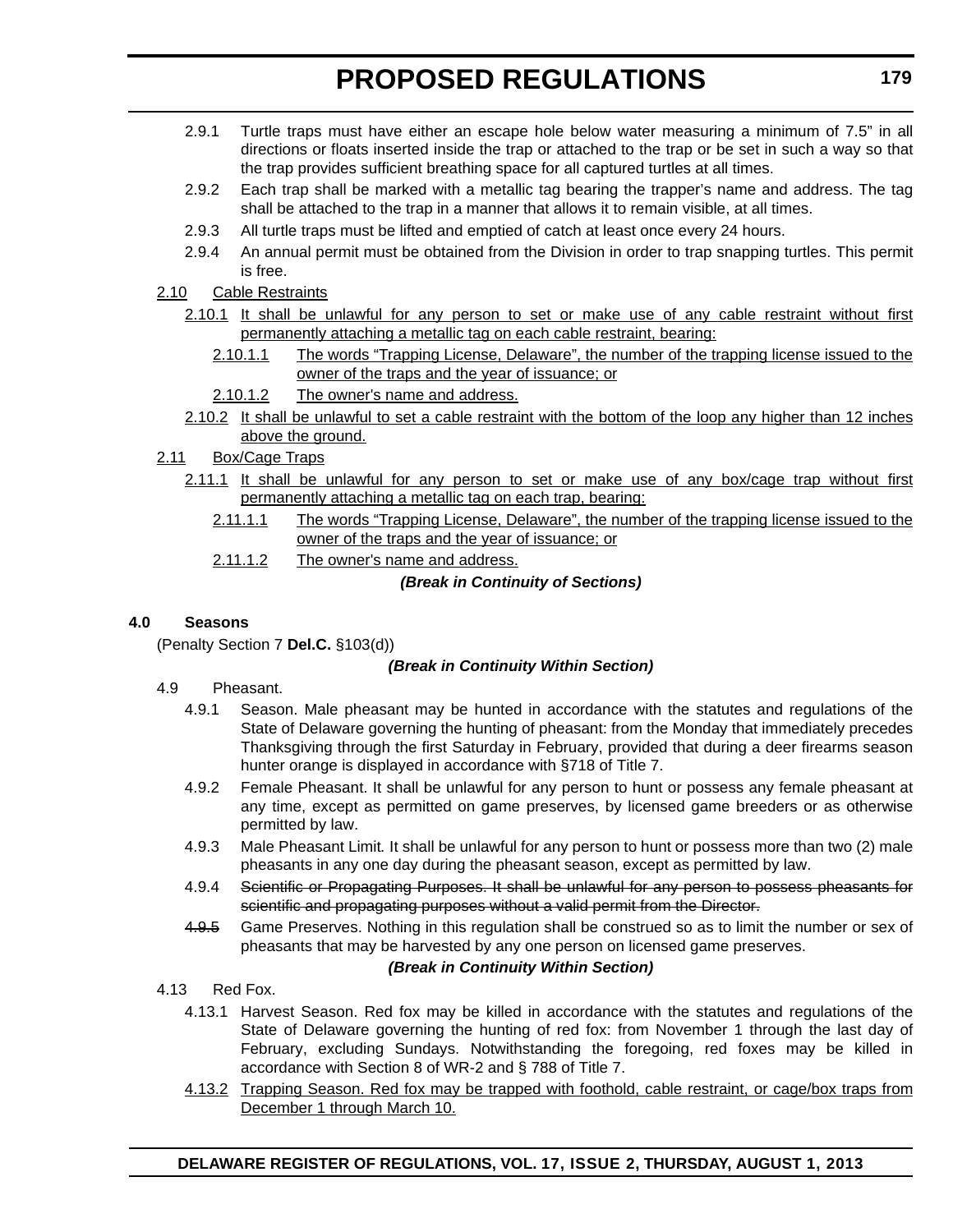# *(Break in Continuity of Sections)*

# **7.0 Deer**

(Penalty Section 7 **Del.C.** §103(d))

- 7.1 Limit.
	- 7.1.1 Unless otherwise provided by law or regulation of the Department, it shall be unlawful for any person to:
		- 7.1.1.1 Kill or take or attempt to kill or take more than four antlerless deer in any license year;
		- 7.1.1.2 Kill or take four antlerless deer in any license year without at least two of the four deer being female deer; or
		- 7.1.1.3 Possess or transport an antiered deer that was unlawfully killed.
		- 7.1.1.43 Possess or transport an antlerless deer that was unlawfully killed.
		- 7.1.1.54 Kill any antlered deer without first purchasing a Delaware Resident Combination Hunter's Choice Deer tag and Quality Buck Deer Tag, a Delaware Non Resident Antlered Deer Tag, or a Non-Resident Quality Buck Deer Tag except that persons exempt from purchasing a hunting license shall be entitled to take one Hunter's Choice deer at no cost.
		- 7.1.1.65 No hunter may harvest more than two antlered deer during a license year between July 1<sup>st</sup>. and June 30<sup>th</sup> of the next calendar year.

# *(Break in Continuity Within Section)*

- 7.2 Tagging, and Designated Checking Stations Deer Harvest Report Cards, and Registering Harvested Deer.
	- 7.2.1 Attaching Tags or Punching Deer Harvest Report Cards. Each licensed person who hunts and kills a deer shall, immediately after the killing and before removing the deer from the location of the killing, attach an approved tag to the deer or punch/cut the appropriate section of their approved Deer Harvest Report Card and record in ink the date of harvest on the tag or Deer Harvest Report Card. An approved tag shall mean an Antlerless Deer Tag or Doe Tag received with the hunting license, a Delaware Resident Quality Buck Deer Tag, a Delaware Resident Hunter's Choice Deer Tag, a Delaware Non Resident Quality Buck Deer Tag, a Delaware Non Resident Antlered Deer Tag, an Antlerless Deer Damage Tag, or an Antlerless Tag purchased in addition to the hunting license tags. Any unlicensed person not required to secure a license shall make and attach a tag to the deer that contains the person's name, license exempt number (LEN), address and reason for not having a valid Delaware hunting license or punch/cut the appropriate section of their Deer Harvest Report Card.
	- 7.2.2 Retention of Tag. If required, Tthe tag required by subsection 7.2.1 of this section shall remain attached to the deer until the deer is processed for consumption.
	- 7.2.3 Registering Deer. Each person who hunts and kills a deer shall, within 24 hours of killing said deer, register their deer by phone or over the internet through systems authorized by the Division. Deer taken to a processor or taxidermist must be registered before the animal is delivered, even if this occurs within the 24-hour timeframe. After registering a deer, hunters will be given a deer registration number. This number must be recorded in ink on the approved tags or the hunter's approved Deer Harvest Report Card listed in subsection 7.2.1 of this section. It shall be unlawful to knowingly enter incorrect information when registering a deer.
	- 7.2.4 Dressing. It shall be unlawful for any person to remove from any deer any part thereof, except those internal organs known as the viscera, or cut the meat thereof into parts, until such deer has been registered using the phone or internet system authorized by the Division.
	- 7.2.5 Deer Registration Number. The Deer Registration number provided by the automated phone/ internet system must remain with the head and/or carcass until the mount is picked up from the taxidermist or the meat is processed and stored as food.

# *(Break in Continuity Within Section)*

7.6 Carcass Importation Ban.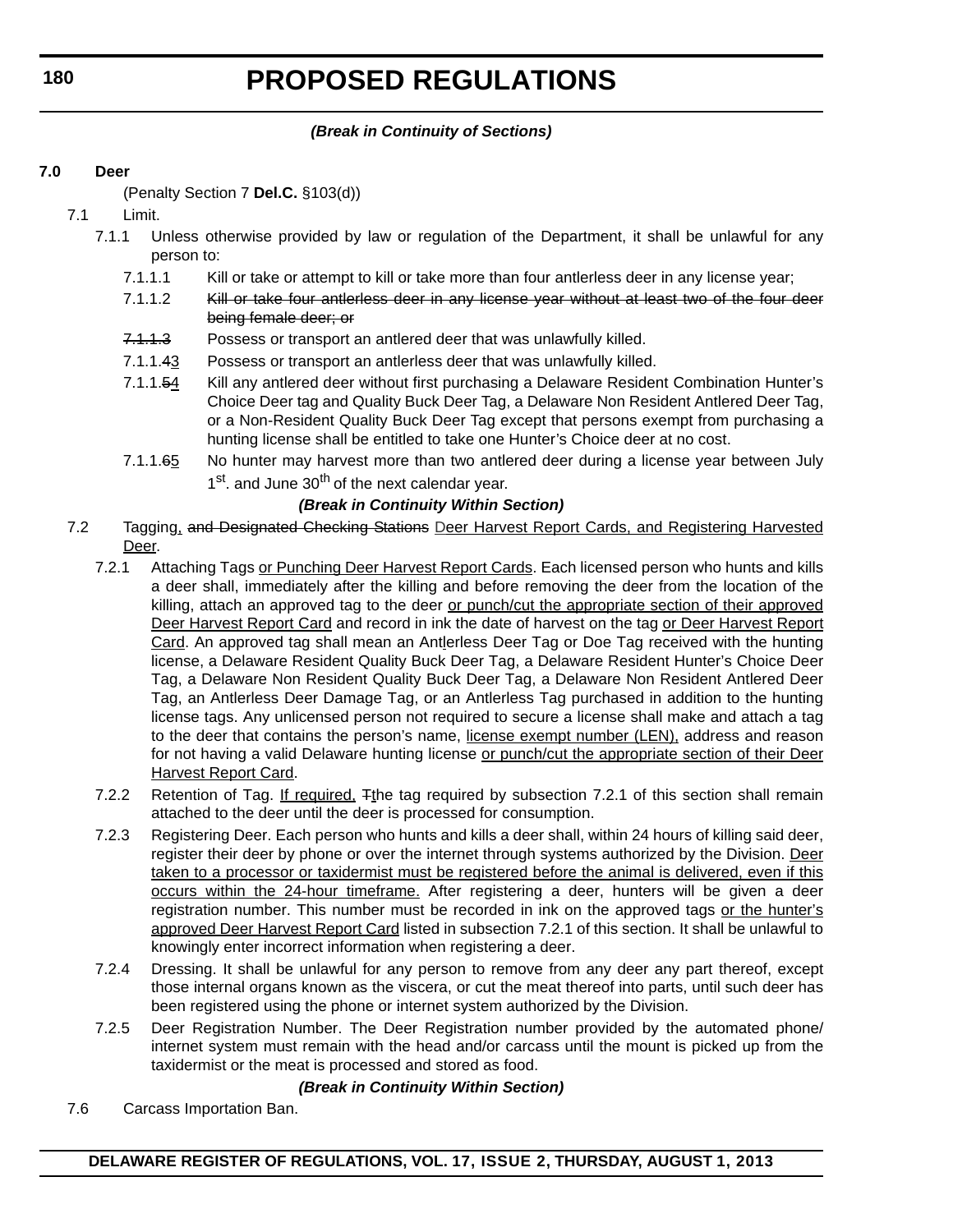7.6.1 Importation. It shall be unlawful to import or possess any carcass or part of a carcass of any member of the family Cervidae (deer) originating from a state, Canadian province, country or any portion of the aforementioned jurisdictions thereof as determined by the Division, in which Chronic Wasting Disease has been found in free-ranging or captive Cervids. Notwithstanding the foregoing, the following parts may be imported into the state:

*(Break in Continuity of Sections)*

# **23.0 Non-native/Invasive Wildlife**

# (Penalty Section 7 **Del.C.** §103(d))

23.1 Non-native Wildlife

# 23.1.1 Coyotes

- 23.1.1.1 It shall be unlawful to possess, buy, sell, barter, trade, or transfer any live coyote to or from another person unless permitted by the Director of the Division of Fish and Wildlife.
- 23.1.1.2 Coyotes may be killed or trapped in accordance with the regulations found within this Section with the following: longbow, crossbow, shotgun, rimfire rifle or centerfire rifle up to .25 caliber, a muzzle-loading rifle, foothold trap, cable restraint, or box trap. Notwithstanding the foregoing, coyotes may be killed in accordance with § 802 of Title 7.
	- 23.1.1.2.1 Notwithstanding subsection 23.1.1.2 of this section, during any deer firearms season, it shall be unlawful to hunt coyotes with any firearm that is not also legal for deer hunting.
- 23.1.1.3 Hunting Season. Coyotes may be hunted and harvested from November 1 through the last day of February.
- 23.1.1.4 Trapping Season. Coyotes may be trapped in accordance with the statutes and regulations of the State of Delaware governing the trapping coyotes: from December 1 through March 10 using foothold, cable restraints, or cage/box traps.
- 23.1.1.5 Reporting Harvest. After harvesting a coyote, a hunter and/or trapper must report the harvest via the Division of Fish and Wildlife's established reporting system(s).

# 23.2 **Invasive Wildlife**

- 23.2.1 Nutria (*Myocastor coypus*)
	- 23.2.1.1 It shall be unlawful to possess, buy, sell, barter, trade, or transfer any live nutria to or from another person unless permitted by the Director of the Division of Fish and Wildlife.
	- 23.2.1.2 Nutria may only be trapped during the lawful season to trap muskrats. Notwithstanding the foregoing, nutria may be killed in accordance with §802 of Title 7.
		- 23.2.1.2.1 Any nutria captured within a trap must be killed and may not be released back into the wild.
	- 23.2.1.3 Anyone capturing a nutria must notify the Division of Fish & Wildlife within 24 hours of the capture.

# 23.2.2 Feral Swine

- 23.2.2.1 It shall be unlawful for any person to release swine into the wild. If swine kept in captivity escape and cannot be recaptured within 72 hours the Delaware Division of Fish & Wildlife and the Delaware Department of Agriculture must be contacted.
- 23.2.2.2 It shall be unlawful for any person to kill feral swine without first obtaining a permit from the Division.
	- 23.2.2.2.1 It shall be unlawful to recreationally hunt feral swine.
	- 23.2.2.2.2 It shall be unlawful for a landowner to charge a fee for the purpose of killing feral swine.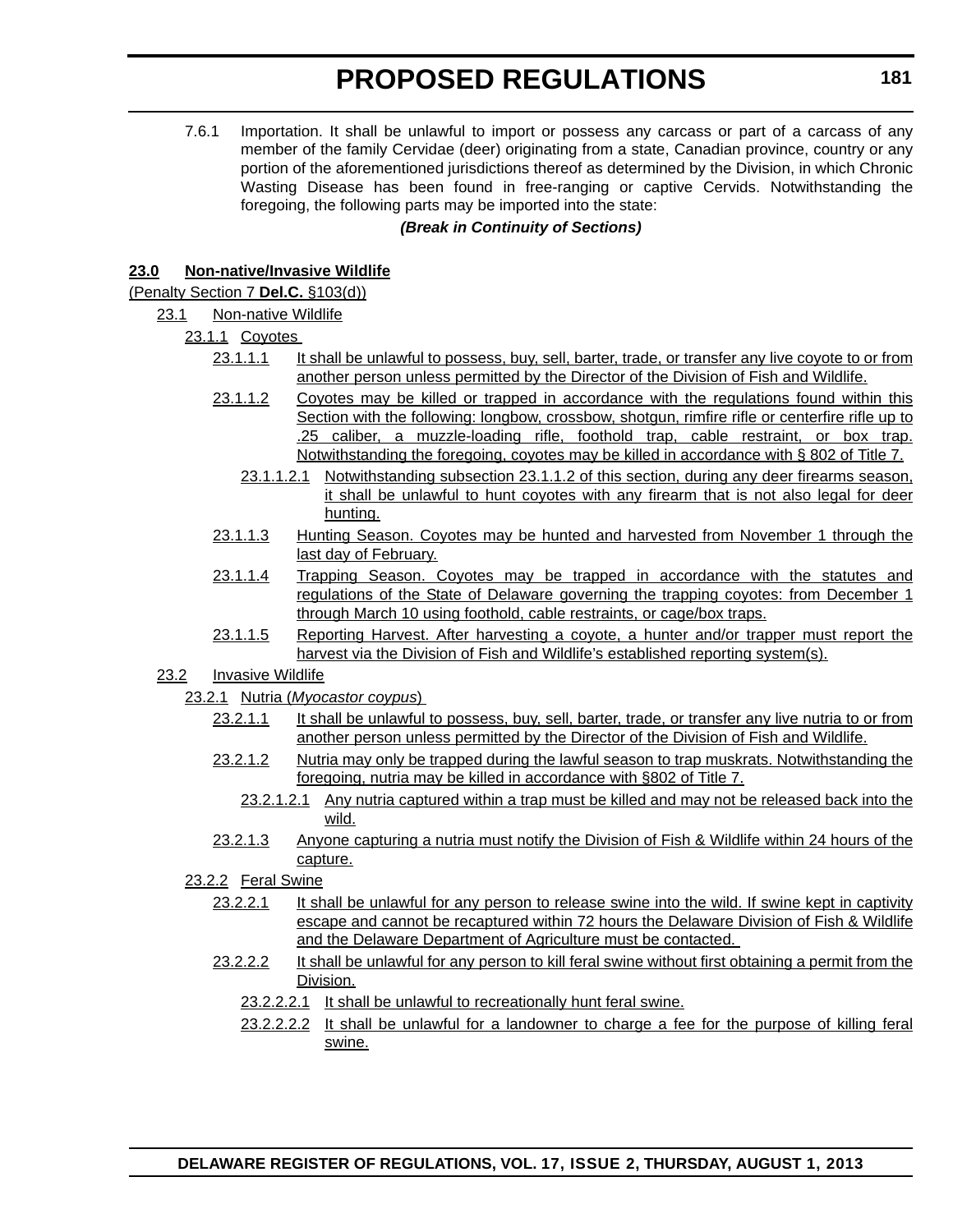**182**

# **PROPOSED REGULATIONS**

**\*Please Note: As the rest of the sections were not amended, they are not being published here. A complete copy of the proposed regulation is available at:**

**[3900 Wildlife](http://regulations.delaware.gov/register/august2013/proposed/17 DE Reg 174 08-01-13.htm)**

# **DEPARTMENT OF SAFETY AND HOMELAND SECURITY OFFICE OF HIGHWAY SAFETY**

Statutory Authority: 21 Delaware Code, Section 4101(d) (21 **Del.C.** §4101(d)) 2 **DE Admin. Code** 1205

# **PUBLIC NOTICE**

# **[1205 Electronic Red Light Safety](#page-3-0) Program (ERLSP)**

#### **Background**

The Secretary of the Department of Safety and Homeland Security (hereinafter referred to as "Secretary") intends to promulgate regulations that will regulate the administration of the Electronic Red Light Safety Program (hereinafter referred to as "Program") in unincorporated areas of the State of Delaware. The Program through the use of traffic light signal monitoring systems will impose monetary liability on owners or operators of motor vehicles for failure to comply with traffic light signals.

Notice for public comment and a public hearing were properly noticed and a public hearing was held on November 22, 2004 in the second floor conference room of the Department of Safety and Homeland Security Building, Dover, DE. No comments were received either in writing or at the public hearing.

On June 14, 2012, Governor Jack Markell signed Executive Order No. 36, which requires each executive branch agency to examine their existing regulations, with a view toward streamlining or eliminating unnecessary or unduly burdensome regulations. Executive Order No. 36 requires each executive branch agency to solicit input from the public, as well as conduct its own examination of agency regulations. As a result of Executive Order No. 36, The Department of Safety and Homeland Security in cooperation with the Department of Transportation has updated administration Regulation 1205 to incorporate programmatic changes to the Electronic Red Light Safety Program. The proposed regulatory changes set forth below are the result of the above process.

#### **Public Comment Period**

The Department of Safety and Homeland Security will take written comments on the proposed Regulations until August 31, 2013. Any requests for copies of the proposed Regulations, or any questions or comments regarding this document should be directed to:

Jana Simpler, Director of the Office of Highway Safety P.O. Box 1321, Dover, DE 19901 (302) 744-2740 Jana.Simpler@state.de.us

# **1205 Electronic Red Light Safety Program (ERLSP)**

#### **1.0 Statement of Purpose**

The purpose of these regulations are  $is$  to provide for the establishment and administration of a program in unincorporated areas of the State of Delaware imposing monetary liability on owners or operators of motor vehicles for failure to comply with traffic light signals an Electronic Red Light Safety Program (ERLSP) at qualifying intersections across the State of Delaware. The Delaware Department of Transportation (DelDOT) and/or the governing body of any city or county may install and operate traffic light signal violation monitoring systems and assess fines accordingly. The Program shall use recognized safety and crash criteria in determining whether and where to add any new enforcement locations to the Program, and in any event shall continue to confirm that any

# **DELAWARE REGISTER OF REGULATIONS, VOL. 17, ISSUE 2, THURSDAY, AUGUST 1, 2013**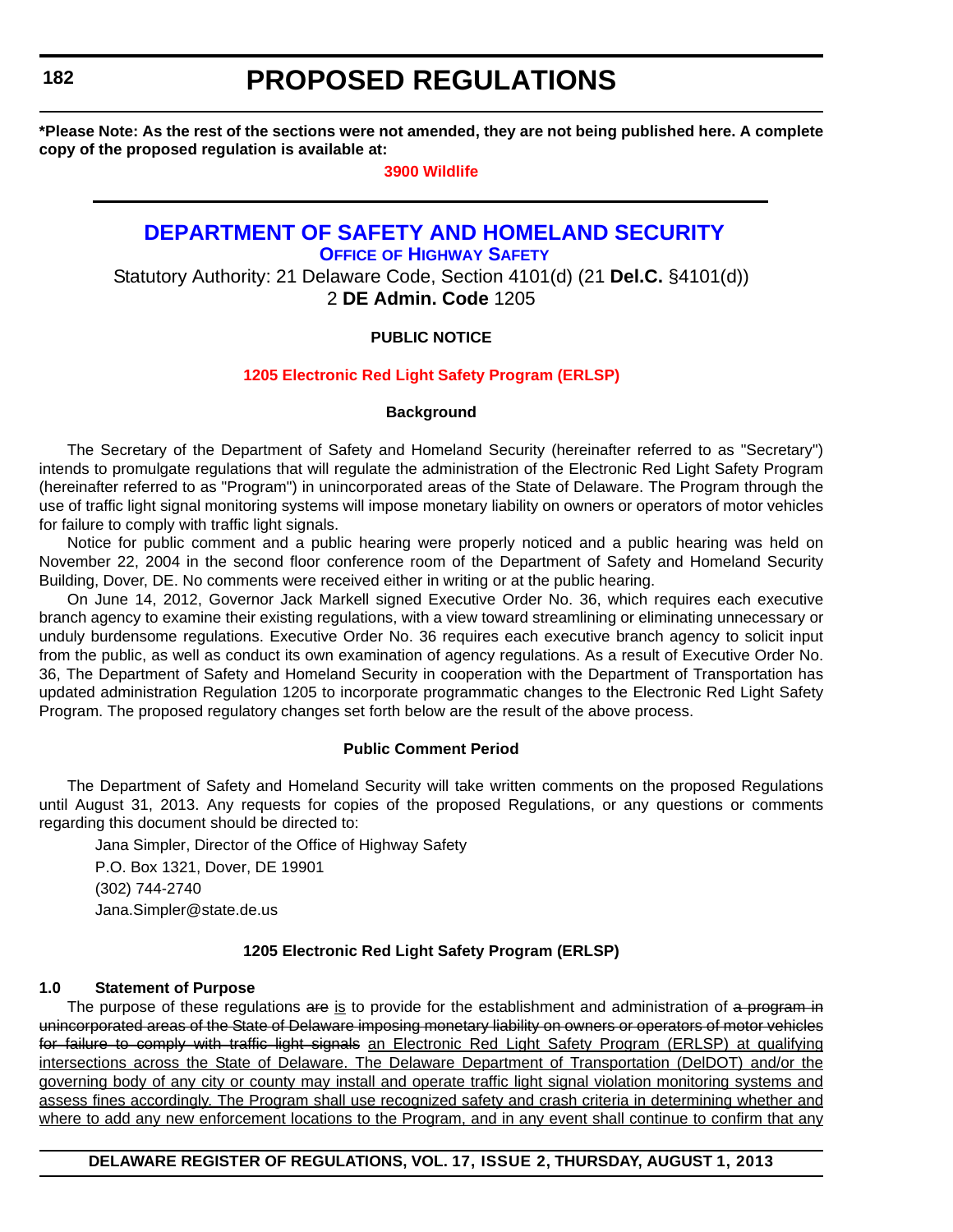such new locations are not objected to by the incumbent state Senator and Representative for the districts in which such locations are proposed. These regulations are being promulgated in accordance with 21 **Del.C.** §4101(d) and 73 **Del. Laws**, c. 350, sec. 92.

# **2.0 Locations of Traffic Light Signal Monitoring Systems**

There shall be up to 10 locations in unincorporated areas of the State of Delaware where traffic light signal monitoring systems shall be installed and operated. DelDOT is specifically directed to identify intersections with high crash incidents as potential candidates for the placement of electronic red light camera systems. If a camera installation is performed on state-maintained streets or roads by an entity other than DelDOT, the Department must first approve such installation. In addition, the Department must approve the engineering of any new cameras installed. All intersections using a traffic control photographic system or other traffic light signal violation monitoring system must adhere to the exact duration of the yellow light change interval. This time period must be no less than the yellow light change interval duration specified in the design manual developed by the Department of Transportation.

# **3.0 Nestor Traffic Systems, Inc. System Vendor**

The Department of Transportation has selected Nester Traffic Systems, Inc. to provide traffic light signal monitoring systems for unincorporated areas of the State of Delaware and to assist in administering the Electric Red Light Safety Program in unincorporated areas of the State of Delaware. Nestor Traffic Systems, Inc. and its employees may participate in the administration of the Electronic Red Light Safety Program. The Department of Transportation utilizes a supporting vendor to provide enforcement monitoring systems and assist in administering the ERLSP. System vendors are selected through an open competitive procurement process which allows for the government and the taxpayer to benefit from improved quality at lower pricing. To assure integrity and propriety, no person involved in the administration or enforcement of the Program shall own any interest or equity in the vendor used by the department to support the administrative elements of the Program. Any such person with an ownership or equity interest in such vendor must divest from this ownership or investment no later than ninety days after the effective date of this act. This restriction applies to anyone with either direct involvement in the administering or enforcement of the Program and those in any supervisory capacity above such persons.

#### **4.0 Fines**

The owner or operator of a vehicle that commits a violation by failing to comply Violation notices are sent to the registered owner of the vehicle that fails to comply with a traffic light signal, as evidenced by information obtained from a traffic light signal monitoring system, and shall be subject to a civil assessment in the amount of \$75. offense rather than a criminal offense. At the time of this revision, the present violation fine of \$112.50 is calculated using two components: a base fine of \$75.00 and a surcharge of \$37.50. The \$75.00 fee is authorized by 21 **Del.C.** §4101(d)(2). The \$37.50 surcharge originates from 11 **Del.C.** §410, which requires fines or fees levied for violations of Title 21 to include an additional 50% surcharge assessment.

# **5.0 Violation Criteria**

For a violation to occur, the front of a vehicle must be behind the stop line marked on the pavement at the time the traffic light signal turns red and must then continue into the intersection while the traffic light signal is red.

# **6.0 Determination of Violation**

An employee of the Delaware State Police shall review video evidence from a traffic light signal monitoring system and make a determination as to whether a violation has occurred. If a determination is made that a violation has occurred, a Notice of Violation shall be sent to the registered owner of the vehicle that committed the violation. The technology for electronic enforcement utilizes a specialized camera, coupled with a traffic signal. The device detects the movement of vehicles into the intersection after a signal turns red. The technology video tapes this movement while simultaneously taking a picture of the violator's license plate to identify the vehicle. A trained technician, such as a law enforcement officer, employed by a state agency or entity designated by a state agency for this purpose inspects the evidence. Using this information, a violation notice is generated and sent to the registered owner of the vehicle.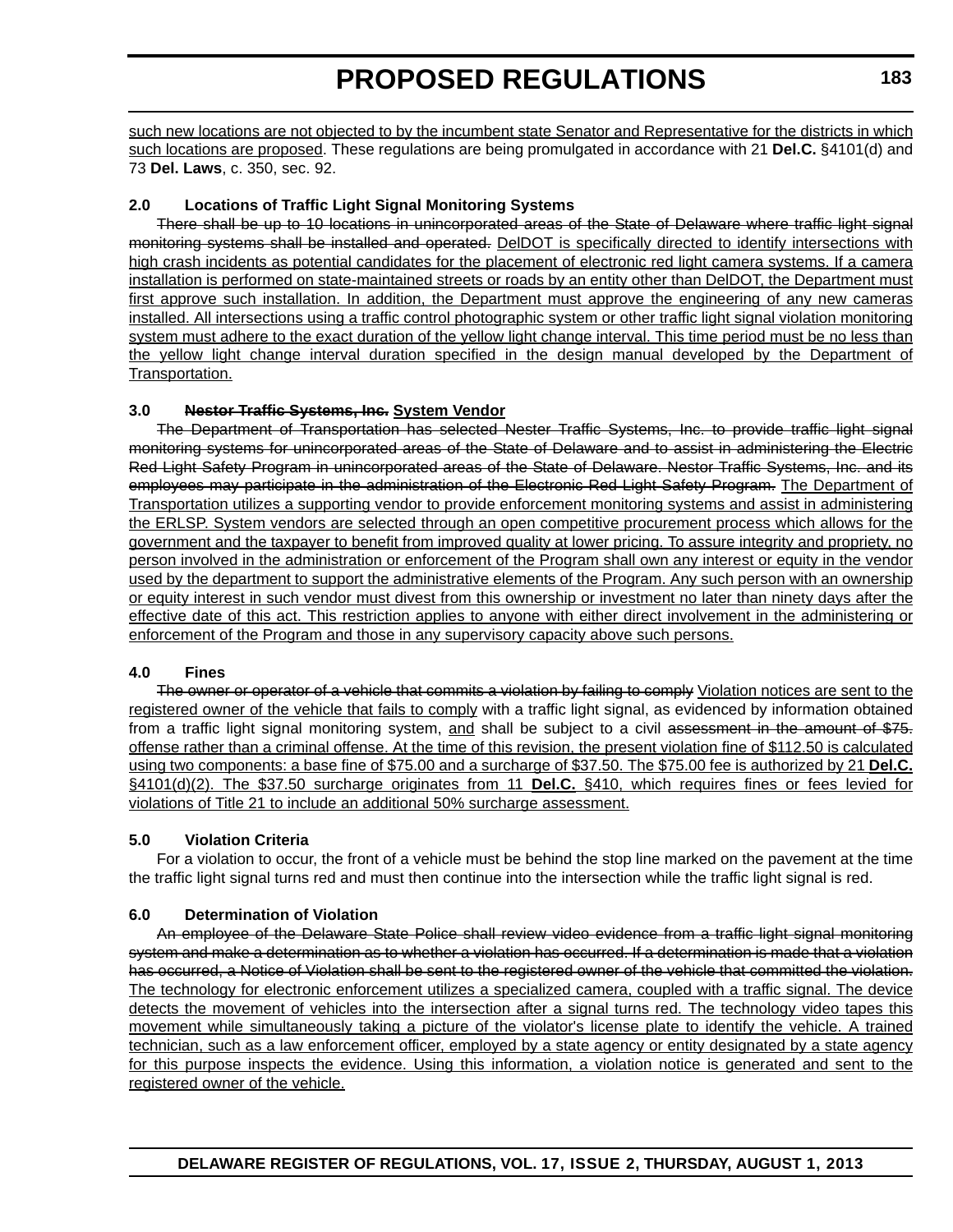# **7.0 Exemptions**

- 7.1 The following vehicles are exempt from receiving a notice of violation:
	- 7.1.1 Emergency vehicles with active emergency lights;
	- 7.1.2 Vehicles moving through the intersection to avoid or clear the way for a marked emergency vehicle;
	- 7.1.3 Vehicles under police escort; and
	- 7.1.4 Vehicles in a funeral procession.

# **8.0 Notice of Violation Content**

- 8.1 A Notice of Violation shall contain:
- 8.1 A civil violation number:
	- 8.21.1 The name and address of the registered owner of the vehicle that committed the violation;
	- 8.31.2 The registration number of the motor vehicle involved in the violation;
	- 8.41.3 The violation charges;
	- 8.51.4 The location where the violation occurred;
	- 8.61.5 The date and time of the violation;
	- 8.71.6 The date the notice of violation is mailed Copies of 2 or more photographs, or microphotographs or other recorded images, taken as proof of the violation;
- 8.8 Four images that demonstrate proof of a violation. This shall include:
	- 8.8.1 An image showing the vehicle behind the stop line, light is red;
	- 8.8.2 An image showing vehicle within intersection, light is red;
	- 8.8.3 An image showing a close-up of the license plate; and
	- 8.8.4 An image showing the rear of vehicle, with license plate;
	- 8.91.7 The amount of the civil assessment imposed and the date by which the civil assessment should be paid;
	- 8.101.8 Information advising an owner or operator of a vehicle regarding the manner, time and place by which liability as alleged in a Notice of Violation may be contested and warning that the failure to pay the civil assessment or to contest liability within 30 days of the mailing of the Notice of Violation is an admission of liability and may result in a judgment being entered against the owner or operator and/or the denial of the registration or the renewal of the registration of any of the owner's vehicles; and Information advising the summonsed person of the manner, time and place by which liability as alleged in the notice may be contested, and warning that the failure to pay the civil assessment or to contest liability in a timely manner is an admission of liability and may result in a judgment being entered against the summonsed person and/or the denial of the registration or the renewal of any of the owner's vehicles; and
	- 8.111.9 Notice concerning a person's ability to rebut the presumption that he or she was the operator of the vehicle at the time of the alleged violation and the means for rebutting the presumption. Notice of the summonsed person's ability to rebut the presumption that the summonsed person was the operator of the vehicle at the time of the alleged violation and the means for rebutting such presumption.

# **9.0 Affidavits**

- 9.1 If the registered owner of a vehicle whom has received a notice of violation contends that he/she was not the operator of the vehicle at the time of the violation, he/she will be required to submit an affidavit denying that he/she was an operator and shall provide the name and address of the operator at the time of the violation. must furnish evidence that the vehicle was, at the time of the violation, in the care, custody or control of another person. Such presumption shall be rebutted if the owner:
	- 9.21.1 If the registered owner is a leasing company that rents/leases vehicles, that leasing company must provide by affidavit the name and address of the person or entity who rented/leased or otherwise had care, custody, or control of the vehicle at the time of the violation. Furnishes an affidavit by

# **DELAWARE REGISTER OF REGULATIONS, VOL. 17, ISSUE 2, THURSDAY, AUGUST 1, 2013**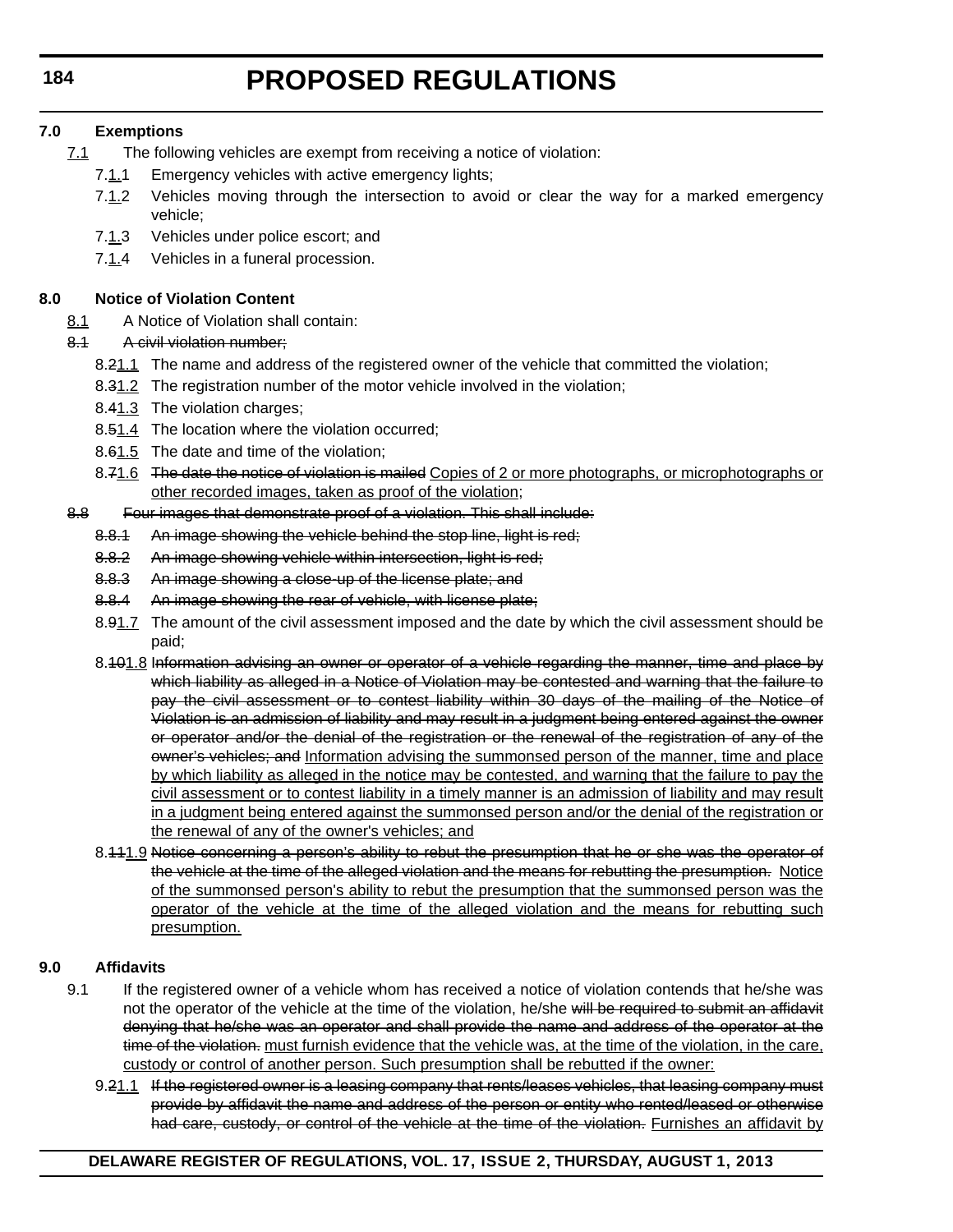regular mail to the entity indicated on the summons that the owner was not the operator of the vehicle at the time of the alleged violation and provides the name and address of the person or company who leased, rented or otherwise had the care, custody or control of the vehicle, or attaches a certified copy of a police report showing that the vehicle or license plate or plates had been reported to the police as stolen prior to the time of the alleged violation; or

- 9.31.2 If a vehicle, or its plates were stolen at the time of the alleged violation, the registered owner must provide an affidavit denying he/she was an operator and provide a certified copy of the police report/log reflecting such theft. Provides proof in court or to the entity handling the administrative appeal process that the owner was not the operator of the vehicle at the time of the alleged violation or that the owner failed to comply with the traffic signal either in order to yield the right-ofway to an emergency vehicle or as part of a funeral procession.
- 9.42 An affidavit must be provided by the registered owner of a vehicle receiving a Notice of Violation within 30 days of the mailing issue date of the Notice of Violation.
- 9.53 Upon receipt of an affidavit by the State of Delaware or Nestor Traffic Signals, Inc. the system vendor, the newly implicated person will be mailed a notification informing him/her of the violation.

# **10.0 Payment of Civil Assessment**

A person electing to pay a the civil assessment should make payment by check or money order to ERLSP. Payment should be made by mail to: P.O. Box 2018, Winchester, VA 22604 or at such other address as specified on the Notice of Violation follow the process as outlined on the Notice of Violation.

# **11.0 Procedures to Contest a Violation**

A hearing to contest a violation will be heard in the Justice of the Peace Court for the State of Delaware. A person receiving a Notice of Violation may request a hearing to contest a violation by sending such request to the address provided with or on the Notice of Violation within 30 days of the date the Notice of Violation was sent to the owner or operator of the vehicle. If a request for a hearing is not made within 30 days of the Notice of Violation being sent to the owner or operator of the vehicle, that person or entity has waived the right to contest the violation. A person receiving a Notice of Violation may request a hearing to contest the violation by notifying in writing the entity designated on the summons, within 30 days of the issue date. Upon timely receipt of a hearing request, a civil hearing shall be scheduled and the defendant notified of the hearing date by first class mail. Costs for such hearing shall not be assessed against the prevailing party. There shall be no right of transfer to the Court of Common Pleas.

# **12.0 Failure to Pay Civil Assessment**

If the owner or operator of a vehicle does not pay a civil assessment within 30 days of the Notice of Violation being sent to the owner or operator of the vehicle or does not successfully contest a violation, the Division of Motor Vehicles may refuse to register and/or deny the renewal of the registration of any of the owner's vehicles. Additionally, the Department of Transportation may pursue a civil action, including seeking judgment and execution on a judgment against the owner or operator of the vehicle. If the owner or the operator identified by the owner fails to pay the civil penalty by voluntary assessment, request a hearing within the required time or submit an affidavit stating that the owner or operator identified was not the driver, the Division of Motor Vehicles may refuse to renew the registration of the owner's vehicle operated at the time the summons was issued. If the owner or an operator identified by the owner is found responsible at a hearing and fails to pay as ordered by the Court, or requests a hearing and fails to pay as ordered by the Court, or requests a hearing and fails to appear, the Division of Motor Vehicles shall suspend the license of the owner or operator.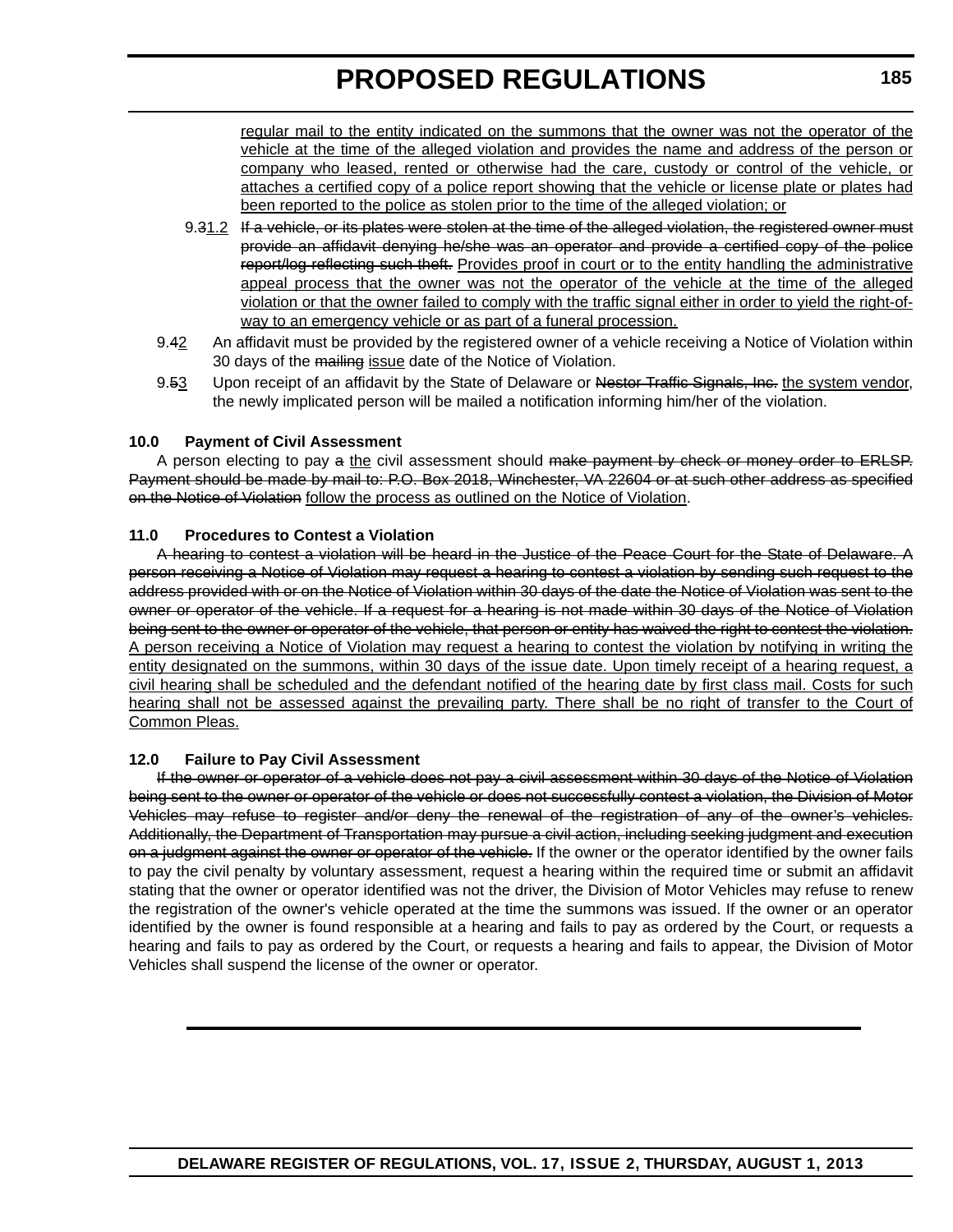**186**

# **PROPOSED REGULATIONS**

# **DEPARTMENT OF SERVICES FOR CHILDREN, YOUTH AND THEIR FAMILIES**

# **DIVISION OF FAMILY SERVICES OFFICE OF CHILD CARE LICENSING** Statutory Authority: 31 Delaware Code, Chapter 3 (31 **Del.C.** Ch. 3)

9 **DE Admin. Code** 105

# **PUBLIC NOTICE**

# **105 Residential Child Care Facilities [and Day Treatment Programs](#page-3-0)**

### **Summary**

The Office of Child Care Licensing is again submitting the Delacare Requirements for Residential Child Care Facilities and Day Treatment Programs for public comment as a result of a change in the definition of "Child" and to incorporate public comments received from two organizations.

### **Comments**

A copy of the proposed regulations is being published in the August 1, 2013 edition of the Delaware *Register of Regulations*. Interested parties wishing to offer comments on the proposed regulations or submit written suggestions, data, briefs or other materials concerning the proposed regulations must submit same to Elizabeth Timm, Office of Child Care Licensing, 1825 Faulkland Road, Wilmington, Delaware 19805 or by fax to 302-633- 5112 by the close of business on August 31, 2013.

### **Adoption of Proposed Regulations**

The action concerning the determination of whether to adopt the proposed regulations will be based upon staff analysis and the consideration of the comments and written materials filed by other interested persons.

**\*Please Note: Due to the size of the proposed regulation, it is not being published here. A copy of the regulation is available at:**

**[105 Residential Child Care Facilities and Day Treatment Programs](http://regulations.delaware.gov/register/august2013/proposed/17 DE Reg 186 08-01-13.htm)**

# **DEPARTMENT OF STATE DIVISION OF PROFESSIONAL REGULATION CONTROLLED SUBSTANCE ADVISORY COMMITTEE** Statutory Authority: 16 Delaware Code, Section 4731 (16 **Del.C.** §4731)

# **Uniform Controlled [Substances Act Regulations](#page-3-0)**

# **PUBLIC NOTICE**

Pursuant to 16 **Del.C.** §4731, the Delaware Controlled Substance Advisory Committee has proposed revisions to its rules and regulations. Rule 2.0 is revised to add the requirement that all practitioners registered under Chapter 47 of Title 16 of the **Delaware Code** must complete continuing education in order to qualify for continued registration. The amendment will enhance practitioner competence for greater protection of the public.

A public hearing will be held on August 28, 2013 at 9:30 a.m., Buena Vista Conference Center, 661 South DuPont Highway, New Castle, DE 19720. Anyone wishing to receive a copy of the proposed rules and regulations may obtain a copy from the Delaware Controlled Substance Advisory Committee, 861 Silver Lake Boulevard, Dover, Delaware 19904. Persons wishing to submit written comments may forward these to the Committee at the

**DELAWARE REGISTER OF REGULATIONS, VOL. 17, ISSUE 2, THURSDAY, AUGUST 1, 2013**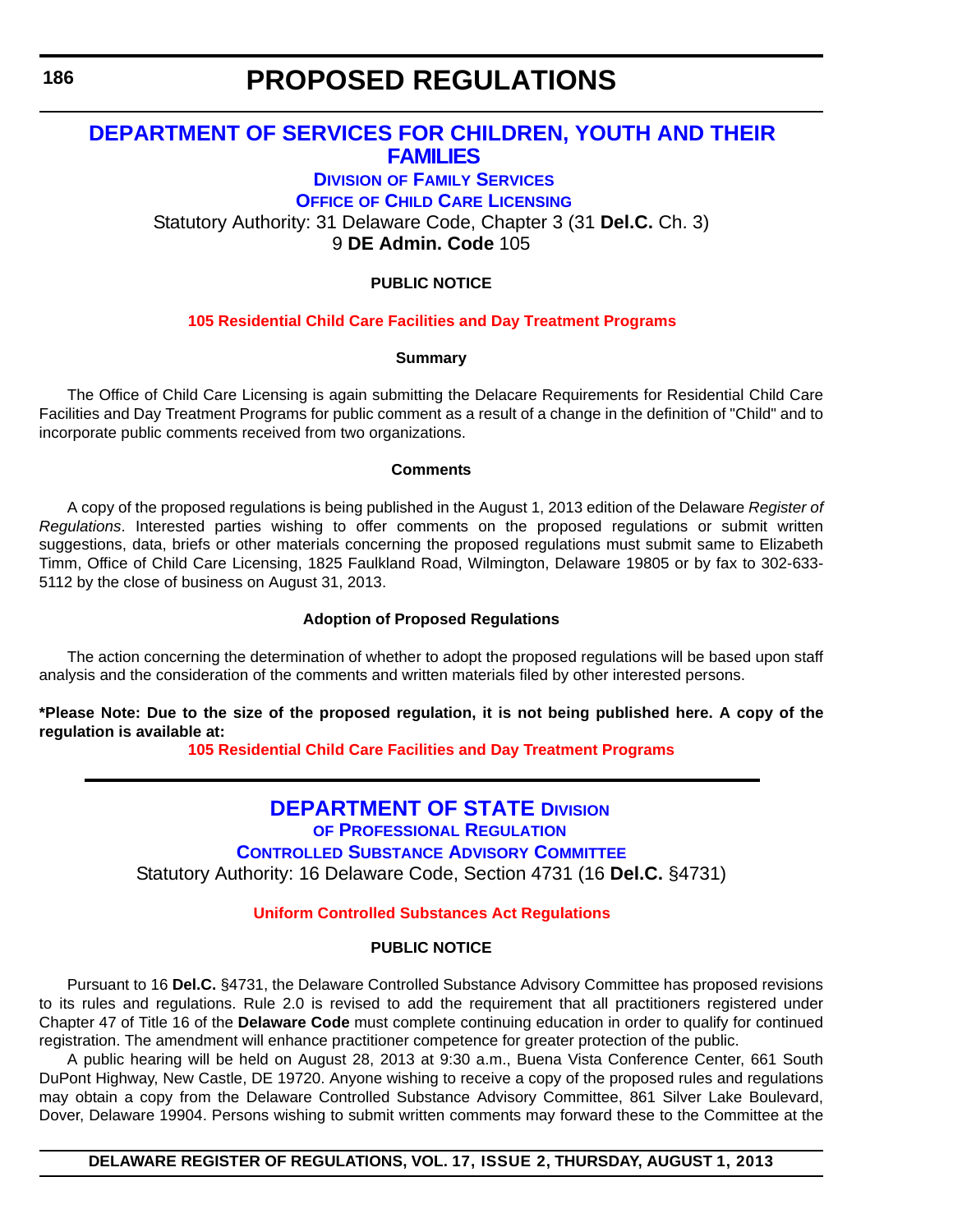above address. In accordance with 29 **Del.C.** §10118(a), the final date to receive written comments will be September 12, 2013, which is 15 days following the public hearing.

#### **Uniform Controlled Substances Act Regulations**

### *(Break in Continuity of Sections)*

### **2.0 Requirements**

- 2.1 Registration shall be on a biennial basis upon forms supplied by the Division of Professional Regulation and/or Secretary of State for that purpose. A separate registration is required at each principal place of business or professional practice where controlled substances are manufactured, distributed, dispensed, or kept for research substances are manufactured, distributed, dispensed, or kept for research or analysis. Out-of-State registrants who dispense or distribute controlled substances to patients or facilities in Delaware are required to obtain a registration.
	- 2.1.1 All practitioners registered under Title 16, Chapter 47 as of July 1, 2013, must attest to completion of a one hour education course on Delaware law, regulation and programs, acceptable to the Secretary, pertaining to the prescribing and distribution of controlled substances on or before July 1, 2014 in order to qualify for continued registration.
	- 2.1.2 All practitioners who obtain new registration under Title 16, Chapter 47 after July 1, 2013 must attest to completion of a one hour education course on Delaware law, regulation and programs, acceptable to the Secretary, pertaining to the prescribing and distribution of controlled substances within the first year of obtaining registration in order to qualify for continued registration.
	- 2.1.3 All practitioners must attest to completion of two hours of continuing education biennially in the areas of controlled substance prescribing practices, treatment of chronic pain, or other topics related to the prescribing of controlled substances.
	- 2.1.4 The Secretary shall periodically review the requirements of paragraphs 2.1.1, 2.1.2, and 2.1.3 to determine adequacy.
- 2.2 Revocation and Suspension
	- 2.2.1 Revocation of registration by the Federal Government will result in automatic revocation of the State registration.
	- 2.2.2 Proceedings for denying, suspending or revoking a registration shall be held before the Committee. The Committee will forward their recommendation in writing to the Secretary of State for his/her review and decision. Persons complained against may appear personally or by counsel, and may produce any competent evidence in their behalf in answer to the alleged violation.
	- 2.2.3 Whenever a registration is denied, suspended, or revoked by the Secretary of State, the Secretary of State or his/her designee will reduce in writing his**/**her findings and rulings, and the reasons therefore, and forward them to the persons applying for registration or complained against within 15 days of receiving the written recommendation of the Committee. This provision shall in no way stay any such denial, suspension, or revocation. The Secretary of State's decision is final and conclusive. A person aggrieved may file an appeal as provided in 16 **Del.C.** §4786.

# *(Break in Continuity of Sections)*

**\*Please Note: As the rest of the sections were not amended, they are not being published here. A complete copy of the proposed regulation is available at:**

**[Uniform Controlled Substances Act Regulations](http://regulations.delaware.gov/register/august2013/proposed/17 DE Reg 186a 08-01-13.htm)**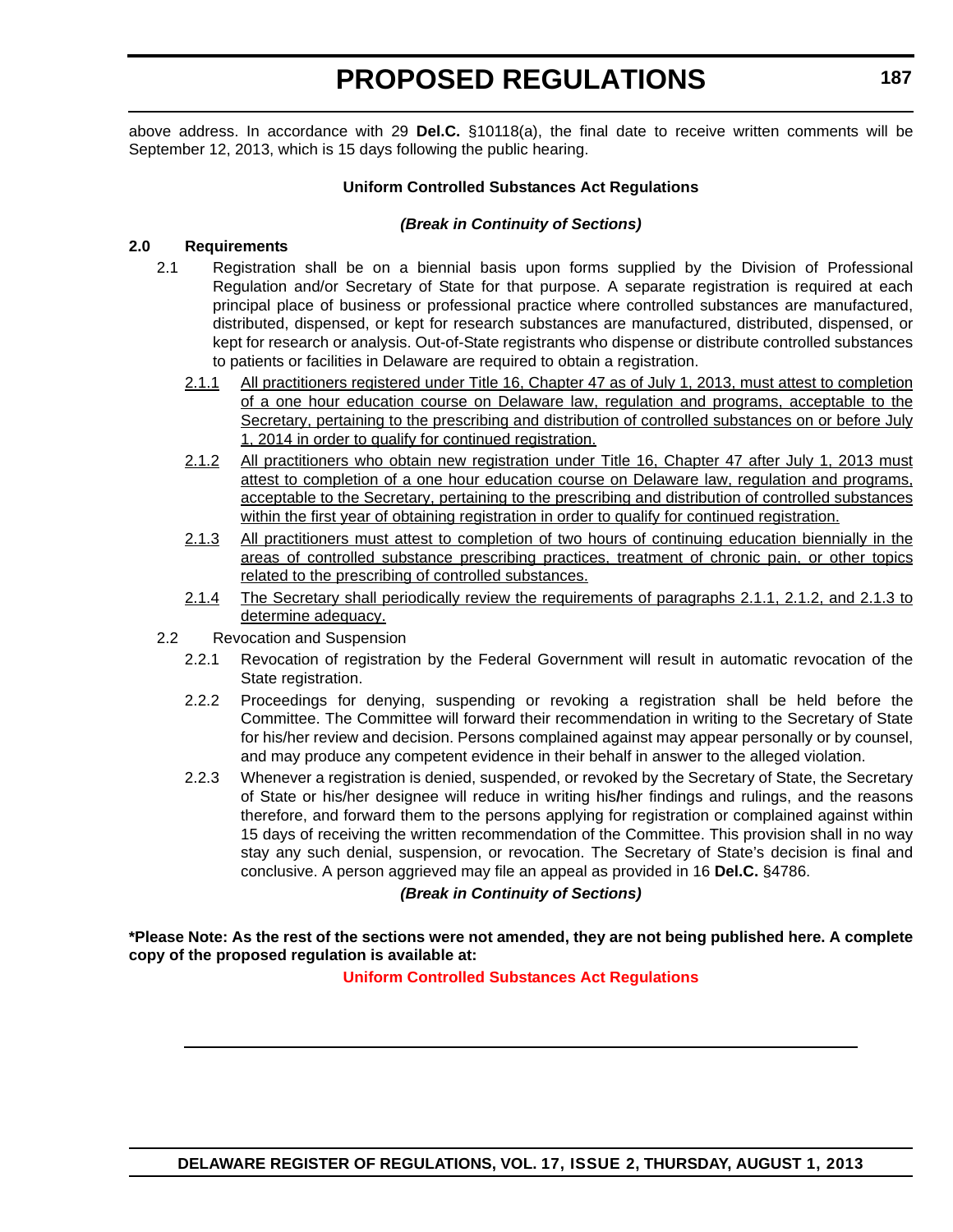# **DIVISION OF PROFESSIONAL REGULATION**

**300 Board of Architecture** Statutory Authority: 24 Delaware Code, Section 306(a)(1) (24 **Del.C.** §306(a)(1)) 24 **DE Admin. Code** 300

# **PUBLIC NOTICE**

#### **[300 Board of](#page-3-0) Architects**

The Delaware Board of Architects, pursuant to 24 **Del.C.** §306(a)(1), proposes to revise sections 1.0 and 6.2.1 and add new text in 1.0, 4.1.2, 6.22, 6.3, and 6.9. The proposed changes seek to add a section for architect emeritus status, reinstitute a regulation for Intern Development Program Guidelines in order to comply with the National Council of Architectural Registration Boards and amend the current continuing education requirements to allow for proration of credits and become more in line with other states architecture licensing boards.

The Board will hold a public hearing on the proposed regulation change on September 4, 2013 at 1:30 p.m., Second Floor Conference Room B, Cannon Building, 861 Silver Lake Blvd., Dover, DE 19904. Written comments should be sent to Meaghan Jerman, Administrative Specialist of the Delaware Board of Architects, Cannon Building, 861 Silver Lake Blvd., Dover, DE 19904. Written comments will be accepted until September 19, 2013 pursuant to 29 **Del.C.** §10118(a).

The proposed rule changes are as follows, additions are indicated in underline, deletions are indicated in strike-through:

### **300 Board of Architects**

#### **1.0 Scope: Definitions**

Purpose: Regulations of the Delaware Board of Architects are set forth for the purpose of clarifying and implementing 24 **Del.C.** Ch. 3 which establishes the Board and confers upon it responsibility for registration of architects and the regulation of the practice of architecture.

Invalidity: Any provision found to be invalid shall not affect any other provision and the remaining provisions shall remain in full force and effect.

Terms Defined by Statute: Terms defined in 24 **Del.C.** Ch. 3 shall have the same meanings when used in these regulations, except where the context clearly indicates a different meaning.

Terms Defined Herein: As used in these regulations, the following terms shall have the following meanings except where the context clearly indicates a different meaning.

### **"AIA"** American Institute of Architects

**"Administration of Construction Contracts"** Shall comprise at least the following services: (i) visiting the construction site on a regular basis as is necessary to determine that the work is proceeding generally in accordance with the technical submissions submitted to the building official at the time the building permit was issued; (ii) processing shop drawings, samples, and other submittals required of the contractor by the terms of the construction contract documents; and (iii) notifying an owner and the appropriate building official of any code violations, changes that affect code compliance, the use of any materials, assemblies, components, or equipment prohibited by a code, major or substantial changes between such technical submissions and the work in progress, or any deviation from the technical submissions that he or she identifies as constituting a hazard to the public, that he or she observes in the course of performing his or her duties.

**"Applicant"** An individual who has submitted an application for registration to the Board.

**"Architect"** Any person who is authorized to practice architecture as defined in Title 24, Chapter 3 and who holds a current Certificate of Registration.

**"Architect Emeritus"** Honorific title granted to a previously licensed Delaware Architect who has retired from active architecture practice.

**"A.R.E"** The current Architect Registration Examination, prepared by NCARB.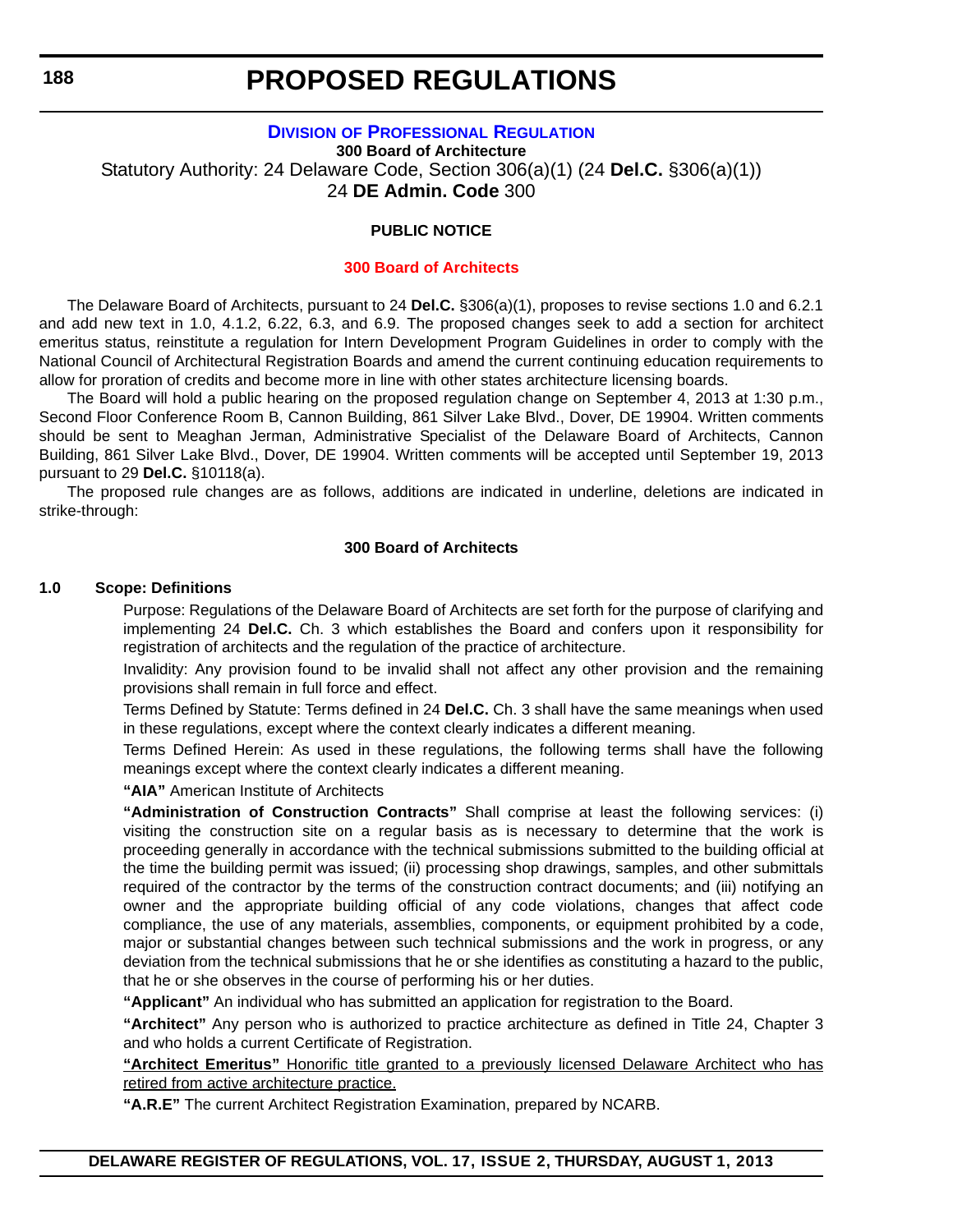# *(Break in Continuity Within Section)*

**"Technical Submissions"** Designs, drawings, specifications, studies and other technical documents prepared in the course of practicing architecture. All technical submissions shall be identified by date and by the name and address of the registered architect or the registered architect's firm.

**"Training Requirements"** The Intern Development Program (IDP) training requirements established from time to time by NCARB for certification by NCARB, as accepted by the Board from time to time.

### **"TU"** Training unit, used to calculate the hours of training earned by IDP applicants

### *(Break in Continuity of Sections)*

# **4.0 Registration Standards:**

- 4.1 Registration Standards: To be granted registration an applicant must:
	- 4.1.1 Education meet the Education Requirements as set forth in the NCARB Education Guidelines. Check NCARB's website, [www.ncarb.org](http://www.ncarb.org) for updates and the most current information regarding the NCARB Education Guideline.
	- 4.1.2 Training meet the Training Requirements set forth in the NCARB Intern Development Program Guidelines (IDP). Check NCARB's website, [www.ncarb.org](http://www.ncarb.org) for updates and the most current information regarding the IDP.
		- 4.1.2.1 The IDP is a requirement for all applicants for initial registration in the State of Delaware. Applicants holding a current registration in good standing in another United States jurisdiction or Canadian province and documenting five (5) or more years of practicing architecture immediately preceding the date of the application that is acceptable to the Board may obtain a waiver of the IDP requirement. A request for waiver shall be made on a form prescribed by the Board.
		- 4.1.2.2 The IDP, which is administered by NCARB, will be initiated by completing an application for NCARB/IDP Council Record and submitting required application fees. This application may be obtained from NCARB, 1801 K Street NW, Suite 1100, Washington, D.C. 20006- 1310 or [www.ncarb.org](http://www.ncarb.org). Preparation of all components of the IDP record for references, transcripts, training, etc., will be done in accordance with current NCARB standards. The NCARB Council Record will be accepted as verification of education and training requirements for initial registration.
	- 4.1.3 Examination have passed the Architect Registration Examination (ARE) in accordance with the NCARB pass/fail standards current at the time the applicant takes the Examination.
	- 4.1.4 Have complied with all regulations of the Board and 24 **Del.C.** Ch. 3.
	- 4.1.5 Agree with the following conditions of examination:
		- 4.1.5.1 take the ARE at any NCARB-approved test center, whether or not it is located in Delaware.
		- 4.1.5.2 to accept the ARE results as determined by NCARB.
		- 4.1.5.3 if there is any alleged misbehavior on the part of an applicant in connection with taking the examination, the board will investigate the allegation and take appropriate action. Misbehavior may include, without limitation, violation of NCARB's guidelines or policies, or an applicant's confidentiality agreements with respect to the examination.

# *(Break in Continuity of Sections)*

# **6.0 Registration**

- 6.1 Duration Each certificate of registration issued by the Board shall be valid for two years, or the expiration of the current licensing period.
- 6.2 Continuing Education requirements for renewal.
	- 6.2.1 In addition to all other requirements for registration renewal, an architect must complete a minimum of 12 Continuing Education Hours each calendar year or be exempt from these continuing education requirements as provided below. Failure to comply with these requirements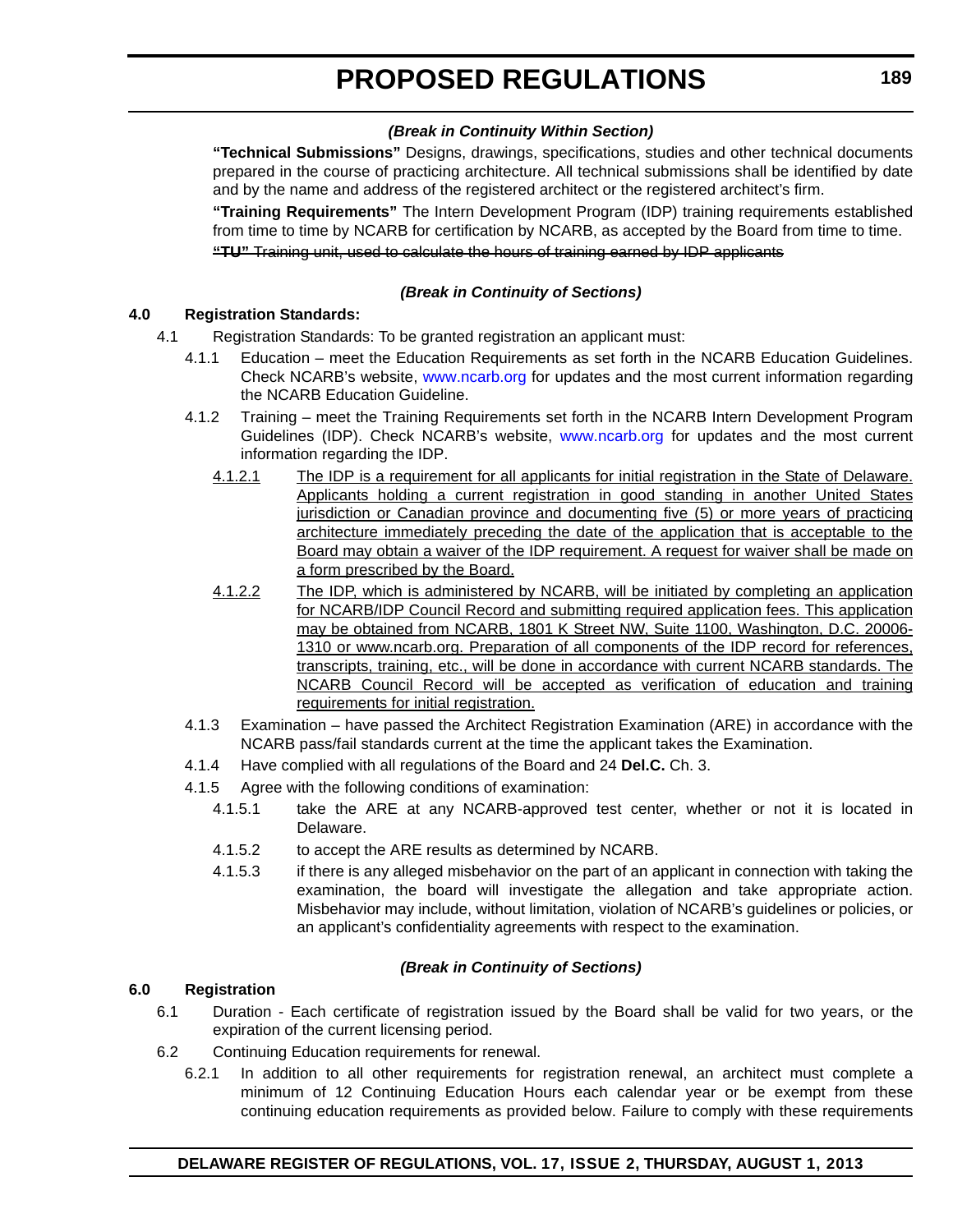may result in non-renewal of the architect's registration. For an architect's initial registration period, the continuing education requirements shall be pro-rated at one Continuing Education Hour per month of registration, beginning with the first full month following the month of issuance, through the end of the renewal cycle. In future renewals, Continuing Education Hours may be reused if there is overlap to meet the calendar year requirements.

- 6.2.1.1 Continuing Education Hours. 12 Continuing Education Hours must be completed in Health, Safety, and Welfare Subjects acquired in Structured Educational Activities. Continuing Education Hours may be acquired at any location. Excess Continuing Education Hours may not be credited to a future calendar year.
- 6.2.1.2 Reporting and Record keeping. An architect shall complete and maintain forms as required by the Board certifying that the architect has completed the required Continuing Education Hours. Forms may be audited by the Board for verification of compliance with these requirements. Documentation of reported Continuing Education Hours shall be maintained by the architect for six years from the date of award. If the Board disallows any Continuing Education Hours the architect shall have 60 days from notice of such disallowance either to provide further evidence of having completed the Continuing Education Hours disallowed or to remedy the disallowance by completing the required number of Continuing Education Hours (but such Continuing Education Hours shall not again be used for the next calendar year). If the Board finds, after proper notice and hearing, that the architect willfully disregarded these requirements or falsified documentation of required Continuing Education Hours, the architect may be subject to disciplinary action in accordance with the Board regulations.
- 6.2.1.3 Exemptions. An architect shall not be subject to these requirements if:
	- 6.2.1.3.1 The architect has been granted emeritus or other similar honorific but inactive status by the Board; or
	- 6.2.1.3.2 The architect otherwise meets all renewal requirements and is called to active military service, has a serious medical condition, or can demonstrate to the Board other like hardship, then upon the Board's so finding, the architect may be excused from some or all of these requirements.
- 6.2.2 The following are acceptable Continuing Education:
	- 6.2.2.1 NCARB monograph programs

```
6.2.2.2 health, safety, and welfare programs approved by the American Institute of Architects (AIA).
```
- 6.3 Audits and Attestation of Compliance
	- 6.3.1 Random audits shall be performed by the Board. All registrants shall maintain documentation of continuing education, which shall include proof of attendance and verification that the education was an NCARB monograph course or a health, safety, and welfare course approved by the AIA.
	- 6.3.2 Attestation of compliance must be completed.
	- 6.3.3 Attestation of continuing education shall be submitted to the Division of Professional Regulation prior to July 31<sup>st</sup> of the reporting year.
- 6.4 Hardship Extension: Requests for a hardship extension must be in writing and submitted to the Board prior to the expiration of the licensing period. The Board may, at it's discretion, grant an extension of time within which the Continuing Education requirement must be completed. The period of hardship extension granted shall be determined by the Board.
- 6.5 Late Renewal
	- 6.5.1 A registrant that has failed to renew on or before July 31 $^{81}$  renewal date may apply to the Board to renew their registration within four (4) months following the renewal date.
	- 6.5.2 All late renewal applications must be accompanied by:
		- 6.5.2.1 Renewal fee
		- 6.5.2.2 Late renewal fee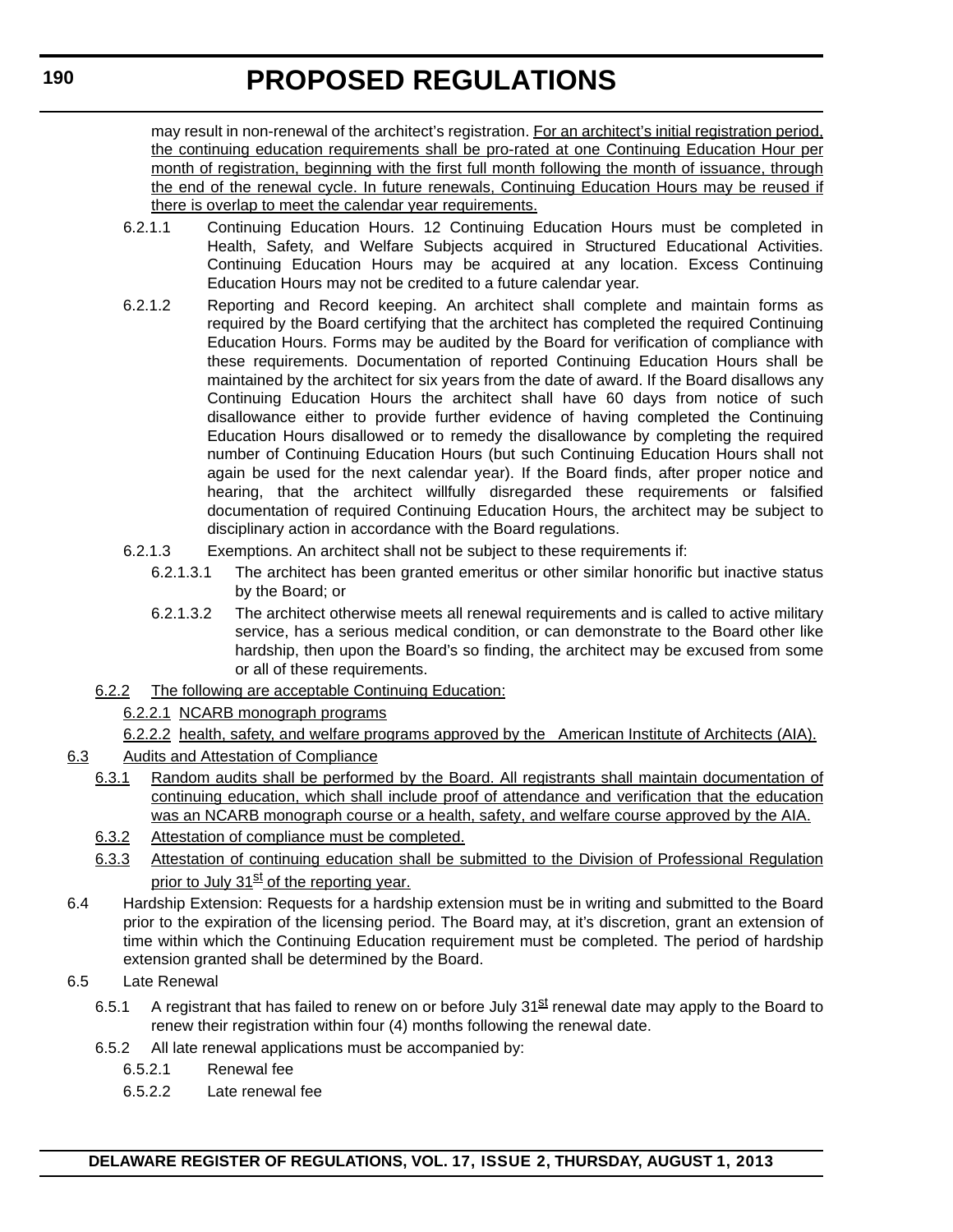- 6.5.2.3 Documentation of compliance with the continuing education requirement prior to the renewal date.
- 6.5.3 A registrant who has failed to complete the Continuing Education requirement of the previous two calendar years by the July  $31<sup>st</sup>$  renewal date may request, in writing, an extension of time of no more than four (4) months following the July 31<sup>st</sup> renewal date to satisfy the immediately preceding two (2) year requirement. The request for an extension must be received by the Board in writing prior to the July 31<sup>st</sup> renewal date.
- 6.5.4 No continuing education completed during the late period may be used to satisfy future renewal requirements.
- 6.6 Not Transferable A certificate of registration shall not be transferable.
- 6.7 Revocation, Suspension, Cancellation or Non-renewal of Registration In the event of revocation, cancellation, suspension or nonrenewal of any registration, the registered architect shall be required immediately to return his/her Certificate of Registration, seal and license to the Board. Civil penalties may be imposed for failure to promptly return the Certificate of Registration, seal and license to the Board. 24 **Del.C.** §317(d).
- 6.8 Reciprocity
	- 6.8.1 Registration through reciprocity applications shall be governed by 24 **Del.C.** §309.
	- 6.8.2 Applicants for registration through reciprocity who were previously registered as architects in Delaware and had the Certificate of Registration canceled or lapsed shall be required to certify that they have satisfied the minimum Continuing Education Requirement for Renewal provided in Regulation 6.2 and 6.3 for the two year period preceding the new registration, notwithstanding that the Certificate of Registration was canceled or lapsed.
- 6.9 Architect Emeritus
	- 6.9.1 To qualify for an Architect Emeritus license, the applicant shall:
		- 6.9.1.1 currently be registered as a Delaware Architect; and
		- 6.9.1.2 have been registered as a Delaware Architect for at least the immediate preceding ten years; and
		- 6.9.1.3 not be the subject of a pending disciplinary action related to architectural licensure in this or any other state; and
		- 6.9.1.4 have met all of the annual continuing education requirements of this Board prior to the filing of the application for emeritus status; and
		- 6.9.1.5 have filed an Architect Emeritus application on a form prescribed by the Board along with the required fee; and
		- 6.9.1.6 be at least 65 years old on the date of application for Architect Emeritus status.
	- 6.9.2 A Delaware Architect Emeritus shall:
		- 6.9.2.1 not engage in the practice of architecture; and
		- 6.9.2.2 not be required to complete the annual continuing education requirements; and
		- 6.9.2.3 use the title "Architect Emeritus" in lieu of the title "Architect."
	- 6.9.3 A Delaware Architect Emeritus may re-apply for active status as a registered Delaware Architect provided that the individual has completed 12 continuing education hours of the annual continuing education requirement during the calendar year in which the re-application is filed.

### *(Break in Continuity of Sections)*

**\*Please Note: As the rest of the sections were not amended, they are not being published here. A complete copy of the proposed regulation is available at:**

### **[300 Board of Architects](http://regulations.delaware.gov/register/august2013/proposed/17 DE Reg 188 08-01-13.htm)**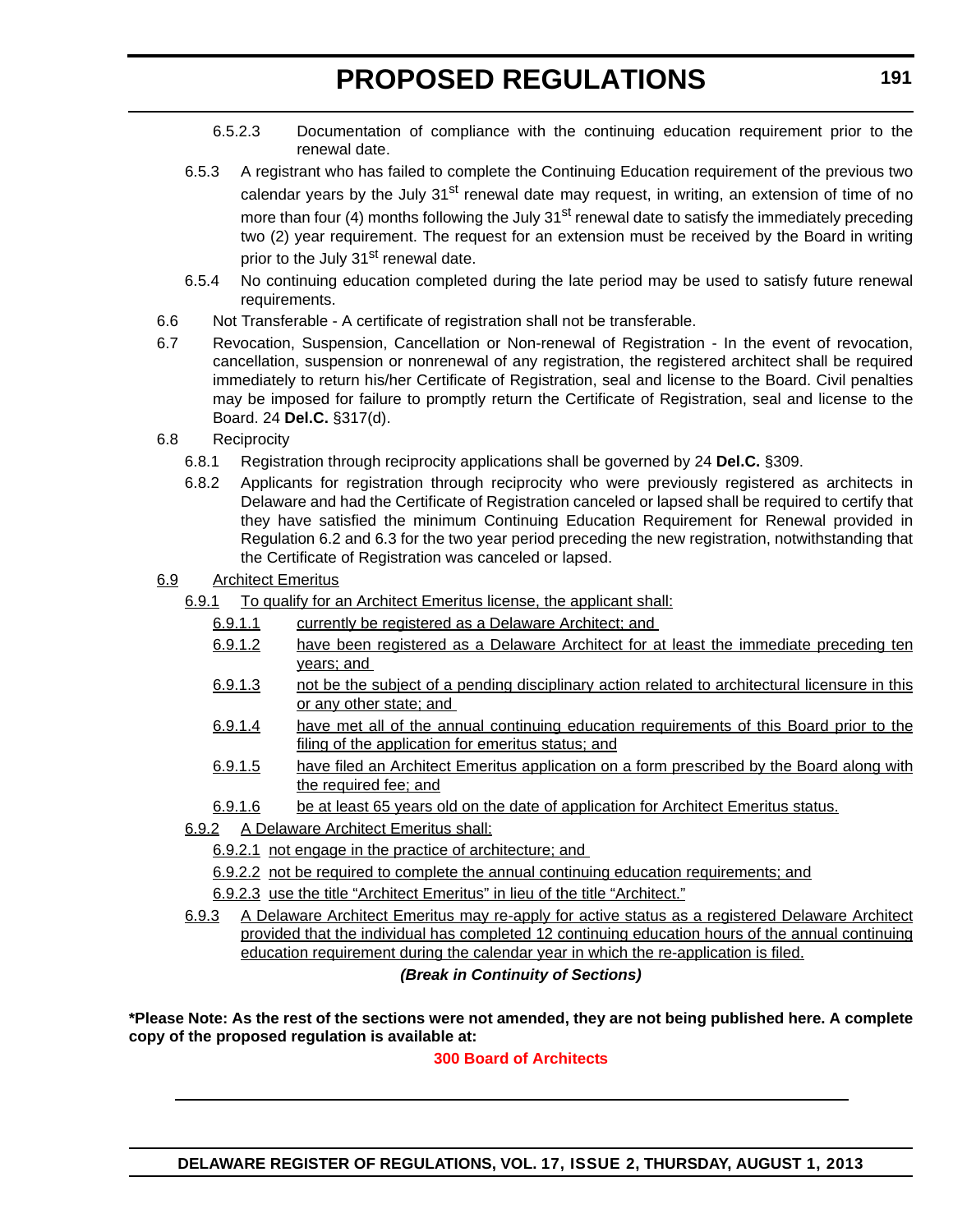### **DIVISION OF PROFESSIONAL REGULATION 2500 Board of Pharmacy** Statutory Authority: 24 Delaware Code, Section 2506(a)(1) (24 **Del.C.** §2506(a)(1)) 24 **DE Admin. Code** 2500

### **PUBLIC NOTICE**

#### **2500 Board [of Pharmacy](#page-3-0)**

Pursuant to 24 **Del.C.** §2506(a)(1), the Delaware Board of Pharmacy has proposed revisions to its rules and regulations.

A public hearing was held on May 15, 2013, with deliberations conducted on June 19, 2013. As the result of deliberations, the Board decided to make substantive revisions to the proposed amendments originally published in the Delaware *Register of Regulations* on April 1, 2013, Volume 16, Issue 10. Specifically, the Board proposes to strike the language "only to patients that are self-medicating" in Rule 6.4. The balance of the proposed revisions remain as published on April 1, 2013.

A public hearing will be held on August 21, 2013 at 10:00 a.m. in the second floor conference room A of the Cannon Building, 861 Silver Lake Boulevard, Dover, Delaware, where members of the public can offer comments on the amendments to the rules and regulations. Anyone wishing to receive a copy of the proposed rules and regulations may obtain a copy from the Delaware Board of Pharmacy, 861 Silver Lake Boulevard, Dover, Delaware 19904. Persons wishing to submit written comments may forward these to the Board at the above address.

In accordance with 29 **Del.C.** §10118(a), the final date to receive written comments will be September 5, 2013 which is 15 days following the public hearing. The Board will deliberate on all of the public comment at its regularly scheduled meeting on September 18, 2013 at 10:00 a.m., at which time it will determine whether to adopt the rules and regulations as proposed or make additional changes due to the public comment.

#### **2500 Board of Pharmacy**

#### **1.0 Pharmacist Licensure Requirements**

1.1 Definitions

Words and terms defined in **Delaware Code** Title 1, Section 302 and Title 24, Section 2502 of the **Delaware Code** are applicable to these regulations. The following additional words and terms, when used within these regulations, shall have the following meaning unless the context clearly indicates otherwise or an alternate definition has been given:

"**Automated Data Processing System (ADPS)**" means a system utilizing computer software and hardware for the purposes of recordkeeping.

"**Cell**" means any container that holds the medication for automatic dispensing.

"**Central Prescription Processing**" means the processing by a pharmacy of a request from another pharmacy to fill or refill a prescription drug order or to perform processing functions such as dispensing, DUR, claims adjudication, refill authorizations, and therapeutic interventions.

"**Common Database**" means a file or database created by an ADPS that enables authorized users to have common access to this file regardless of physical location.

"**Compounding**" means the art of the extemporaneous preparation and manipulation of drugs as a result of a practitioner's prescription order or initiative based on the practitioner-patient-pharmacist relationship in the course of professional practice, including the preparation of drugs in anticipation of drug orders based on routine, regularly observed prescribing patterns. Reconstitution of oral solutions is not considered compounding.

*(Break in Continuity of Sections)*

### **6.0 Pure Drug Regulations**

6.1 Definition

**DELAWARE REGISTER OF REGULATIONS, VOL. 17, ISSUE 2, THURSDAY, AUGUST 1, 2013**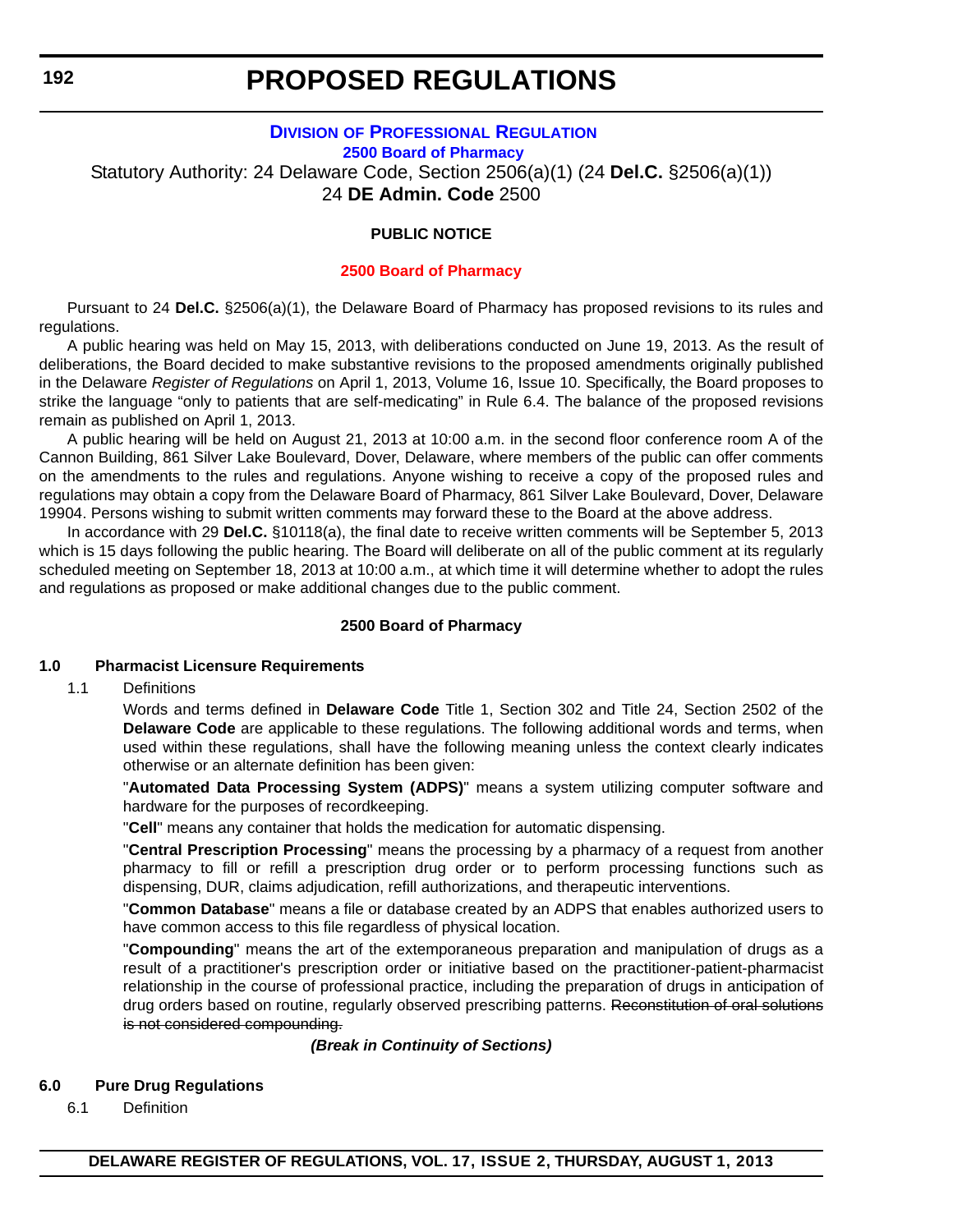**"Central Nervous System"** Central nervous system stimulants are drugs which increase the activity of some portion of the brain or spinal cord. Drugs which act upon the cerebral cortex and subcortical structures including the thalamus (e.g. methylphenidate, etc.) increase motor activity and enhance mental alertness; those which act upon the sensory areas in the brain (e.g. caffeine and its various combinations) increase alertness, brighten spirits and combat mental fatigue; those which act directly or reflexly on the medulla (e.g. nikethamide, pentylenetetrazol and picrotoxin) stimulate the respiratory center; those which act on the spinal cord (e.g. nux vomica and strychnine) facilitate and exaggerate spinal reflexes.

- 6.2 The Delaware State Board of Pharmacy hereby adopts the rules and regulations officially prescribed for the enforcement of the Federal Food, Drug and Cosmetic Act and Acts amendatory thereof, as far as applicable. This regulation is promulgated to comply with directive in Title 16 **Del.C.** §3315 paragraph b.
- 6.3 Anyone who repacks and labels drugs in convenient quantities for their own subsequent use must maintain a log on the premises showing the date prepacked, the quantity prepacked, the control number, expiration date and name and strength of the drug. Prepacking must be done under the supervision of a registered pharmacist or any other person authorized to dispense under 24 **Del.C.** §2513. Each container must have a label containing the name of the drug, its strength, the manufacturer's control number, the expiration date if applicable, the name of the manufacturer, or the name and strength of the drug and a conference code number which would enable the control number, manufacturer and expiration date to be retrieved from the log. Nothing in this regulation precludes the Federal laws and regulations.
	- 6.3.1 Beyond use date for single unit and unit dose containers. The beyond use date for these products shall be one year or less, unless the stability data or the manufacturer's labeling indicates otherwise. To use this date, the dispenser repacking the product must maintain the facility and packaging at controlled room temperature not to exceed 25°C. The plastic material used for repacking must provide better protection against moisture permeation than polyvinyl chloride.
- 6.4 All biologicals, vaccines, drugs, chemicals, preparations and compounds must be packaged, labeled, stored and preserved in compliance with USP/NF and all other State and Federal standards. A pharmacist may, with the permission of the patient or the patient's agent, provide a "Customized Patient Medication Package" only to patients that are self-medicating. The containers shall meet all of the requirements of the USP/NF standard entitled, "Customized Patient Medication Package." Packaging of controlled substances in a "Customized Patient Medication Package" is prohibited.
- 6.5 Labeling of Over-the-Counter Central Nervous System Stimulants. Over-the-counter central nervous system stimulants must be labeled and packaged in compliance with state and federal requirements.
- 6.6 Over-the-Counter Medication Over-the-counter drug is one that can be legally sold without a prescription.
	- NOTE: The only over-the-counter products which currently can be labeled, advertised promoted, marketed or sold as a stimulant are those that do not contain any active ingredient but caffeine.

### *(Break in Continuity of Sections)*

### **11.0 Pharmaceutical Services in Nursing Homes**

- 11.1 Definition: A nursing home is an institution licensed by the Division of Public Health that provides permanent facilities that include in-patient beds and medical services, including continuous nursing services, to provide treatment for patients who do not currently require continuous hospital services. Rest-Residential and Assisted Living beds in licensed nursing homes are exempt from this regulation. They are considered under Health Care Facilities.
- 11.2 General Requirements
	- 11.2.1 Each facility shall provide a cabinet or medication carts for individual patient medications. These storage units shall be of sufficient size and located where easily accessible. They shall be locked when not in use and the key and/or code for the storage unit shall be carried by or be accessible only to registered nurses, licensed practical nurses, or pharmacists. Controlled substances storage shall be in compliance with State and Federal statutes and regulations.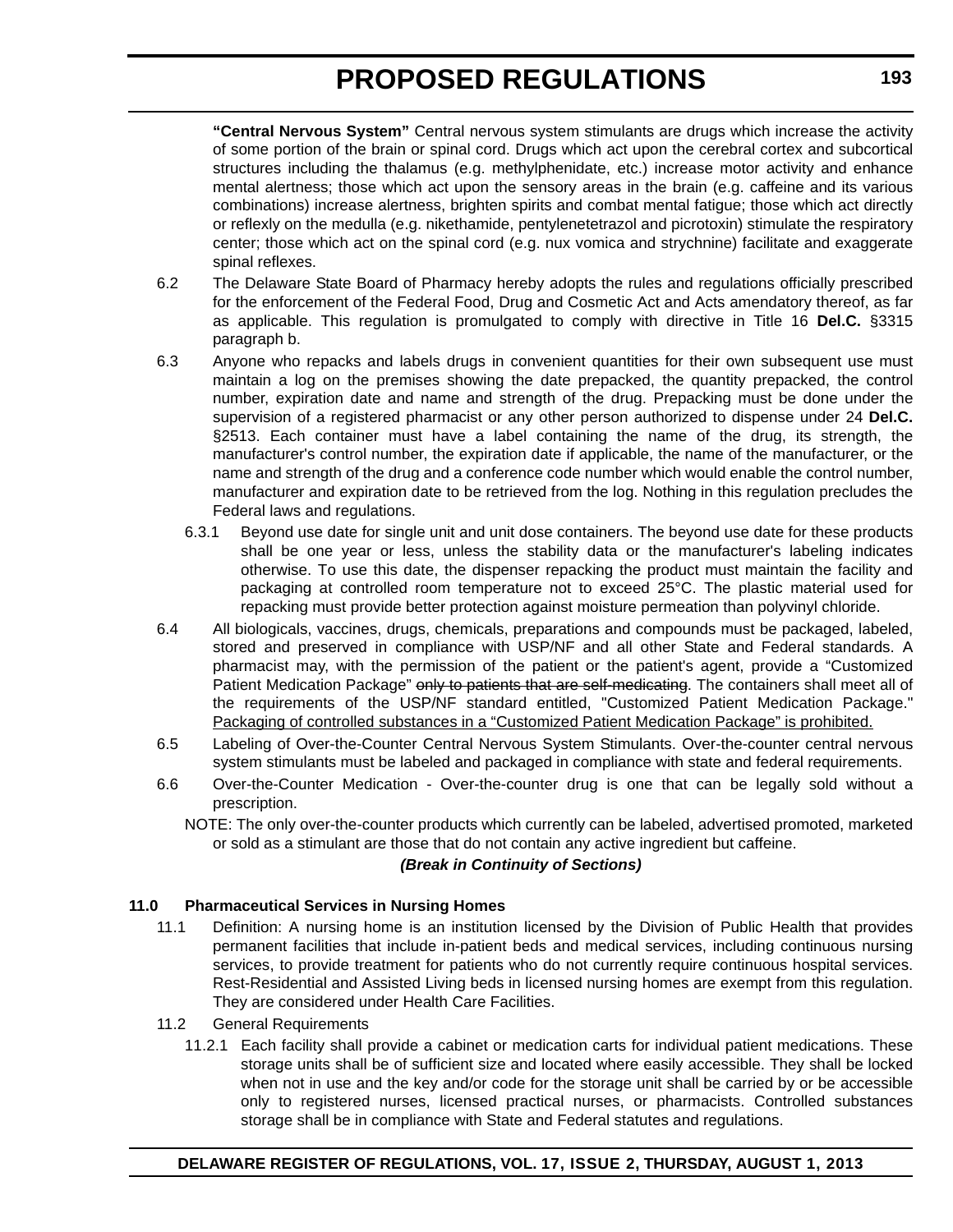- 11.2.2 Internal medications must be stored separately from external medications.
- 11.2.3 Medications requiring refrigeration must be stored within the USP/NF refrigeration temperature range of 36 to 46 degrees Fahrenheit.
- 11.2.4 Medications which require room temperature storage must be maintained at either USP/NF ranges of 59 to 86 degrees Fahrenheit or the manufacturer's labeled range.
- 11.2.5 No persons except properly authorized personnel shall handle or administer medications.
- 11.2.6 Schedule II substances shall be secured under two locks in securely fixed boxes or drawers in the medication storage area, medication cart, or emergency use medication supplies.
- 11.2.7 There shall be accountability procedures for all controlled substances present. There shall be readily retrievable records maintained showing the receipt and disposition of all controlled substances. These records must be maintained for 2 years.
- 11.2.8 A pharmacy that provides a "Customized Patient Medication Package" system can supply a maximum of 72 hours supply of medication per patient.

### *(Break in Continuity of Sections)*

### **14.0 Administration of Injectable Medications, Biologicals and Adult Immunizations**

- The purpose of this regulation is to implement provisions relating to the training, administration, and documentation of injectable medications, biologicals, and adult immunizations by pharmacists, registered interns and pharmacy students pursuant to 24 **Del.C.** Ch. 25 relating to Pharmacy.
- 14.1 Educational Requirements
	- 14.1.1 In order to administer injectable medications, biologicals, and adult immunizations a licensed pharmacist, a registered intern or a pharmacy student shall provide proof that the following requirements have been satisfied: complete a Board approved academic and practical curriculum and maintain a current Cardio-Pulmonary Resuscitation (CPR) certificate acceptable to the Board of Pharmacy.
		- 14.1.1.1 The satisfactory completion of an An approved academic and practical curriculum approved by the Board of Pharmacy which includes, but is not limited to, disease epidemiology, vaccine characteristics, injection technique, emergency response to adverse events, and related topics.
		- 14.1.1.2 A current Cardio-Pulmonary Resuscitation (CPR) certificate acceptable to the Board of Pharmacy. Pharmacists successfully completing the above education and practical training shall notify the Board. The Board will record the successful training in Board database systems.
	- 14.1.2 A registered licensed pharmacist, registered intern or pharmacy student may only administer injections consistent with public health and safety and in a competent manner consistent with the academic curriculum and training completed.
	- 14.1.3 Continued competency shall be maintained. A minimum of two hours (0.2 G.E.U.) of the thirty hour requirement for continuing education, every licensure period, must be dedicated to this area of practice and available for Board inspection.
		- 14.1.3.1 A minimum of two hours (0.2 C.E.U.) of the thirty hour requirement for continuing education for licensed pharmacists, every licensure period, must be dedicated to this area of practice.
		- 14.1.3.2 A minimum of two hours of continuing education every two years for registered interns and pharmacy students must be dedicated to this area of practice.
	- 14.1.4 Documentation of the satisfactory completion of the proper academic and practical training requirements shall be listed in a policy and procedures manual available for inspection by the Board of Pharmacy. Maintaining such a policy and procedures manual shall be the responsibility of each registered pharmacist administering injections documentation shall be the responsibility of the pharmacist-in-charge.
- 14.2 Practice Requirements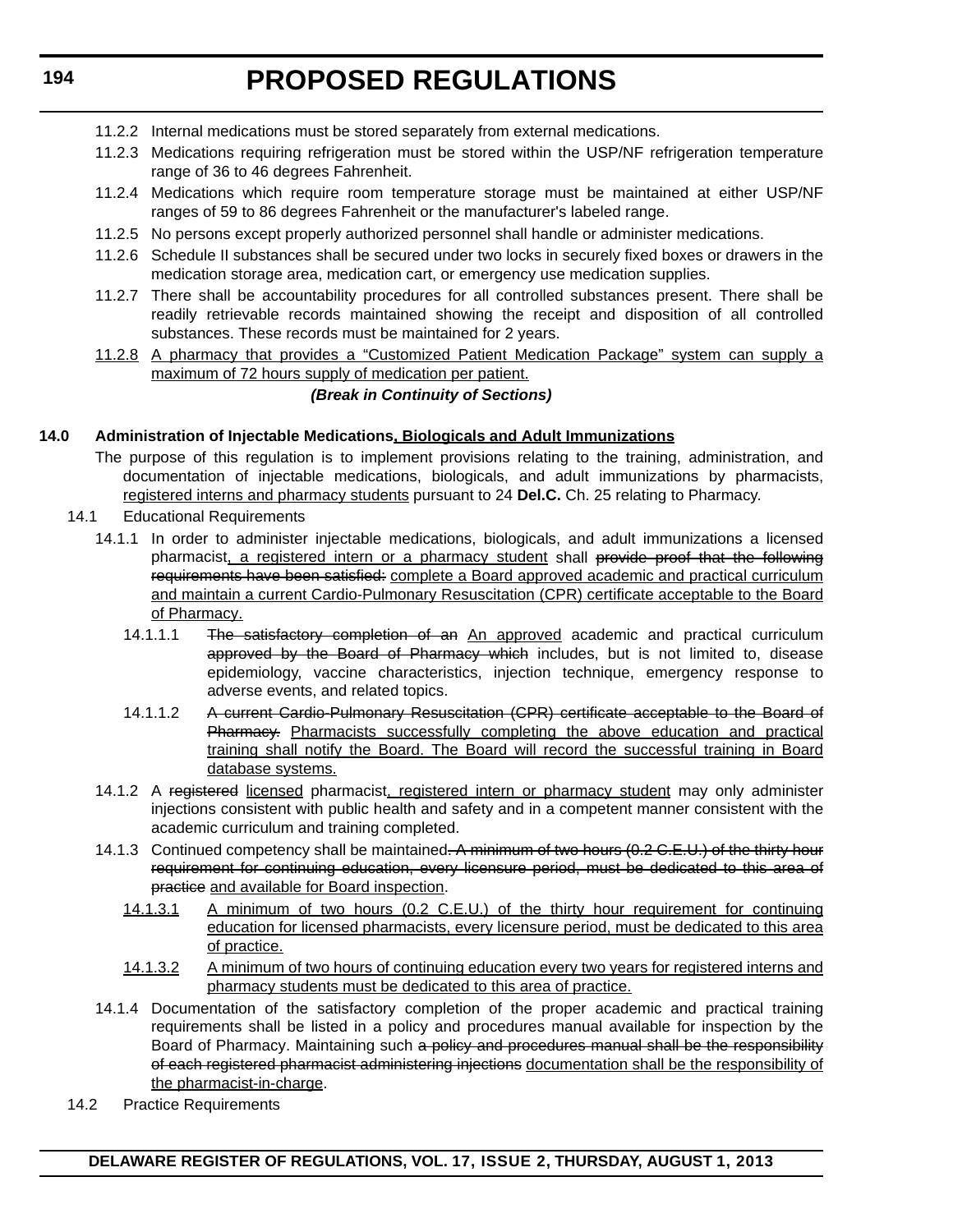- 14.2.1 The pharmacist-in-charge must maintain a manual with policies consistent with OSHA (Occupational Exposure to Bloodborne Pathogens) and procedures for dealing with acute adverse events.
- 14.2.2 Prescriptions and/or physician-approved written protocols will be maintained and available for inspection by the Board of Pharmacy. The administration of injectable medications, biologicals and adult immunizations by registered interns and pharmacy students must be directly supervised by a licensed pharmacist who is approved for injectable administration.
- 14.2.3 The pharmacist, registered intern, or pharmacy student, before administering an injectable medication, biological, or immunization, must counsel the patient and/or the patient's representative about contraindications and inform them in writing in specific and readily understood terms about the risks and benefits. A signed copy of the patient's consent shall be filed and available for inspection by the Board of Pharmacy.
- 14.2.4 The pharmacist, registered intern, or pharmacy student must document all injections made and have such documentation available for inspection by the Board of Pharmacy. Documentation shall include:
	- 14.2.4.1 Patient's name, address, phone number, date of birth, and gender.
	- 14.2.4.2 Medication or vaccine administered, expiration date, lot number, site of administration, dose administered.
	- 14.2.4.3 Date of original order and the date of administration(s).
	- 14.2.4.4 The name of the prescribing practitioner and the pharmacist, registered intern or pharmacy student administering the dose.
- 14.2.5 The pharmacist, registered intern or pharmacy student must document fully and report all clinically significant adverse events to the primary-care provider and to the Vaccine Adverse Event Reporting System (VAERS) when appropriate.
- 14.2.6 The pharmacist, registered intern or pharmacy student shall provide documentation to each person receiving immunizations and when appropriate to the Immunization Section of the Department of Health and Social Services so the names of those individuals can be added to the Vaccination Registry shall report to the Immunization Vaccination Registry.
- 14.2.7 All documentation and records required by this Regulation must be maintained for a period of not less than three years and available for inspection by the Board of Pharmacy.
- 14.3 Classes and Indications of Approved Medications. Classes of medications shall include injectable medications, immunizations, and biologicals contained in the list of Approved Drug Products with Therapeutic Equivalence Evaluations or drugs under clinical study when administered in accordance with indications approved by the Food & Drug Administration. Administration of medications includes injectable medications, biologicals and adult immunizations pursuant to a valid prescription or approved protocol approved by a physician duly licensed in this State.
- 14.4 Authorization. Only those registered pharmacists meeting the requirements of this Regulation shall administer injectable medications, biologicals, and adult immunizations. The Board of Pharmacy shall maintain a current list of those pharmacists so authorized. It is the responsibility of each registered pharmacist to maintain his or her current status on such list.

*(Break in Continuity of Sections)*

**\*Please Note: As the rest of the sections were not amended, they are not being published here. A complete copy of the proposed regulation is available at:**

### **[2500 Board of Pharmacy](http://regulations.delaware.gov/register/august2013/proposed/17 DE Reg 192 08-01-13.htm)**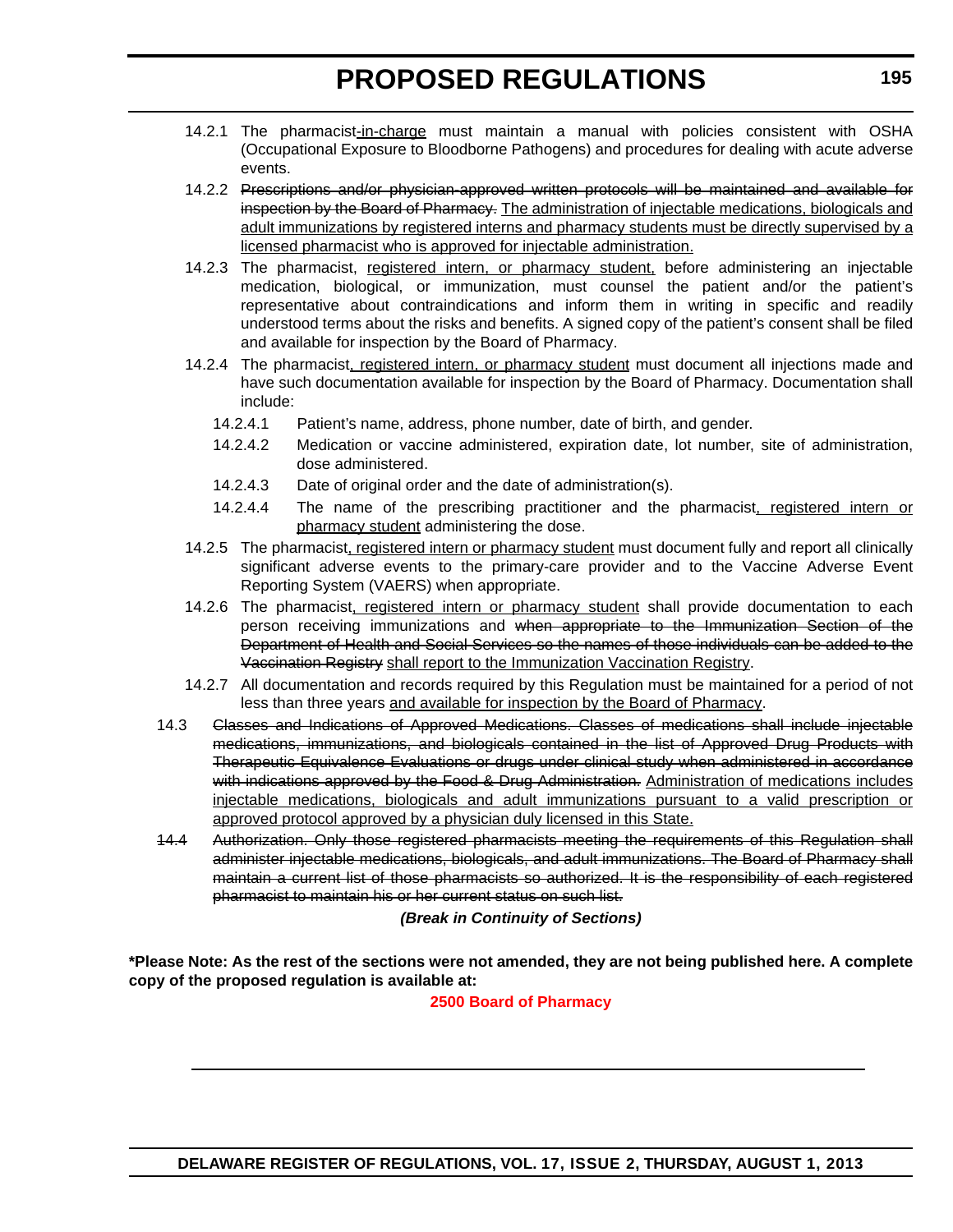### **DIVISION OF PROFESSIONAL REGULATION**

Statutory Authority: 24 Delaware Code, Section 5206(1) (24 **Del.C.** §5206(1)) 24 **DE Admin. Code** 5200

### **PUBLIC NOTICE**

### **5200 Board of Examiners of [Nursing Home Administrators](#page-3-0)**

The Delaware Board of Examiners of Nursing Home Administrators, pursuant to 24 **Del.C.** §5206(1), proposes to revise its regulations. The proposed revisions to the regulations are an attempt to better organize and clearly establish the standards governing licensed nursing home administrators in the State of Delaware.

The Board will hold a public hearing on the proposed rule change on September 10, 2013 at 1:00 p.m., in the Second Floor Conference Room B, Cannon Building, 861 Silver Lake Blvd., Dover, DE 19904. Written comments should be sent to Latoya Stephens, Administrator of the Delaware Board of Nursing Home Administrators, Cannon Building, 861 Silver Lake Blvd, Suite 203, Dover, DE 19904.

The proposed rule changes are as follows, additions are indicated in underline, deletions are indicated in strike-through:

#### **5200 Board of Examiners of Nursing Home Administrators**

### *(Break in Continuity of Sections)*

#### **7.0 Renewal of Licensure**

- 7.1 Licensees shall report any facts requested by the Board in conjunction with the renewal process.
- 7.2 Licensees must attest to completion of the continuing education requirements of regulation 5.0. Attestation shall be completed electronically if the renewal is accomplished online. Alternatively, the attestation of certification may be submitted by paper renewal forms. Requests for paper renewal forms must be directed to the Division of Professional Regulation.
- 7.3 Post-Renewal Audit The Board will conduct random audits of renewal applications to ensure the veracity of attestations and compliance with the renewal requirements. Licensees selected for the random audit shall submit CE course attendance verification in the form of a certificate signed by the course presenter or by a designated official of the sponsoring organization. Licensees shall retain their CE course attendance documentation for each licensure period and for at least one (1) year after renewal. Licensees found to be deficient or found to have falsely attested may be subject to disciplinary proceedings and may have their license suspended or revoked. Licensees renewing during the late renewal period shall be audited.

### 7.4 Late Renewal.

- 7.4.1 A licensed Nursing Home Administrator whose license has expired may, within one year following the licensure period, have his license reinstated without examination upon payment of the renewal fee, plus a late fee. In addition, satisfactory evidence must be submitted to the Board that during the preceding two year period the applicant has completed continuing education programs or courses of study that meet the requirements of regulation 5.0.
- 7.4.2 Any licensee whose license has expired for a period in excess of one year may have his license reinstated without examination in accordance with regulation 7.4.1 and upon satisfying the Board as to the applicant's current qualifications by completing an application form, providing, however, such applicant may attach a resume in lieu of completing the sections on occupational background and administrative experience of the application form.
- 7.5 Inactive Status
	- 7.5.1 A written request must be submitted to have a license placed on inactive status. Inactive status is effective immediately upon Board approval. The inactive status may continue for three years from the date of Board approval. An inactive license shall terminate at the end of the three-year period unless the license is returned to active status before the end of the three-year period.

### **DELAWARE REGISTER OF REGULATIONS, VOL. 17, ISSUE 2, THURSDAY, AUGUST 1, 2013**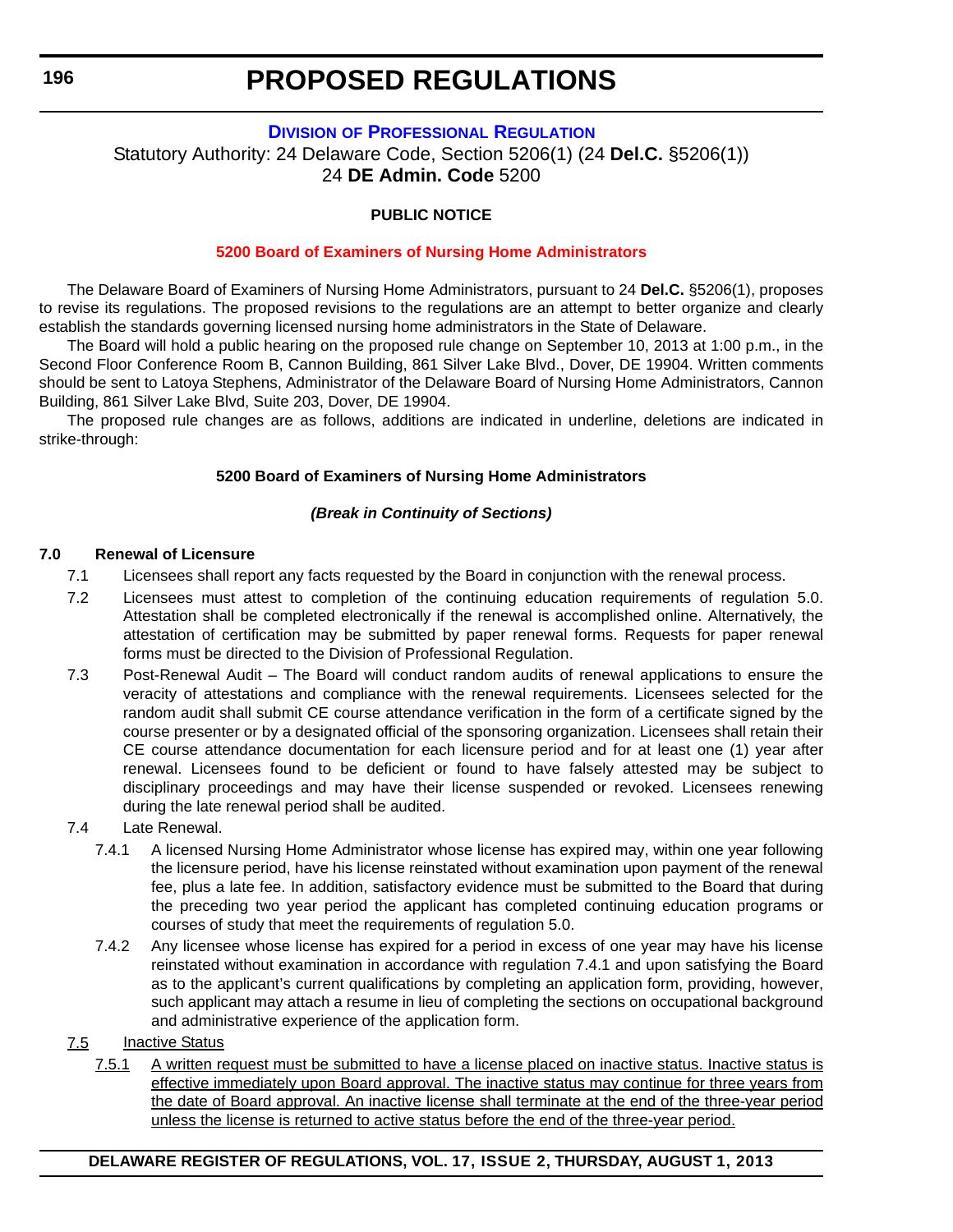7.5.2 A licensee who has been granted inactive status and who wishes to return to active status shall submit a written request to the Board along with a pro-rated renewal fee and proof of completion of twenty-four units of continuing education for each annual period of inactive status. All of the required continuing education units must have been completed within the twelve-month period immediately preceding the request for reinstatement.

*(Break in Continuity of Sections)*

**\*Please Note: As the rest of the sections were not amended, they are not being published here. A complete copy of the proposed regulation is available at:**

**<5200 Board of Examiners of Nursing Home Administrators>**

### **DEPARTMENT OF TRANSPORTATION**

**DIVISION OF MOTOR VEHICLES** Statutory Authority: 21 Delaware Code, Sections 302, 2711 and 3102 (21 **Del.C.** §§302, 2711 and 3102)

2 **DE Admin. Code** 2202, 2214, 2251, 2264, 2272, 2274 & 2275

### **PUBLIC NOTICE**

**2202 Issuance of Duplicate Drivers' Licenses 2214 Waiver of Written Examinations for Certain New Residents 2251 Assessment of [a Fee When Assigning a Special Serial Number](#page-3-0) on a Motor Vehicle 2264 Use of Dealer License Plates on Boat Trailers 2272 Authorization of Police Agencies to Issue Vehicle Inspection Notices 2274 Distribution of Literature Advertising Businesses 2275 Requirements for Licensing of Vehicle Dealers**

Pursuant to Executive Order 36, the Division of Motor Vehicles of the Department of Transportation reviewed its existing regulatory scheme, detailed in Title 2, Delaware Administrative Code. That review identified several existing regulations that have been recognized as obsolete, or whose provisions have been replaced by other statutes or rules.

This Notice describes the regulations that are to be canceled as a result of this review, and explains the basis for their cancellation. They are as follows:

- Regulation 2202 Issuance of Duplicate Driver's Licenses: Stipulates an unnecessary policy that the division no longer performs.
- Regulation 2214 Waiver of Written Examinations for Certain New Residents: This regulation is no longer needed because it is already covered under 21 **Del.C.** §2713.
- Regulation 2251 Assessment of a Fee When Assigning a Special Serial Number on a Motor Vehicle: This regulation is no longer needed because it is superseded by 21 **Del.C.** §2310.

Regulation 2264 – Use of Dealer License Plates on Boat Trailers: This regulation is no longer needed.

- Regulation 2272 Authorization of Police Agencies to Issue Vehicle Inspection Notices: This regulation is no longer needed because it is now covered under 21 **Del.C.** §2144(a).
- Regulation 2274 Distribution of Literature Advertising Businesses: This regulation is no longer needed because existing ethics laws cover this action.
- Regulation 2275 Requirements for Licensing of Vehicle Dealers: This regulation is no longer needed because it is now covered under Title 21, chapter 63.

Recommended:

Jennifer K. Cohan, Director, Division of Motor Vehicles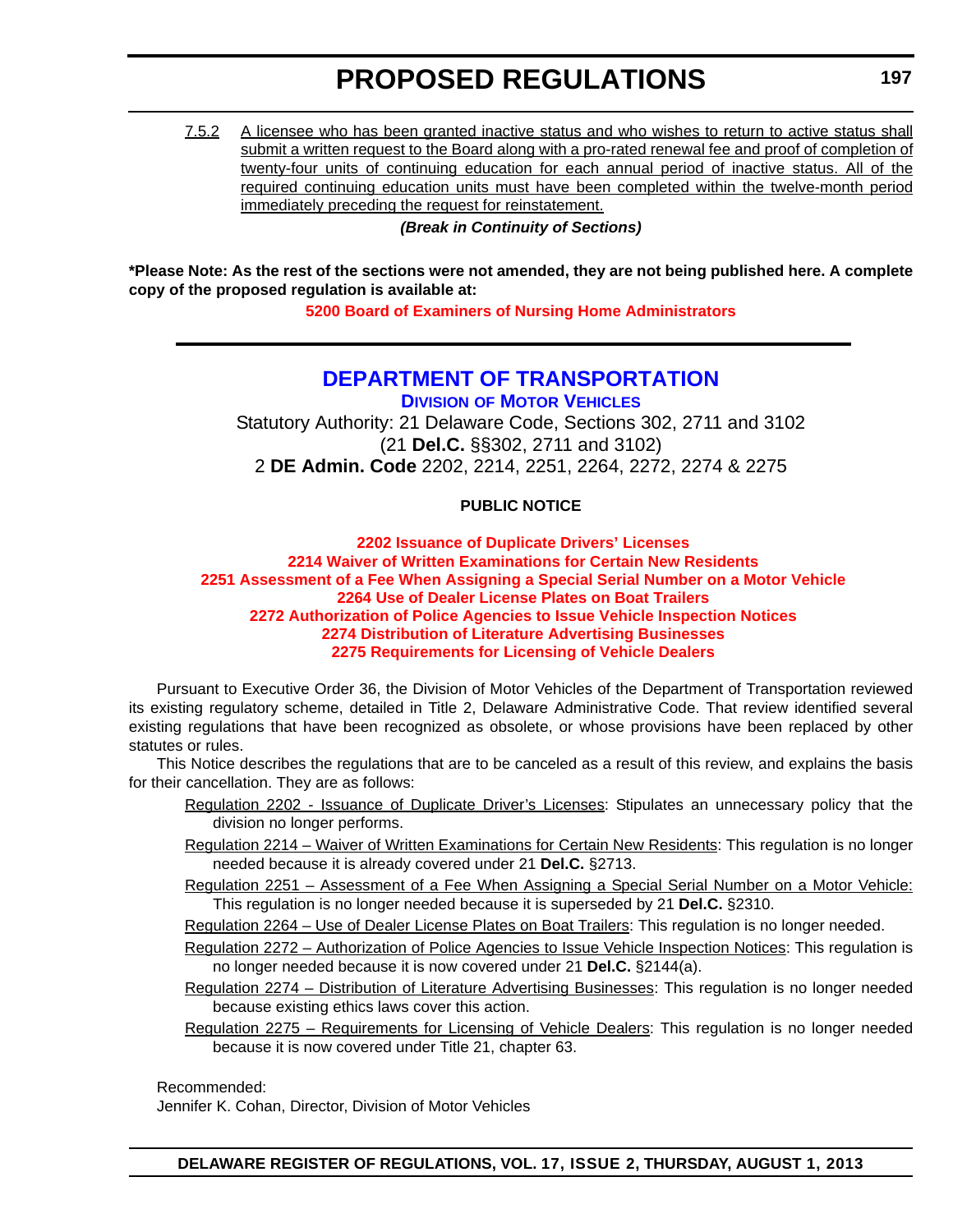**198**

### **PROPOSED REGULATIONS**

So Ordered this 12th day of July, 2013.

Shailen P. Bhatt, Secretary Delaware Department of Transportation

**\*Please Note: As a result of the regulations being repealed, they are not being published here. A copy of the regulations is available at:**

**[Division of Motor Vehicle Regulations being repealed](http://regulations.delaware.gov/register/august2013/proposed/17 DE Reg 197 08-01-13.htm)**

### **DIVISION OF PLANNING AND POLICY**

Statutory Authority: 17 Delaware Code, Sections 131, 146 and 508 (17 **Del.C.** §§131, 146 & 508)

### 2 **DE Admin. Code** 2309

### **PUBLIC NOTICE**

### **2309 Standards and Regulations for [Subdivision Streets](#page-3-0) and State Highway Access**

### **Background**

The Delaware Department of Transportation's Planning Division developed proposed revisions to its regulations for access to State-maintained roads and for planning, design, construction, and acceptance for maintenance of subdivision streets.

This proposed revision to the Standards and Regulations for Subdivision Streets and State Highway Access relates to two matters: guidance for Shared Use Paths/Sidewalks, and a new review process for low trafficgenerating existing commercial projects expected to produce average daily traffic of 199 vehicles or less.

Proposed deletions are shown as stricken through text and proposed new language is shown as underlined text below.

Written comments will be accepted regarding these proposals until August 31, 2013. Any requests for copies of the Regulations, or any questions or comments regarding amendments to these Regulations should be directed to:

Marc Coté

Assistant Director - Development Coordination P.O. Box 778 Dover, DE 19903 Phone (302) 760-2266 Fax (302) 739-2251 Mark.Cote@state.de.us

### **2309 Standards and Regulations for Subdivision Streets and State Highway Access**

#### **1.0 Purpose**

### *(Break in Continuity Within Section)*

- 1.5 Process for Low Traffic Generating Existing Commercial Projects for 199 ADT or Less". This section defines the process and coordination between the Subdivision Section and the District Offices as they relate to existing commercial projects that generate a total of 199 Average Daily Trips (ADT) or less, seeking an Entrance Permit (EP) that would utilize an existing entrance facility. The business must not have been vacant for three or more years to be eligible.
	- 1.5.1 All applicants will be required to complete and submit a Permit Application (PA). This application can be obtained from and/or submitted to the respective District Office or to the Subdivision

### **DELAWARE REGISTER OF REGULATIONS, VOL. 17, ISSUE 2, THURSDAY, AUGUST 1, 2013**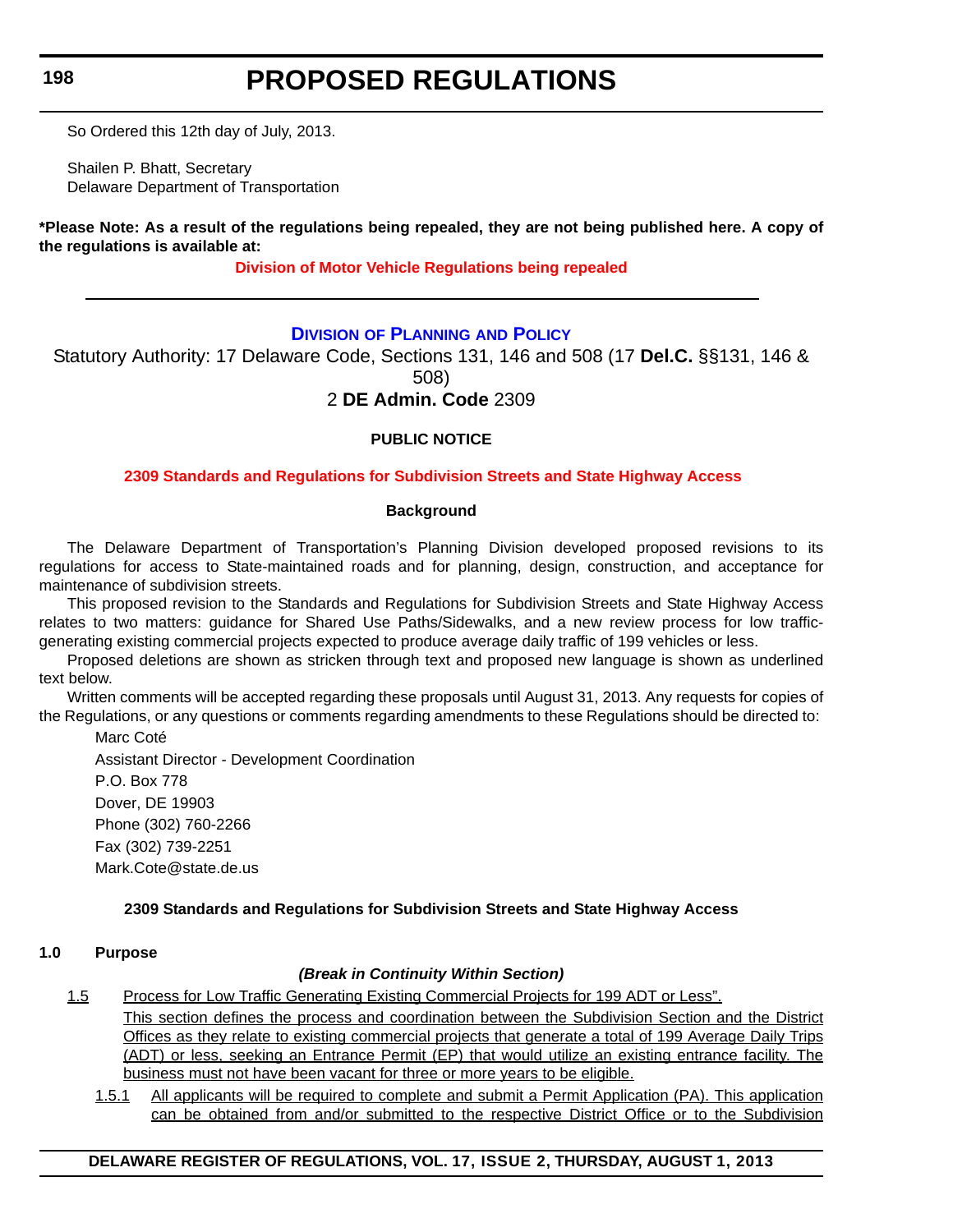Section. Please note: To promote good customer service the District personnel are encouraged to accept the information and the PA from the applicants and forward to the Subdivision Section.

- 1.5.2 The Subdivision Section will perform a cursory review based on the provided information to determine if the formal plan review process is needed to obtain a Letter of No Objection to Recordation (LONOR) from the Subdivision Section or if the District can issue a Letter of No Contention (LONC).
- 1.5.3 The Subdivision Section will make the review responsibility determination within 5 business days and notify the District. If the determination is made to have the review occur at the District, the District will process the request and issue a LONC within 10 business days for a maximum process time of 3 weeks. If more time is needed, the Subdivision Reviewer or appropriate District personnel will notify the Applicant with an expected response date.
- 1.5.4 The Subdivision Section will check such items as Right of Way (ROW) dedication (on Minor Collectors and above), known safety issues (by requesting accident data for three years at the entrance location from the Statistics Group within Planning), whether an auxiliary lane is required (utilizing the Auxiliary Lane Worksheet), the general layout of the entrance facilities, the surrounding area, infrastructure and if construction is occurring in the area to determine if the formal plan review process and LONOR are required.
	- 1.5.4.1 Existing Commercial Projects that generate a total of 100 ADT or less will typically not meet the thresholds to require an auxiliary lane, so analysis utilizing the Auxiliary Lane Worksheet is not necessary.
- 1.5.5 If a project is proposed along a Minor Collector or greater roadway functional classification (i.e. Major Collector, Minor Arterial, Principal Arterial or Freeway/Expressways) then proper ROW dedication must be confirmed to exist or be provided via a deed or Record Plan. The applicant will have to complete the formal plan review process through the Subdivision Section to obtain a LONOR for the Record Plan.
- 1.5.6 If a Capital Transportation Program (CTP) project is occurring contiguous to the parcel/project then the formal plan review process and LONOR may be required.
- 1.5.7 If significant construction and/or improvements are needed to support the application, then the formal plan review process through the Subdivision Section and a LONOR are required.

### 1.56 Definitions

**"AASHTO Standards"** Policies and Standards published by American Association of State Highway and Transportation Officials.

*(Break in Continuity of Sections)*

### **3.0 Site Plan Design**

*(Break in Continuity Within Section)*

3.5 Connectivity

*(Break in Continuity Within Section)*

3.5.4 Bicycle and Pedestrian Spacing and Connectivity

*(Break in Continuity Within Section)*

- 3.5.4.2 Shared-Use Paths and Sidewalks
	- 3.5.4.2.1 Sidewalks shall be installed along **Frontage Roadways** This section defines the process as it relates to the requirements, along all DelDOT Arterial, Collector, and Local roadway frontage of the proposed development by the owner or Applicant, to construct a Shared-Use Path (SUP) and/or Sidewalk or to provide the fee payment in lieu of construction for development projects seeking an Entrance Plan Approval (EPA) from the Development Coordination section. DelDOT may require a shared use path be installed at such locations in lieu of a sidewalk.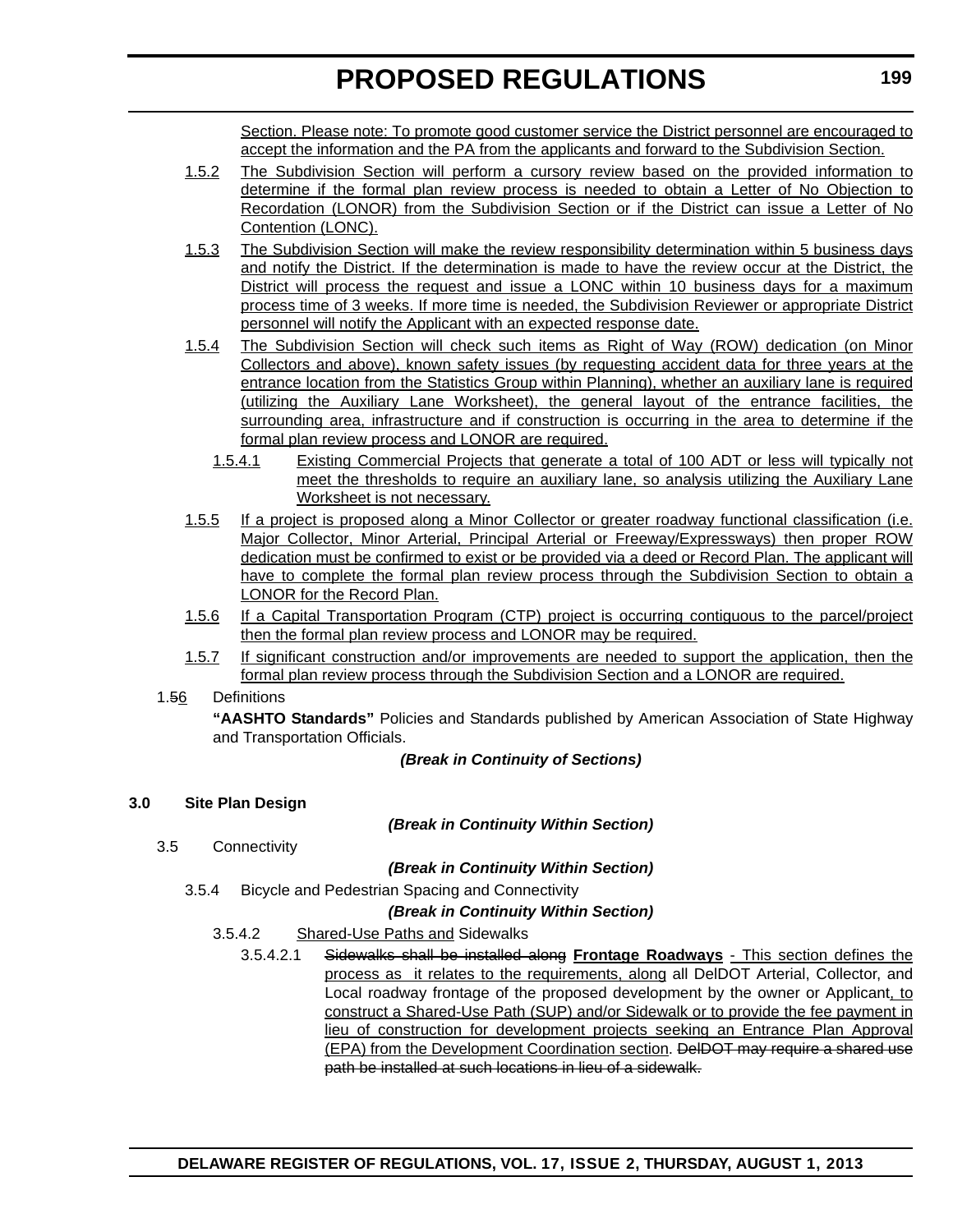- 3.5.4.2.1.1 Regardless of the location of the project or whether a project is required to actually construct a SUP/Sidewalk or not, the Permanent Easement (PE) for the facility is required on every plan submission and approval.
- 3.5.4.2.1.2 SUP/Sidewalks shall be required for all projects requesting an EPA in all Investment Level Areas as defined by the State Strategies for Policies and Spending maps if the project generates 2,000 Average Daily Trips (ADT) or more.
- 3.5.4.2.1.3 SUP/Sidewalks shall be required for all projects requesting an EPA in all Investment Level I and Investment Level II Areas as defined by the State Strategies for Policies and Spending maps. (If a physical impossibility exists, then the SUP/ Sidewalk fee in lieu of construction shall be paid.)
- 3.5.4.2.1.4 SUP/Sidewalks shall be required for all projects requesting an EPA in all Investment Level III and Investment Level IV Areas as defined by the State Strategies for Policies and Spending Maps if the project abuts an existing facility. If the project does not abut an existing facility it will be at the Subdivision Engineer's discretion. No fee in lieu of construction is required if the SUP/Sidewalk facilities are not required as per the Subdivision Engineer's determination.
- 3.5.4.2.1.5 SUP/Sidewalk fee in lieu of construction shall be based on current DelDOT Unit Prices. The Shared-Use Path and Sidewalk Fee Calculation Form, (available on DelDOT's website [http://www.deldot.gov/information/business/subdivisions/](http://www.deldot.gov/information/business/subdivisions/SUP_and_SW_Fee_Calc_Form.docx) [SUP\\_and\\_SW\\_Fee\\_Calc\\_Form.docx\)](http://www.deldot.gov/information/business/subdivisions/SUP_and_SW_Fee_Calc_Form.docx), shall be used to calculate the amount.
- 3.5.4.2.1.6 If a non-profit organization (school, fire-company, church etc.) receives funding for the construction of the required SUP/Sidewalk from the Community Transportation Fund (CTF) then the SUP/Sidewalk will either be constructed at that location through the applicant's construction process under a third party agreement or at a future date through the Department's Capitol Transportation Program (CTP).
- 3.5.4.2.1.7 The fee in lieu of construction will be utilized in accordance with the Department's SUP/Sidewalk fund procedure.
- 3.5.4.2.1.8 If any of the criteria above is to be waived, it will require the Director of Planning's approval.
- 3.5.4.2.2 **Internal Development and Subdivision Streets** This section defines the process as it relates to the requirements, Ffor constructing a Shared-Use Path (SUP) and/or Sidewalk within residential subdivisions and developments in developed, developing and planned development areas:
	- 3.5.4.2.2.1 The Applicant shall provide sidewalks along both sides of subdivision streets where the development has a net density of three dwelling units or greater, or DelDOT determines, in its sole discretion, that sidewalk would connect the development to transit or other local destinations;
	- 3.5.4.2.2.2 The Applicant shall provide sidewalks along both sides of development project streets where the development has access to transit or is of such a nature that it is reasonable to assume, as determined by DelDOT, that it will attract pedestrians;
	- 3.5.4.2.2.3 The Applicant shall provide sidewalk along at least one side of a street for a residential subdivision or development that does not meet the density standards in paragraphs a and b or where there are physical or environmental constraints that make sidewalks on both sides of a street impractical.
	- 3.5.4.2.2.4 Other paragraphs of this section notwithstanding, no sidewalk shall be placed along any street that DelDOT determines, in its sole discretion, has physical or environmental constraints.
- 3.5.4.2.3 For residential subdivisions and developments in rural areas sidewalk shall only be placed in those locations that DelDOT determines are, or will be at some future time, necessary to make pedestrian connections to transit or to land uses that are likely to attract pedestrian traffic. **Off-Network Trails** – This section defines the process as it relates to the requirements, for constructing a Shared-Use Path (SUP) and/or

### **DELAWARE REGISTER OF REGULATIONS, VOL. 17, ISSUE 2, THURSDAY, AUGUST 1, 2013**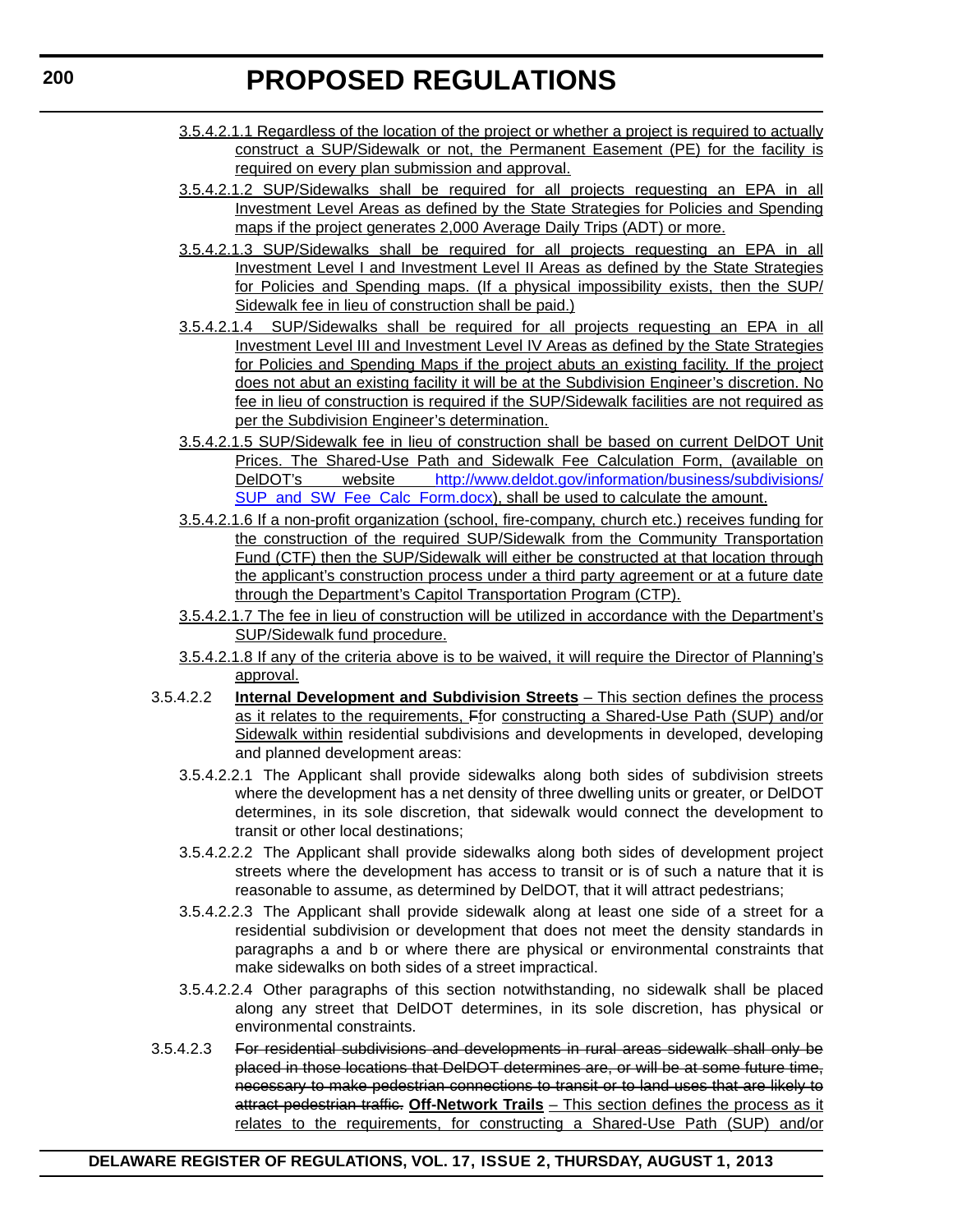Sidewalk which does not fully match the location and placement criteria of 3.5.4.2.1 or 3.5.4.2.2.

- 3.5.4.2.3.1 The proposed physical location and Permanent Easement (PE) for the facility is required to be shown (on the Record Plan or Site Plan) and recorded via separate deed or recorded plat. The intent is to allow current or future land owners and adjoining land owners the opportunity to understand the location and nature of any such Off-Network Trail.
- 3.5.4.2.3.2 Shared-Use Path (SUP) and/or Sidewalk construction for development projects that are responsible for the creation of such Off-Network Trails shall coordinate the timing and/or phasing of trail construction during the process of seeking an Entrance Plan Approval (EPA) from the Development Coordination section. Unless agreed to by the Development Coordination section of DelDOT as a condition of approval, the Shared-Use Path (SUP) and/or Sidewalk construction shall begin concurrent with initial site-entrance construction, and be complete prior to 25% occupancy or leasing of the development project.
- 3.5.4.2.3.3 The location of any such Off-Network Trail/facility is required to be situated based upon guidance from the DelDOT Planning Section's Bicycle and Pedestrian coordinators.
- 3.5.4.2.3.4 The approved and recorded plans shall include the following note: "Initial construction, ongoing maintenance and long term funding associated with any Shared-Use Path (SUP) and/or Sidewalk segments and their associated Permanent Easements shall be the responsibility of the developer, the property owners or both associated with this project. The State of Delaware assumes no responsibility for the future maintenance of these Shared-Use Path (SUP) and/or Sidewalk segments and their associated Permanent Easements."
- 3.5.4.2.4 Permanent easements. The Applicant shall provide permanent easements as necessary to DelDOT along residential subdivision street, off-network trails and/or development street frontage for those locations where DelDOT is not requiring the installation of Shared-use paths and/or sidewalk at the time of the development's construction.
- 3.5.4.2.5 Shared-use paths and Ssidewalks shall be constructed in accordance with Chapter 5 of this manual and shall meet Americans with Disabilities Act requirements. Sidewalk widths may be widened to provide for a shared-use path if determined or approved by DelDOT.
- 3.5.4.2.6 Shared-use paths and Ssidewalks shall be separated from the edge of road, pavement, driveways, and site entrances in accordance with Chapter 5 of this manual. Where a sidewalk is planned to adjoin the pavement edge of parking lot areas, such sidewalk shall be grade-separated from the parking lot surface by at least a six-inch vertical face curbing.
- 3.5.4.2.7 Shared-use paths and Ssidewalks shall be free of utility poles, bushes, plants, and all other obstructions.

*(Break in Continuity of Sections)*

**\*Please Note: As the rest of the sections were not amended, they are not being published here. A complete copy of the proposed regulation is available at:**

**[2309 Standards and Regulations for Subdivision Streets and State Highway Access](http://regulations.delaware.gov/register/august2013/proposed/17 DE Reg 198 08-01-13.htm)**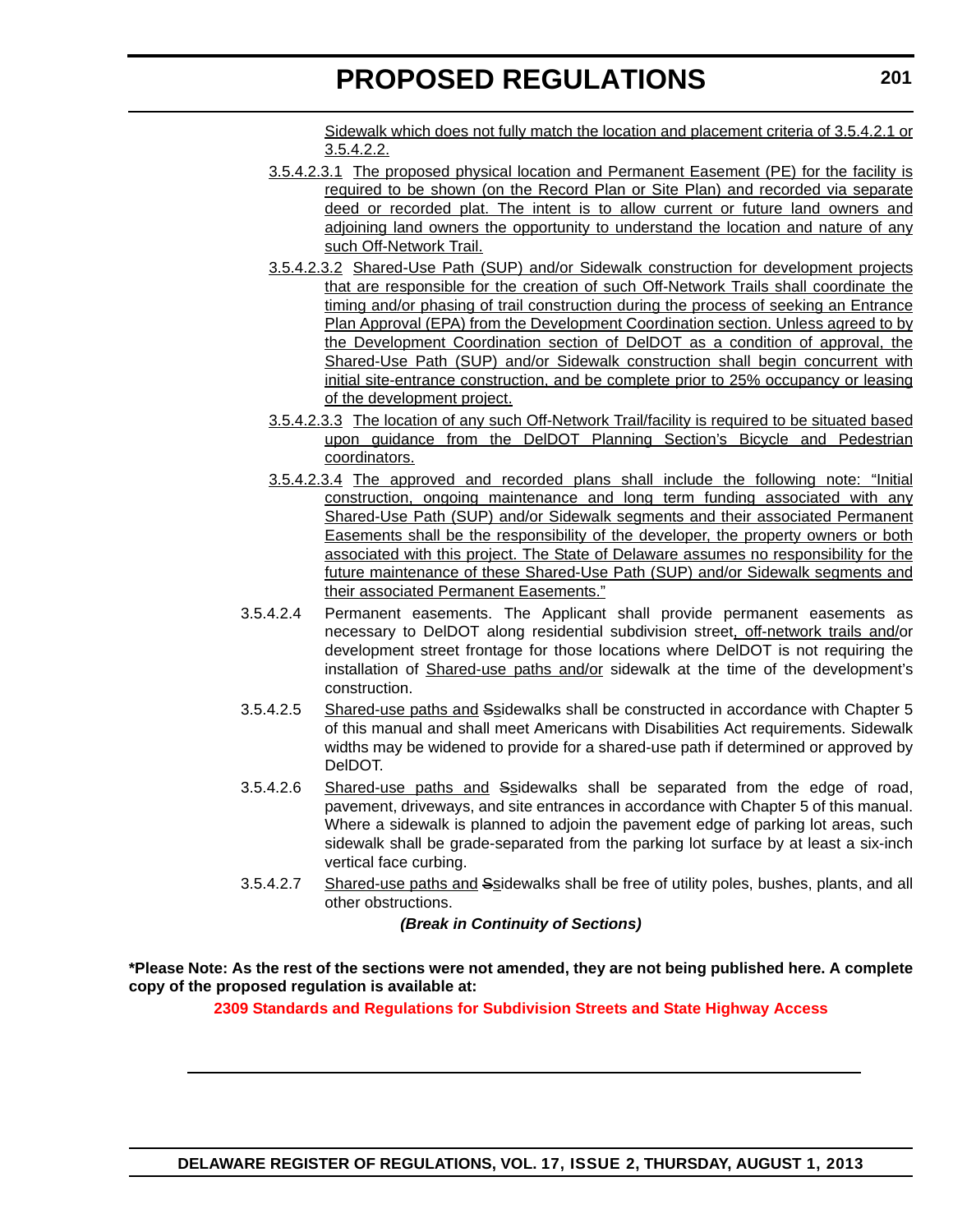#### **DIVISION OF TRANSPORTATION SOLUTIONS**

Statutory Authority: 21 Delaware Code, Section 4504 (21 **Del.C.** §4504) 2 **DE Admin. Code** 2405

#### **PUBLIC NOTICE**

#### **[2405 Oversize/Overweight Hauling Permit Policy](#page-3-0) and Procedures Manual**

Under 21 **Del.C.** §4504, the Delaware Department of Transportation (DelDOT), adopted an Oversize/ Overweight Hauling Permit Policy and Procedures Manual. DelDOT has now drafted revisions to the manual, and is seeking public comments on the proposed changes.

The proposed revised manual is a complete re-write of the existing DelDOT manual, making it more compatible with AASHTO (American Association of State Highway and Transportation Officials) Policy. Fees and dimensional characteristics remain unchanged in the new manual.

DelDOT will take written comments on the draft changes to the Oversize/Overweight Hauling Permit Policy and Procedures Manual through August 31, 2013.

Question or comments regarding these proposed changes should be directed to:

Dennis Blades, Licensing Specialist State of Delaware Department of Transportation Hauling Permit Section PO Drawer E Dover, DE 19903 (302) 739 -7808 (FAX) haulpermit@state.de.us

**\*Please Note: Due to the size of the proposed regulation, it is not being published here. A copy of the regulation is available at:**

**[2405 Oversize/Overweight Hauling Permit Policy and Procedures Manual](http://regulations.delaware.gov/register/august2013/proposed/17 DE Reg 202 08-01-13.htm)**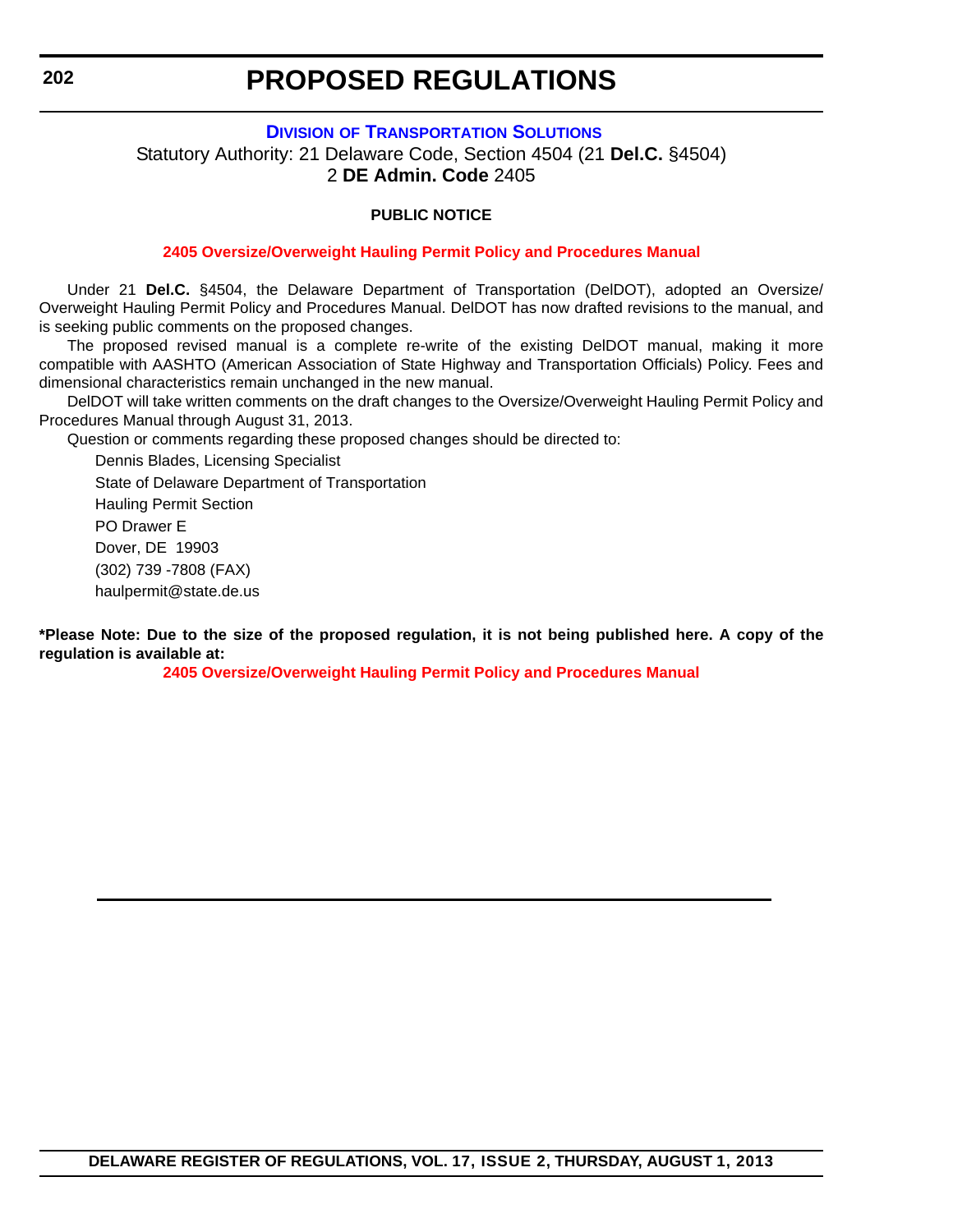### **Symbol Key**

Arial type indicates the text existing prior to the regulation being promulgated. Underlined text indicates new text added at the time of the proposed action. Language which is stricken through indicates text being deleted. **[Bracketed Bold language]** indicates text added at the time the final order was issued. **[Bracketed bold stricken through]** indicates language deleted at the time the final order was issued.

### **Final Regulations**

The opportunity for public comment shall be held open for a minimum of 30 days after the proposal is published in the *Register of Regulations*. At the conclusion of all hearings and after receipt within the time allowed of all written materials, upon all the testimonial and written evidence and information submitted, together with summaries of the evidence and information by subordinates, the agency shall determine whether a regulation should be adopted, amended or repealed and shall issue its conclusion in an order which shall include: (1) A brief summary of the evidence and information submitted; (2) A brief summary of its findings of fact with respect to the evidence and information, except where a rule of procedure is being adopted or amended; (3) A decision to adopt, amend or repeal a regulation or to take no action and the decision shall be supported by its findings on the evidence and information received; (4) The exact text and citation of such regulation adopted, amended or repealed; (5) The effective date of the order; (6) Any other findings or conclusions required by the law under which the agency has authority to act; and (7) The signature of at least a quorum of the agency members.

The effective date of an order which adopts, amends or repeals a regulation shall be not less than 10 days from the date the order adopting, amending or repealing a regulation has been published in its final form in the *Register of Regulations*, unless such adoption, amendment or repeal qualifies as an emergency under §10119.

### **DEPARTMENT OF AGRICULTURE Harness Racing Commission Delaware Standardbred Breeders' Fund**

Statutory Authority: 29 Delaware Code, Section 4815(b)(3)b.2.D (29 **Del.C.** §4815(b)(3)b.2.D) 3 **DE Admin. Code** 502

### **ORDER**

### **502 Delaware Standardbred [Breeders' Fund Regulations](#page-4-0)**

### **I. NATURE OF PROCEEDINGS**

Pursuant to its authority under 29 **Del.C.** §4815(b)(3)b.2.D and §10115, the State of Delaware, Department of Agriculture's Standardbred Breeders' Fund (herein "the Fund") proposed to amend its regulations. Proposed amended regulation 1.2 expands eligibility to participate in Fund-sponsored races to foals of Delaware sires regardless of the out of state residence of the owner/ lessee of the foal and also will reduce paperwork. Proposed amended regulation 2.0 defines the terms "Delaware sire" and "stand" more clearly and the penalty for racing out of state before the end of Delaware's breeding season has been moved to proposed amended regulation 10.2. Proposed amended regulation 10.0 specifies a new heading to conform with the new terminology of proposed amended regulations 1.2 and 2.0. Proposed amended regulation 10.2, in addition to setting forth the one-year disqualification penalty for out-of-state racing before the end of Delaware's breeding season previously set forth in the definition of "Delaware sire" in Regulation 2.0, also specifies the responsibilities of owners and lessees of Delaware sires.

Notice of a public comment period of thirty (30) days on the Fund's proposed amended regulations was published in the Delaware *Register of Regulations* for May 1, 2013 in accordance with 29 **Del.C.** §10115. This is the Fund's Decision and Order adopting the proposed amended regulations.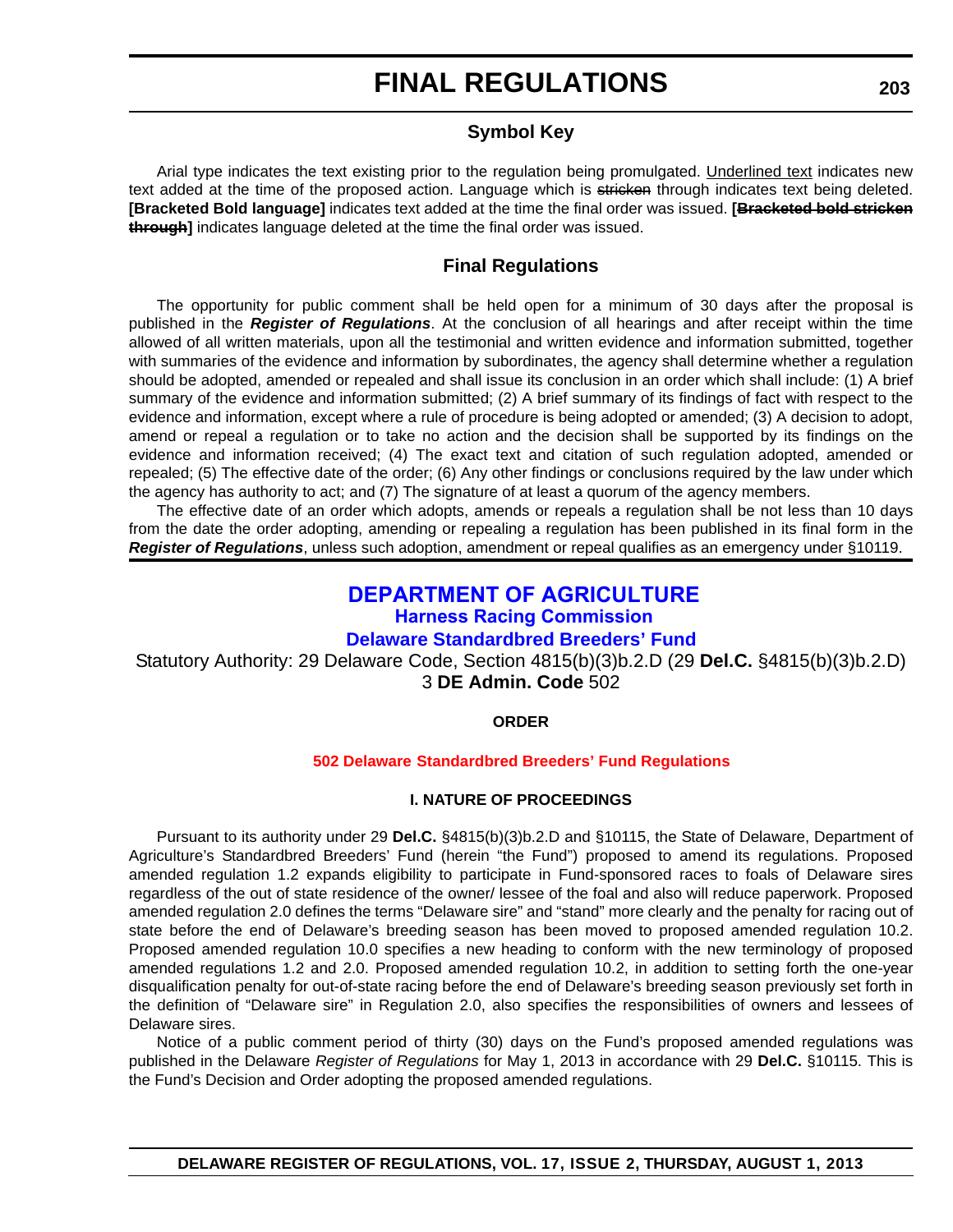### **204**

# **FINAL REGULATIONS**

### **II. PUBLIC COMMENTS**

The Fund received no public comments in response to its notice of intention to adopt the proposed amended regulations.

### **III. FINDINGS AND CONCLUSIONS**

The public was given the required notice of the Fund's intention to adopt the proposed amended regulations and was given ample opportunity to provide the Fund with comments opposing the Fund's plan. Thus, the Fund concludes that its consideration of the proposed amended regulations was entirely within its prerogatives and statutory authority and, having received no comments opposed to adoption, is now free to adopt the proposed amended regulations.

### **IV. ORDER**

### **AND NOW this 10th day of July, 2013,** it is hereby ordered that:

- 1. The proposed amendments to the Fund's regulations are adopted;
- 2. The text of the final regulation shall be in the form attached hereto as Exhibit A;
- 3. The effective date of this Order is ten days from the date of its publication in the Delaware *Register of Regulations* in accordance with 29 **Del.C.** §10118(e); and
- 4. The Fund reserves to itself the authority to issue such other and further orders concerning its Regulations as it deems appropriate.

### **IT IS SO ORDERED.**

**\*Please note that no changes were made to the regulation as originally proposed and published in the May 2013 issue of the** *Register* **at page 1120 (16 DE Reg. 1120). Therefore, the final regulation is not being republished. A copy of the final regulation is available at:**

**[502 Delaware](http://regulations.delaware.gov/register/august2013/final/17 DE Reg 203 08-01-13.htm) Standardbred Breeders' Fund Regulations**

### **DEPARTMENT OF EDUCATION**

**OFFICE OF THE SECRETARY**

Statutory Authority: 14 Delaware Code, Section 122(b) (14 **Del.C.** §122(b)) 14 **DE Admin. Code** 106

### **REGULATORY IMPLEMENTING ORDER**

### **[106 Teacher Appraisal Process Delaware](#page-4-0) Performance Appraisal System (DPAS II)**

### **I. SUMMARY OF THE EVIDENCE AND INFORMATION SUBMITTED**

The Secretary of Education seeks the consent of the State Board of Education to repeal 14 **DE Admin. Code** 106 Teacher Appraisal Process Delaware Performance Appraisal System (DPAS II). The regulation is no longer applicable because 14 **DE Admin. Code** 106 Teacher Appraisal Process Delaware Performance Appraisal System (DPAS II) Revised took effect beginning in the 2011-2012 school year.

Notice of the proposed regulation was published in the *News Journal* and the *Delaware State News* on June 3, 2013, in the form hereto attached as Exhibit "A". Comments were received from the Governor's Advisory Council for Exceptional Citizens and the State Council for Persons with Disabilities endorsing the repeal.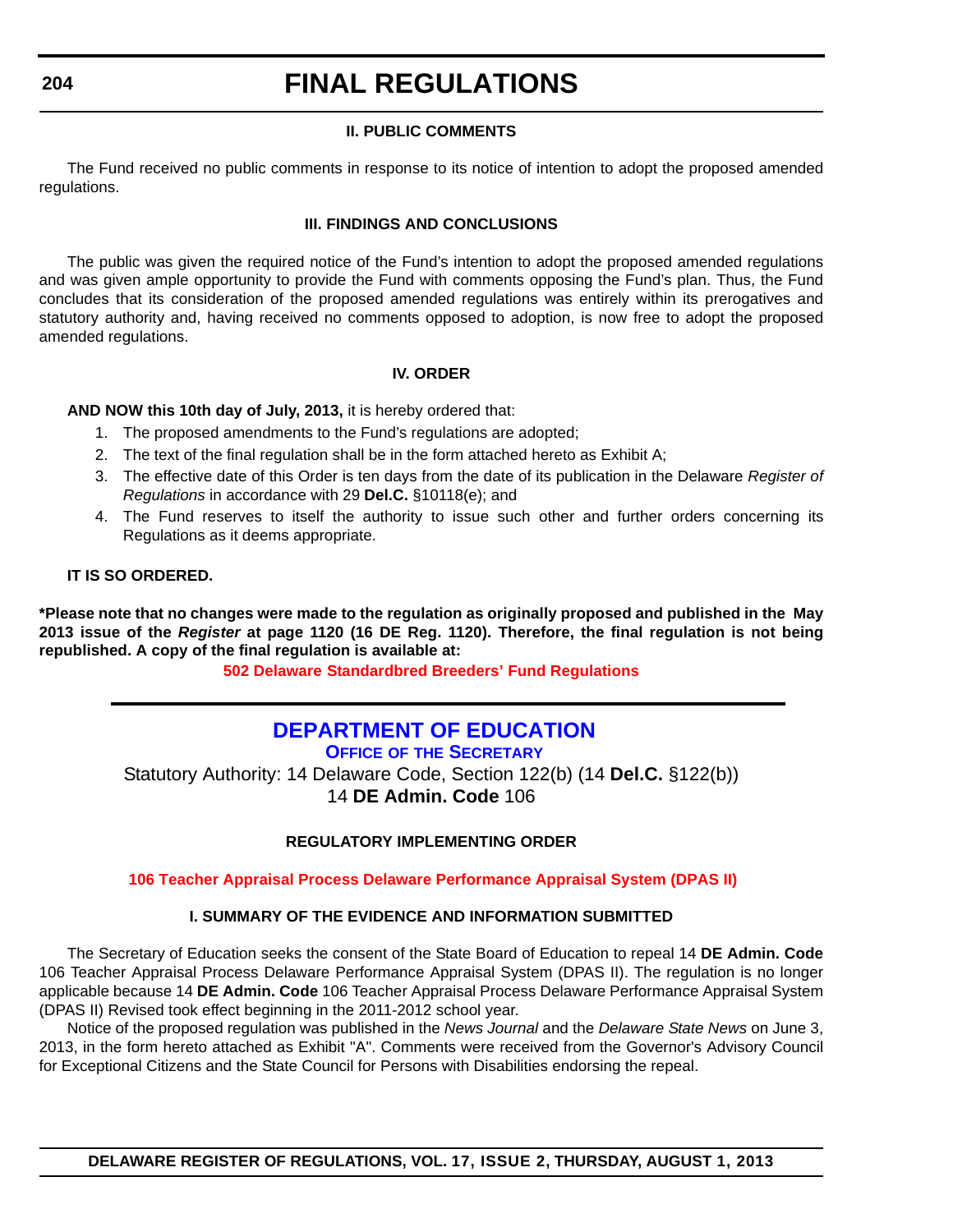### **II. FINDINGS OF FACTS**

The Secretary finds that it is appropriate to repeal 14 **DE Admin. Code** 106 Teacher Appraisal Process Delaware Performance Appraisal System (DPAS II) because it is no longer needed.

### **III. DECISION TO AMEND THE REGULATION**

For the foregoing reasons, the Secretary concludes that it is appropriate to repeal 14 **DE Admin. Code** 106 Teacher Appraisal Process Delaware Performance Appraisal System (DPAS II). Therefore, pursuant to 14 **Del.C.** §122, 14 **DE Admin. Code** 106 attached hereto as Exhibit "B" is hereby repealed. Pursuant to the provision of 14 **Del.C.** §122(e), 14 **DE Admin. Code** 106 shall hereby be repealed and no further action will be required by the department.

#### **IV. TEXT AND CITATION**

The text of 14 **DE Admin. Code** 106 Teacher Appraisal Process Delaware Performance Appraisal System (DPAS II) repealed hereby shall be in the form attached hereto as Exhibit "B", and said regulation shall no longer be cited in the *Administrative Code of Regulations* for the Department of Education.

### **V. EFFECTIVE DATE OF ORDER**

The actions hereinabove referred to were taken by the Secretary pursuant to 14 **Del.C.** §122 on July 18, 2013. The effective date of this Order shall be ten (10) days from the date this Order is published in the *Delaware Register of Regulations*.

**IT IS SO ORDERED** the 18th day of July 2013.

**Department of Education**

Mark T. Murphy, Secretary of Education Approved this 18th day of July 2013

#### **State Board of Education**

Teri Quinn Gray, Ph.D., President Gregory B. Coverdale, Jr. Jorge L. Melendez, Vice President Terry M. Whittaker, Ed.D. G. Patrick Heffernan **Randall L. Hughes II** Barbara B. Rutt

**\*Please note that no changes were made to the regulation as originally proposed and published in the June 2013 issue of the** *Register* **at page 1234 (16 DE Reg. 1234). Therefore, the final regulation is not being republished. A copy of the final regulation is available at:**

**[106 Teacher Appraisal Process Delaware Performance Appraisal System \(DPAS II\)](http://regulations.delaware.gov/register/august2013/final/17 DE Reg 204 08-01-13.htm)**

### **OFFICE OF THE SECRETARY**

Statutory Authority: 14 Delaware Code, Section 122(b) (14 **Del.C.** §122(b)) 14 **DE Admin. Code** 106A

### **REGULATORY IMPLEMENTING ORDER**

**[106A Teacher Appraisal Process Delaware Performance Appraisal System \(DPAS II\)](#page-4-0) Revised**

**I. SUMMARY OF THE EVIDENCE AND INFORMATION SUBMITTED**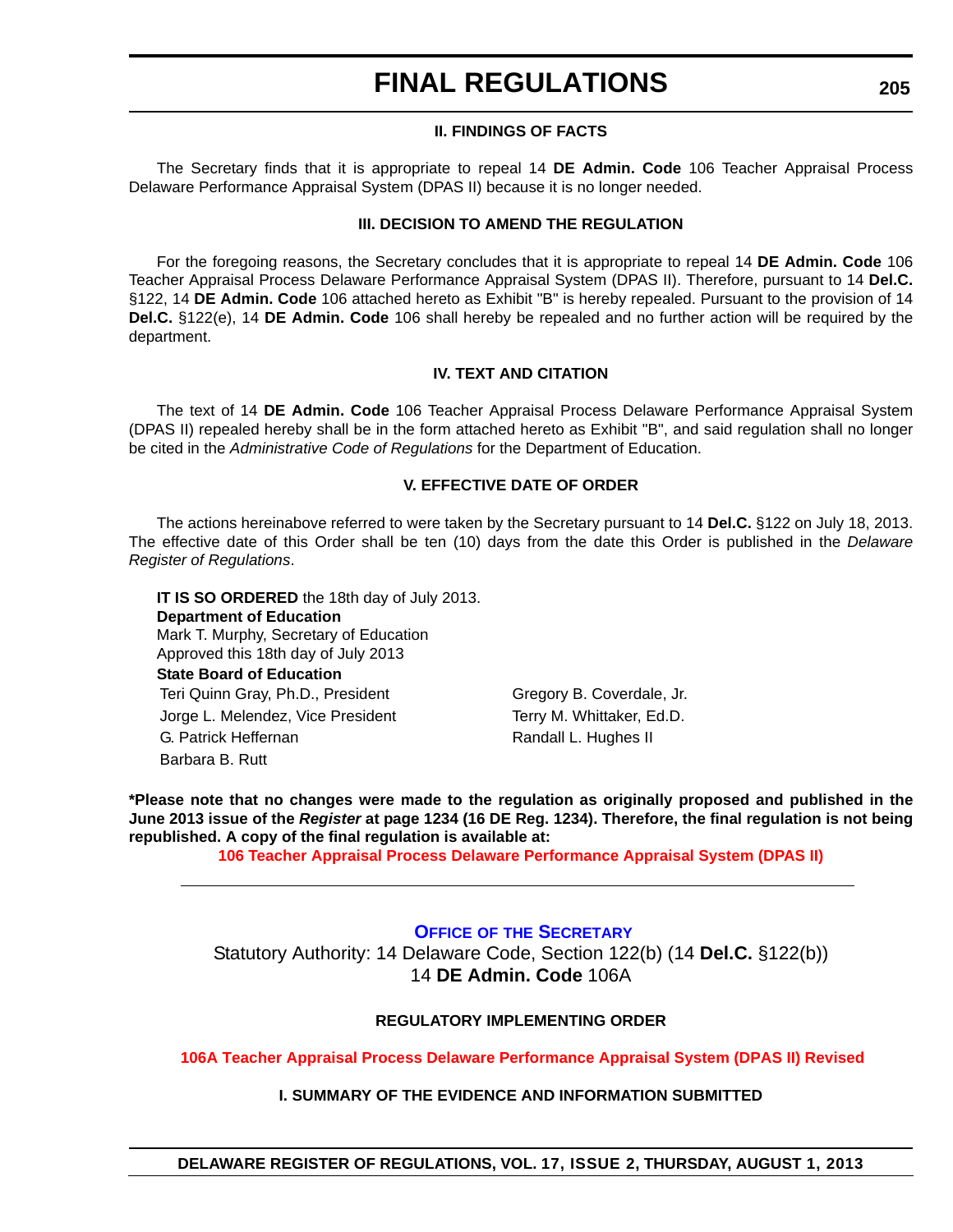The Secretary of Education seeks the consent of the State Board of Education to amend 14 **DE Admin. Code** 106A Teacher Appraisal Process Delaware Performance Appraisal System (DPAS II) Revised.

The amendments address the following: 1) eliminates provisions that were in place for the 2011-2012 and 2012-2013 school years only; 2) provides that the proposed amended regulation will be in effect beginning with the 2013-2014 school year; 3) defines "Credentialed Observer" and "Evaluator" in order to be specific about which individuals are responsible for certain teacher appraisal activities; 4) provides more specificity on the definition of "summative evaluation"; 5) changes the configuration of announced and unannounced observations for both experienced and novice teachers; 6) provides districts and charter schools flexibility in the appraisal criterion to be used for DPAS II in the first four Appraisal Components; 7) requires Appraisal Criteria observed to be rated on each observation conducted and to be assigned an overall rating in a teacher's Summative Evaluation; 8) modifies when an Improvement Plan must be developed versus may be developed for a teacher if the teacher's overall performance during an observed lesson is unsatisfactory; and 9) eliminates the requirement that professional development completed during the time of an Improvement Plan is in effect to be certified by the Department.

Notice of the proposed regulation was published in the *News Journal* and the *Delaware State News* on June 3, 2013, in the form hereto attached as Exhibit "A". Comments were received from the Delaware State Education Association (DSEA), Governor's Advisory Council for Exceptional Citizens (GACEC) and the State Council for Persons with Disabilities (SCPD).

 Changes were made to the proposed regulation in several areas to reflect the comments as follows: 1) clarification of the definition of summative evaluation related to "additional observation data"; 2) clarification in section 5.1 related to Appraisal Component and Appraisal Criteria to make this more succinct and to lessen any interpretation issue; 3) clarification and renumbering of the section 8.0 Improvement Plan related to the circumstances under which an improvement plan may be developed if an observed lesson is unsatisfactory and procedures for when said improvement plan is developed; 4) clarification of the type of professional development during the time of an Improvement plan; and 5) capitalization as noted by comments received.

The Department received comments from the GACEC and SCPD noting that their belief that the amendments are "weakening" the appraisal process.

The Department views these comments with the utmost seriousness, and believes that the overall amendment to the regulation, taken as a whole, provides deeper, more focused opportunities for educator appraisal and continues to develop the system with stronger alignment to student growth results (Component V) and now also includes a required emphasis on the educator evaluation rubrics that had not existed heretofore. The Department continues to engage stakeholders to ensure proposed changes are made to streamline and revise the process to allow for fairness, focus and improvement of our educators.

#### **II. FINDINGS OF FACTS**

The Secretary finds that it is appropriate to amend 14 **DE Admin. Code** 106A Teacher Appraisal Process Delaware Performance Appraisal System (DPAS II) Revised as a means to update the process.

### **III. DECISION TO AMEND THE REGULATION**

For the foregoing reasons, the Secretary concludes that it is appropriate to amend 14 **DE Admin. Code** 106A Teacher Appraisal Process Delaware Performance Appraisal System (DPAS II) Revised. Therefore, pursuant to 14 **Del.C.** §122, 14 **DE Admin. Code** 106A Teacher Appraisal Process Delaware Performance Appraisal System (DPAS II) Revised attached hereto as Exhibit "B" is hereby amended. Pursuant to the provision of 14 **Del.C.** §122(e), 14 **DE Admin. Code** 106A Teacher Appraisal Process Delaware Performance Appraisal System (DPAS II) Revised hereby amended shall be in effect for a period of five years from the effective date of this order as set forth in Section V. below.

### **IV. TEXT AND CITATION**

The text of 14 **DE Admin. Code** 106A Teacher Appraisal Process Delaware Performance Appraisal System (DPAS II) Revised amended hereby shall be in the form attached hereto as Exhibit "B", and said regulation shall be cited as 14 **DE Admin. Code** 106A Teacher Appraisal Process Delaware Performance Appraisal System (DPAS II) Revised in the Administrative Code of Regulations for the Department of Education.

#### **DELAWARE REGISTER OF REGULATIONS, VOL. 17, ISSUE 2, THURSDAY, AUGUST 1, 2013**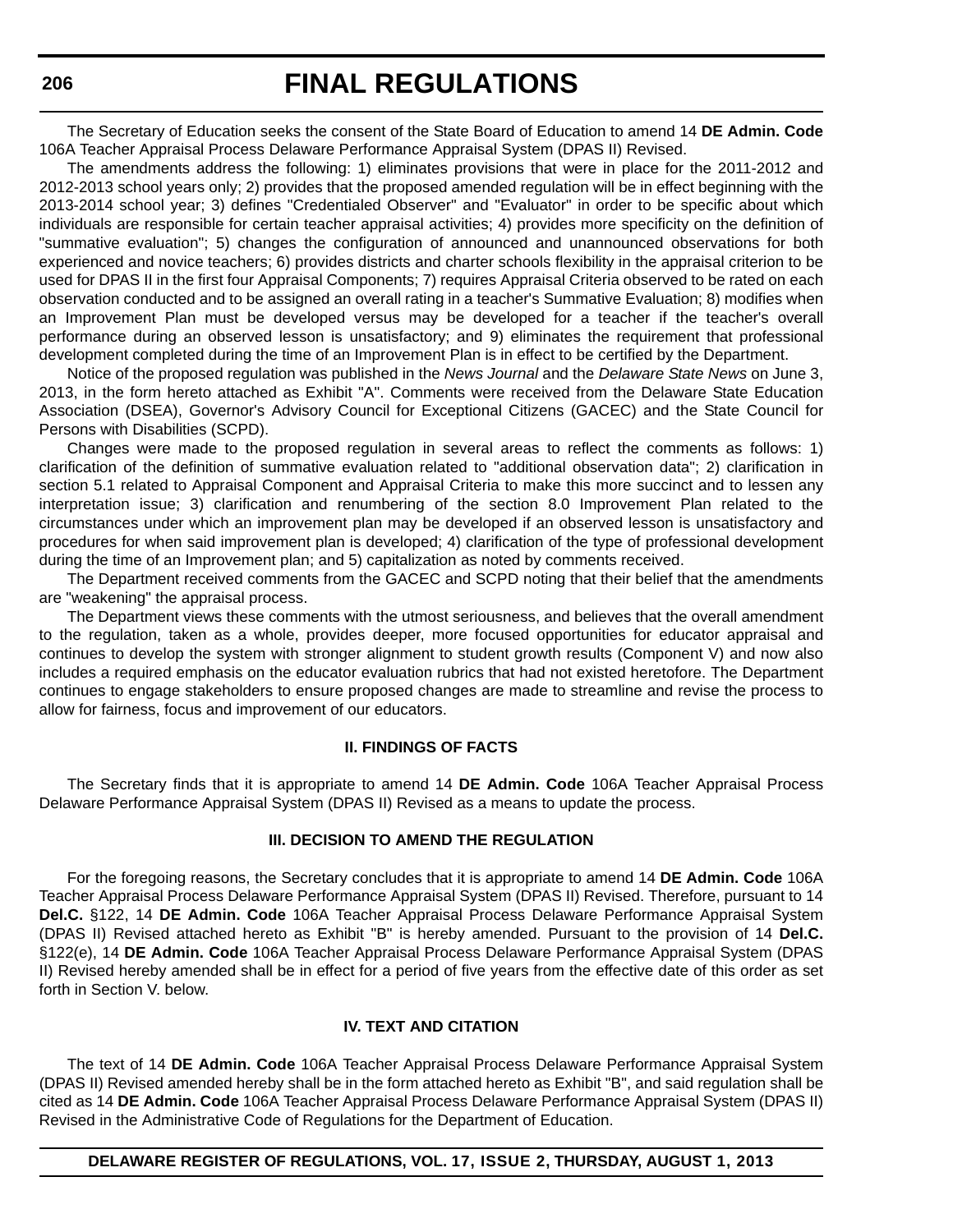### **V. EFFECTIVE DATE OF ORDER**

The actions hereinabove referred to were taken by the Secretary pursuant to 14 **Del.C.** §122 on July 18, 2013. The effective date of this Order shall be ten (10) days from the date this Order is published in the *Delaware Register of Regulations*.

**IT IS SO ORDERED** the 18th day of July 2013. **Department of Education** Mark T. Murphy, Secretary of Education Approved this 18th day of July 2013 **State Board of Education** Teri Quinn Gray, Ph.D., President Gregory B. Coverdale, Jr. Jorge L. Melendez, Vice President Terry M. Whittaker, Ed.D. G. Patrick Heffernan **Randall L. Hughes II** Barbara B. Rutt

### **106A Teacher Appraisal Process Delaware Performance Appraisal System (DPAS II) Revised**

### **1.0 Effective Date**

The Teacher Appraisal Process, Delaware Performance Appraisal System (DPAS II) Revised shall be effective for all school districts and charter schools beginning with the 2011-12 school year, and shall, at such time, replace the current 14 **DE Admin. Code** 106 Teacher Appraisal Process Delaware Performance Appraisal System (DPAS II) 2013-14 school year.

### **2.0 Definitions**

The following definitions shall be applyied for purposes of this regulation:

"**Announced Observation**" shall consist of the Pre-observation Form and conference with the evaluator Credentialed Observer, an observation by the evaluator Credentialed Observer at an agreed upon date and time, using the associated formative conferences and reports. The observation shall be of sufficient length, at least thirty (30) minutes, to analyze the lesson and assess teacher performance. "**Board**" shall mean a local board of education or charter school board of directors.

"**Credentialed Evaluator**" shall mean the individual, usually the supervisor of the teacher, who has successfully completed the evaluation training in accordance with 10.0. The Credentialed Evaluator may also be referred to as "Evaluator".

"**Credentialed Observer**" shall mean an individual, not always the supervisor of the teacher, who has successfully completed DPAS II credentialing in accordance with 10.0. Credentialed Observer denotes any individual who may conduct observations as part of a teacher's appraisal process. The term Credentialed Observer encompasses those administrators who are Evaluators.

"**DASA**" shall mean the Delaware Association of School Administrators.

"**DCAS Teacher**" shall mean any Novice Teacher or Experienced Teacher providing instruction in reading and/or mathematics to a student that meets the following criteria;

(a) The student is enrolled in any grade three (3) through ten(10) for either reading and/or mathematics instruction as verified by the solate's pupil accounting system; and

(b) The student has valid Delaware Comprehensive Assessment System (DCAS) score(s) and the student was not subject to an invalidation or special exemption as provided in 14 **DE Admin. Code** 103.

"**DPAS II Revised Guide for Teachers**" shall mean the manual that contains the prescribed forms, detailed procedures, specific details about the five (5) components of evaluation and other relevant documents that are used to implement the appraisal process.

"**DSEA**" shall mean the Delaware State Education Association.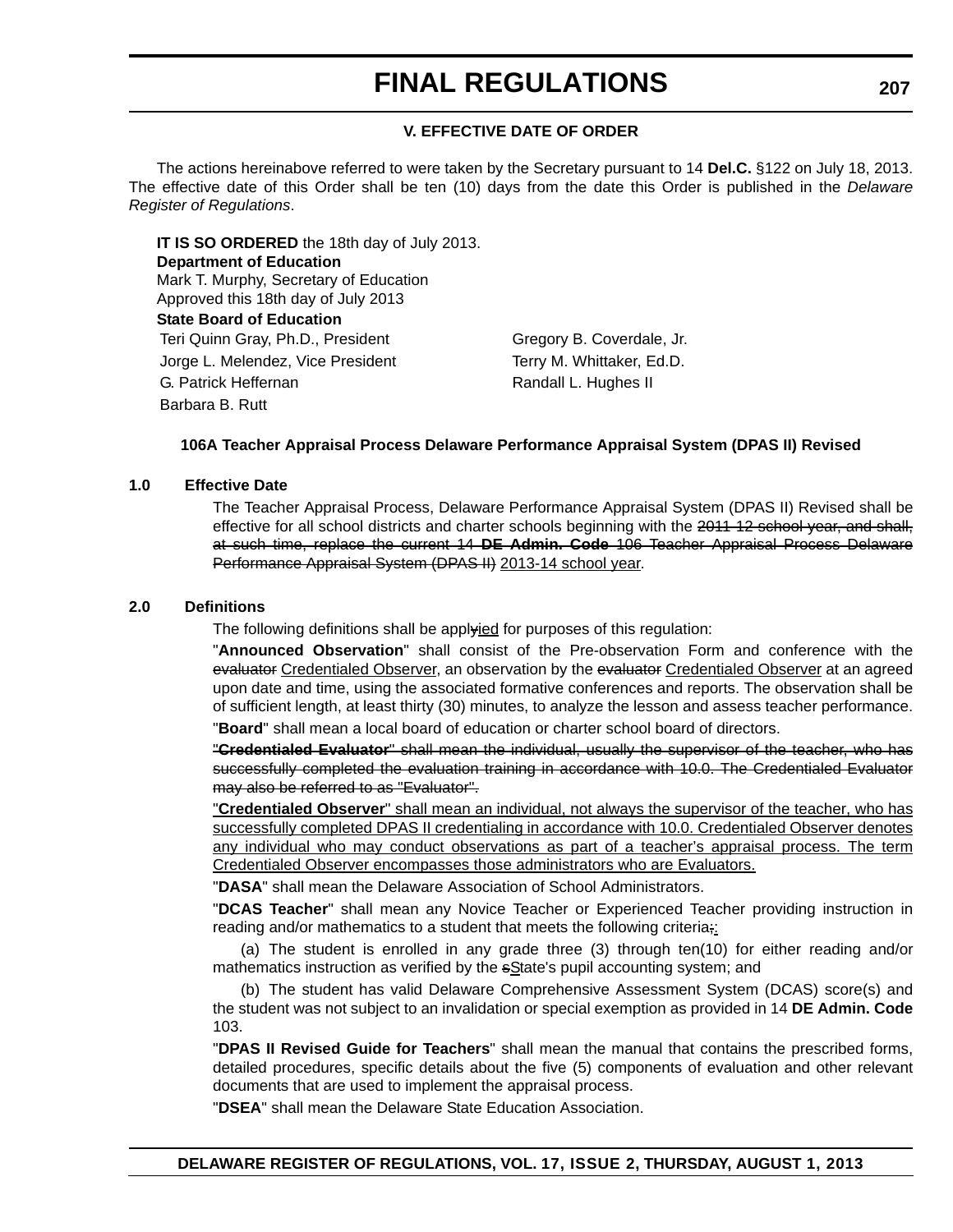**"Evaluator"** shall mean a Credentialed Observer who is responsible for a teacher's Summative Evaluation. A teacher's required observations as part of the appraisal cycle shall generally be conducted by the assigned Evaluator; however, the assigned Evaluator may designate a school administrator who is also a Credentialed Observer to conduct the required observations.

"**Experienced Teacher**" shall mean a teacher who holds a valid and current Continuing or Advanced License, issued pursuant to Chapter 12 of Title 14 of the **Delaware Code**; or Standard or Professional Status Certificate issued prior to August 1, 2003.

"**Improvement Plan**" shall be the plan that a teacher and Evaluator mutually develop in accordance with 8.0.

"**Interim assessment**" shall mean an assessment given at regular and specified intervals throughout the school year, and designed to evaluate students' knowledge and skills relative to a specific set of academic standards, and the results of which can be aggregated (e.g., by course, grade level, school, or school district) in order to inform teachers and administrators at the student, classroom, school, and district levels.

"**Non-DCAS Teacher**" shall mean any Novice Teacher or Experienced Teacher that does not meet the definition of DCAS Teacher as defined herein.

"**Novice Teacher**" shall mean a teacher who holds a valid and current Initial License issued pursuant to Chapter 12 of Title 14 of the **Delaware Code**.

"**Satisfactory Component Rating**" shall mean the teacher's performance demonstrates an understanding of the concepts of the component under Chapter 12 of Title 14 of the **Delaware Code**.

"**Satisfactory Evaluation**" shall be equivalent to the overall "Highly Effective", "Effective" or "Needs Improvement" rating on the Summative Evaluation and shall be used to qualify for a continuing license. "**State Assessment**" shall mean the Delaware Comprehensive Assessment System (DCAS).

"**Student Achievement**" shall mean

- (a) For tested grades and subjects:
	- (1) A student's score on the DCAS; and, as appropriate,

(2) Other measures of student learning, such as those described in paragraph (b) of this definition, provided they are rigorous and comparable across classrooms.

(b) For non-tested grades and subjects: Alternative measures of student learning and performance such as student scores on pre-tests and end-of-course tests; student performance on English language proficiency assessments; and other measures of student achievement that are rigorous and comparable across classrooms. Such alternative measures must be approved by the Department and developed in partnership with the local collective bargaining representatives.

"**Student Growth**" shall mean the change in achievement data for an individual student between two points in time. Growth may also include other measures that are rigorous and comparable across classrooms.

"**Summative Evaluation**" shall be the final evaluation at the conclusion of the appraisal cycle mean the comprehensive, end-of-cycle appraisal and shall incorporate the results of the minimum required observations and required component-level data. At the discretion of the Evaluator, it may also include additional **[Announced or Unannounced]** observation data**[, beyond the required observation data,]** provided by other Credentialed Observers.

"**Unannounced Observation**" shall consist of an observation by the evaluator a Credentialed Observer at a date and time that has not been previously arranged using the associated formative conferences and reports. The observation shall be of sufficient length, at least thirty (30) minutes, to analyze the lesson and assess teacher performance.

"**Unsatisfactory Component Rating**" shall mean the teacher's performance does not demonstrate an understanding of the concepts of the component.

"**Unsatisfactory Evaluation**" shall be the equivalent to the overall "Ineffective" rating on the Summative Evaluation.

"**Working Day**" shall mean a day when the employee would normally be working in that district or charter school.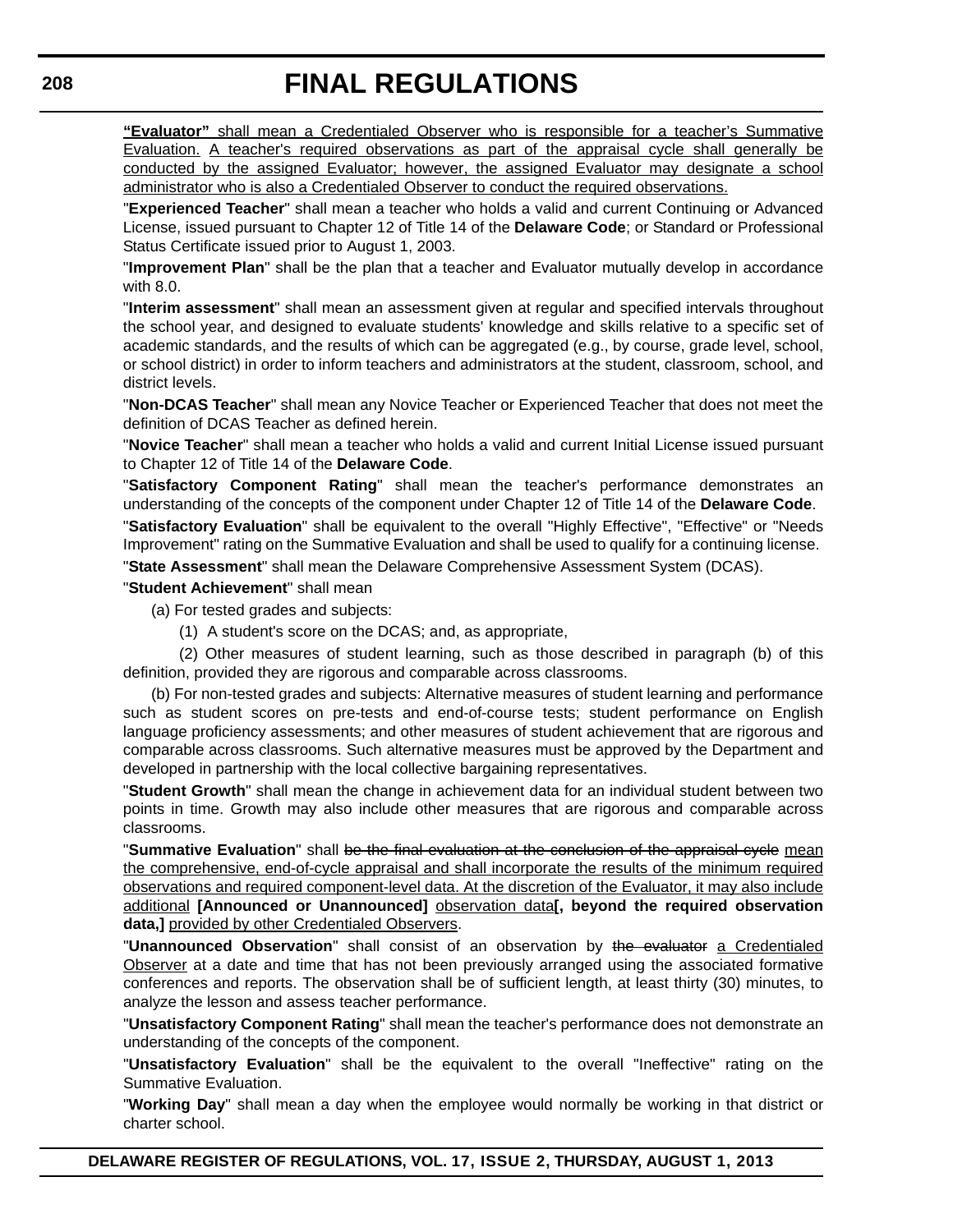### **3.0 Appraisal Cycles**

- 3.1 Experienced teachers who have earned a rating of "Highly Effective" on their most recent Summative Evaluation shall receive a minimum of one (1) Announced or Unannounced Observation each year with a Summative Evaluation at least once every two (2) years. The Student Improvement component for Highly Effective teachers shall be evaluated each year, regardless of whether or not a Summative Evaluation is conducted. If a Highly Effective teacher does not achieve a Satisfactory rating on the Student Improvement Component, the teacher shall receive a Summative Evaluation the following year, regardless of whether the teacher would otherwise be due for a Summative Evaluation pursuant to this section.
- 3.2 Experienced teachers who have earned a rating of "Effective" and have earned "Satisfactory" ratings on at least four (4) of the components found in 5.0, including Student Improvement, on his or her most recent Summative Evaluation shall receive a minimum of one (1) Announced or Unannounced Observation each year with a Summative Evaluation at least once every two (2) years. The Student Improvement component for Effective teachers shall be evaluated each year, regardless of whether or not a Summative Evaluation is conducted. If an Effective teacher does not achieve a Satisfactory rating on the Student Improvement Component, the teacher shall receive a Summative Evaluation the following year, regardless of whether the teacher would otherwise be due for a Summative Evaluation pursuant to this section.
- 3.3 Experienced teachers who are not otherwise included in 3.1 or 3.2 shall receive a minimum of one (1) Announced Observation and one (1) Unannounced Observation with a Summative Evaluation at the end of the one (1) year period. These teachers shall have an Improvement Plan which may require additional observations and other types of monitoring as outlined in the DPAS II Revised Guide for Teachers.
- 3.4 Novice teachers shall receive a minimum of  $two$   $(2)$  one  $(1)$  Announced Observation and one  $(1)$  two (2) Unannounced Observations with a Summative Evaluation every year. Novice teachers who have earned a rating of "Needs Improvement" or "Ineffective" on their most recent Summative Evaluation shall have an Improvement Plan which may require additional observations or other types of monitoring as outlined in the DPAS II Revised Guide for Teachers.

### **4.0 DPAS II Guide for Teachers**

- 4.1 All school districts and charter schools shall use the manual entitled DPAS II Guide Revised for Teachers as developed and as may be amended by the Department of Education in collaboration with DASA and DSEA to implement the appraisal system.
- 4.2 The manual shall contain, at a minimum, the following:
	- 4.2.1 Specific details about each of the five (5) components listed in 5.1.
	- 4.2.2 All forms or documents needed to complete the requirements of the appraisal process.
	- 4.2.3 Specific procedures to implement the appraisal system.

### **5.0 Appraisal Components and Appraisal Criteria**

- 5.1 The following five (5) Appraisal Components, including any Appraisal Criteria specified for each, shall be the basis upon which the performance of a teacher shall be **[evaluated by a credentialed evaluator the assigned Evaluator determined]**. In each academic year, for each of the first four (4) Appraisal Components, a school district or charter school may waive one (1) criterion identified as optional below. Notification of any such waiver shall be provided to all teachers in a school district or charter school and the Department of Education by the last day in August of each year:
	- 5.1.1 Planning and Preparation
		- 5.1.1.1 Selecting Instructional Goals: Teacher selects instructional goals that are aligned with the DE content standards and the district or charter school's curricula. Goals are appropriate for the learners and reflect high expectations for all students, consistent with State Assessment levels of performance where applicable. (Optional)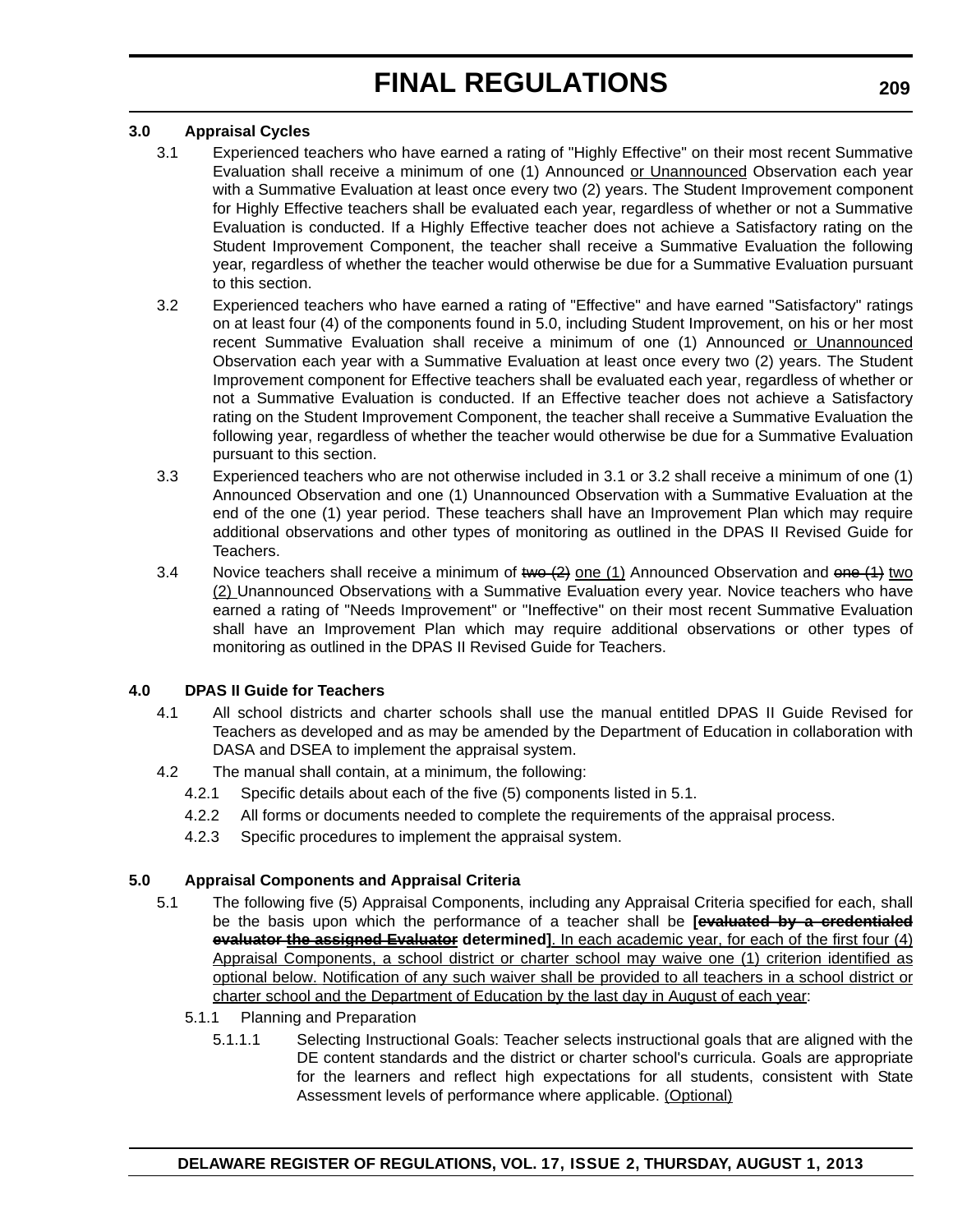- 5.1.1.2 Designing Coherent Instruction: Teacher plans for learning activities that align with the instructional goals and support student learning. Instructional planning shows a structure and selection of materials and activities that support student learning relative to the district or charter school's curricula.
- 5.1.1.3 Demonstrating Knowledge of Content and Pedagogy: Teacher shows his or her knowledge of content and how to teach it to a variety of learners. The teacher's plans include natural connections among content areas that deepen student learning. The content that he or she teaches is aligned to the district or charter school's curricula. (Optional)
- 5.1.1.4 Demonstrating Knowledge of Students: Teacher shows his or her knowledge of student developmental characteristics; approaches to learning, knowledge, and skills; interests; cultural heritage; and, where applicable, State Assessment performance levels.
- 5.1.1.5 Designing Student Assessments: Teacher creates and or selects assessments that are congruent with instructional goals, criteria and standards. The teacher plans for the use of formative and summative assessments of the teacher's students.
- 5.1.2 Classroom Environment
	- 5.1.2.1 Managing Classroom Procedures: Teacher has clearly defined procedures for managing learning time, transitions between learning events, and routines that maximize learning time.
	- 5.1.2.2 Managing Student Behavior: Teacher establishes behavioral expectations and consequences and monitors student conduct. Teacher responds to student behavior in appropriate and effective ways to minimize disruptions.
	- 5.1.2.3 Creating an Environment to Support Learning: Teacher creates an atmosphere in which learning is valued. Teacher-to-student and student-to-student interactions show rapport that is grounded in mutual respect. (Optional)
	- 5.1.2.4 Organizing Physical Space: Teacher organizes, allocates, and manages physical space to create a safe learning environment. Teacher uses physical resources to contribute to effective instruction and makes resources accessible to all students. (Optional)
- 5.1.3 Instruction
	- 5.1.3.1 Engaging Students in Learning: Content is appropriate, clear, and linked to student knowledge and experience. Content is aligned with the district or charter school's curricula. Activities and assignments engage all students. Instructional materials are suitable to the instructional goals. The instruction is coherent and paced appropriately for all students.
	- 5.1.3.2 Demonstrating Flexibility and Responsiveness: Teacher has a repertoire of instructional strategies and makes use of them to make modifications to lessons as needed. Teacher differentiates instruction based on learner characteristics and achievement data. (Optional)
	- 5.1.3.3 Communicating Clearly and Accurately: Verbal and written communication is clear and appropriate to students' ages, backgrounds, and levels of understanding. (Optional)
	- 5.1.3.4 Using Questioning and Discussion Techniques: Questions are appropriate to the content and level of students' understanding. Teacher encourages students to pose their own questions and is responsive to student questions. Teacher facilitates student led discussions.
	- 5.1.3.5 Using Assessment in Instruction: Teacher makes the criteria of the assessment known to the students, monitors the students' progress, provides descriptive feedback, and promotes student self-assessment and uses data to plan future instruction.
- 5.1.4 Professional Responsibilities
	- 5.1.4.1 Communicating with Families: Teacher shares information about the school's educational program and expectations for student performance. Teacher develops a mechanism for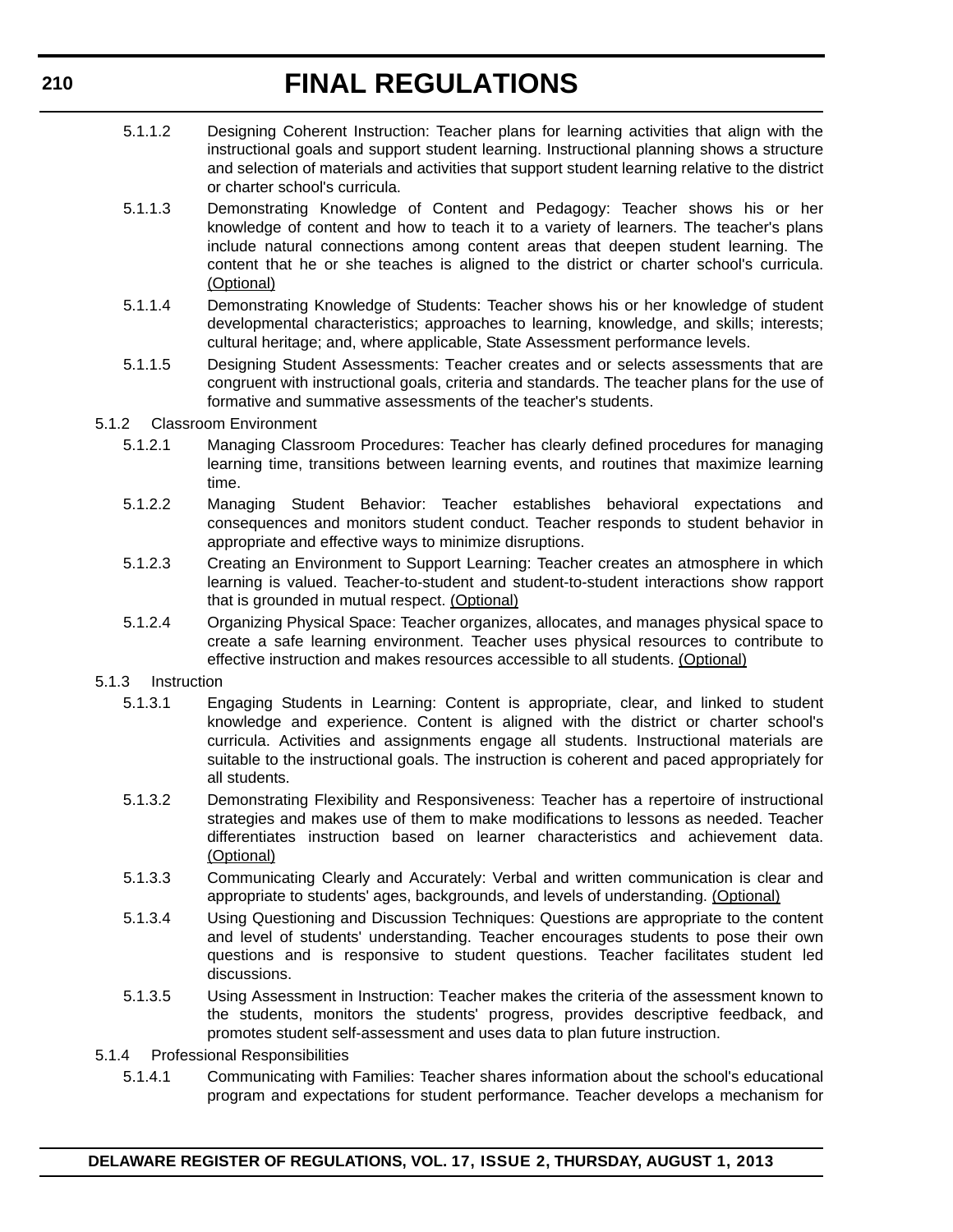two way communication with families about student progress, behavior, and personal needs or concerns. (Optional)

- 5.1.4.2 Recording student data in a Student Record System: Teacher keeps records of attendance, disciplinary actions, emergency contact information, and personal information. Teacher shares relevant information with appropriate school personnel.
- 5.1.4.3 Growing and Developing Professionally: Teacher chooses and participates in professional development that is aligned with his or her professional needs and aligned with the needs of the school, district or charter school, or students. (Optional)
- 5.1.4.4 Reflecting on Professional Practice: Teacher engages in reflective thinking as an individual, as a team participant, or as a school community member with the goal of improving instruction and learning for all students.
- 5.1.5 Student Improvement
	- 5.1.5.1 Measuring Student Improvement: Students collectively demonstrate appropriate levels of Student Growth as benchmarked against standards to be set by the Secretary based on input from stakeholder groups.
- 5.2 Notwithstanding 5.1, for the 2011-2012 school year the first four (4) Appraisal Components, including any Appraisal Criteria specified for each, shall be the basis upon which the performance of a teacher shall be evaluated by a credentialed evaluator. Appraisal Component 5.1.5 may, however, be used to determine whether a DCAS Teacher shall receive a "Highly Effective" rating.

### **6.0 Summative Evaluation Ratings**

- 6.1 Each Appraisal Component shall be assigned a rating of Satisfactory or Unsatisfactory on the Summative Evaluation.
	- 6.1.1 A satisfactory rating for each of the first four Appraisal Components shall mean the teacher has no more than one unacceptable rating on the Appraisal Criteria specified in each of the components. Appraisal Criteria observed shall be rated on each observation conducted and Appraisal Criteria also shall be assigned an overall rating in a teacher's Summative Evaluation.
	- 6.1.2 A satisfactory rating for the Student Improvement component shall mean that the teacher has demonstrated acceptable performance by meeting the standards set by the Secretary pursuant to 5.1.5.1.
- 6.2 The Summative Evaluation shall also include one of four overall ratings: "Highly Effective", "Effective", "Needs Improvement", or "Ineffective".
	- 6.2.1 "Highly Effective" shall mean that the teacher has earned a Satisfactory Component rating in at least four (4) of the five (5) Appraisal Components in accordance with 5.0, including an Exceeds rating in the Student Improvement Component meaning that the students collectively demonstrate high rates of student growth as defined in the *DPAS II Revised Guide for Teachers*, as the same may be amended from time to time, developed pursuant to 4.0 of this regulation.
		- 6.2.1.1 Notwithstanding 6.2.1, for the 2011-2012 school year, for a Non-DCAS Teacher the Summative Evaluation Rating "Highly Effective" shall not be applicable.
		- 6.2.1.2 Notwithstanding 6.2.1, for the 2011-2012 school year, for a DCAS Teacher "Highly Effective" shall mean that the teacher has earned a Satisfactory Component rating in at least four (4) of the five (5) Appraisal Components in accordance with 5.0, including an Exceeds rating in the Student Improvement Component meaning that the students collectively demonstrate high rates of student growth as defined in the DPAS II Revised Guide for Teachers, as the same may be amended from time to time, developed pursuant to 4.0 of this regulation.
			- 6.2.1.2.1 For the 2011-2012 school year, once the Student Improvement Component calculation for DCAS teachers is complete, the summative rating for DCAS teachers who earn an "Effective" rating and who earn an "Exceeds" rating on the Student Improvement Component shall indicate that the teacher earned an "Effective" summative rating based on the first four Appraisal Components and a "Highly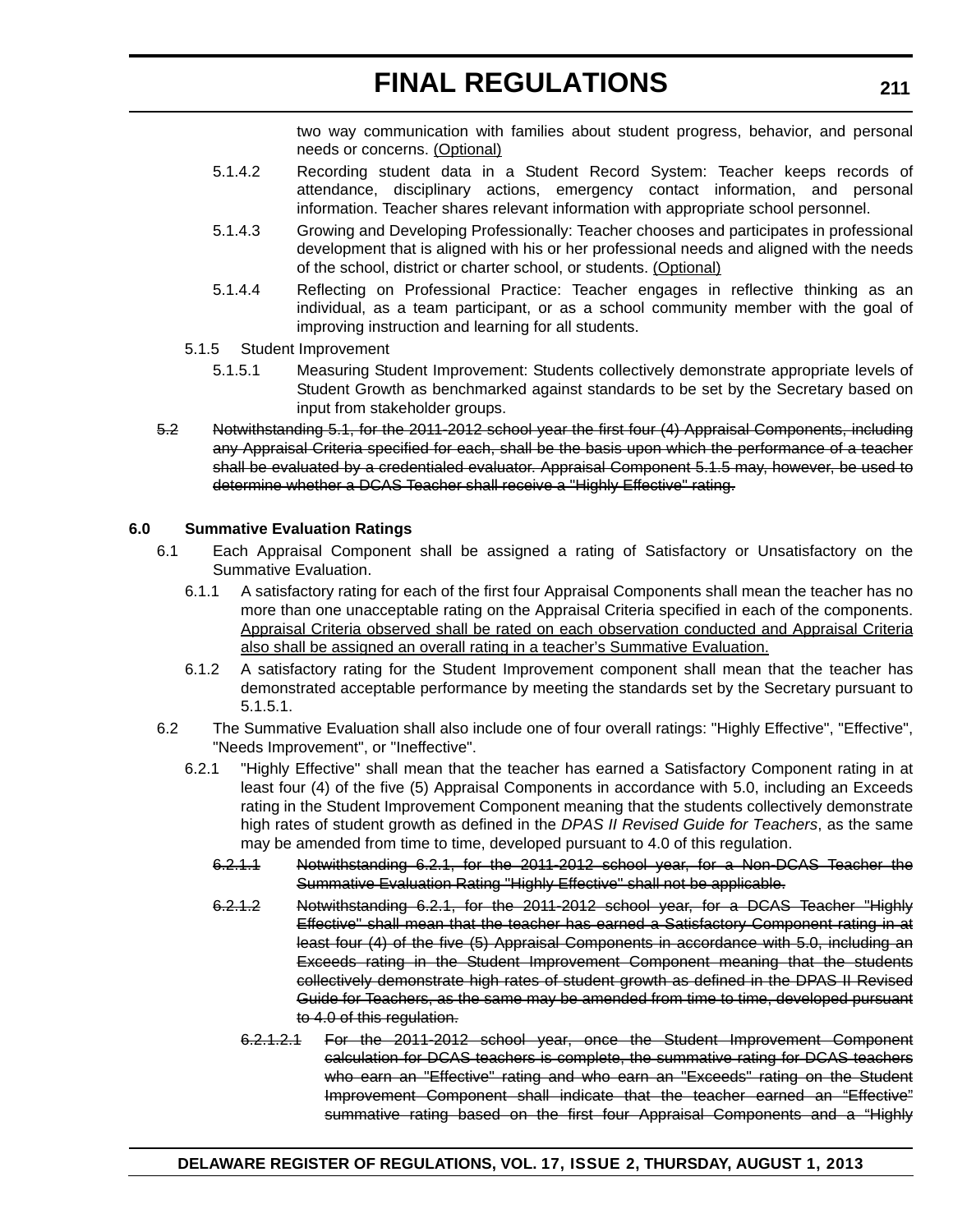Effective" summative rating based on all five Appraisal Components. The rating for a teacher earning the "Highly Effective" rating as noted herein shall also include the following language: "The Component V rating is based on student performance on DCAS only, during this pilot year. Note that only DCAS subject teachers are eligible for the Highly Effective summative rating during the 2011-12 school year."

### 6.2.2 "**Effective**" shall mean that:

- 6.2.2.1 The teacher has earned a Satisfactory Component Rating in at least three (3) Appraisal Components, including a Satisfactory rating in the Student Improvement Component, and
- 6.2.2.2 The teacher does not meet the requirements for a "Highly Effective" rating found in 6.2.1.
- 6.2.2.3 Notwithstanding 6.2.2.1 and 6.2.2.2, for the 2011-2012 school year, for a Non-DCAS teacher "Effective" shall mean the teacher has earned a Satisfactory Component Rating in three (3) or four (4) of the first four (4) Appraisal Components.
- 6.2.2.4 Notwithstanding 6.2.2.1 and 6.2.2.2, for the 2011-2012 school year, for a DCAS Teacher "Effective" shall mean that the teacher has earned a Satisfactory Component Rating in three (3) or four (4) of the first four (4) Appraisal Components, and
- 6.2.2.5 The DCAS Teacher does not meet the requirements for a "Highly Effective" rating found in 6.2.1.2.
- 6.2.3 "**Needs Improvement**" shall mean that:
	- 6.2.3.1 The teacher has earned one (1) or two (2) Satisfactory Component Ratings out of the five (5) Appraisal Components in accordance with 5.0, including a Satisfactory rating in the Student Improvement Component, or
	- 6.2.3.2 The teacher has earned three (3) or four (4) Satisfactory Component Ratings out of the five (5) Appraisal Components in accordance with 5.0, and the teacher has earned an Unsatisfactory rating in the Student Improvement Component.
	- 6.2.3.3 Notwithstanding 6.2.3.1 and 6.2.3.2, for the 2011-2012 school year, "Needs Improvement" shall mean the teacher has earned a Satisfactory Component Rating in two (2) of the first four (4) Appraisal Components.
- 6.2.4 "**Ineffective**" shall mean that:
	- 6.2.4.1 The teacher has earned zero (0), one (1), or two (2) Satisfactory Component Ratings out of the five (5) Appraisal Components in accordance with 5.0, and
	- 6.2.4.2 The teacher earned an Unsatisfactory Component Rating in the Student Improvement Component.
	- 6.2.4.3 Notwithstanding 6.2.4.1 and 6.2.4.1, for the 2011-2012 school year, "Ineffective" shall mean the teacher has earned a Satisfactory Component Rating in zero (0) or one (1) of the first four (4) Appraisal Components.
- 6.2.5 If a teacher's overall Summative Evaluation rating is determined to be "Needs Improvement" for the third consecutive year, the teacher's rating shall be re-categorized as "Ineffective."
- 6.3 For the 2011-2012 school year, DCAS teachers shall be given a summative rating based on the first four Appraisal Components prior to completion of the Student Improvement Component calculation. In those instances, the summative rating for teachers earning an "Effective" summative rating based on the first four Appraisal Components shall also indicate that the teacher's summative rating may be expanded to include the outcome of the Student Improvement Component calculation.

### **7.0 Pattern of Ineffective Teaching Defined**

7.1 A pattern of ineffective teaching shall be based on the most recent Summative Evaluation ratings of a teacher using the DPAS II process. Two consecutive ratings of "Ineffective" shall be deemed as a pattern of ineffective teaching. The following chart shows the consecutive Summative Evaluation ratings that shall be determined to be a pattern of ineffective teaching:

| Year 1<br>Year 2 | Year 3 |
|------------------|--------|
|------------------|--------|

**DELAWARE REGISTER OF REGULATIONS, VOL. 17, ISSUE 2, THURSDAY, AUGUST 1, 2013**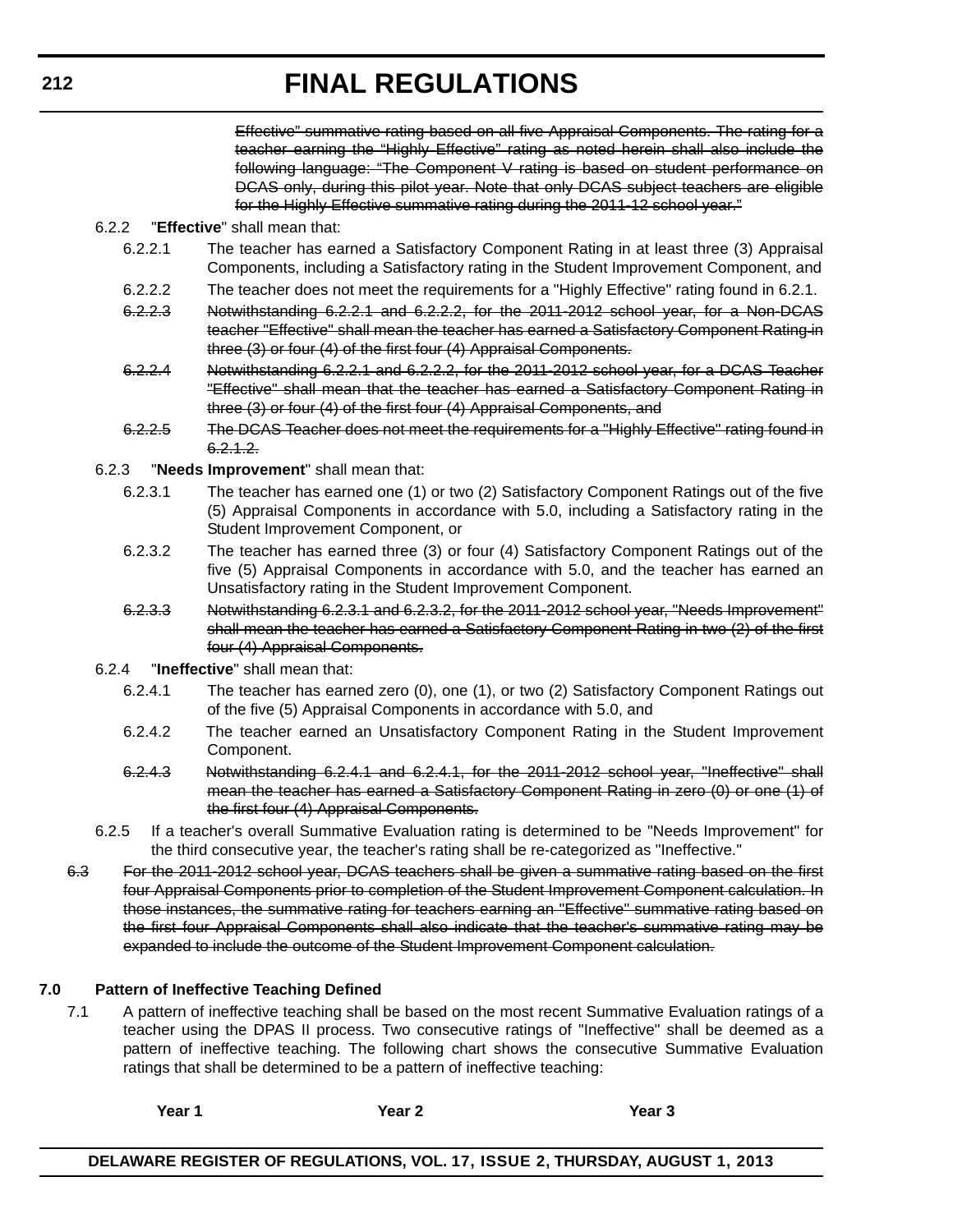| Ineffective       | Ineffective       |               |
|-------------------|-------------------|---------------|
| Needs Improvement | Ineffective       | Needs Improve |
| Needs Improvement | Needs Improvement | Ineffective   |
| Ineffective       | Needs Improvement | Ineffective   |
| Ineffective       | Needs Improvement | Needs Improve |
| Needs Improvement | Ineffective       | Ineffective   |
|                   |                   |               |

Needs Improvement Ineffective **Ineffective** Needs Improvement

### **8.0 Improvement Plan**

- 8.1 An Improvement Plan shall be developed for a teacher who receives an overall rating of "Needs Improvement" or "Ineffective" on the Summative Evaluation or a rating of Unsatisfactory on any Appraisal Component in 5.0 on the Summative Evaluation regardless of the overall rating.
- **[8.1.1 8.2]** An Improvement Plan shall also may be developed if a teacher's overall performance during an observed lesson is unsatisfactory. **[This unsatisfactory performance shall may be noted by the evaluator on the Formative Feedback form Evaluator on the required forms by noting "PERFORMANCE IS UNSATISFACTORY" and initialing the statement In instances where an improvement plan is to be developed, the Evaluator shall first have noted the unsatisfactory performance on the required forms by noting "Performance is Unsatisfactory" and initialing the statement]**.
- 8.2 Notwithstanding 8.1, for the 2011-2012 school year, an Improvement Plan shall not be developed related to Appraisal Component 5.1.5.
- **[8.32 8.3]** The Improvement Plan shall contain the following:
	- [8.32.4 8.3.1] Identification of the specific deficiencies and recommended area(s) for growth;
		- **[8.32.2 8.3.2]** Measurable goals for improving the deficiencies to satisfactory levels;
		- **[8.32.3 8.3.3]** Specific professional development or activities to accomplish the goals;
		- **[8.32.4 8.3.4]** Specific resources necessary to implement the plan, including but not limited to, opportunities for the teacher to work with curriculum specialist(s), subject area specialist(s), instructional specialist(s) or others with relevant expertise;
		- **[8.32.5 8.3.5]** Procedures and evidence that must be collected to determine that the goals of the plan were met;
		- **[8.32.6 8.3.6]** Timeline for the plan, including intermediate check points to determine progress;
		- [8.32.7 8.3.7] Procedures for determining satisfactory improvement;
		- **[8.32.8 8.3.8]** Multiple observations and opportunity for feedback provided by a trained evaluator Credentialed Observer, a mentor, a lead teacher, or an instructional coach.
- **[8.43 8.4 Any state or federally funded pP]**rofessional development that is completed during the time that the Improvement Plan is in effect must be certified by the Department and must directly relate to areas identified as needing improvement.
- **[8.54 8.5]** The Improvement Plan shall be developed cooperatively by the teacher and Evaluator. If the plan cannot be cooperatively developed, the **[eE]**valuator shall have the authority and responsibility to determine the plan as specified in 8.2 8.1 **[and 8.2]** above.
- **[8.65 8.6]** The teacher shall be held accountable for the implementation and completion of the Improvement Plan.
- **[8.76 8.7]** Upon completion of the Improvement Plan, the teacher and Evaluator shall sign the documentation that determines the satisfactory or unsatisfactory performance of the plan.

#### **9.0 Challenge Process**

9.1 A teacher may challenge any rating on the Summative Evaluation, either a Component Rating or the Overall Rating, or a teacher may challenge the conclusions of a lesson observation if the statement "PERFORMANCE IS UNSATISFACTORY" has been included on the Formative Feedback required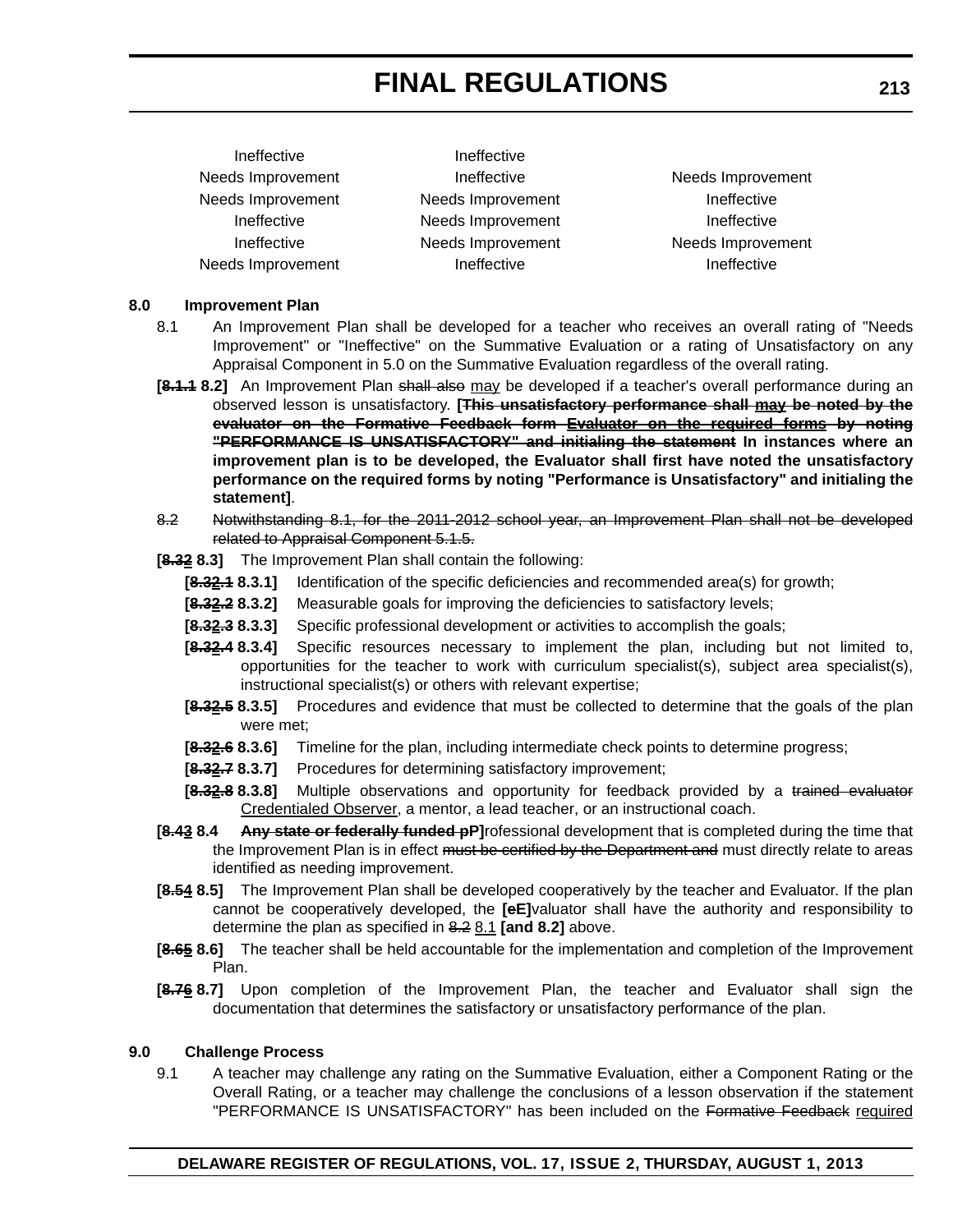form(s). To initiate a challenge, a teacher shall submit additional information specific to the point of disagreement in writing within fifteen (15) working days of the date of the teacher's receipt of the Summative Evaluation. Such written response shall become part of the appraisal record and shall be attached to the Summative Evaluation. All challenges together with the record shall be forwarded to the supervisor of the Evaluator unless the supervisor of the Evaluator is also in the same building as the teacher. In this situation, the challenge together with the record shall be forwarded to a designated district or charter school level credentialed Evaluator.

- 9.1.1 Within fifteen (15) working days of receiving the written challenge, the supervisor of the Evaluator or the designated district or charter school level eredentialed Evaluator shall review the record which consists of all documents used in the appraisal process and the written challenge, meet with the teacher, and issue a written decision.
- 9.1.2 If the challenge is denied, the written decision shall state the reasons for denial.
- 9.1.3 The decision of the supervisor of the Evaluator or the designated district or charter school's level credentialed Evaluator shall be final.

### **10.0 Evaluator Credentials Credentialing**

- 10.1 Evaluators Credentialed Observers shall have successfully completed the DPAS II training as developed by the Department of Education. Evaluators Each shall receive a certificate of completion which is valid for five (5) years and is renewable upon completion of professional development focused on DPAS II as specified by the Department of Education.
	- 10.1.1 The Department of Education shall annually monitor evaluation implementation.
- 10.2 The training shall occur no less than once every three (3) years and shall include techniques of observation and conferencing, content and relationships of frameworks for teaching, and a thorough review of the DPAS II Revised Guide for Teachers. Activities in which participants practice implementation of DPAS II procedures shall be included in the training.
- 10.3 The credentialing process shall be conducted by the Department of Education.

### **11.0 Evaluation of Process**

The Department of Education shall conduct an annual evaluation of the teacher appraisal process. The evaluation shall, at a minimum, include a survey of teachers and Evaluators and interviews with a sampling of teachers and Evaluators. Data from the evaluation and proposed changes to the DPAS II Revised Guide for Teachers shall be presented to the State Board of Education for review on an annual basis.

### **12.0 Procedures for the Termination of Services of Professional Employees**

For purposes of 14 **Del.C.**, Chapter 14 Procedures for the Termination of Services of Professional Employees only, the Appraisal Component 5.1.5 Student Improvement shall be considered "Satisfactory" for a teacher for the 2011-2012 school year.

### **OFFICE OF THE SECRETARY**

Statutory Authority: 14 Delaware Code, Section 122(b) (14 **Del.C.** §122(b)) 14 **DE Admin. Code** 107

### **REGULATORY IMPLEMENTING ORDER**

**[107 Specialist Appraisal Process Delaware Performance](#page-4-0) Appraisal System (DPAS II) I. Summary of the Evidence and Information Submitted**

The Secretary of Education seeks the consent of the State Board of Education to repeal 14 **DE Admin. Code**

**DELAWARE REGISTER OF REGULATIONS, VOL. 17, ISSUE 2, THURSDAY, AUGUST 1, 2013**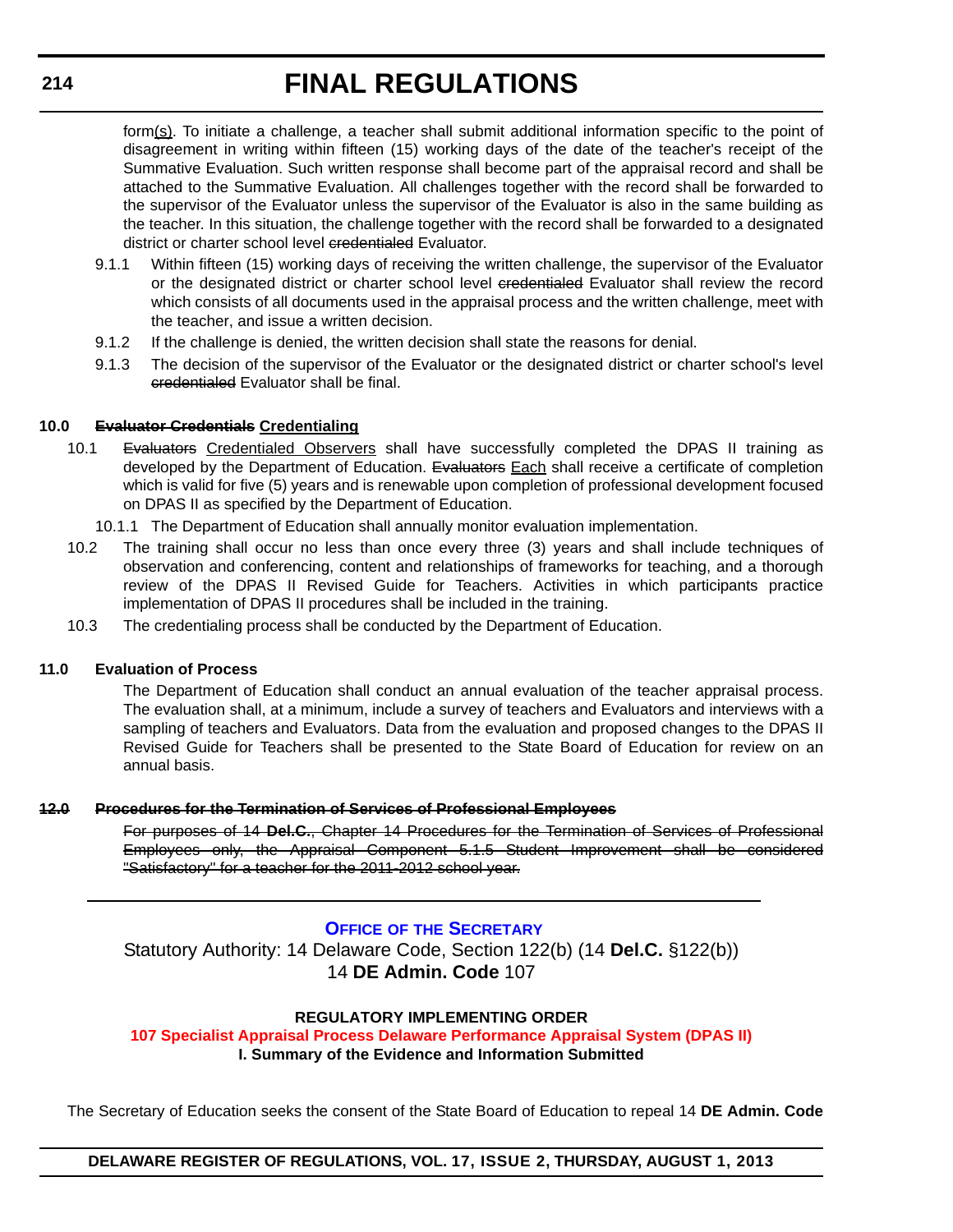107 Specialist Appraisal Process Delaware Performance Appraisal System (DPAS II). The regulation is no longer applicable because 14 **DE Admin. Code** 107 Specialist Appraisal Process Delaware Performance Appraisal System (DPAS II) Revised took effect beginning in the 2011-2012 school year.

Notice of the proposed regulation was published in the *News Journal* and the *Delaware State News* on **June 3, 2013,** in the form hereto attached as *Exhibit "A"*. Comments were received from the Governor's Advisory Council for Exceptional Citizens and the State Council for Persons with Disabilities endorsing the repeal.

### **II. Findings of Facts**

The Secretary finds that it is appropriate to amend 14 **DE Admin. Code** 107 Specialist Appraisal Process Delaware Performance Appraisal System (DPAS II) because it is no longer needed.

#### **III. Decision to Amend the Regulation**

For the foregoing reasons, the Secretary concludes that it is appropriate to repeal 14 **DE Admin. Code** 107 Specialist Appraisal Process Delaware Performance Appraisal System (DPAS II). Therefore, pursuant to 14 **Del.C.** §122, 14 **DE Admin. Code** 107 attached hereto as *Exhibit "B"* is hereby repealed. Pursuant to the provision of 14 **Del.C.** §122(e), 14 **DE Admin. Code** 107 shall hereby be repealed and no further action will be required by the department.

### **IV. Text and Citation**

The text of 14 **DE Admin. Code** 107 Specialist Appraisal Process Delaware Performance Appraisal System (DPAS II) repealed hereby shall be in the form attached hereto as *Exhibit "B"*, and said regulation shall no longer be cited in the *Administrative Code of Regulations* for the Department of Education.

### **V. Effective Date of Order**

The actions hereinabove referred to were taken by the Secretary pursuant to 14 **Del.C.** §122 on **July 18, 2013.** The effective date of this Order shall be ten (10) days from the date this Order is published in the *Delaware Register of Regulations.*

**IT IS SO ORDERED** the 18th day of July 2013. **Department of Education** Mark T. Murphy, Secretary of Education Approved this 18<sup>th</sup> day of July 2013 **State Board of Education** Teri Quinn Gray, Ph.D., President Gregory Coverdale Jorge L. Melendez, Vice President Terry M. Whittaker, Ed.D. G. Patrick Heffernan **Randall L. Hughes II** Barbara B. Rutt

**\*Please note that no changes were made to the regulation as originally proposed and published in the June 2013 issue of the** *Register* **at page 1244 (16 DE Reg. 1244). Therefore, the final regulation is not being republished. A copy of the final regulation is available at:**

**[107 Specialist Appraisal Process Delaware Performance Appraisal System \(DPAS II\)](http://regulations.delaware.gov/register/august2013/final/17 DE Reg 214 08-01-13.htm)**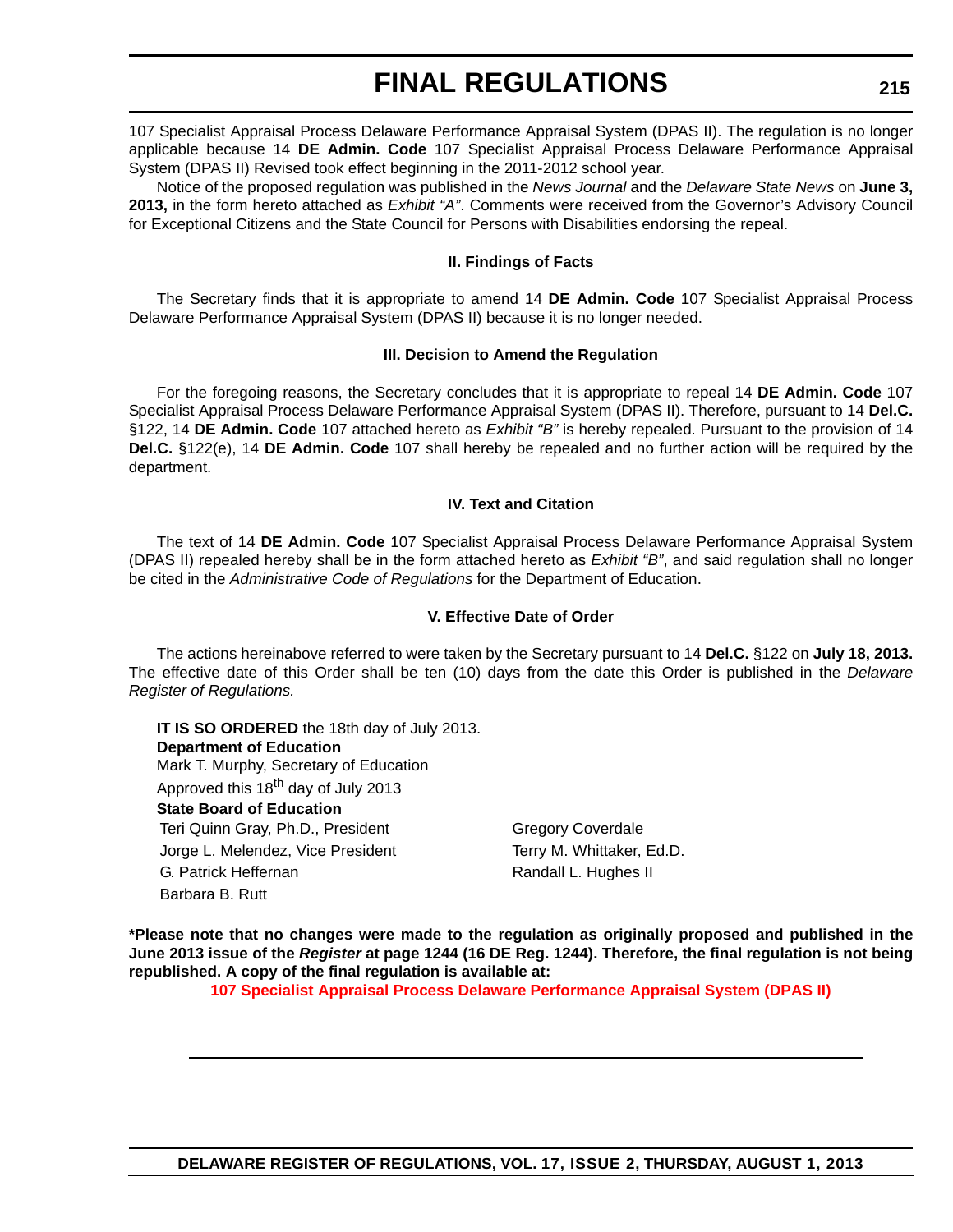#### **OFFICE OF THE SECRETARY**

Statutory Authority: 14 Delaware Code, Section 122(b) (14 **Del.C.** §122(b)) 14 **DE Admin. Code** 107A

### **REGULATORY IMPLEMENTING ORDER**

#### **[107A Specialist Appraisal Process Delaware Performance Appraisal System \(DPAS II\) Revised](#page-4-0)**

#### **I. Summary of the Evidence and Information Submitted**

The Secretary of Education seeks the consent of the State Board of Education to amend 14 **DE Admin. Code** 107A Specialist Appraisal Process Delaware Performance Appraisal System (DPAS II) Revised.

The amendments address the following: 1) eliminates provisions that were in place for the 2011-2012 and 2012-2013 school years only; 2) provides that the proposed amended regulation will be in effect beginning with the 2013-2014 school year; 3) defines "Credentialed Observer" and "Evaluator" in order to be specific about which individuals are responsible for certain specialist appraisal activities; 4) provides more specificity on the definition of "summative evaluation"; 5) changes the configuration of announced and unannounced observations for both experienced and novice specialists and modifies the number of observations required for novice specialists; 6) provides districts and charter schools flexibility in the appraisal criterion to be used for DPAS II in the first four Appraisal Components; 7) requires Appraisal Criteria observed to be rated on each observation conducted and to be assigned an overall rating in a specialist's Summative Evaluation; 8) modifies when an Improvement Plan must be developed versus may be developed for a specialist if the specialist's overall performance during an observed lesson is unsatisfactory; and 9) eliminates the requirement that professional development completed during the time of an Improvement Plan is in effect to be certified by the Department.

Notice of the proposed regulation was published in the *News Journal* and the *Delaware State News* on **June 3, 2013,** in the form hereto attached as *Exhibit "A"*. Comments were received from the Delaware State Education Association (DSEA), Governor's Advisory Council for Exceptional Citizens (GACEC) and the State Council for Persons with Disabilities (SCPD).

Changes were made to the proposed regulation in several areas to reflect the comments as follows: 1) clarification of the definition of summative evaluation related to "additional observation data"; 2) clarification in section 5.1 related to Appraisal Component and Appraisal Criteria to make this more succinct and to lessen any interpretation issue; 3) clarification and renumbering of the section 8.0 Improvement Plan related to the circumstances under which an improvement plan *may* be developed if an observed lesson is unsatisfactory and procedures for when said improvement plan is developed; 4) clarification of the type of professional development during the time of an Improvement plan; and 5) capitalization as noted by comments received.

The Department received comments from the GACEC and SCPD noting that their belief that the amendments are "weakening" the appraisal process.

The Department views these comments with the utmost seriousness, and believes that the overall amendment to the regulation, taken as a whole, provides deeper, more focused opportunities for educator appraisal and continues to develop the system with stronger alignment to student growth results (Component V) and now also includes a required emphasis on the educator evaluation rubrics that had not existed heretofore. The Department continues to engage stakeholders to ensure proposed changes are made to streamline and revise the process to allow for fairness, focus and improvement of our educators.

#### **II. Findings of Facts**

The Secretary finds that it is appropriate to amend 14 **DE Admin. Code** 107A Specialist Appraisal Process Delaware Performance Appraisal System (DPAS II) Revised as a means to update the process.

#### **III. Decision to Amend the Regulation**

For the foregoing reasons, the Secretary concludes that it is appropriate to amend 14 **DE Admin. Code** 107A Specialist Appraisal Process Delaware Performance Appraisal System (DPAS II) Revised. Therefore, pursuant to

#### **DELAWARE REGISTER OF REGULATIONS, VOL. 17, ISSUE 2, THURSDAY, AUGUST 1, 2013**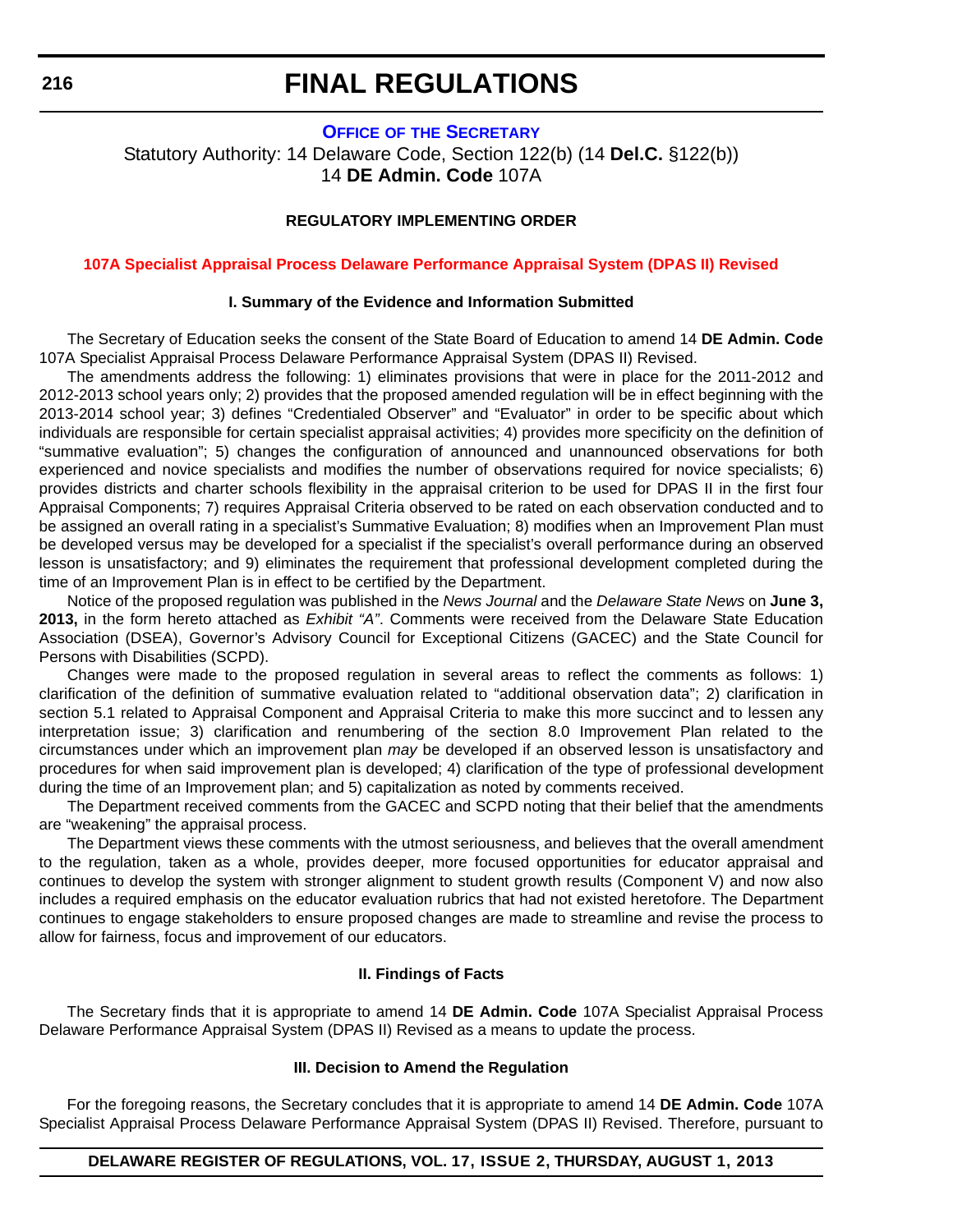14 **Del.C.** §122, 14 **DE Admin. Code** 107A Specialist Appraisal Process Delaware Performance Appraisal System (DPAS II) Revised attached hereto as *Exhibit "B"* is hereby amended. Pursuant to the provision of 14 **Del.C.** §122(e), 14 **DE Admin. Code** 107A Specialist Appraisal Process Delaware Performance Appraisal System (DPAS II) Revised hereby amended shall be in effect for a period of five years from the effective date of this order as set forth in Section V. below.

### **IV. Text and Citation**

The text of 14 **DE Admin. Code** 107A Specialist Appraisal Process Delaware Performance Appraisal System (DPAS II) Revised amended hereby shall be in the form attached hereto as *Exhibit "B"*, and said regulation shall be cited as 14 **DE Admin. Code** 107A Specialist Appraisal Process Delaware Performance Appraisal System (DPAS II) Revised in the *Administrative Code of Regulations* for the Department of Education.

### **V. Effective Date of Order**

The actions hereinabove referred to were taken by the Secretary pursuant to 14 **Del.C.** §122 on **July 18, 2013.** The effective date of this Order shall be ten (10) days from the date this Order is published in the *Delaware Register of Regulations.*

**IT IS SO ORDERED** the 18th day of July 2013. **Department of Education** Mark T. Murphy, Secretary of Education Approved this 18<sup>th</sup> day of July 2013 **State Board of Education** Teri Quinn Gray, Ph.D., President Gregory Coverdale Jorge L. Melendez, Vice President Terry M. Whittaker, Ed.D. G. Patrick Heffernan **Randall L. Hughes II** Barbara B. Rutt

### **107A Specialist Appraisal Process Delaware Performance Appraisal System (DPAS II) Revised**

#### **1.0 Effective Date**

The Specialist Appraisal Process, Delaware Performance Appraisal System (DPAS II) Revised shall be effective for all school districts and charter schools beginning with the 2011-12 school year and shall, at such time, replace the current 14 **DE Admin. Code** 107 Specialist Appraisal Process, Delaware Performance Appraisal System (DPAS II) 2013-14 school year.

#### **2.0 Definitions**

The following definitions shall be applyied for purposes of this regulation:

**"Announced Observation"** shall consist of the Pre-observation Form and conference with the evaluator Credentialed Observer, an observation by the evaluator Credentialed Observer at an agreed upon date and time, using the associated formative conferences and reports. The observation for the specialist may be a collection of data over a specified period of time, up to four (4) weeks, or it may be an observation of sufficient length, at least thirty (30) minutes, to gather appropriate data and assess specialist performance.

**"Board"** shall mean a local board of education or a charter school board of directors.

**"Credentialed Evaluator"** shall mean the individual, usually the supervisor of the specialist, who has successfully completed the evaluation training in accordance with 10.0. The Credentialed Evaluator may also be referred to as Evaluator.

"**Credentialed Observer**" shall mean an individual, not always the supervisor of the specialist, who has successfully completed DPAS II credentialing in accordance with 10.0. Credentialed Observer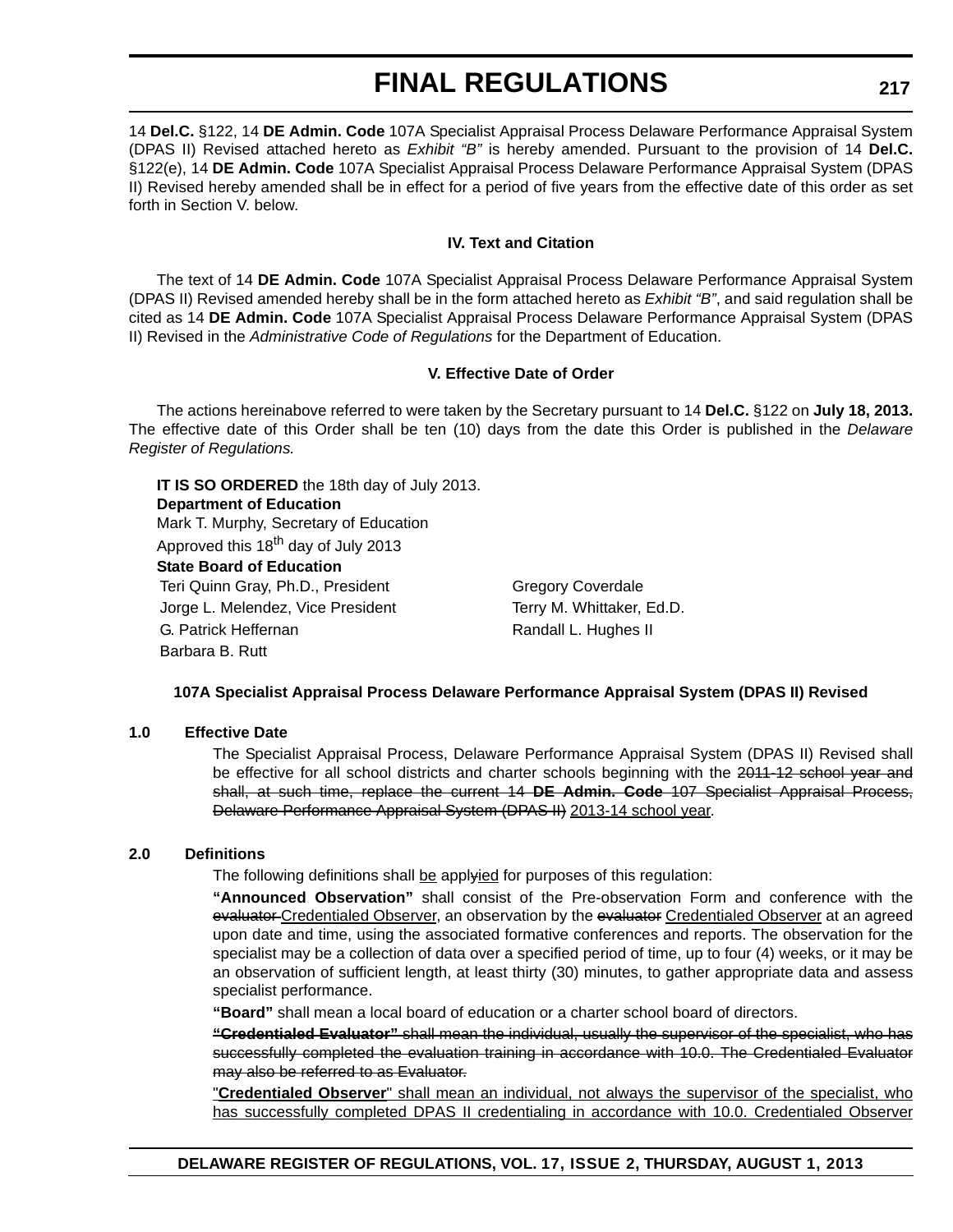denotes any individual who may conduct observations as part of a specialist's appraisal process. The term Credentialed Observer encompasses those administrators who are Evaluators.

**"DASA"** shall mean the Delaware Association of School Administrators.

**"DPAS II Revised Guide for Specialists"** shall mean the manual that contains the prescribed forms, detailed procedures, specific details about the five (5) components of evaluation and other relevant documents that are used to implement the appraisal process.

**"DSEA"** shall mean the Delaware State Education Association.

**"Evaluator"** shall mean a Credentialed Observer who is responsible for a specialist's Summative Evaluation. A specialist's required observations as part of the appraisal cycle shall generally be conducted by the assigned Evaluator; however, the assigned Evaluator may designate a school administrator who is also a Credentialed Observer to conduct the required observations.

**"Experienced Specialist"** shall mean a specialist who holds a valid and current Continuing or Advanced License, issued pursuant to Chapter 12 of Title 14 of the *Delaware Code;* or Standard or Professional Status Certificate issued prior to August 1, 2003 or holds a valid and current license from his or her respective licensure body.

**"Improvement Plan"** shall be the plan that a specialist and Evaluator mutually develop in accordance with 8.0.

**"Interim assessment"** shall mean an assessment given at regular and specified intervals throughout the school year, and designed to evaluate students' knowledge and skills relative to a specific set of academic standards, and the results of which can be aggregated (e.g., by course, grade level, school, or school district) in order to inform teachers, administrators, and specialists at the student, classroom, school, and district levels.

**"Novice Specialist"** shall mean a specialist who holds a valid and current Initial License issued pursuant to Chapter 12 of Title 14 of the *Delaware Code* or holds a valid and current license from his or her respective licensure body.

**"Satisfactory Component Rating"** shall mean the specialist's performance demonstrates an understanding of the concepts of the component under Chapter 12 of Title 14 of the *Delaware Code*.

**"Satisfactory Evaluation"** shall be equivalent to the overall Highly Effective, Effective or Needs Improvement rating on the Summative Evaluation and shall be used to qualify for a continuing license. **"Specialist"** shall mean an educator other than a teacher or administrator and includes, but is not limited to, School Counselors, Library Media Specialists, School Psychologists, and School Nurses.

**"State Assessment"** shall mean the Delaware Comprehensive Assessment System (DCAS).

### **"Student Achievement"** shall mean

- (a) For tested grades and subjects:
	- (1) A student's score on the DCAS; and, as appropriate,
	- (2) Other measures of student learning, such as those described in paragraph (b) of this definition, provided they are rigorous and comparable across classrooms.

(b) For non-tested grades and subjects: alternative measures of student learning and performance such as student scores on pre-tests and end-of-course tests; student performance on English language proficiency assessment; and other measures of student achievement that are rigorous and comparable across classrooms. Such alternative measures shall be approved by the Department of Education and developed in partnership with input from the relevant specialist organizations or respective licensure body and the Delaware State Education Association (DSEA).

**"Student Growth"** shall mean the change in achievement data for an individual student between two points in time. Growth may also include other measures that are rigorous and comparable across classrooms.

**"Summative Evaluation"** shall be the final evaluation at the conclusion of the appraisal cycle mean the comprehensive, end-of-cycle appraisal and shall incorporate the results of the minimum required observations and required component-level data. At the discretion of the Evaluator, it may also include additional **[Announced or Unannounced]** observation data**[, beyond the required observation data,]** provided by other Credentialed Observers.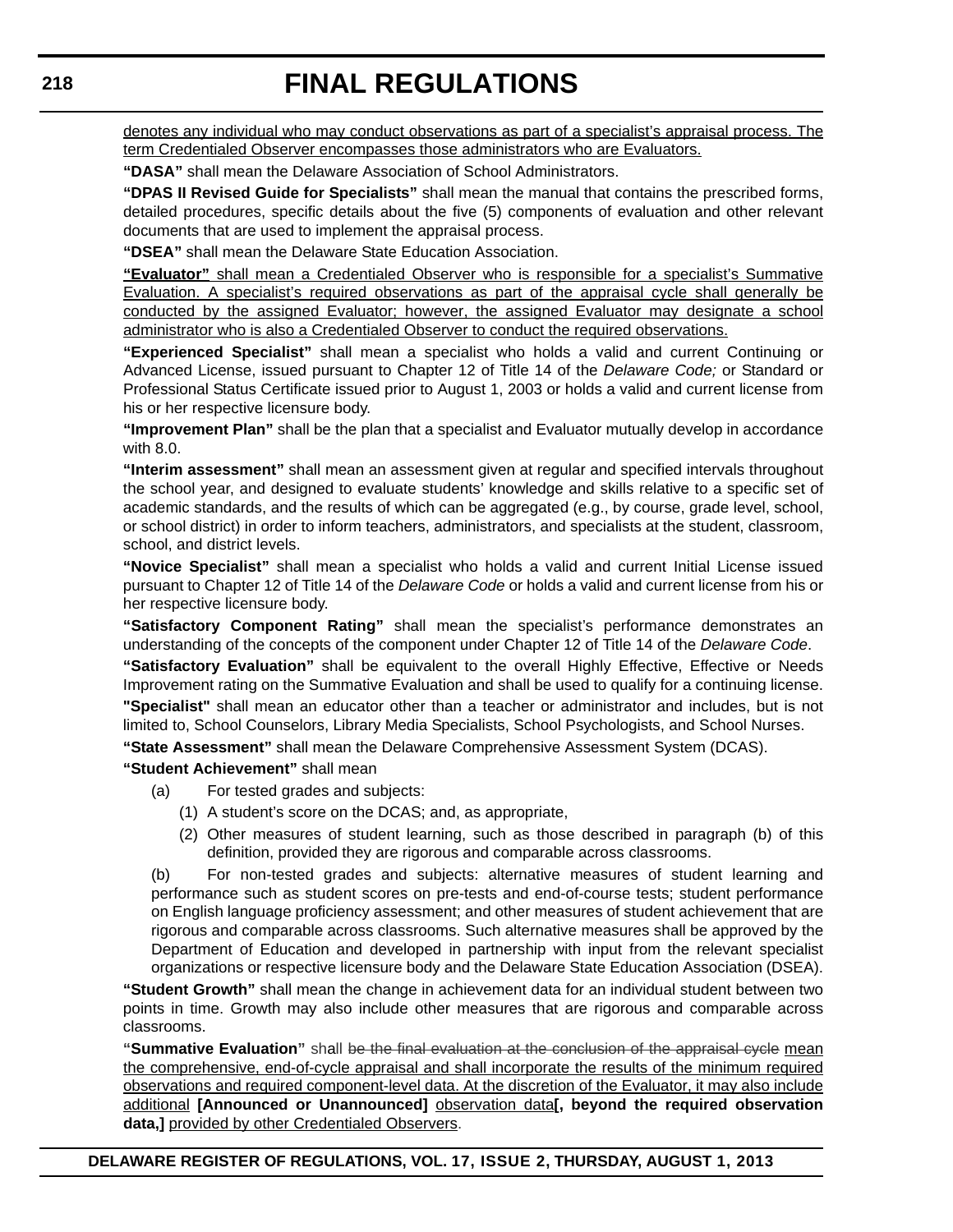**"Unannounced Observation"** shall consist of an observation by the evaluator a Credentialed Observer at a date and time that has not been previously arranged using the associated formative conferences and reports. The observation shall be of sufficient length, at least thirty (30) minutes, to gather appropriate data and assess specialist performance.

**"Unsatisfactory Component Rating"** shall mean the specialist's performance does not demonstrate an understanding of the concepts of the component.

**"Unsatisfactory Evaluation"** shall be the equivalent to the overall Ineffective rating on the Summative Evaluation.

**"Working Day"** shall mean a day when the employee would normally be working in that district or charter school.

### **3.0 Appraisal Cycles**

- 3.1 Experienced specialists who have earned a rating of Highly Effective on their most recent Summative Evaluation shall receive a minimum of (1) Announced or Unannounced Observation each year with a Summative Evaluation at least once every two (2) years. The Student Improvement component for Highly Effective specialists shall be evaluated each year, regardless of whether or not a Summative Evaluation is conducted. If a Highly Effective specialist does not achieve a Satisfactory rating on the Student Improvement Component, the specialist shall receive a Summative Evaluation the following year, regardless of whether the specialist would otherwise be due for a Summative Evaluation pursuant to this section.
- 3.2 Experienced specialists who have earned a rating of Effective and have earned Satisfactory ratings on at least four (4) of the Appraisal Components found in 5.0, including Student Improvement, on his or her most recent Summative Evaluation shall receive a minimum of one (1) Announced or Unannounced Observation each year with a Summative Evaluation at least once every two (2) years. The Student Improvement component for Effective specialists shall be evaluated each year, regardless of whether or not a Summative Evaluation is conducted. If an Effective specialist does not achieve a Satisfactory rating on the Student Improvement Component, the specialist shall receive a Summative Evaluation the following year, regardless of whether the specialist would otherwise be due for a Summative Evaluation pursuant to this section.
- 3.3 Experienced specialists who are not otherwise included in 3.1 or 3.2 shall receive a minimum of one (1) Announced Observation and one (1) Unannounced Observation with a Summative evaluation at the end of the one (1) year period. These specialists shall have an Improvement Plan which may require additional observations and other types of monitoring as outlined in the DPAS II Revised Guide for Specialists.
- 3.4 Novice specialists shall receive a minimum of  $two (2)$  one  $(1)$  Announced Observation and one  $(1)$ Unannounced Observation with a Summative Evaluation at the end of the one year period. Novice specialists who have earned a rating of Needs Improvement or Ineffective on their most recent Summative Evaluation shall have an Improvement Plan which may require additional observations or other types of monitoring as outlined in the *DPAS II Revised Guide for Specialists*.

#### **4.0** *DPAS II Guide for Specialists*

- 4.1 All districts and charter schools shall use the manual entitled *DPAS II Revised Guide for Specialists* as developed and as may be amended by the Department of Education in collaboration with DASA and DSEA to implement the appraisal system.
- 4.2 The manual shall contain, at a minimum, the following:
	- 4.2.1 Specific details about each of the five (5) Appraisal Components listed in 5.1.
	- 4.2.2 All forms or documents needed to complete the requirements of the appraisal process.
	- 4.2.3 Specific procedures to implement the appraisal system.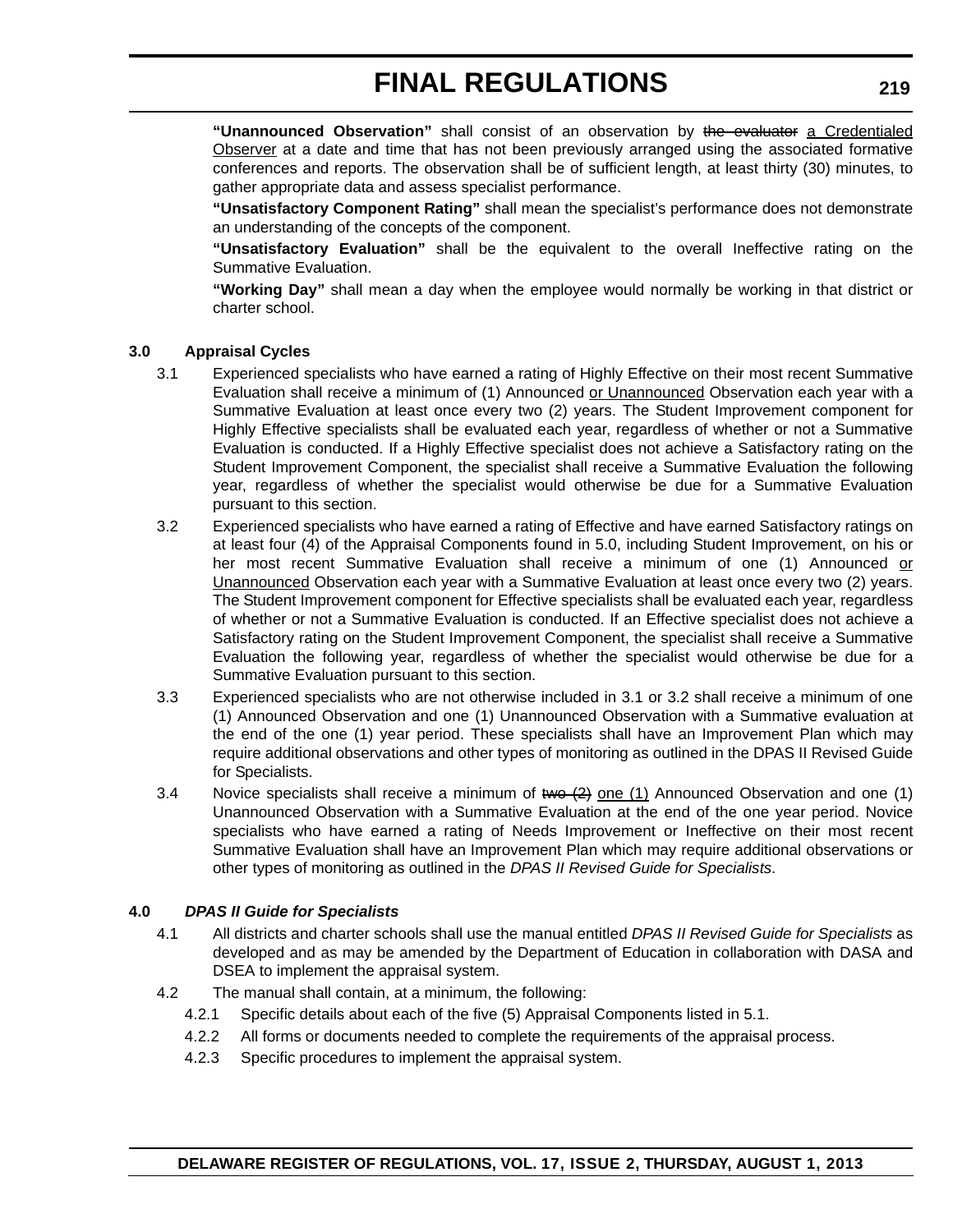### **5.0 Appraisal Components and Appraisal Criteria**

- 5.1 The following five (5) Appraisal Components, including any Appraisal Criteria specified for each, shall be the basis upon which the performance of a specialist shall be **[evaluated by a credentialed evaluator the assigned Evaluator determined]**. In each academic year, for each of the first four (4) Appraisal Components, a school district or charter school may waive one (1) criterion identified as optional below. Notification of any such waiver shall be provided to all specialists in a school district or charter school and the Department of Education by the last day in August of each year:
	- 5.1.1 Planning and Preparation
		- 5.1.1.1 Designing Coherent Programs or Services: Specialist designs activities and plans for services that support the needs of the students or clients served.
		- 5.1.1.2 Demonstrating Knowledge of Best Practice and Models of Delivery: Specialist uses practices and models of delivery that are aligned with local and national standards. (Optional)
		- 5.1.1.3 Demonstrating Knowledge of Students or Clients: Specialist shows knowledge of the needs and characteristics of the students or clients, including their approaches to learning, knowledge, skills, and interests.(Optional)
		- 5.1.1.4 Demonstrating Knowledge of Resources: Specialist selects appropriate resources, either within or outside of the school, that support the needs of students or clients.
		- 5.1.1.5 Demonstrating Knowledge of How to Design or Use Student Assessments: Specialist creates and or selects assessments that are congruent with instructional goals, criteria and standards. The specialist plans for the use of formative and summative assessments of the specialist's students.
	- 5.1.2 Professional Practice and Delivery of Services
		- 5.1.2.1 Creating an Environment to Support Student or Client Needs: Specialist creates an environment in which student or client needs are identified and valued. Specialist and student or client interactions show rapport that is grounded in mutual respect.
		- 5.1.2.2 Demonstrating Flexibility and Responsiveness: Specialist has a repertoire of instructional or professional strategies and makes modifications to services based on needs of the students or clients. (Optional)
		- 5.1.2.3 Communicating Clearly and Accurately: Verbal and written communication is clear and appropriate to students' or clients' ages, backgrounds, needs, or levels of understanding. (Optional)
		- 5.1.2.4 Delivering Services to Students or Clients: Specialist is responsive to the identified needs of the students or clients and meets standards of professional practice. The resources and materials are suitable and match the needs of the students or clients. The delivery of service is coherent.
	- 5.1.3 Professional Collaboration and Consultation
		- 5.1.3.1 Collaborating with Others: Specialist develops partnerships with school or district staff or external agencies to provide integrated services that meet student or client needs. (Optional)
		- 5.1.3.2 Serving as a Consultant to the School Community: Specialist shares expertise with school staff to assist them in their work or to respond to school wide issues, problems, or concerns. (Optional)
		- 5.1.3.3 Providing Resources and Access: Specialist provides school, district or external based resources to appropriate staff, students, or clients or gives information about the effective use of the resources.
		- 5.1.3.4 Communicating with Families: Specialist shares information about district or school educational programs and expectations for student or client performance. Specialist develops a mechanism for two way communication with families about student or client progress, behavior, personal needs, or concerns.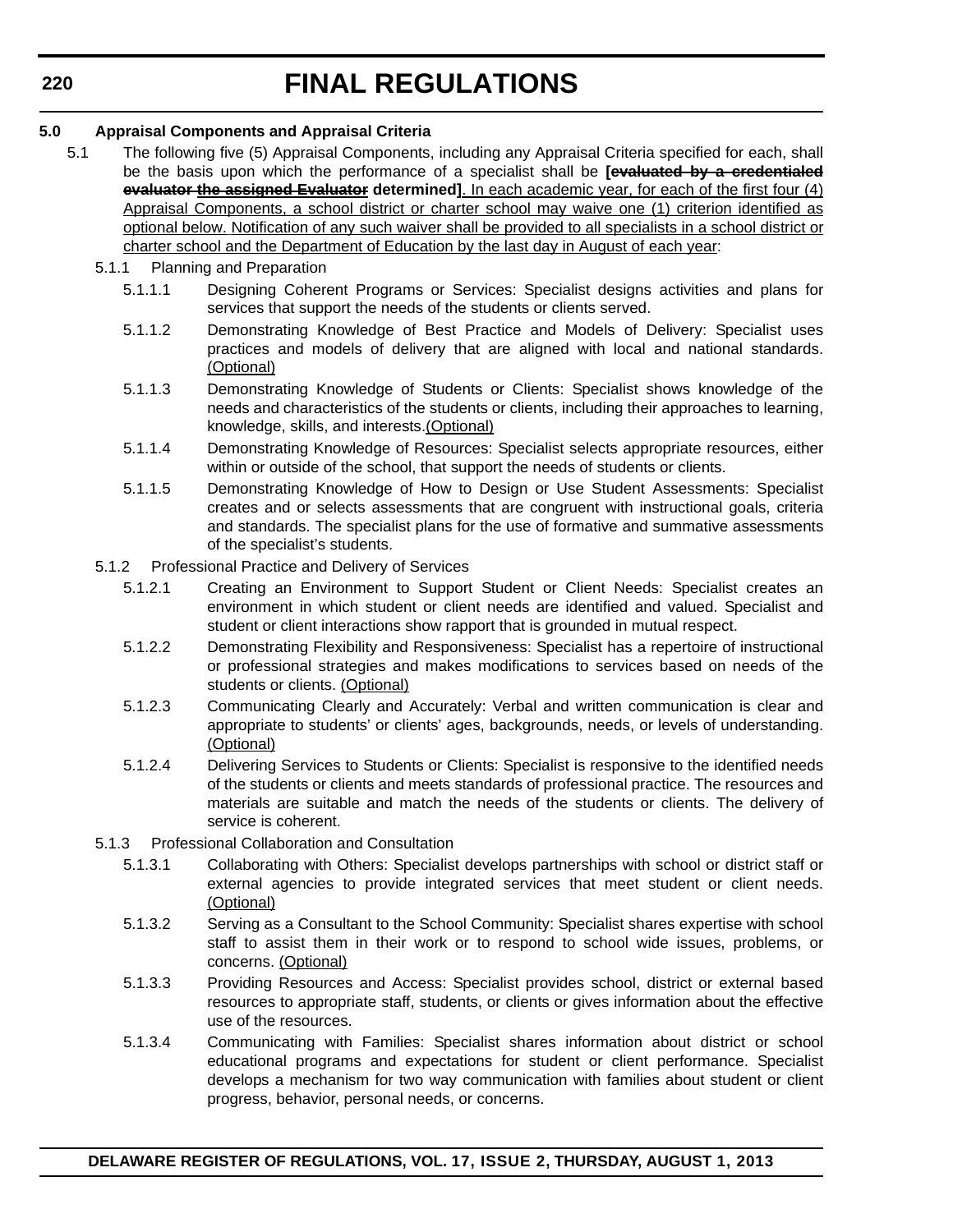- 5.1.3.5 Use of Assessment in Planning and Delivery of Services: Specialist makes the criteria of the assessment known to the students, monitors the students' progress, provides descriptive feedback, and promotes student self-assessment and uses data to plan future instruction.
- 5.1.4 Professional Responsibilities
	- 5.1.4.1 Maintaining Standards of Professional Practice: Specialist adheres to his or her professional standards of practice, including issues surrounding confidentiality.
	- 5.1.4.2 Recording student data in a Record System: Specialist keeps student or client records relevant to their services and shares information with appropriate school personnel. (Optional)
	- 5.1.4.3 Growing and Developing Professionally: Specialist chooses and participates in professional development that is aligned with his or her professional needs and aligned with the needs of the school, district or students. (Optional)
	- 5.1.4.4 Reflecting on Professional Practice: Specialist engages in reflective thinking as an individual, as a team participant, or as a school and community member with the goal of improving professional practice and delivery of service.
- 5.1.5 Student Improvement
	- 5.1.5.1 Measuring Student Improvement: Students collectively demonstrate appropriate levels of Student Growth as benchmarked against standards set by the Secretary based on input from stakeholder groups.
- 5.2 Notwithstanding 5.1 for the 2011-2012 school year, the first four (4) Appraisal Components, including any Appraisal Criteria specified for each, shall be the basis upon which the performance of a specialist shall be evaluated by a credentialed evaluator.

### **6.0 Summative Evaluation Ratings**

- 6.1 Each Appraisal Component shall be weighted equally and assigned a rating of Satisfactory or Unsatisfactory on the Summative Evaluation.
	- 6.1.1 A satisfactory rating for each of the first four Appraisal Components shall mean the specialist has no more than one unacceptable rating on the Appraisal Criteria specified in each of the five  $(5)$ components set forth in 5.4. Appraisal Criteria observed shall be rated on each observation conducted and Appraisal Criteria also shall be assigned an overall rating in a specialist's Summative Evaluation.
	- 6.1.2 A satisfactory rating for the Student Improvement Component shall mean that the specialist demonstrates acceptable performance by meeting the standards set by the Secretary pursuant to 5.1.5.1.
- 6.2 The Summative Evaluation shall also include one of four overall ratings: Highly Effective, Effective, Needs Improvement or Ineffective.
	- 6.2.1 Highly Effective shall mean that the specialist has earned a Satisfactory Component Rating in at least four (4) of the five (5) Appraisal Components in accordance with 5.0, including an Exceeds rating in the Student Improvement Component meaning that the students collectively demonstrate high rates of student growth, as defined in the *DPAS II Revised Guide for Specialists*, as the same may be amended from time to time, developed pursuant to 4.0 of this regulation.
		- 6.2.1.1 Notwithstanding 6.2.1 for the 2011-2012 school year, for a specialist the Summative Evaluation Rating "Highly Effective" shall not be applicable.
	- 6.2.2 Effective shall mean that:
		- 6.2.2.1 The specialist has earned a Satisfactory Component Rating in at least three (3) Appraisal Components, including a Satisfactory rating in the Student Improvement Component, and
		- 6.2.2.2 The specialist does not meet the requirements for a Highly Effective rating found in 6.2.1.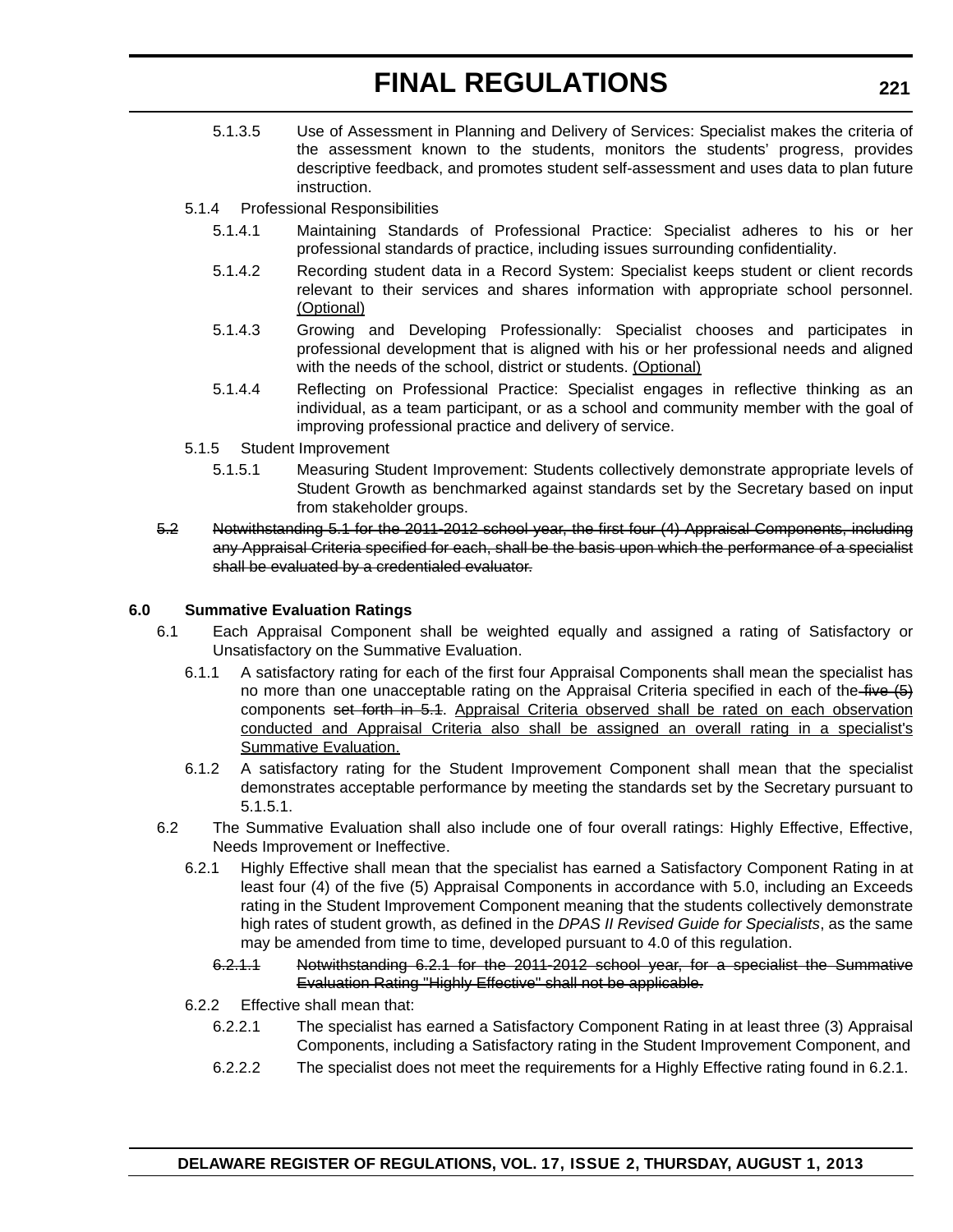- 6.2.2.3 Notwithstanding 6.2.2.1 and 6.2.2.2 for the 2011-2012 school year, "Effective" shall mean the specialist has earned a Satisfactory Component Rating three (3) or four (4) of the first four (4) Appraisal Components.
- 6.2.3 Needs Improvement shall mean that:
	- 6.2.3.1 The specialist has earned one (1) or two (2) Satisfactory Component Ratings out of the five (5) Appraisal Components in accordance with 5.0, including a Satisfactory rating in the Student Improvement Component, or
	- 6.2.3.2 The specialist has earned three (3) or four (4) Satisfactory Component Ratings out of the five (5) Appraisal Components in accordance with 5.0, and the specialist has earned an Unsatisfactory rating in the Student Improvement Component.
	- 6.2.3.3 Notwithstanding 6.2.3.1 and 6.2.3.2 for the 2011-2012 school year, "Needs Improvement" shall mean the specialist has earned a Satisfactory Component Rating in two (2) of the first four (4) Appraisal Components.
- 6.2.4 Ineffective shall mean that:
	- 6.2.4.1 The specialist has earned zero (0), one (1), or two (2) Satisfactory Component Ratings out of the five (5) Appraisal Components in accordance with 5.0, and
	- 6.2.4.2 The specialist has earned an Unsatisfactory Component Rating in the School Improvement Component.
	- 6.2.4.3 Notwithstanding 6.2.4.1 and 6.2.4.1 for the 2011-2012 school year, "Ineffective" shall mean the specialist has earned a Satisfactory Component Rating in zero (0) or one (1) of the first four (4) Appraisal Components.
- 6.2.5 If a specialist's overall Summative Evaluation rating is determined to be "Needs Improvement" for the third consecutive year, the rating shall be re-categorized as "Ineffective".

### **7.0 Pattern of Ineffective Practice Defined**

A pattern of ineffective practice shall be based on the most recent Summative Evaluation ratings of a specialist using the DPAS II process. Two consecutive ratings of Ineffective shall be deemed as a pattern of ineffective practice. The following chart shows the consecutive Summative Evaluation ratings that shall be determined to be a pattern of ineffective practice:

| Year 1            | Year <sub>2</sub> | Year <sub>3</sub> |
|-------------------|-------------------|-------------------|
| Ineffective       | Ineffective       |                   |
| Needs Improvement | Ineffective       | Needs Improvement |
| Needs Improvement | Needs Improvement | Ineffective       |
| Ineffective       | Needs Improvement | Ineffective       |
| Ineffective       | Needs Improvement | Needs Improvement |
| Needs Improvement | Ineffective       | Ineffective       |

#### **8.0 Improvement Plan**

- 8.1 An Improvement Plan shall be developed for a specialist who receives an overall rating of Needs Improvement or Ineffective on the Summative Evaluation or a rating of Unsatisfactory on any component in 5.0 on the Summative Evaluation regardless of the overall rating.
- **[8.1.1 8.2]** An Improvement Plan shall also may be developed if a specialist's overall performance during an observation is unsatisfactory. **[This unsatisfactory performance shall may be noted by the evaluator on the Formative Feedback form Evaluator on the required forms by noting "PERFORMANCE IS UNSATISFACTORY" and initialing the statement In instances where an improvement plan is to be developed, the evaluator shall first have noted the unsatisfactory performance on the required forms by noting "Performance is Unsatisfactory" and initialing the statement]**.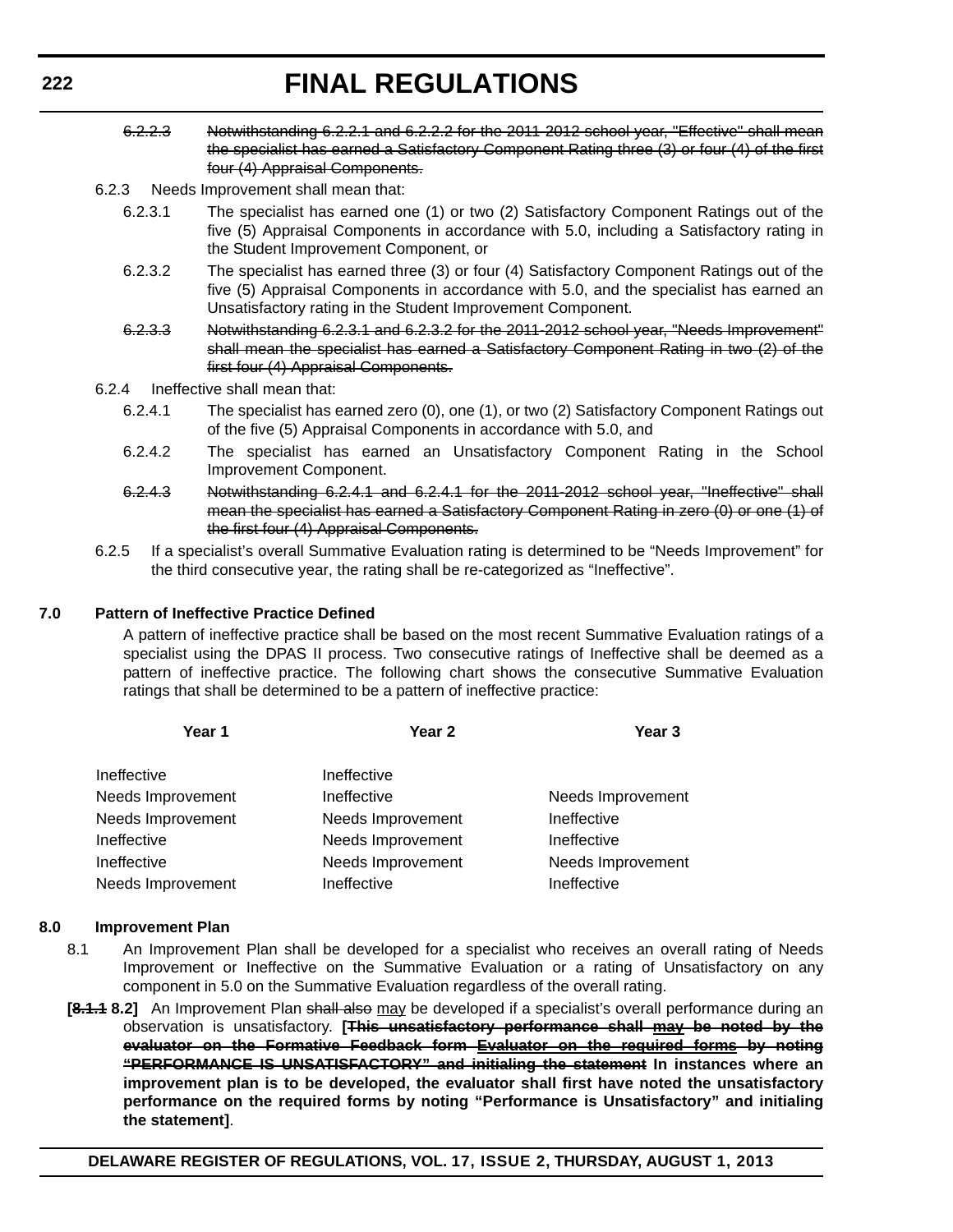- **[8.23]** The Improvement Plan shall contain the following:
	- **[8.23]**.1 Identification of the specific deficiencies and recommended area(s) for growth;
	- **[8.23]**.2 Measurable goals for improving the deficiencies to satisfactory levels;
	- **[8.23]**.3 Specific professional development or activities to accomplish the goals;
	- **[8.23]**.4 Specific resources necessary to implement the plan, including but not limited to, opportunities for the specialist to work with curriculum specialist(s), subject area specialist(s), instructional specialist(s) or others with relevant expertise;
	- **[8.23]**.5 Procedures and evidence that must be collected to determine that the goals of the plan were met;
	- **[8.23]**.6 Timeline for the plan, including intermediate check points to determine progress;
	- **[8.23]**.7 Procedures for determining satisfactory improvement.
	- **[8.23]**.8 Multiple observations and opportunity for feedback provided by a trained evaluator Credentialed Observer, a mentor, or lead specialist, or an instructional coach.
- **[8.34** Any state or federally funded pP] rofessional development that is completed during the time that the Improvement Plan is in effect must directly relate to areas identified as needing improvement.
- **[8.345]** The Improvement Plan shall be developed cooperatively by the specialist and Evaluator. If the plan cannot be cooperatively developed, the Evaluator shall have the authority and responsibility to determine the plan as specified in 8.21 **[and 8.2]** above.
- **[8.456]** The specialist shall be held accountable for the implementation and completion of the Improvement Plan.
- **[8.567]** Upon completion of the Improvement Plan, the specialist and Evaluator shall sign the documentation that determines the satisfactory or unsatisfactory performance of the plan.

### **9.0 Challenge Process**

- 9.1 A specialist may challenge any rating on the Summative Evaluation, either a Component Rating or the Overall Rating, or a specialist may challenge the conclusions of an observation if the statement PERFORMANCE IS UNSATISFACTORY has been included on the Formative Feedback form required form(s). To initiate a challenge, a specialist shall submit additional information specific to the point of disagreement in writing within fifteen (15) working days of the date of the specialist's receipt of the Summative Evaluation. Such written response shall become part of the appraisal record and shall be attached to the Summative Evaluation. All challenges together with the record shall be forwarded to the supervisor of the Evaluator unless the supervisor of the Evaluator is also in the same building as the specialist. In this situation, the challenge together with the record shall be forwarded to a designated district or charter school level eredentialed Evaluator.
	- 9.1.1 Within fifteen (15) working days of receiving the written challenge, the supervisor of the Evaluator or the designated district or charter school level eredentialed Evaluator shall review the record which consists of all documents used in the appraisal process and the written challenge, meet with the specialist, and issue a written decision.
	- 9.1.2 If the challenge is denied, the decision shall state the reasons for denial.
	- 9.1.3 The decision of the supervisor of the Evaluator or the designated district or charter school level credentialed Evaluator shall be final.

### **10.0 Evaluator Credentials Credentialing**

- 10.1 Evaluators Credentialed Observers shall have successfully completed the DPAS II training as developed by the Department of Education. Evaluators Each shall receive a certificate of completion which is valid for five (5) years and is renewable upon completion of professional development focused on DPAS II as specified by the Department of Education.
	- 10.1.1 The Department of Education shall annually monitor evaluation implementation.
- 10.2 The training for the certificate of completion shall include techniques for observation and conferencing, content and relationships of frameworks for practice and a thorough review of the *DPAS II Revised*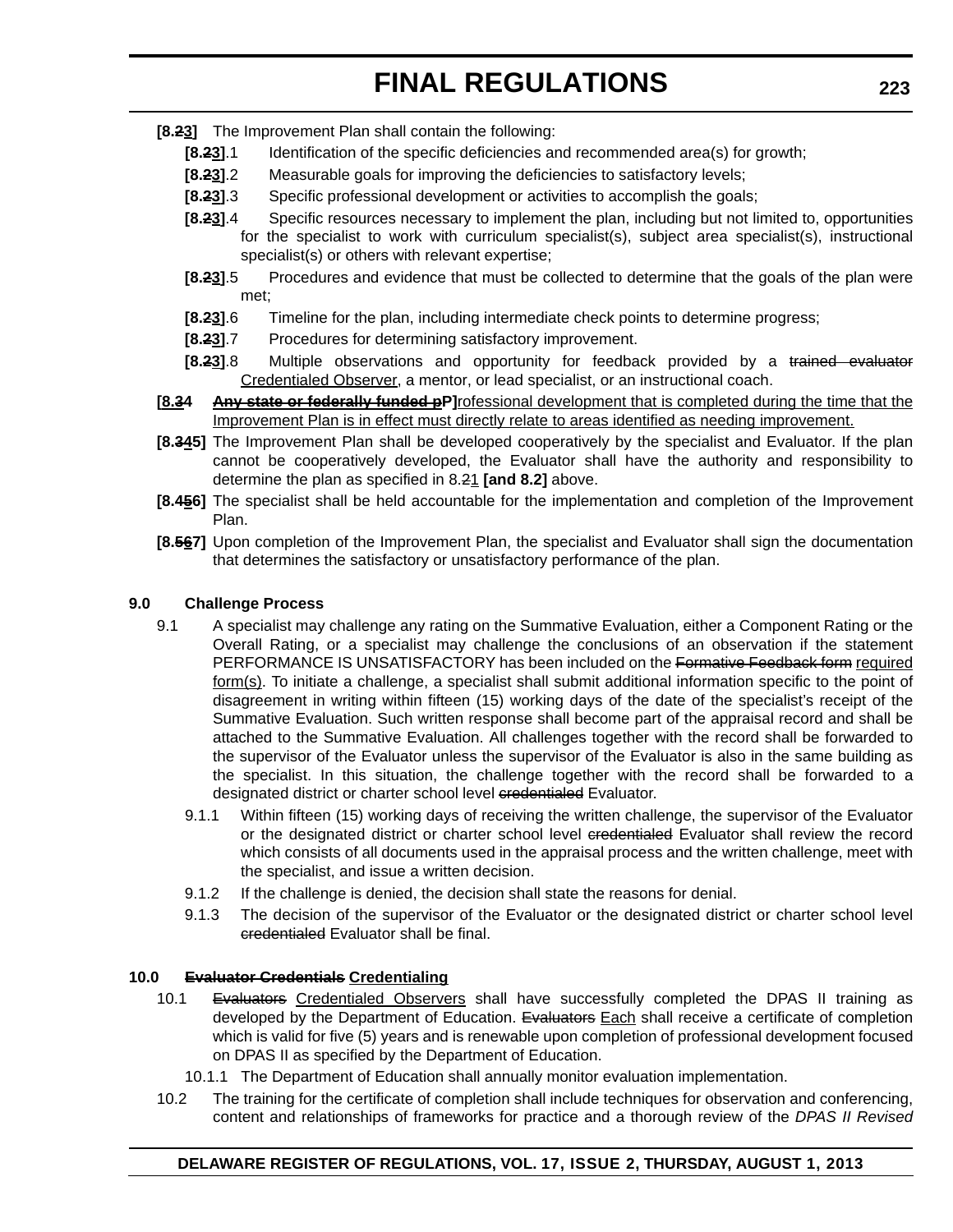### **224**

# **FINAL REGULATIONS**

*Guide for Specialists*. Activities in which participants practice implementation of DPAS II procedures shall be included in the training.

10.3 The credentialing process shall be conducted by the Department of Education.

### **11.0 Evaluation of Process**

The Department of Education shall conduct an annual evaluation of the teacher appraisal process. The evaluation shall, at a minimum, include a survey of teachers and Evaluators and interviews with a sampling of teachers and Evaluators. Data from the evaluation and proposed changes to the DPAS II Revised Guide for Teachers shall be presented to the State Board of Education for review on an annual basis.

### **12.0 Procedures for the Termination of Services of Professional Employees**

For purposes of 14 **Del.C.**, Chapter 14 Procedures for the Termination of Services of Professional Employees only, the Appraisal Component 5.1.5 Student Improvement shall be considered "Satisfactory" for a specialist for the 2011-2012 school year.

### **OFFICE OF THE SECRETARY**

Statutory Authority: 14 Delaware Code, Section 122(b) (14 **Del.C.** §122(b)) 14 **DE Admin. Code** 108

### **REGULATORY IMPLEMENTING ORDER**

### **108 Administrator Appraisal Process [Delaware Performance Appraisal](#page-4-0) System (DPAS II)**

### **I. Summary of the Evidence and Information Submitted**

The Secretary of Education seeks the consent of the State Board of Education to repeal 14 **DE Admin. Code** 108 Administrator Appraisal Process Delaware Performance Appraisal System (DPAS II). The regulation is no longer applicable because 14 **DE Admin. Code** 108 Administrator Appraisal Process Delaware Performance Appraisal System (DPAS II) Revised took effect beginning in the 2011-2012 school year.

Notice of the proposed regulation was published in the *News Journal* and the *Delaware State News* on **June 3, 2013,** in the form hereto attached as *Exhibit "A"*. Comments were received from the Governor's Advisory Council for Exceptional Citizens and the State Council for Persons with Disabilities endorsing the repeal.

#### **II. Findings of Facts**

The Secretary finds that it is appropriate to amend 14 **DE Admin. Code** 108 Administrator Appraisal Process Delaware Performance Appraisal System (DPAS II) because it is no longer needed.

### **III. Decision to Amend the Regulation**

For the foregoing reasons, the Secretary concludes that it is appropriate to repeal 14 **DE Admin. Code** 108 Administrator Appraisal Process Delaware Performance Appraisal System (DPAS II). Therefore, pursuant to 14 **Del.C.** §122, 14 **DE Admin. Code** 108 attached hereto as *Exhibit "B"* is hereby repealed. Pursuant to the provision of 14 **Del.C.** §122(e), 14 **DE Admin. Code** 108 shall hereby be repealed and no further action will be required by the department.

### **IV. Text and Citation**

The text of 14 **DE Admin. Code** 108 Administrator Appraisal Process Delaware Performance Appraisal

#### **DELAWARE REGISTER OF REGULATIONS, VOL. 17, ISSUE 2, THURSDAY, AUGUST 1, 2013**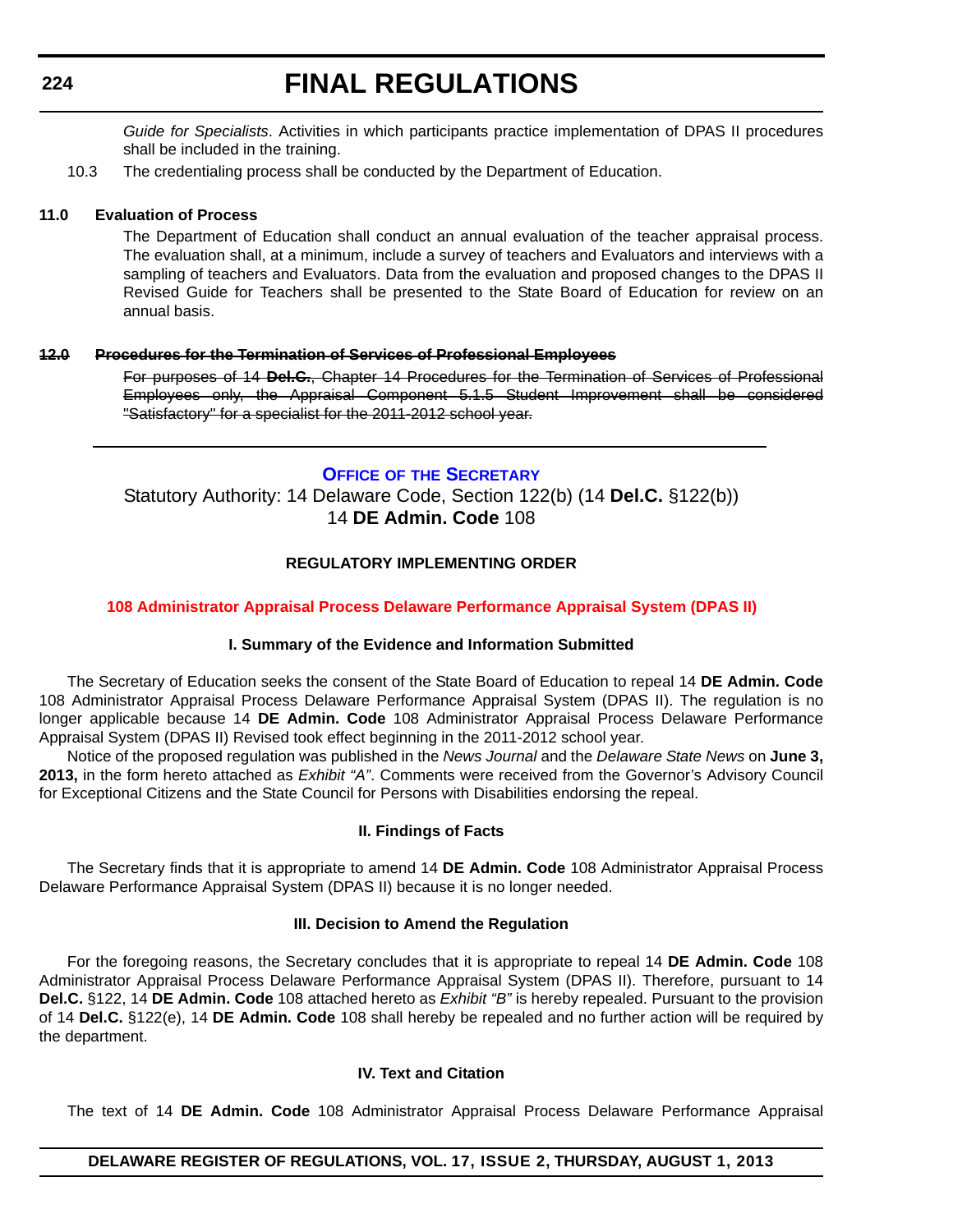System (DPAS II) repealed hereby shall be in the form attached hereto as *Exhibit "B"*, and said regulation shall no longer be cited in the *Administrative Code of Regulations* for the Department of Education.

### **V. Effective Date of Order**

The actions hereinabove referred to were taken by the Secretary pursuant to 14 **Del.C.** §122 on **July 18, 2013.** The effective date of this Order shall be ten (10) days from the date this Order is published in the *Delaware Register of Regulations.*

**IT IS SO ORDERED** the 18th day of July 2013. **Department of Education** Mark T. Murphy, Secretary of Education Approved this 18<sup>th</sup> day of July 2013 **State Board of Education** Teri Quinn Gray, Ph.D., President Gregory Coverdale Jorge L. Melendez, Vice President Terry M. Whittaker, Ed.D. G. Patrick Heffernan **Randall L. Hughes II** 

**\*Please note that no changes were made to the regulation as originally proposed and published in the June 2013 issue of the** *Register* **at page 1253 (16 DE Reg. 1253). Therefore, the final regulation is not being republished. A copy of the final regulation is available at:**

**[108 Administrator Appraisal Process Delaware Performance Appraisal System \(DPAS II\)](http://regulations.delaware.gov/register/august2013/final/17 DE Reg 224 08-01-13.htm)**

### **DEPARTMENT OF HEALTH AND SOCIAL SERVICES**

**DIVISION OF MEDICAID AND MEDICAL ASSISTANCE** Statutory Authority: 31 Delaware Code, Section 512 (31 **Del.C.** §512)

**ORDER**

### **Diamond State Health Plan Plus 1115 Demonstration Waiver [\[Delaware Waiver #11-W-00036/4\]](#page-4-0)**

### **NATURE OF THE PROCEEDINGS:**

Barbara B. Rutt

Delaware Health and Social Services ("Department") / Division of Medicaid and Medical Assistance (DMMA) initiated proceedings to renew the Diamond State Health Plan 1115 Demonstration Waiver for five years. The Department's proceedings to amend its regulations were initiated pursuant to 29 **Delaware Code** Section 10114 and its authority as prescribed by 31 **Delaware Code** Section 512.

The Department published its notice of proposed regulation changes pursuant to 29 **Delaware Code** Section 10115 in the May 2013 Delaware *Register of Regulations*, requiring written materials and suggestions from the public concerning the proposed regulations to be produced by June 12, 2013 at which time the Department would receive information, factual evidence and public comment to the said proposed changes to the regulations.

#### **SUMMARY OF PROPOSAL**

The proposed provides notice to the public that the Division of Medicaid and Medical Assistance (DMMA) intends to submit an application to the Centers for Medicare and Medicaid Services (CMS) to renew Delaware's Section 1115 demonstration waiver, entitled "Diamond State Health Plan" for five years.

### **Statutory Authority**

• 42 U.S.C. §1315, *Demonstration projects*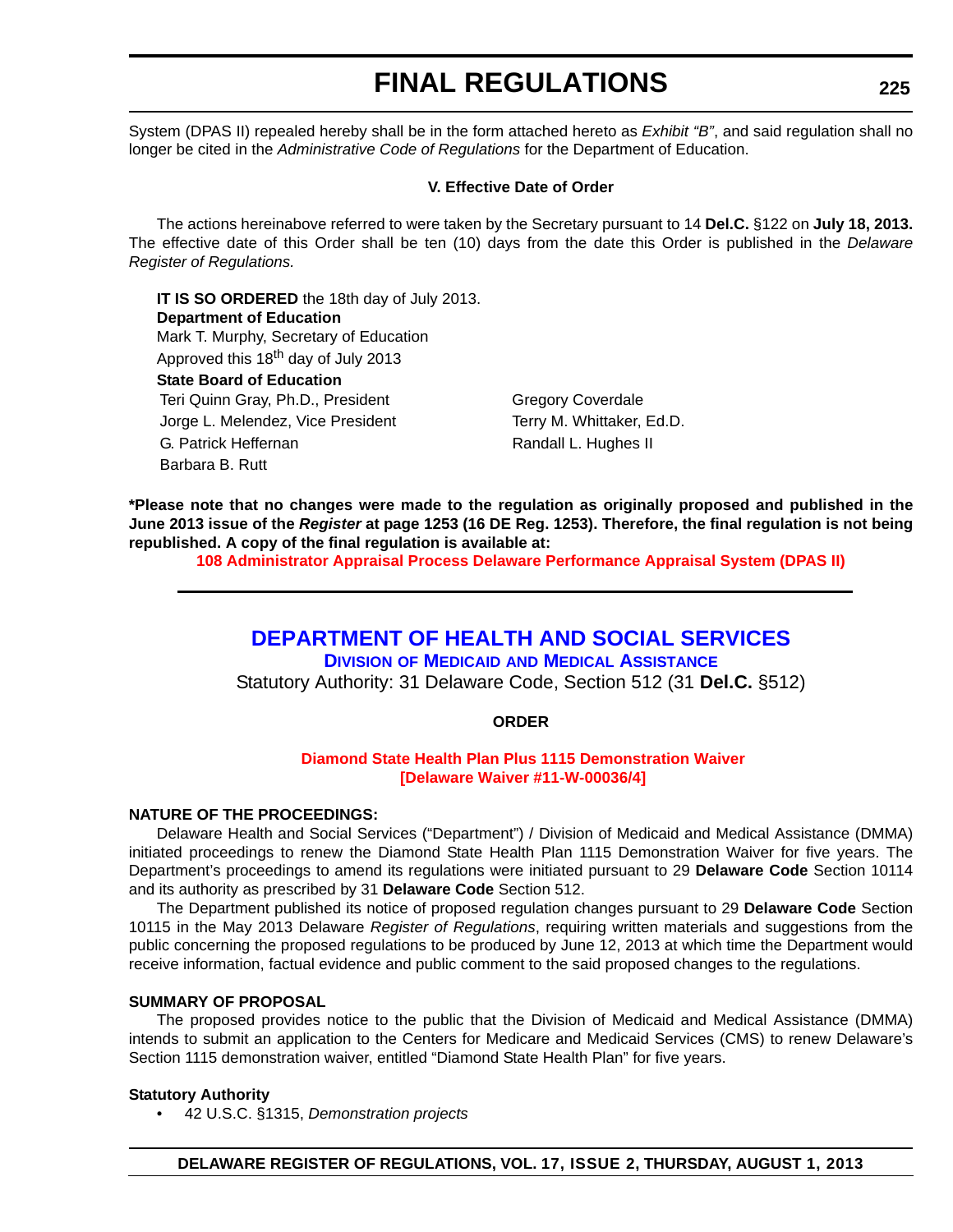- Social Security Act §1115, *Demonstration projects*
- 42 CFR 431 Subpart G, *Section 1115 Demonstrations*

### **Background**

Under a waiver of Section 1115(a) of the Social Security Act, the Diamond State Health Plan (DSHP) implemented a mandatory Medicaid managed care demonstration program statewide on January 1, 1996. Using savings achieved under managed care, Delaware expanded Medicaid health coverage to additional low-income adults in the State with incomes less than 100% of the Federal Poverty Level (FPL).

Goals of the DSHP are to improve and expand access to healthcare to more adults and children throughout the State, create and maintain a managed care delivery system emphasizing primary care, and to strive to control the growth of healthcare expenditures for the Medicaid population.

In order for the Diamond State Health Plan 1115 Demonstration Waiver to continue past the expiration date, the State must request an extension no later than June 30, 2013.

### **Summary of Proposal**

Pursuant to the notice requirements of 42 CFR §431.408(a)(2)(ii), Delaware Health and Social Services/ Division of Medicaid and Medical Assistance (DHSS/DMMA), hereby notifies the public that it intends to seek a five-year renewal of its Diamond State Health Plan (DSHP) 1115 Demonstration Waiver from the Centers for Medicare and Medicaid Services (CMS). The duration of the extension being requested is January 1, 2014 through December 31, 2018. Delaware seeks to build on the successes of its existing demonstration and deliver better health outcomes more efficiently.

Delaware supports the goals of the Affordable Care Act (ACA) to enhance access to affordable coverage, improve service delivery and control program cost growth. Delaware Medicaid is committed to collaborating with CMS to ensure that state and federal health reform activities are complimentary and coordinated. To this end, the renewal request will update obsolete sections of the waiver and align the waiver with the new requirements of the ACA.

Delaware plans on the following specific proposed waiver renewal initiatives:

- To expand Medicaid eligibility to individuals with income at or below 133% of the Federal Poverty Level (FPL) beginning January 1, 2014;
- To incorporate the new simplified Medicaid eligibility methodology called "modified adjusted gross income" (MAGI) to the extent required by the ACA;
- To follow MAGI eligibility groups once federal regulations are finalized; and,
- To ensure enrollment without interruption in coverage to the maximum extent possible for individuals who are not categorically eligible for Medicaid, the State also plans to implement a transition plan consistent with the provisions of the ACA.

#### *Draft of Proposed Waiver Renewal Application*

A draft of Delaware's waiver renewal application is currently available for review on the Division of Medicaid and Medical Assistance (DMMA) website at <http://dhss.delaware.gov/dhss/dmma/>.

The provisions of this waiver are subject to approval by the Centers for Medicare and Medicaid Services (CMS).

#### **Fiscal Impact Statement**

This waiver renewal maintains cost neutrality for each year in the three-year renewal period covering January 1, 2014 through December 31, 2018. A function of this waiver is to assure that coverage of the expanded population will be budget neutral. In other words, the cost of covering this population, as well as the Medicaid eligible population, will be no more than if the DHSS/DMMA had continued covering only its Medicaid population under the traditional fee-for-service program.

### **SUMMARY OF COMMENTS RECEIVED WITH AGENCY RESPONSE AND EXPLANATION OF CHANGES**

Christiana Care Health Services, Generations Home Care, Inc., the Governor's Advisory Council for Exceptional Citizens (GACEC), State Council for Persons with Disabilities (SCPD), and the UnitedHealthcare Community Plan of Delaware offered the following comments, observations and recommendations summarized

### **DELAWARE REGISTER OF REGULATIONS, VOL. 17, ISSUE 2, THURSDAY, AUGUST 1, 2013**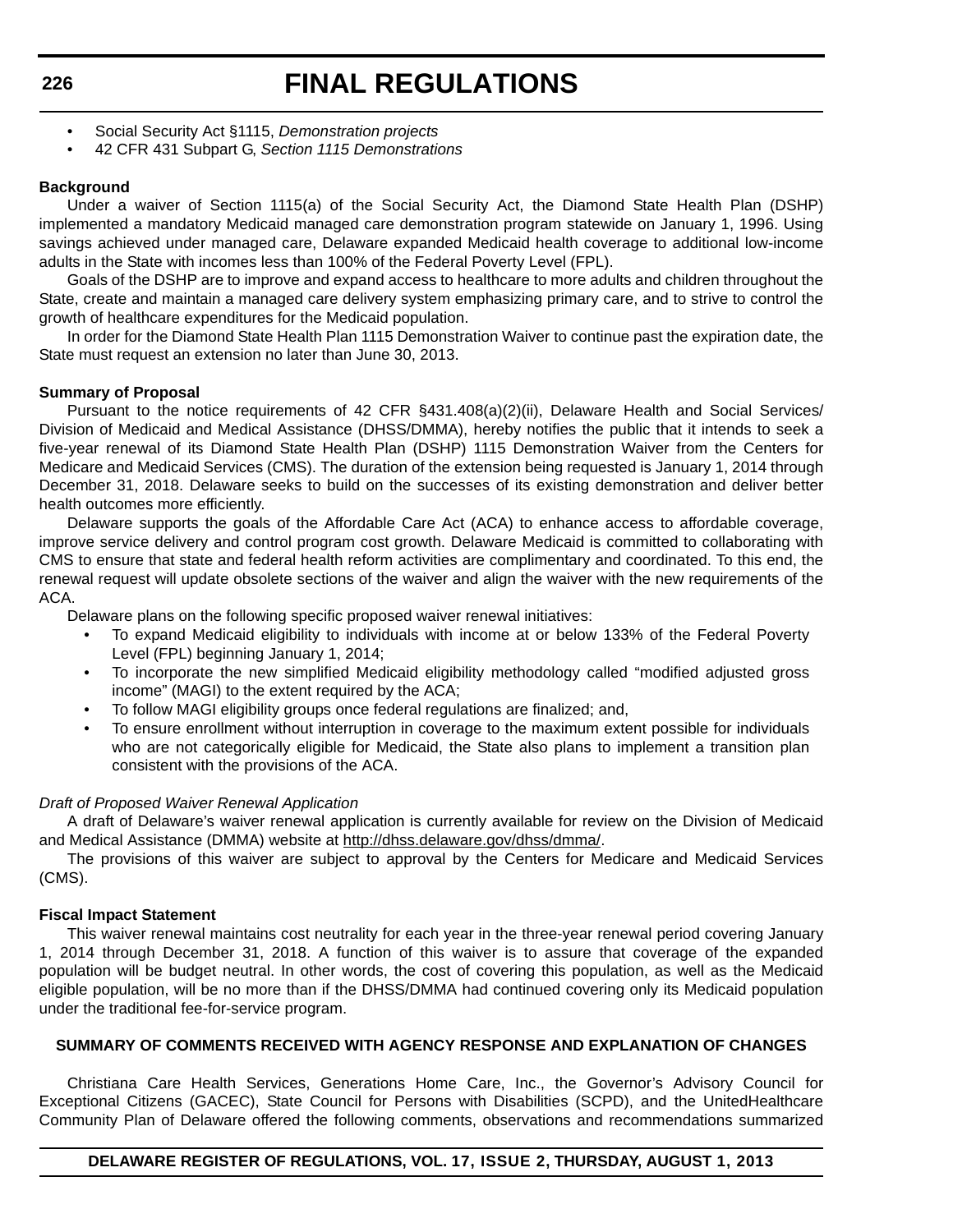below. The Division of Medicaid and Medical Assistance (DMMA) has considered each comment and responds as follows.

#### **Christiana Care Health Services**

Inclusion of ESSURE and HSG is encouraged in the Delaware Family Planning Waiver. ESSURE is a minimally invasive procedure for permanent conception. ESSURE (58565) and HSG (58340, 74740) are most effective and the least invasive procedure for permanent birth control. These procedures are safer, require less anesthesia and have quicker recovery than tubal ligation.

*Agency Response*: DMMA appreciates and will consider your recommendations. However, no changes to the waiver are needed at this time.

#### **Generations Home Care, Inc.**

Two staff members from Generations Home Care attended the public hearing on the waiver extension May 22, 2013 and send these comments regarding the 1115 Demonstration Renewal.

Generations Home Care is a licensed not-for-profit home and community-based service provider incorporated in Delaware in 1968. Generations Home Care has a statewide presence, with three county offices, serving Sussex, Kent, and New Castle Counties. Generations has continuously provided care and assistance to Delaware residents in need, regardless of their ability to pay, for over 40 years. We provide services that enable individuals to remain in the familiar surroundings of home through home-based care by a cadre of skilled and experienced professionals. Our services allow elderly and disabled adults to maintain their dignity and independence without ever compromising safety or sacrificing quality of care.

Services and supports offered cover all phases of health maintenance and recovery - whether recuperating from a short-term disability or living with a chronic health condition.

Generations Home Care participates in the Delaware Diamond State Health Plan. Generations joined other community-based providers under this Demonstration April 1, 2012. We strongly support Delaware's request for an extension of its waiver for the period January 1, 2014 through December 31, 2016. We believe the waiver will:

- Expand options for those who need long term care by growing home and community based services
- Rebalance Delaware's Long Term Care System
- Promote early intervention for individuals at risk of requiring institutional long term care
- Respect and expand consumer choices

Generations Home Care encourages a partnership between Generations and the Delaware Department of Health and Social Services to fund a new *Residential Supported Living Service*, referred to as *Adult Foster Care Level II*. This program is not a new option for most states. *Adult Foster Care Level II*, in most states, is a Medicaid-funded home and community-based service for adults with physical disabilities and older adults who can no longer live alone and who otherwise would have no option but to be placed in a nursing facility for lack of alternative community options. All services are provided in a licensed residential home - a home with less than four (4) adults.

*Adult Foster Care Level II* is not a group home model, nor is it Assisted Living. *Adult Foster Care Level II* assists an adult with Activities of Daily Living (i.e. toileting, bathing, feeding, walking, grooming) and/or Instrumental Activities of Daily Living (i.e., shopping, managing medications, budgeting, preparing meals, handling transportation). In addition, the program provides coordination with social activities.

Elderly and disabled adults accepted into the program require *Long Term Care* support, which makes this population appropriate for the Diamond State Integrated Long Term Care Delivery System, which began April 1, 2012.The Diamond State Health Plan Plus already includes this service population: aged and/or disabled individuals over age 18 who meet Nursing Facility level of care, but who prefer to receive home and communitybased services as an alternative. Program participants are maintained in the most integrated setting appropriate for their needs. *Adult Foster Care Level II* affords choice in remaining in an alternative residential setting versus entering or remaining in an institution. Plus, it is consistent with the demonstration waiver's objective of controlling expenditures while honoring the preferences of individuals who want to remain in a homelike setting and out of more costly and restrictive institutional settings.

*Adult Foster Care Level II* services are provided under the direction of a licensed Home Health Agency and supervised by a Registered Nurse and Masters prepared staff with degrees in social work, rehabilitation, psychology or a related field. Further, all Level II sponsors and resident managers have high school diplomas and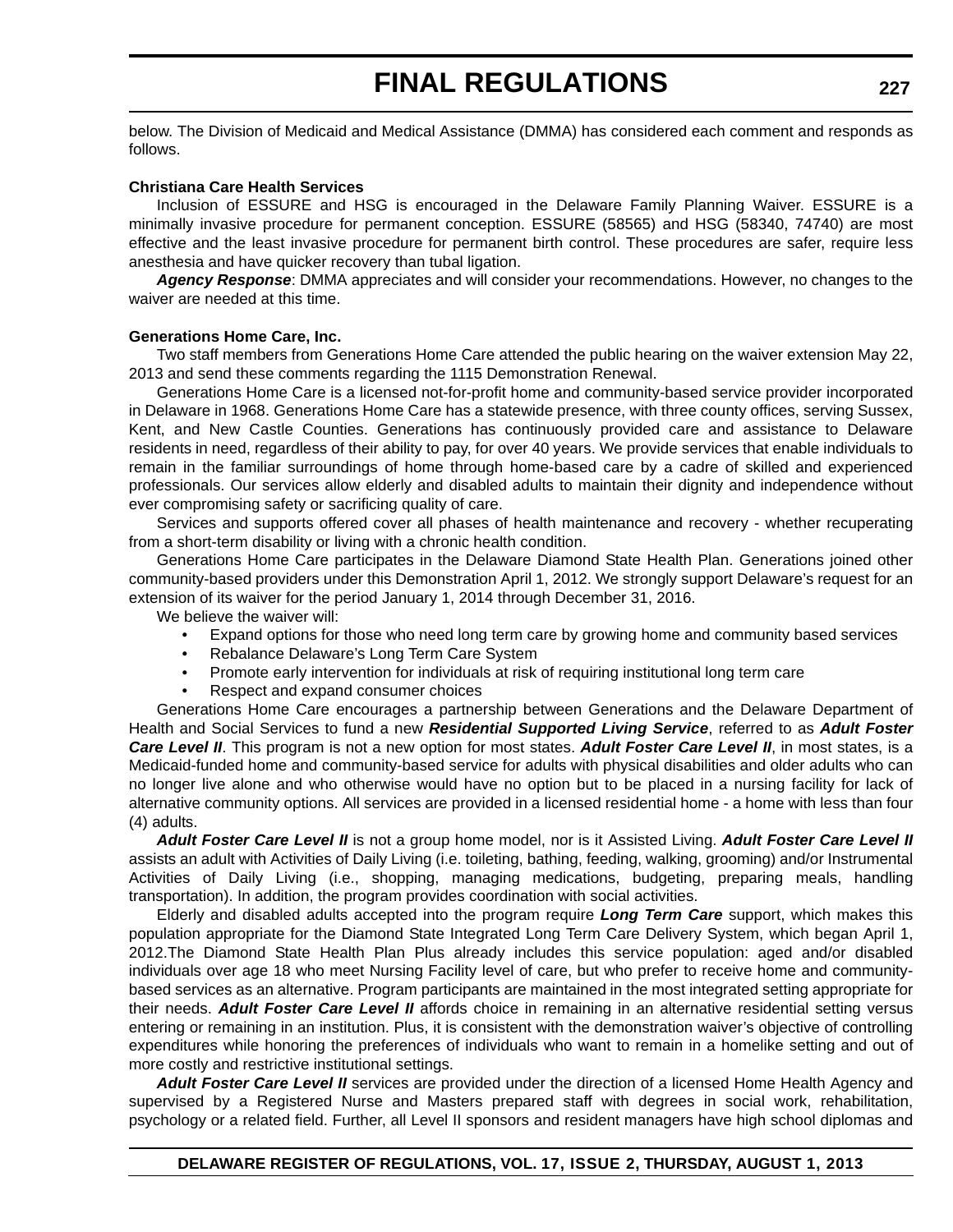receive specialized training to meet the needs of the at-risk adult. To assure safety and quality, this program can and should be licensed by DHSS. The process exists today to make this happen and should be included in this application.

Using "Best Practice" models from other states, Delaware can expeditiously implement this new option. Fortyfour (44) states use Medicaid funds to support a continuum of home and community-based services, from Assisted Living Residences to Adult Foster Care Homes.

Generations Home Care avidly agrees with DHSS, the provider community, and at -risk individuals, and their families, that it is critical to Delaware to continue the successful implementation of programs and services that rebalance Long Term Care resources. The *Adult Foster Care Level II* program respects individual choice by offering quality, cost-effective, humane, non-institutional alternatives. Would any one of us want anything less for our loved ones and for ourselves?

We sincerely believe Delaware must expand its long term services and supports options in the community. Partnering with CMS and expanded options under the Affordable Care Act and use federal grant money, states can transition Medicaid beneficiaries out of institutions and back to their homes or another qualified community based setting.

Adult Foster Care or rest residential homes with fewer than four unrelated individuals should be a community based option. According to the *Kaiser Family Foundation*, individuals in the Money Follows the Person Program most often transitioned to an apartment setting; Delaware has a shortage of housing settings appropriate for this population. AFC Tier II offers an additional housing setting with support services.

*\*\*Twenty states worked with CMS to reclassify supplemental services as demonstration services to receive the enhanced federal match. Twenty-seven (27) states reported housing to be the most significant issue facing MFP (Money Follows the Person).*

*\*\*Qualified community settings in some MFP demonstrations include a home, apartment, or group home with less than four non related residents. Under the Affordable Care Act (ACA), MFP was extended by five years through 2016 and additional funding was set aside for the demonstration.*

*\*\*As more Medicaid beneficiaries transition to the community, one critical component of a successful community placement is multiple housing options, etc. a program like Adult Foster Care II.*

*\*\*Across all target populations, seniors are the group most likely to be re-institutionalized. This outcome provides an ideal opportunity for Delaware to partner with CMS to support a community option that includes Adult Foster Care II.*

*Housing* remains the biggest challenge facing states in the year ahead. States have repeatedly cited the lack of safe affordable and accessible housing as the biggest barrier to MFP transitions since the demonstration program began in 2008 *(The Kaiser Commission on Medicaid and the Uninsured)*.

In a review of the Federal Register Volume 77, Number 38, Monday February 27, 2012, we encourage Delaware to show evidence of the following:

- (1) Stakeholder involvement that includes the medical advisory committee, beneficiaries and diverse provider group representatives and other stakeholders involved in the demonstration; are homecare provider groups at the table?
- (2) Transparency regarding comments made during the public comment period and how these comments were addressed by the State. *How were public comments considered in the Waiver Demonstration extension? Will the state ask for an amendment to the demonstration, etc.?*
- (3) Transparency regarding complaints, how the State reviews and responds to complaints; is this information available for public access?
- (4) Post-approval public forum.
- (5) Information on access to the State's evaluation design, including information on the demonstrations' impact of access to care, cost of care, quality of care and how the demonstration impacts the outcome of care; what is the impact on the beneficiary and the provider community; is any group *"harmed"* by the demonstration?
- (6) Public access to the State's draft and final annual reports regarding the extended demonstration.
- (7) *Access to the State's summary of types of grievances and appeals, trends discovered and actions taken or to be taken.*
- (8) Process in which inquiries and comments from the public may be directed to CMS by mail or email.

**DELAWARE REGISTER OF REGULATIONS, VOL. 17, ISSUE 2, THURSDAY, AUGUST 1, 2013**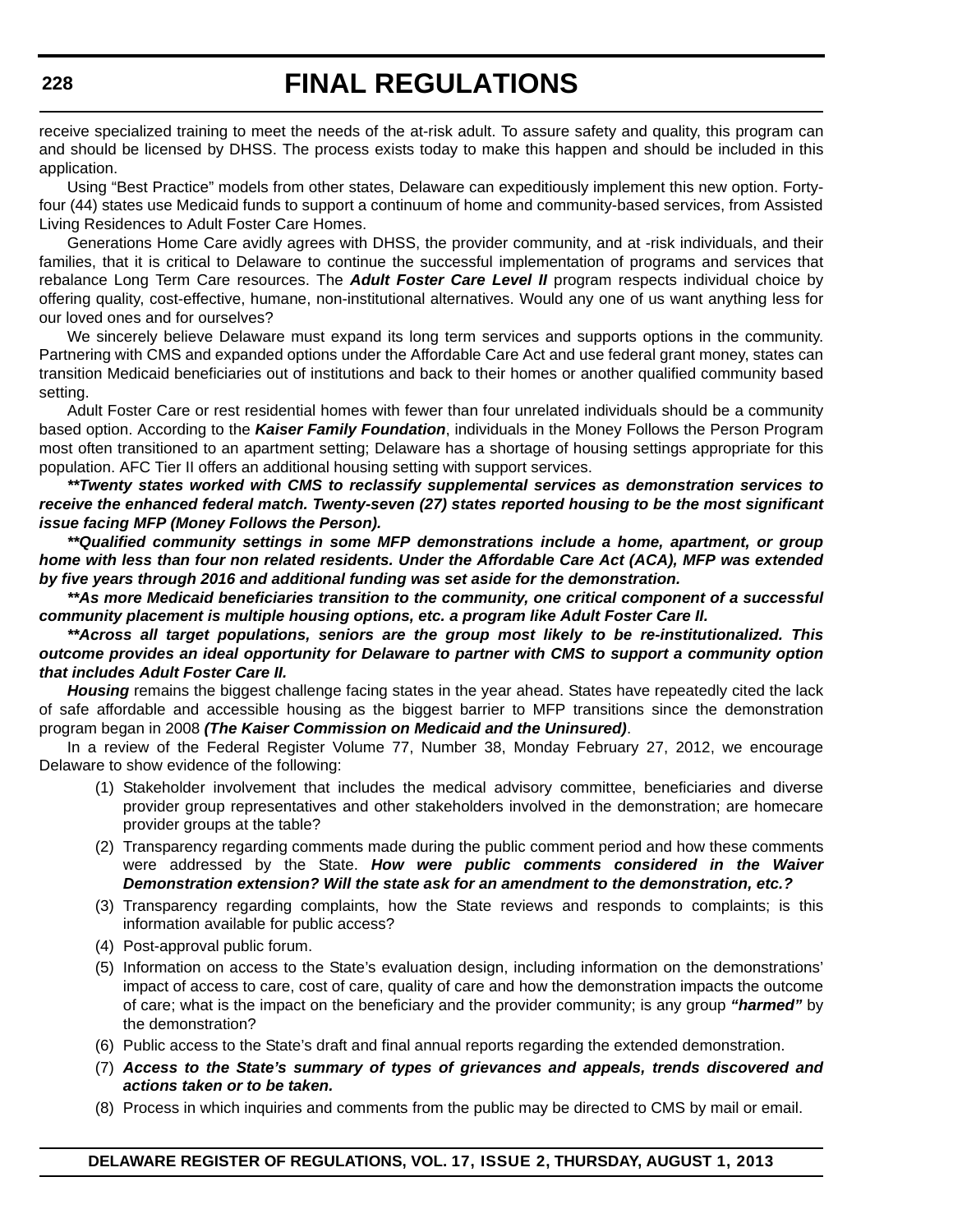- (9) Public information on any policy or administrative difficulties in the operation of the waiver extension.
- (10)Since the State's Demonstration depends heavily on two Managed Care Organizations, how does the state provide information or access to information on the State's monitoring and supervision of the MCO organizations responsible for much of the demonstration; were policy and administrative actions by the MCO the same or interpreted differently? If not, what is the State's process for corrective action?

In summary, we support Delaware Diamond State Health Plan & Diamond State Health Plan Plus Waiver extension request, especially if it includes more community housing options for beneficiaries.

*Agency Response***:** Thank you for your comments and support. DMMA concurs with your support of diverse long term service options and the critical role of safe, affordable, and accessible housing. In response to your specific question regarding compliance with federal regulations, DMMA has adhered to the federal requirements for transparency by publishing the renewal request for public comment, holding public hearings and, publishing the comments received and the agency's response on the DMMA website at <http://dhss.delaware.gov/dhss/dmma/>.

### **GACEC and SCPD**

The GACEC and the SCPD have reviewed DHSS/DMMA's soliciting comments on its proposed renewal of the Diamond State Health Plan (DSHP) waiver. The notice includes links to a 61-page document [hereinafter "Extension Request"] containing the proposed waiver application and several appendices. The DSHP is the Medicaid managed care program first adopted in 1996. The Extension Request (p. 61) indicates that comments and the DMMA responses will be shared with CMS. GACEC and SCPD have the following observations.

First, the Public Notice is inconsistent with the "Extension Request". The Notice [16 **DE Reg.** 1140 (May 1, 2013)] recites that the extension is sought "for an additional three years". In contrast, the Extension Request is for five years. At pp. 4 and 61.

*Agency Response***:** Thank you for pointing out the discrepancy. The Extension Request is correct. DMMA is requesting an extension for five (5) years.

Second, the Division of Prevention and Behavioral Health Services (DPBHS), formerly the Division of Child Mental Health Services, was identified as a distinct MCO under the original DSHP. See attachments. If it still enjoys that status, its role should be described in the Extension Request. The Extension Request (p. 15) indicates that "extended mental health" benefits "are covered under the traditional Medicaid system." To the contrary, my impression is that the DPBHS provides extended mental health benefits for children enrolled in the DSHP requiring more than a certain threshold of services.

*Agency Response***:** DPBHS does not operate as a Managed Care Organization specified under the requirements in 42 CFR 438. DPBHS does coordinate and provide the extended mental health benefits for children enrolled in the DSHP requiring more than the identified threshold of services.

Third, on p. 7, the word "thought" should be "through". *Agency Response***:** The waiver document has been corrected with the word "through".

Fourth, effective July 1, 2014, DMMA "plans to terminate the state-operated primary case management entity, Diamond State Partners (DSP)." See Extension Request, p. 12. The DSHP originally had four MCOs. By 2002, it had only one MCO left. See Extension Request, pp. 22-23. Given the need for "choice", DMMA essentially established a State MCO, Diamond State Partners (DSP). From 2007 to the present, DMMA has had two private MCOs. DMMA implies that enrollment in DSP has declined dramatically due to the attractiveness of the two private MCOs:

DSP was created in July, 2002 when Delaware had only one commercial Managed Care Organization (MCO). However, since 2007, Delaware has had two viable commercial MCOs for member choice. As a result, DSP enrollment has dropped from a high enrollment number of 17,980 in May, 2004 to less than 3,200 currently.

Enrollment Request, p. 12.

In fact, DMMA has discouraged or barred recent enrollment in DSP. In 2011, when the waiver was being modified to create the DSHP+ program, SCPD strongly objected to DMMA's decision to bar participation of DSP. The Council viewed a choice among only two MCOs as minimal. SCPD also stressed that the State would lose "leverage" in financial negotiations with two MCOs since the MCOs would realize that withdrawal of either MCO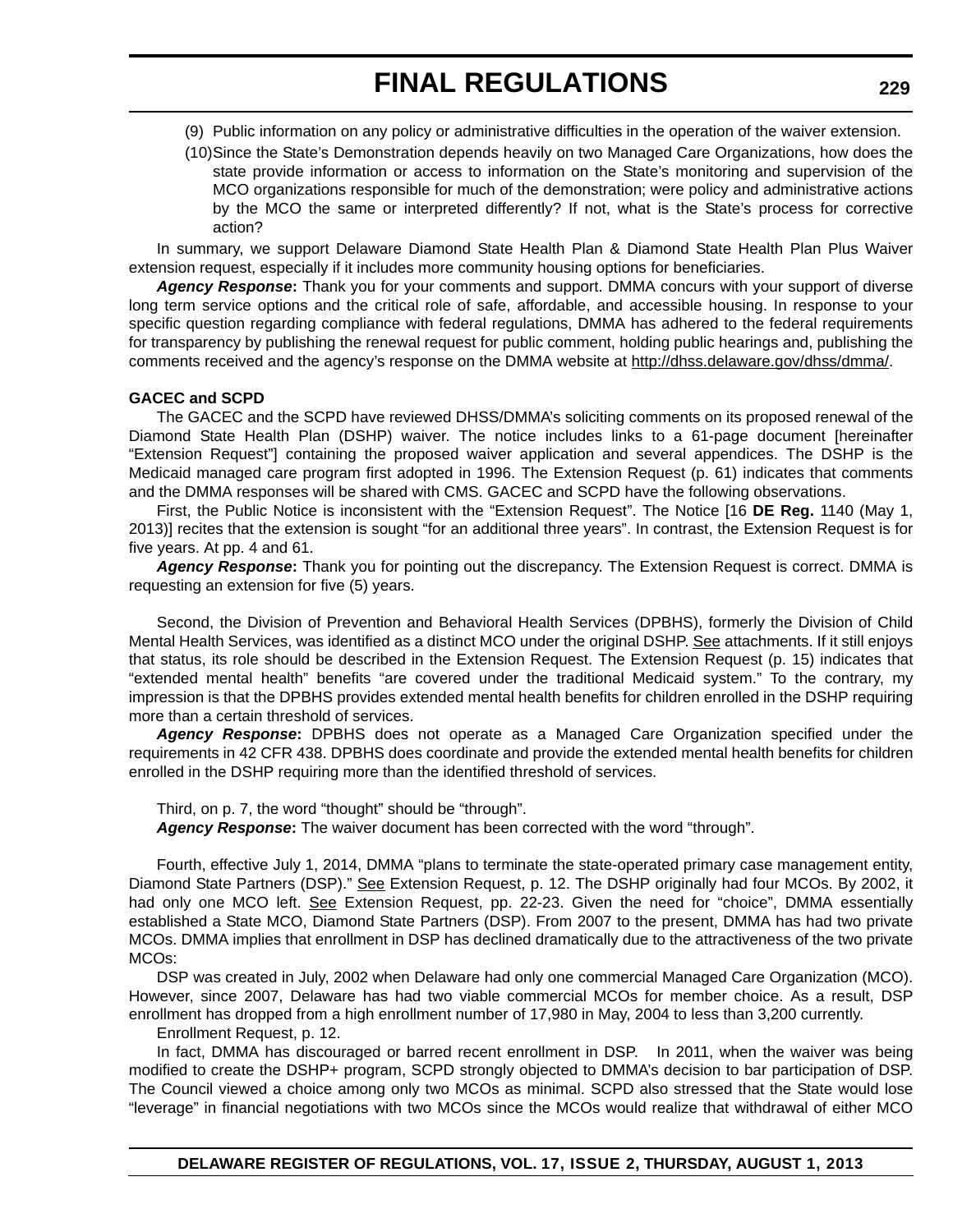could force the State to create a State MCO. DMMA acknowledges this "dynamic" in the current Extension Request (at p. 23): "The decisions of various MCOs to discontinue participation in the DSHP in the past were based largely on their attempts to negotiate exorbitant inflationary increases at contract negotiation time, believing that Delaware would have to accept their terms or discontinue the waiver." In pertinent part, SCPDs September 6, 2011 critique (italicized) of the DSHP+ proposal was as follows:

### *CHAPTER II: PROGRAM DESCRIPTION*

*Section II.1: This section recites that "(t)he State wishes to have a maximum of two Contractors to provide a statewide managed care service delivery system...". This is apart from the State-run MCO, Diamond State Partners (DSP) which DHSS notes is closed to new members. See also §II.3.3. There are multiple "concerns" with this approach.*

*a. The Division of Prevention and Behavioral Health Services (DPBHS) is an MCO under the DSHP. This is not clarified in this section or elsewhere in the document. Section II.7.6.2.1, which uses outdated references to the Division of Child Mental Health Services, does not identify DPBHS as an MCO under the DSHP. Parenthetically, an outdated reference to DCMHS also appears in §9.5.2.* 

*b. Allowing only the 2 current private MCOs to implement the DSHP Plus severely limits participant freedom of choice. The original DSHP had four (4) MCOs - Amerihealth, Blue Cross, First State, and Delaware Care. This provided real competition and an incentive to offer supplemental services (e.g. eyeglasses) to attract participants. Although the current plan authorizes MCOs to offer supplemental services (§§II.7.3.1.a; 7.3.3; and 7.5, final bullet), the prospects for MCOs offering such services are marginal given the non-competitive system adopted by DHSS. The prospects for "conscious parallelism", "price fixing", and collusion are enhanced with only 2 MCOs. No RFP was issued to invite competitive bids to serve as an MCO. Moreover, DHSS eschews any negotiating leverage with the 2 approved MCOs which are quite aware of the burden faced by DHSS if 1 of the MCOs withdraws. The Concept Paper contains the following recitation:*

*(I)n the unlikely event that one MCO should discontinue participation in DSHP Plus, DMMA requests authority to continue mandatory managed care for up to 15 months under a single MCO while DMMA seeks participation from a second qualified MCO.*

*This undermines the important "choice" feature of the Medicaid program and merits opposition. Moreover, given the history of MCO's dropping out of the DSHP, the representation that discontinuation of participation by 1 MCO is an "unlikely event" is not realistic. The only reason DHSS established a State-run MCO was because MCOs cited monetary losses, dropped out of the DSHP, and left only one private MCO.*

*It would be preferable to include DSP as an MCO implementing DSHP Plus or to issue an RFP to enroll more than 2 private MCOs.*

**The Councils strongly oppose the discontinuation of the DSP.** We recommend that DMMA provide satisfaction survey results on DSP to permit comparison with satisfaction survey results from the two private MCOs described at p. 38 of the Extension Request. If satisfaction results for the DSP are high, this would provide additional support for not diminishing "choice" by terminating the DSP.

*Agency Response***:** DMMA appreciates your comments regarding DSP. DMMA endorses freedom of choice. As the commenter points out, however, experience has shown that the small population in Delaware does not support the viability of multiple managed care organizations. We are confident that two managed care organizations effectively and efficiently serve the existing DSHP population without limiting access to services. It is no longer cost-effective to cover services through the State managed program, DSP. Please note that CMS requirement of "choice" is satisfied as long as the State contracts with two MCOs.

Fifth, DMMA describes case management as follows:

DMMA has established minimum case management program requirements and qualifications for case managers. Additionally, DMMA requires that each MCO assign one and only one case manager for every member eligible to receive long-term care services.

Extension Request, p. 15.

Both Councils have previously shared concerns with case manager-participant ratios under the DSPH+ and the lack of specialized expertise among case managers for distinct subpopulations, particularly TBI.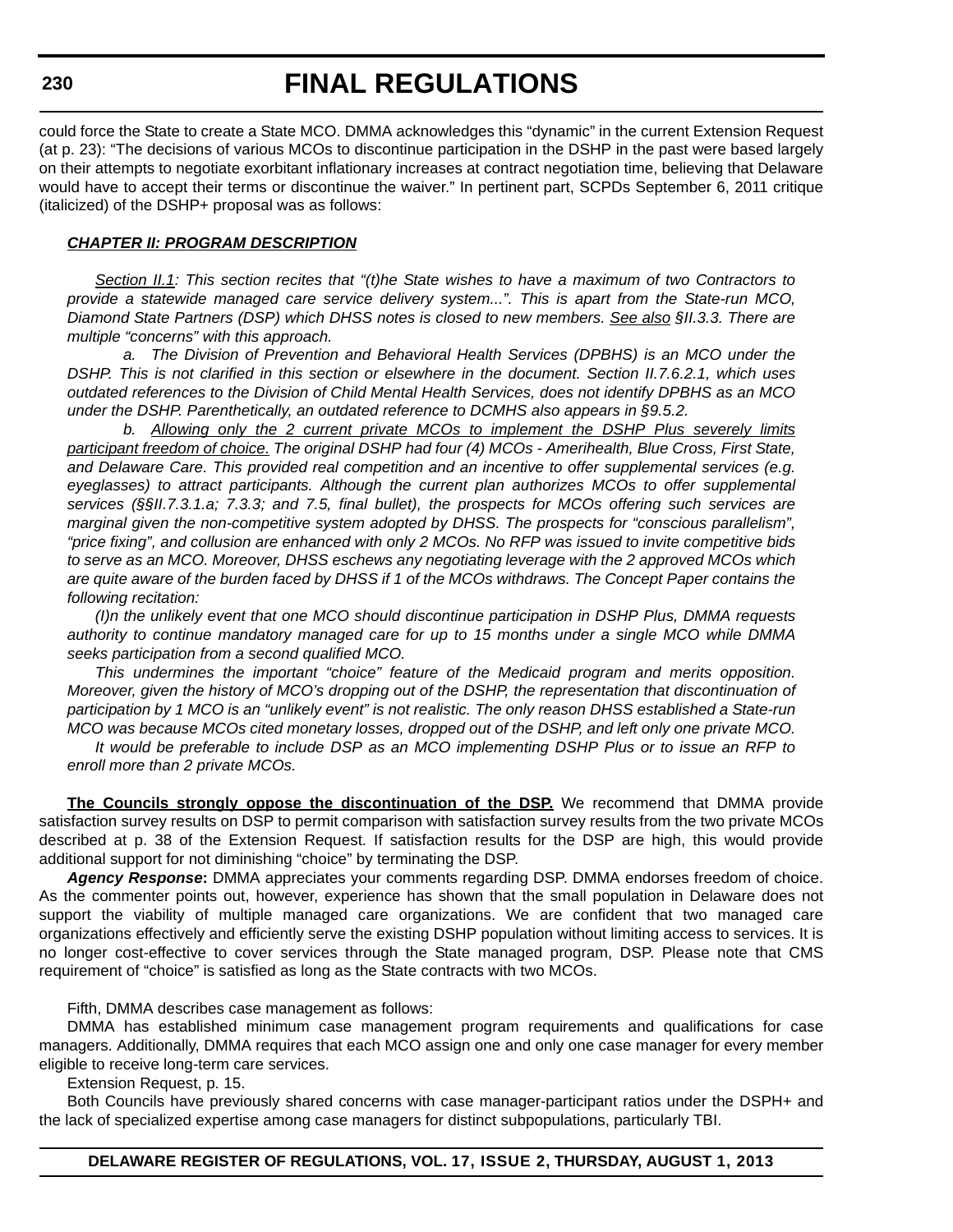*Agency Response***:** The DMMA addressed the Councils' concerns previously and revised the case management qualifications to ensure that case managers were not treated as fungible, therefore all case managers must have knowledge or experience in:

1. The needs and service delivery system for all populations in the Case Manager's caseload

2. Newly hired case managers must be provided orientation and training in a minimum of the following areas:

a. Case Management techniques for specialty populations, such as individuals with Acquired Brain Injuries.

The MCOs are required to establish a long-term care case management and support coordination program for DSHP Plus members as directed by the State. Coupled with the minimum case management program requirements and qualifications for case managers, these requirements attempt to address the distinct subpopulations such as TBI.

Sixth, the planned expansion of eligibility to individuals with countable income at or below 133% of the FPL merits endorsement. See Extension Report at p. 12. However, it would also be preferable if the benefits menu could be enhanced to cover adult dental services. Such services are currently excluded. See Extension Request at p. 16. Such expansion has some legislative support. See S.B. 56, introduced on April 30, 2013.

*Agency Response***:** Thank you for your endorsement of the expansion. We recognize the importance of dental services. However, at this time there is no funding available to expand coverage to the adult population.

Seventh, DMMA indicates that its Health Benefits Manager (HBM) "encourages", members of the same family to select the same MCO. The rationale for such "encouragement" is not disclosed. "Steering" of participants to a single MCO based on the choice of other family members is ostensibly an odd approach. It would be preferable to prioritize other factors, including whether the MCO includes the PCP and specialist used by the participant.

*Agency Response***:** DMMA's decision to encourage family members to select the same MCO is based on the benefits to the family including, but not limited to: better navigation of the healthcare system and provider availability. Participants always have the option to select an alternative MCO within 90 days of enrollment.

Eighth, on p. 29 of the Extension Request, the reference to "QII lead by DMMA" merits revision.

*Agency Response***:** We cannot respond to this comment because we do not know what revisions the commenter wants.

Ninth, p. 38 of the Extension Request contains the following recital: "Results indicate that provider satisfaction levels during this period 2009 to 2012 are positive in both plans. "This is somewhat cryptic since a 51% satisfaction rating could be viewed as "positive". It would be preferable to provide more specific results. Consistent with the "Fourth" comment above, it would also be useful to include satisfaction statistics for the DSP.

*Agency Response***:** Both attachments "D" and "E" break out specifics for satisfaction levels. Additionally, the QMS provides more details concerning the MCOs' satisfaction levels.

Tenth, the restriction to change MCOs to once annually (Extension Report, p. 60) should be subject to exceptions for cause. Indeed, Attachment "D", which collects client complaints, describes a request to change an MCO since the PCP was no longer enrolled with the current MCO. It should be regarded as "good cause" to switch to an MCO in which the PCP is a participating provider.

*Agency Response***:** "Good Cause" exceptions are incorporated as outlined in 42 CFR 438.56.

Eleventh, the Extension Report, p. 60, recites as follows: "DSHP applicants are always approved retroactively to the first of the month in which they apply for coverage if they meet all Medicaid qualifying criteria". We question the accuracy of this representation. The DLP is currently involved in a case in which DMMA has declined retroactive eligibility to the first of the month in which the applicant applied for coverage. DMMA identifies the first of the month in which the participant enrolls with an MCO as the initial date of coverage. Moreover, the excerpt from the March, 22, 2012 CMS approval of the DSHP identified a concern with 6-8 week delays in initiating Medicaid eligibility for approved applicants.

*Agency Response***:** DMMA appreciates the comment noting that our currently approved 1115 waiver permits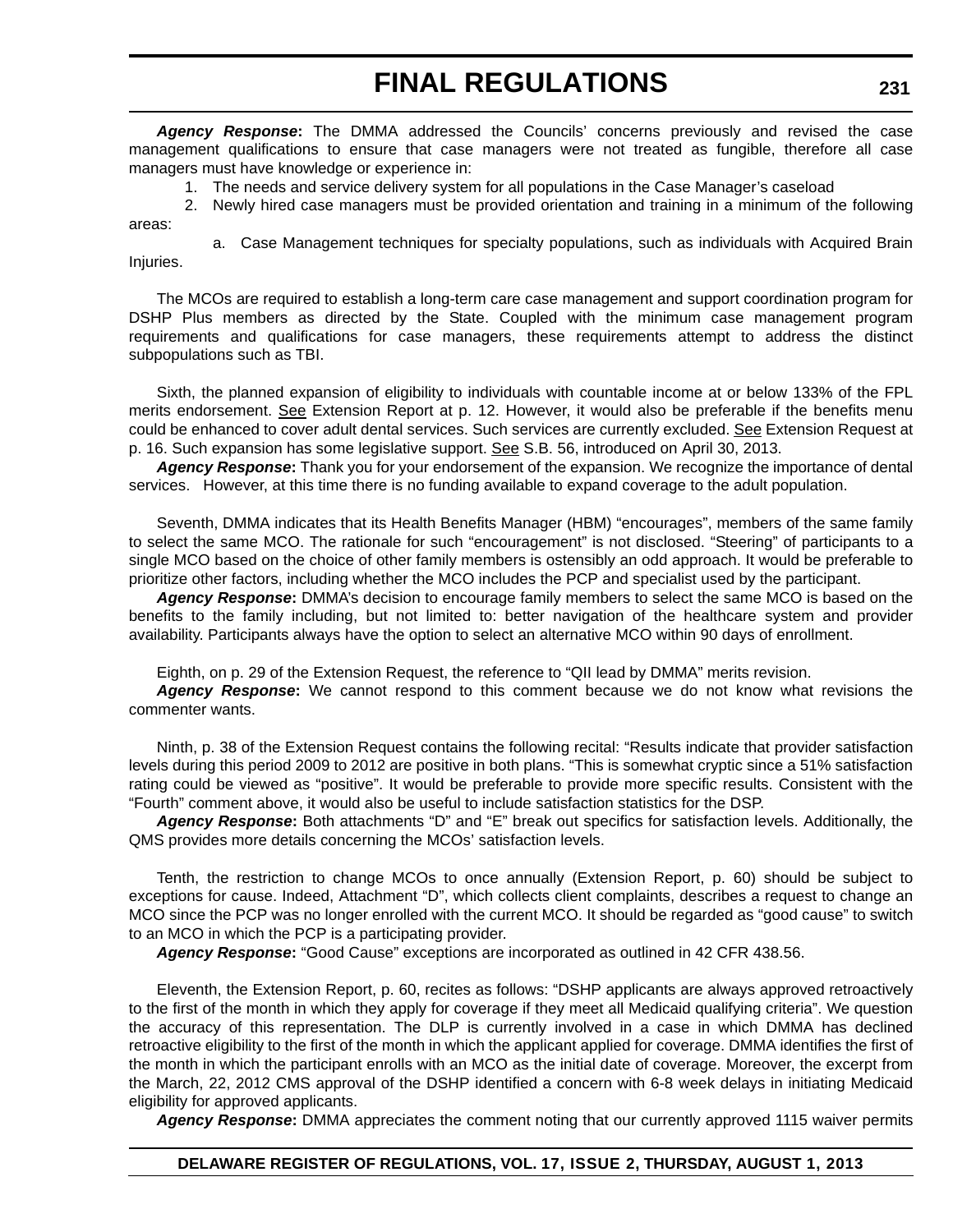the State to begin providing services to certain population groups upon enrollment in an MCO. As part of this waiver renewal, DMMA proposes to begin providing medical services to all applicable populations beginning with their month of application.

Twelfth, Attachment P, Table IV, Goal 4, establishes a benchmark of "number and percent of members who rate their experience of care as 'Good' or 'Very Good'." This could be improved. For example, if the only 2 choices are "Good" and "Very Good", the results are not valid. The other categories in the survey (e.g. poor; fair; excellent) should be identified.

Agency Response: DMMA appreciates and has considered the recommendations expressed and thank you for your comments. However, we have not proposed any changes to the waiver as a result of this comment.

Thirteenth, Attachment P, Table IV, Goal 1, includes a quality measure based on "appeals both pre-service and post-service per 1,000 members". The Councils have expressed concern with the negligible number of appeals of DSHP+ participants. Based on participant descriptions of proposed reductions in services without MCO disclosure of appeal rights, this measure may be of questionable validity. Moreover, it would be preferable if DMMA would honor CLASI's request to require contact information about the availability of free legal assistance in MCO notice forms.

Agency Response: DMMA appreciates and has considered the recommendations expressed and thank you for your comments. However, we have not proposed any changes to the waiver as a result of this comment.

The SCPD has a further comment:

Fourteenth, consistent with the attachment, we appreciate that individuals under the Medicaid Workers with Disabilities program are included in DSHP+.

*Agency Response***:** Thank you for your comments. DMMA continues to support efforts to move individuals from institutional settings to community based settings.

### **UnitedHealthcare Community Plan of Delaware**

As a partner in serving Delaware's Medicaid enrollees, UnitedHealthcare Community Plan is proud to have supported the State in meeting its defined goals through the Diamond State Health Plan (DSHP) and Diamond State Health Plan Plus (DSHP-Plus) programs. Delaware serves as national model for how managed care can help promote independence, expand choices, and control costs in the Medicaid program.

UnitedHealthcare Community Plan has been a partner in these efforts since 2007 and currently serves 65,000 individuals in Medicaid. Working collaboratively with DHSS and the communities we serve, we have developed programs to improve outcomes and expand access for the most vulnerable Delawareans. These include programs that support prenatal care access and education for pregnant women, disease management programs for diabetics and others with chronic disease, behavioral health programs to support the holistic needs of members, and hands on care coordination to ensure elderly and disabled members can live safely in their preferred home setting. We were also able to assist the State and community to ensure the safety and recovery of our members after Hurricane Sandy.

As DHSS looks to renew its existing DSHP 1115 demonstration waiver with CMS, Delaware has a unique opportunity to continue the success of the current model while re-evaluating key elements of its Medicaid managed care delivery system. To assist the State with identification of these elements, UnitedHealthcare is pleased to offer the following comments for your consideration. We offer our comments and support to both this and future CMS waiver renewal discussions.

Section III Benefits

- Consider carving in benefits to Diamond State Health Plan (DSHP) and Diamond State Health Plan-Plus (DSHP-Plus). The State currently carves certain portions of the benefit out of the managed care benefit and provides these services in a fee for service environment. Carve in arrangements have the benefit of improving care delivery in that they allow all benefits to be managed by one entity, allowing for a more holistic focus on the individual and decreased confusion for beneficiaries.
- Allow for broader flexibility for home and community based services (HCBS) benefits. By allowing greater flexibility for HCBS benefits, health plans can ensure that they are able to provide beneficiaries

### **DELAWARE REGISTER OF REGULATIONS, VOL. 17, ISSUE 2, THURSDAY, AUGUST 1, 2013**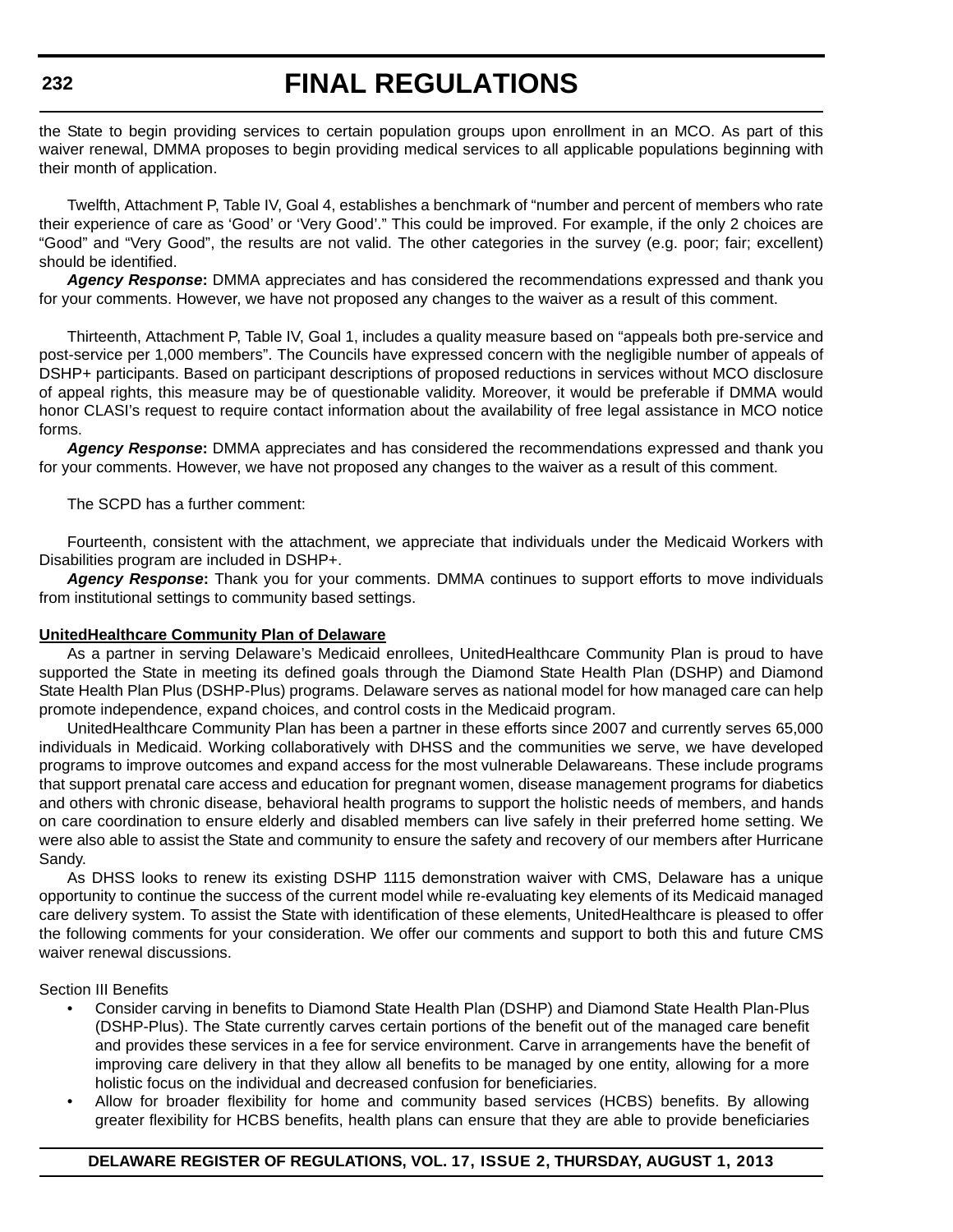with the most appropriate services possible. This will allow individuals to remain in their homes and communities for longer periods of time with the appropriate supports. We can work with the State to identify additional HCBS supports that may not exist under current waivers and can offer beneficiaries a wider and richer set of community-based placement alternatives. In addition, we can work with the State to identify possible opportunities to develop a tiered waiver benefit approach to enable the alignment of the least costly benefits to a broader population

• Allow DHSP-Plus beneficiaries to have budget-authority over self-direction of personal care attendant (PCA) services. Under the current 1115 waiver, DSHP-Plus beneficiaries have employer authority for PCA services which gives them control over who provides services and how they are administered. Expanding this control to include budget-authority for DSHP-Plus beneficiaries receiving PCA services will provide these individuals with greater decision-making authority over how their budgeted funds are spent.

Section V Managed Care Organizations

• Partner in development of alternative delivery models. We are supportive of the State's waiver amendment request to implement any state plan amendment to provide health homes for eligible demonstration enrollees, per the ACA. As Delaware looks towards implementation options, we urge the State to involve the health plans in all aspects of program design and development. Given that health homes and other alternative models are in their infancy and policy implications have not been closely examined in all instances, we would appreciate opportunities to work with the State, providers, and other stakeholders in an ongoing manner to thoughtfully discuss design and implementation considerations, as well as create transparency in the planning process. We would also welcome the opportunity to work closely with the State to monitor the development and implementation of these types of models across the country and leverage relevant lessons learned from those experiences.

UnitedHealthcare values our relationship with the State and appreciates the opportunity to provide comments as Delaware looks to the renewal of its current 1115 demonstration waiver. We look forward to our continued partnership with DHSS and are certainly available to discuss our comments and the waiver further.

*Agency Response***:** Thank you for your comment. DMMA appreciates the opportunity to work with you in serving the Medicaid population of Delaware.

### **FINDINGS OF FACT:**

The Department finds that the proposed changes as set forth in the May 1, 2013 *Register of Regulations* should be adopted.

**THEREFORE, IT IS ORDERED**, that the proposed regulation to renew the Diamond State Health Plan 1115 Demonstration Waiver for the period January 1, 2014 through December 31, 2018 is adopted and shall be final effective August 10, 2013.

Rita M. Landgraf, Secretary, DHSS

### **DIVISION OF PUBLIC HEALTH**

Statutory Authority: 16 **Delaware Code**, Section 122(3)a and 11(8) (16 **Del.C.** §122(3)a & 11(8)) 16 **DE Admin. Code** 4104

### **ORDER**

### **[4104 Delaware Conrad State 30/J-1 Visa Waiver Program](#page-4-0)**

### **NATURE OF THE PROCEEDINGS:**

Delaware Health and Social Services ("DHSS") initiated proceedings to adopt the State of Delaware Regulations Governing the Conrad State 30/J-1 Visa Waiver Program. The DHSS proceedings to adopt regulations were initiated pursuant to 29 **Delaware Code** Chapter 101 and authority as prescribed by 16 **Delaware Code**, §122(3)a & 11(8).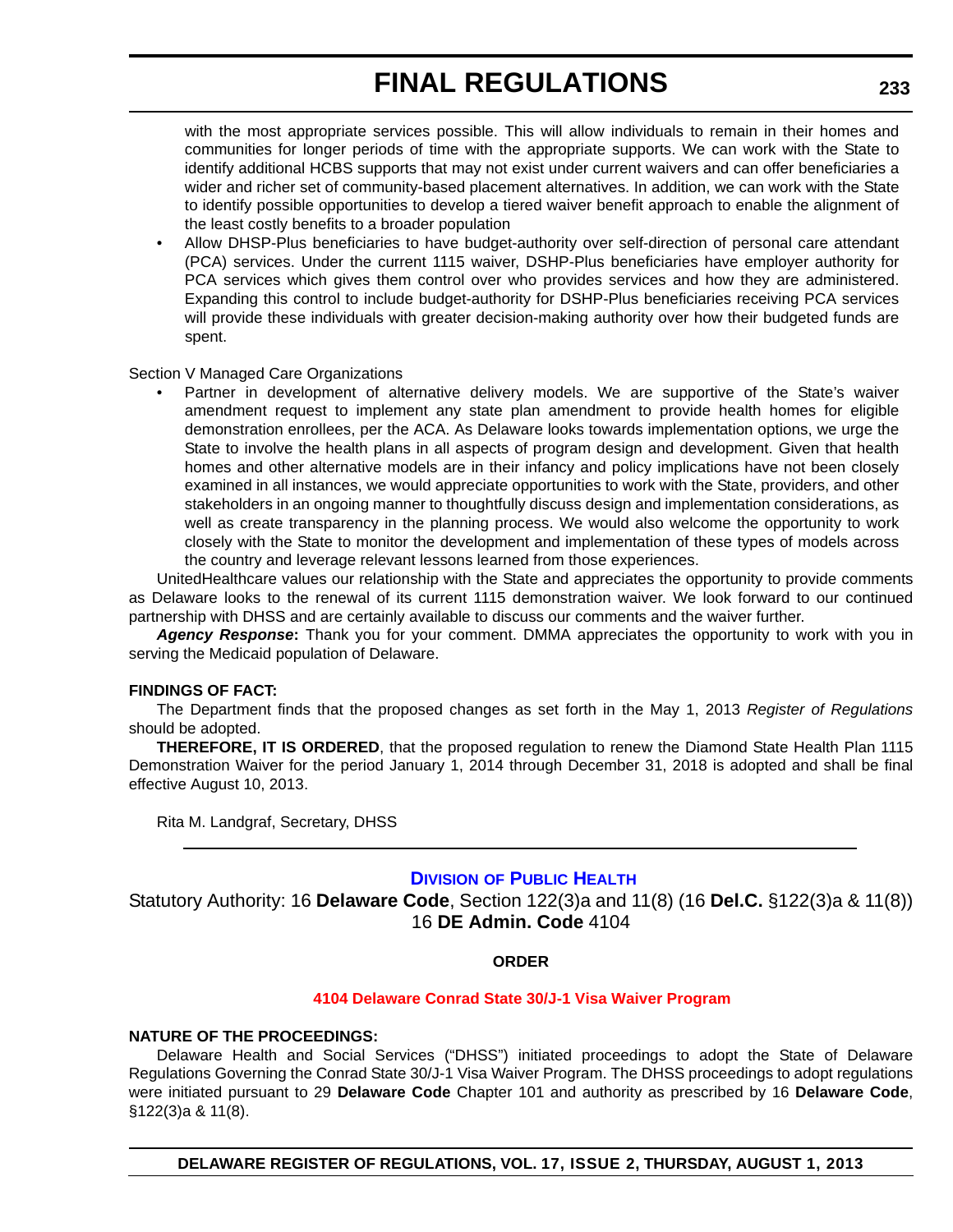On June 1, 2013 (Volume 16, Issue 12), DHSS published in the Delaware *Register of Regulations* its notice of proposed regulations, pursuant to 29 **Delaware Code** Section 10115. It requested that written materials and suggestions from the public concerning the proposed regulations be delivered to DHSS by July 2, 2013, after which time the DHSS would review information, factual evidence and public comment to the said proposed regulations.

No written comments were received during the public comment period. Therefore, no evaluation or summarization of comments is presented in the accompanying "Summary of Evidence."

### **SUMMARY OF EVIDENCE:**

In accordance with Delaware Law, public notices regarding proposed Department of Health and Social Services (DHSS) Regulations Governing the Conrad State 30/J-1 Visa Waiver Program were published in the *Delaware State News*, the *News Journal* and the Delaware *Register of Regulations*.

The public comment period was open from June 1, 2013 through July 2, 2013. No comments were received on the proposed regulations during the public comment period and no changes have been made to the proposed regulations.

The regulation has been approved by the Delaware Attorney General's office and the Cabinet Secretary of DHSS.

### **FINDINGS OF FACT:**

There were no public comments received. The Department finds that the proposed regulations, as set forth in the attached copy should be adopted in the best interest of the general public of the State of Delaware.

**THEREFORE, IT IS ORDERED**, that the proposed State of Delaware Regulations Governing the Conrad State 30/J-1 Visa Waiver Program are adopted and shall become effective August 11, 2013, after publication of the final regulation in the Delaware *Register of Regulations*.

Rita M. Landgraf, Secretary

**\*Please note that no changes were made to the regulation as originally proposed and published in the June 2013 issue of the** *Register* **at page 1254 (16 DE Reg. 1254). Therefore, the final regulation is not being republished. A copy of the final regulation is available at:**

**[4104 Delaware Conrad State 30/J-1 Visa Waiver Program](http://regulations.delaware.gov/register/august2013/final/17 DE Reg 233 08-01-13.htm)**

### **DIVISION OF PUBLIC HEALTH** Statutory Authority: 16 Delaware Code, Section 2412(16 **Del.C.** §2412) 16 **DE Admin. Code** 4456

### **ORDER**

### **[4456 Hazardous Chemical Act](#page-4-0)**

The Department of Health and Social Services (hereinafter "Department") was established to extend general supervision of the interests of the health and lives of the people of the State of Delaware.

The Department was previously authorized by 16 **Del.C.** §2412 to promulgate regulations to ensure that information regarding hazardous chemicals is accessible to employees who may be exposed to such chemicals in the workplace and to emergency service organizations whose members may be exposed to such chemical hazards during emergency situations.

This regulation was intended to address comprehensively the issue of communicating chemical hazards to employees in the non-manufacturing sector as well as the manufacturing sector until such time as the OSHA Hazard Communication Standard took effect. The State of Delaware 4456 Hazardous Chemical Act regulations are now over 25 years old and duplicate OSHA requirements to which employers must comply. Therefore, all regulations previously promulgated by the Department are hereby **repealed.**

Pursuant to 29 **Del.C.** §10113(b)(5), no public hearing or period of public comment is required for amendments to existing regulations to make them consistent with changes in basic law.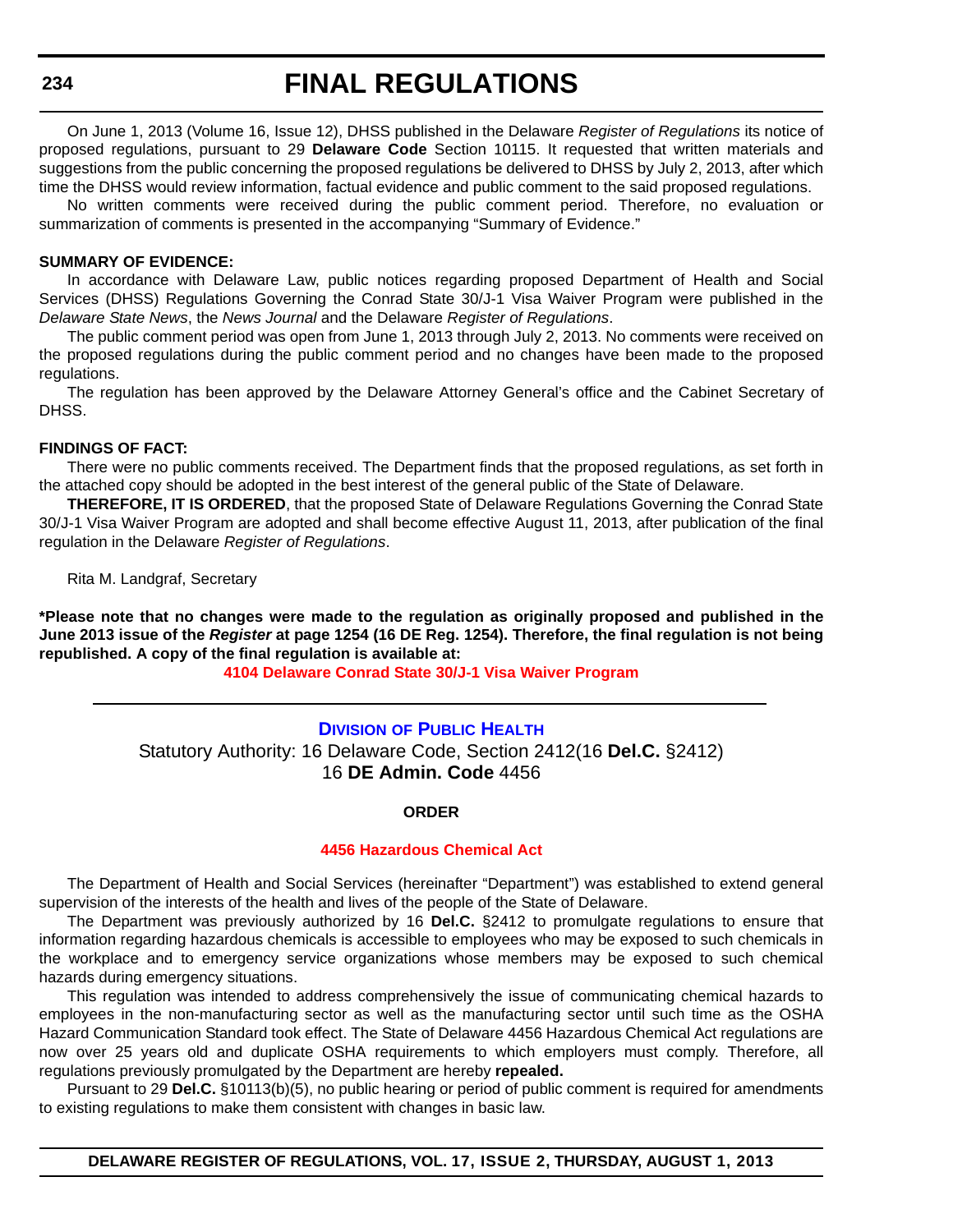The Department **repealed** the attached amendments on July 15, 2013.

### **Summary of the Evidence and Information Submitted**

No period of public comment is required for Amendments to existing regulations to make them consistent with changes in basic law. 29 **Del.C.** §10113(b)(5).

### **Findings of Fact**

**WHEREAS**, the Department was previously charged with the regulation of the Hazardous Chemical Act;

**WHEREAS,** the regulations are now over 25 years old and duplicate OSHA requirements to which employers must comply;

**NOW, THEREFORE,** in consideration of these premises, and with the authority in 29 **Del.C.** §10113(b)(5), the Department hereby **repeals** the attached regulations.

### **Decision and Effective Date**

The Department hereby adopts the proposed **repeal** of the regulations to be effective 10 days following final publication of this order in the Delaware *Register of Regulations*.

### **Text and Citation**

The text of the final regulations is attached hereto as Exhibit A and is formatted to show the repeal. This order is expected to appear in the Delaware *Register of Regulations*, Volume 17 Issue 2, August 1**,** 2013.

**IT IS SO ORDERED** this 15<sup>th</sup> day of July, 2013 by the Secretary of the Department of Health and Social Services.

Rita M. Landgraf, Secretary

**\*Please Note: As a result of the regulation being repealed it is not being published here. A copy of the regulation is available at:**

**[4456 Hazardous Chemical Act](http://regulations.delaware.gov/register/august2013/final/17 DE Reg 234 08-01-13.htm)**

## **DEPARTMENT OF INSURANCE**

**OFFICE OF THE COMMISSIONER**

Statutory Authority: 18 Delaware Code, Section 311, 915 and 29 Delaware Code, Chapter 101 (18 **Del.C.** §§311 and 915 and 29 Del.C. Ch. 101)

**ORDER**

### **[1003 Credit for Reinsurance](#page-4-0)**

Proposed amended Regulation 1003 relating to Credit for Reinsurance [Formerly Regulation 79] was published in the Delaware *Register of Regulations* on May 1, 2013. The comment period remained open until May 31, 2013. There was no public hearing on proposed amended Regulation 1003. Public notice of the proposed amended Regulation 1003 in the *Register of Regulations* was in conformity with Delaware Law.

### **SUMMARY OF THE EVIDENCE AND INFORMATION SUBMITTED**

Comments were received on the proposed amended Regulation 1003 from:

- 1. Reinsurance Association of America, who endorsed the proposed regulation.
- 2. Lloyd's America, Inc., who endorsed the proposed Regulation.

The collective comments were reviewed and considered, with no amendments being suggested. Accordingly, no changes were made to the proposed amended Regulation 1003.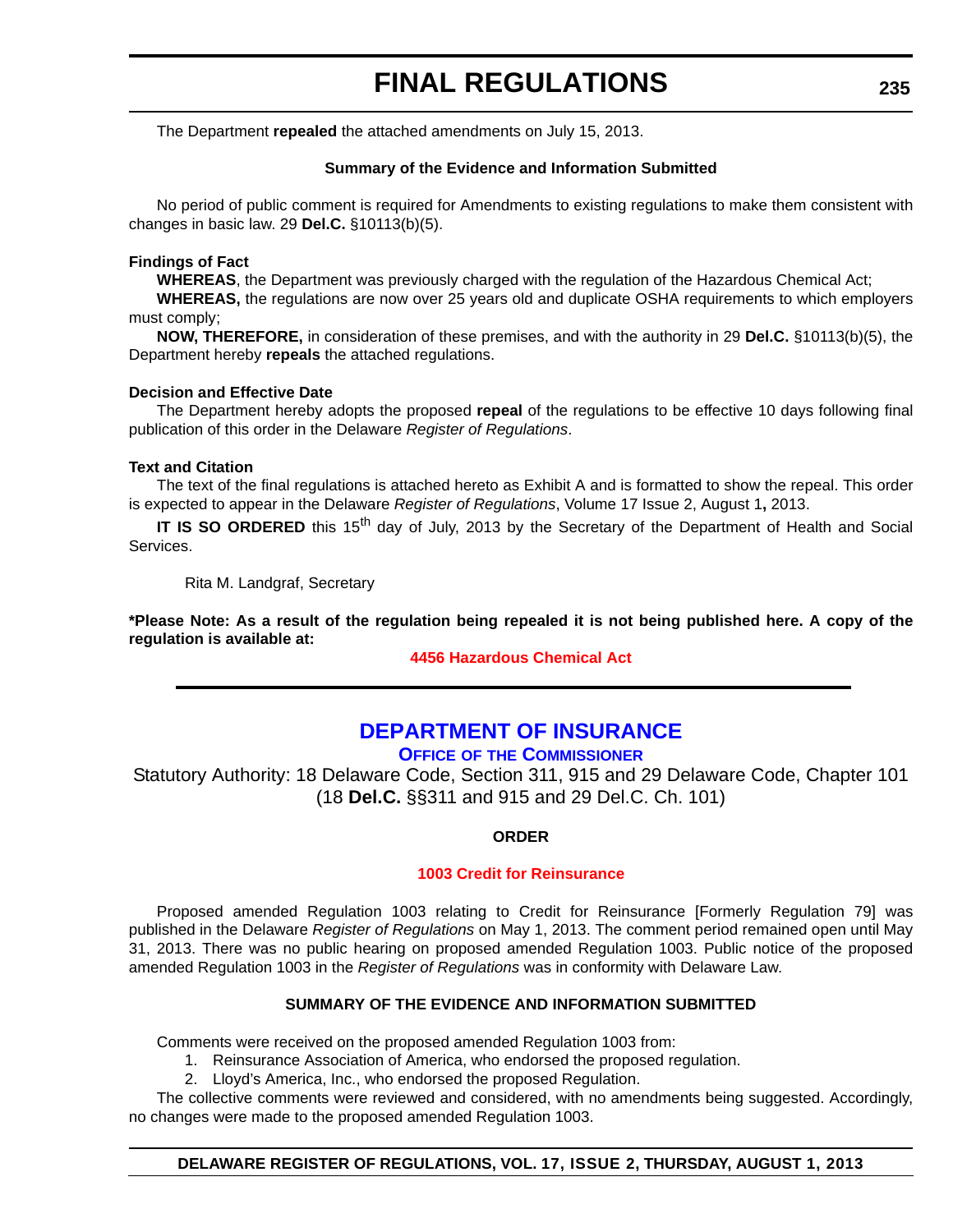### **FINDINGS OF FACT**

Based on Delaware law and the record in this docket, I make the following findings of fact:

1. 18 **Del.C.** §910 et. seq. of the Insurance Code requires a regulation to set forth rules and procedural requirements which the Commissioner deems necessary to carry out the provisions of the Code.

2. The requirements of proposed amended Regulation 1003 best serve the interests of the public and of insurers and comply with Delaware law.

### **DECISION AND EFFECTIVE DATE**

Based on the provisions of 18 **Del.C.** §§ 311 and 915, and of 29 **Del.C.** Ch. 101, and the record in this docket, I hereby adopt Regulation 1003 as amended as may more fully and at large appear in the version attached hereto to be effective on August 15, 2013.

### **TEXT AND CITATION**

The text of proposed amended Regulation 1003 last appeared in the *Register of Regulations* Vol. 16, Issue 11, pages 1150-1151.

IT IS SO ORDERED this \_\_\_\_ day of July, 2013 Karen Weldin Stewart, CIR-ML Insurance Commissioner

**\*Please note that no changes were made to the regulation as originally proposed and published in the June 2013 issue of the** *Register* **at page 1254 (16 DE Reg. 1254). Therefore, the final regulation is not being republished. A copy of the final regulation is available at:**

**[1003 Credit for Reinsurance](http://regulations.delaware.gov/register/august2013/final/17 DE Reg 235 08-01-13.htm)**

## **DEPARTMENT OF NATURAL RESOURCES AND ENVIRONMENTAL CONTROL**

### **DIVISION OF FISH AND WILDLIFE**

Statutory Authority: 7 Delaware Code, Section 903(e)(2)(a) (7 **Del.C.** §903(e)(2)(a)) 7 **DE Admin. Code** 3581

**Secretary's Order No.: 2013-F-0025**

**Date of Issuance: July 10, 2013 Effective Date: August 11, 2013**

### **[3581 Spiny Dogfish](#page-4-0)**

Under the authority vested in the Secretary of the Department of Natural Resources and Environmental Control ("Department" or "DNREC") the following findings, reasons and conclusions are entered as an Order of the Secretary in the above-referenced rulemaking proceeding.

### **Background and Procedural History**

This Order considers proposed regulations to amend 7 **DE Admin. Code** 3581, Spiny Dogfish. The Department's Division of Fish and Wildlife commenced the regulatory development process with Start Action Notice 2013-03. The Department published its initial proposed regulation Amendments in the May 1, 2013 *Delaware Register of Regulations*, and held a public hearing on May 23, 2013.

**DELAWARE REGISTER OF REGULATIONS, VOL. 17, ISSUE 2, THURSDAY, AUGUST 1, 2013**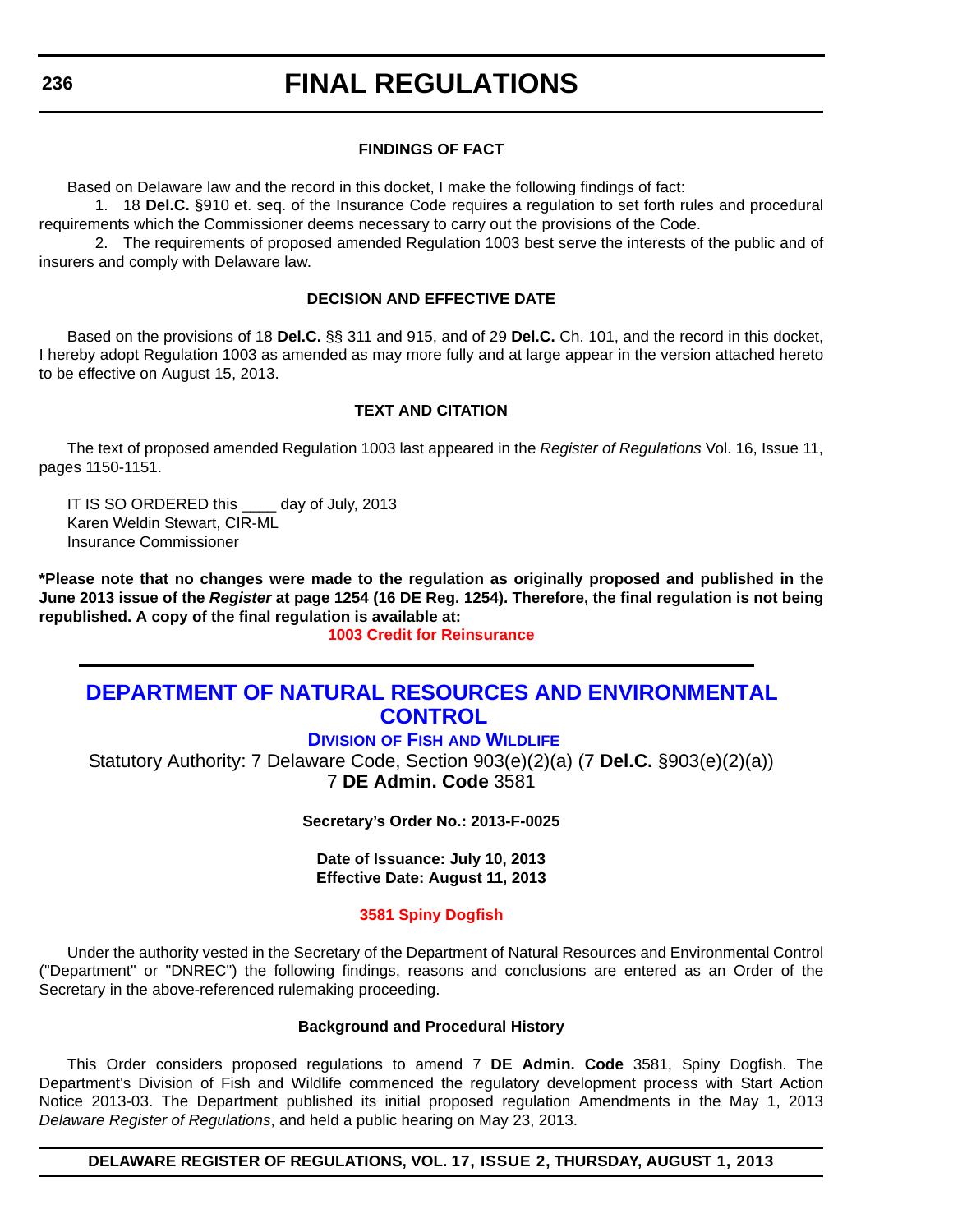The Department is proposing revisions to the current Delaware regulations concerning spiny dogfish (Squalus acanthias) to modify the daily commercial "take, land or possess" limit. The Department was requested to consider an increase in the "daily take, land, or possess" limit from 3,000 pounds to 10,000 pounds at a recent Advisory Council on Tidal Finfish meeting. This request was subsequently endorsed by the Council.

The Department has the statutory basis and legal authority to act with regard to the proposed amendments to 7 **DE Admin. Code** 3581, Spiny Dogfish, pursuant to 7 **Del.C.** §901 (c & d) and 7 **Del.C.** §903(e)(2)(a). Comment was received by the Department regarding this proposed promulgation, all of which was positive and in support of the Department's actions in this matter. Proper notice of the hearing was provided as required by law.

The Department's presiding hearing officer, Lisa A. Vest, prepared a Hearing Officer's Report dated July 3, 2013 (Report). The Report recommends certain findings and the adoption of the proposed Amendments as attached to the Report as Appendix A.

### **Findings and Discussion**

I find that the proposed Amendments are well-supported by the record developed by the Department, and I adopt the Report to the extent it is consistent with this Order. The Department's experts developed the record and drafted the proposed Amendments. Throughout the regulatory development process regarding this promulgation, the Department received public comment, as noted in the Report, and the same were fully addressed by Department staff in a thorough and balanced manner, accurately reflecting the information as contained in the public hearing record which was developed in this matter.

I find that the Department's experts in the Division of Fish and Wildlife fully developed the record to support adoption of these Amendments. With the adoption of this Order, Delaware will be enabled to liberalize the current regulations concerning spiny dogfish by increasing the daily commercial "take, land or possess limit" from 3,000 pounds to 10,000 pounds, thus improving the economic feasibility of harvesting this low market value resource. The species commonly occurs in tremendously large school, and a higher daily possession limit would minimize discard loss and improve harvest efficiency in the gill net fishery. Further, it should be noted that this species has been implicated in the decline of several ecologically and economically important species, including weakfish and heron. It is for these reasons that the proposed increase in the "daily take, land, or possess" limit from 3,000 to 10,000 pounds is reasonable and sound. It should also be noted that the spiny dogfish quota is monitored using mandatory catch reports and a federal dealer reporting system, thus making it unlikely that Delaware would exceed its quota allocation.

In conclusion, the following findings and conclusions are entered:

- 1.) The Department has jurisdiction under its statutory authority to issue an Order adopting these proposed Amendments as final;
- 2.) The Department provided adequate public notice of the proposed Amendments, and provided the public with an adequate opportunity to comment on the same, including at the public hearing held on May 23, 2013;
- 3.) The Department held a public hearing on May 23, 2013 in order to consider public comment before making any final decision;
- 4.) The Department's Hearing Officer's Report, including its recommended record and the recommended Amendments as set forth in Appendix A, are adopted to provide additional reasons and findings for this Order;
- 5.) The recommended Amendments should be adopted as final regulation Amendments because Delaware will be able to (1) liberalize the current regulations concerning spiny dogfish by increasing the daily commercial "take, land or possess limit" from 3,000 pounds to 10,000 pounds; (2) improve the economic feasibility of harvesting this low market value resource; and lastly, because (3) the amendments are well supported by documents in the record;
- 6.) The Department shall submit this Order approving the final regulation to the *Delaware Register of Regulations* for publication in its next available issue, and provide such other notice as the law and regulation require and the Department determines is appropriate.

Collin P. O'Mara, Secretary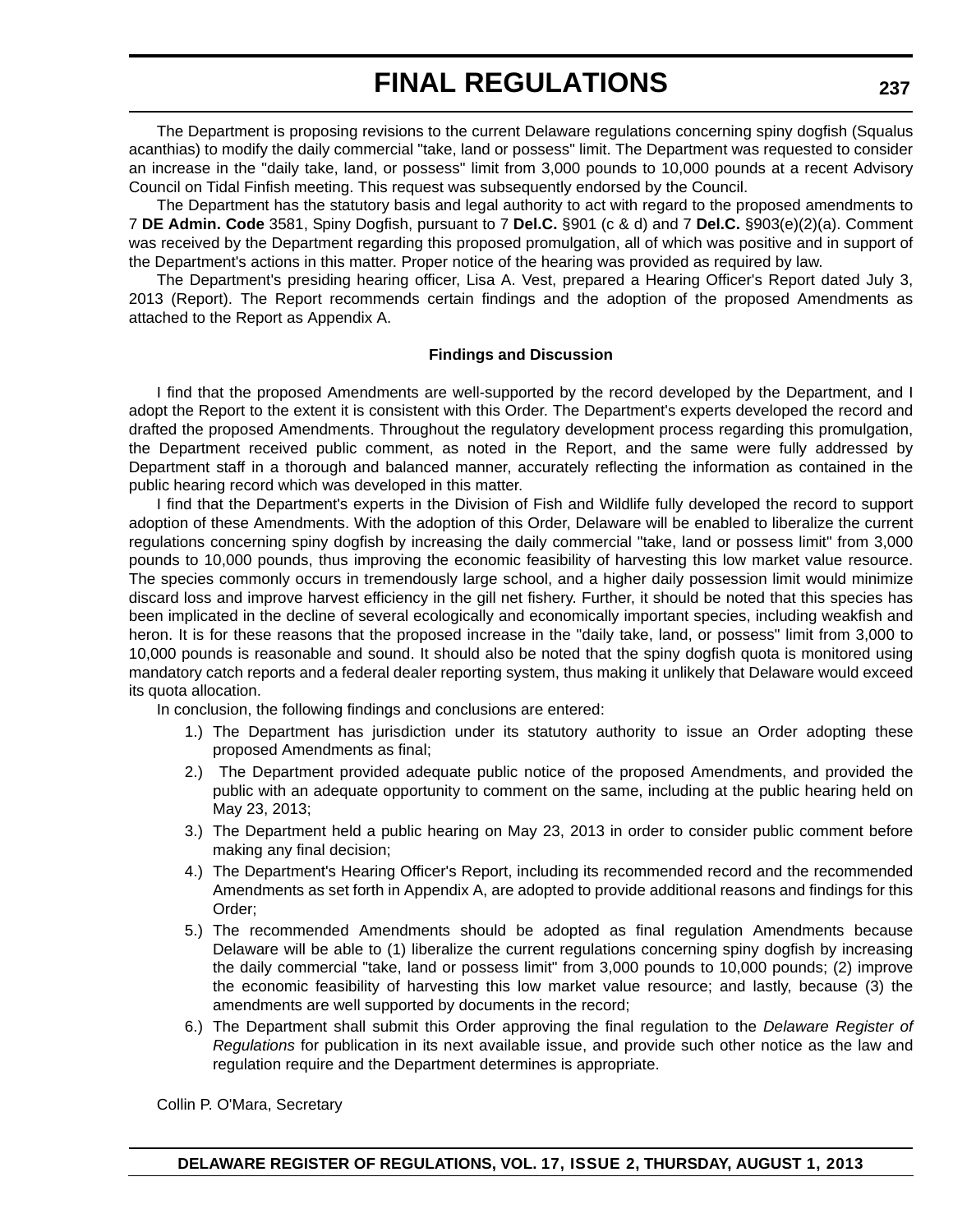### **3581 Spiny Dogfish**

(Penalty Section 7 **Del.C.** §936(b)(2))

1.0 It shall be unlawful for any commercial fisherman to harvest, land or possess any spiny dogfish, *Squalus acanthias*, in Delaware except in those sizes, seasons, and quantities permitted in accordance with the most recent version of the Atlantic States Marine Fisheries Commission Interstate Fishery Management Plan for Spiny Dogfish as amended. It shall be unlawful for any commercial fisherman to harvest, land or possess any spiny dogfish after the Atlantic States Marine Fisheries Commission approved allocation for the region which includes Delaware has been reached during any given year. It shall be unlawful to commercially harvest, land or possess spiny dogfish taken from federal waters during any time when adjoining federal waters are closed to the taking of spiny dogfish. It shall be unlawful for any commercial fisherman to take, land or possess more than 3,000 10,000 pounds of spiny dogfish per day from Delaware waters, with a day being defined as 24 hours. Further, it shall be unlawful for any Delaware commercial fisherman to be in possession of spiny dogfish taken from federal waters in excess of the federal daily landing limit. It shall be unlawful for any person to possess the fins from any spiny dogfish prior to landing said spiny dogfish unless said fins are naturally attached to the body of said spiny dogfish. All spiny dogfish landed in Delaware for commercial purposes must be reported through the normal state reporting system.

### **DIVISION OF FISH AND WILDLIFE**

Statutory Authority: 7 Delaware Code, Sections 102 and 103 (7 **Del.C.** §§102 & §103) 7 **DE Admin. Code** 3900

### **Secretary's Order No.: 2013-F-0024 Date of Issuance: July 17, 2013 Effective Date of the Amendment: August 11, 2013**

### **[3900 Wildlife](#page-4-0)**

Under the authority vested in the Secretary of the Department of Natural Resources and Environmental Control ("Department" or "DNREC") the following findings, reasons and conclusions are entered as an Order of the Secretary in the above-referenced rulemaking proceeding.

### **Background and Procedural History**

This Order considers proposed regulations to amend 7 **DE Admin. Code** 3900, *Delaware Regulations Governing Wildlife*. The Department's Division of Fish and Wildlife commenced the regulatory development process with Start Action Notice 2012-19. The Department published its initial proposed regulation Amendments in the January 1, 2013 *Delaware Register of Regulations*, and held a public hearing on February 6, 2013.

The Department is proposing revisions to 7 **DE Admin. Code** 3900, *Delaware Regulations Governing Wildlife*, to wit: Section 2.0 (Method of Take); 5.0 (Wild Turkeys); 10.0 (Nuisance Game Animals); 14.0 (Falconry); and 16.0 (Endangered Species) to enable the Department to (1) allow trappers the option of marking their turtle traps with a tag bearing the tapper's name and address, or the current year's trapping license, under Section 3902; (2) establish the minimum age at 13 for taking the mandatory turkey hunting education class, and to clarify what constitutes written authorization from the Division of Fish & Wildlife to hunt turkeys, under Section 3905; (3) require a training and certification program for those persons/businesses that provide nuisance wildlife control services to the public under Section 3910, and to change the name of Section 3910 from "Nuisance Game Animals" to "Nuisance Wildlife"; (4) comply with the changes in federal regulation with regard to Falconry, under Section 3914; and (5) better define the phrase "seriously threatened with extinction", and provide the Division of Fish & Wildlife with the authority to remove species from the State of Delaware's endangered species list, under Section 3916.

The Department has the statutory basis and legal authority to act with regard to the proposed amendments to 7 **DE Admin. Code** 3900, *Delaware Regulations Governing Wildlife,* pursuant to 7 **Del.C.** §§102-103, 7 **Del.C.** §903(e)(2)(a), and 7 **Del.C.**, Chapter 60. Comment was received by the Department regarding this proposed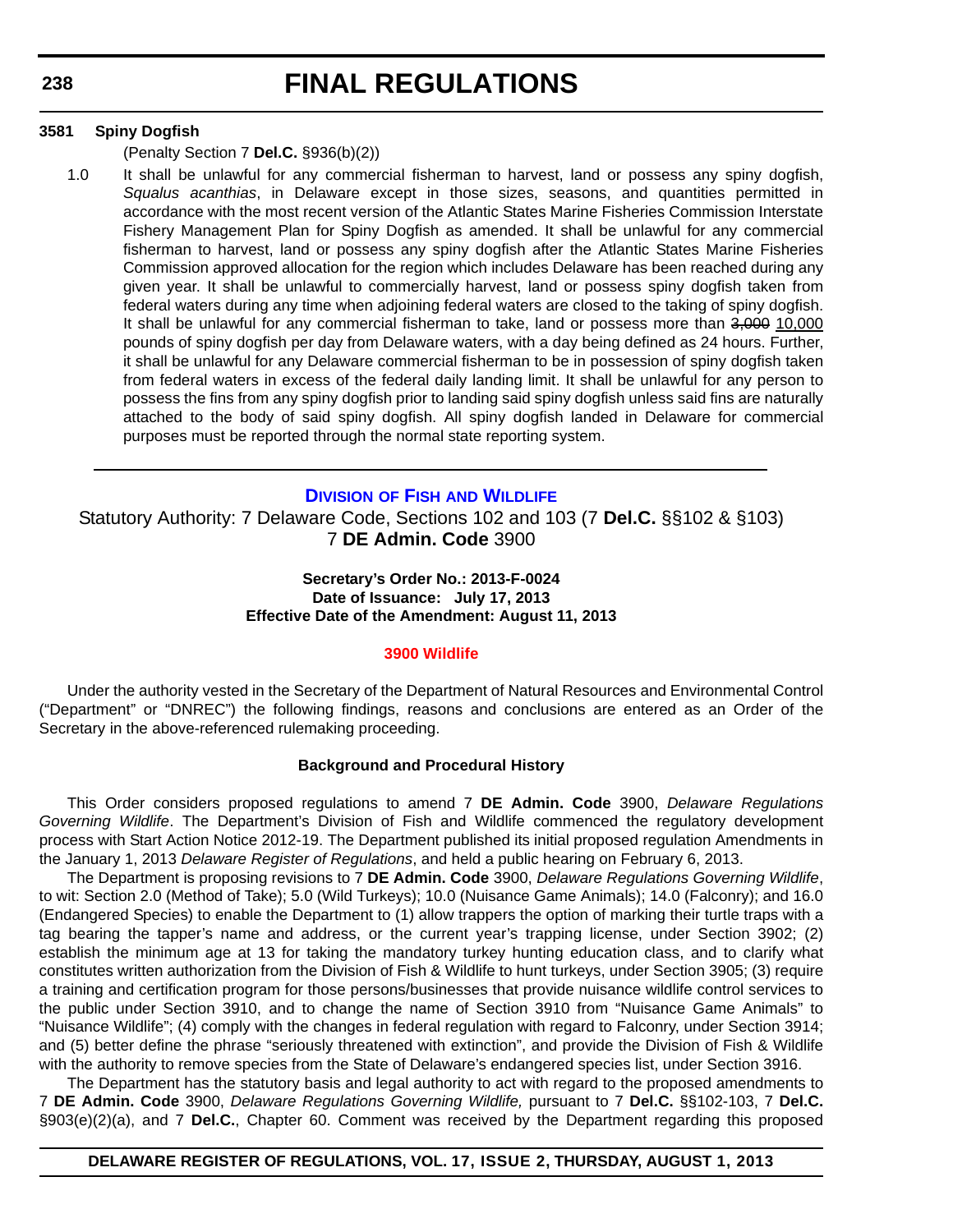promulgation, and the same was thoroughly addressed and responded to by the Division of Fish and Wildlife in its final revised Technical Response Memorandum dated July 3, 2013. Proper notice of the hearing was provided as required by law.

The Department's presiding hearing officer, Lisa A. Vest, prepared a Hearing Officer's Report dated July 3, 2013 (Report). The Report recommends certain findings and the adoption of the proposed *revised* Amendments as attached to the Report as Appendix A.

### **Findings and Discussion**

I find that the *revised* proposed Amendments are well-supported by the record developed by the Department, and I adopt the Report to the extent it is consistent with this Order. The Department's experts developed the record and drafted the proposed *revised* Amendments. Throughout the regulatory development process regarding this promulgation, the Department received public comment, as noted in the Report, and the same were fully addressed by Department staff in a thorough and balanced manner, accurately reflecting the information as contained in the public hearing record which was developed in this matter.

I find that the Department's experts in the Division of Fish and Wildlife fully developed the record to support adoption of these *revised* Amendments. With the adoption of this Order, Delaware will (1) allow trappers the option of marking their turtle traps with a tag bearing the tapper's name and address, or the current year's trapping license, under Section 3902; (2) establish the minimum age at 13 for taking the mandatory turkey hunting education class, and to clarify what constitutes written authorization from the Division of Fish and Wildlife to hunt turkeys, under Section 3905; (3) require a training and certification program for those persons/businesses that provide nuisance wildlife control services to the public under Section 3910, and to change the name of Section 3910 from "Nuisance Game Animals" to "Nuisance Wildlife"; (4) comply with the changes in federal regulation with regard to Falconry, under Section 3914; (5) better define the phrase "seriously threatened with extinction", and provide the Division of Fish and Wildlife with the authority to remove species from the State of Delaware's endangered species list, under Section 3916; and (6) provide additional clarifying language to aid in the public's overall understanding of the existing regulatory language.

In conclusion, the following findings and conclusions are entered:

- 1.) The Department has jurisdiction under its statutory authority to issue an Order adopting these *revised* proposed Amendments as final;
- 2.) The Department provided adequate public notice of the proposed Amendments, and provided the public with an adequate opportunity to comment on the same, including at the public hearing held on February 6, 2013;
- 3.) The Department held a public hearing on February 6, 2013 in order to consider public comment before making any final decision;
- 4.) The Department's Hearing Officer's Report, including its recommended record and the recommended *revised* Amendments as set forth in Appendix A, are adopted to provide additional reasons and findings for this Order;
- 5.) The recommended *revised* Amendments should be adopted as final regulation Amendments because Delaware will be able to (1) allow trappers the option of marking their turtle traps with a tag bearing the tapper's name and address, or the current year's trapping license, under Section 3902; (2) establish the minimum age at 13 for taking the mandatory turkey hunting education class, and to clarify what constitutes written authorization from the Division of Fish and Wildlife to hunt turkeys, under Section 3905; (3) require a training and certification program for those persons/businesses that provide nuisance wildlife control services to the public under Section 3910, and to change the name of Section 3910 from "Nuisance Game Animals" to "Nuisance Wildlife"; (4) comply with the changes in federal regulation with regard to Falconry, under Section 3914; (5) better define the phrase "seriously threatened with extinction", and provide the Division of Fish and Wildlife with the authority to remove species from the State of Delaware's endangered species list, under Section 3916; and lastly, because (6) the amendments are well supported by documents in the record;
- 6.) The Department shall submit this Order approving the final regulation to the *Delaware Register of Regulations* for publication in its next available issue, and provide such other notice as the law and regulation require and the Department determines is appropriate.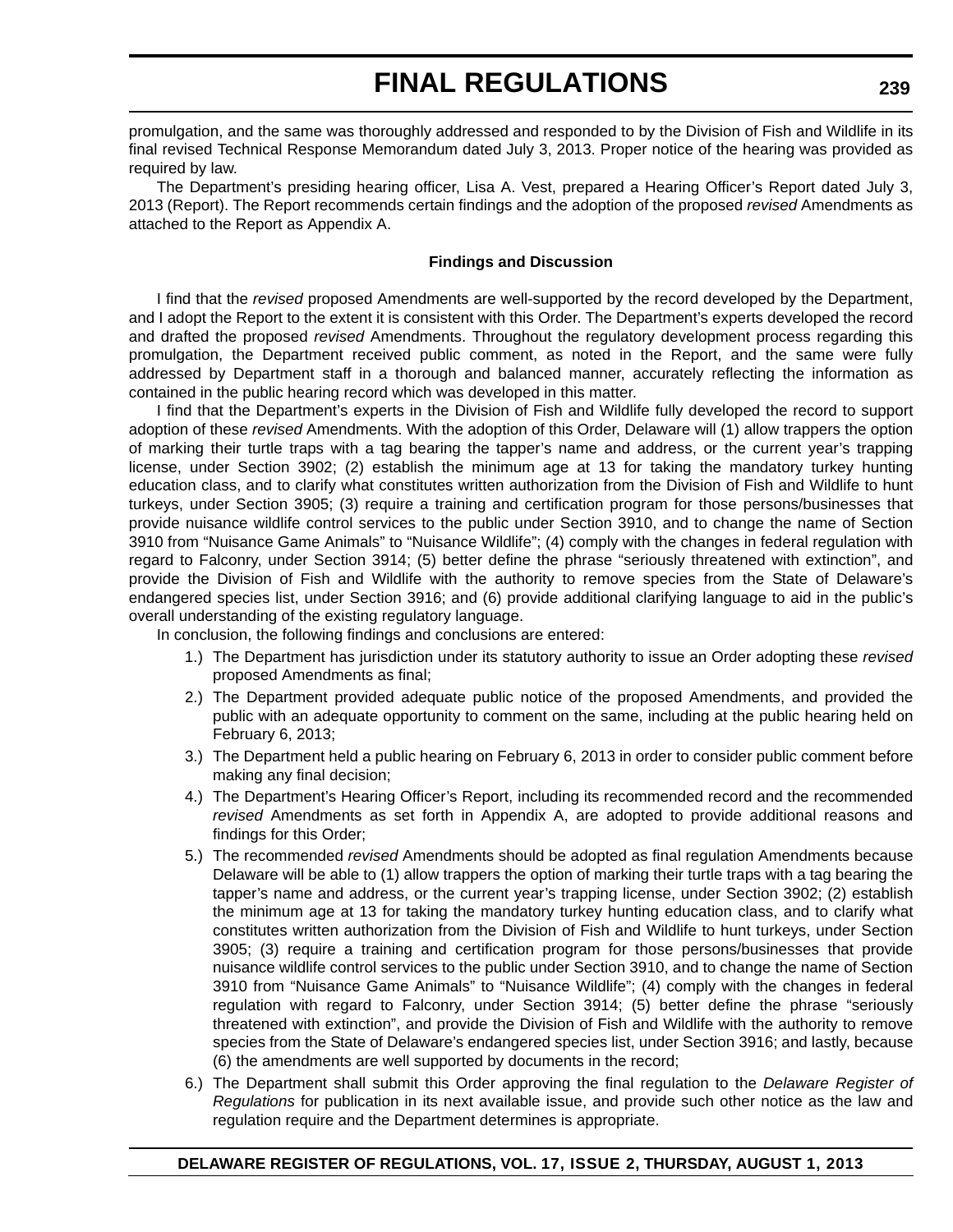**240**

## **FINAL REGULATIONS**

Collin P. O'Mara, Secretary

**\*Please Note: Due to the size of the final regulation, it is not being published here. A copy of the regulation is available at:**

**[3900 Wildlife](http://regulations.delaware.gov/register/august2013/final/17 DE Reg 238 08-01-13.htm)**

### **DIVISION OF WATERSHED STEWARDSHIP** Statutory Authority: 7 Delaware Code, Chapter 40 (7 **Del.C.** Ch.40) 7 **DE Admin. Code** 5101

### **Secretary's Order No. 2013-WS-0026 Date of Issuance: July 18, 2013 Effective Date: January 1, 2014**

### **5101 Sediment [and Stormwater Regulations](#page-4-0)**

This Order considers the attached Report of the Department's presiding hearing officer, who reviewed the procedural history and the record and recommends adoption of the final regulation based upon the proposed regulation published April 1, 2013 in the *Delaware Register of Regulations*. This Order adopts the Report to the extent it is consistent with this Order. Consequently, this Order approves the final regulation for publication in the next *Delaware Register of Regulations*, but with a delayed effective date of January 1, 2014. This delayed effective date is to allow more time for the Department to provide workshops and other outreach efforts for the public.

### **Background**

The Hearing Officer's Report discusses the record, which includes two public hearings on two different, albeit similar, proposed regulations. The original proposed regulation (2012 proposed regulation) was published for public comment on February 1, 2012. After reviewing the public comments, the Department had published a revised proposed regulation (2013 proposed regulation) on April 1, 2013. This Order approves the 2013 proposed regulation and withdraws the 2012 proposed regulation.

### **Discussion**

The regulation adopted by this Order is a comprehensive change from the current regulation codified at 7 **DE Admin. Code** 5101. The change was the result of an extensive regulatory development process, which formally began with an August 15, 2006 Start Action Notice. The revision of Regulation 5101 was consistent with the April 2005 recommendations of the Governor's Task Force on Surface Water Management.<sup>1</sup> Indeed, the Department's experts in the Division of Watershed Stewardship's (DWS) Stormwater and Sediment Program began meetings with a Regulatory Advisory Committee, which the Department formed from interested persons from the land development, academic, governmental and environmental communities. DWS' experts met with the RAC's numerous subcommittees and involved approximately 235 persons from outside the Department. Thus, the proposed regulation was the culmination of years of effort by the Department's staff and those interested in stormwater management and sediment control. This regulation will assist the state in better managing stormwater to reduce economic and environmental impacts from flooding and improving the water quality of our streams, rivers and bays.

Once the 2012 proposed regulation was published, the Department considered the public comments that were submitted by over 200 persons and groups. The DWS experts reviewed the comments and provided responses, including responses that agreed with some of the suggested changes in the public comments. Most of the comments supported a change to the existing regulation, albeit many suggested different changes than proposed. Nevertheless, there was vast support for change to reflect the changes in the sediment and stormwater

1. Formed by Executive Order No 62 issued December 17, 2004.

### **DELAWARE REGISTER OF REGULATIONS, VOL. 17, ISSUE 2, THURSDAY, AUGUST 1, 2013**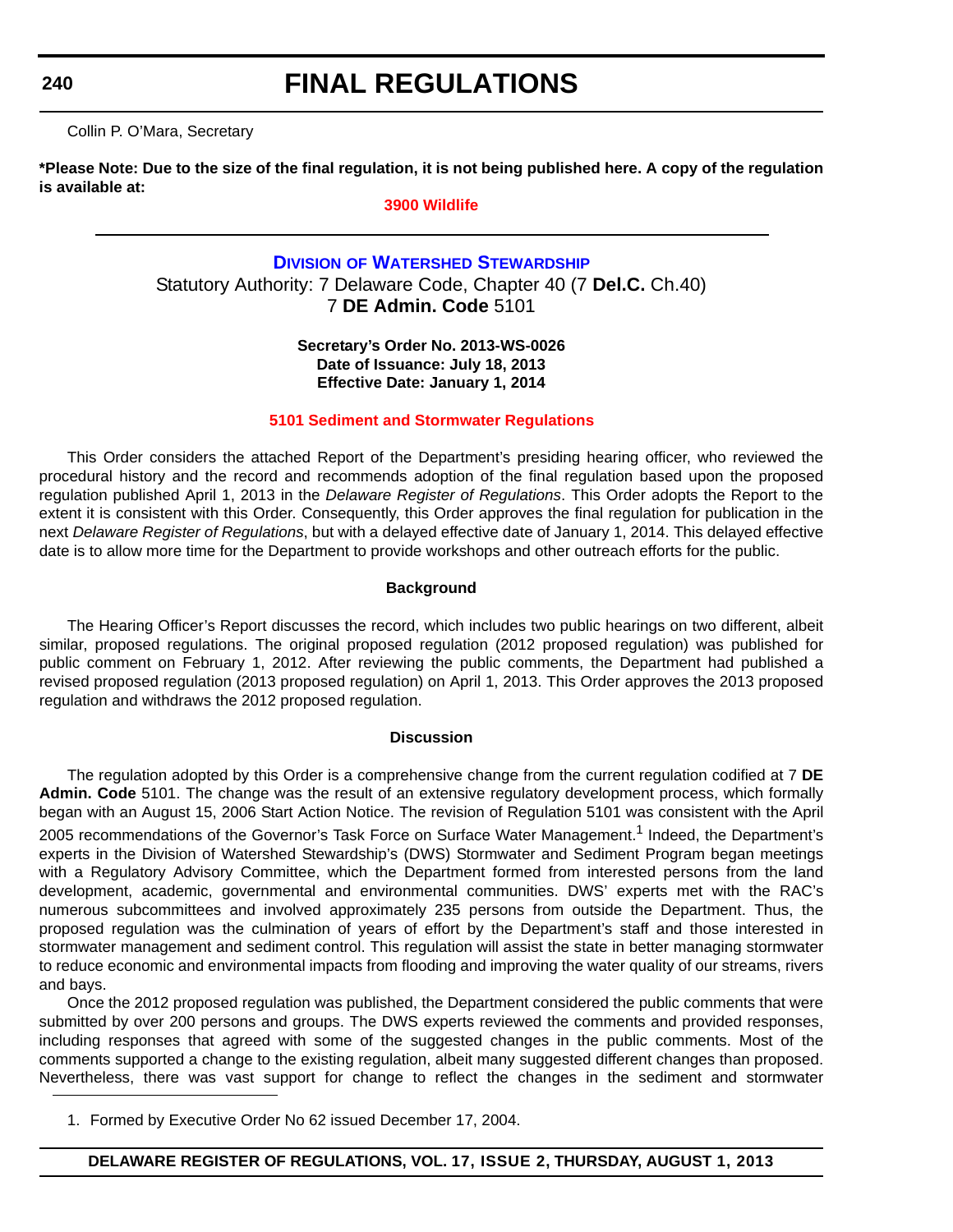management since the last time Regulation 5101 was amended.

In addition, some of the interested persons requested to meet informally to review the technical support and the Department met to try and resolve the differences and to produce an improved proposed regulation. As a result, the time to obtain plan approval under the existing regulations (pre-amendment) as originally written into the proposed 2012 regulation was extended from 12 months to 18 months in the 2013 proposed regulation. In addition, the 2013 proposed regulation changed the compliance criteria for redevelopment to 30% reduction in effective imperviousness from the 2012 proposed regulation's 50% reduction in effective imperviousness based on the existing condition.

The 2013 proposed regulation improves the stormwater and sediment plan review process and updates the regulation to reflect current best management practices (BMP), as recognized by experts in the environmental community and the regulated industry of land developers and engineers. In addition, DWS prepared a Technical Guidance Document (TGD) to support and explain the regulation. Indeed, the TGD became an issue insofar as it was challenged as not being promulgated as a regulation.

The Department does not intend to use the TGD as a regulation that has the force and effect of law and which may be enforced as such. Instead, the TGD is an interpretive or advisory document that the Department will use to administer the regulation, and which will provide greater detail and explanation for the public. The TGD considers various types of stormwater and sediment plans that may be employed under the regulation, and shows how applicants can obtain approval through the use of an offset and other solutions to different and difficult stormwater and sediment management scenarios. The TGD was included in the record to interpret and support the highly technical aspects of the proposed regulation. The TGD describes how the Department will administer the regulation to specific types of stormwater and sediment plans. The Department, in an effort to alleviate some concerns with the TGD, provided a public notice with the opportunity for public comment on the TGD, but this public comment procedure was not required under Delaware's *Administrative Procedures Act (APA), 29* **Del.C.** *§10101 et seq*. or any other law. The Department included a public comment procedure for the TGD in the regulation to make this additive procedure binding on the Department so that the public will have the opportunity to comment formally on any changes to the TGD. The public comments received on the TGD; however, are not in this record and the TGD is not the subject of this Order, which is to approve a proposed regulation that has satisfied the formal requirement of the APA. The Department obtained a letter opinion from a Deputy Attorney General that supports the reliance on the TGD to support the regulation without requiring formal APA regulatory development treatment of the TGD.

The comprehensive revision of the Stormwater and Sediment Regulations will improve the protection of Delaware's waterways and property along the waterways from the adverse consequences of improperly managed stormwater runoff and flooding. The revised regulation will improve the control of erosion and reduce the amount of sediment that enters the waterways.

In conclusion, the following findings and conclusions are entered:

1. The Department, acting through this Order of the Secretary, finds that the record developed supports adopting as a final regulation the proposed regulation published April 1, 2013 in the *Delaware Register of Regulations* and as is set forth in the Appendix A;

2. The amendment of Department Regulation 5101 is consistent with protecting Delaware's water and land resources from the adverse consequence of disturbing over 5,000 square feet of soil for activity that is subject to this regulation, such as land development or redevelopment; and

3. The Department shall provide written notice to the persons affected by the Order, as determined by the Department, those persons who requested to receive all regulations, and will submit to the *Delaware Register of Regulations* for publication in its next available issue, but with a delayed effective date of January 1, 2014.

Collin P. O'Mara, Secretary

**\*Please note that no changes were made to the regulation as originally proposed and published in the April 2013 issue of the** *Register* **at page 1047 (16 DE Reg. 1047). Therefore, the final regulation is not being republished. A copy of the final regulation is available at:**

**[5101 Sediment and Stormwater Regulations](http://regulations.delaware.gov/register/august2013/final/17 DE Reg 240 08-01-13.htm)**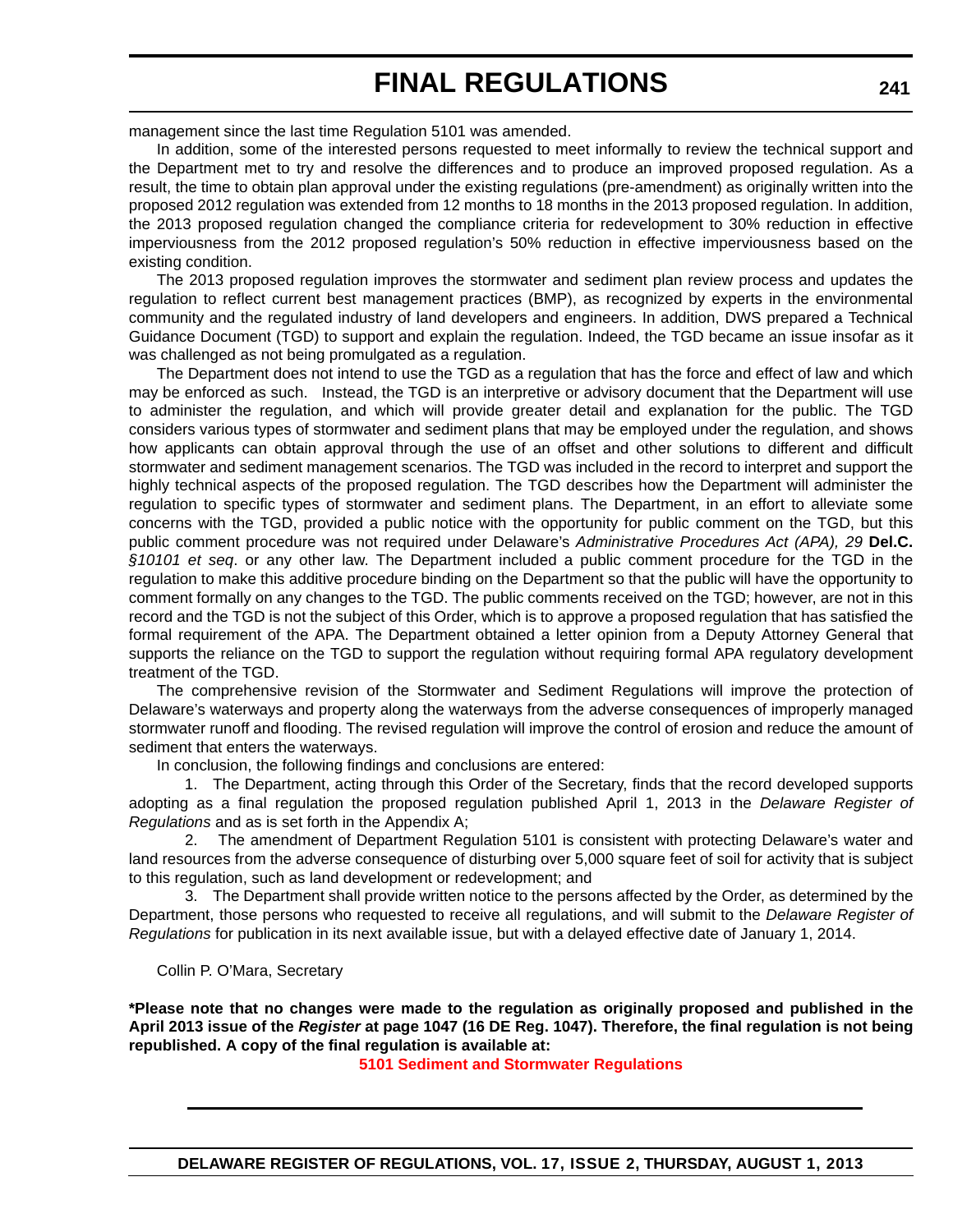### **DEPARTMENT OF STATE DIVISION OF PROFESSIONAL REGULATION**

Statutory Authority: 24 Delaware Code, Section 2906(a)(1) (24 **Del.C.** §2906(a)(1))

24 **DE Admin. Code** 2900

### **ORDER**

### **[2900 Real Estate](#page-4-0) Commission**

After due notice in the *Delaware Register of Regulations* and two Delaware newspapers, a public hearing was held on June 13, 2013 at a scheduled meeting of the Delaware Real Estate Commission ("the Commission") to receive comments regarding proposed amendments to the Commission's rules and regulations. The Commission proposed an addition to Rule 13.0 to permit licensees to obtain continuing education credit for completion of a broker's licensing course. In addition, there is a typographical correction to Rule 13.1.

The proposed changes to the rules and regulations were published in the *Register of Regulations,* Volume 16, Issue 11, on May 1, 2013. Notice of the June 13, 2013 hearing was published in the *News Journal* (Exhibit 1) and the *Delaware State News.* Exhibit 2. Pursuant to 29 **Del.C.** § 10118(a), the date to receive final written comments was June 28, 2013, 15 days following the public hearing. The Commission deliberated on the proposed revisions at its regularly scheduled meeting on July 11, 2013.

### **Summary of the Evidence and Information Submitted**

The following exhibits were made a part of the record:

Commission Exhibit 1: *News Journal* Affidavit of Publication. Commission Exhibit 2: *Delaware State News* Affidavit of Publication.

The Commission received no verbal or written comment.

### **Findings of Fact and Conclusions**

The public was given notice and an opportunity to provide the Commission with comments in writing and by testimony on the proposed amendments to the Commission's rules and regulations.

Pursuant to 24 **Del.C.** §2906(a)(1), the Commission has the statutory authority to promulgate rules and regulations. The addition to Rule 13.1 will permit licensees to obtain continuing education credit for completion of a broker's licensing course which will ensure licensee competence while preventing the undue burden of duplicative education. The Commission concludes that adoption of the rules and regulations as amended advances professional standards and is in the best interest of the public.

### **Decision and Effective Date**

The Commission hereby adopts the proposed amendments to the rules and regulations as effective 10 days following publication of this Order in the *Delaware Register of Regulations.*

### **Text and Citation**

The text of the revised rules and regulations remains as published in the *Delaware Register of Regulations,* Volume 16, Issue 11, on May 1, 2013.

**SO ORDERED** this 11th day of July, 2013.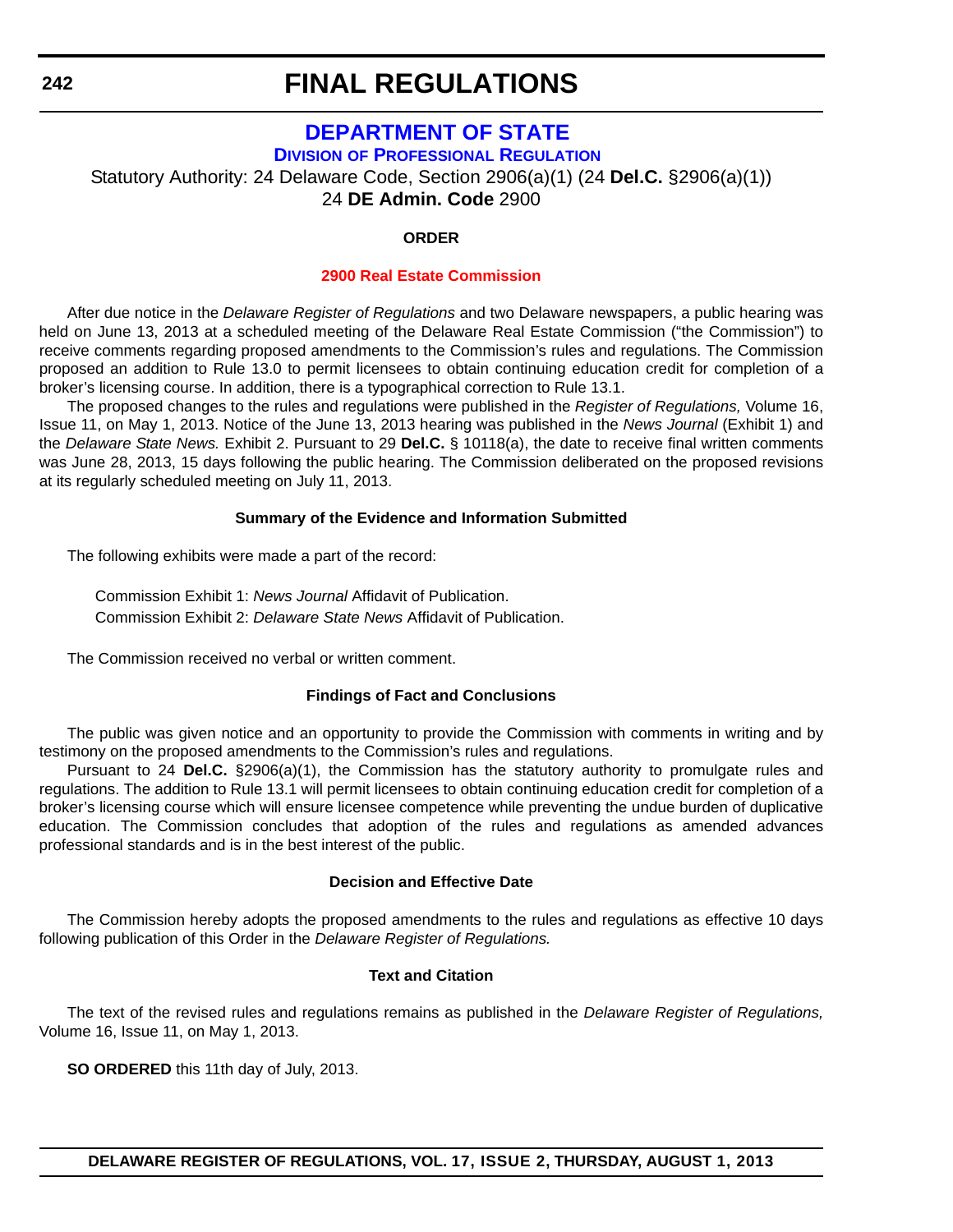### **DELAWARE REAL ESTATE COMMISSION**

Michael Harrington, Sr., Professional Member, Chairperson Andrew Staton, Professional Member, Vice-Chairperson

Gilbert Emory, Public Member

Joseph F. McCann, Public Member

Patricia O'Brien, Public Member

Ricky H. Allamong, Professional Member Vincent M. White, Professional Member James C. Brannon, Jr., Public Member Christopher J. Whitfield, Professional Member

**\*Please note that no changes were made to the regulation as originally proposed and published in the May 2013 issue of the** *Register* **at page 1162 (16 DE Reg. 1162). Therefore, the final regulation is not being republished. A copy of the final regulation is available at:**

**[2900 Real Estate Commission](http://regulations.delaware.gov/register/august2013/final/17 DE Reg 242 08-01-13.htm)**

### **DIVISION OF PROFESSIONAL REGULATION**

**4100 Board of Home Inspectors**

Statutory Authority: 24 Delaware Code, Section 4106(a)(1) (24 **Del.C.** §4106(a)(1))

**ORDER**

### **4100 Board of [Home Inspectors](#page-4-0)**

### **NATURE AND STAGE OF THE PROCEEDINGS**

On June 1, 2013, the Delaware Board of Home Inspectors published proposed regulations in the Delaware *Register of Regulations*, Volume 16, Issue 12. This notice further indicated that written comments would be accepted by the Board for thirty days, a public hearing would be held, and written comments would be accepted for fifteen days thereafter. After due notice in the *Register of Regulations* and two Delaware newspapers, a public hearing was held on June 24, 2013 at a regularly scheduled meeting of the Delaware Board of Home Inspectors to receive verbal comments regarding the Board's proposed amendments to its regulations.

### **SUMMARY OF THE EVIDENCE AND INFORMATION SUBMITTED**

At the time of the deliberations, the Board considered the following documents:

**Board Exhibit 1** – Affidavit of publication of the public hearing notice in the *News Journal*; and

**Board Exhibit 2** – Affidavit of publication of the public hearing notice in the *Delaware State News*.

**Board Exhibit 3** – Correspondence from Mark R. Valencik, arguing that the proposed regulations are too strict and will limit market share to established home inspectors.

There was no verbal testimony given at the public hearing on June 24, 2013. No written comments were received by the Board during the initial thirty day public comment period. The Board received 1 written comment during the fifteen day 29 **Del.C.** §10118(a) public comment period.

### **FINDINGS OF FACT AND CONCLUSIONS**

1. The public was given notice and an opportunity to provide the Board with comments in writing and by testimony at the public hearing on the proposed regulations.

2. There were no public comments provided to the Board during the initial written public comment period or the public hearing, but it did receive one comment during the fifteen day period following the public hearing.

3. Pursuant to 24 **Del.C.** §4106(a)(1), the Board has statutory authority to promulgate rules and regulations clarifying specific statutory sections of its statute.

4. The proposed rules and regulations implement the Board's licensing law, Chapter 41 of Title 24 of the Delaware Code, set forth the process whereby applicants may qualify for licensure under the grandfather provision and adopt standards for continuing education. The rules and regulations further set forth a code of ethics and

### **DELAWARE REGISTER OF REGULATIONS, VOL. 17, ISSUE 2, THURSDAY, AUGUST 1, 2013**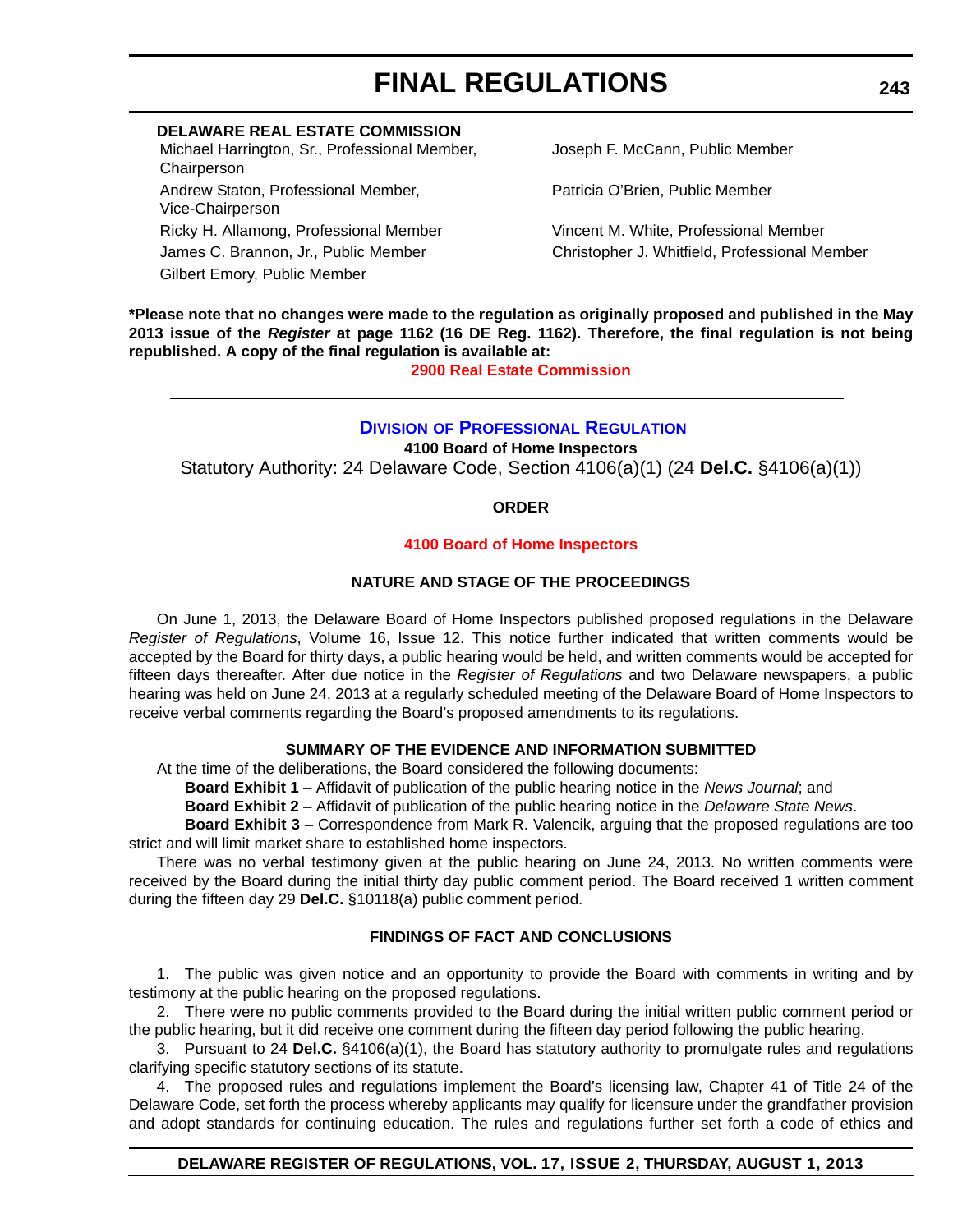### **244**

## **FINAL REGULATIONS**

standards of practice for licensees. The Board has also proposed adoption of a list of crimes substantially related to the practice of home inspection.

5. With regard to the public comment from Mr. Valencik, the Board deliberated on the comments and determined that it had utilized public meetings over the course of at least one year to develop appropriate regulations to best serve the citizens of Delaware. The Board does not believe that the regulations as proposed impose an undue burden on current home inspectors or future applicants. As such, the Board decided not to change the proposed regulations in response to Mr. Valencik's comments.

### **DECISION AND EFFECTIVE DATE**

The Board hereby adopts the rules and regulations as proposed, to be effective 10 days following publication of this order in the *Register of Regulations*. The new regulations are attached hereto as Exhibit A.

**SO ORDERED** this 10th day of July, 2013.

**BY THE DELAWARE BOARD OF HOME INSPECTORS**

Donald Pyle, Sr., Chairman Joyce Edwards

Danial Eichelberger

Dennis Theoharis, Vice Chairman Timothy Harriger

**\*Please note that no changes were made to the regulation as originally proposed and published in the June 2013 issue of the** *Register* **at page 1264 (16 DE Reg. 1264). Therefore, the final regulation is not being republished. A copy of the final regulation is available at:**

**[4100 Board of Home Inspectors](http://regulations.delaware.gov/register/august2013/final/17 DE Reg 243 08-01-13.htm)**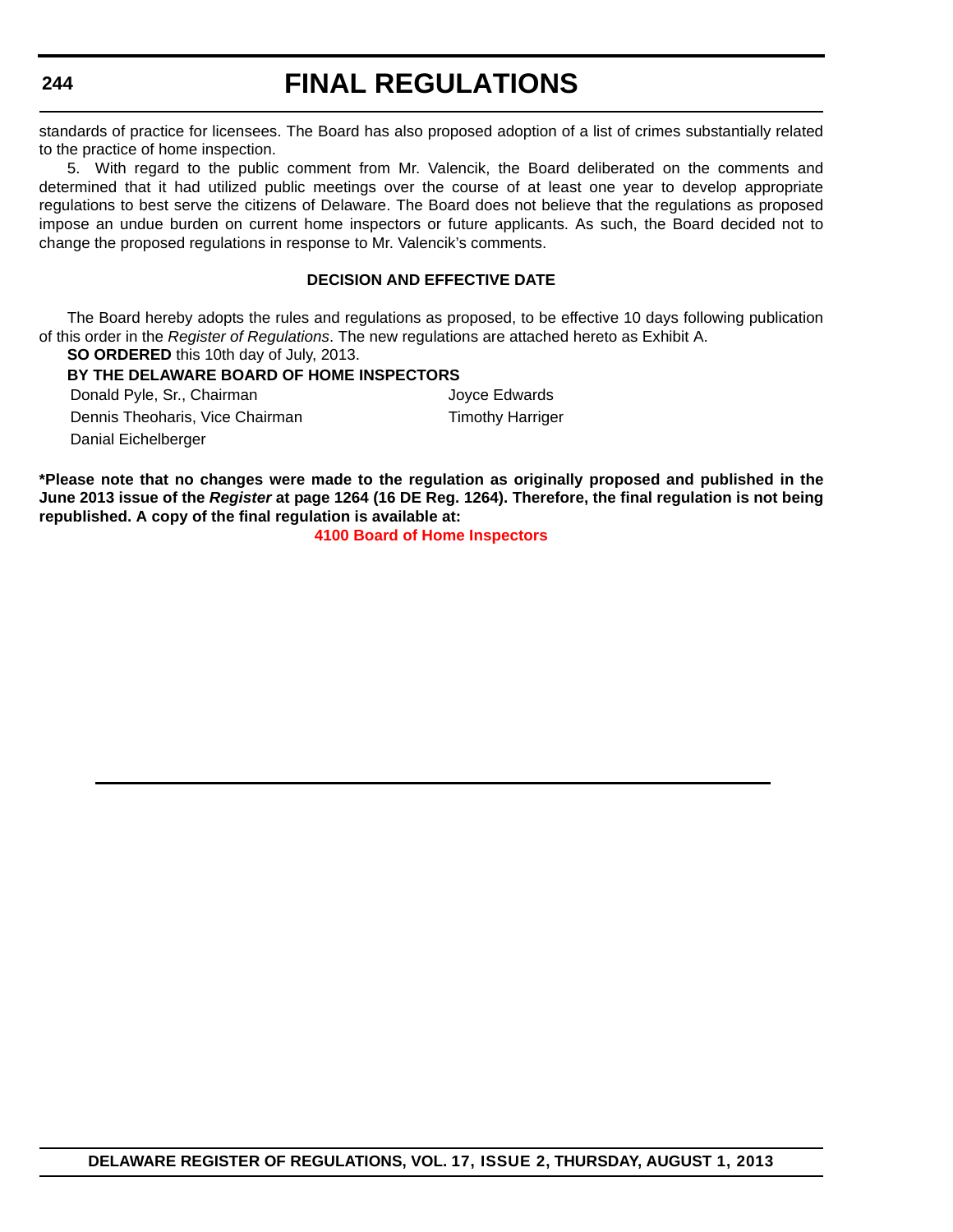# **GOVERNOR'S APPOINTMENTS**

| <b>Name</b>                     | <b>Board Name</b>                                           | <b>Appointment</b><br>Date | Reappointment<br><b>Date</b> |
|---------------------------------|-------------------------------------------------------------|----------------------------|------------------------------|
| Ms. Brenda James-Roberts        | <b>Adult Correction Healthcare Review Committee</b>         | 6/2/2010                   | 6/5/2013                     |
| Janet P. Kramer, M.D.           |                                                             | 6/17/2009                  | 5/9/2013                     |
| Mandell J. Much, Ph.D.          |                                                             | 6/17/2009                  | 5/9/2013                     |
| Mr. James C. Welch              |                                                             | 6/17/2009                  | 5/9/2013                     |
| Ms. Holly B. Wright             |                                                             | 6/17/2009                  | 5/9/2013                     |
| Mr. James G. Little             | Advisory Council on Tidal Finfisheries                      | 4/5/2007                   | 5/9/2013                     |
| Captain Bernard L. Pankowski    |                                                             | 6/12/2002                  | 5/9/2013                     |
| Mr. Joseph A. Smith             |                                                             | 6/19/2013                  |                              |
| Ms. Renee L. Bennett            | Alderman                                                    | 6/27/2013                  |                              |
| Ms. Linda A. Madrid             |                                                             | 5/9/2013                   |                              |
| Mr. Gary Stockbridge            | <b>Blue Collar Task Force</b>                               | 5/22/2013                  |                              |
| Ms. Elizabeth Ann Happoldt      | <b>Board of Architects</b>                                  | 2/16/2010                  | 4/23/2013                    |
| Mr. John E. Mateyko             |                                                             | 2/16/2010                  | 4/23/2013                    |
| Brian S. McAllister, D.D.S      | Board of Dentistry and Dental Hygiene                       | 4/12/2013                  |                              |
| Mr. Thomas A. Mercer, DMD       |                                                             | 6/10/2013                  |                              |
| Mr. Andrew M. Lubin             | Board of Directors for the Delaware Technology<br>Park      | 5/29/2013                  |                              |
| Ms. Patricia A. Schumann-Draper | Board of Massage and Bodywork                               | 4/23/2013                  |                              |
| Michael D. Price                | Child Death, Near Death and Stillbirth Review<br>Commission | 5/16/2013                  |                              |
| Mr. Michael A. Barlow           | Christina Gateway Corporation Board of Directors            | 4/3/2013                   |                              |
| The Hon. Jeffrey Bullock        |                                                             | 4/3/2013                   |                              |
| The Hon, Alan B. Levin          |                                                             | 4/3/2013                   |                              |
| Mr. Theodore W. Becker, Jr.     | <b>Community Advisory Committee</b>                         | 6/21/2013                  |                              |
| Ms. Dorothy C. Abbott           | Council on Forestry                                         | 5/17/2013                  |                              |
| Mr. W. Allen Jones              |                                                             | 8/9/1990                   | 5/17/2013                    |
| Mr. Peter S. Martin             |                                                             | 11/3/2010                  | 5/17/2013                    |
| Mr. George H. Torbert, III      |                                                             | 12/16/2009                 | 5/17/2013                    |
| Mr. Frederick A. Duffy          | Delaware Alcoholic Beverage Control Appeals<br>Commission   | 5/8/2013                   |                              |
| Mr. James P. Sharp              | Delaware Code Revisors                                      | 6/12/2013                  |                              |
| Mr. Charles T. Armbruster, Jr.  | Delaware Commission of Veterans' Affairs                    | 6/14/2013                  |                              |
| Mr. Cornelius C. Carroll        |                                                             | 6/23/2000                  | 6/13/2013                    |
| Mr. William C. Farley           |                                                             | 6/14/2013                  |                              |
| Mr. Earl E. Seppala             |                                                             | 6/14/2013                  |                              |
| Ms. Beverly H. Steele           | Delaware Harness Racing Commission                          | 6/24/1993                  | 5/9/2013                     |
| Janice L. Lee, M.D.             | Delaware Health Care Commission                             | 5/20/2013                  |                              |
| Donna M. Goodman                | Delaware Health Information Network                         | 1/1/2011                   | 5/13/2013                    |
| Mr. Stephen M. Groff            |                                                             | 5/13/2013                  |                              |
| Kathleen S. Matt, Ph.D.         |                                                             | 5/13/2013                  |                              |
| Stephen A. Saville              |                                                             | 5/23/2013                  |                              |
| Dr. Gary M. Siegelman, MD       |                                                             | 5/23/2013                  |                              |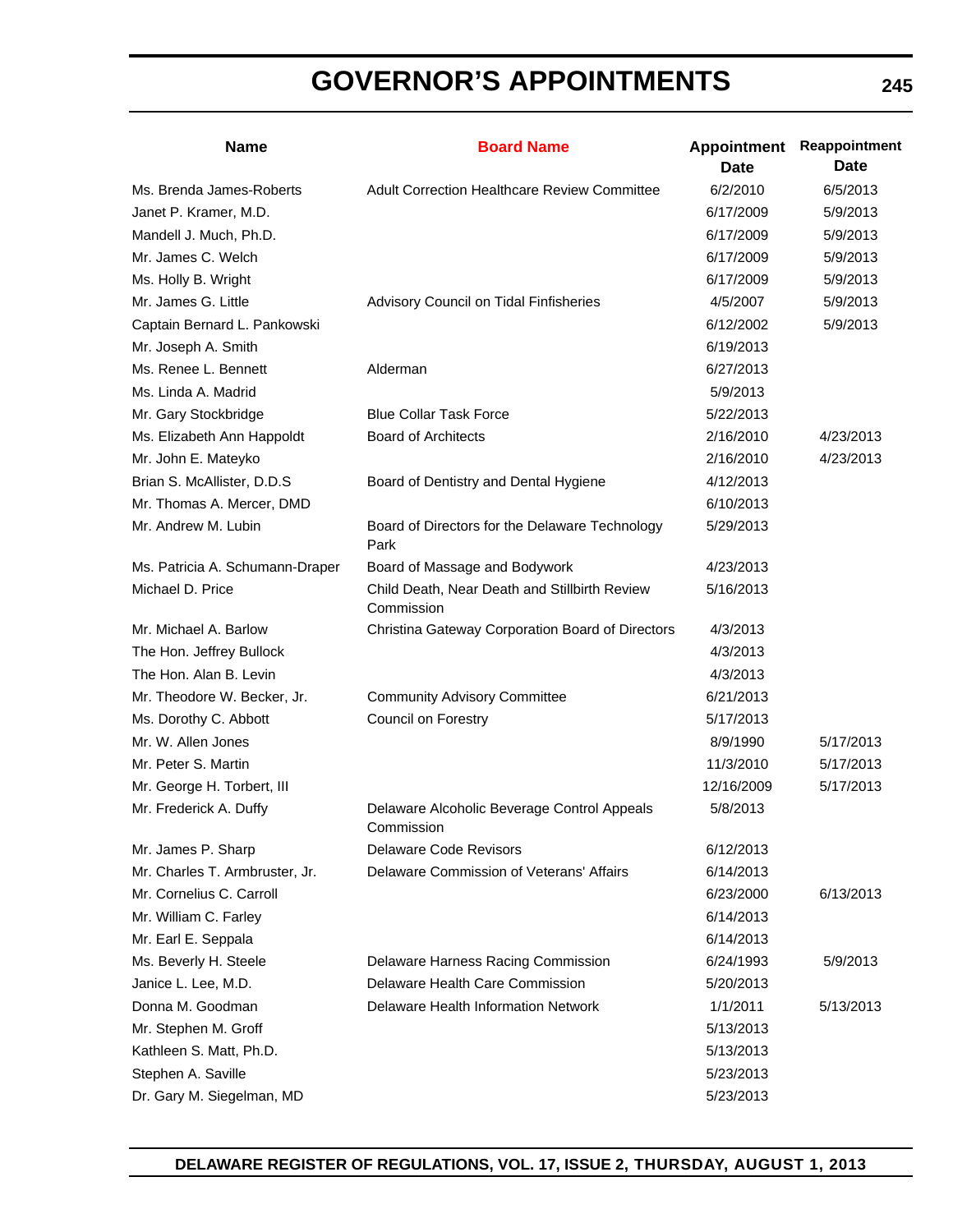# **GOVERNOR'S APPOINTMENTS**

| Terri H. Steinberg, MD, MBA      |                                                        | 1/1/2011   | 5/13/2013 |
|----------------------------------|--------------------------------------------------------|------------|-----------|
| Deborah Haskell, Ph.D.           | Delaware Heritage Commission                           | 5/30/2013  |           |
| Mr. Bradley H. Layfield          | Delaware Interscholastic Athletic Association          | 5/8/2013   |           |
| Ms. Laura Leone                  |                                                        | 6/2/2010   | 6/12/2013 |
| Mr. Leroy Mann, III              |                                                        | 6/26/2013  |           |
| Mr. Nils B. Marcune              | Delaware Interscholastic Athletic Association          | 6/26/2013  |           |
| Mr. Willie L. Savage, II         |                                                        | 6/5/2013   |           |
| The Hon. Mitchell G. Crane       | Delaware Manufactured Home Relocation<br>Authority     | 5/14/2013  |           |
| Mr. Andrew C. Strine             |                                                        | 11/3/2011  | 5/14/2013 |
| Mr. Dean E. Holden               | Delaware Natural Areas Advisory Council                | 4/2/2009   | 5/15/2013 |
| Mr. John L. Williams             |                                                        | 11/27/2007 | 5/15/2013 |
| Mr. Richard W. Downes            | Delaware River and Bay Authority                       | 4/7/2009   | 5/9/2013  |
| Mr. Fernando N. Guajardo         |                                                        | 5/16/2012  | 5/9/2013  |
| Mr. William E. Lowe, III         |                                                        | 5/13/2003  | 5/9/2013  |
| Mr. Gregory V. Moore             | Delaware Solid Waste Authority                         | 4/21/2010  | 5/9/2013  |
| Mr. Eric Fontanez-Baez           | Developmental Disabilities Council                     | 5/17/2013  |           |
| Mr. Richard R. Kosmalski         |                                                        | 5/17/2013  |           |
| Ms. Barbara J. Mazza             |                                                        | 5/20/2013  |           |
| The Hon. Robert B. Coonin        | <b>Family Court</b>                                    | 6/15/2001  | 6/19/2013 |
| Mr. Theodore W. Becker, Jr.      | Health Care Advisory Panel                             | 6/26/2013  |           |
| Joseph J. Straight               |                                                        | 5/15/2013  |           |
| The Hon. William L. Boddy, III   | Justice of the Peace                                   | 7/16/1990  | 5/21/2013 |
| The Hon. Herman G. Hagan         |                                                        | 6/20/1994  | 5/21/2013 |
| The Hon. Rochelle S. Knapp       |                                                        | 5/20/2013  |           |
| The Hon. Bonita N. Lee           |                                                        | 10/25/1990 | 5/21/2013 |
| The Hon. Christopher R. Portante |                                                        | 5/23/2013  |           |
| The Hon. Nancy C. Roberts        |                                                        | 7/16/1995  | 5/21/2013 |
| The Hon. James A. Tull           |                                                        | 9/6/1995   | 5/21/2013 |
| Mr. W. Duane Hammond             | Kent County Vocational-Technical Board of<br>Education | 11/13/2009 | 5/29/2013 |
| Bobby C. Jones, Ed.D.            | Kent County Vocational-Technical Board of<br>Education | 9/4/2009   | 5/29/2013 |
| Mr. George E. Luff, II           | Lottery Commission                                     | 6/2/2010   | 6/5/2013  |
| Jacqueline D. Jenkins, Ed.D.     | Merit Employee Relations Board                         | 6/28/2009  | 5/9/2013  |
| Ms. Diane S. Albanese            | Professional Standards Board                           | 6/30/2013  |           |
| Ms. Rosaria Macera               |                                                        | 6/19/2013  |           |
| Mrs. Jo Ann Reynolds             |                                                        | 6/19/2013  |           |
| Ms. April M. Lee                 | Provider Advisory Board                                | 4/5/2013   |           |
| Mr. David L. Bonar               | Public Advocate                                        | 6/27/2013  |           |
| Ms. Melanie Ewing-Lahutsky       | Sex Offender Management Board                          | 5/14/2013  |           |
| Mr. Jay Lynch                    |                                                        | 4/25/2013  |           |
| Ms. Lisa A. Minutola             |                                                        | 4/24/2013  |           |
| The Hon. William N. Nicholas     |                                                        | 4/24/2013  |           |
| Susan G. Schmidhauser            |                                                        | 4/24/2013  |           |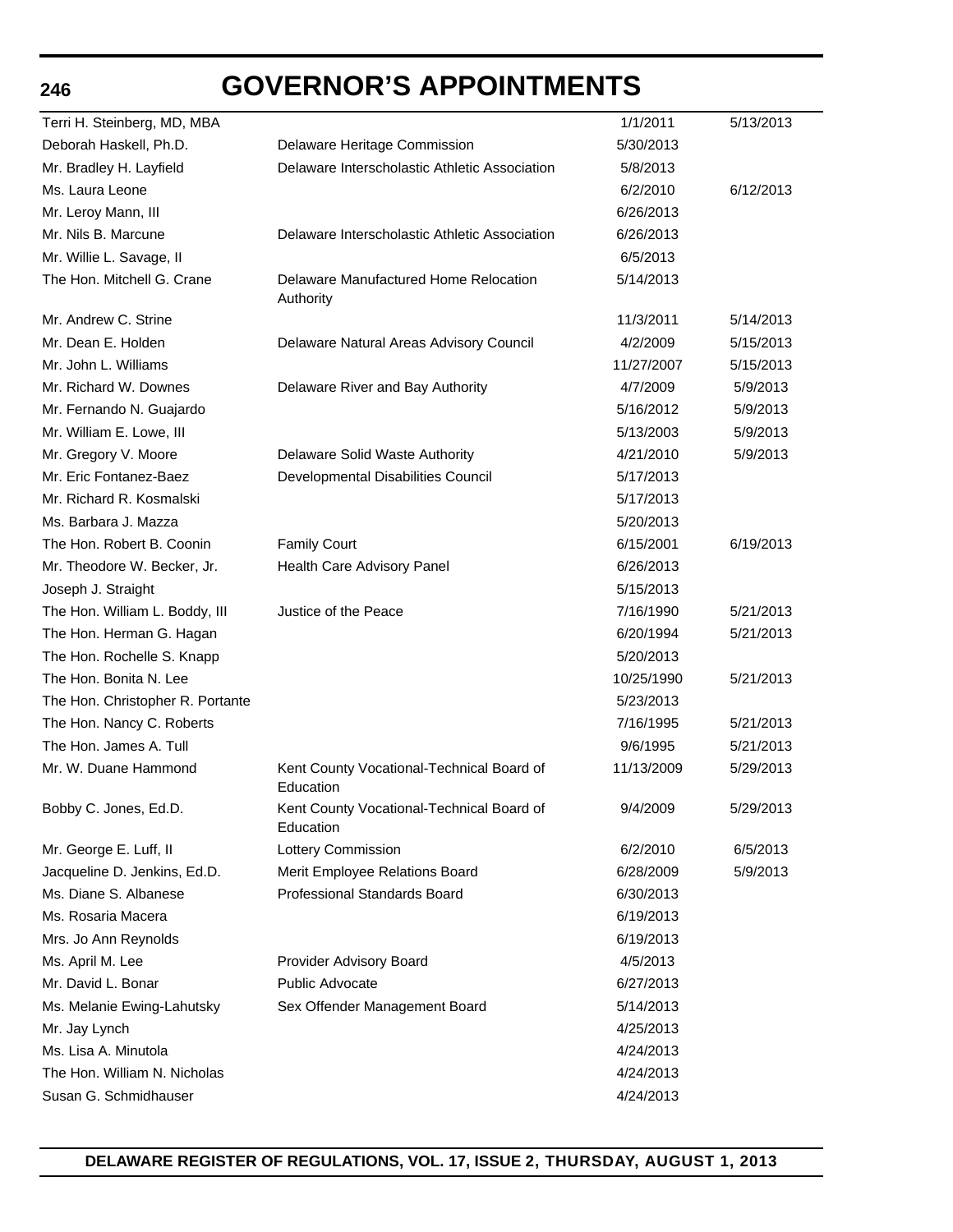# **GOVERNOR'S APPOINTMENTS**

**247**

| Dorothy A. Linn, Ed.D.           | Southern Regional Education Board                                             | 2/23/2011 | 5/3/2013  |
|----------------------------------|-------------------------------------------------------------------------------|-----------|-----------|
| Mr. Robert W. Rescigno           |                                                                               | 1/24/2006 | 5/3/2013  |
| Ms. Kathryn S. Schultz           | State Board of Accountancy                                                    | 6/21/2013 |           |
| Karen C. Smith, Ed. D.           |                                                                               | 6/14/2013 |           |
| Mr. William F. Tobin, Jr.        | State Public Integrity Commission                                             | 6/13/2012 | 5/9/2013  |
| Ms. Suzanne A. Howell            | Statewide Independent Living Council                                          | 11/1/2011 | 4/24/2013 |
| Mr. Blake E. Roberts             |                                                                               | 4/24/2013 |           |
| Mrs. Deloris Hayes-Arrington     | Statewide Labor Management Committee                                          | 5/20/2013 |           |
| Ms. Patricia S. Justice          |                                                                               | 5/20/2013 |           |
| Ms. Angela M. LaManna            |                                                                               | 5/20/2013 |           |
| The Hon. Jan R. Jurden           | <b>Superior Court</b>                                                         | 5/2/2001  | 6/12/2013 |
| The Hon. Andrea L. Rocanelli     |                                                                               | 6/5/2013  |           |
| Ms. Karen H. Pugh                | <b>Sussex County Board of Elections</b>                                       | 6/5/2013  |           |
| Mr. Fernando N. Guajardo         | <b>Sussex County Vocational-Technical School</b><br><b>Board of Education</b> | 5/22/2013 |           |
| The Hon. Pamela J. Bakerian      | Sustainable Energy Utility Oversight Board                                    | 4/29/2013 |           |
| Mr. Joseph J. Schorah, Jr.       |                                                                               | 5/1/2013  |           |
| Syed I. Shah, Ph.D.              |                                                                               | 4/29/2013 |           |
| Ms. Beverly G. Bell              | Unemployment Insurance Appeal Board                                           | 9/23/2009 | 5/15/2013 |
| Mr. John R. Cochran              | University of Delaware Board of Trustees                                      | 5/9/2007  | 6/5/2013  |
| Monica E. Bocanegra, Ph.D.       | Victims' Compensation Assistance Program<br>Appeals Board                     | 5/8/2013  |           |
| Ms. Genelle E. Fletcher          | Vocational Rehabilitation Advisory Council for DVI                            | 6/11/2010 | 4/24/2013 |
| Ms. Sonya F. Lawrence            |                                                                               | 3/17/2010 | 4/24/2013 |
| Mary Ann Mieczkowski             |                                                                               | 4/24/2013 |           |
| Ms. Jennifer A. Adkins           | Water Infrastructure Advisory Council                                         | 6/26/2013 |           |
| Mr. Charles D. Anderson          |                                                                               | 6/26/2013 |           |
| Mr. David B. Baker               |                                                                               | 6/26/2013 |           |
| Mr. Jeffrey M. Bross             |                                                                               | 6/26/2013 |           |
| Mr. Josef A. Burger              |                                                                               | 6/26/2013 |           |
| Mr. Joseph J. Corrado, Sr.       |                                                                               | 6/26/2013 |           |
| Mr. Richard A. Duncan, Sr.       |                                                                               | 6/26/2013 |           |
| The Hon. Eugene S. Dvornick, Jr. |                                                                               | 6/26/2013 |           |
| Mr. Jeffrey C. Flynn             |                                                                               | 6/26/2013 |           |
| Bruce W. Jones                   |                                                                               | 6/26/2013 |           |
| Mr. Brian D. Marvin              | Water Infrastructure Advisory Council                                         | 6/26/2013 |           |
| Mr. Hans M. Medlarz              |                                                                               | 6/26/2013 |           |
| Mahadeo P. Verma, Ph.D.          |                                                                               | 6/26/2013 |           |

**17 DE Reg. 245 (08/01/13)**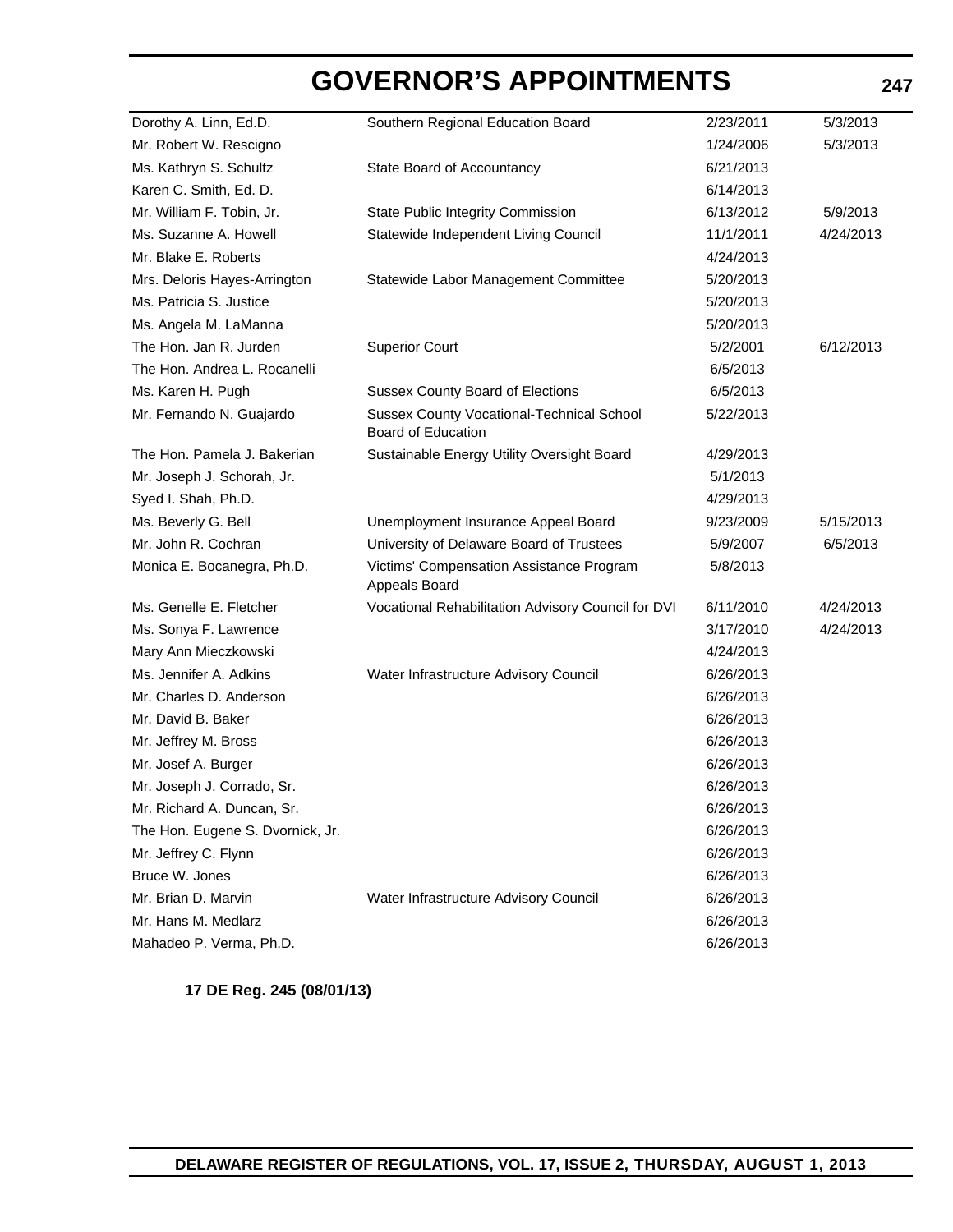## **GENERAL NOTICES**

## **DEPARTMENT OF NATURAL RESOURCES AND ENVIRONMENTAL CONTROL**

**DIVISION OF AIR AND WASTE MANAGEMENT** Statutory Authority: 7 Delaware Code, Chapter 60 (7 **Del.C.** Ch. 60)

### **[SAN# 2013-09](#page-4-0)**

### **1. TITLE OF STATE IMPLEMENTATION PLAN (SIP) REVISION:**

Regional Haze 5-Year Periodic Report (proposed)

### **2. BRIEF SYNOPSIS OF THE SUBJECT, SUBSTANCE AND ISSUES**:

Regional haze is defined as visibility impairment that is produced by a multitude of sources and activities which emit fine particles and their precursors, and which are located across a broad geographic area. These emissions are transported over large regions, including national parks, forests and wilderness areas ("Class I" federal areas). The Clean Air Act Mandates protection of visibility, especially in Class I areas. States were required to submit a SIP to the U.S. Environmental Protection Agency (EPA) that defined a specific plan for complying with the federal Regional Haze Rule (RHR). On September 25, 2008 (and later approved by EPA in August, 2011) Delaware submitted a SIP to EPA to address visibility impairment in the only nearby Class I area for which Delaware significantly impacted, i.e., the Brigantine Wilderness Area located in Brigantine, NJ. Five years after submittal of the initial regional haze SIP, states are required to evaluate the progress towards the reasonable progress goals for each Class I area for which the state significantly impacts. This proposed revision to the SIP serves as Delaware's 5-year periodic review per Section 308(g) of the RHR.

Pursuant to Clean Air Act section 169A(d), the DAQ is also notifying the public that the responsible Federal Land Managers (FLM) have been consulted. DAQ is making the FLM conclusions/recommendations, and the DAQ responses available to the public, as part of the supporting documentation and public hearing process. Upon completion of the public notice period, and after addressing any written comments, the DAQ will submit the final documentation to the EPA as a revision to Delaware's SIP.

In summary, DAQ proposes to submit a negative declaration to EPA specifying that the Delaware 2008 Regional Haze SIP is sufficient for meeting the requirements outlined in the RHR. The DAQ also proposes to conclude that no additional controls are necessary, based on this first Delaware five year progress report.

**3. POSSIBLE TERMS OF THE AGENCY ACTION:** None

#### **4. STATUTORY BASIS OR LEGAL AUTHORITY TO ACT:** 7 **Delaware Code**, Chapter 60, Environmental Control

### **5. OTHER REGULATIONS THAT MAY BE AFFECTED BY THE PROPOSAL:** None

### **6. NOTICE OF PUBLIC COMMENT:**

Interested parties may submit comments by September 6, 2013 in writing to Jack Sipple, Division of Air Quality, Blue Hen Corporate Center, 655 S. Bay Road, Suite 5N, Dover, DE 19901, and/or statements and testimony may be presented either orally or in writing at the public hearing to be held on Thursday, August 22, 2013 beginning at 6:00 pm, in DNREC's Auditorium, R & R Building, 89 Kings Hwy, Dover, DE 19901. The SIP may also be viewed on DNREC's website at:

<http://www.dnrec.delaware.gov/Air/Pages/Visibility-SIP-5-yr-Progress-Report.aspx>

### **7. PREPARED BY:**

Jack Sipple (302) 739-9402 July 11, 2013 Email address: john.sipple@state.de.us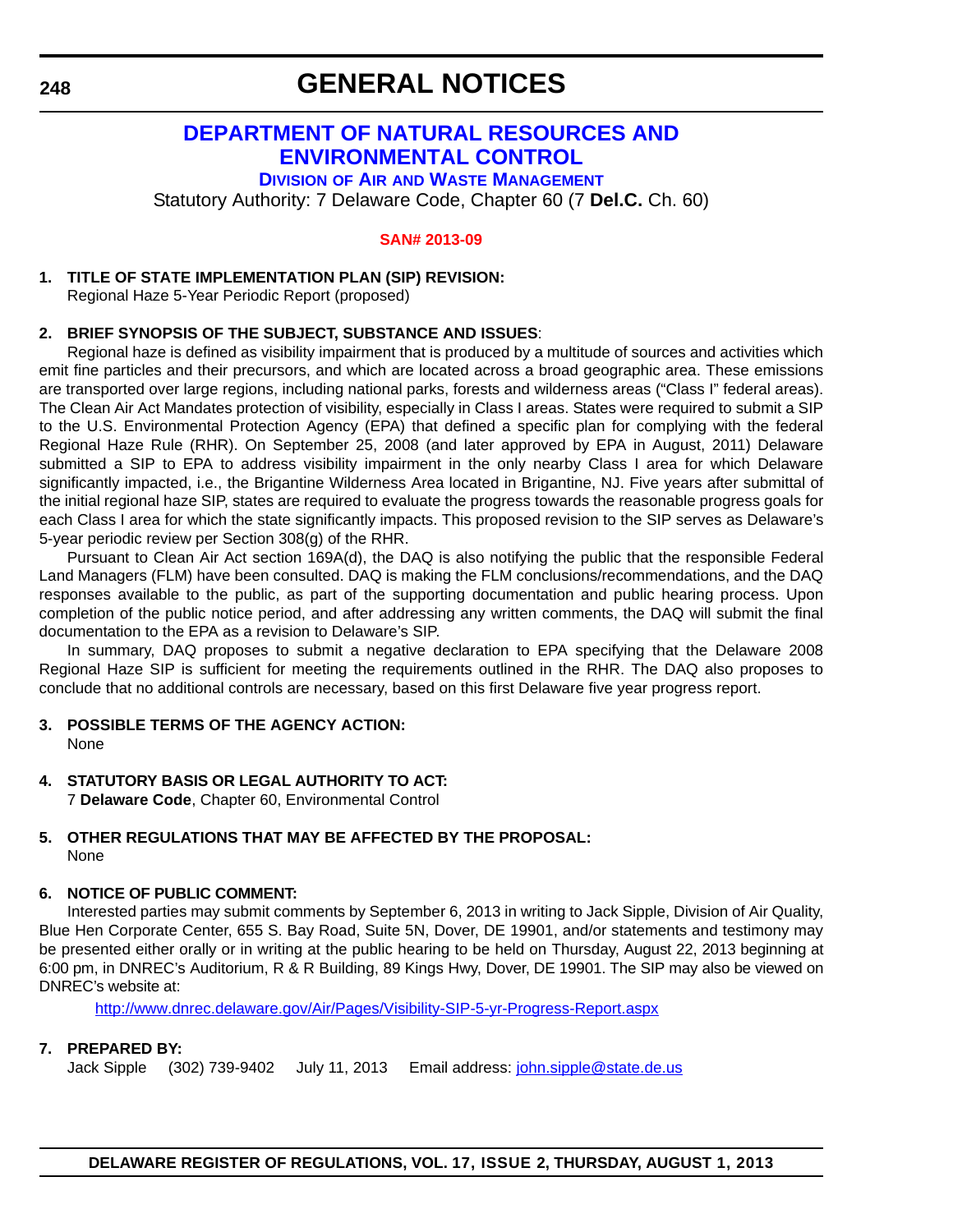## **GENERAL NOTICES**

**Delaware State Implementation Plan Revision: Regional Haze 5-Year Periodic Report Progress Towards the Reasonable Progress Goals for Visibility In Class I Federal Areas And Determination of Adequacy of Existing Implementation Plan PROPOSED**

### **July 15, 2013 EXECUTIVE SUMMARY**

Regional haze is defined as visibility impairment that is produced by a multitude of sources and activities which emit fine particles and their precursors, and which are located across a broad geographic area. These emissions are transported over large regions and can obscure vistas integral to the value of our national parks, forests and wilderness areas ("Class I" federal areas). The Clean Air Act mandates requirements to protect visibility, especially in Class I Federal areas. In 1999, the U.S. Environmental Protection Agency (EPA) finalized the Regional Haze Rule (RHR) to address visibility impairment at Class I areas.

The RHR calls for state, tribal, regional planning organizations (RPO) and federal agencies to work together to improve visibility in 156 Class I areas. Specifically, states are required to develop a series of state implementation plans (SIP) to reduce visibility impairment with the express intent that by 2064, the visibility in all Class I areas will be returned to natural conditions. The first such SIP must establish interim goals and emissions reduction strategies for 2018, based on trends from various sources including point, area, and mobile (both onroad and nonroad) source emissions, biogenic, and wildfire and agricultural emissions.

Visibility assessments prepared by the RPO: Mid-Atlantic/Northeast Visibility Union (MANE-VU) determined that for the initial Regional Haze SIPs, ammonium sulfate was the largest contributor to visibility impairment at Class I areas and reduction of sulfur dioxide (SO2) emissions is the most effective means of reducing ammonium sulfate. As such, the majority of the focus with regard to existing and planned emission controls pertains to the largest sources of SO2 emissions. These sources consist of electric generating units (EGUs) and large industrial boilers. Hence, MANE-VU's long term strategy to reduce SO2 to improve visibility prior to 2018 includes:

- Timely implementation of Best Available Retrofit Technology,
- Reducing the sulfur content of fuel oil,
- Reducing sulfur dioxide emissions from electric power plants,
- Seeking to reduce emissions outside MANE-VU that impair visibility in our region, and
- Continuing to evaluate other measures such as energy efficiency, alternative clean fuels, and measures to reduce emissions from wood and coal combustion.

On September 25, 2008 Delaware submitted it's "Delaware Visibility State Implementation Plan" (regional haze SIP) to EPA to comply with the 2018 MANE-VU strategy. Many of the EGUs and large industrial boilers within Delaware have committed to and have installed controls through a number of mechanisms, including Delaware's multi-pollutant regulation, federally enforceable permits, and state and federal consent agreements. Reductions associated with many of these mechanisms were used to estimate the 2018 visibility improvements at the Brigantine Wilderness Class I area in New Jersey. However, since Delaware submitted its initial regional haze SIP in 2008, additional regulations and actions have been imposed which will reduce visibility impairing pollutants. Moreover, as recently as the summer of 2012, several large EGUs have announced plans to either shutdown sources or curtail emissions by converting to natural gas, leading to even more significant reductions in SO2 emissions. As this report will show, these additional mandates will help ensure that the reasonable progress goals are attained well before 2018.

Section 308(g) of the RHR also requires each state to report on progress in improving visibility five (5) years after submitting the initial SIP. Known as "5-Year Progress Reports" (Report), they must be in the form of SIP revisions that comply with the procedural requirements of the United States Clean Air Act, as amended. This Report fulfills the requirements of 40 CFR 51.308(g) requiring periodic reports evaluating progress in implementing the measures included in Delaware's 2008 SIP. This document also fulfills the requirements of 40 CFR Part 51.308(h), 308(i), and 40 CFR 51 Parts 102 and 103.

It is for these reasons that the Delaware Department of Natural Resources and Environmental Control (DNREC) submits a negative declaration to EPA, specifying that the Delaware 2008 Visibility State Implementation Plan is sufficient for meeting the requirements outlined in the RHR. Furthermore, no additional controls are necessary, based on this first Report.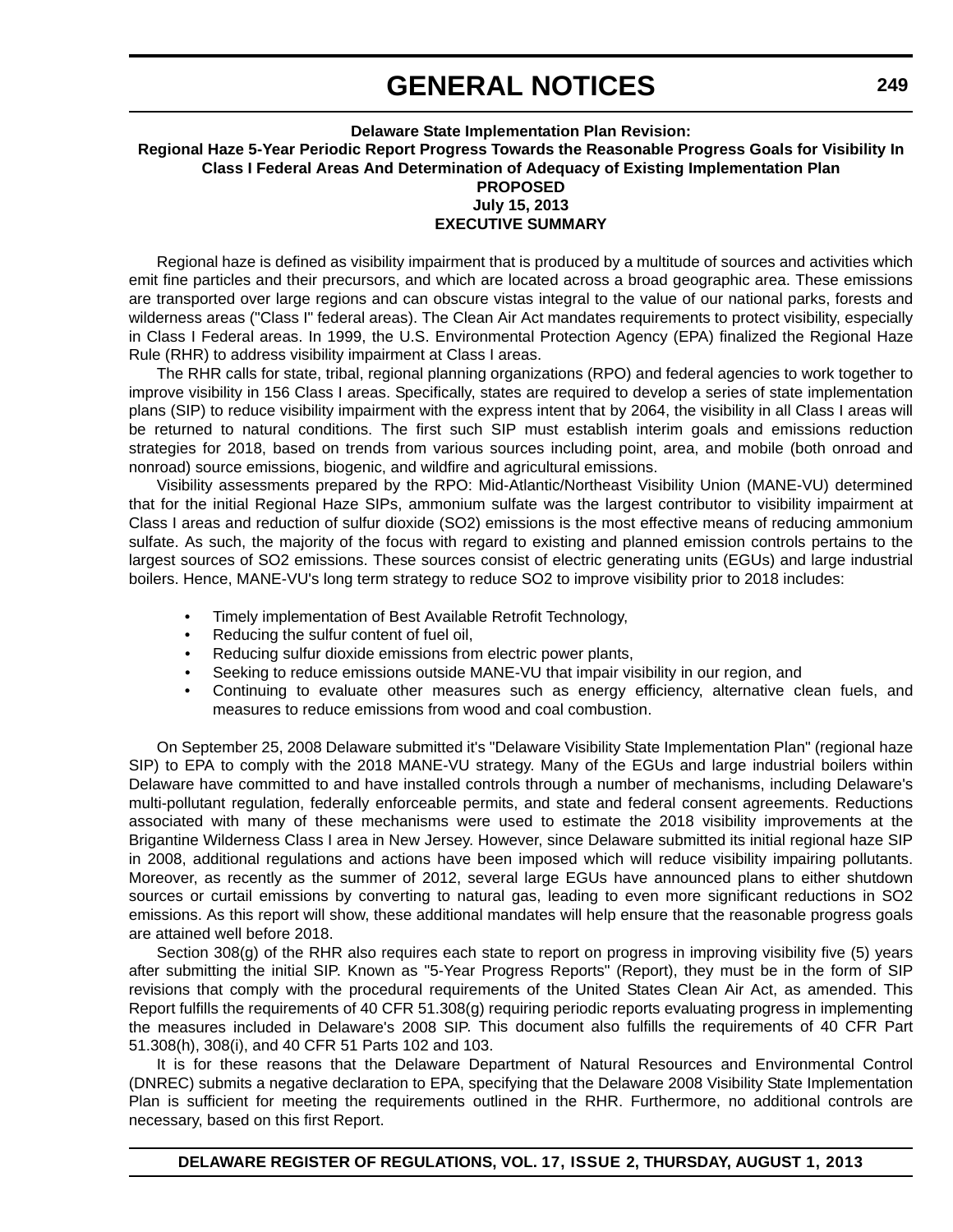## **DELAWARE RIVER BASIN COMMISSION [PUBLIC NOTICE](#page-4-0)**

**Summary**: The Delaware River Basin Commission ("DRBC" or "Commission") will hold a **public hearing** to receive comments on proposed amendments to the Commission's *Water Quality Regulations, Water Code* and *Comprehensive Plan* to revise the water quality criteria for polychlorinated biphenyls ("PCBs") in the Delaware Estuary and Bay, DRBC Water Quality Management Zones 2 through 6, for the protection of human health from carcinogenic effects. The Commission will simultaneously solicit comment on a draft implementation strategy to support achievement of the criteria.

**Dates:** The **public hearing** will be held starting at 1:00 P.M. on Tuesday, September 10, 2013. The hearing will continue until all those wishing to testify have had an opportunity to do so. Written comments will be accepted and must be received by 5:00 P.M. on Friday, September 20, 2013. Additional information regarding the procedures for the hearing and comments is provided below.

**Addresses:** The **public hearing** will be held in the Goddard Conference Room at the Commission's office building located at 25 State Police Drive, West Trenton, NJ. As Internet mapping tools are inaccurate for this location, please use the driving directions posted on the Commission's website.

**Oral Testimony and Written Comments:** Persons wishing to testify at the hearing are asked to register in advance by phoning Paula Schmitt at 609-883-9500, ext. 224. Written comments may be submitted as follows:

- If by email, to [paula.schmitt@drbc.state.nj.us](mailto:paula.schmitt@drbc.state.nj.us);
- if by fax, to Commission Secretary at 609-883-9522;
- if by U.S. Mail, to Commission Secretary, DRBC, P.O. Box 7360, West Trenton, NJ 08628-0360;
- and if by overnight mail, to Commission Secretary, DRBC, 25 State Police Drive, West Trenton, NJ 08628-0360.

Comments also may be delivered by hand at any time during the Commission's regular office hours (Mon. through Fri., 8:30 a.m. through 5:00 p.m. except on national holidays) until the close of the comment period at 5:00 p.m. on Friday, September 20. In all cases, please include the commenter's name, address and affiliation, if any, in the comment document and "PCB Rulemaking" in the subject line.

**For Further Information:** The basis and background document and the draft Implementation Strategy are available on the DRBC website, DRBC.net. A May 10, 2012 PowerPoint presentation that illustrates PCB loading reductions achieved through the implementation of the Commission's PMP Rule is also posted on the website. For further information, please contact Commission Secretary Pamela M. Bush, 609-883-9500 ext. 203.

## **DEPARTMENT OF AGRICULTURE DELAWARE FOREST SERVICE [PUBLIC NOTICE](#page-4-0)**

### **401 Forest Service Erosion and Sedimentation Regulations**

On June 14, 2012, Governor Jack Markell signed Executive Order No. 36, which requires each executive branch agencies to examine their existing regulations, with a view toward streamlining or eliminating unnecessary or unduly burdensome regulations. Executive Order No. 36 requires each executive branch agency to solicit input from the public, as well as conduct its own examination of agency regulations.

The proposed regulatory changes set forth below are the result of the above process.

The Department of Agriculture will take written comments on the proposed Regulations from August 1, 2013, to August 31, 2013. Any requests for copies of the proposed Regulations, or any questions or comments regarding this document should be directed to:

Dan Shortridge, Chief of Community Relations 2320 South DuPont Highway, Dover, DE 19901 (302) 698-4500 daniel.shortridge@state.de.us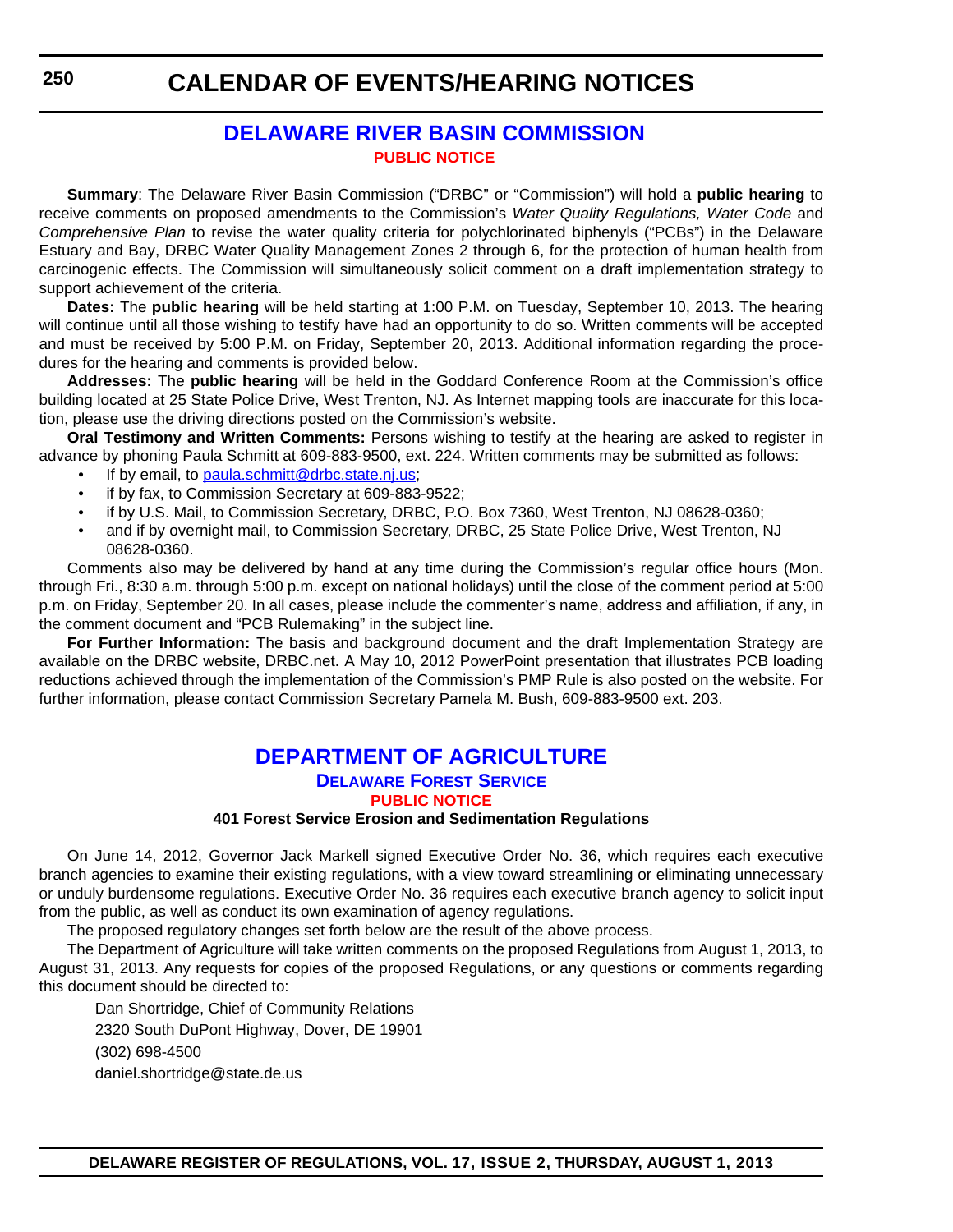### **PESTICIDES SECTION [PUBLIC NOTICE](#page-4-0)**

#### **601 Delaware Pesticide Rules and Regulations**

On June 14, 2012, Governor Jack Markell signed Executive Order No. 36, which requires each executive branch agencies to examine their existing regulations, with a view toward streamlining or eliminating unnecessary or unduly burdensome regulations. Executive Order No. 36 requires each executive branch agency to solicit input from the public, as well as conduct its own examination of agency regulations.

The proposed regulatory changes set forth below are the result of the above process.

The Department of Agriculture will take written comments on the proposed Regulations from August 1, 2013, to August 31, 2013. Any requests for copies of the proposed Regulations, or any questions or comments regarding this document should be directed to:

Dan Shortridge, Chief of Community Relations 2320 South DuPont Highway, Dover, DE 19901 (302) 698-4500 daniel.shortridge@state.de.us

### **DEPARTMENT OF EDUCATION [PUBLIC NOTICE](#page-4-0)**

The State Board of Education will hold its monthly meeting on Thursday, August 15, 2013 at 1:00 p.m. in the Townsend Building, Dover, Delaware.

### **DEPARTMENT OF HEALTH AND SOCIAL SERVICES DIVISION OF MEDICAID AND MEDICAL ASSISTANCE DIVISION OF DEVELOPMENTAL DISABILITIES SERVICES [PUBLIC NOTICE](#page-4-0) 1915(c) Home and Community-Based Services Waiver**

In compliance with the State's Administrative Procedures Act (APA - Title 29, Chapter 101 of the Delaware Code) and under the authority of Title 31 of the Delaware Code, Chapter 5, Section 512, Delaware Health and Social Services (DHSS) / Division of Medicaid and Medical Assistance (DMMA) / Division of Developmental Disabilities Services (DDDS) gives notice to the public that a 1915(c) Home and Community-Based Services Waiver (HCBS) waiver amendment has been submitted to the Centers for Medicare and Medicaid Services (CMS) to add a new core service, *Group Supported Employment*.

Any person who wishes to make written suggestions, compilations of data, testimony, briefs or other written materials concerning the proposed new regulations must submit same to Sharon L. Summers, Planning & Policy Development Unit, Division of Medicaid and Medical Assistance, 1901 North DuPont Highway, P.O. Box 906, New Castle, Delaware 19720-0906 or by fax to 302-255-4425 by August 31, 2013.

The action concerning the determination of whether to adopt the proposed regulation will be based upon the results of Department and Division staff analysis and the consideration of the comments and written materials filed by other interested persons.

### **DIVISION OF MEDICAID AND MEDICAL ASSISTANCE [PUBLIC NOTICE](#page-4-0)**

### **Medicaid Expansion under the Affordable Care Act 2014 – Implementation of Modified Adjustment Gross Income (MAGI) Methodology**

In compliance with the State's Administrative Procedures Act (APA - Title 29, Chapter 101 of the **Delaware Code**), 42 CFR §447.205, and under the authority of Title 31 of the **Delaware Code**, Chapter 5, Section 512, Delaware Health and Social Services (DHSS) / Division of Medicaid and Medical Assistance (DMMA) is proposing to

**DELAWARE REGISTER OF REGULATIONS, VOL. 17, ISSUE 2, THURSDAY, AUGUST 1, 2013**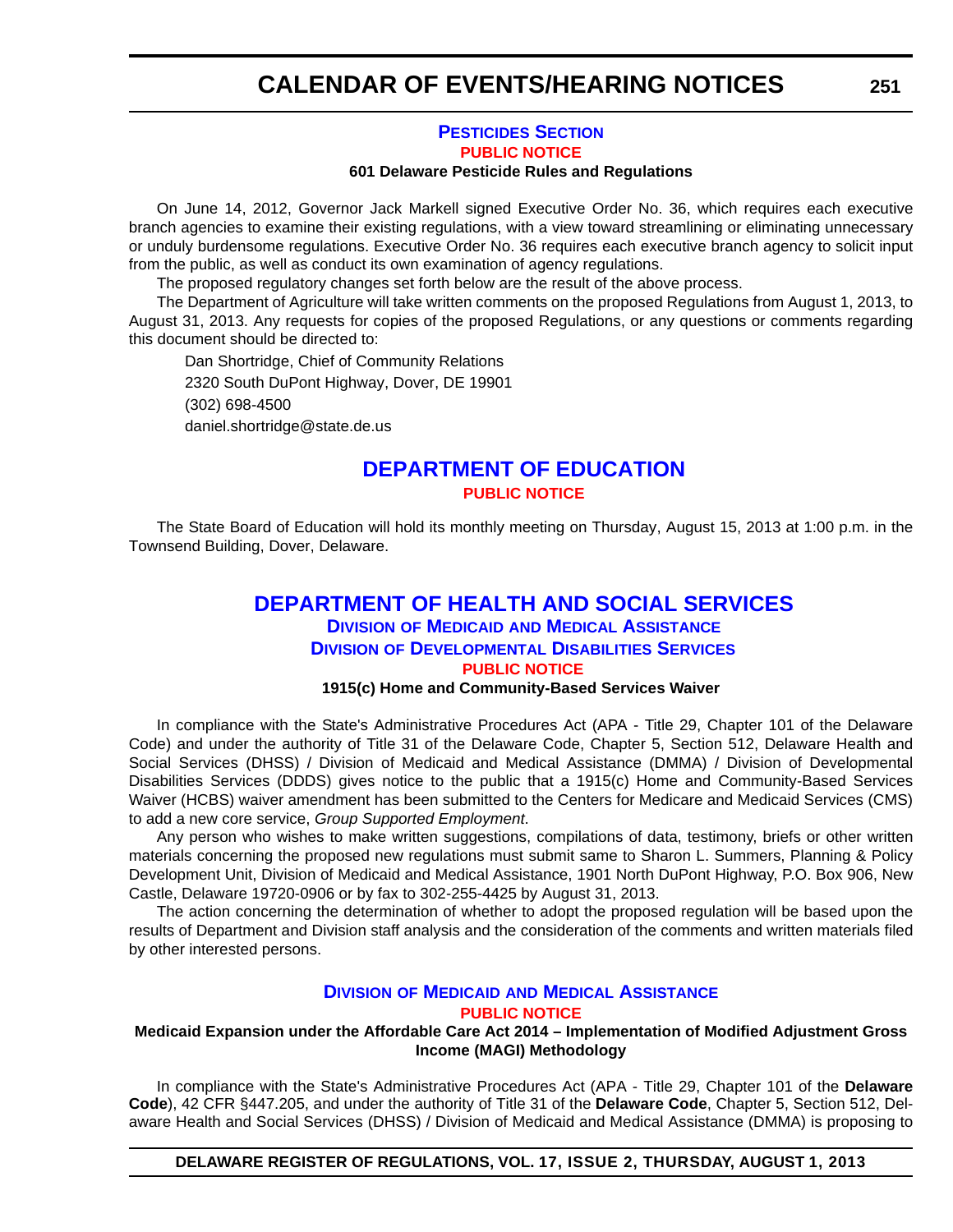amend the Division of Social Services Manual (DSSM) regarding implementation of the Modified Adjusted Gross Income (MAGI) methodology provisions related to eligibility determinations for certain medical assistance programs (Medicaid and Children's Health Insurance Program) under the Affordable Care Act.

Any person who wishes to make written suggestions, compilations of data, testimony, briefs or other written materials concerning the proposed new regulations must submit same to Sharon L. Summers, Planning & Policy Development Unit, Division of Medicaid and Medical Assistance, 1901 North DuPont Highway, P.O. Box 906, New Castle, Delaware 19720-0906 or by fax to 302-255-4425 by August 31, 2013.

The action concerning the determination of whether to adopt the proposed regulation will be based upon the results of Department and Division staff analysis and the consideration of the comments and written materials filed by other interested persons.

### **DIVISION OF PUBLIC HEALTH [PUBLIC NOTICE](#page-4-0)**

### **4303 Delaware Early Defibrillation Program**

Office of Emergency Medical Services & Preparedness Section, Division of Public Health, Department of Health and Social Services (Department), has proposed amendments to the State of Delaware Regulations Governing Automatic External Defibrillation. Due to the extensive number of amendments the Department has concluded that the current regulations should be repealed and replaced in their entirety with the proposed regulations being published.

These regulations have been amended to:

- Streamline the registration process by eliminating several redundant steps.
- Eliminated the tri-annual re-registration requirement.
- Eliminate several requirements previously delineated for agencies possessing AEDs due to the advances made in AED technology.
- Eliminate the requirement to follow a specific set of written protocols.
- Specify that AED users are to follow the current American Heart Association/Emergency Cardiac Care Committee guidelines.

On August 1, 2013, the Department plans to publish proposed amendments to the Delaware Regulations Governing Automatic External Defibrillation and hold them out for public comment per Delaware law. Copies of the proposed regulations are available for review in the August 1, 2013 edition of the Delaware *Register of Regulations*, accessible online at: http://regulations.delaware.gov or by calling the Office of Emergency Medical Services at (302) 223-1720.

Any person who wishes to make written suggestions, testimony, briefs or other written materials concerning the proposed regulations must submit same to Deborah Harvey by 4:30 p.m. on Tuesday, September 3, 2013 at:

Deborah Harvey Division of Public Health 417 Federal Street Dover, DE 19901 Email: Deborah.Harvey@state.de.us Phone: (302) 744-4700

### **DEPARTMENT OF INSURANCE**

**OFFICE OF THE COMMISSIONER** 

**[PUBLIC NOTICE](#page-4-0)**

### **802 Delaware Workplace Safety Regulation**

INSURANCE COMMISSIONER KAREN WELDIN STEWART hereby gives notice of proposed amended Department of Insurance Regulation 802 relating to Delaware Workplace Safety [Formerly Regulation 65]. The docket number for this proposed amended Regulation is 2226.

 The proposed amended Regulation supports the Delaware Workplace Safety Program (18 **Del.C.** §2533) and follows new requirements passed under House Bill 175, for the 147<sup>th</sup> General Assembly, enacted on June 27,

### **DELAWARE REGISTER OF REGULATIONS, VOL. 17, ISSUE 2, THURSDAY, AUGUST 1, 2013**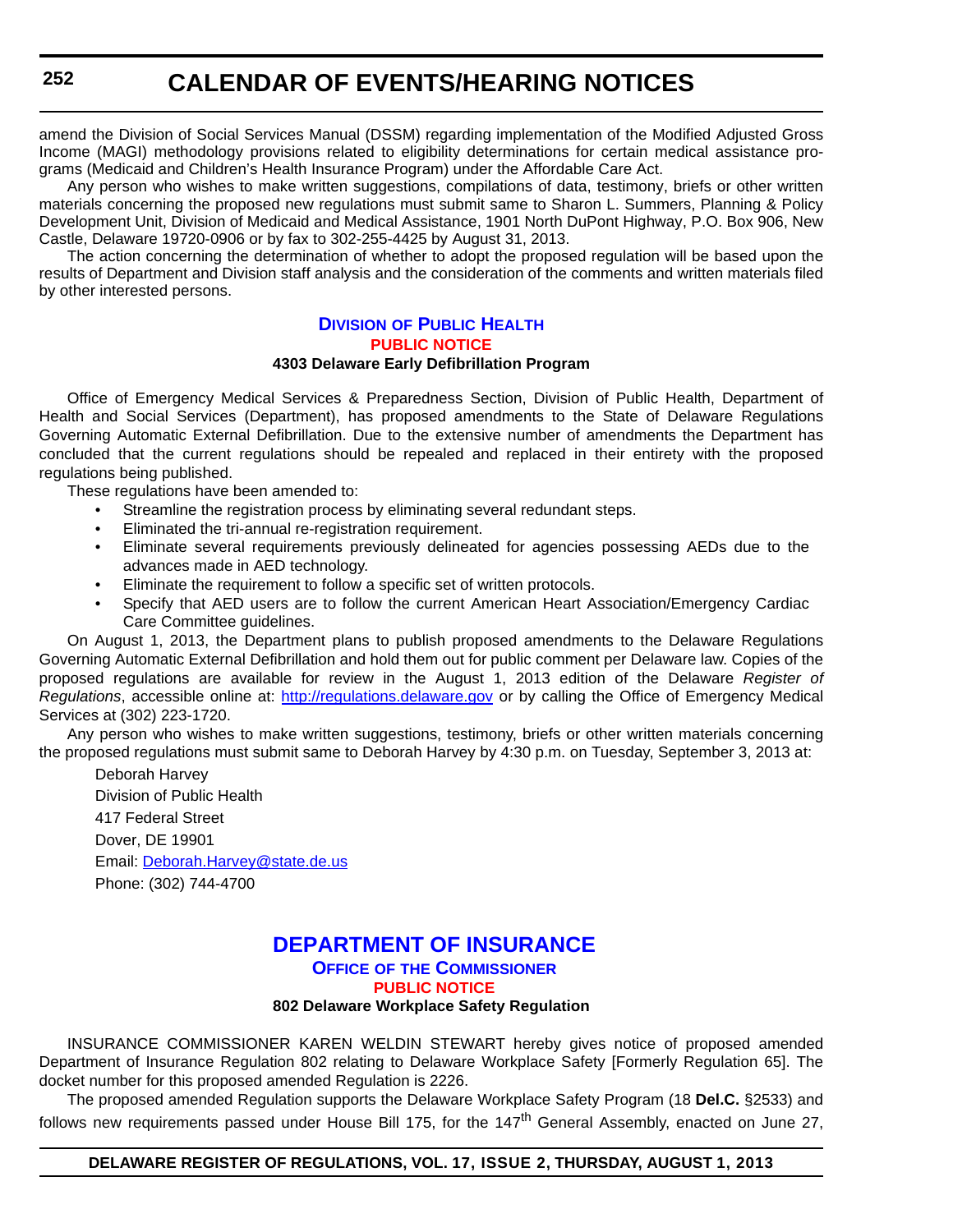2013. The Delaware Code authority for the change is 18 **Del.C.** §311 and §2533; and 29 **Del.C.** Ch. 101.

The Department of Insurance does not plan to hold a public hearing on the proposed amended Regulation. The proposed amended Regulation appears below and can also be viewed at the Delaware Insurance Commissioner's website at:

[www.delawareinsurance.gov/departments/documents/ProposedRegs/ProposedRegs.shtml](http://www.delawareinsurance.gov/departments/documents/ProposedRegs/ProposedRegs.shtml)

Any person can file written comments, suggestions, briefs, and compilations of data or other materials concerning the proposed amendment. Any written submission in response to this notice and relevant to the proposed regulation must be received by the Department of Insurance no later than 4:30 p.m. EST, Friday, August 30, 2013. Any such requests should be directed to:

Regulatory Specialist Rhonda West, Delaware Department of Insurance 841 Silver Lake Boulevard Dover, DE 19904 Phone: (302) 674-7379, Fax: (302) 739-5566, Email: rhonda.west@state.de.us

### **OFFICE OF THE COMMISSIONER PUBLIC NOTICE 804 Workers Compensation Ratepayer Advocate**

INSURANCE COMMISSIONER KAREN WELDIN STEWART hereby gives notice of proposed Department of Insurance Regulation 804 relating to Workers Compensation Ratepayer Advocate. The docket number for this proposed regulation is 2226.

 The purpose of this regulation is to implement the provisions of 18 **Del.C.** §§2610 (e), (f), and (g) (enacted June 27, 2013, by HB 175) regarding the Ratepayer Advocate who shall represent the interests of Delaware workers compensation insurance rate-payers in connection with the filing of an application by an advisory organization with the Commissioner relating to rates or prospective loss costs. The Delaware Code authority is 18 **Del.C.** §311 and §2610 and 29 **Del.C.** Ch. 101.

The Department of Insurance does not plan to hold a public hearing on the proposed regulation. The proposed regulation appears below and can also be viewed at the Delaware Insurance Commissioner's website at:

[www.delawareinsurance.gov/departments/documents/ProposedRegs/ProposedRegs.shtml](http://www.delawareinsurance.gov/departments/documents/ProposedRegs/ProposedRegs.shtml)

Any person can file written comments, suggestions, briefs, and compilations of data or other materials concerning the proposed regulation. Any written submission in response to this notice and relevant to the proposed regulation must be received by the Department of Insurance no later than 4:30 p.m. EST, Friday, August 30, 2013. Any such requests should be directed to:

Regulatory Specialist Rhonda West, Delaware Department of Insurance 841 Silver Lake Boulevard Dover, DE 19904 Phone: (302) 674-7379, Fax: (302) 739-5566, Email: rhonda.west@state.de.us

## **DEPARTMENT OF NATURAL RESOURCES AND ENVIRONMENTAL CONTROL**

### **DIVISION OF FISH AND WILDLIFE [PUBLIC NOTICE](#page-4-0)**

### **3507 Black Sea Bass Size Limit; Trip Limits, Seasons; Quotas**

The purpose of this action is to formally adopt the provisions of the federal Final Rule for the recreational black sea bass fishery and remain compliant with Addendum XXIII to the Atlantic States Marine Fisheries Commission's (ASMFC) Interstate Fishery Management Plan for Summer Flounder, Scup and Black Sea Bass by amending Tidal Finfish Regulation 3507 Black Sea Bass Size Limit; Trip Limits; Seasons; Quotas (12.0, 12.1 & 12.2).

Addendum XXIII requires the southern region states (Delaware to North Carolina) to implement recreational fishery management measures for black sea bass consistent with those measures required for federal waters. The

### **DELAWARE REGISTER OF REGULATIONS, VOL. 17, ISSUE 2, THURSDAY, AUGUST 1, 2013**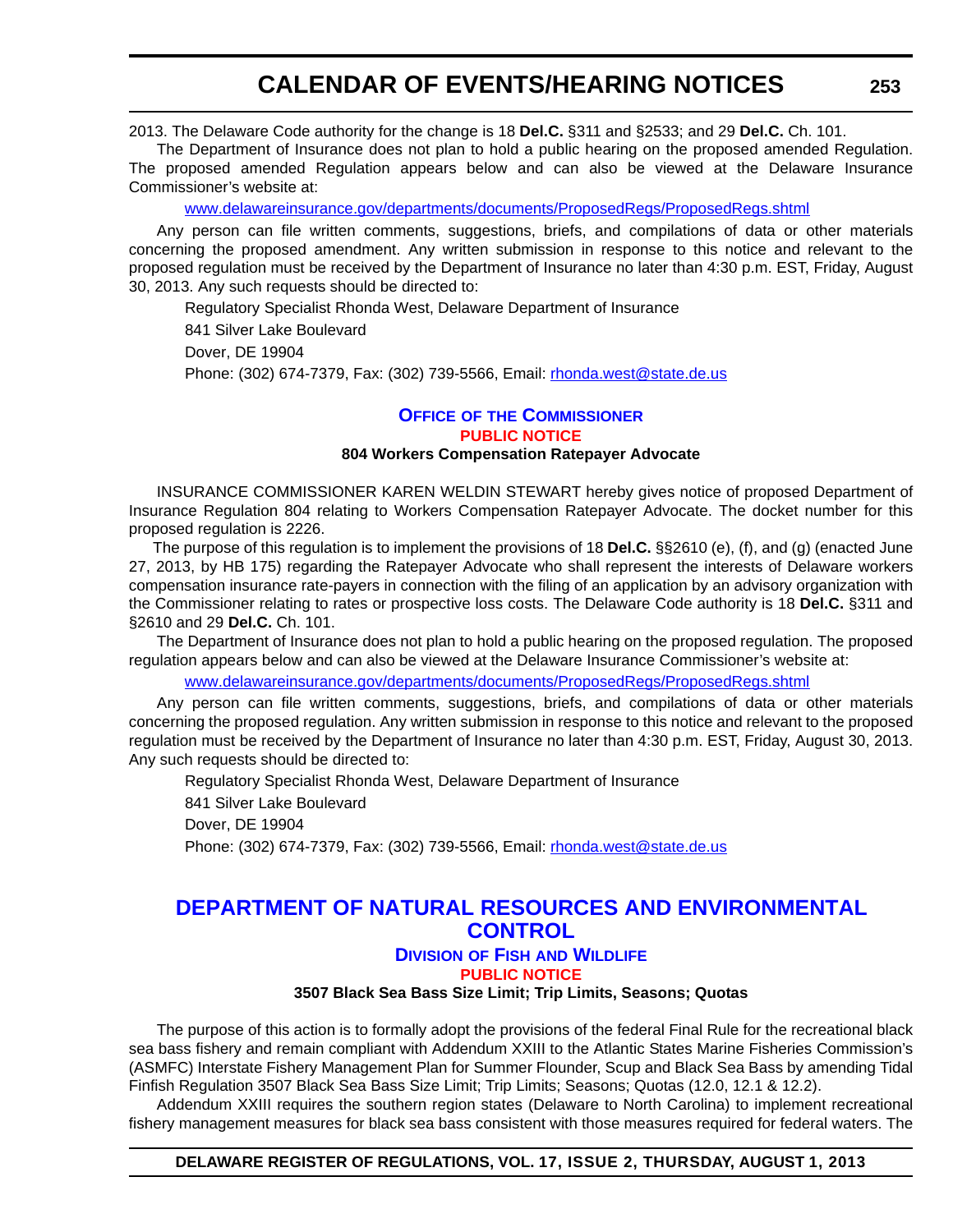National Oceanic and Atmospheric Administration (NOAA) published a Final Rule in the Federal Register on June 21, 2013 (Federal Register/Vol. 78, No. 120) specifying recreational management measures for black sea bass in federal waters. The Final Rule set the recreational black sea bass fishing season as May 19 through October 14 and November 1 through December 31, with a recreational possession limit of 20 black sea bass during those periods. The minimum size limit will remain 12.5 inches (excluding the caudal filament).

The proposed action will close Delaware's January 1 through February 28 recreational black sea bass season and adjust the black sea bass possession limits from 25 to 20 fish for the open seasons of May 19 through October 14 and November 1 through December 31. The minimum size limit will remain 12.5 inches.

The hearing record on the proposed changes to the black sea bass regulation will be open August 1, 2013. Individuals may submit written comments regarding the proposed changes via e-mail to Lisa.Vest@state.de.us or via USPS to Lisa Vest, Hearing Officer, DNREC, 89 Kings Highway, Dover, DE 19901 (302)739-9042. A public hearing on the proposed amendment will be held on August 21, 2013 beginning at 6:00 PM in the DNREC Auditorium, located at the Richardson & Robbins Building, 89 Kings Highway, Dover, DE 19901.

## **DIVISION OF FISH AND WILDLIFE [PUBLIC NOTICE](#page-4-0)**

**3900 Wildlife**

This action is needed to:

- a. Create a definition for the terms "Cable Restraint", "Foothold Trap", "Jaw Spread", and "Waterline".
- b. Require written permission before trapping on private or public property.
- c. Make it unlawful to set traps near exposed meat to prevent capture of raptors.
- d. Make it unlawful to tend or disturb another person's traps without their permission.
- e. Prohibit the use of toothed or serrated jawed foothold traps.
- f. Define the types and sizes of foothold traps permitted to be set both above and below the waterline.
- g. Allow the use of foot encapsulating traps.
- h. Require identification tags on all trap types.
- i. Set a maximum height in which cable restraints may be set above the ground.
- j. Establish a fox trapping season.
- k. Authorize a new method in which hunters can validate a harvested deer.
- l. Make it unlawful to possess a live coyote or nutria without a permit and establish hunting and trapping seasons for coyotes and a trapping season for nutria.
- m. Require reporting of harvested coyotes and nutria.
- n. Make it unlawful to release swine into the wild and require individuals to notify the State if swine escape and can't be recaptured and make it illegal to kill feral swine unless authorized by the Division.
- o. Makes it illegal to recreationally hunt feral swine or charge a fee to hunt feral swine.

The hearing record on the proposed changes to the 3900 Amended Wildlife Regulation will be open August 1, 2013. Individuals may submit written comments regarding the proposed changes via e-mail to Lisa.Vest@state.de.us or via the USPS to Lisa Vest, Hearing Officer, DNREC, 89 Kings Highway, Dover, DE 19901 (302) 739-9042. A public hearing on the proposed amendment will be held on September 4, 2013 beginning at 6 pm in the DNREC Auditorium, located at the Richardson & Robbins Building, 89 Kings Highway, Dover, DE 19901.

### **DEPARTMENT OF SAFETY AND HOMELAND SECURITY OFFICE OF HIGHWAY SAFETY [PUBLIC NOTICE](#page-4-0) 1205 Electronic Red Light Safety Program (ERLSP)**

The Secretary of the Department of Safety and Homeland Security (hereinafter referred to as "Secretary") intends to promulgate regulations that will regulate the administration of the Electronic Red Light Safety Program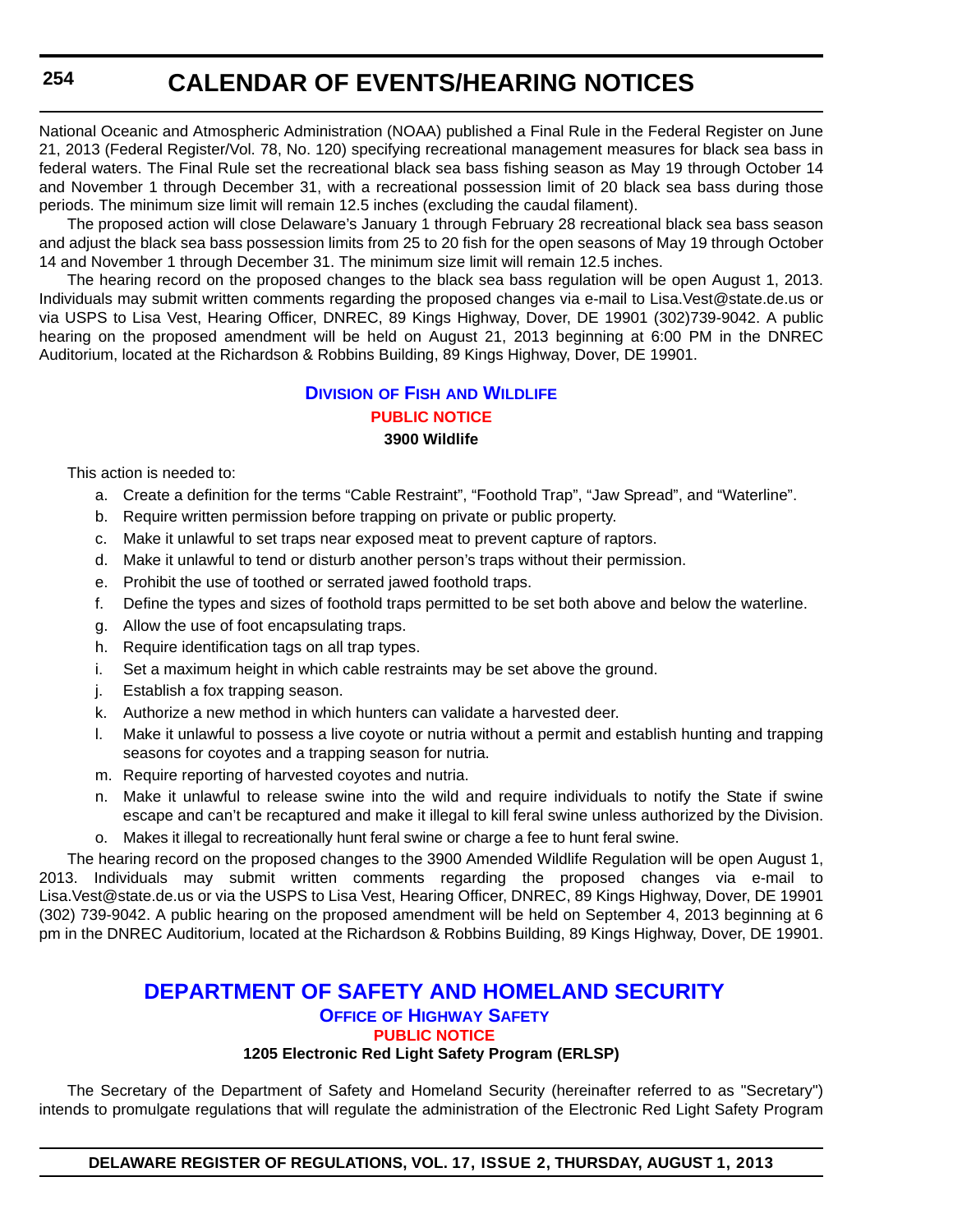(hereinafter referred to as "Program") in unincorporated areas of the State of Delaware. The Program through the use of traffic light signal monitoring systems will impose monetary liability on owners or operators of motor vehicles for failure to comply with traffic light signals.

Notice for public comment and a public hearing were properly noticed and a public hearing was held on November 22, 2004 in the second floor conference room of the Department of Safety and Homeland Security Building, Dover, DE. No comments were received either in writing or at the public hearing.

On June 14, 2012, Governor Jack Markell signed Executive Order No. 36, which requires each executive branch agency to examine their existing regulations, with a view toward streamlining or eliminating unnecessary or unduly burdensome regulations. Executive Order No. 36 requires each executive branch agency to solicit input from the public, as well as conduct its own examination of agency regulations. As a result of Executive Order No. 36, The Department of Safety and Homeland Security in cooperation with the Department of Transportation has updated administration Regulation 1205 to incorporate programmatic changes to the Electronic Red Light Safety Program. The proposed regulatory changes set forth below are the result of the above process.

The Department of Safety and Homeland Security will take written comments on the proposed Regulations until August 31, 2013. Any requests for copies of the proposed Regulations, or any questions or comments regarding this document should be directed to:

Jana Simpler, Director of the Office of Highway Safety P.O. Box 1321, Dover, DE 19901 (302) 744-2740 Jana.Simpler@state.de.us

## **DEPARTMENT OF SERVICES FOR CHILDREN, YOUTH AND THEIR FAMILIES**

### **DIVISION OF FAMILY SERVICES**

**OFFICE OF CHILD CARE LICENSING**

### **[PUBLIC NOTICE](#page-4-0)**

### **105 Residential Child Care Facilities and Day Treatment Programs**

The Office of Child Care Licensing is again submitting the Delacare Requirements for Residential Child Care Facilities and Day Treatment Programs for public comment as a result of a change in the definition of "Child" and to incorporate public comments received from two organizations.

A copy of the proposed regulations is being published in the August 1, 2013 edition of the Delaware *Register of Regulations*. Interested parties wishing to offer comments on the proposed regulations or submit written suggestions, data, briefs or other materials concerning the proposed regulations must submit same to Elizabeth Timm, Office of Child Care Licensing, 1825 Faulkland Road, Wilmington, Delaware 19805 or by fax to 302-633- 5112 by the close of business on August 31, 2013.

The action concerning the determination of whether to adopt the proposed regulations will be based upon staff analysis and the consideration of the comments and written materials filed by other interested persons.

### **DEPARTMENT OF STATE DIVISION OF PROFESSIONAL REGULATION CONTROLLED SUBSTANCE ADVISORY COMMITTEE [PUBLIC NOTICE](#page-4-0)**

### **Uniform Controlled Substances Act Regulations**

Pursuant to 16 **Del.C.** §4731, the Delaware Controlled Substance Advisory Committee has proposed revisions to its rules and regulations. Rule 2.0 is revised to add the requirement that all practitioners registered under Chapter 47 of Title 16 of the Delaware Code must complete continuing education in order to qualify for continued registration. The amendment will enhance practitioner competence for greater protection of the public.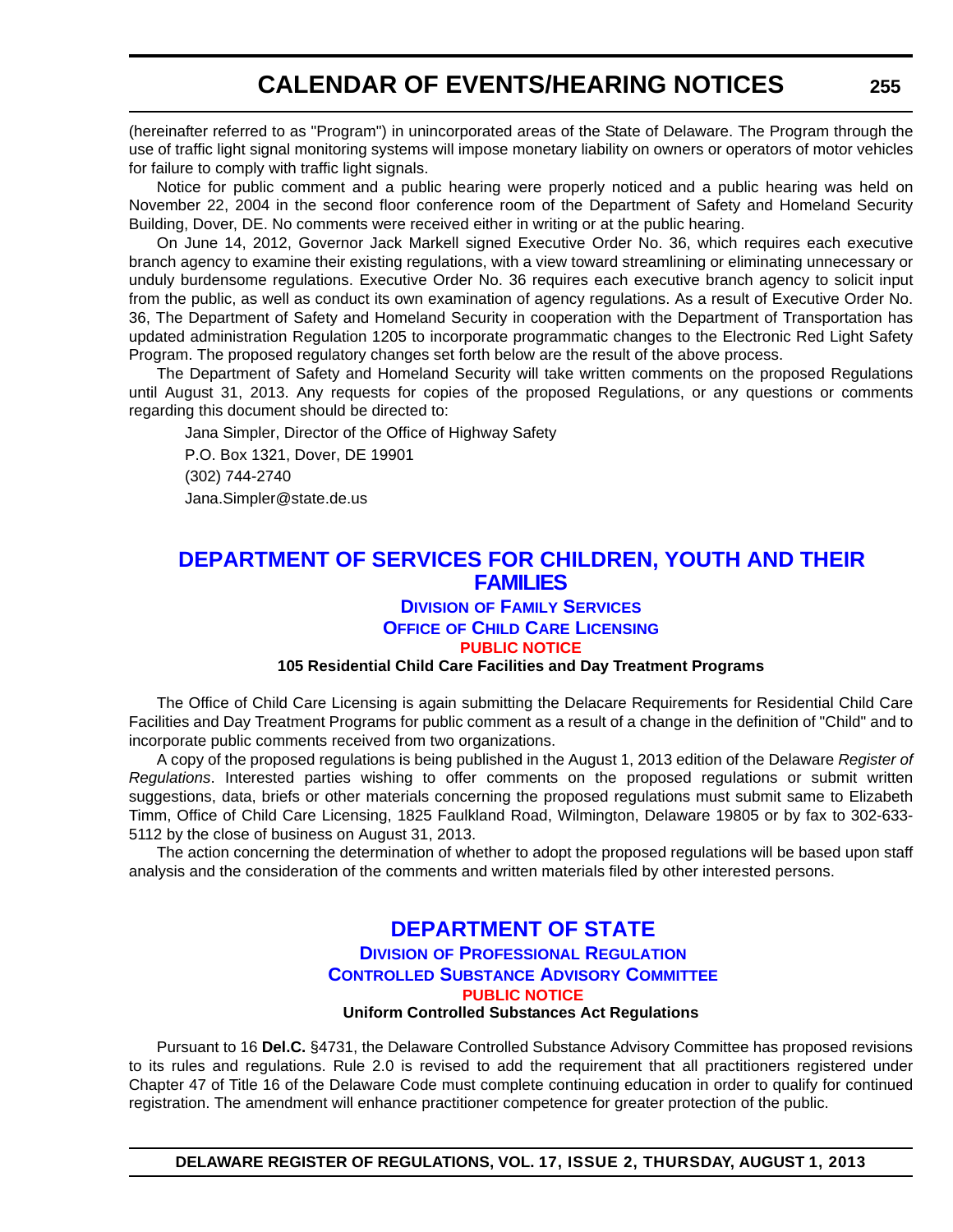A public hearing will be held on August 28, 2013 at 9:30 a.m., Buena Vista Conference Center, 661 South DuPont Highway, New Castle, DE 19720. Anyone wishing to receive a copy of the proposed rules and regulations may obtain a copy from the Delaware Controlled Substance Advisory Committee, 861 Silver Lake Boulevard, Dover, Delaware 19904. Persons wishing to submit written comments may forward these to the Committee at the above address. In accordance with 29 **Del.C.** §10118(a), the final date to receive written comments will be September 12, 2013, which is 15 days following the public hearing.

### **DIVISION OF PROFESSIONAL REGULATION [PUBLIC NOTICE](#page-4-0) 300 Board of Architects**

The Delaware Board of Architects, pursuant to 24 **Del.C.** §306(a)(1), proposes to revise sections 1.0 and 6.2.1 and add new text in 1.0, 4.1.2, 6.22, 6.3, and 6.9. The proposed changes seek to add a section for architect emeritus status, reinstitute a regulation for Intern Development Program Guidelines in order to comply with the National Council of Architectural Registration Boards and amend the current continuing education requirements to allow for proration of credits and become more in line with other states architecture licensing boards.

The Board will hold a public hearing on the proposed regulation change on September 4, 2013 at 1:30 p.m., Second Floor Conference Room B, Cannon Building, 861 Silver Lake Blvd., Dover, DE 19904. Written comments should be sent to Meaghan Jerman, Administrative Specialist of the Delaware Board of Architects, Cannon Building, 861 Silver Lake Blvd., Dover, DE 19904. Written comments will be accepted until September 19, 2013 pursuant to 29 **Del.C.** §10118(a).

### **DIVISION OF PROFESSIONAL REGULATION [PUBLIC NOTICE](#page-4-0) 2500 Board of Pharmacy**

Pursuant to 24 **Del.C.** §2506(a)(1), the Delaware Board of Pharmacy has proposed revisions to its rules and regulations.

A public hearing was held on May 15, 2013, with deliberations conducted on June 19, 2013. As the result of deliberations, the Board decided to make substantive revisions to the proposed amendments originally published in the Delaware *Register of Regulations* on April 1, 2013, Volume 16, Issue 10. Specifically, the Board proposes to strike the language "only to patients that are self-medicating" in Rule 6.4. The balance of the proposed revisions remain as published on April 1, 2013.

A public hearing will be held on August 21, 2013 at 10:00 a.m. in the second floor conference room A of the Cannon Building, 861 Silver Lake Boulevard, Dover, Delaware, where members of the public can offer comments on the amendments to the rules and regulations. Anyone wishing to receive a copy of the proposed rules and regulations may obtain a copy from the Delaware Board of Pharmacy, 861 Silver Lake Boulevard, Dover, Delaware 19904. Persons wishing to submit written comments may forward these to the Board at the above address.

In accordance with 29 **Del.C.** §10118(a), the final date to receive written comments will be September 5, 2013 which is 15 days following the public hearing. The Board will deliberate on all of the public comment at its regularly scheduled meeting on September 18, 2013 at 10:00 a.m., at which time it will determine whether to adopt the rules and regulations as proposed or make additional changes due to the public comment.

### **DIVISION OF PROFESSIONAL REGULATION [PUBLIC NOTICE](#page-4-0)**

### **5200 Board of Examiners of Nursing Home Administrators**

The Delaware Board of Examiners of Nursing Home Administrators, pursuant to 24 **Del.C.** §5206(1), proposes to revise its regulations. The proposed revisions to the regulations are an attempt to better organize and clearly establish the standards governing licensed nursing home administrators in the State of Delaware.

The Board will hold a public hearing on the proposed rule change on September 10, 2013 at 1:00 p.m., in the Second Floor Conference Room B, Cannon Building, 861 Silver Lake Blvd., Dover, DE 19904. Written comments

**DELAWARE REGISTER OF REGULATIONS, VOL. 17, ISSUE 2, THURSDAY, AUGUST 1, 2013**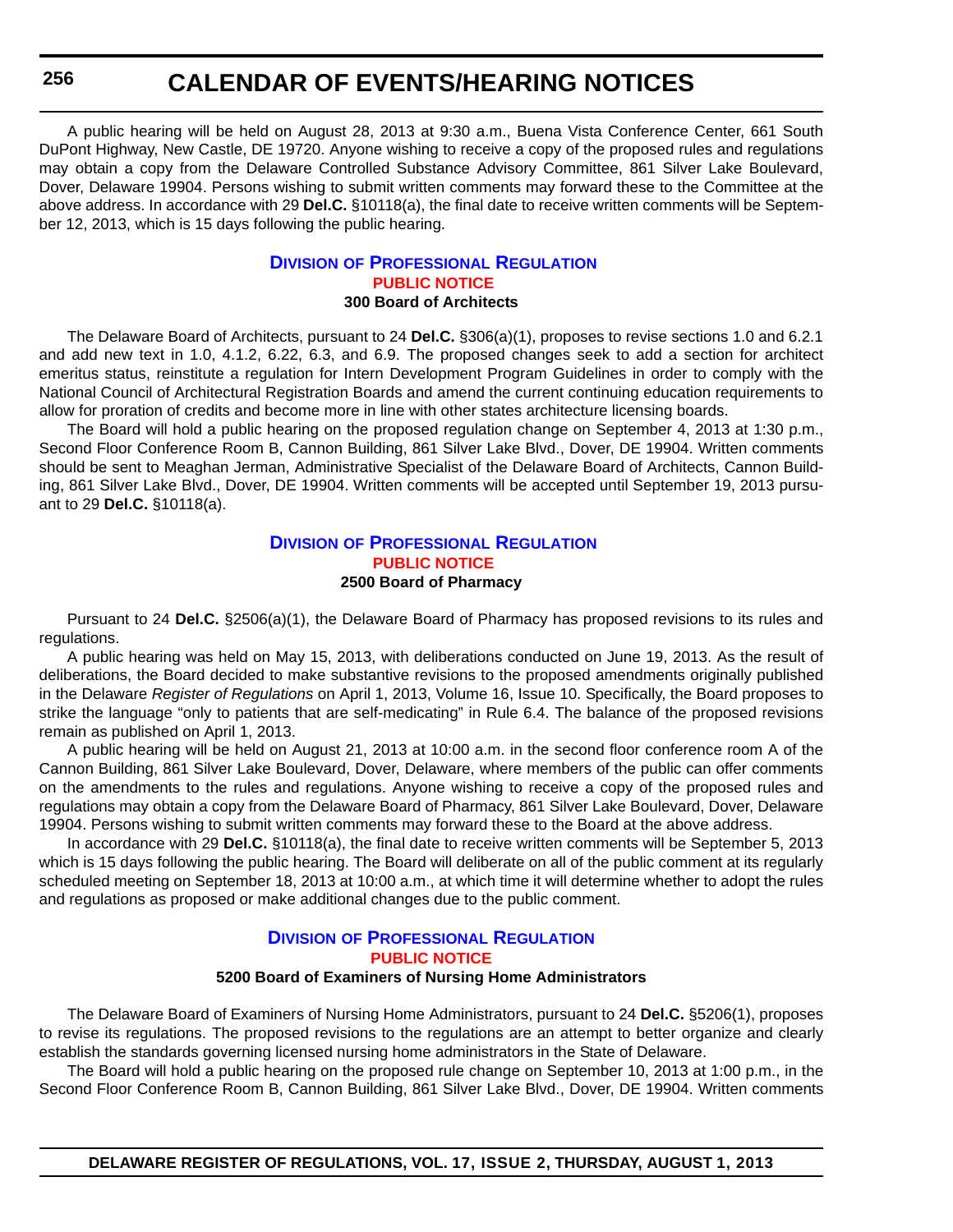should be sent to Latoya Stephens, Administrator of the Delaware Board of Nursing Home Administrators, Cannon Building, 861 Silver Lake Blvd, Suite 203, Dover, DE 19904.

### **DEPARTMENT OF TRANSPORTATION DIVISION OF MOTOR VEHICLES [PUBLIC NOTICE](#page-4-0)**

Pursuant to Executive Order 36, the Division of Motor Vehicles of the Department of Transportation reviewed its existing regulatory scheme, detailed in Title 2, Delaware Administrative Code. That review identified several existing regulations that have been recognized as obsolete, or whose provisions have been replaced by other statutes or rules.

This Notice describes the regulations that are to be canceled as a result of this review, and explains the basis for their cancellation. They are as follows:

- Regulation 2202 Issuance of Duplicate Driver's Licenses: Stipulates an unnecessary policy that the division no longer performs.
- Regulation 2214 Waiver of Written Examinations for Certain New Residents: This regulation is no longer needed because it is already covered under 21 **Del.C.** §2713.
- Regulation 2251 Assessment of a Fee When Assigning a Special Serial Number on a Motor Vehicle: This regulation is no longer needed because it is superseded by 21 **Del.C.** §2310.
- Regulation 2264 Use of Dealer License Plates on Boat Trailers: This regulation is no longer needed.
- Regulation 2272 Authorization of Police Agencies to Issue Vehicle Inspection Notices: This regulation is no longer needed because it is now covered under 21 **Del.C.** §2144(a).
- Regulation 2274 Distribution of Literature Advertising Businesses: This regulation is no longer needed because existing ethics laws cover this action.
- Regulation 2275 Requirements for Licensing of Vehicle Dealers: This regulation is no longer needed because it is now covered under Title 21, chapter 63.

Recommended:

Jennifer K. Cohan, Director, Division of Motor Vehicles

So Ordered this \_\_\_\_ day of July, 2013.

Shailen P. Bhatt, Secretary Delaware Department of Transportation

### **DIVISION OF PLANNING AND POLICY [PUBLIC NOTICE](#page-4-0)**

### **2309 Standards and Regulations for Subdivision Streets and State Highway Access**

### **Background**

The Delaware Department of Transportation's Planning Division developed proposed revisions to its regulations for access to State-maintained roads and for planning, design, construction, and acceptance for maintenance of subdivision streets.

This proposed revision to the Standards and Regulations for Subdivision Streets and State Highway Access relates to two matters: guidance for Shared Use Paths/Sidewalks, and a new review process for low trafficgenerating existing commercial projects expected to produce average daily traffic of 199 vehicles or less.

Proposed deletions are shown as stricken through text and proposed new language is shown as underlined text below.

Written comments will be accepted regarding these proposals until August 31, 2013. Any requests for copies of the Regulations, or any questions or comments regarding amendments to these Regulations should be directed to:

Marc Coté